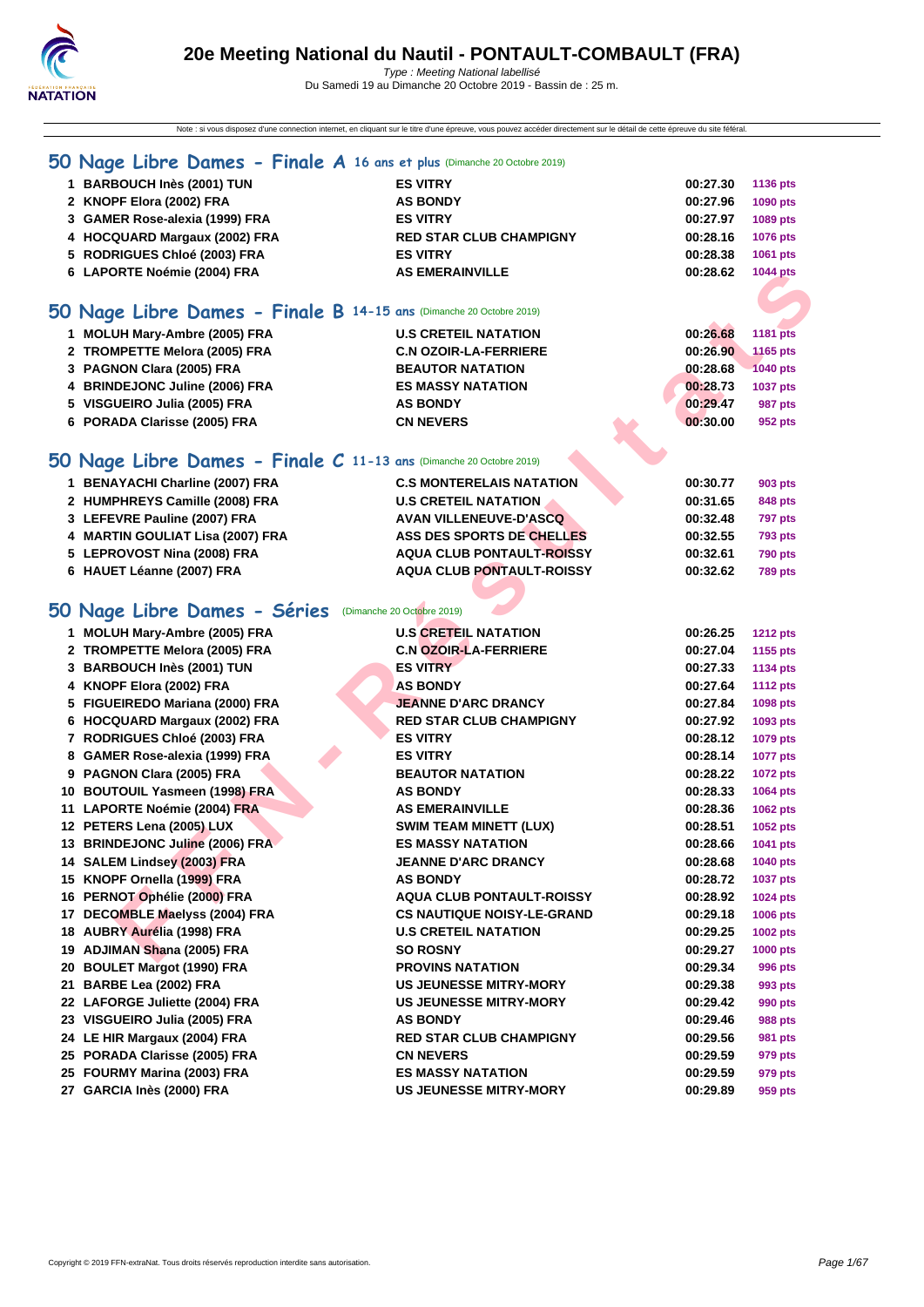

| 29 | ALONSO Oriane (2003) FRA              |
|----|---------------------------------------|
| 30 | BAFF Elise (2006) FRA                 |
| 30 | <b>BESNIER Sarah (2003) FRA</b>       |
| 32 | MAES Diane (2005) FRA                 |
| 33 | SOFFIO Mara (2006) LUX                |
| 34 | <b>BASSIGNY Maroussia (2006) FRA</b>  |
| 35 | VALLAT Julie (2005) FRA               |
| 36 | <b>BORDONARO Madeleine (2006) BEL</b> |
| 37 | QUELVEN Marie (2001) FRA              |
| 38 | KOCEN Emelyne (2002) FRA              |
| 39 | <b>COUTURIER Clara (2006) FRA</b>     |
| 40 | GUILLOTEAU Solène (2002) FRA          |
| 41 | <b>ALLART Marine (2003) FRA</b>       |
| 42 | REINESCH Leeloo (2007) LUX            |
| 43 | <b>MARTIN Celia (2005) FRA</b>        |
| 43 | DUMAY Lyna (2003) FRA                 |
| 45 | <b>DRUART Morgane (2003) FRA</b>      |
| 46 | <b>CAPELLE Clara (2006) FRA</b>       |
| 47 | <b>DEMARIGNY Ema (2004) FRA</b>       |
| 48 | <b>BENAYACHI Charline (2007) FRA</b>  |
| 49 | <b>LINDMARK MELO Maia (2007) LUX</b>  |
| 50 | <b>CHANE WAI Solene (2006) FRA</b>    |
| 51 | PETESCH Lea (2007) LUX                |
| 52 | JEAN Jessica (2003) FRA               |
| 53 | <b>MOTTE Chloe (2004) FRA</b>         |
| 54 | <b>MERTENS Mathilde (2004) FRA</b>    |
| 55 | <b>RENARD Sophie (1996) FRA</b>       |
| 56 | <b>NAINAN Nawelle (2004) FRA</b>      |
| 57 | <b>RENAULT Lilou (2005) FRA</b>       |
| 58 | LARGE Johanna (2006) FRA              |
| 58 | JACQUET Maëlle (2001) FRA             |
| 60 | <b>LEBEGUE Elona (2005) FRA</b>       |
| 61 | HALADJIAN Léane (2005) FRA            |
| 62 | FRIANT Aurore (2005) FRA              |
| 63 | TALEB-SALPETRO Hayet (2005) FRA       |
| 64 | <b>BROUILLARD Margaux (2005) FRA</b>  |
| 65 | RICARD Manon (2005) FRA               |
| 66 | <b>BAILLEUL Janelle (2005) FRA</b>    |
| 67 | LEPROVOST Nina (2008) FRA             |
| 68 | <b>BOUZIDI Imene (2005) LUX</b>       |
| 69 | HUMPHREYS Camille (2008) FRA          |
| 70 | <b>MARTIN GOULIAT Lisa (2007) FRA</b> |
| 71 | <b>ANDRE Roxanne (2006) FRA</b>       |
| 72 | THOMAS Carla (2006) FRA               |
| 73 | THILL Gina (2007) LUX                 |
| 74 | VELLA Djenaba (2006) FRA              |
| 75 | ZODROS MARCEL Joyce (2006) FRA        |
| 76 | HAUET Léanne (2007) FRA               |
| 77 | AMROUR Thara (2006) FRA               |
| 78 | GRAS Margaux (2004) FRA               |
|    | 79 DEFOSSEZ Margot (2006) FRA         |
|    | 80 BEN DIB Nawel (2006) FRA           |
|    | <b>81 POUREPTOU Emma (2005) EPA</b>   |

| 28 HARIZIA Celia (2005) LUX        | <b>SWIM TEAM MINETT (LUX)</b>                    | 00:29.94             | 956 pts        |
|------------------------------------|--------------------------------------------------|----------------------|----------------|
| 29 ALONSO Oriane (2003) FRA        | <b>AQUATIC CLUB CLAYE-SOUILLY</b>                | 00:29.95             | 955 pts        |
| 30 BAFF Elise (2006) FRA           | <b>U.S CRETEIL NATATION</b>                      | 00:30.11             | 945 pts        |
| 30 BESNIER Sarah (2003) FRA        | <b>PROVINS NATATION</b>                          | 00:30.11             | 945 pts        |
| 32 MAES Diane (2005) FRA           | <b>RED STAR CLUB CHAMPIGNY</b>                   | 00:30.13             | 944 pts        |
| 33 SOFFIO Mara (2006) LUX          | <b>SWIM TEAM MINETT (LUX)</b>                    | 00:30.14             | 943 pts        |
| 34 BASSIGNY Maroussia (2006) FRA   | <b>JEANNE D'ARC DRANCY</b>                       | 00:30.17             | 941 pts        |
| 35 VALLAT Julie (2005) FRA         | <b>C.S MONTERELAIS NATATION</b>                  | 00:30.18             | <b>940 pts</b> |
| 36 BORDONARO Madeleine (2006) BEL  | <b>SWIM TEAM MINETT (LUX)</b>                    | 00:30.21             | 938 pts        |
| 37 QUELVEN Marie (2001) FRA        | <b>US JEUNESSE MITRY-MORY</b>                    | 00:30.27             | 935 pts        |
| 38 KOCEN Emelyne (2002) FRA        | <b>CLUB NAUTIQUE DE L'ARPAJONNAIS</b>            | 00:30.40             | <b>926 pts</b> |
| 39 COUTURIER Clara (2006) FRA      | <b>PROVINS NATATION</b>                          | 00:30.50             | 920 pts        |
| 40 GUILLOTEAU Solène (2002) FRA    | <b>ES SUCY-EN-BRIE</b>                           | 00:30.69             | <b>908 pts</b> |
| 41 ALLART Marine (2003) FRA        | <b>SN RETHEL</b>                                 | 00:30.74             | <b>904 pts</b> |
| 42 REINESCH Leeloo (2007) LUX      | <b>SWIM TEAM MINETT (LUX)</b>                    | 00:30.84             | 898 pts        |
| 43 MARTIN Celia (2005) FRA         | <b>ES STAINS</b>                                 | 00:30.88             | 896 pts        |
| 43 DUMAY Lyna (2003) FRA           | <b>AQUA CLUB PONTAULT-ROISSY</b>                 | 00:30.88             | 896 pts        |
| 45 DRUART Morgane (2003) FRA       | <b>AQUA CLUB PONTAULT-ROISSY</b>                 | 00:30.89             | 895 pts        |
| 46 CAPELLE Clara (2006) FRA        | <b>ASS DES SPORTS DE CHELLES</b>                 | 00:30.93             | 892 pts        |
| 47 DEMARIGNY Ema (2004) FRA        | <b>ES SUCY-EN-BRIE</b>                           | 00:30.96             | 891 pts        |
| 48 BENAYACHI Charline (2007) FRA   | <b>C.S MONTERELAIS NATATION</b>                  | 00:30.97             | 890 pts        |
| 49 LINDMARK MELO Maia (2007) LUX   | SWIM TEAM MINETT (LUX)                           | 00:31.06             | 884 pts        |
| 50 CHANE WAI Solene (2006) FRA     | US JEUNESSE MITRY-MORY                           | 00:31.09             | <b>882 pts</b> |
| 51 PETESCH Lea (2007) LUX          | SWIM TEAM MINETT (LUX)                           | 00:31.11             | 881 pts        |
| 52 JEAN Jessica (2003) FRA         | <b>PROVINS NATATION</b>                          | 00:31.26             | 872 pts        |
| 53 MOTTE Chloe (2004) FRA          | <b>PROVINS NATATION</b>                          | 00:31.27             | 871 pts        |
| 54 MERTENS Mathilde (2004) FRA     | <b>AS EMERAINVILLE</b>                           | 00:31.33             | 867 pts        |
| 55 RENARD Sophie (1996) FRA        | <b>ASN LOUVRES-ROISSY-SURVILLIERS</b>            | 00:31.36             |                |
| 56 NAINAN Nawelle (2004) FRA       |                                                  |                      | 866 pts        |
|                                    | <b>ES STAINS</b><br><b>C.N OZOIR-LA-FERRIERE</b> | 00:31.50<br>00:31.53 | 857 pts        |
| 57 RENAULT Lilou (2005) FRA        |                                                  |                      | 855 pts        |
| 58 LARGE Johanna (2006) FRA        | <b>CLUB NAUTIQUE DE L'ARPAJONNAIS</b>            | 00:31.57             | 853 pts        |
| 58 JACQUET Maëlle (2001) FRA       | <b>ES SUCY-EN-BRIE</b>                           | 00:31.57             | 853 pts        |
| 60 LEBEGUE Elona (2005) FRA        | <b>US JEUNESSE MITRY-MORY</b>                    | 00:31.58             | 852 pts        |
| 61 HALADJIAN Léane (2005) FRA      | <b>AS EMERAINVILLE</b>                           | 00:31.65             | 848 pts        |
| 62 FRIANT Aurore (2005) FRA        | <b>US JEUNESSE MITRY-MORY</b>                    | 00:31.75             | 841 pts        |
| 63 TALEB-SALPETRO Hayet (2005) FRA | <b>PROVINS NATATION</b>                          | 00:31.83             | 837 pts        |
| 64 BROUILLARD Margaux (2005) FRA   | <b>AQUA CLUB PONTAULT-ROISSY</b>                 | 00:31.96             | 829 pts        |
| 65 RICARD Manon (2005) FRA         | <b>CLUB NAUTIQUE DE L'ARPAJONNAIS</b>            | 00:31.97             | 828 pts        |
| 66 BAILLEUL Janelle (2005) FRA     | <b>AS LE PLESSIS-SAVIGNY</b>                     | 00:32.07             | 822 pts        |
| 67 LEPROVOST Nina (2008) FRA       | AQUA CLUB PONTAULT-ROISSY                        | 00:32.12             | 819 pts        |
| 68 BOUZIDI Imene (2005) LUX        | <b>SWIM TEAM MINETT (LUX)</b>                    | 00:32.16             | 816 pts        |
| 69 HUMPHREYS Camille (2008) FRA    | <b>U.S CRETEIL NATATION</b>                      | 00:32.21             | 813 pts        |
| 70 MARTIN GOULIAT Lisa (2007) FRA  | <b>ASS DES SPORTS DE CHELLES</b>                 | 00:32.22             | 813 pts        |
| 71 ANDRE Roxanne (2006) FRA        | <b>US JEUNESSE MITRY-MORY</b>                    | 00:32.41             | 801 pts        |
| 72 THOMAS Carla (2006) FRA         | <b>CS NAUTIQUE NOISY-LE-GRAND</b>                | 00:32.42             | 801 pts        |
| 73 THILL Gina (2007) LUX           | <b>SWIM TEAM MINETT (LUX)</b>                    | 00:32.48             | <b>797 pts</b> |
| 74 VELLA Djenaba (2006) FRA        | <b>ES VITRY</b>                                  | 00:32.55             | <b>793 pts</b> |
| 75 ZODROS MARCEL Joyce (2006) FRA  | <b>CLUB NAUTIQUE DE L'ARPAJONNAIS</b>            | 00:32.58             | <b>791 pts</b> |
| 76 HAUET Léanne (2007) FRA         | <b>AQUA CLUB PONTAULT-ROISSY</b>                 | 00:32.79             | 779 pts        |
| 77 AMROUR Thara (2006) FRA         | <b>C.S MONTERELAIS NATATION</b>                  | 00:33.00             | <b>767 pts</b> |
| 78 GRAS Margaux (2004) FRA         | <b>AQUA CLUB PONTAULT-ROISSY</b>                 | 00:33.07             | <b>762 pts</b> |
| 79 DEFOSSEZ Margot (2006) FRA      | <b>ASN LOUVRES-ROISSY-SURVILLIERS</b>            | 00:33.12             | <b>760 pts</b> |
| 80 BEN DIB Nawel (2006) FRA        | <b>US JEUNESSE MITRY-MORY</b>                    | 00:33.14             | <b>758 pts</b> |
| 81 ROUBERTOU Emma (2005) FRA       | AS LE PLESSIS-SAVIGNY                            | 00:33.19             | <b>755 pts</b> |
|                                    |                                                  |                      |                |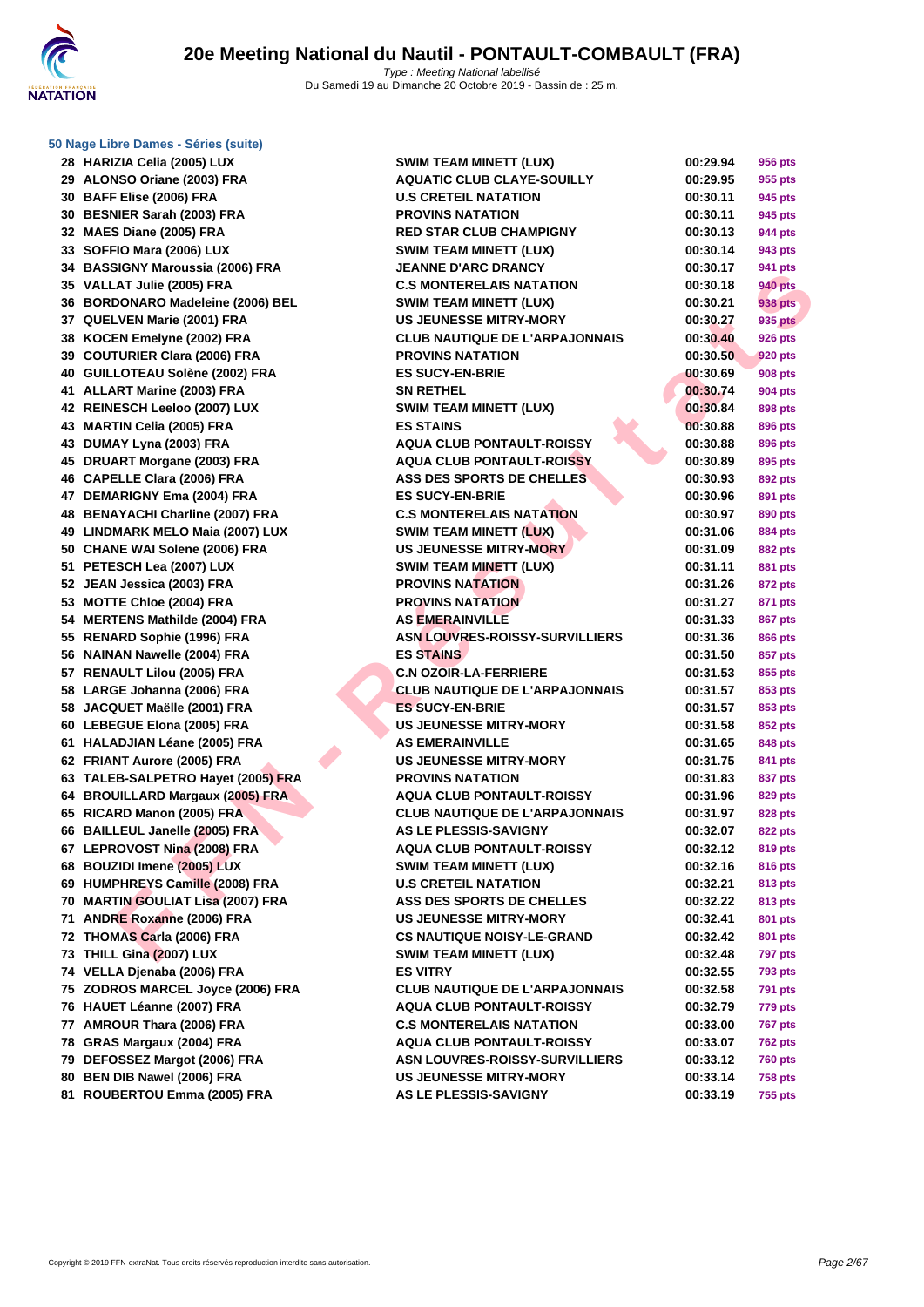

| 50 Nage Libre Dames - Séries (suite)          |                                       |                |                |
|-----------------------------------------------|---------------------------------------|----------------|----------------|
| 82 LEFEVRE Pauline (2007) FRA                 | <b>AVAN VILLENEUVE-D'ASCQ</b>         | 00:33.24       | <b>753 pts</b> |
| 83 IRBOUH Manon (2006) FRA                    | <b>JEANNE D'ARC DRANCY</b>            | 00:33.29       | <b>750 pts</b> |
| 84 GROULT Clémentine (2006) FRA               | AS LE PLESSIS-SAVIGNY                 | 00:33.33       | 747 pts        |
| 85 ALLART Noémie (2005) FRA                   | <b>SN RETHEL</b>                      | 00:33.34       | 747 pts        |
| 86 BAKAYOKO Betty (2008) FRA                  | <b>CLUB NAUTIQUE DE L'ARPAJONNAIS</b> | 00:33.38       | 744 pts        |
| 87 LEHMANN Margaux (2007) FRA                 | ASN LOUVRES-ROISSY-SURVILLIERS        | 00:33.95       | <b>712 pts</b> |
| 88 RABAT ALLOUX Elise (2006) FRA              | <b>CLUB NAUTIQUE DE L'ARPAJONNAIS</b> | 00:34.04       | <b>707 pts</b> |
| 89 LAFFONT Romane (2006) FRA                  | <b>AQUA CLUB PONTAULT-ROISSY</b>      | 00:34.06       | <b>706 pts</b> |
| 90 FLIGIEL Maelle (2007) FRA                  | <b>CLUB NAUTIQUE DE L'ARPAJONNAIS</b> | 00:34.09       | <b>704 pts</b> |
| 90 ENGELSPACH Morgianne (2004) FRA            | <b>CM AUBERVILLIERS NATATION</b>      | 00:34.09       | <b>704 pts</b> |
| 92 PESCARMONA Izilia (2008) FRA               | <b>C.N OZOIR-LA-FERRIERE</b>          | 00:34.25       | 695 pts        |
| 93 AMROUR Sarah (2008) FRA                    | <b>C.S MONTERELAIS NATATION</b>       | 00:34.33       | 691 pts        |
| 94 RICHASSE Anais (2007) FRA                  | <b>CS NAUTIQUE NOISY-LE-GRAND</b>     | 00:34.99       | 655 pts        |
| 95 HENNETIN Anais (2004) FRA                  | <b>AQUATIC CLUB CLAYE-SOUILLY</b>     | 00:35.06       | 651 pts        |
| 96 MANCINI Lalie (2007) FRA                   | <b>AQUA CLUB PONTAULT-ROISSY</b>      | 00:35.17       | 645 pts        |
| 97 JARDON Louann (2008) FRA                   | <b>AQUA CLUB PONTAULT-ROISSY</b>      | 00:35.24       | 641 pts        |
| 98 RIGAUT--LORAIN Pauline (2007) FRA          | <b>AQUA CLUB PONTAULT-ROISSY</b>      | 00:35.34       | 636 pts        |
| 99 MARCOT Julie (2007) FRA                    | <b>CS NAUTIQUE NOISY-LE-GRAND</b>     | 00:35.37       | 634 pts        |
| 100 RENARD Marion (2007) FRA                  | <b>US JEUNESSE MITRY-MORY</b>         | 00:35.40       | 633 pts        |
| 101 HACHET Laurine (2007) FRA                 | <b>ES SUCY-EN-BRIE</b>                | 00:35.45       | 630 pts        |
| 102 BEKHCHOUCH Sophia (2006) FRA              | <b>SO ROSNY</b>                       | 00:35.47       | <b>629 pts</b> |
| 103 BRUNEAU Leonie (2002) FRA                 | <b>SO ROSNY</b>                       | 00:35.60       | <b>622 pts</b> |
| 104 ZAIDANE Ines (2007) FRA                   | <b>C.N OZOIR-LA-FERRIERE</b>          | 00:35.65       | 619 pts        |
| 105 MELGAR Justine (2006) FRA                 | <b>SN RETHEL</b>                      | 00:35.76       | 614 pts        |
| 106 DEKHLI Jeanne (2007) FRA                  | <b>US JEUNESSE MITRY-MORY</b>         | 00:35.77       | 613 pts        |
| 107 BOUBEHATA Lina (2005) FRA                 | <b>ASS DES SPORTS DE CHELLES</b>      | 00:35.92       | 605 pts        |
| 108 MERAHI Ghada (2006) FRA                   | <b>AS BONDY</b>                       | 00:36.45       | 578 pts        |
| 109 AIT YOUCEF CALLOUSTIAN Illiana (2007) FRA | <b>ASN LOUVRES-ROISSY-SURVILLIERS</b> | 00:36.58       | 571 pts        |
| 110 DUMOUTIER Melanie (2006) FRA              | <b>US JEUNESSE MITRY-MORY</b>         | 00:36.61       | 570 pts        |
| 111 BLANC Coline (2005) FRA                   | <b>SN RETHEL</b>                      | 00:36.70       | 565 pts        |
| 112 DOUBLIER Ines (2008) FRA                  | RED STAR CLUB CHAMPIGNY               | 00:36.77       | <b>562 pts</b> |
| 113 BREZIA Kassandra (2008) FRA               | <b>RED STAR CLUB CHAMPIGNY</b>        | 00:36.84       | 558 pts        |
| 114 LECLERCQ Maëlyne (2008) FRA               | <b>AVAN VILLENEUVE-D'ASCQ</b>         | 00:38.89       | 461 pts        |
| 115 RAJAONA RAJAOFETRA Marie (2008) FRA       | <b>AQUA CLUB PONTAULT-ROISSY</b>      | 00:39.42       | 437 pts        |
| 116 SERIDJ Imane (2008) FRA                   | <b>SO ROSNY</b>                       | 00:41.49       | 350 pts        |
| 117 SERIDJ Manal (2007) FRA                   | <b>SO ROSNY</b>                       | 00:41.77       | 339 pts        |
| --- GNAZALE Charline (2003) FRA               | <b>AS EMERAINVILLE</b>                | DNS dec        |                |
| --- BENCHERIF Shirine (2005) FRA              | <b>US JEUNESSE MITRY-MORY</b>         | <b>DNS</b> dec |                |
| --- DESNOYERS Chloé (2001) FRA                | JEANNE D'ARC DRANCY                   | DNS dec        |                |
| --- AUDET Elisa (2007) FRA                    | <b>RED STAR CLUB CHAMPIGNY</b>        | DNS dec        |                |
| --- AUROUX Céléne (2006) FRA                  | <b>ASN LOUVRES-ROISSY-SURVILLIERS</b> | <b>DSQ</b>     |                |
| --- MARCHAND Sofia (2002) FRA                 | <b>PROVINS NATATION</b>               | <b>DSQ</b>     |                |
| --- ETIENNE Tehanie (2006) FRA                | <b>ES SUCY-EN-BRIE</b>                | <b>DSQ</b>     |                |
| --- MAILLE Salomé (2004) FRA                  | <b>ES MASSY NATATION</b>              | <b>DSQ</b>     |                |
| --- REZKI Sarah (2007) FRA                    | <b>SO ROSNY</b>                       | <b>DSQ</b>     |                |
|                                               |                                       |                |                |

## **100 Nage Libre Dames - Finale A 16 ans et plus** (Samedi 19 Octobre 2019)

| 1 BARBOUCH Inès (2001) TUN     | <b>ES VITRY</b>          | 00:59.04<br>$1143$ pts                                |
|--------------------------------|--------------------------|-------------------------------------------------------|
|                                |                          | 100m: 00:59.04 (00:30.21)<br>50m: 00:28.83 (00:28.83) |
| 2 GAMER Rose-alexia (1999) FRA | <b>ES VITRY</b>          | 00:59.55<br>$1125$ pts                                |
|                                |                          | 50m: 00:29.43 (00:29.43) 100m: 00:59.55 (00:30.12)    |
| 3 DESBONNES Leha (2002) FRA    | <b>ES MASSY NATATION</b> | 00:59.63<br><b>1122 pts</b>                           |
|                                |                          | 50m: 00:29.10 (00:29.10) 100m: 00:59.63 (00:30.53)    |
| 4 VASQUEZ Lucie (2004) FRA     | <b>ES MASSY NATATION</b> | 00:59.99<br>1109 pts                                  |
|                                |                          | 100m: 00:59.99 (00:31.04)<br>50m: 00:28.95 (00:28.95) |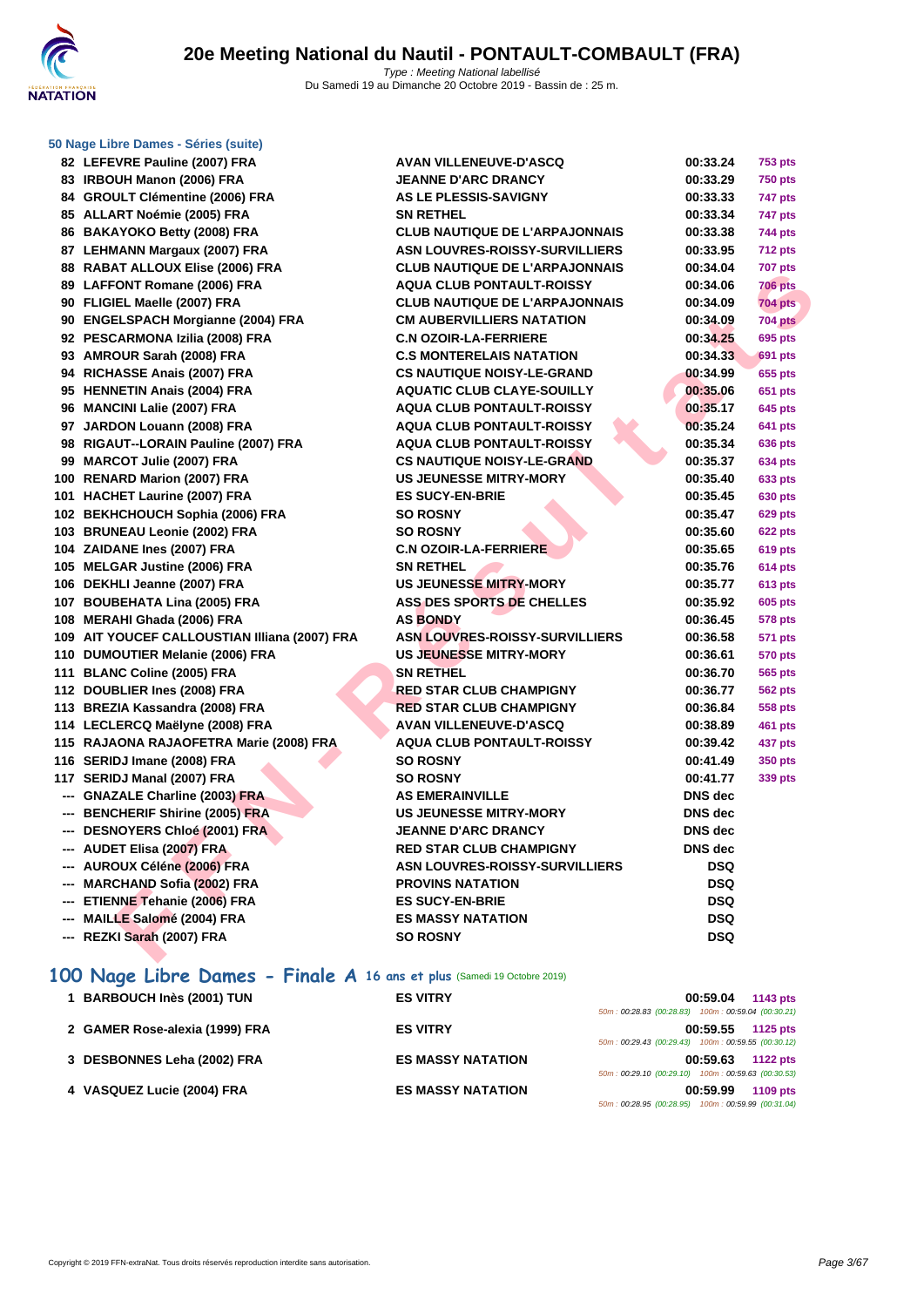

| 6 ALMEIDA Léana (2001) FRA<br><b>ES MASSY NATATION</b><br>01:01.56<br>1056 pts<br>50m: 00:29.58 (00:29.58) 100m: 01:01.56 (00:31.98)<br>100 Nage Libre Dames - Finale B 14-15 ans (Samedi 19 Octobre 2019)<br>1 MOLUH Mary-Ambre (2005) FRA<br><b>U.S CRETEIL NATATION</b><br>00:57.21<br><b>1208 pts</b><br>50m: 00:27.98 (00:27.98) 100m: 00:57.21 (00:29.23)<br>2 TROMPETTE Melora (2005) FRA<br><b>C.N OZOIR-LA-FERRIERE</b><br>00:57.91<br>1183 pts<br>50m: 00:27.87 (00:27.87) 100m: 00:57.91 (00:30.04)<br>3 PAGNON Clara (2005) FRA<br><b>BEAUTOR NATATION</b><br>01:01.67<br><b>1052 pts</b><br>50m: 00:29.56 (00:29.56) 100m: 01:01.67 (00:32.11)<br>4 NGUYEN DUC LONG Rachel (2006) FRA<br><b>CA ORSAY</b><br>01:03.52<br>990 pts<br>50m: 00:30.90 (00:30.90) 100m: 01:03.52 (00:32.62)<br>5 SALEM Sara (2005) FRA<br><b>LAGNY-SUR-MARNE NATATION</b><br>01:03.67<br>985 pts<br>50m: 00:30.96 (00:30.96) 100m: 01:03.67 (00:32.71)<br>6 VISGUEIRO Julia (2005) FRA<br><b>AS BONDY</b><br>01:03.98<br>975 pts<br>50m : 00:31.22 (00:31.22) 100m : 01:03.98 (00:32.76)<br>100 Nage Libre Dames - Finale C 11-13 ans (Samedi 19 Octobre 2019)<br>1 REINESCH Leeloo (2007) LUX<br>SWIM TEAM MINETT (LUX)<br>01:05.62<br>923 pts<br>50m: 00:32.33 (00:32.33) 100m: 01:05.62 (00:33.29)<br><b>C.S MONTERELAIS NATATION</b><br>2 BENAYACHI Charline (2007) FRA<br>01:06.81<br>885 pts<br>50m: 00:32.67 (00:32.67) 100m: 01:06.81 (00:34.14)<br>SWIM TEAM MINETT (LUX)<br>3 PETESCH Lea (2007) LUX<br>01:07.29<br>871 pts<br>50m: 00:33.01 (00:33.01) 100m: 01:07.29 (00:34.28)<br>4 LINDMARK MELO Maia (2007) LUX<br><b>SWIM TEAM MINETT (LUX)</b><br>01:07.40<br>867 pts<br>50m: 00:32.62 (00:32.62) 100m: 01:07.40 (00:34.78)<br><b>U.S CRETEIL NATATION</b><br>5 DERAREDJ CAUMIL Sara (2007) FRA<br>01:09.74<br><b>797 pts</b><br>50m: 00:33.38 (00:33.38) 100m: 01:09.74 (00:36.36)<br>6 GUENIN Emma (2007) FRA<br><b>RED STAR CLUB CHAMPIGNY</b><br>01:10.30<br><b>781 pts</b><br>50m: 00:34.29 (00:34.29) 100m: 01:10.30 (00:36.01)<br>100 Nage Libre Dames - Séries<br>(Samedi 19 Octobre 2019)<br>1 MOLUH Mary-Ambre (2005) FRA<br><b>U.S CRETEIL NATATION</b><br>00:57.26<br><b>1206 pts</b><br>50m: 00:27.81 (00:27.81) 100m: 00:57.26 (00:29.45)<br>2 TROMPETTE Melora (2005) FRA<br><b>C.N OZOIR-LA-FERRIERE</b><br>00:58.10<br><b>1176 pts</b><br>50m: 00:28.01 (00:28.01) 100m: 00:58.10 (00:30.09)<br><b>ES MASSY NATATION</b><br>3 VASQUEZ Lucie (2004) FRA<br>00:58.60<br>1158 pts<br>50m: 00:28.33 (00:28.33) 100m: 00:58.60 (00:30.27)<br>4 BARBOUCH Inès (2001) TUN<br><b>ES VITRY</b><br>00:59.09<br>1141 pts<br>50m: 00:28.67 (00:28.67) 100m: 00:59.09 (00:30.42)<br>5 HOUAL Solene (2002) FRA<br><b>ES MASSY NATATION</b><br>00:59.55<br><b>1125 pts</b><br>50m: 00:29.03 (00:29.03) 100m: 00:59.55 (00:30.52)<br>6 DESBONNES Leha (2002) FRA<br><b>ES MASSY NATATION</b><br>01:00.18<br>1103 pts<br>50m: 00:29.09 (00:29.09) 100m: 01:00.18 (00:31.09)<br>7 ALMEIDA Léana (2001) FRA<br><b>ES MASSY NATATION</b><br>01:00.20<br>1102 pts<br>50m: 00:28.80 (00:28.80) 100m: 01:00.20 (00:31.40)<br>8 GAMER Rose-alexia (1999) FRA<br><b>ES VITRY</b><br>01:00.22<br><b>1101 pts</b><br>50m: 00:29.24 (00:29.24) 100m: 01:00.22 (00:30.98)<br>9 KNOPF Elora (2002) FRA<br><b>AS BONDY</b><br>01:00.48<br>1092 pts | 100 Nage Libre Dames - Finale A (suite)<br>5 HOUAL Solene (2002) FRA | <b>ES MASSY NATATION</b> | 01:00.24<br><b>1101 pts</b>                        |
|----------------------------------------------------------------------------------------------------------------------------------------------------------------------------------------------------------------------------------------------------------------------------------------------------------------------------------------------------------------------------------------------------------------------------------------------------------------------------------------------------------------------------------------------------------------------------------------------------------------------------------------------------------------------------------------------------------------------------------------------------------------------------------------------------------------------------------------------------------------------------------------------------------------------------------------------------------------------------------------------------------------------------------------------------------------------------------------------------------------------------------------------------------------------------------------------------------------------------------------------------------------------------------------------------------------------------------------------------------------------------------------------------------------------------------------------------------------------------------------------------------------------------------------------------------------------------------------------------------------------------------------------------------------------------------------------------------------------------------------------------------------------------------------------------------------------------------------------------------------------------------------------------------------------------------------------------------------------------------------------------------------------------------------------------------------------------------------------------------------------------------------------------------------------------------------------------------------------------------------------------------------------------------------------------------------------------------------------------------------------------------------------------------------------------------------------------------------------------------------------------------------------------------------------------------------------------------------------------------------------------------------------------------------------------------------------------------------------------------------------------------------------------------------------------------------------------------------------------------------------------------------------------------------------------------------------------------------------------------------------------------------------------------------------------------------------------------------------------------------------------------------------------------------------------------------------------------------------------------------------------------------------------------------------------------------------------------------------|----------------------------------------------------------------------|--------------------------|----------------------------------------------------|
|                                                                                                                                                                                                                                                                                                                                                                                                                                                                                                                                                                                                                                                                                                                                                                                                                                                                                                                                                                                                                                                                                                                                                                                                                                                                                                                                                                                                                                                                                                                                                                                                                                                                                                                                                                                                                                                                                                                                                                                                                                                                                                                                                                                                                                                                                                                                                                                                                                                                                                                                                                                                                                                                                                                                                                                                                                                                                                                                                                                                                                                                                                                                                                                                                                                                                                                                              |                                                                      |                          | 50m: 00:29.38 (00:29.38) 100m: 01:00.24 (00:30.86) |
|                                                                                                                                                                                                                                                                                                                                                                                                                                                                                                                                                                                                                                                                                                                                                                                                                                                                                                                                                                                                                                                                                                                                                                                                                                                                                                                                                                                                                                                                                                                                                                                                                                                                                                                                                                                                                                                                                                                                                                                                                                                                                                                                                                                                                                                                                                                                                                                                                                                                                                                                                                                                                                                                                                                                                                                                                                                                                                                                                                                                                                                                                                                                                                                                                                                                                                                                              |                                                                      |                          |                                                    |
|                                                                                                                                                                                                                                                                                                                                                                                                                                                                                                                                                                                                                                                                                                                                                                                                                                                                                                                                                                                                                                                                                                                                                                                                                                                                                                                                                                                                                                                                                                                                                                                                                                                                                                                                                                                                                                                                                                                                                                                                                                                                                                                                                                                                                                                                                                                                                                                                                                                                                                                                                                                                                                                                                                                                                                                                                                                                                                                                                                                                                                                                                                                                                                                                                                                                                                                                              |                                                                      |                          |                                                    |
|                                                                                                                                                                                                                                                                                                                                                                                                                                                                                                                                                                                                                                                                                                                                                                                                                                                                                                                                                                                                                                                                                                                                                                                                                                                                                                                                                                                                                                                                                                                                                                                                                                                                                                                                                                                                                                                                                                                                                                                                                                                                                                                                                                                                                                                                                                                                                                                                                                                                                                                                                                                                                                                                                                                                                                                                                                                                                                                                                                                                                                                                                                                                                                                                                                                                                                                                              |                                                                      |                          |                                                    |
|                                                                                                                                                                                                                                                                                                                                                                                                                                                                                                                                                                                                                                                                                                                                                                                                                                                                                                                                                                                                                                                                                                                                                                                                                                                                                                                                                                                                                                                                                                                                                                                                                                                                                                                                                                                                                                                                                                                                                                                                                                                                                                                                                                                                                                                                                                                                                                                                                                                                                                                                                                                                                                                                                                                                                                                                                                                                                                                                                                                                                                                                                                                                                                                                                                                                                                                                              |                                                                      |                          |                                                    |
|                                                                                                                                                                                                                                                                                                                                                                                                                                                                                                                                                                                                                                                                                                                                                                                                                                                                                                                                                                                                                                                                                                                                                                                                                                                                                                                                                                                                                                                                                                                                                                                                                                                                                                                                                                                                                                                                                                                                                                                                                                                                                                                                                                                                                                                                                                                                                                                                                                                                                                                                                                                                                                                                                                                                                                                                                                                                                                                                                                                                                                                                                                                                                                                                                                                                                                                                              |                                                                      |                          |                                                    |
|                                                                                                                                                                                                                                                                                                                                                                                                                                                                                                                                                                                                                                                                                                                                                                                                                                                                                                                                                                                                                                                                                                                                                                                                                                                                                                                                                                                                                                                                                                                                                                                                                                                                                                                                                                                                                                                                                                                                                                                                                                                                                                                                                                                                                                                                                                                                                                                                                                                                                                                                                                                                                                                                                                                                                                                                                                                                                                                                                                                                                                                                                                                                                                                                                                                                                                                                              |                                                                      |                          |                                                    |
|                                                                                                                                                                                                                                                                                                                                                                                                                                                                                                                                                                                                                                                                                                                                                                                                                                                                                                                                                                                                                                                                                                                                                                                                                                                                                                                                                                                                                                                                                                                                                                                                                                                                                                                                                                                                                                                                                                                                                                                                                                                                                                                                                                                                                                                                                                                                                                                                                                                                                                                                                                                                                                                                                                                                                                                                                                                                                                                                                                                                                                                                                                                                                                                                                                                                                                                                              |                                                                      |                          |                                                    |
|                                                                                                                                                                                                                                                                                                                                                                                                                                                                                                                                                                                                                                                                                                                                                                                                                                                                                                                                                                                                                                                                                                                                                                                                                                                                                                                                                                                                                                                                                                                                                                                                                                                                                                                                                                                                                                                                                                                                                                                                                                                                                                                                                                                                                                                                                                                                                                                                                                                                                                                                                                                                                                                                                                                                                                                                                                                                                                                                                                                                                                                                                                                                                                                                                                                                                                                                              |                                                                      |                          |                                                    |
|                                                                                                                                                                                                                                                                                                                                                                                                                                                                                                                                                                                                                                                                                                                                                                                                                                                                                                                                                                                                                                                                                                                                                                                                                                                                                                                                                                                                                                                                                                                                                                                                                                                                                                                                                                                                                                                                                                                                                                                                                                                                                                                                                                                                                                                                                                                                                                                                                                                                                                                                                                                                                                                                                                                                                                                                                                                                                                                                                                                                                                                                                                                                                                                                                                                                                                                                              |                                                                      |                          |                                                    |
|                                                                                                                                                                                                                                                                                                                                                                                                                                                                                                                                                                                                                                                                                                                                                                                                                                                                                                                                                                                                                                                                                                                                                                                                                                                                                                                                                                                                                                                                                                                                                                                                                                                                                                                                                                                                                                                                                                                                                                                                                                                                                                                                                                                                                                                                                                                                                                                                                                                                                                                                                                                                                                                                                                                                                                                                                                                                                                                                                                                                                                                                                                                                                                                                                                                                                                                                              |                                                                      |                          |                                                    |
|                                                                                                                                                                                                                                                                                                                                                                                                                                                                                                                                                                                                                                                                                                                                                                                                                                                                                                                                                                                                                                                                                                                                                                                                                                                                                                                                                                                                                                                                                                                                                                                                                                                                                                                                                                                                                                                                                                                                                                                                                                                                                                                                                                                                                                                                                                                                                                                                                                                                                                                                                                                                                                                                                                                                                                                                                                                                                                                                                                                                                                                                                                                                                                                                                                                                                                                                              |                                                                      |                          |                                                    |
|                                                                                                                                                                                                                                                                                                                                                                                                                                                                                                                                                                                                                                                                                                                                                                                                                                                                                                                                                                                                                                                                                                                                                                                                                                                                                                                                                                                                                                                                                                                                                                                                                                                                                                                                                                                                                                                                                                                                                                                                                                                                                                                                                                                                                                                                                                                                                                                                                                                                                                                                                                                                                                                                                                                                                                                                                                                                                                                                                                                                                                                                                                                                                                                                                                                                                                                                              |                                                                      |                          |                                                    |
|                                                                                                                                                                                                                                                                                                                                                                                                                                                                                                                                                                                                                                                                                                                                                                                                                                                                                                                                                                                                                                                                                                                                                                                                                                                                                                                                                                                                                                                                                                                                                                                                                                                                                                                                                                                                                                                                                                                                                                                                                                                                                                                                                                                                                                                                                                                                                                                                                                                                                                                                                                                                                                                                                                                                                                                                                                                                                                                                                                                                                                                                                                                                                                                                                                                                                                                                              |                                                                      |                          |                                                    |
|                                                                                                                                                                                                                                                                                                                                                                                                                                                                                                                                                                                                                                                                                                                                                                                                                                                                                                                                                                                                                                                                                                                                                                                                                                                                                                                                                                                                                                                                                                                                                                                                                                                                                                                                                                                                                                                                                                                                                                                                                                                                                                                                                                                                                                                                                                                                                                                                                                                                                                                                                                                                                                                                                                                                                                                                                                                                                                                                                                                                                                                                                                                                                                                                                                                                                                                                              |                                                                      |                          |                                                    |
|                                                                                                                                                                                                                                                                                                                                                                                                                                                                                                                                                                                                                                                                                                                                                                                                                                                                                                                                                                                                                                                                                                                                                                                                                                                                                                                                                                                                                                                                                                                                                                                                                                                                                                                                                                                                                                                                                                                                                                                                                                                                                                                                                                                                                                                                                                                                                                                                                                                                                                                                                                                                                                                                                                                                                                                                                                                                                                                                                                                                                                                                                                                                                                                                                                                                                                                                              |                                                                      |                          |                                                    |
|                                                                                                                                                                                                                                                                                                                                                                                                                                                                                                                                                                                                                                                                                                                                                                                                                                                                                                                                                                                                                                                                                                                                                                                                                                                                                                                                                                                                                                                                                                                                                                                                                                                                                                                                                                                                                                                                                                                                                                                                                                                                                                                                                                                                                                                                                                                                                                                                                                                                                                                                                                                                                                                                                                                                                                                                                                                                                                                                                                                                                                                                                                                                                                                                                                                                                                                                              |                                                                      |                          |                                                    |
|                                                                                                                                                                                                                                                                                                                                                                                                                                                                                                                                                                                                                                                                                                                                                                                                                                                                                                                                                                                                                                                                                                                                                                                                                                                                                                                                                                                                                                                                                                                                                                                                                                                                                                                                                                                                                                                                                                                                                                                                                                                                                                                                                                                                                                                                                                                                                                                                                                                                                                                                                                                                                                                                                                                                                                                                                                                                                                                                                                                                                                                                                                                                                                                                                                                                                                                                              |                                                                      |                          |                                                    |
|                                                                                                                                                                                                                                                                                                                                                                                                                                                                                                                                                                                                                                                                                                                                                                                                                                                                                                                                                                                                                                                                                                                                                                                                                                                                                                                                                                                                                                                                                                                                                                                                                                                                                                                                                                                                                                                                                                                                                                                                                                                                                                                                                                                                                                                                                                                                                                                                                                                                                                                                                                                                                                                                                                                                                                                                                                                                                                                                                                                                                                                                                                                                                                                                                                                                                                                                              |                                                                      |                          |                                                    |
|                                                                                                                                                                                                                                                                                                                                                                                                                                                                                                                                                                                                                                                                                                                                                                                                                                                                                                                                                                                                                                                                                                                                                                                                                                                                                                                                                                                                                                                                                                                                                                                                                                                                                                                                                                                                                                                                                                                                                                                                                                                                                                                                                                                                                                                                                                                                                                                                                                                                                                                                                                                                                                                                                                                                                                                                                                                                                                                                                                                                                                                                                                                                                                                                                                                                                                                                              |                                                                      |                          |                                                    |
|                                                                                                                                                                                                                                                                                                                                                                                                                                                                                                                                                                                                                                                                                                                                                                                                                                                                                                                                                                                                                                                                                                                                                                                                                                                                                                                                                                                                                                                                                                                                                                                                                                                                                                                                                                                                                                                                                                                                                                                                                                                                                                                                                                                                                                                                                                                                                                                                                                                                                                                                                                                                                                                                                                                                                                                                                                                                                                                                                                                                                                                                                                                                                                                                                                                                                                                                              |                                                                      |                          |                                                    |
|                                                                                                                                                                                                                                                                                                                                                                                                                                                                                                                                                                                                                                                                                                                                                                                                                                                                                                                                                                                                                                                                                                                                                                                                                                                                                                                                                                                                                                                                                                                                                                                                                                                                                                                                                                                                                                                                                                                                                                                                                                                                                                                                                                                                                                                                                                                                                                                                                                                                                                                                                                                                                                                                                                                                                                                                                                                                                                                                                                                                                                                                                                                                                                                                                                                                                                                                              |                                                                      |                          |                                                    |
|                                                                                                                                                                                                                                                                                                                                                                                                                                                                                                                                                                                                                                                                                                                                                                                                                                                                                                                                                                                                                                                                                                                                                                                                                                                                                                                                                                                                                                                                                                                                                                                                                                                                                                                                                                                                                                                                                                                                                                                                                                                                                                                                                                                                                                                                                                                                                                                                                                                                                                                                                                                                                                                                                                                                                                                                                                                                                                                                                                                                                                                                                                                                                                                                                                                                                                                                              |                                                                      |                          |                                                    |
|                                                                                                                                                                                                                                                                                                                                                                                                                                                                                                                                                                                                                                                                                                                                                                                                                                                                                                                                                                                                                                                                                                                                                                                                                                                                                                                                                                                                                                                                                                                                                                                                                                                                                                                                                                                                                                                                                                                                                                                                                                                                                                                                                                                                                                                                                                                                                                                                                                                                                                                                                                                                                                                                                                                                                                                                                                                                                                                                                                                                                                                                                                                                                                                                                                                                                                                                              |                                                                      |                          |                                                    |
|                                                                                                                                                                                                                                                                                                                                                                                                                                                                                                                                                                                                                                                                                                                                                                                                                                                                                                                                                                                                                                                                                                                                                                                                                                                                                                                                                                                                                                                                                                                                                                                                                                                                                                                                                                                                                                                                                                                                                                                                                                                                                                                                                                                                                                                                                                                                                                                                                                                                                                                                                                                                                                                                                                                                                                                                                                                                                                                                                                                                                                                                                                                                                                                                                                                                                                                                              |                                                                      |                          |                                                    |
|                                                                                                                                                                                                                                                                                                                                                                                                                                                                                                                                                                                                                                                                                                                                                                                                                                                                                                                                                                                                                                                                                                                                                                                                                                                                                                                                                                                                                                                                                                                                                                                                                                                                                                                                                                                                                                                                                                                                                                                                                                                                                                                                                                                                                                                                                                                                                                                                                                                                                                                                                                                                                                                                                                                                                                                                                                                                                                                                                                                                                                                                                                                                                                                                                                                                                                                                              |                                                                      |                          |                                                    |
|                                                                                                                                                                                                                                                                                                                                                                                                                                                                                                                                                                                                                                                                                                                                                                                                                                                                                                                                                                                                                                                                                                                                                                                                                                                                                                                                                                                                                                                                                                                                                                                                                                                                                                                                                                                                                                                                                                                                                                                                                                                                                                                                                                                                                                                                                                                                                                                                                                                                                                                                                                                                                                                                                                                                                                                                                                                                                                                                                                                                                                                                                                                                                                                                                                                                                                                                              |                                                                      |                          |                                                    |
|                                                                                                                                                                                                                                                                                                                                                                                                                                                                                                                                                                                                                                                                                                                                                                                                                                                                                                                                                                                                                                                                                                                                                                                                                                                                                                                                                                                                                                                                                                                                                                                                                                                                                                                                                                                                                                                                                                                                                                                                                                                                                                                                                                                                                                                                                                                                                                                                                                                                                                                                                                                                                                                                                                                                                                                                                                                                                                                                                                                                                                                                                                                                                                                                                                                                                                                                              |                                                                      |                          |                                                    |
|                                                                                                                                                                                                                                                                                                                                                                                                                                                                                                                                                                                                                                                                                                                                                                                                                                                                                                                                                                                                                                                                                                                                                                                                                                                                                                                                                                                                                                                                                                                                                                                                                                                                                                                                                                                                                                                                                                                                                                                                                                                                                                                                                                                                                                                                                                                                                                                                                                                                                                                                                                                                                                                                                                                                                                                                                                                                                                                                                                                                                                                                                                                                                                                                                                                                                                                                              |                                                                      |                          |                                                    |
| 50m: 00:29.09 (00:29.09) 100m: 01:00.48 (00:31.39)                                                                                                                                                                                                                                                                                                                                                                                                                                                                                                                                                                                                                                                                                                                                                                                                                                                                                                                                                                                                                                                                                                                                                                                                                                                                                                                                                                                                                                                                                                                                                                                                                                                                                                                                                                                                                                                                                                                                                                                                                                                                                                                                                                                                                                                                                                                                                                                                                                                                                                                                                                                                                                                                                                                                                                                                                                                                                                                                                                                                                                                                                                                                                                                                                                                                                           |                                                                      |                          |                                                    |

## **100 Nage Libre Dames - Finale C 11-13 ans** (Samedi 19 Octobre 2019)

- 
- 
- 
- **4 LINDMARK MELO Maia (2007) LUX SWIM TEAM MINETT (LUX) 01:07.40 867 pts**
- **5 DERAREDJ CAUMIL Sara (2007) FRA U.S CRETEIL NATATION 01:09.74 797 pts**
- 

## **100 Nage Libre Dames - Séries** (Samedi 19 Octobre 2019)

| 1 MOLUH Mary-Ambre (2005) FRA  | <b>U.S CRETEIL NATATION</b>  | 50m: 00:27.81 (00:27.81) 100m: 00:57.26 (00:29.45)                                                       | 00:57.26 | <b>1206 pts</b> |
|--------------------------------|------------------------------|----------------------------------------------------------------------------------------------------------|----------|-----------------|
| 2 TROMPETTE Melora (2005) FRA  | <b>C.N OZOIR-LA-FERRIERE</b> | 50m: 00:28.01 (00:28.01) 100m: 00:58.10 (00:30.09)                                                       | 00:58.10 | 1176 pts        |
| 3 VASQUEZ Lucie (2004) FRA     | <b>ES MASSY NATATION</b>     | 50m: 00:28.33 (00:28.33) 100m: 00:58.60 (00:30.27)                                                       | 00:58.60 | 1158 pts        |
| 4 BARBOUCH Inès (2001) TUN     | <b>ES VITRY</b>              | 50m: 00:28.67 (00:28.67) 100m: 00:59.09 (00:30.42)                                                       | 00:59.09 | 1141 pts        |
| 5 HOUAL Solene (2002) FRA      | <b>ES MASSY NATATION</b>     | 50m: 00:29.03 (00:29.03) 100m: 00:59.55 (00:30.52)                                                       | 00:59.55 | 1125 pts        |
| 6 DESBONNES Leha (2002) FRA    | <b>ES MASSY NATATION</b>     | 50m: 00:29.09 (00:29.09) 100m: 01:00.18 (00:31.09)                                                       | 01:00.18 | 1103 pts        |
| 7 ALMEIDA Léana (2001) FRA     | <b>ES MASSY NATATION</b>     |                                                                                                          | 01:00.20 | 1102 pts        |
| 8 GAMER Rose-alexia (1999) FRA | <b>ES VITRY</b>              | 50m: 00:28.80 (00:28.80) 100m: 01:00.20 (00:31.40)<br>50m: 00:29.24 (00:29.24) 100m: 01:00.22 (00:30.98) | 01:00.22 | <b>1101 pts</b> |
| 9 KNOPF Elora (2002) FRA       | <b>AS BONDY</b>              |                                                                                                          | 01:00.48 | 1092 pts        |
| 10 SALEM Lindsey (2003) FRA    | <b>JEANNE D'ARC DRANCY</b>   | 50m: 00:29.09 (00:29.09) 100m: 01:00.48 (00:31.39)                                                       | 01:00.75 | 1083 pts        |
| 11 VANET Pauline (1992) FRA    | <b>BEAUTOR NATATION</b>      | 50m: 00:29.24 (00:29.24) 100m: 01:00.75 (00:31.51)                                                       | 01:00.95 | <b>1076 pts</b> |
| 12 BOUTOUIL Yasmeen (1998) FRA | <b>AS BONDY</b>              | 50m: 00:29.55 (00:29.55) 100m: 01:00.95 (00:31.40)                                                       | 01:01.49 | 1058 pts        |
|                                |                              | $50m \cdot 00:2971$ (00:29.71) $100m \cdot 01:0149$ (00:31.78)                                           |          |                 |

- 
- 

| 1 MOLUH Mary-Ambre (2005) FRA  | <b>U.S CRETEIL NATATION</b>      |
|--------------------------------|----------------------------------|
| 2 TROMPETTE Melora (2005) FRA  | <b>C.N OZOIR-LA-FERRIERE</b>     |
| 3 VASQUEZ Lucie (2004) FRA     | <b>ES MASSY NATATION</b>         |
| 4 BARBOUCH Inès (2001) TUN     | <b>ES VITRY</b>                  |
| 5 HOUAL Solene (2002) FRA      | <b>ES MASSY NATATION</b>         |
| 6 DESBONNES Leha (2002) FRA    | <b>ES MASSY NATATION</b>         |
| 7 ALMEIDA Léana (2001) FRA     | <b>ES MASSY NATATION</b>         |
| 8 GAMER Rose-alexia (1999) FRA | <b>ES VITRY</b>                  |
| 9 KNOPF Elora (2002) FRA       | <b>AS BONDY</b>                  |
| 10 SALEM Lindsey (2003) FRA    | <b>JEANNE D'ARC DRANCY</b>       |
| 11 VANET Pauline (1992) FRA    | <b>BEAUTOR NATATION</b>          |
| 12 BOUTOUIL Yasmeen (1998) FRA | <b>AS BONDY</b>                  |
| 13 HOCQUARD Margaux (2002) FRA | <b>RED STAR CLUB CHAMPIGNY</b>   |
| 14 PERNOT Ophélie (2000) FRA   | <b>AQUA CLUB PONTAULT-ROISSY</b> |

|                                                    | 00:57.26 1206 pts |
|----------------------------------------------------|-------------------|
| 50m: 00:27.81 (00:27.81) 100m: 00:57.26 (00:29.45) |                   |
|                                                    | 00:58.10 1176 pts |
| 50m: 00:28.01 (00:28.01) 100m: 00:58.10 (00:30.09) |                   |
|                                                    | 00:58.60 1158 pts |
| 50m: 00:28.33 (00:28.33) 100m: 00:58.60 (00:30.27) |                   |
|                                                    | 00:59.09 1141 pts |
| 50m: 00:28.67 (00:28.67) 100m: 00:59.09 (00:30.42) |                   |
|                                                    | 00:59.55 1125 pts |
| 50m: 00:29.03 (00:29.03) 100m: 00:59.55 (00:30.52) |                   |
|                                                    |                   |
| 50m: 00:29.09 (00:29.09) 100m: 01:00.18 (00:31.09) | 01:00.18 1103 pts |
|                                                    |                   |
| 50m: 00:28.80 (00:28.80) 100m: 01:00.20 (00:31.40) | 01:00.20 1102 pts |
|                                                    |                   |
|                                                    | 01:00.22 1101 pts |
| 50m: 00:29.24 (00:29.24) 100m: 01:00.22 (00:30.98) |                   |
|                                                    | 01:00.48 1092 pts |
| 50m: 00:29.09 (00:29.09) 100m: 01:00.48 (00:31.39) |                   |
|                                                    | 01:00.75 1083 pts |
| 50m: 00:29.24 (00:29.24) 100m: 01:00.75 (00:31.51) |                   |
|                                                    | 01:00.95 1076 pts |
| 50m: 00:29.55 (00:29.55) 100m: 01:00.95 (00:31.40) |                   |
|                                                    | 01:01.49 1058 pts |
| 50m: 00:29.71 (00:29.71) 100m: 01:01.49 (00:31.78) |                   |
|                                                    | 01:01.89 1044 pts |
| 50m: 00:29.66 (00:29.66) 100m: 01:01.89 (00:32.23) |                   |
|                                                    | 01:01.98 1041 pts |
| 50m: 00:29.58 (00:29.58) 100m: 01:01.98 (00:32.40) |                   |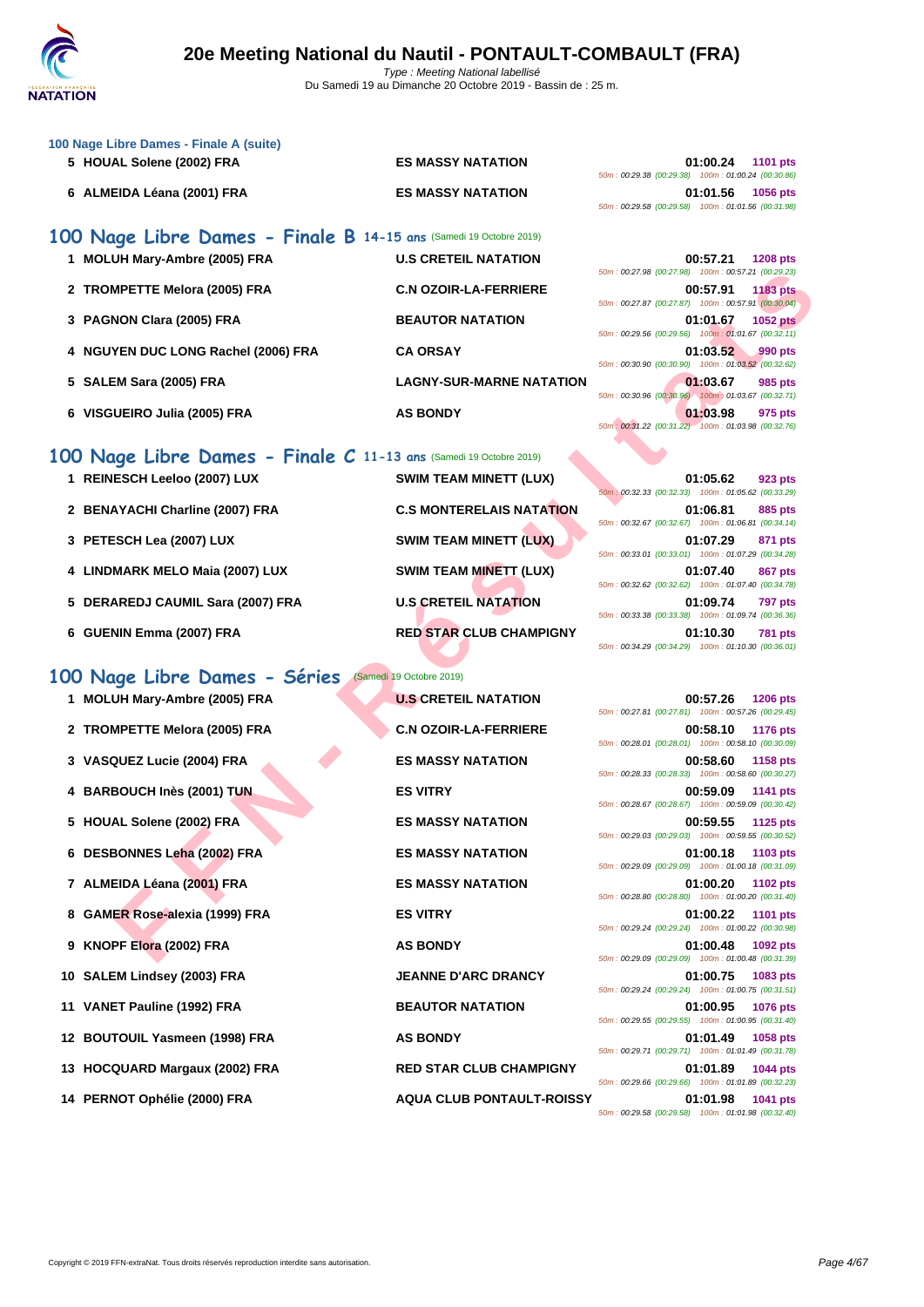|     | 100 Nage Libre Dames - Séries (suite)    |                                   |                                                                                   |
|-----|------------------------------------------|-----------------------------------|-----------------------------------------------------------------------------------|
|     | 15 KNOPF Ornella (1999) FRA              | <b>AS BONDY</b>                   | 01:01.99<br>1041 pts<br>50m: 00:29.98 (00:29.98) 100m: 01:01.99 (00:32.01)        |
|     | 16 DECOMBLE Maelyss (2004) FRA           | <b>CS NAUTIQUE NOISY-LE-GRAND</b> | 01:02.38<br><b>1028 pts</b><br>50m: 00:30.46 (00:30.46) 100m: 01:02.38 (00:31.92) |
| 17  | PAGNON Clara (2005) FRA                  | <b>BEAUTOR NATATION</b>           | 01:02.49<br>1024 pts<br>50m: 00:29.91 (00:29.91) 100m: 01:02.49 (00:32.58)        |
| 18  | TRIBOULET Pauline (2002) FRA             | <b>CN NEVERS</b>                  | 01:02.65<br>1019 pts<br>50m: 00:30.08 (00:30.08) 100m: 01:02.65 (00:32.57)        |
|     | 19 PORADA Chloe (2003) FRA               | <b>CN NEVERS</b>                  | 01:02.87<br><b>1012 pts</b><br>50m: 00:29.96 (00:29.96) 100m: 01:02.87 (00:32.91) |
|     | 20 LE HIR Margaux (2004) FRA             | <b>RED STAR CLUB CHAMPIGNY</b>    | 01:02.99<br><b>1008 pts</b><br>50m: 00:30.61 (00:30.61) 100m: 01:02.99 (00:32.38) |
| 21  | <b>NGUYEN DUC LONG Rachel (2006) FRA</b> | <b>CA ORSAY</b>                   | 01:03.33<br>997 pts<br>50m: 00:30.51 (00:30.51) 100m: 01:03.33 (00:32.82)         |
|     | 22 VISGUEIRO Julia (2005) FRA            | <b>AS BONDY</b>                   | 01:03.61<br>987 pts<br>50m: 00:31.10 (00:31.10) 100m: 01:03.61 (00:32.51)         |
| 23  | SALEM Sara (2005) FRA                    | <b>LAGNY-SUR-MARNE NATATION</b>   | 01:03.63<br>987 pts<br>50m: 00:30.82 (00:30.82) 100m: 01:03.63 (00:32.81)         |
|     | 24 MAILLE Salomé (2004) FRA              | <b>ES MASSY NATATION</b>          | 01:04.09<br>972 pts<br>50m: 00:30.84 (00:30.84) 100m: 01:04.09 (00:33.25)         |
|     | 25 LETOCART Luna (2006) FRA              | <b>AQUA CLUB PONTAULT-ROISSY</b>  | 01:04.11<br>971 pts<br>50m: 00:30.91 (00:30.91) 100m: 01:04.11 (00:33.20)         |
|     | 26 LEGER Katell (2006) FRA               | <b>ES MASSY NATATION</b>          | 01:04.18<br>969 pts<br>50m: 00:31.53 (00:31.53) 100m: 01:04.18 (00:32.65)         |
| 27. | <b>ADJIMAN Shana (2005) FRA</b>          | <b>SO ROSNY</b>                   | 01:04.30<br>965 pts<br>50m: 00:30.79 (00:30.79) 100m: 01:04.30 (00:33.51)         |
| 28  | <b>BORDONARO Madeleine (2006) BEL</b>    | <b>SWIM TEAM MINETT (LUX)</b>     | 01:04.31<br>965 pts<br>50m: 00:31.32 (00:31.32) 100m: 01:04.31 (00:32.99)         |
| 29  | AUBRY Aurélia (1998) FRA                 | <b>U.S CRETEIL NATATION</b>       | 01:04.34<br>964 pts<br>50m: 00:30.89 (00:30.89) 100m: 01:04.34 (00:33.45)         |
| 30  | MAES Diane (2005) FRA                    | <b>RED STAR CLUB CHAMPIGNY</b>    | 01:04.50<br>958 pts<br>50m: 00:30.84 (00:30.84) 100m: 01:04.50 (00:33.66)         |
|     | ELIWA Kamila (2004) FRA                  | <b>ES MASSY NATATION</b>          | 01:04.61<br>955 pts<br>50m: 00:31.38 (00:31.38) 100m: 01:04.61 (00:33.23)         |
| 32  | PORADA Clarisse (2005) FRA               | <b>CN NEVERS</b>                  | 01:04.62<br>955 pts<br>50m: 00:30.67 (00:30.67) 100m: 01:04.62 (00:33.95)         |
| 33  | <b>THOLEY Aurelie (2005) FRA</b>         | <b>C.N OZOIR-LA-FERRIERE</b>      | 01:04.65<br>954 pts                                                               |
|     | 34 FOURMY Maëlys (2003) FRA              | <b>ES MASSY NATATION</b>          | 50m: 00:31.49 (00:31.49) 100m: 01:04.65 (00:33.16)<br>01:04.88<br><b>946 pts</b>  |
|     | 34 PETERS Lena (2005) LUX                | <b>SWIM TEAM MINETT (LUX)</b>     | 50m: 00:31.18 (00:31.18) 100m: 01:04.88 (00:33.70)<br>01:04.88<br>946 pts         |
|     | 36 HARIZIA Celia (2005) LUX              | <b>SWIM TEAM MINETT (LUX)</b>     | 50m: 00:31.23 (00:31.23) 100m: 01:04.88 (00:33.65)<br>01:05.19<br>936 pts         |
|     | 37 VALLAT Julie (2005) FRA               | <b>C.S MONTERELAIS NATATION</b>   | 50m: 00:31.35 (00:31.35) 100m: 01:05.19 (00:33.84)<br>01:05.34<br>932 pts         |
|     | 38 NGUYEN DUC LONG Armelle (2003) FRA    | <b>CA ORSAY</b>                   | 50m: 00:31.89 (00:31.89) 100m: 01:05.34 (00:33.45)<br>01:05.36<br>931 pts         |
|     | 39 TAHRI Mellina (2003) FRA              | <b>LAGNY-SUR-MARNE NATATION</b>   | 50m: 00:31.20 (00:31.20) 100m: 01:05.36 (00:34.16)<br>01:05.40<br>930 pts         |
| 40  | <b>MARQUES Justine (2005) FRA</b>        | <b>CA ORSAY</b>                   | 50m: 00:31.26 (00:31.26) 100m: 01:05.40 (00:34.14)<br>01:05.45<br>928 pts         |
| 41. | JEAN BAPTISTE Ambre (2005) FRA           | <b>CN ST-MICHEL-SUR-ORGE</b>      | 50m: 00:31.64 (00:31.64) 100m: 01:05.45 (00:33.81)<br>01:05.67<br>921 pts         |
|     | 42 GNAZALE Judith (2006) FRA             | <b>AQUA CLUB PONTAULT-ROISSY</b>  | 50m: 00:31.50 (00:31.50) 100m: 01:05.67 (00:34.17)<br>01:05.77<br><b>918 pts</b>  |
|     | 43 QUELVEN Marie (2001) FRA              | <b>US JEUNESSE MITRY-MORY</b>     | 50m: 00:31.71 (00:31.71) 100m: 01:05.77 (00:34.06)<br>01:05.86<br>915 pts         |
|     | 44 SOFFIO Mara (2006) LUX                | <b>SWIM TEAM MINETT (LUX)</b>     | 50m: 00:31.53 (00:31.53) 100m: 01:05.86 (00:34.33)<br>01:05.97<br>912 pts         |
|     | BUGALIBOV A.J. (0000) FBA                | $\sim$ $\sim$ $\sim$<br>~ *       | 50m: 00:31.40 (00:31.40) 100m: 01:05.97 (00:34.57)<br>$\sim$ $\sim$ $\sim$        |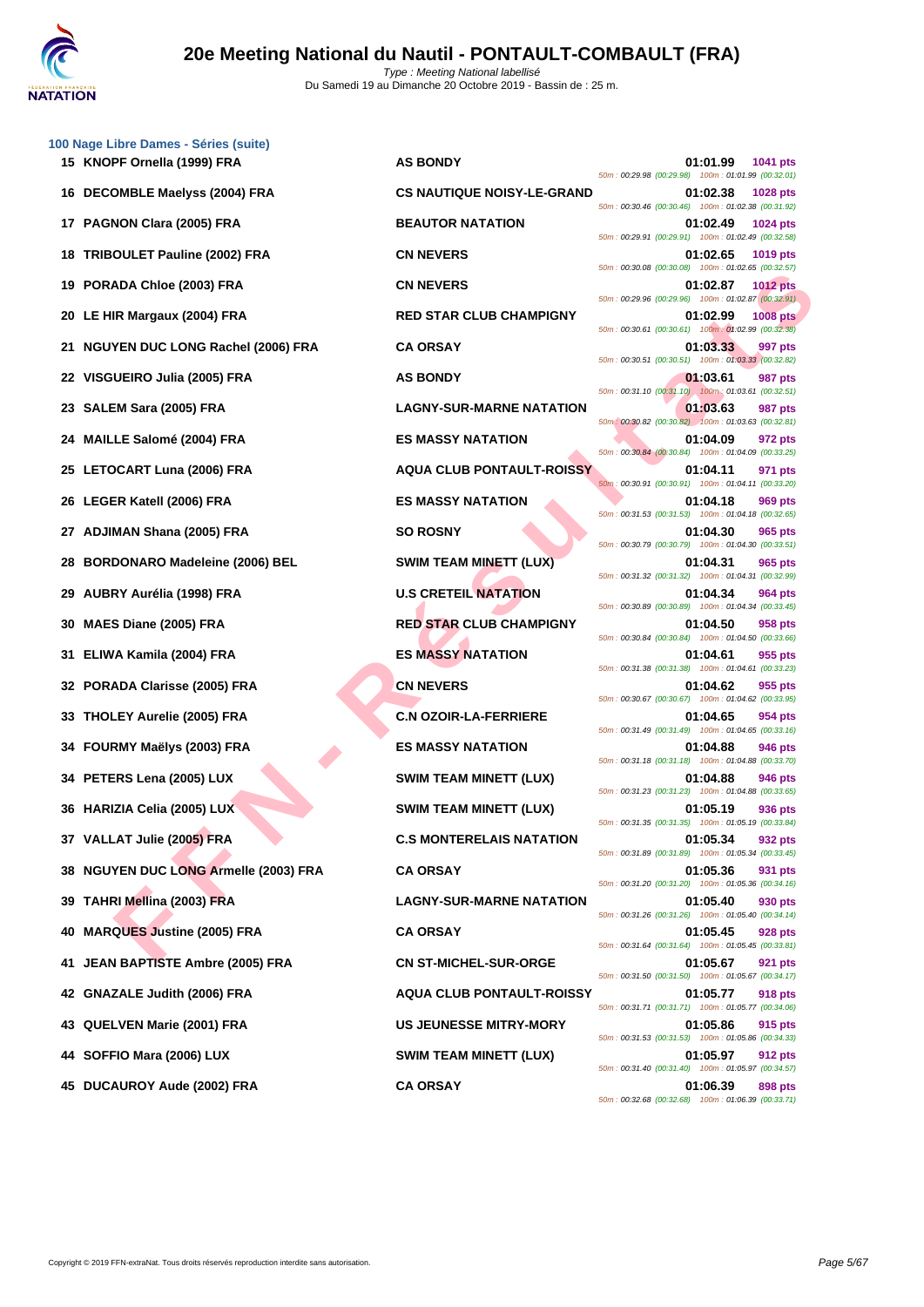|    | 100 Nage Libre Dames - Séries (suite) |                                       |                                                                |                |
|----|---------------------------------------|---------------------------------------|----------------------------------------------------------------|----------------|
|    | 46 DUMAY Lyna (2003) FRA              | <b>AQUA CLUB PONTAULT-ROISSY</b>      | 01:06.95<br>50m: 00:32.09 (00:32.09) 100m: 01:06.95 (00:34.86) | 881 pts        |
| 47 | <b>MORICELLY Clara (2006) FRA</b>     | <b>AQUA CLUB PONTAULT-ROISSY</b>      | 01:06.99<br>50m: 00:31.89 (00:31.89) 100m: 01:06.99 (00:35.10) | 880 pts        |
| 48 | <b>LAFORGE Juliette (2004) FRA</b>    | <b>US JEUNESSE MITRY-MORY</b>         | 01:07.05<br>50m: 00:31.17 (00:31.17) 100m: 01:07.05 (00:35.88) | 878 pts        |
| 49 | <b>REINESCH Leeloo (2007) LUX</b>     | <b>SWIM TEAM MINETT (LUX)</b>         | 01:07.17<br>50m: 00:33.05 (00:33.05) 100m: 01:07.17 (00:34.12) | 874 pts        |
| 50 | <b>CAPELLE Clara (2006) FRA</b>       | ASS DES SPORTS DE CHELLES             | 01:07.30<br>50m: 00:32.24 (00:32.24) 100m: 01:07.30 (00:35.06) | 870 pts        |
| 51 | <b>BOUKEDJAR Lyna (2006) FRA</b>      | ASS DES SPORTS DE CHELLES             | 01:07.70<br>50m: 00:32.98 (00:32.98) 100m: 01:07.70 (00:34.72) | 858 pts        |
| 52 | <b>LINDMARK MELO Maia (2007) LUX</b>  | <b>SWIM TEAM MINETT (LUX)</b>         | 01:07.75<br>50m: 00:32.41 (00:32.41) 100m: 01:07.75 (00:35.34) | 857 pts        |
| 53 | <b>BASSIGNY Maroussia (2006) FRA</b>  | <b>JEANNE D'ARC DRANCY</b>            | 01:07.80<br>50m: 00:32.39 (00:32.39) 100m: 01:07.80 (00:35.41) | 855 pts        |
| 54 | <b>RENAULT Lilou (2005) FRA</b>       | <b>C.N OZOIR-LA-FERRIERE</b>          | 01:08.13<br>50m: 00:33.06 (00:33.06) 100m: 01:08.13 (00:35.07) | 845 pts        |
| 55 | ALONSO Oriane (2003) FRA              | <b>AQUATIC CLUB CLAYE-SOUILLY</b>     | 01:08.16<br>50m: 00:31.65 (00:31.65) 100m: 01:08.16 (00:36.51) | 844 pts        |
| 56 | <b>CALMES Lara (2004) LUX</b>         | <b>SWIM TEAM MINETT (LUX)</b>         | 01:08.19<br>50m: 00:32.57 (00:32.57) 100m: 01:08.19 (00:35.62) | 843 pts        |
| 57 | <b>BROUILLARD Margaux (2005) FRA</b>  | <b>AQUA CLUB PONTAULT-ROISSY</b>      | 01:08.20<br>50m: 00:33.26 (00:33.26) 100m: 01:08.20 (00:34.94) | 843 pts        |
| 58 | <b>MANNETTE Apolline (2005) FRA</b>   | <b>AS BONDY</b>                       | 01:08.36<br>50m: 00:32.80 (00:32.80) 100m: 01:08.36 (00:35.56) | 838 pts        |
| 59 | BAFF Elise (2006) FRA                 | <b>U.S CRETEIL NATATION</b>           | 01:08.64<br>50m: 00:32.50 (00:32.50) 100m: 01:08.64 (00:36.14) | 830 pts        |
| 60 | RICARD Manon (2005) FRA               | <b>CLUB NAUTIQUE DE L'ARPAJONNAIS</b> | 01:08.86<br>50m: 00:32.54 (00:32.54) 100m: 01:08.86 (00:36.32) | 823 pts        |
| 61 | <b>CHANE WAI Solene (2006) FRA</b>    | <b>US JEUNESSE MITRY-MORY</b>         | 01:08.93<br>50m: 00:32.95 (00:32.95) 100m: 01:08.93 (00:35.98) | 821 pts        |
| 62 | AMROUR Thara (2006) FRA               | <b>C.S MONTERELAIS NATATION</b>       | 01:09.01<br>50m: 00:33.59 (00:33.59) 100m: 01:09.01 (00:35.42) | 819 pts        |
| 63 | VAUBOURG Maureen (2006) FRA           | <b>CLUB NAUTIQUE DE L'ARPAJONNAIS</b> | 01:09.07<br>50m: 00:33.68 (00:33.68) 100m: 01:09.07 (00:35.39) | 817 pts        |
| 64 | DERAREDJ CAUMIL Sara (2007) FRA       | <b>U.S CRETEIL NATATION</b>           | 01:09.22<br>50m: 00:32.79 (00:32.79) 100m: 01:09.22 (00:36.43) | 812 pts        |
|    | 65 EVAN Julie (2004) FRA              | <b>CN ST-MICHEL-SUR-ORGE</b>          | 01:09.23<br>50m: 00:33.13 (00:33.13) 100m: 01:09.23 (00:36.10) | 812 pts        |
|    | 66 BOUZIDI Imene (2005) LUX           | <b>SWIM TEAM MINETT (LUX)</b>         | 01:09.37<br>50m: 00:33.81 (00:33.81) 100m: 01:09.37 (00:35.56) | 808 pts        |
|    | 67 PETESCH Lea (2007) LUX             | <b>SWIM TEAM MINETT (LUX)</b>         | 01:09.40<br>50m: 00:33.58 (00:33.58) 100m: 01:09.40 (00:35.82) | <b>807 pts</b> |
|    | 68 BENAYACHI Charline (2007) FRA      | <b>C.S MONTERELAIS NATATION</b>       | 01:09.48<br>50m: 00:33.14 (00:33.14) 100m: 01:09.48 (00:36.34) | 805 pts        |
|    | 69 LORIC Azilys (2004) FRA            | <b>C.S MONTERELAIS NATATION</b>       | 01:09.50<br>50m: 00:32.73 (00:32.73) 100m: 01:09.50 (00:36.77) | 804 pts        |
|    | 70 MOTTE Chloe (2004) FRA             | <b>PROVINS NATATION</b>               | 01:09.51<br>50m: 00:33.06 (00:33.06) 100m: 01:09.51 (00:36.45) | 804 pts        |
|    | 71 GUENIN Emma (2007) FRA             | <b>RED STAR CLUB CHAMPIGNY</b>        | 01:09.81                                                       | <b>795 pts</b> |
|    | 72 LEBEGUE Elona (2005) FRA           | <b>US JEUNESSE MITRY-MORY</b>         | 50m: 00:33.81 (00:33.81) 100m: 01:09.81 (00:36.00)<br>01:10.10 | 786 pts        |
|    | 73 FRANCON Claire (2008) FRA          | <b>AS BONDY</b>                       | 50m: 00:34.26 (00:34.26) 100m: 01:10.10 (00:35.84)<br>01:10.18 | 784 pts        |
|    | 74 AUROUX Céléne (2006) FRA           | <b>ASN LOUVRES-ROISSY-SURVILLIERS</b> | 50m: 00:33.61 (00:33.61) 100m: 01:10.18 (00:36.57)<br>01:10.39 | 778 pts        |
|    | 75 ANDRE Roxanne (2006) FRA           | <b>US JEUNESSE MITRY-MORY</b>         | 50m: 00:33.12 (00:33.12) 100m: 01:10.39 (00:37.27)<br>01:10.50 | 775 pts        |
|    |                                       |                                       | 50m: 00:33.86 (00:33.86) 100m: 01:10.50 (00:36.64)             |                |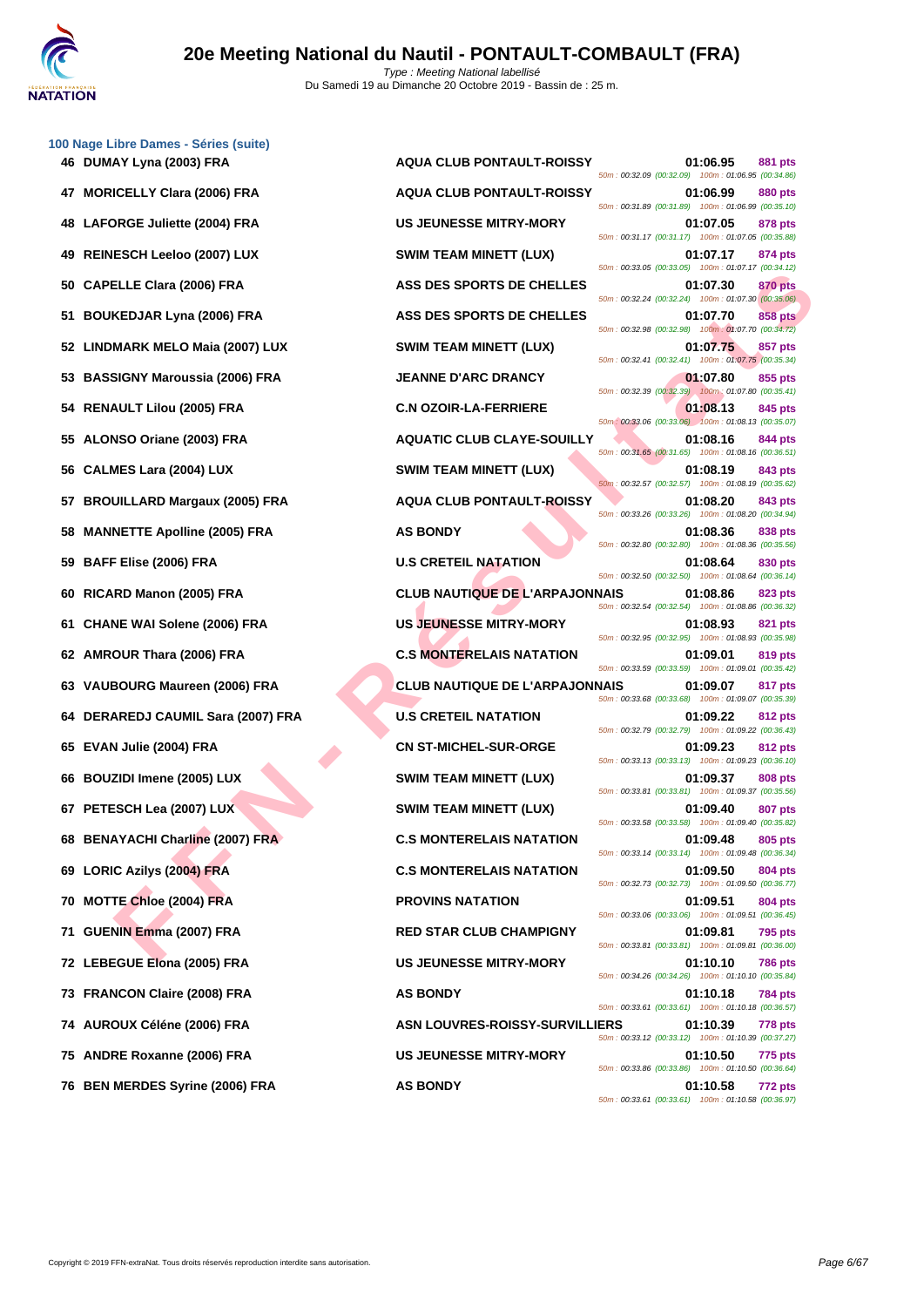

|    | 100 Nage Libre Dames - Séries (suite)<br>77 NANY Margaux (2005) FRA | <b>AQUA CLUB PONTAULT-ROISSY</b>      | 01:10.75<br><b>768 pts</b>                                                       |
|----|---------------------------------------------------------------------|---------------------------------------|----------------------------------------------------------------------------------|
|    | 78 BAILLEUL Janelle (2005) FRA                                      | AS LE PLESSIS-SAVIGNY                 | 50m: 00:34.04 (00:34.04) 100m: 01:10.75 (00:36.71)<br>01:10.93<br><b>762 pts</b> |
|    | 79 FRIANT Aurore (2005) FRA                                         | <b>US JEUNESSE MITRY-MORY</b>         | 50m: 00:34.86 (00:34.86) 100m: 01:10.93 (00:36.07)<br>01:11.03<br><b>759 pts</b> |
|    | 80 DOUIDI Safya (2005) FRA                                          | <b>AS BONDY</b>                       | 50m: 00:33.49 (00:33.49) 100m: 01:11.03 (00:37.54)<br>01:11.07<br><b>758 pts</b> |
|    | 81 HAUET Léanne (2007) FRA                                          | <b>AQUA CLUB PONTAULT-ROISSY</b>      | 50m: 00:34.33 (00:34.33) 100m: 01:11.07 (00:36.74)<br>01:11.08<br><b>758 pts</b> |
|    | 82 LEPROVOST Nina (2008) FRA                                        | <b>AQUA CLUB PONTAULT-ROISSY</b>      | 50m: 00:33.88 (00:33.88) 100m: 01:11.08 (00:37.20)<br>747 pts<br>01:11.46        |
|    | 83 THILL Gina (2007) LUX                                            | <b>SWIM TEAM MINETT (LUX)</b>         | 50m: 00:33.09 (00:33.09) 100m: 01:11.46 (00:38.37)<br>01:11.70<br>740 pts        |
|    | 84 IRBOUH Manon (2006) FRA                                          | <b>JEANNE D'ARC DRANCY</b>            | 50m: 00:34.92 (00:34.92) 100m: 01:11.70 (00:36.78)<br>01:11.78<br><b>738 pts</b> |
|    | 85 HADDADI Melissa (2006) FRA                                       | <b>ES VITRY</b>                       | 50m: 00:34.72 (00:34.72) 100m: 01:11.78 (00:37.06)<br>01:11.95<br><b>733 pts</b> |
|    | 86 LEFEVRE Pauline (2007) FRA                                       | <b>AVAN VILLENEUVE-D'ASCQ</b>         | 50m: 00:34.31 (00:34.31) 100m: 01:11.95 (00:37.64)<br>01:12.00<br><b>732 pts</b> |
|    | 87 BENISTY Margaux (1997) FRA                                       | AS LE PLESSIS-SAVIGNY                 | 50m: 00:33.99 (00:33.99) 100m: 01:12.00 (00:38.01)<br>01:12.01<br><b>732 pts</b> |
|    | 88 ZODROS MARCEL Joyce (2006) FRA                                   | <b>CLUB NAUTIQUE DE L'ARPAJONNAIS</b> | 50m: 00:34.69 (00:34.69) 100m: 01:12.01 (00:37.32)<br>01:12.12<br><b>729 pts</b> |
|    | 89 VELLA Djenaba (2006) FRA                                         | <b>ES VITRY</b>                       | 50m: 00:34.48 (00:34.48) 100m: 01:12.12 (00:37.64)<br>01:12.24<br><b>725 pts</b> |
| 90 | <b>MERCIER Coralie (2006) FRA</b>                                   | <b>CLUB NAUTIQUE DE L'ARPAJONNAIS</b> | 50m: 00:34.81 (00:34.81) 100m: 01:12.24 (00:37.43)<br>01:12.48<br><b>718 pts</b> |
| 91 | MESQUITA Liliana (2005) FRA                                         | <b>AS EMERAINVILLE</b>                | 50m: 00:35.50 (00:35.50) 100m: 01:12.48 (00:36.98)<br>01:12.53<br>717 pts        |
|    | 92 DEFOSSEZ Margot (2006) FRA                                       | <b>ASN LOUVRES-ROISSY-SURVILLIERS</b> | 50m: 00:35.04 (00:35.04) 100m: 01:12.53 (00:37.49)<br>01:12.55<br><b>716 pts</b> |
|    | 93 HUMPHREYS Camille (2008) FRA                                     | <b>U.S CRETEIL NATATION</b>           | 50m: 00:34.80 (00:34.80) 100m: 01:12.55 (00:37.75)<br>01:12.76<br><b>711 pts</b> |
|    | 94 MARTINEAU Héloïse (2006) FRA                                     | <b>RED STAR CLUB CHAMPIGNY</b>        | 50m: 00:35.24 (00:35.24) 100m: 01:12.76 (00:37.52)<br>01:13.24<br>697 pts        |
|    | 95 THOMAS Carla (2006) FRA                                          | <b>CS NAUTIQUE NOISY-LE-GRAND</b>     | 50m: 00:35.05 (00:35.05) 100m: 01:13.24 (00:38.19)<br>01:13.49<br>691 pts        |
|    | 96 MARTIN GOULIAT Lisa (2007) FRA                                   | <b>ASS DES SPORTS DE CHELLES</b>      | 50m: 00:35.14 (00:35.14) 100m: 01:13.49 (00:38.35)<br>01:13.77<br>683 pts        |
|    | 97 BEN DIB Nawel (2006) FRA                                         | <b>US JEUNESSE MITRY-MORY</b>         | 50m: 00:35.69 (00:35.69) 100m: 01:13.77 (00:38.08)<br>01:13.96<br>678 pts        |
|    | 98 RENARD Marion (2007) FRA                                         | <b>US JEUNESSE MITRY-MORY</b>         | 50m: 00:35.60 (00:35.60) 100m: 01:13.96 (00:38.36)<br>01:14.23<br>670 pts        |
|    | 99 RABAT ALLOUX Elise (2006) FRA                                    | <b>CLUB NAUTIQUE DE L'ARPAJONNAIS</b> | 50m: 00:35.71 (00:35.71) 100m: 01:14.23 (00:38.52)<br>01:14.37<br>667 pts        |
|    | 100 LEHMANN Margaux (2007) FRA                                      | <b>ASN LOUVRES-ROISSY-SURVILLIERS</b> | 50m: 00:36.02 (00:36.02) 100m: 01:14.37 (00:38.35)<br>01:14.69<br>658 pts        |
|    | 101 JEAN Jessica (2003) FRA                                         | <b>PROVINS NATATION</b>               | 50m: 00:35.80 (00:35.80) 100m: 01:14.69 (00:38.89)<br>01:14.84<br>654 pts        |
|    | 102 ROUBERTOU Emma (2005) FRA                                       | AS LE PLESSIS-SAVIGNY                 | 50m: 00:34.88 (00:34.88) 100m: 01:14.84 (00:39.96)<br>01:15.37<br>640 pts        |
|    | 103 LAVERGNE Melissa (2006) FRA                                     | <b>AQUA CLUB PONTAULT-ROISSY</b>      | 50m: 00:35.33 (00:35.33) 100m: 01:15.37 (00:40.04)<br>01:15.50<br><b>637 pts</b> |
|    | 104 BAKAYOKO Betty (2008) FRA                                       | <b>CLUB NAUTIQUE DE L'ARPAJONNAIS</b> | 50m: 00:36.25 (00:36.25) 100m: 01:15.50 (00:39.25)<br>01:15.60<br>634 pts        |
|    | 105 LAFFONT Romane (2006) FRA                                       | <b>AQUA CLUB PONTAULT-ROISSY</b>      | 50m: 00:35.55 (00:35.55) 100m: 01:15.60 (00:40.05)<br>01:15.85<br>627 pts        |
|    | 106 GROULT Clémentine (2006) FRA                                    | AS LE PLESSIS-SAVIGNY                 | 50m: 00:37.09 (00:37.09) 100m: 01:15.85 (00:38.76)<br>01:15.92<br>626 pts        |
|    | 107 DEDIEU Chloé (2007) FRA                                         | <b>AQUA CLUB PONTAULT-ROISSY</b>      | 50m: 00:35.77 (00:35.77) 100m: 01:15.92 (00:40.15)<br>01:16.27                   |
|    |                                                                     |                                       | 617 pts<br>50m: 00:36.14 (00:36.14) 100m: 01:16.27 (00:40.13)                    |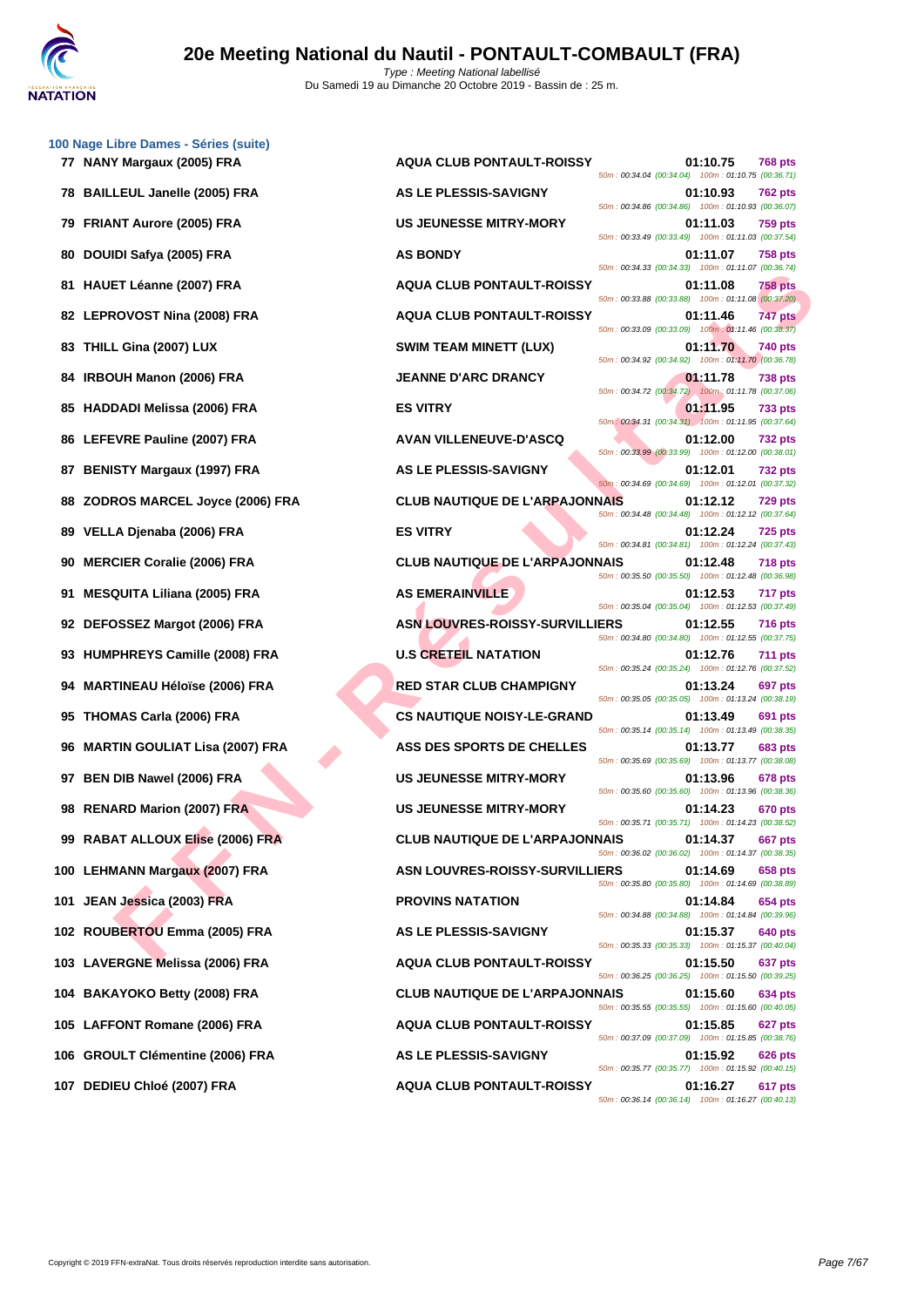

- EXERCO MABINE (2005) FRA C. S. MONTGUE HOLDY READ AND THE STRUCT AND STRUCT AND STRUCT AND SALE IN THE STRUCT ON A STRUCT ON A STRUCT ON A STRUCT ON A STRUCT ON A STRUCT ON A STRUCT ON A STRUCT ON A STRUCT ON A STRUCT ON **[100 Nage](http://www.ffnatation.fr/webffn/index.php) Libre Dames - Séries (suite) 108 GENET Capucine (2005) FRA RED STAR CLUB CHAMPIGNY 01:16.33 615 pts 109 BEKHCHOUCH Sophia (2006) FRA SO ROSNY 01:16.49 611 pts 110 POUMAREDE Ariane (2006) FRA CN ST-MICHEL-SUR-ORGE 01:16.50 611 pts 111 BOUBEHATA Lina (2005) FRA ASS DES SPORTS DE CHELLES 01:16.83 602 pts 112 PESCARMONA Izilia (2008) FRA C.N OZOIR-LA-FERRIERE 01:17.00 598 pts 113 MELGAR Justine (2006) FRA SN RETHEL 01:17.36 589 pts 114 REZKI Sarah (2007) FRA SO ROSNY 01:17.66 581 pts 115 RICHASSE Anais (2007) FRA CS NAUTIQUE NOISY-LE-GRAND 01:18.60 558 pts 116 LACOMME Agathe (2007) FRA ASN LOUVRES-ROISSY-SURVILLIERS 01:18.65 557 pts 117 MARCOT Julie (2007) FRA CS NAUTIQUE NOISY-LE-GRAND 01:18.76 554 pts 118 AMROUR Sarah (2008) FRA C.S MONTERELAIS NATATION 01:19.30 541 pts 119 JARDON Louann (2008) FRA AQUA CLUB PONTAULT-ROISSY 01:19.35 539 pts 120 HACHET Laurine (2007) FRA ES SUCY-EN-BRIE 01:19.89 526 pts 121 MURSCHEL Léna (2007) FRA AQUA CLUB PONTAULT-ROISSY 01:20.04 523 pts 122 DEKHLI Jeanne (2007) FRA US JEUNESSE MITRY-MORY 01:20.21 519 pts 123 MANCINI Lalie (2007) FRA AQUA CLUB PONTAULT-ROISSY 01:20.25 518 pts 124 RIGAUT--LORAIN Pauline (2007) FRA AQUA CLUB PONTAULT-ROISSY 01:20.34 516 pts 125 EGAULT Angela-Enora (2007) FRA AQUA CLUB PONTAULT-ROISSY 01:20.41 514 pts 126 BLANC Coline (2005) FRA SN RETHEL 01:23.21 450 pts 127 CLARA Amandine (2007) FRA AQUA CLUB PONTAULT-ROISSY 01:25.40 403 pts 128 LECLERCQ Maëlyne (2008) FRA AVAN VILLENEUVE-D'ASCQ 01:25.74 396 pts 129 SERIDJ Manal (2007) FRA SO ROSNY 01:32.82 263 pts**
	- **--- DESNOYERS Chloé (2001) FRA JEANNE D'ARC DRANCY DNS dec**
	- **--- ANASSE Valentine (2005) FRA ES MASSY NATATION DNS dec**
	- **--- LEBLOND Tiphaine (1996) FRA U.S CRETEIL NATATION DNS dec**
	- **--- GNAZALE Charline (2003) FRA AS EMERAINVILLE DNS dec**

### **200 Nage Libre Dames - Finale A** (Dimanche 20 Octobre 2019)

- **1 TROMPETTE** Melora (2005) FRA **CONSIDERIES**
- **2 VANET Pauline (1992) FRA B**
- **3 [SALEM Lindsey \(2003\) FRA](http://www.ffnatation.fr/webffn/resultats.php?idact=nat&go=epr&idcpt=62219&idepr=3) JEANNE DRAMA DRAMACY <b>CONSUMING DRAM**
- **4 RODRIGUES Chloé (2003) FRA E**
- **5 HOUAL Solene (2002) FRA E**

50m : 00:35.90 (00:35.90) 100m : 01:16.33 (00:40.43)

| <b>C.N OZOIR-LA-FERRIERE</b> |                                                     |                                                     | 02:06.70 1181 pts |          |
|------------------------------|-----------------------------------------------------|-----------------------------------------------------|-------------------|----------|
|                              | 50m: 00:29.68 (00:29.68) 100m: 01:01.64 (00:31.96)  | 150m: 01:34.46 (00:32.82) 200m: 02:06.70 (00:32.24) |                   |          |
| <b>BEAUTOR NATATION</b>      |                                                     |                                                     | 02:08.89 1146 pts |          |
|                              | 50m: 00:30.47 (00:30.47) 100m: 01:03.43 (00:32.96)  | 150m: 01:36.53 (00:33.10) 200m: 02:08.89 (00:32.36) |                   |          |
| <b>JEANNE D'ARC DRANCY</b>   |                                                     |                                                     | 02:09.85 1131 pts |          |
|                              | 50m: 00:30.26 (00:30.26) 100m: 01:02.76 (00:32.50)  | 150m: 01:36.37 (00:33.61) 200m: 02:09.85 (00:33.48) |                   |          |
| <b>ES VITRY</b>              |                                                     |                                                     | 02:13.41 1077 pts |          |
|                              | 50m: 00:30.83 (00:30.83) 100m: 01:04.41 (00:33.58)  | 150m: 01:38.92 (00:34.51) 200m: 02:13.41 (00:34.49) |                   |          |
| <b>ES MASSY NATATION</b>     |                                                     |                                                     | 02:14.48          | 1061 pts |
|                              | 50m: 00:30.79 (00:30.79)  100m: 01:04.61 (00:33.82) | 150m: 01:39.55 (00:34.94) 200m: 02:14.48 (00:34.93) |                   |          |
|                              |                                                     |                                                     |                   |          |

50m : 00:35.98 (00:35.98) 100m : 01:16.49 (00:40.51) 50m : 00:35.75 (00:35.75) 100m : 01:16.50 (00:40.75) 50m : 00:36.40 (00:36.40) 100m : 01:16.83 (00:40.43) 50m : 00:37.48 (00:37.48) 100m : 01:17.00 (00:39.52) 50m : 00:36.46 (00:36.46) 100m : 01:17.36 (00:40.90) 50m : 00:37.86 (00:37.86) 100m : 01:17.66 (00:39.80) 50m : 00:38.29 (00:38.29) 100m : 01:18.60 (00:40.31) 50m : 00:37.14 (00:37.14) 100m : 01:18.65 (00:41.51) 50m : 00:37.33 (00:37.33) 100m : 01:18.76 (00:41.43) 50m : 00:39.26 (00:39.26) 100m : 01:19.30 (00:40.04) 50m : 00:38.03 (00:38.03) 100m : 01:19.35 (00:41.32) 50m : 00:38.13 (00:38.13) 100m : 01:19.89 (00:41.76) 50m : 00:38.02 (00:38.02) 100m : 01:20.04 (00:42.02) 50m : 00:36.30 (00:36.30) 100m : 01:20.21 (00:43.91) 50m : 00:35.99 (00:35.99) 100m : 01:20.25 (00:44.26) 50m : 00:38.76 (00:38.76) 100m : 01:20.34 (00:41.58) 50m : 00:38.19 (00:38.19) 100m : 01:20.41 (00:42.22) 50m : 00:39.38 (00:39.38) 100m : 01:23.21 (00:43.83) 50m : 00:41.43 (00:41.43) 100m : 01:25.40 (00:43.97) 50m : 00:40.21 (00:40.21) 100m : 01:25.74 (00:45.53) 50m : 00:43.31 (00:43.31) 100m : 01:32.82 (00:49.51)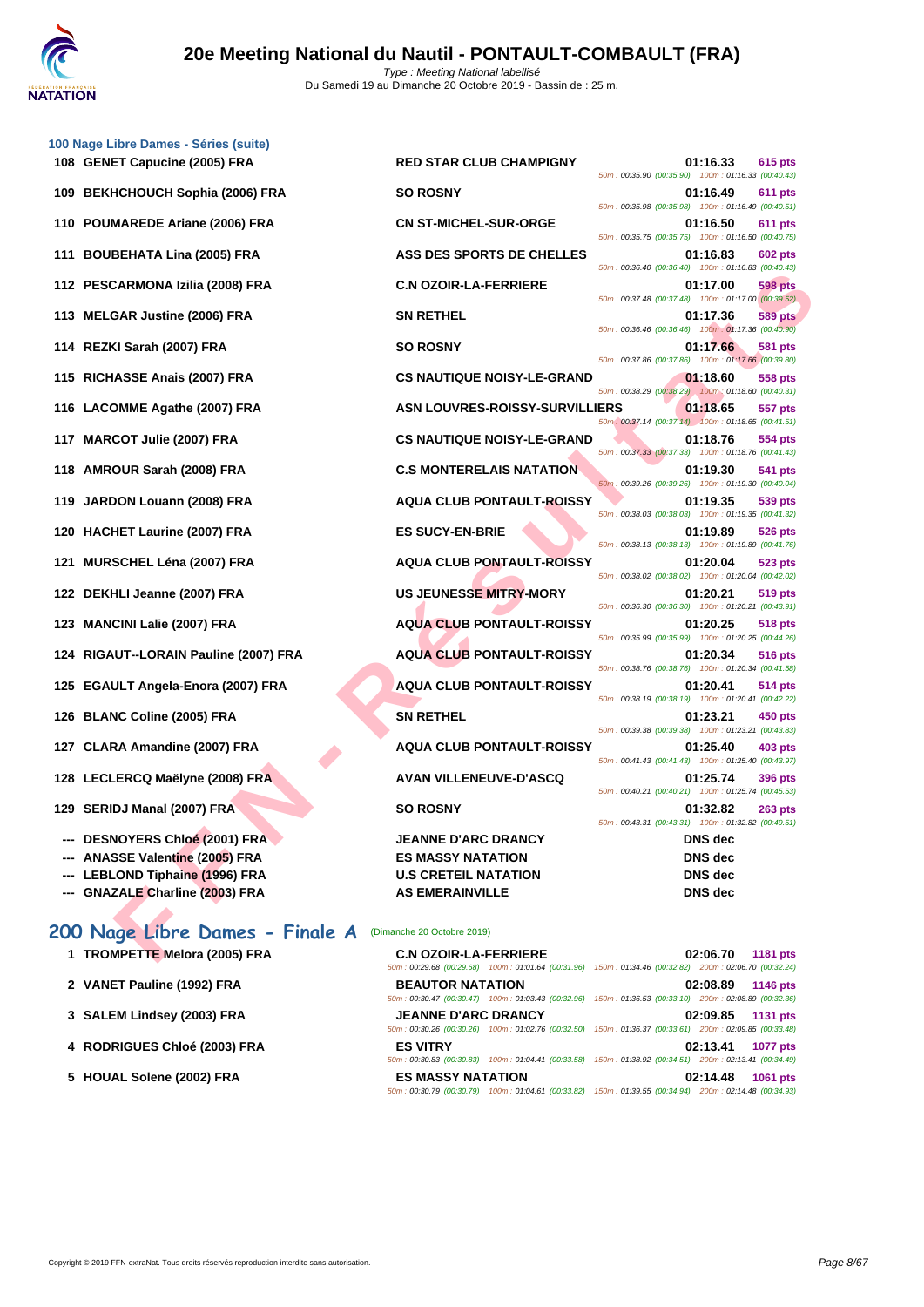| 200 Nage Libre Dames - Finale A (suite)<br>6 BRINDEJONC Juline (2006) FRA | <b>ES MASSY NATATION</b><br>50m: 00:31.91 (00:31.91) 100m: 01:06.37 (00:34.46) 150m: 01:41.16 (00:34.79) 200m: 02:15.36 (00:34.20)                                                                                                                       | 02:15.36<br>1048 pts                                                              |
|---------------------------------------------------------------------------|----------------------------------------------------------------------------------------------------------------------------------------------------------------------------------------------------------------------------------------------------------|-----------------------------------------------------------------------------------|
| 200 Nage Libre Dames - Séries                                             | (Dimanche 20 Octobre 2019)                                                                                                                                                                                                                               |                                                                                   |
| 1 MOLUH Mary-Ambre (2005) FRA                                             | <b>U.S CRETEIL NATATION</b>                                                                                                                                                                                                                              | 02:08.46<br>1153 pts                                                              |
| 2 TROMPETTE Melora (2005) FRA                                             | 50m : 00:29.70 (00:29.70) 100m : 01:02.35 (00:32.65) 150m : 01:35.67 (00:33.32) 200m : 02:08.46 (00:32.79)<br><b>C.N OZOIR-LA-FERRIERE</b><br>50m : 00:30.31 (00:30.31) 100m : 01:02.87 (00:32.56) 150m : 01:36.49 (00:33.62) 200m : 02:08.67 (00:32.18) | 02:08.67<br><b>1150 pts</b>                                                       |
| 3 SALEM Lindsey (2003) FRA                                                | <b>JEANNE D'ARC DRANCY</b>                                                                                                                                                                                                                               | 02:09.84<br><b>1132 pts</b>                                                       |
| 4 VANET Pauline (1992) FRA                                                | 50m : 00:30.40 (00:30.40) 100m : 01:03.21 (00:32.81) 150m : 01:36.82 (00:33.61) 200m : 02:09.84 (00:33.02)<br><b>BEAUTOR NATATION</b>                                                                                                                    | 02:10.44<br><b>1122 pts</b>                                                       |
| 5 HOUAL Solene (2002) FRA                                                 | 50m : 00:30.66 (00:30.66) 100m : 01:04.02 (00:33.36) 150m : 01:37.35 (00:33.33) 200m : 02:10.44 (00:33.09)<br><b>ES MASSY NATATION</b>                                                                                                                   | 02:10.71 1118 pts                                                                 |
| 6 RODRIGUES Chloé (2003) FRA                                              | 50m: 00:30.61 (00:30.61) 100m: 01:03.92 (00:33.31) 150m: 01:37.85 (00:33.93) 200m: 02:10.71 (00:32.86)<br><b>ES VITRY</b><br>50m: 00:31.14 (00:31.14) 100m: 01:04.45 (00:33.31) 150m: 01:38.34 (00:33.89) 200m: 02:11.00 (00:32.66)                      | 02:11.00<br>1114 pts                                                              |
| 7 PETERS Lena (2005) LUX                                                  | SWIM TEAM MINETT (LUX)<br>50m: 00:30.77 (00:30.77) 100m: 01:04.40 (00:33.63) 150m: 01:39.01 (00:34.61) 200m: 02:12.97 (00:33.96)                                                                                                                         | 02:12.97<br>1084 pts                                                              |
| 8 BRINDEJONC Juline (2006) FRA                                            | <b>ES MASSY NATATION</b><br>50m: 00:31.45 (00:31.45) 100m: 01:05.85 (00:34.40) 150m: 01:40.58 (00:34.73) 200m: 02:14.95 (00:34.37)                                                                                                                       | 02:14.95<br>1054 pts                                                              |
| 9 BOUTOUIL Yasmeen (1998) FRA                                             | <b>AS BONDY</b><br>50m: 00:31.35 (00:31.35) 100m: 01:05.05 (00:33.70)                                                                                                                                                                                    | 02:15.24<br>1049 pts<br>150m: 01:39.74 (00:34.69) 200m: 02:15.24 (00:35.50)       |
| 10 BOUFTINI Sherine (2005) FRA                                            | <b>C.S MONTERELAIS NATATION</b><br>50m: 00:31.58 (00:31.58) 100m: 01:06.05 (00:34.47) 150m: 01:40.88 (00:34.83) 200m: 02:15.47 (00:34.59)                                                                                                                | 02:15.47<br>1046 pts                                                              |
| 11 LETOCART Luna (2006) FRA                                               | <b>AQUA CLUB PONTAULT-ROISSY</b><br>50m: 00:31.05 (00:31.05) 100m: 01:05.84 (00:34.79) 150m: 01:41.61 (00:35.77) 200m: 02:16.14 (00:34.53)                                                                                                               | 02:16.14<br><b>1036 pts</b>                                                       |
| 12 ELIWA Kamila (2004) FRA                                                | <b>ES MASSY NATATION</b><br>50m : 00:31.56 (00:31.56) 100m : 01:05.52 (00:33.96) 150m : 01:40.90 (00:35.38) 200m : 02:16.32 (00:35.42)                                                                                                                   | 02:16.32<br>1033 pts                                                              |
| 13 SALEM Sara (2005) FRA                                                  | <b>LAGNY-SUR-MARNE NATATION</b><br>50m: 00:31.57 (00:31.57) 100m: 01:06.02 (00:34.45) 150m: 01:41.51 (00:35.49) 200m: 02:16.87 (00:35.36)                                                                                                                | 02:16.87<br>1025 pts                                                              |
| 14 FOURMY Maëlys (2003) FRA                                               | <b>ES MASSY NATATION</b><br>50m: 00:31.45 (00:31.45) 100m: 01:06.02 (00:34.57) 150m: 01:41.64 (00:35.62) 200m: 02:17.06 (00:35.42)                                                                                                                       | 02:17.06<br>1022 pts                                                              |
| 15 LEBLANC Ines (2004) FRA                                                | <b>ES STAINS</b><br>50m : 00:32.09 (00:32.09) 100m : 01:07.27 (00:35.18) 150m : 01:43.16 (00:35.89) 200m : 02:18.33 (00:35.17)                                                                                                                           | 02:18.33<br>1004 pts                                                              |
| 16 PERNOT Ophélie (2000) FRA                                              | <b>AQUA CLUB PONTAULT-ROISSY</b><br>50m: 00:32.13 (00:32.13) 100m: 01:06.63 (00:34.50) 150m: 01:43.13 (00:36.50) 200m: 02:19.36 (00:36.23)                                                                                                               | 02:19.36<br>989 pts                                                               |
| 17 VALLAT Julie (2005) FRA                                                | <b>C.S MONTERELAIS NATATION</b><br>50m: 00:32.05 (00:32.05) 100m: 01:07.82 (00:35.77) 150m: 01:44.88 (00:37.06) 200m: 02:20.62 (00:35.74)                                                                                                                | 02:20.62<br>971 pts                                                               |
| 18 LEGER Katell (2006) FRA                                                | <b>ES MASSY NATATION</b><br>50m: 00:32.86 (00:32.86) 100m: 01:08.05 (00:35.19) 150m: 01:44.83 (00:36.78) 200m: 02:21.13 (00:36.30)                                                                                                                       | 02:21.13<br>963 pts                                                               |
| 19 VISGUEIRO Julia (2005) FRA                                             | <b>AS BONDY</b><br>50m: 00:32.54 (00:32.54) 100m: 01:07.66 (00:35.12) 150m: 01:44.89 (00:37.23) 200m: 02:21.16 (00:36.27)                                                                                                                                | 02:21.16<br>963 pts                                                               |
| 20 REINESCH Leeloo (2007) LUX                                             | <b>SWIM TEAM MINETT (LUX)</b><br>50m: 00:32.94 (00:32.94) 100m: 01:08.40 (00:35.46) 150m: 01:45.60 (00:37.20) 200m: 02:21.19 (00:35.59)                                                                                                                  | 02:21.19<br><b>963 pts</b>                                                        |
| 21 LE HIR Margaux (2004) FRA                                              | <b>RED STAR CLUB CHAMPIGNY</b><br>50m : 00:30.75 (00:30.75) 100m : 01:05.37 (00:34.62) 150m : 01:43.13 (00:37.76) 200m : 02:21.29 (00:38.16)                                                                                                             | 02:21.29<br>961 pts                                                               |
| 22 BARBE Lea (2002) FRA                                                   | <b>US JEUNESSE MITRY-MORY</b><br>50m: 00:31.91 (00:31.91) 100m: 01:07.21 (00:35.30) 150m: 01:44.95 (00:37.74) 200m: 02:22.93 (00:37.98)                                                                                                                  | 02:22.93<br>938 pts                                                               |
| 23 MAES Diane (2005) FRA                                                  | <b>RED STAR CLUB CHAMPIGNY</b><br>50m: 00:31.99 (00:31.99) 100m: 01:06.99 (00:35.00)                                                                                                                                                                     | 02:23.31<br>933 pts<br>150m: 01:44.72 (00:37.73) 200m: 02:23.31 (00:38.59)        |
| 24 SMANI Célia (2005) FRA                                                 | <b>ES STAINS</b><br>50m: 00:32.02 (00:32.02) 100m: 01:07.45 (00:35.43)                                                                                                                                                                                   | 02:23.91<br>924 pts<br>150m: 01:45.56 (00:38.11) 200m: 02:23.91 (00:38.35)        |
| 25 BOUZIDI Imene (2005) LUX                                               | <b>SWIM TEAM MINETT (LUX)</b><br>50m : 00:34.10 (00:34.10) 100m : 01:10.66 (00:36.56) 150m : 01:48.18 (00:37.52) 200m : 02:24.76 (00:36.58)                                                                                                              | 02:24.76<br>912 pts                                                               |
| 26 LEFRANCOIS Noa (2003) FRA                                              | AS LE PLESSIS-SAVIGNY<br>50m: 00:32.32 (00:32.32) 100m: 01:08.74 (00:36.42)                                                                                                                                                                              | 02:25.11<br><b>907 pts</b><br>150m: 01:47.01 (00:38.27) 200m: 02:25.11 (00:38.10) |
| 27 BENAYACHI Charline (2007) FRA                                          | <b>C.S MONTERELAIS NATATION</b><br>50m: 00:33.19 (00:33.19) 100m: 01:11.14 (00:37.95)                                                                                                                                                                    | 02:25.96<br>896 pts<br>150m: 01:49.41 (00:38.27) 200m: 02:25.96 (00:36.55)        |
| 28 AMROUR Thara (2006) FRA                                                | <b>C.S MONTERELAIS NATATION</b><br>50m : 00:35.01 (00:35.01) 100m : 01:12.57 (00:37.56) 150m : 01:49.75 (00:37.18) 200m : 02:26.19 (00:36.44)                                                                                                            | 02:26.19<br>893 pts                                                               |
| 29 MORICELLY Clara (2006) FRA                                             | <b>AQUA CLUB PONTAULT-ROISSY</b>                                                                                                                                                                                                                         | 02:26.32<br>891 pts                                                               |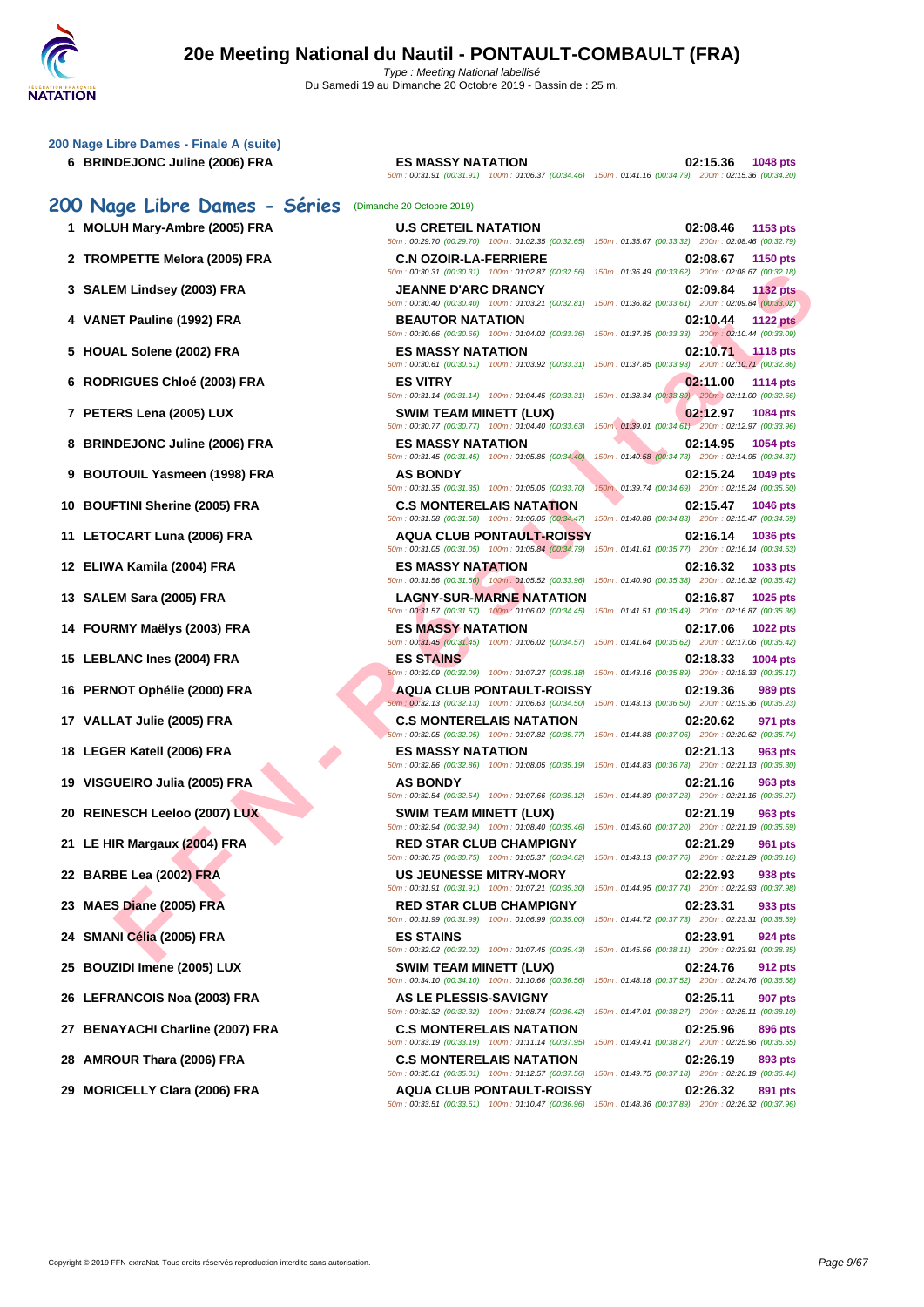UILARD Margaux (2005) FRA<br>
MARK MELO Maia (2007) UIX<br>
NARK MELO Maia (2007) UIX<br>
NARK MELO Maia (2007) UIX<br>
NARK MELO MAI (2007) UIX<br>
NARK MELO MAI (2007) FRA<br>
NARK MELO MAI (2007) FRA<br>
NARK MELO MAI (2007) FRA<br>
NARK MELO **30 HARIZIA Celia (2005) LUX SWIM TEAM MINETT (LUX) 02:26.45 889 pts** 50m : 00:33.17 (00:33.17) 100m : 01:09.78 (00:36.61) 150m : 01:48.21 (00:38.43) 200m : 02:26.45 (00:38.24) **31 SOFFIO Mara (2006) LUX SWIM TEAM MINETT (LUX) 02:26.88 883 pts** 50m : 00:33.74 (00:33.74) 100m : 01:11.50 (00:37.76) 150m : 01:50.15 (00:38.65) 200m : 02:26.88 (00:36.73) **32 MARTIN Celia (2005) FRA ES STAINS 02:27.22 878 pts** 50m : 00:34.24 (00:34.24) 100m : 01:11.92 (00:37.68) 150m : 01:50.17 (00:38.25) 200m : 02:27.22 (00:37.05) **33 CABANNE VERNERY Emma (2006) FRA C.S MONTERELAIS NATATION 02:28.33 863 pts** 50m : 00:35.50 (00:35.50) 100m : 01:13.22 (00:37.72) 150m : 01:51.27 (00:38.05) 200m : 02:28.33 (00:37.06) **34 BROUILLARD Margaux (2005) FRA AQUA CLUB PONTAULT-ROISSY 02:28.67 859 pts** 50m : 00:34.54 (00:34.54) 100m : 01:11.86 (00:37.32) 150m : 01:50.74 (00:38.88) 200m : 02:28.67 (00:37.93) **35 LINDMARK MELO Maia (2007) LUX SWIM TEAM MINETT (LUX) 02:28.90 856 pts** 50m : 00:34.37 (00:34.37) 100m : 01:12.95 (00:38.58) 150m : 01:50.94 (00:37.99) 200m : 02:28.90 (00:37.96) **36 CHANE WAI Solene (2006) FRA US JEUNESSE MITRY-MORY 02:29.25 851 pts** 50m : 00:33.37 (00:33.37) 100m : 01:11.16 (00:37.79) 150m : 01:50.93 (00:39.77) 200m : 02:29.25 (00:38.32) **37 BAILLEUL Janelle (2005) FRA AS LE PLESSIS-SAVIGNY 02:29.42 849 pts** 50m : 00:34.97 (00:34.97) 100m : 01:12.97 (00:38.00) 150m : 01:51.67 (00:38.70) 200m : 02:29.42 (00:37.75) **38 BASSIGNY Maroussia (2006) FRA JEANNE D'ARC DRANCY 02:29.74 844 pts** 50m : 00:33.82 (00:33.82) 100m : 01:11.96 (00:38.14) 150m : 01:51.62 (00:39.66) 200m : 02:29.74 (00:38.12) **39 HAUET Léanne (2007) FRA AQUA CLUB PONTAULT-ROISSY 02:31.15 826 pts** 50m : 00:34.85 (00:34.85) 100m : 01:12.40 (00:37.55) 150m : 01:51.60 (00:39.20) 200m : 02:31.15 (00:39.55) **40 BAFF Elise (2006) FRA U.S CRETEIL NATATION 02:34.11 787 pts** 50m : 00:34.70 (00:34.70) 100m : 01:14.06 (00:39.36) 150m : 01:54.32 (00:40.26) 200m : 02:34.11 (00:39.79) **41 PETESCH Lea (2007) LUX SWIM TEAM MINETT (LUX) 02:34.62 780 pts** 50m : 00:35.97 (00:35.97) 100m : 01:16.06 (00:40.09) 150m : 01:57.09 (00:41.03) 200m : 02:34.62 (00:37.53) **42 DERAREDJ CAUMIL Sara (2007) FRA U.S CRETEIL NATATION 02:35.97 763 pts** 50m : 00:34.61 (00:34.61) 100m : 01:14.79 (00:40.18) 150m : 01:56.40 (00:41.61) 200m : 02:35.97 (00:39.57) **43 FONSECA Maëlie (2006) FRA RED STAR CLUB CHAMPIGNY 02:36.79 753 pts** 50m : 00:35.15 (00:35.15) 100m : 01:15.76 (00:40.61) 150m : 01:56.50 (00:40.74) 200m : 02:36.79 (00:40.29) **44 LEFEVRE Pauline (2007) FRA AVAN VILLENEUVE-D'ASCQ 02:38.62 730 pts** 50m : 00:35.14 (00:35.14) 100m : 01:16.10 (00:40.96) 150m : 01:58.33 (00:42.23) 200m : 02:38.62 (00:40.29) **45 ZODROS MARCEL Joyce (2006) FRA CLUB NAUTIQUE DE L'ARPAJONNAIS 02:39.41 720 pts** 50m : 00:36.54 (00:36.54) 100m : 01:16.41 (00:39.87) 150m : 01:58.20 (00:41.79) 200m : 02:39.41 (00:41.21) **46 HALADJIAN Léane (2005) FRA AS EMERAINVILLE 02:39.65 717 pts** 50m : 00:35.19 (00:35.19) 100m : 01:16.55 (00:41.36) 150m : 01:59.17 (00:42.62) 200m : 02:39.65 (00:40.48) **47 YANYANA Cigdem (2008) FRA U.S CRETEIL NATATION 02:41.21 698 pts** 50m : 00:36.38 (00:36.38) 100m : 01:17.91 (00:41.53) 150m : 02:00.56 (00:42.65) 200m : 02:41.21 (00:40.65) **48 RENARD Marion (2007) FRA US JEUNESSE MITRY-MORY 02:45.81 643 pts** 50m : 00:38.05 (00:38.05) 100m : 01:20.51 (00:42.46) 150m : 02:04.49 (00:43.98) 200m : 02:45.81 (00:41.32) **49 KERMORVAN Amélia (2007) FRA U.S CRETEIL NATATION 02:46.41 636 pts** 50m : 00:36.81 (00:36.81) 100m : 01:20.34 (00:43.53) 150m : 02:05.44 (00:45.10) 200m : 02:46.41 (00:40.97) **50 HUMPHREYS Camille (2008) FRA U.S CRETEIL NATATION 02:46.47 635 pts** 50m : 00:37.26 (00:37.26) 100m : 01:20.43 (00:43.17) 150m : 02:05.24 (00:44.81) 200m : 02:46.47 (00:41.23) **51 DEDIEU Chloé (2007) FRA AQUA CLUB PONTAULT-ROISSY 02:47.26 626 pts** 50m : 00:37.15 (00:37.15) 100m : 01:20.04 (00:42.89) 150m : 02:04.46 (00:44.42) 200m : 02:47.26 (00:42.80) **52 LACOMME Agathe (2007) FRA ASN LOUVRES-ROISSY-SURVILLIERS 02:47.35 625 pts** 50m : 00:38.19 (00:38.19) 100m : 01:21.05 (00:42.86) 150m : 02:05.48 (00:44.43) 200m : 02:47.35 (00:41.87) **53 AMROUR Sarah (2008) FRA C.S MONTERELAIS NATATION 02:49.76 598 pts** 50m : 00:40.57 (00:40.57) 100m : 01:24.59 (00:44.02) 150m : 02:08.26 (00:43.67) 200m : 02:49.76 (00:41.50) **54 EGAULT Angela-Enora (2007) FRA AQUA CLUB PONTAULT-ROISSY 02:50.68 588 pts** 50m : 00:39.14 (00:39.14) 100m : 01:21.73 (00:42.59) 150m : 02:06.51 (00:44.78) 200m : 02:50.68 (00:44.17) **55 RICHASSE Anais (2007) FRA CS NAUTIQUE NOISY-LE-GRAND 02:50.69 587 pts** 50m : 00:39.39 (00:39.39) 100m : 01:23.22 (00:43.83) 150m : 02:07.65 (00:44.43) 200m : 02:50.69 (00:43.04) **56 MANCINI Lalie (2007) FRA AQUA CLUB PONTAULT-ROISSY 02:52.17 571 pts** 50m : 00:37.38 (00:37.38) 100m : 01:20.47 (00:43.09) 150m : 02:06.20 (00:45.73) 200m : 02:52.17 (00:45.97) **57 JARDON Louann (2008) FRA AQUA CLUB PONTAULT-ROISSY 02:53.93 552 pts** 50m : 00:39.76 (00:39.76) 100m : 01:24.79 (00:45.03) 150m : 02:10.66 (00:45.87) 200m : 02:53.93 (00:43.27) **58 MARCOT Julie (2007) FRA CS NAUTIQUE NOISY-LE-GRAND 02:54.66 544 pts** 50m : 00:38.61 (00:38.61) 100m : 01:22.36 (00:43.75) 150m : 02:09.06 (00:46.70) 200m : 02:54.66 (00:45.60) **59 PESCARMONA Izilia (2008) FRA C.N OZOIR-LA-FERRIERE 02:55.93 530 pts** 50m : 00:43.26 (00:43.26) 100m : 01:29.97 (00:46.71) 150m : 02:16.56 (00:46.59) 200m : 02:55.93 (00:39.37) **60 LECLERCQ Maëlyne (2008) FRA AVAN VILLENEUVE-D'ASCQ 03:01.38 474 pts** 50m : 00:42.90 (00:42.90) 100m : 01:29.97 (00:47.07) 150m : 02:16.63 (00:46.66) 200m : 03:01.38 (00:44.75)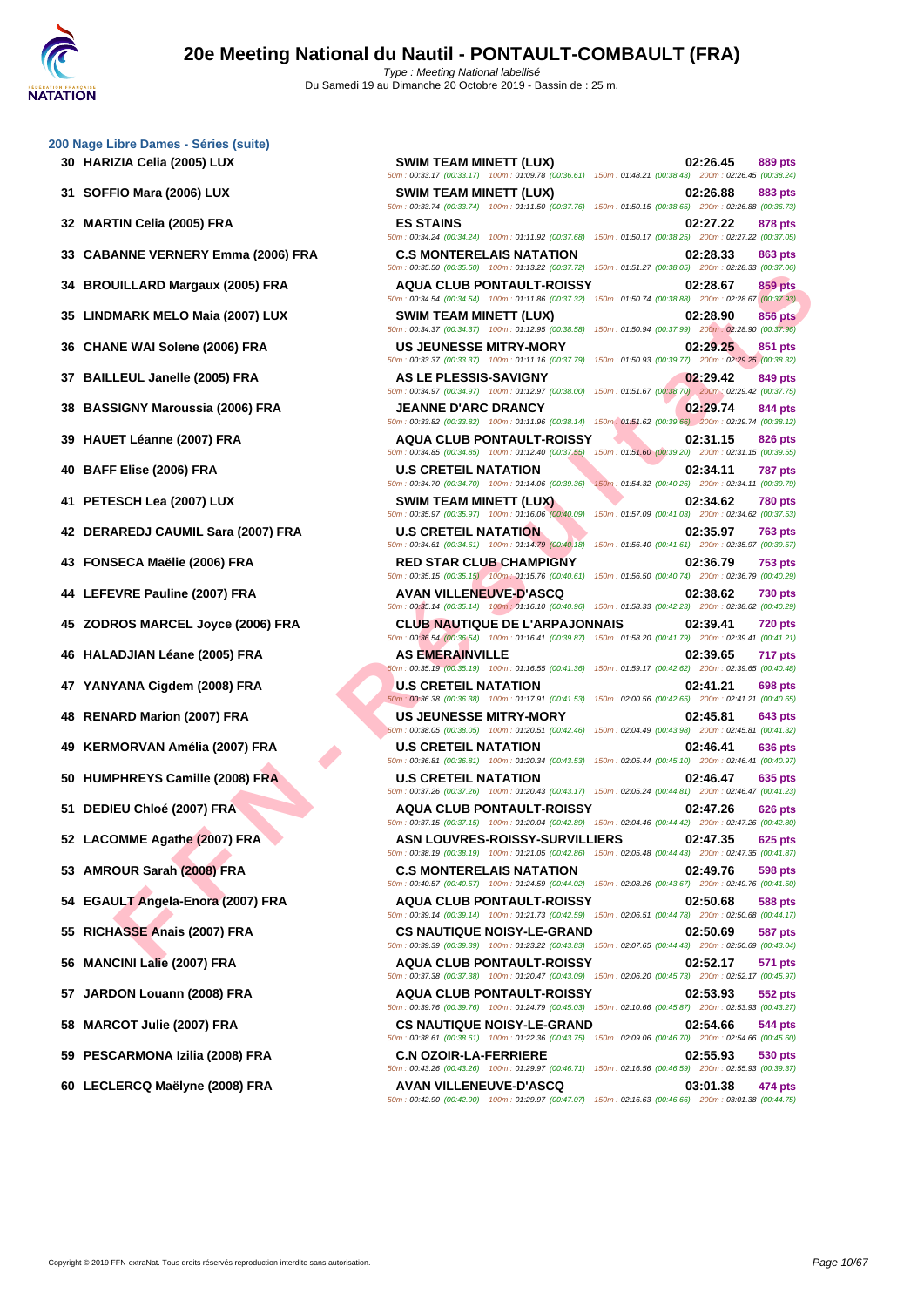

- 
- 
- 

## **400 Nage Libre Dames - Finale A** (Samedi 19 Octobre 2019)

- **1 AMBRASS Lilou (2002) FRA**
- **2 BONDOUY Noah (2004) FRA**
- **3 BOURNONVILLE Laura (2001) FRA**
- **4 VANET Pauline (1992) FRA**
- **5 TROMPETTE Melora (2005) FRA**
- **6 VASQUEZ Lucie (2004) FRA ES MASSY NATATION 04:35.91 1106 pts**

### **400 Nage Libre Dames - Séries** (Samedi 19 Octobre 2019)

- **1 AMBRASS Lilou (2002) FRA ES MASSY NATATION 04:21.24 1220 pts**
- 
- **3 BOURNONVILLE Laura (2001) FRA CA ORSAY 04:30.01 1151 pts**
- 
- 
- **6 TROMPETTE Melora (2005) FRA C.N OZOIR-LA-FERRIERE 04:35.91 1106 pts**
- **7 GAMER Rose-alexia (1999) FRA ES VITRY 04:37.81 1092 pts**
- **8 ROUSSEAU Elsa (2003) FRA ES MASSY NATATION 04:38.09 1090 pts**
- **9 MARCHESE Julie (2000) FRA CA ORSAY 04:38.42 1087 pts**
- **10 SALEM Lindsey (2003) FRA JEANNE D'ARC DRANCY 04:39.01 1083 pts**
- **11 BOUFTINI Sherine (2005) FRA C.S MONTERELAIS NATATION 04:41.64 1063 pts**
- 
- 
- 
- 

#### **--- AUDET Elisa (2007) FRA RED STAR CLUB CHAMPIGNY DNS dec --- FABREGOULE Caroline (2006) FRA LAGNY-SUR-MARNE NATATION DNS dec --- RENAULT Lilou (2005) FRA C.N OZOIR-LA-FERRIERE DSQ**

| RASS Lilou (2002) FRA                   | <b>ES MASSY NATATION</b>     |                                                                                                                                                                                                                                                                                               |                                                                                                              | 04:21.30 | <b>1220 pts</b> |
|-----------------------------------------|------------------------------|-----------------------------------------------------------------------------------------------------------------------------------------------------------------------------------------------------------------------------------------------------------------------------------------------|--------------------------------------------------------------------------------------------------------------|----------|-----------------|
|                                         |                              | 50m: 00:31.18 (00:31.18) 100m: 01:03.80 (00:32.62) 150m: 01:36.55 (00:32.75) 200m: 02:09.36 (00:32.81)<br>250m: 02:42.15 (00:32.79) 300m: 03:15.39 (00:33.24) 350m: 03:48.89 (00:33.50) 400m: 04:21.30 (00:32.41)                                                                             |                                                                                                              |          |                 |
| DOUY Noah (2004) FRA                    | <b>ES MASSY NATATION</b>     |                                                                                                                                                                                                                                                                                               |                                                                                                              | 04:28.16 | 1166 pts        |
|                                         |                              | 50m: 00:31.01 (00:31.01) 100m: 01:04.49 (00:33.48)<br>250m: 02:46.27 (00:34.01) 300m: 03:20.17 (00:33.90)                                                                                                                                                                                     | 150m: 01:38.31 (00:33.82) 200m: 02:12.26 (00:33.95)<br>350m: 03:54.41 (00:34.24) 400m: 04:28.16 (00:33.75)   |          |                 |
| RNONVILLE Laura (2001) FRA              | <b>CA ORSAY</b>              |                                                                                                                                                                                                                                                                                               |                                                                                                              | 04:28.59 | <b>1162 pts</b> |
|                                         |                              | 50m: 00:31.86 (00:31.86) 100m: 01:06.26 (00:34.40)<br>250m: 02:48.35 (00:33.72) 300m: 03:22.36 (00:34.01) 350m: 03:56.34 (00:33.98) 400m: 04:28.59 (00:32.25)                                                                                                                                 | 150m: 01:40.28 (00:34.02) 200m: 02:14.63 (00:34.35)                                                          |          |                 |
| ET Pauline (1992) FRA                   | <b>BEAUTOR NATATION</b>      |                                                                                                                                                                                                                                                                                               |                                                                                                              | 04:31.44 | 1140 pts        |
|                                         |                              | 50m : 00:31.79 (00:31.79) 100m : 01:05.96 (00:34.17) 150m : 01:40.55 (00:34.59) 200m : 02:15.29 (00:34.74)<br>250m: 02:49.85 (00:34.56) 300m: 03:24.40 (00:34.55) 350m: 03:58.55 (00:34.15) 400m: 04:31.44 (00:32.89)                                                                         |                                                                                                              |          |                 |
| MPETTE Melora (2005) FRA                | <b>C.N OZOIR-LA-FERRIERE</b> |                                                                                                                                                                                                                                                                                               |                                                                                                              | 04:35.61 | <b>1108 pts</b> |
|                                         |                              | 50m: 00:31.78 (00:31.78) 100m: 01:06.27 (00:34.49)<br>250m: 02:50.51 (00:34.57) 300m: 03:26.10 (00:35.59)                                                                                                                                                                                     | 150m: 01:40.74 (00:34.47) 200m: 02:15.94 (00:35.20)<br>350m : 04:02.06 (00:35.96) 400m : 04:35.61 (00:33.55) |          |                 |
| QUEZ Lucie (2004) FRA                   | <b>ES MASSY NATATION</b>     |                                                                                                                                                                                                                                                                                               |                                                                                                              | 04:35.91 | <b>1106 pts</b> |
|                                         |                              | $\frac{50m}{250m},\frac{00:31.78}{00:34.37},\frac{00:31.78)}{000m},\frac{100m}{0.325.96},\frac{00:34.11}{00:36.11},\frac{150m}{0.360m},\frac{101:40.50}{00:34.61},\frac{00:34.61}{00:35.68},\frac{200m}{400m},\frac{02:15.48}{00:34.27},\frac{00:34.27}{000m},\frac{00:34.27}{000m},\frac{00$ |                                                                                                              |          |                 |
|                                         |                              |                                                                                                                                                                                                                                                                                               |                                                                                                              |          |                 |
| ige Libre Dames - Séries                | (Samedi 19 Octobre 2019)     |                                                                                                                                                                                                                                                                                               |                                                                                                              |          |                 |
| RASS Lilou (2002) FRA                   | <b>ES MASSY NATATION</b>     |                                                                                                                                                                                                                                                                                               |                                                                                                              | 04:21.24 | <b>1220 pts</b> |
|                                         |                              | 50m: 00:30.10 (00:30.10) 100m: 01:02.38 (00:32.28) 150m: 01:34.81 (00:32.43) 200m: 02:08.02 (00:33.21)<br>250m: 02:41.26 (00:33.24) 300m: 03:14.76 (00:33.50) 350m: 03:48.28 (00:33.52) 400m: 04:21.24 (00:32.96)                                                                             |                                                                                                              |          |                 |
| QUEZ Lucie (2004) FRA                   | <b>ES MASSY NATATION</b>     |                                                                                                                                                                                                                                                                                               |                                                                                                              | 04:29.50 | 1155 pts        |
|                                         |                              | 50m : 00:30.15 (00:30.15) 100m : 01:03.06 (00:32.91) 150m : 01:36.73 (00:33.67) 200m : 02:11.32 (00:34.59) 50m : 02:46.03 (00:34.59) 10:030.00 (00:34.59) 50m : 03:45.03 (00:34.59) 50m : 04:29.50 (00:34.59) 50m : 04:29.50 (                                                                |                                                                                                              |          |                 |
| RNONVILLE Laura (2001) FRA              | <b>CA ORSAY</b>              |                                                                                                                                                                                                                                                                                               |                                                                                                              | 04:30.01 | <b>1151 pts</b> |
|                                         |                              | 50m: 00:30.92 (00:30.92) 100m: 01:04.70 (00:33.78) 150m: 01:38.59 (00:33.89) 200m: 02:12.76 (00:34.17)<br>250m: 02:47.03 (00:34.27) 300m: 03:21.69 (00:34.66)                                                                                                                                 | 350m: 03:56.41 (00:34.72) 400m: 04:30.01 (00:33.60)                                                          |          |                 |
| ET Pauline (1992) FRA                   | <b>BEAUTOR NATATION</b>      |                                                                                                                                                                                                                                                                                               |                                                                                                              | 04:31.71 | 1138 pts        |
|                                         |                              | 50m: 00:31.67 (00:31.67) 100m: 01:05.63 (00:33.96)<br>250m: 02:49.33 (00:34.58) 300m: 03:24.03 (00:34.70)                                                                                                                                                                                     | 150m: 01:40.21 (00:34.58) 200m: 02:14.75 (00:34.54)<br>350m: 03:58.83 (00:34.80) 400m: 04:31.71 (00:32.88)   |          |                 |
| DOUY Noah (2004) FRA                    | ES MASSY NATATION            |                                                                                                                                                                                                                                                                                               |                                                                                                              | 04:32.10 | 1135 pts        |
|                                         |                              | 50m: 00:30.90 (00:30.90) 100m: 01:04.08 (00:33.18) 150m: 01:37.87 (00:33.79) 200m: 02:12.42 (00:34.55)<br>250m: 02:46.94 (00:34.52) 300m: 03:21.92 (00:34.98)                                                                                                                                 | 350m: 03:57.04 (00:35.12) 400m: 04:32.10 (00:35.06)                                                          |          |                 |
| MPETTE Melora (2005) FRA                | <b>C.N OZOIR-LA-FERRIERE</b> |                                                                                                                                                                                                                                                                                               |                                                                                                              | 04:35.91 | <b>1106 pts</b> |
|                                         |                              | 50m: 00:31.69 (00:31.69) 100m: 01:05.61 (00:33.92)<br>250m: 02:51.82 (00:35.70) 300m: 03:26.66 (00:34.84)                                                                                                                                                                                     | 150m: 01:40.79 (00:35.18) 200m: 02:16.12 (00:35.33)<br>350m: 04:01.99 (00:35.33) 400m: 04:35.91 (00:33.92)   |          |                 |
| ER Rose-alexia (1999) FRA               | <b>ES VITRY</b>              |                                                                                                                                                                                                                                                                                               |                                                                                                              | 04:37.81 | 1092 pts        |
|                                         |                              | 50m: 00:31.03 (00:31.03) 100m: 01:05.24 (00:34.21) 150m: 01:40.32 (00:35.08) 200m: 02:15.75 (00:35.43)<br>250m: 02:51.26 (00:35.51) 300m: 03:27.04 (00:35.78) 350m: 04:03.00 (00:35.96) 400m: 04:37.81 (00:34.81)                                                                             |                                                                                                              |          |                 |
| SSEAU Elsa (2003) FRA                   | <b>ES MASSY NATATION</b>     |                                                                                                                                                                                                                                                                                               |                                                                                                              | 04:38.09 | 1090 pts        |
|                                         |                              | 50m: 00:31.54 (00:31.54) 100m: 01:04.91 (00:33.37)<br>250m: 02:50.40 (00:35.50) 300m: 03:26.52 (00:36.12)                                                                                                                                                                                     | 150m: 01:39.63 (00:34.72) 200m: 02:14.90 (00:35.27)<br>350m: 04:02.60 (00:36.08) 400m: 04:38.09 (00:35.49)   |          |                 |
| CHESE Julie (2000) FRA                  | <b>CA ORSAY</b>              |                                                                                                                                                                                                                                                                                               |                                                                                                              | 04:38.42 | <b>1087 pts</b> |
|                                         | 50m: 00:30.77 (00:30.77)     | 100m: 01:04.53 (00:33.76)<br>250m: 02:50.88 (00:35.69) 300m: 03:27.28 (00:36.40)                                                                                                                                                                                                              | 150m: 01:39.73 (00:35.20) 200m: 02:15.19 (00:35.46)<br>350m: 04:03.60 (00:36.32) 400m: 04:38.42 (00:34.82)   |          |                 |
| EM Lindsey (2003) FRA                   | <b>JEANNE D'ARC DRANCY</b>   |                                                                                                                                                                                                                                                                                               |                                                                                                              | 04:39.01 | 1083 pts        |
|                                         |                              | 50m: 00:31.85 (00:31.85) 100m: 01:05.77 (00:33.92)<br>250m: 02:51.54 (00:35.63) 300m: 03:27.80 (00:36.26)                                                                                                                                                                                     | 150m: 01:40.56 (00:34.79) 200m: 02:15.91 (00:35.35)<br>350m: 04:04.02 (00:36.22) 400m: 04:39.01 (00:34.99)   |          |                 |
| FTI <mark>NI S</mark> herine (2005) FRA |                              | <b>C.S MONTERELAIS NATATION</b>                                                                                                                                                                                                                                                               |                                                                                                              | 04:41.64 | 1063 pts        |
|                                         |                              | 50m: 00:33.33 (00:33.33) 100m: 01:08.25 (00:34.92)<br>250m: 02:54.52 (00:35.55) 300m: 03:30.13 (00:35.61)                                                                                                                                                                                     | 150m: 01:43.42 (00:35.17) 200m: 02:18.97 (00:35.55)<br>350m: 04:06.20 (00:36.07) 400m: 04:41.64 (00:35.44)   |          |                 |
|                                         |                              |                                                                                                                                                                                                                                                                                               |                                                                                                              |          |                 |

50m : 00:30.10 (00:30.10) 100m : 01:02.38 (00:32.28) 150m : 01:34.81 (00:32.43) 200m : 02:08.02 (00:33.21) 250m : 02:41.26 (00:33.24) 300m : 03:14.76 (00:33.50) 350m : 03:48.28 (00:33.52) 400m : 04:21.24 (00:32.96) **2 VASQUEZ Lucie (2004) FRA ES MASSY NATATION 04:29.50 1155 pts** 50m : 00:30.15 (00:30.15) 100m : 01:03.06 (00:32.91) 150m : 01:36.73 (00:33.67) 200m : 02:11.32 (00:34.59) 250m : 02:46.03 (00:34.71) 300m : 03:21.34 (00:35.31) 350m : 03:55.84 (00:34.50) 400m : 04:29.50 (00:33.66)

**4 VANET Pauline (1992) FRA BEAUTOR NATATION 04:31.71 1138 pts** 50m : 00:31.67 (00:31.67) 100m : 01:05.63 (00:33.96) 150m : 01:40.21 (00:34.58) 200m : 02:14.75 (00:34.54) 250m : 02:49.33 (00:34.58) 300m : 03:24.03 (00:34.70) 350m : 03:58.83 (00:34.80) 400m : 04:31.71 (00:32.88)

**12 HOUAL Solene (2002) FRA ES MASSY NATATION 04:43.16 1052 pts**

50m : 00:31.76 (00:31.76) 100m : 01:06.76 (00:35.00) 150m : 01:42.13 (00:35.37) 200m : 02:18.12 (00:35.99) 250m : 02:54.44 (00:36.32) 300m : 03:30.83 (00:36.39) 350m : 04:07.22 (00:36.39) 400m : 04:43.16 (00:35.94)

50m : 00:31.96 (00:31.96) 100m : 01:07.35 (00:35.39) 150m : 01:43.82 (00:36.47) 200m : 02:19.96 (00:36.14) 250m : 02:56.67 (00:36.71) 300m : 03:33.33 (00:36.66) 350m : 04:09.35 (00:36.02) 400m : 04:43.74 (00:34.39)

50m : 00:31.77 (00:31.77) 100m : 01:05.83 (00:34.06) 150m : 01:41.47 (00:35.64) 200m : 02:17.38 (00:35.91) 250m : 02:54.11 (00:36.73) 300m : 03:30.98 (00:36.87) 350m : 04:08.21 (00:37.23) 400m : 04:44.44 (00:36.23)

**5 BONDOUY Noah (2004) FRA ES MASSY NATATION 04:32.10 1135 pts** 50m : 00:30.90 (00:30.90) 100m : 01:04.08 (00:33.18) 150m : 01:37.87 (00:33.79) 200m : 02:12.42 (00:34.55) 250m : 02:46.94 (00:34.52) 300m : 03:21.92 (00:34.98) 350m : 03:57.04 (00:35.12) 400m : 04:32.10 (00:35.06)

**13 LETOCART Luna (2006) FRA AQUA CLUB PONTAULT-ROISSY 04:43.74 1048 pts**

**14 ELIWA Kamila (2004) FRA ES MASSY NATATION 04:44.44 1042 pts**

**15 ALMEIDA Léana (2001) FRA ES MASSY NATATION 04:44.63 1041 pts**

50m : 00:31.48 (00:31.48) 100m : 01:07.07 (00:35.59) 150m : 01:43.19 (00:36.12) 200m : 02:19.38 (00:36.19) 250m : 02:55.74 (00:36.36) 300m : 03:32.55 (00:36.81) 350m : 04:09.43 (00:36.88) 400m : 04:44.63 (00:35.20)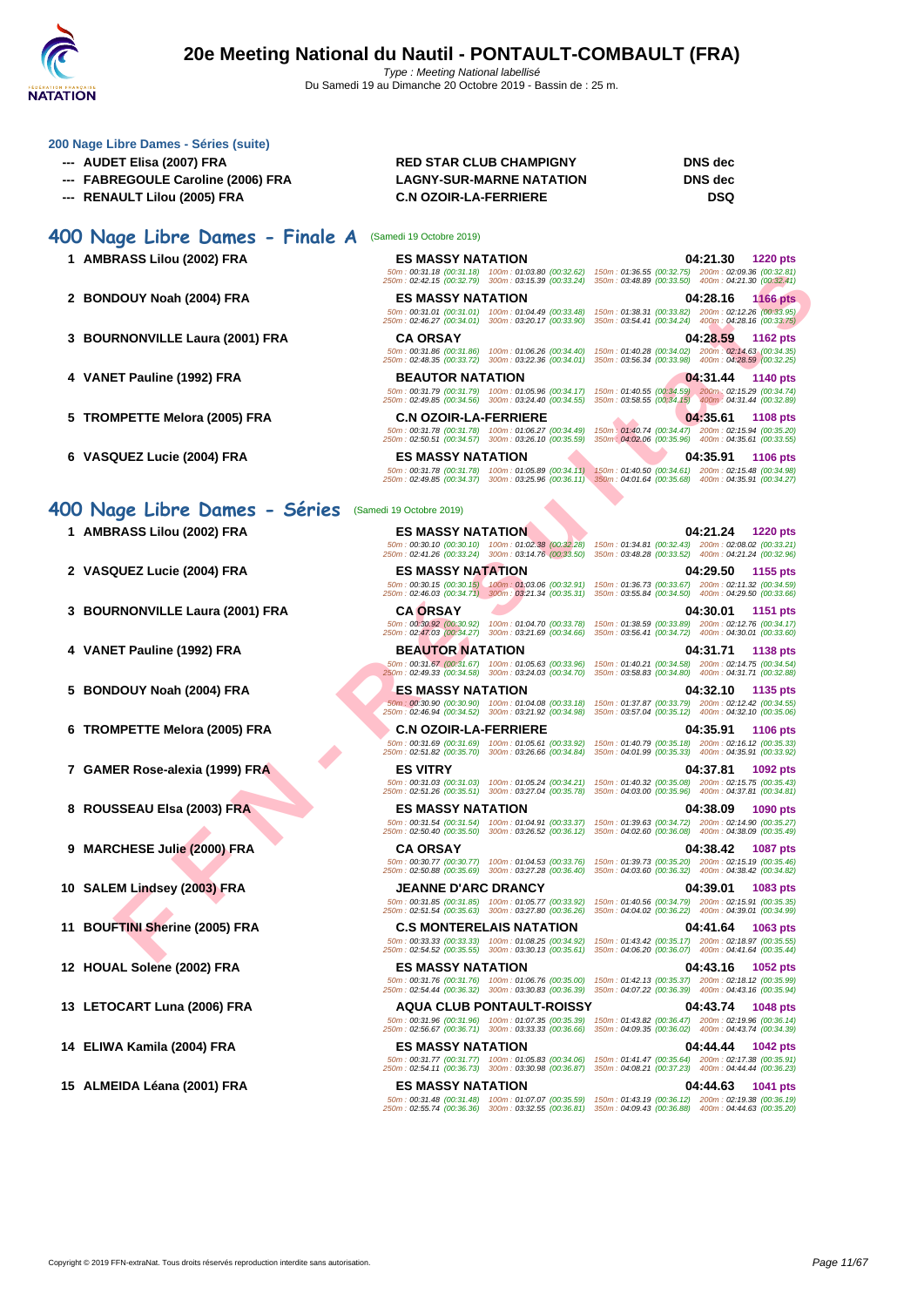**FIGURE 1990) FRANCIS (1990) FRANCIS (1990) FRANCIS (1990) FRANCIS (1990) FRANCIS (1990) FRANCIS (1990) FRANCIS (1990) FRANCIS (1990) FRANCIS (1990) FRANCIS (1990) FRANCIS (1990) FRANCIS (1990) FRANCIS (1990) FRANCIS (199 16 SIMOENS Lucille (2005) FRA ES MASSY NATATION 04:44.79 1040 pts** 50m : 00:32.60 (00:32.60) 100m : 01:07.56 (00:34.96) 150m : 01:43.53 (00:35.97) 200m : 02:19.38 (00:35.85) 250m : 02:55.59 (00:36.21) 300m : 03:32.08 (00:36.49) 350m : 04:08.75 (00:36.67) 400m : 04:44.79 (00:36.04) **17 FOURMY Maëlys (2003) FRA ES MASSY NATATION 04:49.21 1008 pts** 50m : 00:32.52 (00:32.52) 100m : 01:08.05 (00:35.53) 150m : 01:44.75 (00:36.70) 200m : 02:21.57 (00:36.82) 250m : 02:58.28 (00:36.71) 300m : 03:35.51 (00:37.23) 350m : 04:12.63 (00:37.12) 400m : 04:49.21 (00:36.58) **18 NGUYEN DUC LONG Rachel (2006) FRA CA ORSAY 04:49.31 1007 pts** 50m : 00:32.31 (00:32.31) 100m : 01:08.03 (00:35.72) 150m : 01:44.71 (00:36.68) 200m : 02:21.27 (00:36.56) 250m : 02:58.25 (00:36.98) 300m : 03:35.62 (00:37.37) 350m : 04:13.57 (00:37.95) 400m : 04:49.31 (00:35.74) **19 BRINDEJONC Juline (2006) FRA ES MASSY NATATION 04:49.71 1004 pts** 50m : 00:33.21 (00:33.21) 100m : 01:09.20 (00:35.99) 150m : 01:46.38 (00:37.18) 200m : 02:24.02 (00:37.64) 250m : 03:01.84 (00:37.82) 300m : 03:39.86 (00:38.02) 350m : 04:16.43 (00:36.57) 400m : 04:49.71 (00:33.28) **20 MARQUES Justine (2005) FRA CA ORSAY 04:50.42 999 pts** 50m : 00:32.51 (00:32.51) 100m : 01:07.84 (00:35.33) 150m : 01:44.44 (00:36.60) 200m : 02:21.25 (00:36.81) 250m : 02:58.02 (00:36.77) 300m : 03:35.92 (00:37.90) 350m : 04:13.59 (00:37.67) 400m : 04:50.42 (00:36.83) **21 JOLY Morgane (2004) FRA ES MASSY NATATION 04:52.93 981 pts** 50m : 00:32.93 (00:32.93) 100m : 01:09.95 (00:37.02) 150m : 01:46.75 (00:36.80) 200m : 02:23.67 (00:36.92) 250m : 03:01.28 (00:37.61) 300m : 03:38.48 (00:37.20) 350m : 04:16.20 (00:37.72) 400m : 04:52.93 (00:36.73) **22 DRUART Morgane (2003) FRA AQUA CLUB PONTAULT-ROISSY 04:54.65 969 pts** 50m : 00:32.25 (00:32.25) 100m : 01:08.16 (00:35.91) 150m : 01:44.88 (00:36.72) 200m : 02:21.17 (00:36.29) 250m : 02:58.44 (00:37.27) 300m : 03:36.35 (00:37.91) 350m : 04:15.70 (00:39.35) 400m : 04:54.65 (00:38.95) **23 VALLAT Julie (2005) FRA C.S MONTERELAIS NATATION 04:55.33 964 pts** 50m : 00:33.62 (00:33.62) 100m : 01:10.26 (00:36.64) 150m : 01:48.30 (00:38.04) 200m : 02:26.31 (00:38.01) 250m : 03:04.66 (00:38.35) 300m : 03:42.58 (00:37.92) 350m : 04:19.72 (00:37.14) 400m : 04:55.33 (00:35.61) **24 REINESCH Leeloo (2007) LUX SWIM TEAM MINETT (LUX) 04:55.79 961 pts** 50m : 00:33.39 (00:33.39) 100m : 01:09.79 (00:36.40) 150m : 01:47.76 (00:37.97) 200m : 02:25.86 (00:38.10) 250m : 03:04.16 (00:38.30) 300m : 03:42.32 (00:38.16) 350m : 04:20.04 (00:37.72) 400m : 04:55.79 (00:35.75) **25 BORDONARO Madeleine (2006) BEL SWIM TEAM MINETT (LUX) 04:57.22 951 pts**<br> **250m**: 00:33.16 (00:33.16) 100m: 01:09.53 (00:36.37) 150m: 01:46.82 (00:37.91) 200m: 02:24.73 (00:37.91)<br>
250m: 03:02.61 (00:37.88) 300m 50m : 00:33.16 (00:33.16) 100m : 01:09.53 (00:36.37) 150m : 01:46.82 (00:37.29) 200m : 02:24.73 (00:37.91) 250m : 03:02.61 (00:37.88) 300m : 03:41.36 (00:38.75) 350m : 04:19.93 (00:38.57) 400m : 04:57.22 (00:37.29) **26 BOUZIDI Imene (2005) LUX SWIM TEAM MINETT (LUX) 04:59.52 935 pts** 50m : 00:34.69 (00:34.69) 100m : 01:12.25 (00:37.56) 150m : 01:50.63 (00:38.38) 200m : 02:29.13 (00:38.50) 250m : 03:07.84 (00:38.71) 300m : 03:46.21 (00:38.37) 350m : 04:24.11 (00:37.90) 400m : 04:59.52 (00:35.41) **27 VISGUEIRO Julia (2005) FRA AS BONDY 04:59.60 934 pts** 50m : 00:33.64 (00:33.64) 100m : 01:10.67 (00:37.03) 150m : 01:48.80 (00:38.13) 200m : 02:27.38 (00:38.58) 250m : 03:06.50 (00:39.12) 300m : 03:45.01 (00:38.51) 350m : 04:23.25 (00:38.24) 400m : 04:59.60 (00:36.35) **28 HARIZIA Celia (2005) LUX SWIM TEAM MINETT (LUX) 05:02.60 913 pts** 50m : 00:34.55 (00:34.55) 100m : 01:12.00 (00:37.45) 150m : 01:50.33 (00:38.33) 200m : 02:28.53 (00:38.20) 250m : 03:07.54 (00:39.01) 300m : 03:46.08 (00:38.54) 350m : 04:24.31 (00:38.23) 400m : 05:02.60 (00:38.29) **29 QUANTIN Eva (2004) FRA CA ORSAY 05:03.50 907 pts** 250m : 03:06.05 (00:38.60) 300m : 03:45.09 (00:39.04) 350m : 04:24.41 (00:39.32) 400m : 05:03.50 (00:39.09) **30 AMROUR Thara (2006) FRA C.S MONTERELAIS NATATION 05:04.35 901 pts** 50m : 00:34.55 (00:34.55) 100m : 01:11.95 (00:37.40) 150m : 01:50.31 (00:38.36) 200m : 02:29.07 (00:38.76) 250m : 03:08.09 (00:39.02) 300m : 03:47.39 (00:39.30) 350m : 04:26.96 (00:39.57) 400m : 05:04.35 (00:37.39) **31 RENAULT Lilou (2005) FRA C.N OZOIR-LA-FERRIERE 05:05.53 893 pts**<br>  $\frac{50m : 00:33.80}{250m : 00:33.80}$   $\frac{100m : 01:10.80}{250m : 03:46.90}$   $\frac{100m : 01:40.80}{250m : 03:46.90}$   $\frac{100m : 01:49.28}{250m : 03:46.90}$  50m : 00:33.80 (00:33.80) 100m : 01:10.80 (00:37.00) 150m : 01:49.28 (00:38.48) 200m : 02:28.17 (00:38.89) 250m : 03:07.54 (00:39.37) 300m : 03:46.90 (00:39.36) 350m : 04:27.07 (00:40.17) 400m : 05:05.53 (00:38.46) **32 MAES Diane (2005) FRA RED STAR CLUB CHAMPIGNY 05:06.23 888 pts** 50m : 00:33.66 (00:33.66) 100m : 01:11.17 (00:37.51) 150m : 01:49.99 (00:38.82) 200m : 02:30.01 (00:40.02) 250m : 03:09.52 (00:39.51) 300m : 03:49.59 (00:40.07) 350m : 04:28.13 (00:38.54) 400m : 05:06.23 (00:38.10) **33 BASSIGNY Maroussia (2006) FRA JEANNE D'ARC DRANCY 05:06.32 888 pts** 50m : 00:34.96 (00:34.96) 100m : 01:13.44 (00:38.48) 150m : 01:52.97 (00:39.53) 200m : 02:32.02 (00:39.05) 250m : 03:10.86 (00:38.84) 300m : 03:50.34 (00:39.48) 350m : 04:30.22 (00:39.88) 400m : 05:06.32 (00:36.10) **34 SOFFIO Mara (2006) LUX SWIM TEAM MINETT (LUX) 05:06.66 886 pts** 50m : 00:34.36 (00:34.36) 100m : 01:12.62 (00:38.26) 150m : 01:51.41 (00:38.79) 200m : 02:30.88 (00:39.47) 250m : 03:10.70 (00:39.82) 300m : 03:50.64 (00:39.94) 350m : 04:29.32 (00:38.68) 400m : 05:06.66 (00:37.34) **35 BROUILLARD Margaux (2005) FRA AQUA CLUB PONTAULT-ROISSY 05:12.29 848 pts** 50m : 00:35.02 (00:35.02) 100m : 01:12.73 (00:37.71) 150m : 01:52.17 (00:39.44) 200m : 02:32.55 (00:40.38) 250m : 03:13.32 (00:40.77) 300m : 03:54.36 (00:41.04) 350m : 04:34.78 (00:40.42) 400m : 05:12.29 (00:37.51) **36 LINDMARK MELO Maia (2007) LUX SWIM TEAM MINETT (LUX) 05:12.47 847 pts** 50m : 00:34.34 (00:34.34) 100m : 01:12.87 (00:38.53) 150m : 01:51.87 (00:39.00) 200m : 02:31.41 (00:39.54) 250m : 03:11.98 (00:40.57) 300m : 03:53.25 (00:41.27) 350m : 04:34.62 (00:41.37) 400m : 05:12.47 (00:37.85) **37 HAUET Léanne (2007) FRA AQUA CLUB PONTAULT-ROISSY 05:12.76 845 pts** 50m : 00:34.00 (00:34.00) 100m : 01:12.40 (00:38.40) 150m : 01:52.44 (00:40.04) 200m : 02:32.49 (00:40.05) 250m : 03:12.64 (00:40.15) 300m : 03:53.02 (00:40.38) 350m : 04:33.76 (00:40.74) 400m : 05:12.76 (00:39.00) **38 FAULCON Clara (2006) FRA LA SAINT MANDEENNE 05:19.55 800 pts**

**39 FRIANT Aurore (2005) FRA US JEUNESSE MITRY-MORY 05:28.76 742 pts**

50m : 00:34.06 (00:34.06) 100m : 01:10.81 (00:36.75) 150m : 01:49.08 (00:38.27) 200m : 02:27.45 (00:38.37)

50m : 00:34.55 (00:34.55) 100m : 01:13.60 (00:39.05) 150m : 01:54.13 (00:40.53) 200m : 02:35.24 (00:41.11) 250m : 03:17.44 (00:42.20) 300m : 03:58.79 (00:41.35) 350m : 04:39.88 (00:41.09) 400m : 05:19.55 (00:39.67)

50m : 00:34.48 (00:34.48) 100m : 01:12.87 (00:38.39) 150m : 01:53.92 (00:41.05) 200m : 02:36.25 (00:42.33) 250m : 03:19.45 (00:43.20) 300m : 04:02.78 (00:43.33) 350m : 04:46.11 (00:43.33) 400m : 05:28.76 (00:42.65)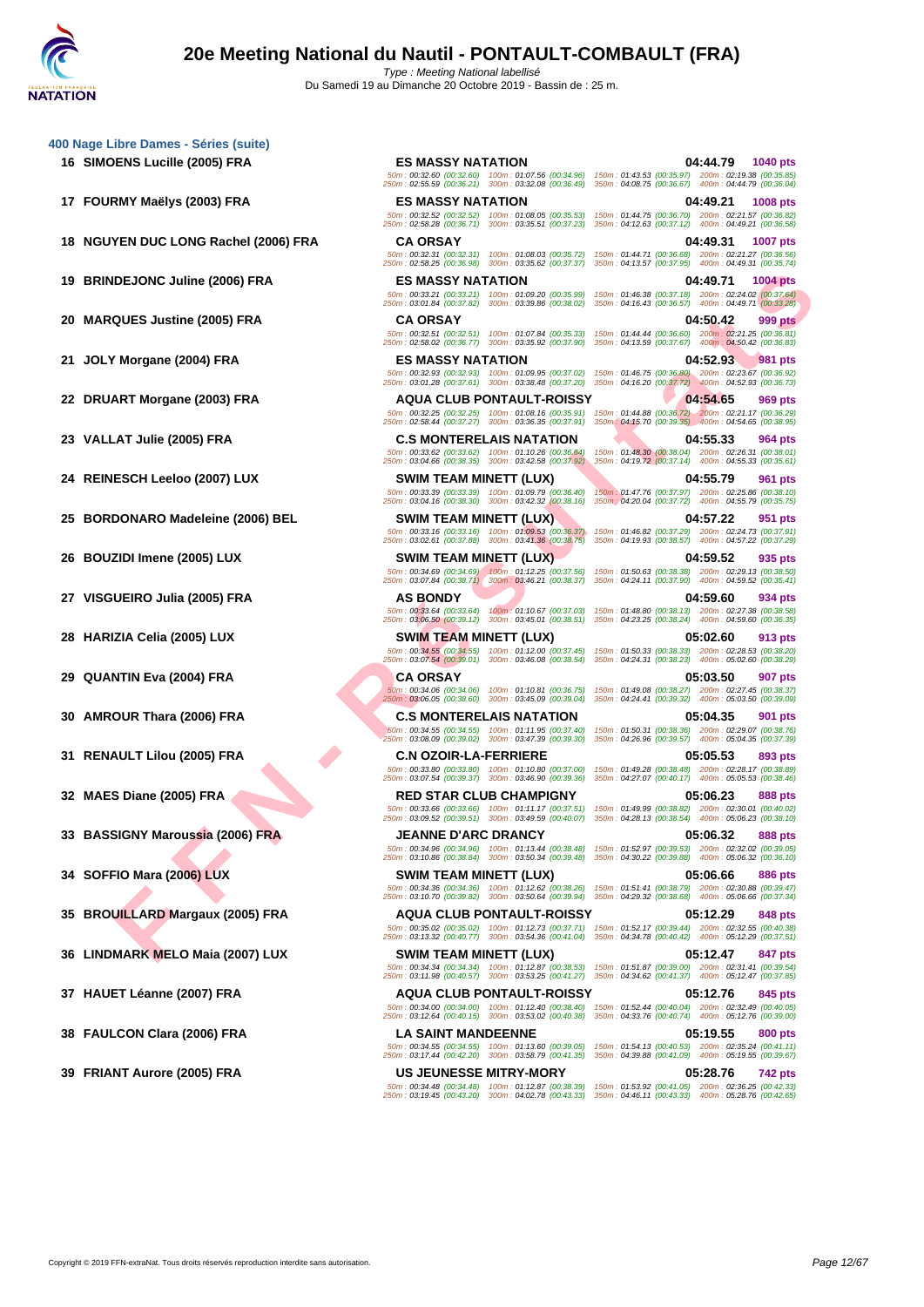| 400 Nage Libre Dames - Séries (suite)                                                                                                                                                                             |                                                                                                                                                                                          |                                                                                                                                                                                                                                                                                                                                                                                                                                                                  |
|-------------------------------------------------------------------------------------------------------------------------------------------------------------------------------------------------------------------|------------------------------------------------------------------------------------------------------------------------------------------------------------------------------------------|------------------------------------------------------------------------------------------------------------------------------------------------------------------------------------------------------------------------------------------------------------------------------------------------------------------------------------------------------------------------------------------------------------------------------------------------------------------|
| 40 LEFEVRE Pauline (2007) FRA                                                                                                                                                                                     | <b>AVAN VILLENEUVE-D'ASCQ</b>                                                                                                                                                            | 05:30.32<br>732 pts<br>50m: 00:36.86 (00:36.86) 100m: 01:18.09 (00:41.23) 150m: 02:01.29 (00:43.20) 200m: 02:43.69 (00:42.40)<br>250m: 03:26.31 (00:42.62) 300m: 04:09.10 (00:42.79) 350m: 04:51.34 (00:42.24) 400m: 05:30.32 (00:38.98)                                                                                                                                                                                                                         |
| 41 LEPROVOST Nina (2008) FRA                                                                                                                                                                                      | <b>AQUA CLUB PONTAULT-ROISSY</b><br>250m: 03:26.77 (00:42.10) 300m: 04:10.76 (00:43.99)                                                                                                  | 05:33.44<br>713 pts<br>50m; 00:36.01 (00:36.01) 100m; 01:17.50 (00:41.49) 150m; 02:00.80 (00:43.30) 200m; 02:44.67 (00:43.87)<br>350m: 04:54.02 (00:43.26) 400m: 05:33.44 (00:39.42)                                                                                                                                                                                                                                                                             |
| 42 YANYANA Cigdem (2008) FRA                                                                                                                                                                                      | <b>U.S CRETEIL NATATION</b>                                                                                                                                                              | 05:36.35<br>696 pts<br>50m: 00:37.78 (00:37.78) 100m: 01:19.57 (00:41.79) 150m: 02:02.25 (00:42.68) 200m: 02:45.27 (00:43.02)<br>250m: 03:27.78 (00:42.51) 300m: 04:11.85 (00:44.07) 350m: 04:56.03 (00:44.18) 400m: 05:36.35 (00:40.32)                                                                                                                                                                                                                         |
| 43 DERAREDJ CAUMIL Sara (2007) FRA                                                                                                                                                                                | <b>U.S CRETEIL NATATION</b>                                                                                                                                                              | 05:41.86<br>663 pts<br>50m: 00:35.01 (00:35.01) 100m: 01:15.67 (00:40.66) 150m: 01:59.38 (00:43.71) 200m: 02:43.49 (00:44.11)<br>250m: 03:28.76 (00:45.27) 300m: 04:13.65 (00:44.89) 350m: 04:58.31 (00:44.66) 400m: 05:41.86 (00:43.55)                                                                                                                                                                                                                         |
| --- ANASSE Valentine (2005) FRA                                                                                                                                                                                   | <b>ES MASSY NATATION</b>                                                                                                                                                                 | DNS dec                                                                                                                                                                                                                                                                                                                                                                                                                                                          |
| 800 Nage Libre Dames - Séries                                                                                                                                                                                     | (Dimanche 20 Octobre 2019)                                                                                                                                                               |                                                                                                                                                                                                                                                                                                                                                                                                                                                                  |
| 1 RODRIGUES Chloé (2003) FRA<br>50m: 00:32.17 (00:32.17) 100m: 01:06.06 (00:33.89)                                                                                                                                | <b>ES VITRY</b>                                                                                                                                                                          | 09:20.13<br>1123 pts<br>150m: 01:40.75 (00:34.69) 200m: 02:15.33 (00:34.58) 250m: 02:50.57 (00:35.24) 300m: 03:25.81 (00:35.24) 350m: 04:01.30 (00:35.49) 400m: 04:36.58 (00:35.28)                                                                                                                                                                                                                                                                              |
| 450m: 05:12.35 (00:35.77) 500m: 05:47.97 (00:35.62)                                                                                                                                                               |                                                                                                                                                                                          | 550m: 06:23.58 (00:35.61) 600m: 06:59.03 (00:35.45) 650m: 07:34.93 (00:35.90) 700m: 08:10.86 (00:35.93) 750m: 08:46.02 (00:35.16) 800m: 09:20.13 (00:34.11)                                                                                                                                                                                                                                                                                                      |
| 2 PETERS Lena (2005) LUX<br>50m: 00:32.27 (00:32.27) 100m: 01:07.89 (00:35.62)<br>450m: 05:19.57 (00:35.78) 500m: 05:55.84 (00:36.27)<br>550m: 06:31.59 (00:35.75)                                                | SWIM TEAM MINETT (LUX)<br>150m: 01:43.65 (00:35.76) 200m: 02:19.82 (00:36.17) 250m: 02:55.29 (00:35.47)<br>600m: 07:07.14 (00:35.55) 650m: 07:42.52 (00:35.38)                           | 09:27.31<br>1096 pts<br>300m: 03:31.68 (00:36.39) 350m: 04:07.76 (00:36.08) 400m: 04:43.79 (00:36.03)<br>700m: 08:17.39 (00:34.87) 750m: 08:52.80 (00:35.41)<br>800m: 09:27.31 (00:34.51)                                                                                                                                                                                                                                                                        |
| 3 BOUFTINI Sherine (2005) FRA                                                                                                                                                                                     | <b>C.S MONTERELAIS NATATION</b>                                                                                                                                                          | 09:31.37 1080 pts                                                                                                                                                                                                                                                                                                                                                                                                                                                |
| 50m: 00:33.48 (00:33.48) 100m: 01:08.65 (00:35.17)<br>150m: 01:43.99 (00:35.34)<br>450m: 05:18.74 (00:35.86) 500m: 05:54.90 (00:36.16)<br>550m: 06:30.77 (00:35.87)                                               | 200m: 02:19.48 (00:35.49) 250m: 02:55.18 (00:35.70)<br>600m: 07:07.04 (00:36.27) 650m: 07:43.07 (00:36.03)                                                                               | 300m: 03:31.06 (00:35.88) 350m: 04:07.05 (00:35.99)<br>400m: 04:42.88 (00:35.83)<br>700m: 08:19.29 (00:36.22) 750m: 08:56.00 (00:36.71)<br>800m: 09:31.37 (00:35.37)                                                                                                                                                                                                                                                                                             |
| 4 LAPORTE Noémie (2004) FRA<br>50m: 00:33.65 (00:33.65) 100m: 01:09.73 (00:36.08)<br>450m: 05:25.85 (00:37.22) 500m: 06:03.03 (00:37.18)                                                                          | <b>AS EMERAINVILLE</b><br>150m: 01:45.77 (00:36.04) 200m: 02:21.93 (00:36.16) 250m: 02:58.55 (00:36.62)<br>550m: 06:39.83 (00:36.80) 600m: 07:16.48 (00:36.65) 650m: 07:53.63 (00:37.15) | 09:40.57 1046 pts<br>300m: 03:35.01 (00:36.46) 350m: 04:11.73 (00:36.72) 400m: 04:48.63 (00:36.90)<br>700m: 08:30.49 (00:36.86) 750m: 09:06.84 (00:36.35) 800m: 09:40.57 (00:33.73)                                                                                                                                                                                                                                                                              |
| 5 FOURMY Maëlys (2003) FRA                                                                                                                                                                                        | <b>ES MASSY NATATION</b>                                                                                                                                                                 | 09:42.70<br>1038 pts                                                                                                                                                                                                                                                                                                                                                                                                                                             |
| 50m: 00:32.93 (00:32.93) 100m: 01:08.79 (00:35.86)<br>450m: 05:25.18 (00:36.80) 500m: 06:02.18 (00:37.00)                                                                                                         |                                                                                                                                                                                          | 150m: 01:44.94 (00:36.15) 200m: 02:21.35 (00:36.41) 250m: 02:57.92 (00:36.57) 300m: 03:34.86 (00:36.94) 350m: 04:11.59 (00:36.73) 400m: 04:48.38 (00:36.79)<br>550m : 06:39.52 (00:37.34) 600m : 07:16.62 (00:37.10) 650m : 07:53.11 (00:36.49) 700m : 08:30.18 (00:37.07) 750m : 09:06.77 (00:36.59) 800m : 09:42.70 (00:35.93)                                                                                                                                 |
| 6 REINESCH Leeloo (2007) LUX<br>450m: 05:36.94 (00:37.91) 500m: 06:15.04 (00:38.10)                                                                                                                               | <b>SWIM TEAM MINETT (LUX)</b>                                                                                                                                                            | 10:00.11<br>975 pts<br>50m: 00:33.86 (00:33.86) 100m: 01:10.76 (00:36.90) 150m: 01:48.38 (00:37.62) 200m: 02:26.45 (00:38.07) 250m: 03:04.24 (00:37.79) 300m: 03:43.02 (00:38.78) 350m: 04:21.08 (00:38.06) 400m: 04:59.03 (00:37.95)<br>550m : 06:53.31 (00:38.27) 600m : 07:30.66 (00:37.35) 650m : 08:08.01 (00:37.35) 700m : 08:46.19 (00:38.18) 750m : 09:24.21 (00:38.02) 800m : 10:00.11 (00:35.90)                                                       |
| 7 RESCHE Léa (2005) FRA                                                                                                                                                                                           | <b>AS EMERAINVILLE</b>                                                                                                                                                                   | 10:02.03<br>969 pts                                                                                                                                                                                                                                                                                                                                                                                                                                              |
|                                                                                                                                                                                                                   |                                                                                                                                                                                          | 50m: 00:34.28 (00:34.28) 100m: 01:11.52 (00:37.24) 150m: 01:49.68 (00:38.16) 200m: 02:27.79 (00:38.11) 250m: 03:05.78 (00:37.99) 300m: 03:44.11 (00:38.33) 350m: 04:22.56 (00:38.45) 400m: 05:00.23 (00:37.67)<br>450m : 05:38.25 (00:38.02) 500m : 06:16.72 (00:38.47) 550m : 06:54.85 (00:38.13) 600m : 07:32.93 (00:38.08) 650m : 08:11.06 (00:38.13) 700m : 08:49.01 (00:37.95) 750m : 09:26.85 (00:37.84) 800m : 10:02.03 (00:35.18)                        |
| 8 BOUZIDI Imene (2005) LUX                                                                                                                                                                                        | <b>SWIM TEAM MINETT (LUX)</b>                                                                                                                                                            | 10:16.22<br>919 pts<br>50m: 00:35.36 (00:35.36) 100m: 01:13.62 (00:38.26) 150m: 01:52.06 (00:38.44) 200m: 02:31.06 (00:39.00) 250m: 03:10.20 (00:39.14) 300m: 03:49.38 (00:39.18) 350m: 04:28.55 (00:39.17) 400m: 05:07.69 (00:39.14)<br>450m : 05:46.62 (00:38.93) 500m : 06:25.79 (00:39.17) 550m : 07:04.82 (00:39.03) 600m : 07:43.78 (00:38.96) 650m : 08:22.57 (00:38.79) 700m : 09:01.38 (00:38.81) 750m : 09:39.70 (00:38.32) 800m : 10:16.22 (00:36.52) |
| 9 HAUET Léanne (2007) FRA                                                                                                                                                                                         | <b>AQUA CLUB PONTAULT-ROISSY</b>                                                                                                                                                         | 10:39.67<br>840 pts                                                                                                                                                                                                                                                                                                                                                                                                                                              |
| 50m: 00:35.80 (00:35.80) 100m: 01:15.09 (00:39.29)                                                                                                                                                                | 150m: 01:55.62 (00:40.53) 200m: 02:36.20 (00:40.58) 250m: 03:16.49 (00:40.29)                                                                                                            | 300m: 03:56.96 (00:40.47) 350m: 04:37.96 (00:41.00) 400m: 05:18.46 (00:40.50)<br>450m : 05:58.71 (00:40.25) 500m : 06:39.09 (00:40.38) 550m : 07:19.57 (00:40.48) 600m : 08:00.81 (00:41.24) 650m : 08:41.33 (00:40.52) 700m : 09:21.65 (00:40.52) 750m : 10:01.49 (00:39.84) 800m : 10:39.67 (00:38.18)                                                                                                                                                         |
| 10 LINDMARK MELO Maia (2007) LUX                                                                                                                                                                                  | SWIM TEAM MINETT (LUX)                                                                                                                                                                   | 10:53.41<br>795 pts                                                                                                                                                                                                                                                                                                                                                                                                                                              |
| 50m: 00:34.99 (00:34.99) 100m: 01:14.69 (00:39.70) 150m: 01:55.46 (00:40.77) 200m: 02:35.72 (00:40.26) 250m: 03:16.77 (00:41.05)<br>450m: 06:02.45 (00:41.54) 500m: 06:44.22 (00:41.77) 550m: 07:24.69 (00:40.47) | 600m: 08:07.08 (00:42.39) 650m: 08:48.63 (00:41.55)                                                                                                                                      | 300m: 03:57.81 (00:41.04) 350m: 04:38.43 (00:40.62) 400m: 05:20.91 (00:42.48)<br>700m: 09:30.80 (00:42.17) 750m: 10:12.80 (00:42.00)<br>800m: 10:53.41 (00:40.61)                                                                                                                                                                                                                                                                                                |
| 11 LEFEVRE Pauline (2007) FRA                                                                                                                                                                                     | <b>AVAN VILLENEUVE-D'ASCQ</b>                                                                                                                                                            | 11:28.17<br>687 pts                                                                                                                                                                                                                                                                                                                                                                                                                                              |
| 50m: 00:37.78 (00:37.78) 100m: 01:19.10 (00:41.32)                                                                                                                                                                | 150m; 02:01.17 (00:42.07) 200m: 02:43.49 (00:42.32) 250m: 03:26.50 (00:43.01)                                                                                                            | 300m: 04:09.58 (00:43.08) 350m: 04:53.69 (00:44.11) 400m: 05:37.83 (00:44.14)<br>450m : 06:20.88 (00:43.05) 500m : 07:05.20 (00:44.32) 550m : 07:49.12 (00:43.92) 600m : 08:33.78 (00:44.66) 650m : 09:17.61 (00:43.83) 700m : 10:02.36 (00:44.5) 750m : 10:47.31 (00:44.55) 800m : 11:28.17 (00:40.86)                                                                                                                                                          |
| 50 Dos Dames - Finale A 16 ans et plus (Samedi 19 Octobre 2019)                                                                                                                                                   |                                                                                                                                                                                          |                                                                                                                                                                                                                                                                                                                                                                                                                                                                  |
| 1 ALMEIDA Léana (2001) FRA                                                                                                                                                                                        | <b>ES MASSY NATATION</b>                                                                                                                                                                 | 00:30.26<br><b>1173 pts</b>                                                                                                                                                                                                                                                                                                                                                                                                                                      |
| 2 HOCQUARD Margaux (2002) FRA                                                                                                                                                                                     | <b>RED STAR CLUB CHAMPIGNY</b>                                                                                                                                                           | 00:30.48<br><b>1160 pts</b>                                                                                                                                                                                                                                                                                                                                                                                                                                      |
| 3 FIGUEIREDO Mariana (2000) FRA                                                                                                                                                                                   | <b>JEANNE D'ARC DRANCY</b>                                                                                                                                                               | 00:30.96<br><b>1134 pts</b>                                                                                                                                                                                                                                                                                                                                                                                                                                      |
| 4 MARCHAND Sofia (2002) FRA                                                                                                                                                                                       | <b>PROVINS NATATION</b>                                                                                                                                                                  | 00:31.08<br><b>1127 pts</b>                                                                                                                                                                                                                                                                                                                                                                                                                                      |
| 5 BOUTOUIL Yasmeen (1998) FRA                                                                                                                                                                                     | <b>AS BONDY</b>                                                                                                                                                                          | 00:31.37<br><b>1111 pts</b>                                                                                                                                                                                                                                                                                                                                                                                                                                      |
| 6 KNOPF Ornella (1999) FRA                                                                                                                                                                                        | <b>AS BONDY</b>                                                                                                                                                                          | 00:31.61<br>1098 pts                                                                                                                                                                                                                                                                                                                                                                                                                                             |

# **50 Dos Dames - Finale A 16 ans et plus** (Samedi 19 Octobre 2019)

| 1 ALMEIDA Léana (2001) FRA      | <b>ES MASSY NATATION</b>       | 00:30.26 | 1173 pts        |
|---------------------------------|--------------------------------|----------|-----------------|
| 2 HOCQUARD Margaux (2002) FRA   | <b>RED STAR CLUB CHAMPIGNY</b> | 00:30.48 | <b>1160 pts</b> |
| 3 FIGUEIREDO Mariana (2000) FRA | <b>JEANNE D'ARC DRANCY</b>     | 00:30.96 | 1134 pts        |
| 4 MARCHAND Sofia (2002) FRA     | <b>PROVINS NATATION</b>        | 00:31.08 | 1127 pts        |
| 5 BOUTOUIL Yasmeen (1998) FRA   | <b>AS BONDY</b>                | 00:31.37 | <b>1111 pts</b> |
| 6 KNOPF Ornella (1999) FRA      | <b>AS BONDY</b>                | 00:31.61 | 1098 pts        |
|                                 |                                |          |                 |

## **50 Dos Dames - Finale B 14-15 ans** (Samedi 19 Octobre 2019)

| 1 SIMOENS Lucille (2005) FRA  | <b>ES MASSY NATATION</b>         | 00:31.45 | <b>1107 pts</b> |
|-------------------------------|----------------------------------|----------|-----------------|
| 2 PETERS Lena (2005) LUX      | <b>SWIM TEAM MINETT (LUX)</b>    | 00:31.76 | 1090 pts        |
| 3 CASTEJON Garance (2005) FRA | <b>ES MASSY NATATION</b>         | 00:31.83 | <b>1086 pts</b> |
| 4 LEGER Katell (2006) FRA     | <b>ES MASSY NATATION</b>         | 00:32.51 | <b>1050 pts</b> |
| 5 ADJIMAN Shana (2005) FRA    | <b>SO ROSNY</b>                  | 00:33.09 | 1019 pts        |
| 6 GNAZALE Judith (2006) FRA   | <b>AQUA CLUB PONTAULT-ROISSY</b> | 00:33.24 | <b>1011 pts</b> |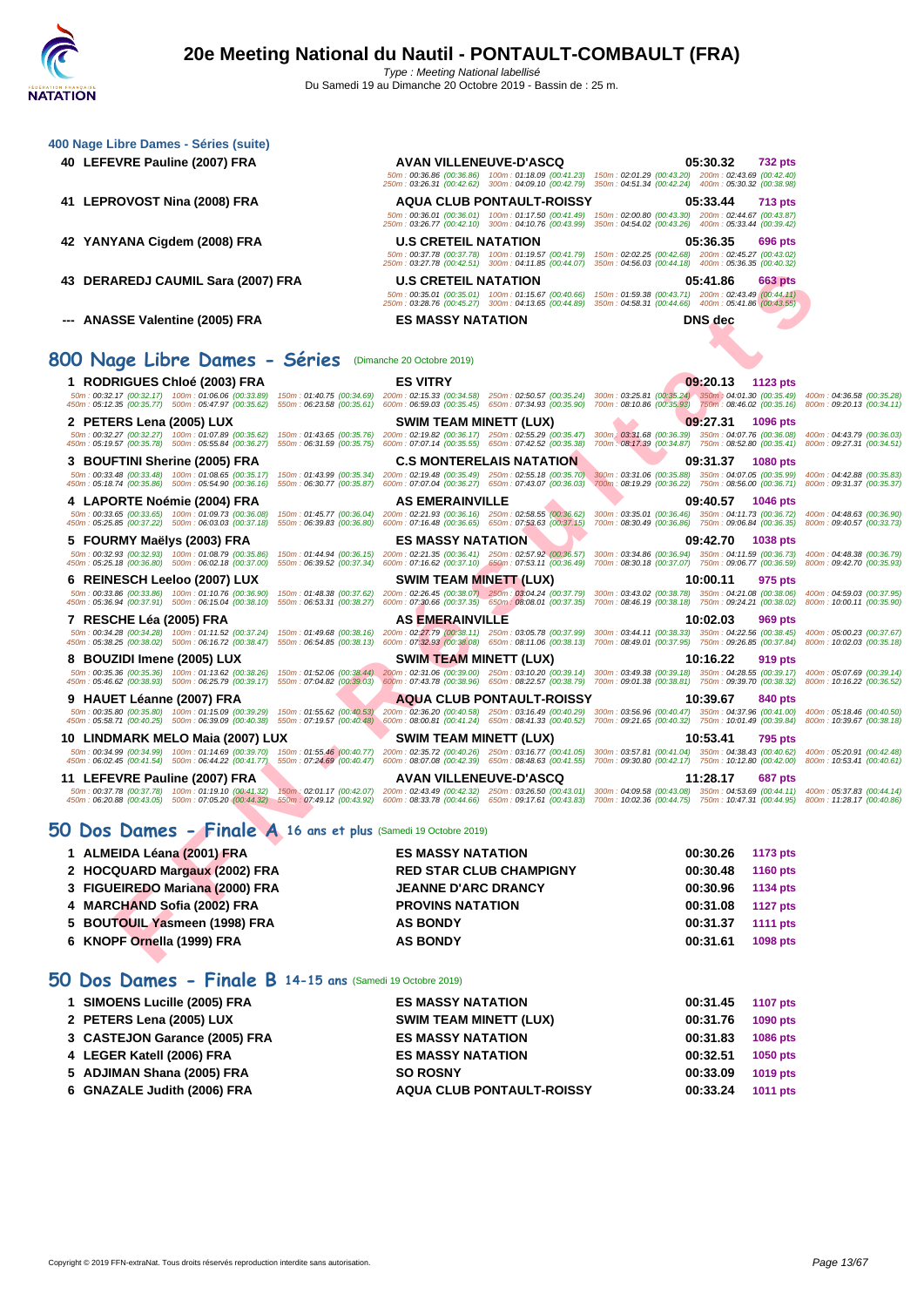

## **[50 Do](http://www.ffnatation.fr/webffn/index.php)s Dames - Finale C 11-13 ans** (Samedi 19 Octobre 2019)

| 1 PETESCH Lea (2007) LUX      | <b>SWIM TEAM MINETT (LUX)</b>         | 00:34.47 | 948 pts        |
|-------------------------------|---------------------------------------|----------|----------------|
| 2 REZKI Sarah (2007) FRA      | <b>SO ROSNY</b>                       | 00:38.22 | <b>768 pts</b> |
| 3 KERMORVAN Amélia (2007) FRA | <b>U.S CRETEIL NATATION</b>           | 00:38.78 | 743 pts        |
| 4 FLIGIEL Maelle (2007) FRA   | <b>CLUB NAUTIQUE DE L'ARPAJONNAIS</b> | 00:39.31 | <b>719 pts</b> |
| 5 LACOMME Agathe (2007) FRA   | ASN LOUVRES-ROISSY-SURVILLIERS        | 00:40.56 | 665 pts        |
| 6 DEKHLI Jeanne (2007) FRA    | <b>US JEUNESSE MITRY-MORY</b>         | 00:42.18 | 599 pts        |

## **50 Dos Dames - Séries** (Samedi 19 Octobre 2019)

| <b>iO Dos Dames - Séries</b> (Samedi 19 Octobre 2019) |                                       |          |                 |
|-------------------------------------------------------|---------------------------------------|----------|-----------------|
| 1 FIGUEIREDO Mariana (2000) FRA                       | <b>JEANNE D'ARC DRANCY</b>            | 00:30.23 | <b>1174 pts</b> |
| 2 ALMEIDA Léana (2001) FRA                            | <b>ES MASSY NATATION</b>              | 00:30.76 | 1145 pts        |
| 3 HOCQUARD Margaux (2002) FRA                         | <b>RED STAR CLUB CHAMPIGNY</b>        | 00:30.81 | <b>1142 pts</b> |
| 4 MARCHAND Sofia (2002) FRA                           | <b>PROVINS NATATION</b>               | 00:30.96 | <b>1134 pts</b> |
| 5 BOUTOUIL Yasmeen (1998) FRA                         | <b>AS BONDY</b>                       | 00:31.13 | <b>1124 pts</b> |
| 6 KNOPF Ornella (1999) FRA                            | <b>AS BONDY</b>                       | 00:31.46 | 1106 pts        |
| 7 SIMOENS Lucille (2005) FRA                          | <b>ES MASSY NATATION</b>              | 00:31.47 | 1106 pts        |
| 8 BERGER Paoline (2002) FRA                           | <b>CA ORSAY</b>                       | 00:31.52 | 1103 pts        |
| 9 PETERS Lena (2005) LUX                              | <b>SWIM TEAM MINETT (LUX)</b>         | 00:31.85 | 1085 pts        |
| 10 CASTEJON Garance (2005) FRA                        | <b>ES MASSY NATATION</b>              | 00:32.01 | 1077 pts        |
| 11 LAFORGE Juliette (2004) FRA                        | <b>US JEUNESSE MITRY-MORY</b>         | 00:32.12 | 1071 pts        |
| 12 LE HIR Margaux (2004) FRA                          | <b>RED STAR CLUB CHAMPIGNY</b>        | 00:32.27 | 1063 pts        |
| 13 MOUNIER IIona (2004) FRA                           | <b>ES MASSY NATATION</b>              | 00:32.38 | 1057 pts        |
| 14 GNAZALE Judith (2006) FRA                          | <b>AQUA CLUB PONTAULT-ROISSY</b>      | 00:32.94 | <b>1027 pts</b> |
| 15 TRIBOULET Pauline (2002) FRA                       | <b>CN NEVERS</b>                      | 00:33.34 | 1006 pts        |
| 16 ADJIMAN Shana (2005) FRA                           | <b>SO ROSNY</b>                       | 00:33.41 | 1002 pts        |
| 17 LEGER Katell (2006) FRA                            | <b>ES MASSY NATATION</b>              | 00:33.43 | 1001 pts        |
| 18 JEAN BAPTISTE Ambre (2005) FRA                     | <b>CN ST-MICHEL-SUR-ORGE</b>          | 00:34.64 | 940 pts         |
| 19 FOURMY Marina (2003) FRA                           | <b>ES MASSY NATATION</b>              | 00:34.68 | 938 pts         |
| 20 KOCEN Emelyne (2002) FRA                           | <b>CLUB NAUTIQUE DE L'ARPAJONNAIS</b> | 00:34.72 | 936 pts         |
| 21 PETESCH Lea (2007) LUX                             | <b>SWIM TEAM MINETT (LUX)</b>         | 00:34.73 | 935 pts         |
| 22 HARIZIA Celia (2005) LUX                           | <b>SWIM TEAM MINETT (LUX)</b>         | 00:34.96 | 924 pts         |
| 23 SCHMITT Loan (2002) FRA                            | <b>AQUA CLUB PONTAULT-ROISSY</b>      | 00:35.22 | <b>911 pts</b>  |
| 24 CHANE WAI Solene (2006) FRA                        | <b>US JEUNESSE MITRY-MORY</b>         | 00:35.50 | 897 pts         |
| 25 VELLA Djenaba (2006) FRA                           | <b>ES VITRY</b>                       | 00:35.59 | 892 pts         |
| 26 FONSECA Maëlie (2006) FRA                          | <b>RED STAR CLUB CHAMPIGNY</b>        | 00:35.75 | 885 pts         |
| 27 JEAN Jessica (2003) FRA                            | <b>PROVINS NATATION</b>               | 00:35.97 | 874 pts         |
| 28 BEN MERDES Syrine (2006) FRA                       | <b>AS BONDY</b>                       | 00:36.20 | 863 pts         |
| 29 PORADA Clarisse (2005) FRA                         | <b>CN NEVERS</b>                      | 00:36.33 | 857 pts         |
| 30 LARGE Johanna (2006) FRA                           | <b>CLUB NAUTIQUE DE L'ARPAJONNAIS</b> | 00:36.36 | 855 pts         |
| 31 NANY Margaux (2005) FRA                            | <b>AQUA CLUB PONTAULT-ROISSY</b>      | 00:36.44 | 851 pts         |
| 32 MANNETTE Apolline (2005) FRA                       | <b>AS BONDY</b>                       | 00:36.54 | 846 pts         |
| 33 RABAT ALLOUX Elise (2006) FRA                      | <b>CLUB NAUTIQUE DE L'ARPAJONNAIS</b> | 00:37.39 | <b>806 pts</b>  |
| 34 GENET Capucine (2005) FRA                          | <b>RED STAR CLUB CHAMPIGNY</b>        | 00:37.67 | <b>793 pts</b>  |
| 35 MARTINEAU Héloïse (2006) FRA                       | <b>RED STAR CLUB CHAMPIGNY</b>        | 00:38.18 | <b>770 pts</b>  |
| 36 DEFOSSEZ Margot (2006) FRA                         | <b>ASN LOUVRES-ROISSY-SURVILLIERS</b> | 00:38.21 | <b>769 pts</b>  |
| 37 THOMAS Carla (2006) FRA                            | <b>CS NAUTIQUE NOISY-LE-GRAND</b>     | 00:38.24 | <b>767 pts</b>  |
| 38 ANDRE Roxanne (2006) FRA                           | US JEUNESSE MITRY-MORY                | 00:38.39 | <b>760 pts</b>  |
| 39 FLIGIEL Maelle (2007) FRA                          | <b>CLUB NAUTIQUE DE L'ARPAJONNAIS</b> | 00:38.69 | 747 pts         |
| 40 REZKI Sarah (2007) FRA                             | <b>SO ROSNY</b>                       | 00:38.88 | <b>738 pts</b>  |
| 41 BEN DIB Nawel (2006) FRA                           | <b>US JEUNESSE MITRY-MORY</b>         | 00:39.19 | <b>725 pts</b>  |
| 42 KERMORVAN Amélia (2007) FRA                        | <b>U.S CRETEIL NATATION</b>           | 00:39.40 | 715 pts         |
| 43 LACOMME Agathe (2007) FRA                          | ASN LOUVRES-ROISSY-SURVILLIERS        | 00:39.69 | 703 pts         |
| 44 DEKHLI Jeanne (2007) FRA                           | <b>US JEUNESSE MITRY-MORY</b>         | 00:41.46 | <b>628 pts</b>  |
| 45 RENARD Marion (2007) FRA                           | <b>US JEUNESSE MITRY-MORY</b>         | 00:41.49 | 627 pts         |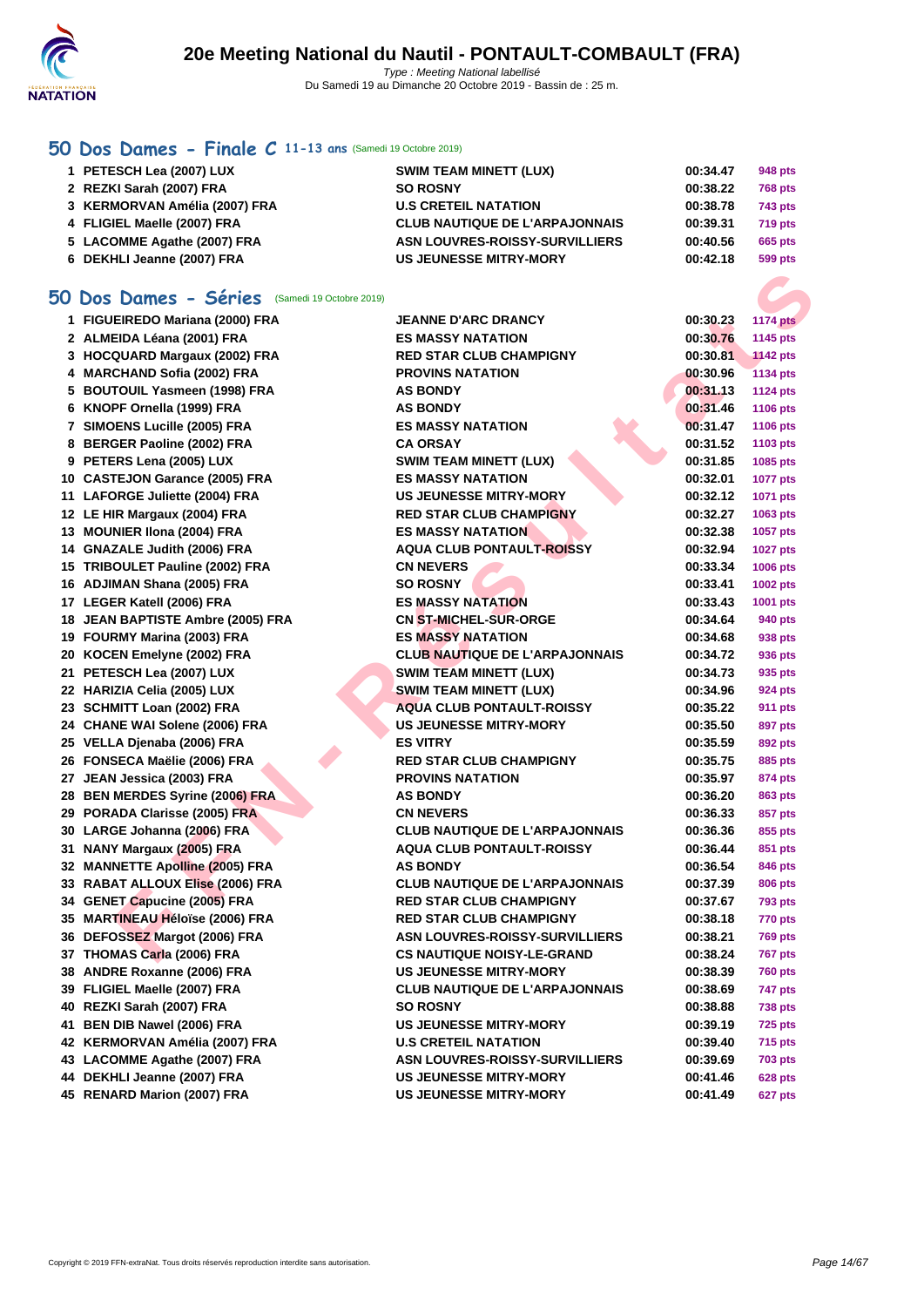

| 50 Dos Dames - Séries (suite) |  |  |  |
|-------------------------------|--|--|--|
|-------------------------------|--|--|--|

| 46 PESCARMONA Izilia (2008) FRA | <b>C.N OZOIR-LA-FERRIERE</b>    | 00:41.71 | 618 pts |
|---------------------------------|---------------------------------|----------|---------|
| 47 AMROUR Sarah (2008) FRA      | <b>C.S MONTERELAIS NATATION</b> | 00:42.44 | 588 pts |
| --- BARTY Kanelle (2006) FRA    | <b>U.S CRETEIL NATATION</b>     | DNS dec  |         |
| --- JACQUET Maëlle (2001) FRA   | <b>ES SUCY-EN-BRIE</b>          | DNS dec  |         |

## **100 Dos Dames - Finale A 16 ans et plus** (Dimanche 20 Octobre 2019)

| <b>BARBOUCH Inès (2001) TUN</b> | <b>ES VITRY</b>                       | 01:04.57<br><b>1172 pts</b><br>50m: 00:31.24 (00:31.24) 100m: 01:04.57 (00:33.33) |
|---------------------------------|---------------------------------------|-----------------------------------------------------------------------------------|
| 2 HOCQUARD Margaux (2002) FRA   | <b>RED STAR CLUB CHAMPIGNY</b>        | 01:06.47<br>1120 pts<br>$50m: 00:31.85$ (00:31.85)<br>100m: 01:06.47 (00:34.62)   |
| 3 KNOPF Ornella (1999) FRA      | <b>AS BONDY</b>                       | 01:07.52<br>1092 pts<br>50m: 00:33.15 (00:33.15)<br>100m: 01:07.52 (00:34.37)     |
| 4 VERDINO Claudia (2001) MON    | <b>U.S CRETEIL NATATION</b>           | 01:09.25<br><b>1047 pts</b><br>50m: 00:33.78 (00:33.78) 100m: 01:09.25 (00:35.47) |
| 5 LE HIR Margaux (2004) FRA     | <b>RED STAR CLUB CHAMPIGNY</b>        | 01:10.67<br><b>1010 pts</b><br>50m; 00:33.58 (00:33.58) 100m; 01:10.67 (00:37.09) |
| 6 KOCEN Emelyne (2002) FRA      | <b>CLUB NAUTIQUE DE L'ARPAJONNAIS</b> | 01:11.34<br>993 pts<br>50m: 00:34.41 (00:34.41)<br>100m: 01:11.34 (00:36.93)      |

## **100 Dos Dames - Finale B 14-15 ans** (Dimanche 20 Octobre 2019)

| 1 BARBOUCH Inès (2001) TUN                                   |                            | <b>ES VITRY</b>                       | 50m: 00:31.24 (00:31.24) 100m: 01:04.57 (00:33.33) | 01:04.57 | <b>1172 pts</b> |
|--------------------------------------------------------------|----------------------------|---------------------------------------|----------------------------------------------------|----------|-----------------|
| 2 HOCQUARD Margaux (2002) FRA                                |                            | <b>RED STAR CLUB CHAMPIGNY</b>        | 50m: 00:31.85 (00:31.85) 100m: 01:06.47 (00:34.62) | 01:06.47 | <b>1120 pts</b> |
| 3 KNOPF Ornella (1999) FRA                                   |                            | <b>AS BONDY</b>                       |                                                    | 01:07.52 | 1092 pts        |
| 4 VERDINO Claudia (2001) MON                                 |                            | <b>U.S CRETEIL NATATION</b>           | 50m: 00:33.15 (00:33.15) 100m: 01:07.52 (00:34.37) | 01:09.25 | $-1047$ pts     |
| 5 LE HIR Margaux (2004) FRA                                  |                            | <b>RED STAR CLUB CHAMPIGNY</b>        | 50m: 00:33.78 (00:33.78) 100m: 01:09.25 (00:35.47) | 01:10.67 | <b>1010 pts</b> |
| 6 KOCEN Emelyne (2002) FRA                                   |                            | <b>CLUB NAUTIQUE DE L'ARPAJONNAIS</b> | 50m; 00:33.58 (00:33.58) 100m: 01:10.67 (00:37.09) | 01:11.34 | 993 pts         |
|                                                              |                            |                                       | 50m: 00:34.41 (00:34.41) 100m: 01:11.34 (00:36.93) |          |                 |
| 00 Dos Dames - Finale B 14-15 ans (Dimanche 20 Octobre 2019) |                            |                                       |                                                    |          |                 |
| 1 MOLUH Mary-Ambre (2005) FRA                                |                            | <b>U.S CRETEIL NATATION</b>           | 50m: 00:31.29 (00:31.29) 100m: 01:03.25 (00:31.96) | 01:03.25 | <b>1208 pts</b> |
| 2 TROMPETTE Melora (2005) FRA                                |                            | <b>C.N OZOIR-LA-FERRIERE</b>          | 50m: 00:32.89 (00:32.89) 100m: 01:06.55 (00:33.66) | 01:06.55 | <b>1118 pts</b> |
| 3 CASTEJON Garance (2005) FRA                                |                            | <b>ES MASSY NATATION</b>              | 50m: 00:33.85 (00:33.85) 100m: 01:09.43 (00:35.58) | 01:09.43 | 1042 pts        |
| 4 LETOCART Luna (2006) FRA                                   |                            | <b>AQUA CLUB PONTAULT-ROISSY</b>      | 50m: 00:34.84 (00:34.84) 100m: 01:11.63 (00:36.79) | 01:11.63 | <b>986 pts</b>  |
| 5 SMANI Célia (2005) FRA                                     |                            | <b>ES STAINS</b>                      | 50m: 00:35.50 (00:35.50) 100m: 01:13.29 (00:37.79) | 01:13.29 | 945 pts         |
| 6 FONSECA Maëlie (2006) FRA                                  |                            | <b>RED STAR CLUB CHAMPIGNY</b>        | 50m: 00:37.12 (00:37.12) 100m: 01:15.88 (00:38.76) | 01:15.88 | 882 pts         |
| 00 Dos Dames - Finale C 11-13 ans (Dimanche 20 Octobre 2019) |                            |                                       |                                                    |          |                 |
| 1 KERMORVAN Amélia (2007) FRA                                |                            | <b>U.S CRETEIL NATATION</b>           |                                                    | 01:23.25 | <b>715 pts</b>  |
| 2 FLIGIEL Maelle (2007) FRA                                  |                            | <b>CLUB NAUTIQUE DE L'ARPAJONNAIS</b> | 50m: 00:40.84 (00:40.84) 100m: 01:23.25 (00:42.41) | 01:23.63 | <b>707 pts</b>  |
| 3 REZKI Sarah (2007) FRA                                     |                            | <b>SO ROSNY</b>                       | 50m: 00:41.77 (00:41.77) 100m: 01:23.63 (00:41.86) | 01:24.92 | <b>680 pts</b>  |
| 4 LACOMME Agathe (2007) FRA                                  |                            | <b>ASN LOUVRES-ROISSY-SURVILLIERS</b> | 50m: 00:41.71 (00:41.71) 100m: 01:24.92 (00:43.21) | 01:25.73 | 663 pts         |
| 5 AMROUR Sarah (2008) FRA                                    |                            | <b>C.S MONTERELAIS NATATION</b>       | 50m: 00:42.44 (00:42.44) 100m: 01:25.73 (00:43.29) | 01:28.52 | 607 pts         |
|                                                              |                            |                                       | 50m: 00:43.96 (00:43.96) 100m: 01:28.52 (00:44.56) |          |                 |
| 6 MANCINI Lalie (2007) FRA                                   |                            | <b>AQUA CLUB PONTAULT-ROISSY</b>      | 50m: 00:43.36 (00:43.36) 100m: 01:29.51 (00:46.15) | 01:29.51 | <b>588 pts</b>  |
| 00 Dos Dames - Séries                                        | (Dimanche 20 Octobre 2019) |                                       |                                                    |          |                 |
| 1 MOLUH Mary-Ambre (2005) FRA                                |                            | <b>U.S CRETEIL NATATION</b>           |                                                    | 01:03.44 | 1203 pts        |
|                                                              |                            |                                       | 50m: 00:30.69 (00:30.69) 100m: 01:03.44 (00:32.75) |          |                 |

## **100 Dos Dames - Finale C 11-13 ans** (Dimanche 20 Octobre 2019)

| 1 KERMORVAN Amélia (2007) FRA | <b>U.S CRETEIL NATATION</b><br>01:23.25<br><b>715 pts</b><br>100m: 01:23.25 (00:42.41)<br>50m: 00:40.84 (00:40.84)           |
|-------------------------------|------------------------------------------------------------------------------------------------------------------------------|
| 2 FLIGIEL Maelle (2007) FRA   | <b>CLUB NAUTIQUE DE L'ARPAJONNAIS</b><br>01:23.63<br><b>707 pts</b><br>100m: 01:23.63 (00:41.86)<br>50m: 00:41.77 (00:41.77) |
| 3 REZKI Sarah (2007) FRA      | <b>SO ROSNY</b><br>01:24.92<br><b>680 pts</b><br>50m: 00:41.71 (00:41.71) 100m: 01:24.92 (00:43.21)                          |
| 4 LACOMME Agathe (2007) FRA   | <b>ASN LOUVRES-ROISSY-SURVILLIERS</b><br>01:25.73<br><b>663 pts</b><br>50m: 00:42.44 (00:42.44)<br>100m: 01:25.73 (00:43.29) |
| 5 AMROUR Sarah (2008) FRA     | <b>C.S MONTERELAIS NATATION</b><br>01:28.52<br><b>607 pts</b><br>50m; 00:43.96 (00:43.96)<br>100m: 01:28.52 (00:44.56)       |
| 6 MANCINI Lalie (2007) FRA    | <b>AQUA CLUB PONTAULT-ROISSY</b><br>01:29.51<br>588 pts<br>100m: 01:29.51 (00:46.15)<br>50m: 00:43.36 (00:43.36)             |

## **100 Dos Dames - Séries** (Dimanche 20 Octobre 2019)

| 1 MOLUH Mary-Ambre (2005) FRA   | <b>U.S CRETEIL NATATION</b>    | 01:03.44<br>1203 pts<br>50m: 00:30.69 (00:30.69) 100m: 01:03.44 (00:32.75)        |
|---------------------------------|--------------------------------|-----------------------------------------------------------------------------------|
| 2 TROMPETTE Melora (2005) FRA   | <b>C.N OZOIR-LA-FERRIERE</b>   | 01:05.43<br><b>1148 pts</b><br>50m: 00:31.89 (00:31.89) 100m: 01:05.43 (00:33.54) |
| 3 BARBOUCH Inès (2001) TUN      | <b>ES VITRY</b>                | 01:05.82<br><b>1138 pts</b><br>50m: 00:31.54 (00:31.54) 100m: 01:05.82 (00:34.28) |
| 4 HOCQUARD Margaux (2002) FRA   | <b>RED STAR CLUB CHAMPIGNY</b> | 01:06.72<br><b>1113 pts</b><br>50m: 00:32.00 (00:32.00) 100m: 01:06.72 (00:34.72) |
| 5 FIGUEIREDO Mariana (2000) FRA | <b>JEANNE D'ARC DRANCY</b>     | 01:06.92<br><b>1108 pts</b><br>50m: 00:32.37 (00:32.37) 100m: 01:06.92 (00:34.55) |
| 6 KNOPF Ornella (1999) FRA      | <b>AS BONDY</b>                | 01:07.17<br>1101 pts<br>50m: 00:32.79 (00:32.79) 100m: 01:07.17 (00:34.38)        |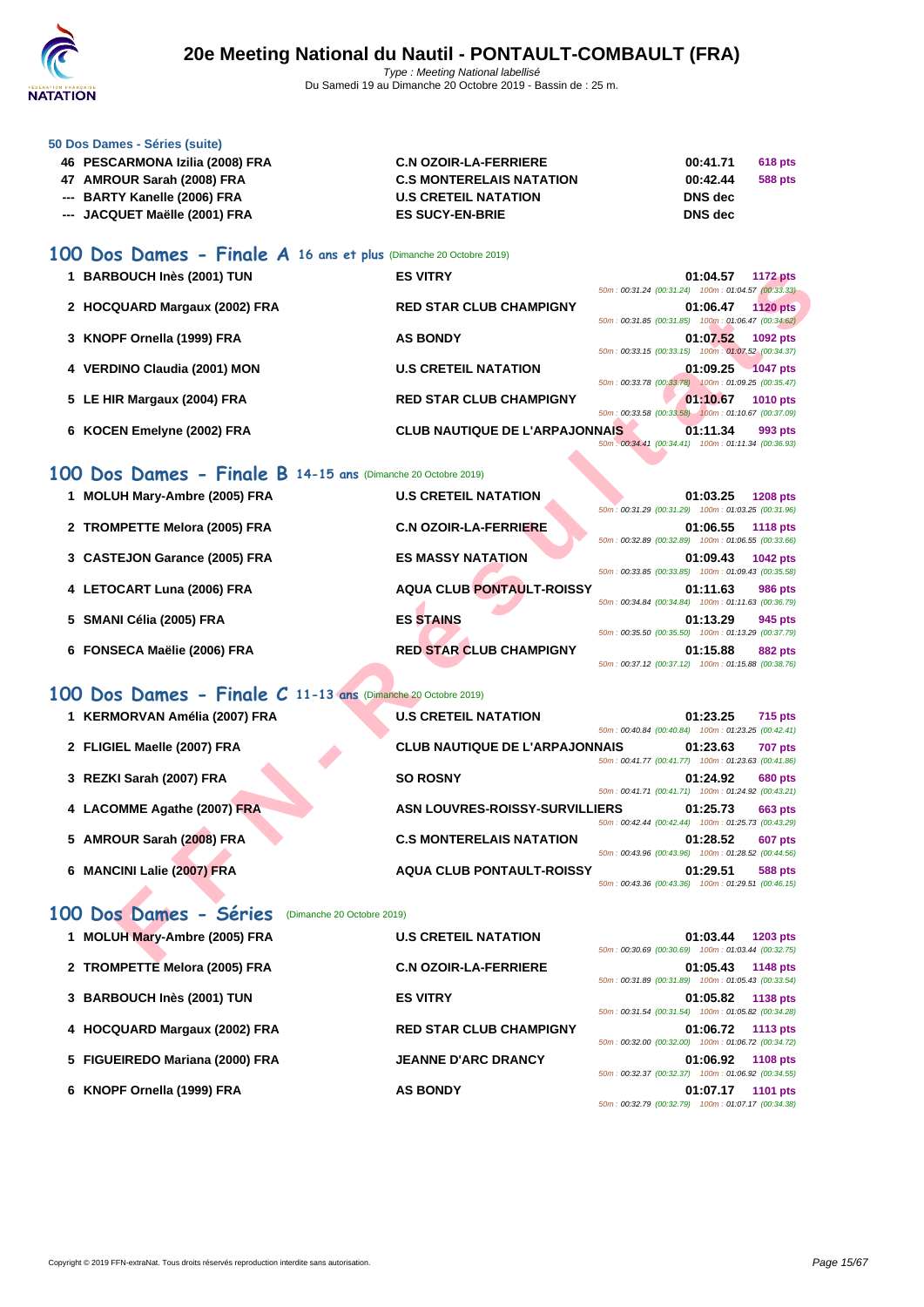

|    | 100 Dos Dames - Séries (suite)     |                                       |                                                                  |                 |
|----|------------------------------------|---------------------------------------|------------------------------------------------------------------|-----------------|
|    | 7 MARCHAND Sofia (2002) FRA        | <b>PROVINS NATATION</b>               | 01:07.94<br>50m: 00:32.16 (00:32.16) 100m: 01:07.94 (00:35.78)   | 1081 pts        |
|    | 8 CASTEJON Garance (2005) FRA      | <b>ES MASSY NATATION</b>              | 01:08.57<br>50m: 00:33.06 (00:33.06) 100m: 01:08.57 (00:35.51)   | 1065 pts        |
|    | 9 BOUTOUIL Yasmeen (1998) FRA      | <b>AS BONDY</b>                       | 01:08.73<br>50m : 00:33.55 (00:33.55) 100m : 01:08.73 (00:35.18) | <b>1060 pts</b> |
|    | 10 VERDINO Claudia (2001) MON      | <b>U.S CRETEIL NATATION</b>           | 01:09.13<br>50m: 00:33.19 (00:33.19) 100m: 01:09.13 (00:35.94)   | 1050 pts        |
|    | 11 LE HIR Margaux (2004) FRA       | <b>RED STAR CLUB CHAMPIGNY</b>        | 01:09.61<br>50m: 00:33.20 (00:33.20) 100m: 01:09.61 (00:36.41)   | <b>1038 pts</b> |
|    | 12 KOCEN Emelyne (2002) FRA        | <b>CLUB NAUTIQUE DE L'ARPAJONNAIS</b> | 01:09.64<br>50m: 00:33.88 (00:33.88) 100m: 01:09.64 (00:35.76)   | <b>1037 pts</b> |
|    | 13 MOUNIER IIona (2004) FRA        | <b>ES MASSY NATATION</b>              | 01:09.68<br>50m: 00:33.83 (00:33.83) 100m: 01:09.68 (00:35.85)   | 1036 pts        |
|    | 14 LAFORGE Juliette (2004) FRA     | <b>US JEUNESSE MITRY-MORY</b>         | 01:10.05<br>50m: 00:33.73 (00:33.73) 100m: 01:10.05 (00:36.32)   | 1026 pts        |
|    | 15 LETOCART Luna (2006) FRA        | <b>AQUA CLUB PONTAULT-ROISSY</b>      | 01:11.05<br>50m: 00:34.83 (00:34.83) 100m: 01:11.05 (00:36.22)   | 1001 pts        |
|    | 16 KNOPF Elora (2002) FRA          | <b>AS BONDY</b>                       | 01:11.62<br>50m: 00:34.58 (00:34.58) 100m: 01:11.62 (00:37.04)   | <b>986 pts</b>  |
|    | 17 DRUART Morgane (2003) FRA       | <b>AQUA CLUB PONTAULT-ROISSY</b>      | 01:11.66<br>50m: 00:34.90 (00:34.90) 100m: 01:11.66 (00:36.76)   | 985 pts         |
|    | 18 BARBE Lea (2002) FRA            | <b>US JEUNESSE MITRY-MORY</b>         | 01:11.71<br>50m: 00:33.73 (00:33.73) 100m: 01:11.71 (00:37.98)   | 984 pts         |
|    | 19 ELIWA Kamila (2004) FRA         | <b>ES MASSY NATATION</b>              | 01:13.16<br>50m: 00:35.38 (00:35.38) 100m: 01:13.16 (00:37.78)   | 948 pts         |
| 20 | NAINAN Nawelle (2004) FRA          | <b>ES STAINS</b>                      | 01:13.24<br>50m: 00:34.64 (00:34.64) 100m: 01:13.24 (00:38.60)   | <b>946 pts</b>  |
|    | 21 PORADA Chloe (2003) FRA         | <b>CN NEVERS</b>                      | 01:13.64<br>50m: 00:35.47 (00:35.47) 100m: 01:13.64 (00:38.17)   | 936 pts         |
|    | 22 QUELVEN Marie (2001) FRA        | <b>US JEUNESSE MITRY-MORY</b>         | 01:13.96<br>50m: 00:36.11 (00:36.11) 100m: 01:13.96 (00:37.85)   | 928 pts         |
|    | 23 SMANI Célia (2005) FRA          | <b>ES STAINS</b>                      | 01:14.74<br>50m: 00:36.61 (00:36.61) 100m: 01:14.74 (00:38.13)   | 909 pts         |
|    | 24 FOURMY Marina (2003) FRA        | <b>ES MASSY NATATION</b>              | 01:14.88<br>50m: 00:36.41 (00:36.41) 100m: 01:14.88 (00:38.47)   | <b>906 pts</b>  |
|    | 25 SCHMITT Loan (2002) FRA         | <b>AQUA CLUB PONTAULT-ROISSY</b>      | 01:15.97<br>50m: 00:37.14 (00:37.14) 100m: 01:15.97 (00:38.83)   | 880 pts         |
|    | 26 PETESCH Lea (2007) LUX          | <b>SWIM TEAM MINETT (LUX)</b>         | 01:16.69<br>50m: 00:37.10 (00:37.10) 100m: 01:16.69 (00:39.59)   | <b>863 pts</b>  |
|    | 27 ALLART Marine (2003) FRA        | <b>SN RETHEL</b>                      | 01:16.78<br>50m: 00:36.53 (00:36.53) 100m: 01:16.78 (00:40.25)   | 861 pts         |
|    | 28 FONSECA Maëlie (2006) FRA       | <b>RED STAR CLUB CHAMPIGNY</b>        | 01:16.89<br>50m: 00:37.19 (00:37.19) 100m: 01:16.89 (00:39.70)   | 858 pts         |
|    | 29 NANY Margaux (2005) FRA         | <b>AQUA CLUB PONTAULT-ROISSY</b>      | 01:17.46<br>50m: 00:38.13 (00:38.13) 100m: 01:17.46 (00:39.33)   | 845 pts         |
|    | 30 LEFRANCOIS Noa (2003) FRA       | <b>AS LE PLESSIS-SAVIGNY</b>          | 01:17.63<br>50m: 00:37.80 (00:37.80) 100m: 01:17.63 (00:39.83)   | 841 pts         |
|    | 31 VELLA Djenaba (2006) FRA        | <b>ES VITRY</b>                       | 01:18.31<br>50m: 00:38.18 (00:38.18) 100m: 01:18.31 (00:40.13)   | 825 pts         |
|    | 32 COUTURIER Clara (2006) FRA      | <b>PROVINS NATATION</b>               | 01:18.45<br>50m: 00:37.48 (00:37.48) 100m: 01:18.45 (00:40.97)   | <b>822 pts</b>  |
|    | 33 CHANE WAI Solene (2006) FRA     | <b>US JEUNESSE MITRY-MORY</b>         | 01:18.89<br>50m: 00:38.28 (00:38.28) 100m: 01:18.89 (00:40.61)   | 812 pts         |
|    | 34 CABANNE VERNERY Emma (2006) FRA | <b>C.S MONTERELAIS NATATION</b>       | 01:19.33<br>50m: 00:39.68 (00:39.68) 100m: 01:19.33 (00:39.65)   | 802 pts         |
|    | 35 BOUKEDJAR Lyna (2006) FRA       | ASS DES SPORTS DE CHELLES             | 01:19.66<br>50m: 00:38.05 (00:38.05) 100m: 01:19.66 (00:41.61)   | <b>794 pts</b>  |
|    | 36 LARGE Johanna (2006) FRA        | <b>CLUB NAUTIQUE DE L'ARPAJONNAIS</b> | 01:20.29<br>50m: 00:39.57 (00:39.57) 100m: 01:20.29 (00:40.72)   | <b>780 pts</b>  |
|    |                                    |                                       |                                                                  |                 |

FR EN COMPRAIS COMPRAIS CHE DE STAR CUB CHAIRPIGNY<br>
FE EN CHE DE STAR CUB CHAIRPIGNE DE L'ARPAJONNAIS<br>
NEE NEGRE (2003) FRA SAMELITE DE L'ARPAJONNAIS CHE DE L'ARPAJONNAIS CHE DE L'ARPAJONNAIS CHE DE L'ARPAJONNAIS CHE DE L **7 PROVINS NATATION 01:07.94 1081 pts** 50m : 00:32.16 (00:32.16) 100m : 01:07.94 (00:35.78) **8 CASTEJON Garance (2005) FRA ES MASSY NATATION 01:08.57 1065 pts** 50m : 00:33.06 (00:33.06) 100m : 01:08.57 (00:35.51) **91:08.73 1060 pts** 50m : 00:33.55 (00:33.55) 100m : 01:08.73 (00:35.18) **10.5 CRETEIL NATATION 01:09.13 1050 pts** 50m : 00:33.19 (00:33.19) 100m : 01:09.13 (00:35.94) **11 LE HIR Margaux (2004) FRA RED STAR CLUB CHAMPIGNY 01:09.61 1038 pts** 50m : 00:33.20 (00:33.20) 100m : 01:09.61 (00:36.41) **12 KOCEN Emelyne (2002) FRA CLUB NAUTIQUE DE L'ARPAJONNAIS 01:09.64 1037 pts** 50m : 00:33.88 (00:33.88) 100m : 01:09.64 (00:35.76) **133 <b>MOUNIER IS MASSY NATATION 136 <b>MOUNICER 1036 1036** pts 50m : 00:33.83 (00:33.83) 100m : 01:09.68 (00:35.85) **144 LAFORGE MITRY-MORY CONSUMING 1026 pts** 50m : 00:33.73 (00:33.73) 100m : 01:10.05 (00:36.32) **15 LETOCART Luna (2006) FRA AQUA CLUB PONTAULT-ROISSY 01:11.05 1001 pts** 50m : 00:34.83 (00:34.83) 100m : 01:11.05 (00:36.22) 50m : 00:34.58 (00:34.58) 100m : 01:11.62 (00:37.04) **17 DRUART Morgane (2003) FRA AQUA CLUB PONTAULT-ROISSY 01:11.66 985 pts** 50m : 00:34.90 (00:34.90) 100m : 01:11.66 (00:36.76) **18 US JEUNESSE MITRY-MORY 01:11.71 984 pts** 50m : 00:33.73 (00:33.73) 100m : 01:11.71 (00:37.98) **1998 FRANCH ES MASSY NATATION 1948 pts** 50m : 00:35.38 (00:35.38) 100m : 01:13.16 (00:37.78) 50m : 00:34.64 (00:34.64) 100m : 01:13.24 (00:38.60) 50m : 00:35.47 (00:35.47) 100m : 01:13.64 (00:38.17) **228 PMARIE (2001) EUNESSE MITRY-MORY CONTROLLY ASSESSED MARIE (2001) FRA D1:13.96 928 pts** 50m : 00:36.11 (00:36.11) 100m : 01:13.96 (00:37.85) 50m : 00:36.61 (00:36.61) 100m : 01:14.74 (00:38.13) **24 FOURMY Marina (2003) FRA ES MASSY NATATION 01:14.88 906 pts** 50m : 00:36.41 (00:36.41) 100m : 01:14.88 (00:38.47) **25 AQUA CLUB PONTAULT-ROISSY 01:15.97 880 pts** 50m : 00:37.14 (00:37.14) 100m : 01:15.97 (00:38.83) **26 263 PTE SWIM TEAM MINETT (LUX) 263 PTE 264 PTE 264 PTE 264 PTE 264 PTE 264 PTE 264 PTE 264 PTE 264 PTE** 50m : 00:37.10 (00:37.10) 100m : 01:16.69 (00:39.59) 50m : 00:36.53 (00:36.53) 100m : 01:16.78 (00:40.25) **RED STAR CLUB CHAMPIGNY 01:16.89 858 pts** 50m : 00:37.19 (00:37.19) 100m : 01:16.89 (00:39.70) **29 NANY Margaux (2005) FRA AQUA CLUB PONTAULT-ROISSY 01:17.46 845 pts** 50m : 00:38.13 (00:38.13) 100m : 01:17.46 (00:39.33) **30 LEFRANCOIS Noa (2003) FRA AS LE PLESSIS-SAVIGNY 01:17.63 841 pts** 50m : 00:37.80 (00:37.80) 100m : 01:17.63 (00:39.83) 50m : 00:38.18 (00:38.18) 100m : 01:18.31 (00:40.13) **322 pts COUTURIER COUTURIES COUTURIES COUTURIES COUTURIES COUTURIES COUTURIES COUTURIES COUTURIES COUTURIES COUTURIES COUTURIES COUTURIES COUTURIES COUTURIES COUTURIES COUTURIES COUTURIES** 50m : 00:37.48 (00:37.48) 100m : 01:18.45 (00:40.97) **33 CHANE WAI Solene (2006) FRA US JEUNESSE MITRY-MORY 01:18.89 812 pts** 50m : 00:38.28 (00:38.28) 100m : 01:18.89 (00:40.61) **34 CABANNE VERNERY Emma (2006) FRA C.S MONTERELAIS NATATION 01:19.33 802 pts** 50m : 00:39.68 (00:39.68) 100m : 01:19.33 (00:39.65) **35 BOUKEDJAR Lyna (2006) FRA ASS DES SPORTS DE CHELLES 01:19.66 794 pts** 50m : 00:38.05 (00:38.05) 100m : 01:19.66 (00:41.61) **36 LARGE Johanna (2006) FRA CLUB NAUTIQUE DE L'ARPAJONNAIS 01:20.29 780 pts** 50m : 00:39.57 (00:39.57) 100m : 01:20.29 (00:40.72) **37 RABAT ALLOUX Elise (2006) FRA CLUB NAUTIQUE DE L'ARPAJONNAIS 01:20.50 776 pts** 50m : 00:39.21 (00:39.21) 100m : 01:20.50 (00:41.29)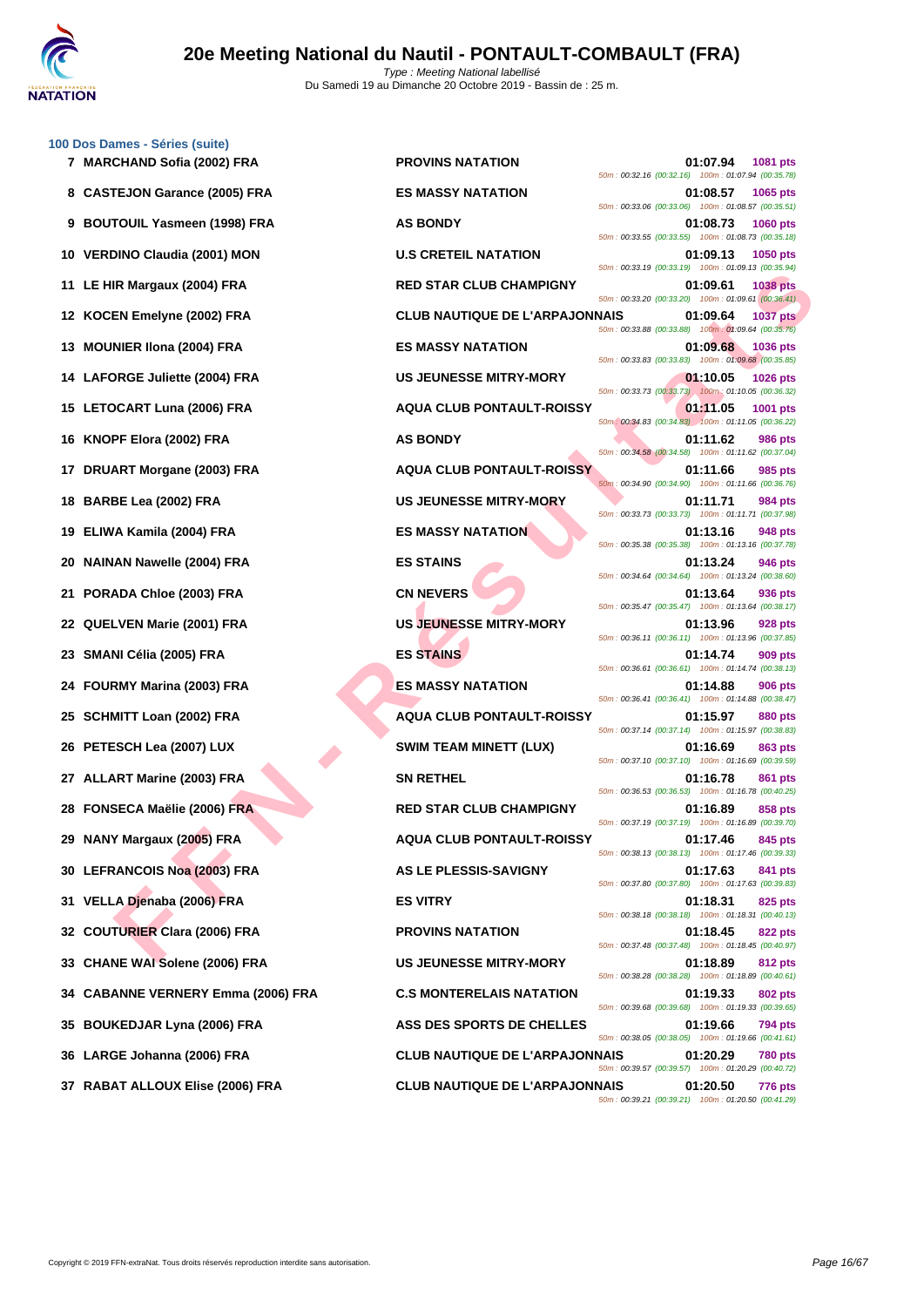

|    | 100 Dos Dames - Séries (suite)                                            |                                                                                                                                           |                                                     |                              |                 |
|----|---------------------------------------------------------------------------|-------------------------------------------------------------------------------------------------------------------------------------------|-----------------------------------------------------|------------------------------|-----------------|
|    | 38 DEFOSSEZ Margot (2006) FRA                                             | <b>ASN LOUVRES-ROISSY-SURVILLIERS</b>                                                                                                     | 50m: 00:39.30 (00:39.30) 100m: 01:21.18 (00:41.88)  | 01:21.18                     | <b>760 pts</b>  |
| 39 | THOMAS Carla (2006) FRA                                                   | <b>CS NAUTIQUE NOISY-LE-GRAND</b>                                                                                                         | 50m: 00:40.17 (00:40.17) 100m: 01:22.03 (00:41.86)  | 01:22.03                     | 742 pts         |
| 40 | <b>AMROUR Thara (2006) FRA</b>                                            | <b>C.S MONTERELAIS NATATION</b>                                                                                                           | 50m: 00:40.66 (00:40.66) 100m: 01:22.05 (00:41.39)  | 01:22.05                     | 741 pts         |
| 41 | <b>RENAULT Lilou (2005) FRA</b>                                           | <b>C.N OZOIR-LA-FERRIERE</b>                                                                                                              | 50m: 00:40.00 (00:40.00) 100m: 01:22.20 (00:42.20)  | 01:22.20                     | <b>738 pts</b>  |
| 42 | <b>ANDRE Roxanne (2006) FRA</b>                                           | <b>US JEUNESSE MITRY-MORY</b>                                                                                                             | 50m: 00:40.77 (00:40.77) 100m: 01:23.03 (00:42.26)  | 01:23.03                     | 720 pts         |
|    | 43 LAVERGNE Melissa (2006) FRA                                            | <b>AQUA CLUB PONTAULT-ROISSY</b>                                                                                                          | 50m: 00:40.94 (00:40.94) 100m: 01:23.17 (00:42.23)  | 01:23.17                     | 717 pts         |
| 44 | KERMORVAN Amélia (2007) FRA                                               | <b>U.S CRETEIL NATATION</b>                                                                                                               |                                                     | 01:23.84                     | <b>703 pts</b>  |
| 45 | REZKI Sarah (2007) FRA                                                    | <b>SO ROSNY</b>                                                                                                                           | 50m: 00:40.68 (00:40.68) 100m: 01:23.84 (00:43.16)  | 01:23.90                     | <b>702 pts</b>  |
| 46 | <b>BEN DIB Nawel (2006) FRA</b>                                           | <b>US JEUNESSE MITRY-MORY</b>                                                                                                             | 50m: 00:41.18 (00:41.18) 100m: 01:23.90 (00:42.72)  | 01:24.07                     | 698 pts         |
| 47 | ZODROS MARCEL Joyce (2006) FRA                                            | <b>CLUB NAUTIQUE DE L'ARPAJONNAIS</b>                                                                                                     | 50m: 00:41.53 (00:41.53) 100m: 01:24.07 (00:42.54)  | 01:24.56                     | <b>688 pts</b>  |
| 48 | LACOMME Agathe (2007) FRA                                                 | <b>ASN LOUVRES-ROISSY-SURVILLIERS</b>                                                                                                     | 50m: 00:40.78 (00:40.78) 100m: 01:24.56 (00:43.78)  | 01:26.22                     | 653 pts         |
| 49 | FLIGIEL Maelle (2007) FRA                                                 | <b>CLUB NAUTIQUE DE L'ARPAJONNAIS</b>                                                                                                     | 50m: 00:42.37 (00:42.37) 100m: 01:26.22 (00:43.85)  | 01:27.80                     | 621 pts         |
| 50 | AMROUR Sarah (2008) FRA                                                   | <b>C.S MONTERELAIS NATATION</b>                                                                                                           | 50m: 00:42.90 (00:42.90) 100m: 01:27.80 (00:44.90)  | 01:28.61                     | 605 pts         |
| 51 | <b>MANCINI Lalie (2007) FRA</b>                                           | <b>AQUA CLUB PONTAULT-ROISSY</b>                                                                                                          | 50m: 00:44.53 (00:44.53) 100m: 01:28.61 (00:44.08)  | 01:28.95                     | 598 pts         |
| 52 | BREZIA Kassandra (2008) FRA                                               | <b>RED STAR CLUB CHAMPIGNY</b>                                                                                                            | 50m: 00:43.29 (00:43.29) 100m: 01:28.95 (00:45.66)  | 01:29.21                     | 593 pts         |
| 53 | JARDON Louann (2008) FRA                                                  | <b>AQUA CLUB PONTAULT-ROISSY</b>                                                                                                          | 50m: 00:42.39 (00:42.39) 100m: 01:29.21 (00:46.82)  | 01:30.53                     | <b>568 pts</b>  |
| 54 | RICHASSE Anais (2007) FRA                                                 | <b>CS NAUTIQUE NOISY-LE-GRAND</b>                                                                                                         | 50m: 00:44.31 (00:44.31) 100m: 01:30.53 (00:46.22)  | 01:31.04                     | 558 pts         |
| 55 | DEKHLI Jeanne (2007) FRA                                                  | <b>US JEUNESSE MITRY-MORY</b>                                                                                                             | 50m: 00:45.27 (00:45.27) 100m: 01:31.04 (00:45.77)  | 01:31.53                     | 549 pts         |
|    |                                                                           |                                                                                                                                           | 50m: 00:44.00 (00:44.00) 100m: 01:31.53 (00:47.53)  |                              |                 |
|    | <b>AUDET Elisa (2007) FRA</b>                                             | <b>RED STAR CLUB CHAMPIGNY</b>                                                                                                            |                                                     | <b>DNS</b> dec               |                 |
|    | <b>MOUNIER Manon (2006) FRA</b><br><b>ENGELSPACH Morgianne (2004) FRA</b> | <b>ES MASSY NATATION</b><br><b>CM AUBERVILLIERS NATATION</b>                                                                              |                                                     | <b>DNS</b> dec<br><b>DSQ</b> |                 |
|    | 200 Dos Dames - Finale A<br>(Samedi 19 Octobre 2019)                      |                                                                                                                                           |                                                     |                              |                 |
|    | 1 BONDOUY Noah (2004) FRA                                                 | <b>ES MASSY NATATION</b>                                                                                                                  |                                                     | 02:19.66                     | 1153 pts        |
|    |                                                                           | 50m: 00:32.92 (00:32.92) 100m: 01:08.32 (00:35.40) 150m: 01:43.95 (00:35.63) 200m: 02:19.66 (00:35.71)                                    |                                                     |                              |                 |
|    | 2 MOLUH Mary-Ambre (2005) FRA                                             | <b>U.S CRETEIL NATATION</b><br>50m : 00:33.39 (00:33.39) 100m : 01:08.85 (00:35.46) 150m : 01:45.93 (00:37.08) 200m : 02:23.16 (00:37.23) |                                                     | 02:23.16                     | 1105 pts        |
|    | 3 BERGER Paoline (2002) FRA                                               | <b>CA ORSAY</b><br>50m: 00:34.00 (00:34.00) 100m: 01:10.45 (00:36.45)                                                                     | 150m: 01:47.98 (00:37.53) 200m: 02:25.50 (00:37.52) | 02:25.50                     | 1074 pts        |
|    | 4 KNOPF Ornella (1999) FRA                                                | <b>AS BONDY</b><br>50m: 00:35.16 (00:35.16) 100m: 01:11.94 (00:36.78)                                                                     | 150m: 01:49.32 (00:37.38) 200m: 02:26.01 (00:36.69) | 02:26.01                     | <b>1067 pts</b> |
|    | 5 CASTEJON Garance (2005) FRA                                             | <b>ES MASSY NATATION</b><br>50m: 00:34.55 (00:34.55) 100m: 01:11.70 (00:37.15) 150m: 01:50.08 (00:38.38) 200m: 02:28.59 (00:38.51)        |                                                     | 02:28.59                     | 1034 pts        |
|    |                                                                           |                                                                                                                                           |                                                     |                              |                 |

# **200 Dos Dames - Finale A** (Samedi 19 Octobre 2019)

| 1 BONDOUY Noah (2004) FRA     | <b>ES MASSY NATATION</b>                    | 02:19.66<br>1153 pts<br>50m: 00:32.92 (00:32.92) 100m: 01:08.32 (00:35.40) 150m: 01:43.95 (00:35.63) 200m: 02:19.66 (00:35.71)       |
|-------------------------------|---------------------------------------------|--------------------------------------------------------------------------------------------------------------------------------------|
| 2 MOLUH Mary-Ambre (2005) FRA | <b>U.S CRETEIL NATATION</b>                 | 02:23.16<br>1105 pts<br>50m: 00:33.39 (00:33.39) 100m: 01:08.85 (00:35.46) 150m: 01:45.93 (00:37.08) 200m: 02:23.16 (00:37.23)       |
| 3 BERGER Paoline (2002) FRA   | <b>CA ORSAY</b><br>50m: 00:34.00 (00:34.00) | 02:25.50<br><b>1074 pts</b><br>100m: 01:10.45 (00:36.45) 150m: 01:47.98 (00:37.53) 200m: 02:25.50 (00:37.52)                         |
| 4 KNOPF Ornella (1999) FRA    | <b>AS BONDY</b>                             | 02:26.01<br><b>1067 pts</b><br>50m: 00:35.16 (00:35.16) 100m: 01:11.94 (00:36.78) 150m: 01:49.32 (00:37.38) 200m: 02:26.01 (00:36.69 |
| 5 CASTEJON Garance (2005) FRA | <b>ES MASSY NATATION</b>                    | 02:28.59<br><b>1034 pts</b><br>50m: 00:34.55 (00:34.55) 100m: 01:11.70 (00:37.15) 150m: 01:50.08 (00:38.38) 200m: 02:28.59 (00:38.51 |
| 6 MOUNIER IIona (2004) FRA    | <b>ES MASSY NATATION</b>                    | 02:31.52<br>996 pts<br>50m: 00:35.02 (00:35.02) 100m: 01:13.25 (00:38.23) 150m: 01:52.55 (00:39.30) 200m: 02:31.52 (00:38.97         |

## **200 Dos Dames - Séries** (Samedi 19 Octobre 2019)

| <b>BONDOUY Noah (2004) FRA</b> | <b>ES MASSY NATATION</b>    | 02:20.34<br>1143 pts                                                                                   |
|--------------------------------|-----------------------------|--------------------------------------------------------------------------------------------------------|
|                                |                             | 50m: 00:33.10 (00:33.10) 100m: 01:08.35 (00:35.25) 150m: 01:44.37 (00:36.02) 200m: 02:20.34 (00:35.97) |
| 2 MOLUH Mary-Ambre (2005) FRA  | <b>U.S CRETEIL NATATION</b> | 02:21.08<br>1133 pts                                                                                   |
|                                |                             | 50m: 00:32.60 (00:32.60) 100m: 01:07.36 (00:34.76) 150m: 01:43.76 (00:36.40) 200m: 02:21.08 (00:37.32) |
| 3 KNOPF Ornella (1999) FRA     | <b>AS BONDY</b>             | 02:25.76<br><b>1071 pts</b>                                                                            |
|                                |                             | 50m: 00:33.80 (00:33.80) 100m: 01:09.98 (00:36.18) 150m: 01:47.59 (00:37.61) 200m: 02:25.76 (00:38.17) |
|                                |                             |                                                                                                        |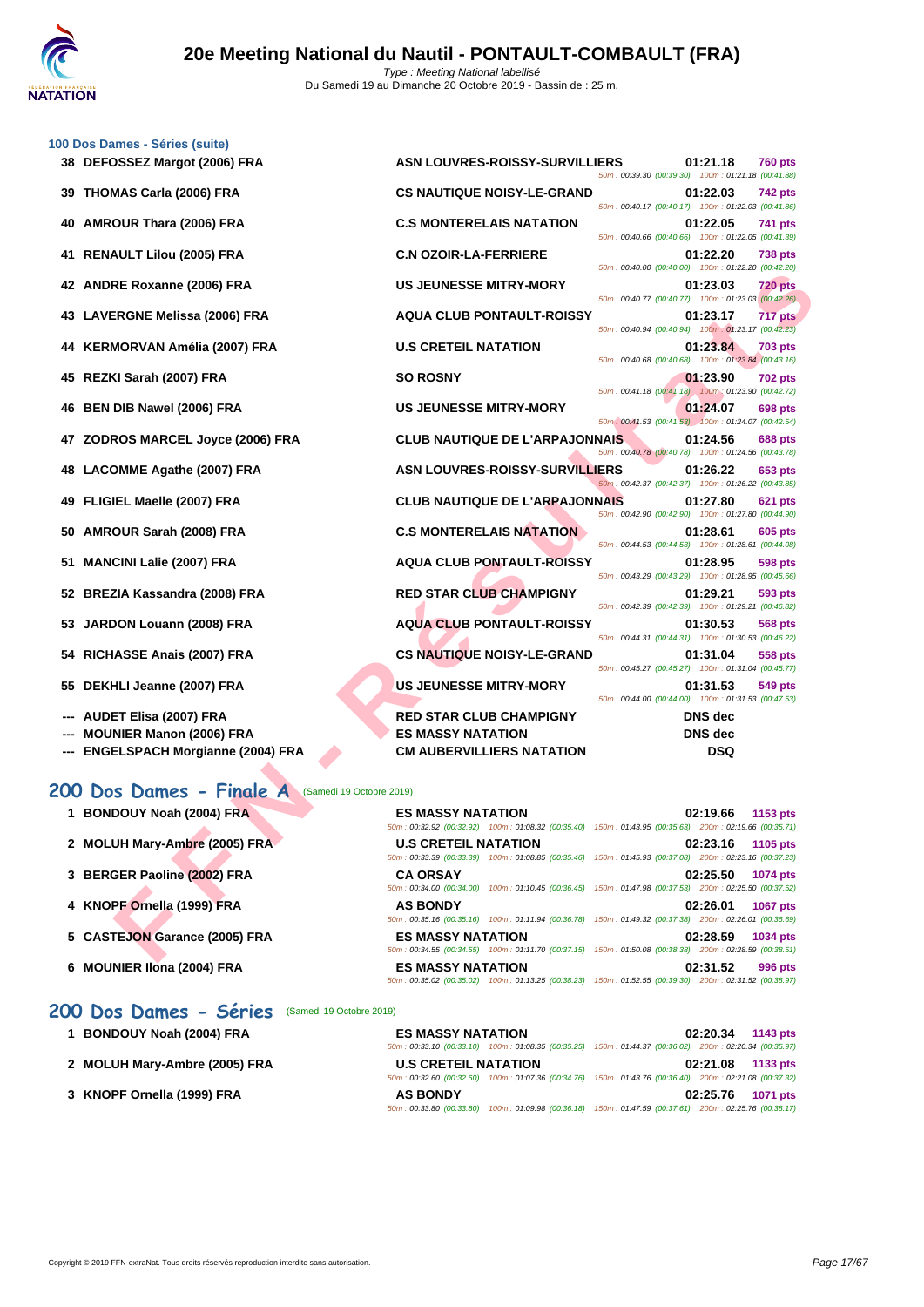50m : 00:34.37 (00:34.37) 100m : 01:11.03 (00:36.66) 150m : 01:49.14 (00:38.11) 200m : 02:27.05 (00:37.91)

50m : 00:34.29 (00:34.29) 100m : 01:11.10 (00:36.81) 150m : 01:48.86 (00:37.76) 200m : 02:27.10 (00:38.24)

50m : 00:33.86 (00:33.86) 100m : 01:11.11 (00:37.25) 150m : 01:49.67 (00:38.56) 200m : 02:27.59 (00:37.92)

50m : 00:35.09 (00:35.09) 100m : 01:12.96 (00:37.87) 150m : 01:51.28 (00:38.32) 200m : 02:28.66 (00:37.38)

#### **[200 Dos D](http://www.ffnatation.fr/webffn/index.php)ames - Séries (suite)**

- **4 BERGER Paoline (2002) FRA CA ORSAY 02:27.05 1054 pts**
- **5 CASTEJON Garance (2005) FRA ES MASSY NATATION 02:27.10 1053 pts**
- **6 MOUNIER Ilona (2004) FRA ES MASSY NATATION 02:27.59 1047 pts**
- **7 BOUTOUIL Yasmeen (1998) FRA AS BONDY 02:28.66 1033 pts**
- **8 HOCQUARD Margaux (2002) FRA RED STAR CLUB CHAMPIGNY 02:28.76 1031 pts**
- **9 LAFORGE Juliette (2004) FRA US JEUNESSE MITRY-MORY 02:28.79 1031 pts**
- **10 LEGER Katell (2006) FRA ES MASSY NATATION 02:32.08 989 pts**
- **11 LE HIR Margaux (2004) FRA RED STAR CLUB CHAMPIGNY 02:33.22 974 pts**
- **12 DRUART Morgane (2003) FRA AQUA CLUB PONTAULT-ROISSY 02:34.25 962 pts**
- **13 FOURMY Marina (2003) FRA ES MASSY NATATION 02:38.77 906 pts**
- **14 MOUNIER Manon (2006) FRA ES MASSY NATATION 02:41.84 869 pts**
- **15 FONSECA Maëlie (2006) FRA RED STAR CLUB CHAMPIGNY 02:43.53 849 pts**
- **16 SCHMITT Loan (2002) FRA AQUA CLUB PONTAULT-ROISSY 02:46.60 813 pts**
- **17 CABANNE VERNERY Emma (2006) FRA C.S MONTERELAIS NATATION 02:49.11 785 pts**
- **18 LARGE Johanna (2006) FRA CLUB NAUTIQUE DE L'ARPAJONNAIS 02:49.67 778 pts**
- **19 PETESCH Lea (2007) LUX SWIM TEAM MINETT (LUX) 02:51.38 759 pts**
- **20 FLIGIEL Maelle (2007) FRA CLUB NAUTIQUE DE L'ARPAJONNAIS 02:59.38 673 pts**
- **21 GUENIN Emma (2007) FRA RED STAR CLUB CHAMPIGNY 03:00.80 658 pts**
- **22 MARCOT Julie (2007) FRA CS NAUTIQUE NOISY-LE-GRAND 03:06.25 603 pts**
- **23 KERMORVAN Amélia (2007) FRA U.S CRETEIL NATATION 03:07.72 588 pts**
- **--- RICHASSE Anais (2007) FRA CS NAUTIQUE NOISY-LE-GRAND DSQ**

## **50 Brasse Dames - Finale A 16 ans et plus** (Dimanche 20 Octobre 2019)

|                                                                     | <u>JUIT. 00.33.09 (00.33.09)</u> TOUTE. 01.12.90 (00.37.07) TJUIT. 01.31.20 (00.30.32) ZUUTE. 02.20.00 (00.37.30)                                                                                                                                    |                                                                                   |
|---------------------------------------------------------------------|------------------------------------------------------------------------------------------------------------------------------------------------------------------------------------------------------------------------------------------------------|-----------------------------------------------------------------------------------|
| 8 HOCQUARD Margaux (2002) FRA                                       | <b>RED STAR CLUB CHAMPIGNY</b><br>50m : 00:33.62 (00:33.62) 100m : 01:10.82 (00:37.20) 150m : 01:50.29 (00:39.47) 200m : 02:28.76 (00:38.47)                                                                                                         | 02:28.76<br><b>1031 pts</b>                                                       |
| 9 LAFORGE Juliette (2004) FRA                                       | <b>US JEUNESSE MITRY-MORY</b>                                                                                                                                                                                                                        | 02:28.79<br><b>1031 pts</b>                                                       |
| 10 LEGER Katell (2006) FRA                                          | 50m: 00:35.14 (00:35.14) 100m: 01:12.08 (00:36.94) 150m: 01:50.42 (00:38.34) 200m: 02:28.79 (00:38.37)<br><b>ES MASSY NATATION</b>                                                                                                                   | 02:32.08<br>989 pts                                                               |
| 11 LE HIR Margaux (2004) FRA                                        | 50m: 00:35.53 (00:35.53) 100m: 01:14.18 (00:38.65)<br><b>RED STAR CLUB CHAMPIGNY</b>                                                                                                                                                                 | 150m: 01:53.94 (00:39.76) 200m: 02:32.08 (00:38.14)<br>02:33.22<br>974 pts        |
| 12 DRUART Morgane (2003) FRA                                        | 50m: 00:33.80 (00:33.80) 100m: 01:12.22 (00:38.42) 150m: 01:52.50 (00:40.28) 200m: 02:33.22 (00:40.72)<br><b>AQUA CLUB PONTAULT-ROISSY</b><br>50m: 00:35.68 (00:35.68) 100m: 01:15.15 (00:39.47) 150m: 01:54.41 (00:39.26) 200m: 02:34.25 (00:39.84) | 02:34.25<br><b>962 pts</b>                                                        |
| 13 FOURMY Marina (2003) FRA                                         | <b>ES MASSY NATATION</b><br>50m: 00:37.35 (00:37.35) 100m: 01:17.03 (00:39.68)                                                                                                                                                                       | 02:38.77<br><b>906 pts</b><br>150m: 01:58.11 (00:41.08) 200m: 02:38.77 (00:40.66) |
| 14 MOUNIER Manon (2006) FRA                                         | <b>ES MASSY NATATION</b><br>50m: 00:37.57 (00:37.57) 100m: 01:18.21 (00:40.64)                                                                                                                                                                       | 02:41.84<br>869 pts<br>150m: 02:00.16 (00:41.95) 200m: 02:41.84 (00:41.68)        |
| 15 FONSECA Maëlie (2006) FRA                                        | <b>RED STAR CLUB CHAMPIGNY</b><br>50m : 00:38.40 (00:38.40) 100m : 01:19.95 (00:41.55) 150m : 02:02.77 (00:42.82) 200m : 02:43.53 (00:40.76)                                                                                                         | 02:43.53<br>849 pts                                                               |
| 16 SCHMITT Loan (2002) FRA                                          | <b>AQUA CLUB PONTAULT-ROISSY</b><br>50m : 00:38.78 (00:38.78) 100m : 01:19.37 (00:40.59) 150m : 02:02.25 (00:42.88) 200m : 02:46.60 (00:44.35)                                                                                                       | 02:46.60<br>813 pts                                                               |
| 17 CABANNE VERNERY Emma (2006) FRA                                  | <b>C.S MONTERELAIS NATATION</b><br>50m: 00:40.47 (00:40.47) 100m: 01:22.80 (00:42.33) 150m: 02:06.39 (00:43.59) 200m: 02:49.11 (00:42.72)                                                                                                            | 02:49.11<br><b>785 pts</b>                                                        |
| 18 LARGE Johanna (2006) FRA                                         | <b>CLUB NAUTIQUE DE L'ARPAJONNAIS</b><br>50m: 00:40.34 (00:40.34) 100m: 01:23.62 (00:43.28) 150m: 02:07.49 (00:43.87) 200m: 02:49.67 (00:42.18)                                                                                                      | 02:49.67<br><b>778 pts</b>                                                        |
| 19 PETESCH Lea (2007) LUX                                           | <b>SWIM TEAM MINETT (LUX)</b><br>50m: 00:39.98 (00:39.98) 100m: 01:24.38 (00:44.40) 150m: 02:09.25 (00:44.87) 200m: 02:51.38 (00:42.13)                                                                                                              | 02:51.38<br>759 pts                                                               |
| 20 FLIGIEL Maelle (2007) FRA                                        | <b>CLUB NAUTIQUE DE L'ARPAJONNAIS</b><br>50m : 00:42.91 (00:42.91) 100m : 01:28.84 (00:45.93) 150m : 02:15.61 (00:46.77) 200m : 02:59.38 (00:43.77)                                                                                                  | 02:59.38<br>673 pts                                                               |
| 21 GUENIN Emma (2007) FRA                                           | <b>RED STAR CLUB CHAMPIGNY</b><br>50m : 00:42.49 (00:42.49) 100m : 01:28.93 (00:46.44) 150m : 02:15.72 (00:46.79) 200m : 03:00.80 (00:45.08)                                                                                                         | 03:00.80<br><b>658 pts</b>                                                        |
| 22 MARCOT Julie (2007) FRA                                          | <b>CS NAUTIQUE NOISY-LE-GRAND</b><br>60m: 00:43.80 (00:43.80) 100m: 01:31.42 (00:47.62) 150m: 02:19.98 (00:48.56) 200m: 03:06.25 (00:46.27)                                                                                                          | 03:06.25<br><b>603 pts</b>                                                        |
| 23 KERMORVAN Amélia (2007) FRA                                      | <b>U.S CRETEIL NATATION</b><br>50m: 00:41.89 (00:41.89) 100m: 01:29.73 (00:47.84) 150m: 02:18.22 (00:48.49) 200m: 03:07.72 (00:49.50)                                                                                                                | 03:07.72<br>588 pts                                                               |
| --- RICHASSE Anais (2007) FRA                                       | <b>CS NAUTIQUE NOISY-LE-GRAND</b>                                                                                                                                                                                                                    | <b>DSQ</b>                                                                        |
| O Brasse Dames - Finale A 16 ans et plus (Dimanche 20 Octobre 2019) |                                                                                                                                                                                                                                                      |                                                                                   |
| 1 LEBLOND Tiphaine (1996) FRA                                       | <b>U.S CRETEIL NATATION</b>                                                                                                                                                                                                                          | 00:32.96<br><b>1208 pts</b>                                                       |
| 2 CHARRO Anaïs (1998) FRA                                           | <b>ES VITRY</b>                                                                                                                                                                                                                                      | 00:33.01<br>1205 pts                                                              |
| 3 THENOT Adeline (1991) FRA                                         | <b>ES STAINS</b>                                                                                                                                                                                                                                     | 00:34.61<br><b>1119 pts</b>                                                       |
| 4 KNOPF Elora (2002) FRA                                            | <b>AS BONDY</b>                                                                                                                                                                                                                                      | 00:34.70<br><b>1114 pts</b>                                                       |
| 5 VERDINO Claudia (2001) MON                                        | <b>U.S CRETEIL NATATION</b>                                                                                                                                                                                                                          | 00:34.87<br>1105 pts                                                              |
| 6 PORADA Chloe (2003) FRA                                           | <b>CN NEVERS</b>                                                                                                                                                                                                                                     | 00:35.40<br><b>1077 pts</b>                                                       |
|                                                                     |                                                                                                                                                                                                                                                      |                                                                                   |

## **50 Brasse Dames - Finale B 14-15 ans** (Dimanche 20 Octobre 2019)

| 1 MASSACESI-PIZARRO Adriana (2005) FRA | <b>RED STAR CLUB CHAMPIGNY</b>        | 00:35.61 | <b>1066 pts</b> |
|----------------------------------------|---------------------------------------|----------|-----------------|
| 2 CAPELLE Clara (2006) FRA             | ASS DES SPORTS DE CHELLES             | 00:37.37 | 977 pts         |
| 3 PORADA Clarisse (2005) FRA           | <b>CN NEVERS</b>                      | 00:37.53 | 969 pts         |
| 4 VAUBOURG Maureen (2006) FRA          | <b>CLUB NAUTIQUE DE L'ARPAJONNAIS</b> | 00:37.60 | 966 pts         |
| 5 BORDONARO Madeleine (2006) BEL       | <b>SWIM TEAM MINETT (LUX)</b>         | 00:37.96 | 948 pts         |
| 6 HADDADI Melissa (2006) FRA           | <b>ES VITRY</b>                       | 00:38.84 | 905 pts         |

## **50 Brasse Dames - Finale C 11-13 ans** (Dimanche 20 Octobre 2019)

| 1 THILL Gina (2007) LUX | <b>SWIM TEAM MINETT (LUX)</b> | 00:39.81 | 860 pts |
|-------------------------|-------------------------------|----------|---------|
|                         |                               |          |         |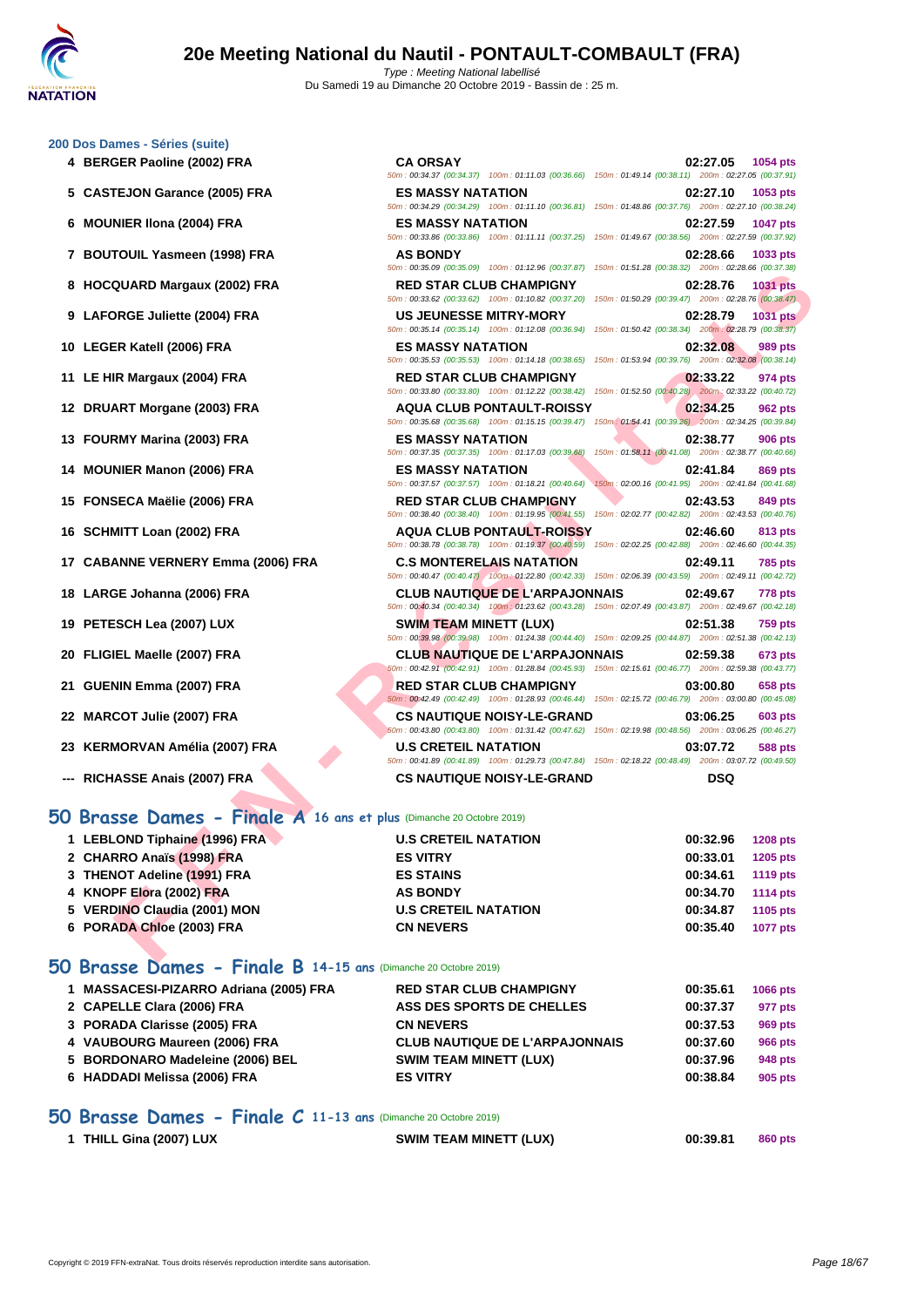

#### **[50 Brasse](http://www.ffnatation.fr/webffn/index.php) Dames - Finale C (suite)**

| 2 LACOMME Agathe (2007) FRA | ASN LOUVRES-ROISSY-SURVILLIERS        | 00:41.99 | 761 pts        |
|-----------------------------|---------------------------------------|----------|----------------|
| 3 ZAIDANE Ines (2007) FRA   | <b>C.N OZOIR-LA-FERRIERE</b>          | 00:42.02 | <b>760 pts</b> |
| 4 HACHET Laurine (2007) FRA | <b>ES SUCY-EN-BRIE</b>                | 00:42.26 | <b>750 pts</b> |
| 5 BAKAYOKO Betty (2008) FRA | <b>CLUB NAUTIQUE DE L'ARPAJONNAIS</b> | 00:42.45 | 741 pts        |
| 6 MURSCHEL Léna (2007) FRA  | <b>AQUA CLUB PONTAULT-ROISSY</b>      | 00:43.35 | <b>703 pts</b> |

## **50 Brasse Dames - Séries** (Dimanche 20 Octobre 2019)

| U. | <b>Brasse Dames - Series</b> (Dimanche 20 Octobre 2019) |                                       |          |                 |
|----|---------------------------------------------------------|---------------------------------------|----------|-----------------|
|    | 1 CHARRO Anaïs (1998) FRA                               | <b>ES VITRY</b>                       | 00:33.21 | <b>1194 pts</b> |
|    | 2 LEBLOND Tiphaine (1996) FRA                           | <b>U.S CRETEIL NATATION</b>           | 00:33.52 | <b>1177 pts</b> |
|    | 3 THENOT Adeline (1991) FRA                             | <b>ES STAINS</b>                      | 00:34.24 | <b>1138 pts</b> |
|    | 4 VERDINO Claudia (2001) MON                            | <b>U.S CRETEIL NATATION</b>           | 00:34.81 | 1108 pts        |
|    | 5 KNOPF Elora (2002) FRA                                | <b>AS BONDY</b>                       | 00:34.82 | <b>1107 pts</b> |
|    | 6 PORADA Chloe (2003) FRA                               | <b>CN NEVERS</b>                      | 00:35.17 | 1089 pts        |
|    | 7 PERIANDRE Shana (2004) FRA                            | <b>ES STAINS</b>                      | 00:35.83 | 1055 pts        |
|    | 8 LEBLANC Ines (2004) FRA                               | <b>ES STAINS</b>                      | 00:36.07 | <b>1042 pts</b> |
|    | 9 MASSACESI-PIZARRO Adriana (2005) FRA                  | <b>RED STAR CLUB CHAMPIGNY</b>        | 00:36.70 | <b>1010 pts</b> |
|    | 10 MARCHAND Sofia (2002) FRA                            | <b>PROVINS NATATION</b>               | 00:37.06 | 992 pts         |
|    | 11 VAUBOURG Maureen (2006) FRA                          | <b>CLUB NAUTIQUE DE L'ARPAJONNAIS</b> | 00:37.29 | 981 pts         |
|    | 12 TOURILLON Floriane (1999) FRA                        | <b>PROVINS NATATION</b>               | 00:37.48 | 972 pts         |
|    | 13 CAPELLE Clara (2006) FRA                             | ASS DES SPORTS DE CHELLES             | 00:38.13 | 940 pts         |
|    | 13 PORADA Clarisse (2005) FRA                           | <b>CN NEVERS</b>                      | 00:38.13 | 940 pts         |
|    | 15 BORDONARO Madeleine (2006) BEL                       | <b>SWIM TEAM MINETT (LUX)</b>         | 00:38.20 | 936 pts         |
|    | 16 LAVILLE Pauline (2002) FRA                           | <b>ES SUCY-EN-BRIE</b>                | 00:38.25 | 934 pts         |
|    | 17 HADDADI Melissa (2006) FRA                           | <b>ES VITRY</b>                       | 00:38.51 | 921 pts         |
|    | 18 ADJIMAN Shana (2005) FRA                             | <b>SO ROSNY</b>                       | 00:38.59 | 917 pts         |
|    | 19 MOUNIER IIona (2004) FRA                             | <b>ES MASSY NATATION</b>              | 00:38.80 | <b>907 pts</b>  |
|    | 20 MOUNIER Manon (2006) FRA                             | <b>ES MASSY NATATION</b>              | 00:38.85 | 905 pts         |
|    | 21 MERCIER Coralie (2006) FRA                           | <b>CLUB NAUTIQUE DE L'ARPAJONNAIS</b> | 00:38.98 | 899 pts         |
|    | 22 CALMES Lara (2004) LUX                               | <b>SWIM TEAM MINETT (LUX)</b>         | 00:39.10 | 893 pts         |
|    | 23 MERTENS Mathilde (2004) FRA                          | <b>AS EMERAINVILLE</b>                | 00:39.16 | 890 pts         |
|    | 24 MOTTE Chloe (2004) FRA                               | <b>PROVINS NATATION</b>               | 00:39.54 | 872 pts         |
|    | 25 THOLEY Aurelie (2005) FRA                            | <b>C.N OZOIR-LA-FERRIERE</b>          | 00:39.78 | 861 pts         |
|    | 26 THILL Gina (2007) LUX                                | <b>SWIM TEAM MINETT (LUX)</b>         | 00:39.89 | 856 pts         |
|    | 27 GUILLOTEAU Solène (2002) FRA                         | <b>ES SUCY-EN-BRIE</b>                | 00:40.39 | 833 pts         |
|    | 28 QUELVEN Marie (2001) FRA                             | <b>US JEUNESSE MITRY-MORY</b>         | 00:40.46 | 830 pts         |
|    | 29 LEBEGUE Elona (2005) FRA                             | <b>US JEUNESSE MITRY-MORY</b>         | 00:40.48 | 829 pts         |
|    | 30 LORIC Azilys (2004) FRA                              | <b>C.S MONTERELAIS NATATION</b>       | 00:40.80 | 814 pts         |
|    | 31 ROUBERTOU Emma (2005) FRA                            | AS LE PLESSIS-SAVIGNY                 | 00:41.01 | 805 pts         |
|    | 32 BRUNEAU Leonie (2002) FRA                            | <b>SO ROSNY</b>                       | 00:41.05 | 803 pts         |
|    | 33 MELGAR Justine (2006) FRA                            | <b>SN RETHEL</b>                      | 00:41.12 | <b>800 pts</b>  |
|    | 34 FRIANT Aurore (2005) FRA                             | <b>US JEUNESSE MITRY-MORY</b>         | 00:41.19 | <b>797 pts</b>  |
|    | 35 CHANE WAI Solene (2006) FRA                          | <b>US JEUNESSE MITRY-MORY</b>         | 00:41.36 | <b>789 pts</b>  |
|    | 36 LACOMME Agathe (2007) FRA                            | ASN LOUVRES-ROISSY-SURVILLIERS        | 00:41.52 | <b>782 pts</b>  |
|    | 37 IRBOUH Manon (2006) FRA                              | <b>JEANNE D'ARC DRANCY</b>            | 00:41.93 | 764 pts         |
|    | 38 HACHET Laurine (2007) FRA                            | <b>ES SUCY-EN-BRIE</b>                | 00:42.89 | <b>723 pts</b>  |
|    | 39 ZAIDANE Ines (2007) FRA                              | <b>C.N OZOIR-LA-FERRIERE</b>          | 00:43.63 | 691 pts         |
|    | 40 MERAHI Ghada (2006) FRA                              | <b>AS BONDY</b>                       | 00:43.68 | <b>689 pts</b>  |
|    | 41 BAKAYOKO Betty (2008) FRA                            | <b>CLUB NAUTIQUE DE L'ARPAJONNAIS</b> | 00:43.89 | <b>681 pts</b>  |
|    | 42 MURSCHEL Léna (2007) FRA                             | <b>AQUA CLUB PONTAULT-ROISSY</b>      | 00:44.37 | 661 pts         |
|    | 43 DOUBLIER Ines (2008) FRA                             | <b>RED STAR CLUB CHAMPIGNY</b>        | 00:44.47 | <b>657 pts</b>  |
|    | 44 AIT YOUCEF CALLOUSTIAN Illiana (2007) FRA            | <b>ASN LOUVRES-ROISSY-SURVILLIERS</b> | 00:44.51 | 655 pts         |
|    | 45 TALEB-SALPETRO Hayet (2005) FRA                      | <b>PROVINS NATATION</b>               | 00:45.22 | 627 pts         |
|    | 46 DEKHLI Jeanne (2007) FRA                             | <b>US JEUNESSE MITRY-MORY</b>         | 00:45.45 | <b>618 pts</b>  |
|    | 47 SERIDJ Manal (2007) FRA                              | <b>SO ROSNY</b>                       | 00:50.88 | <b>422 pts</b>  |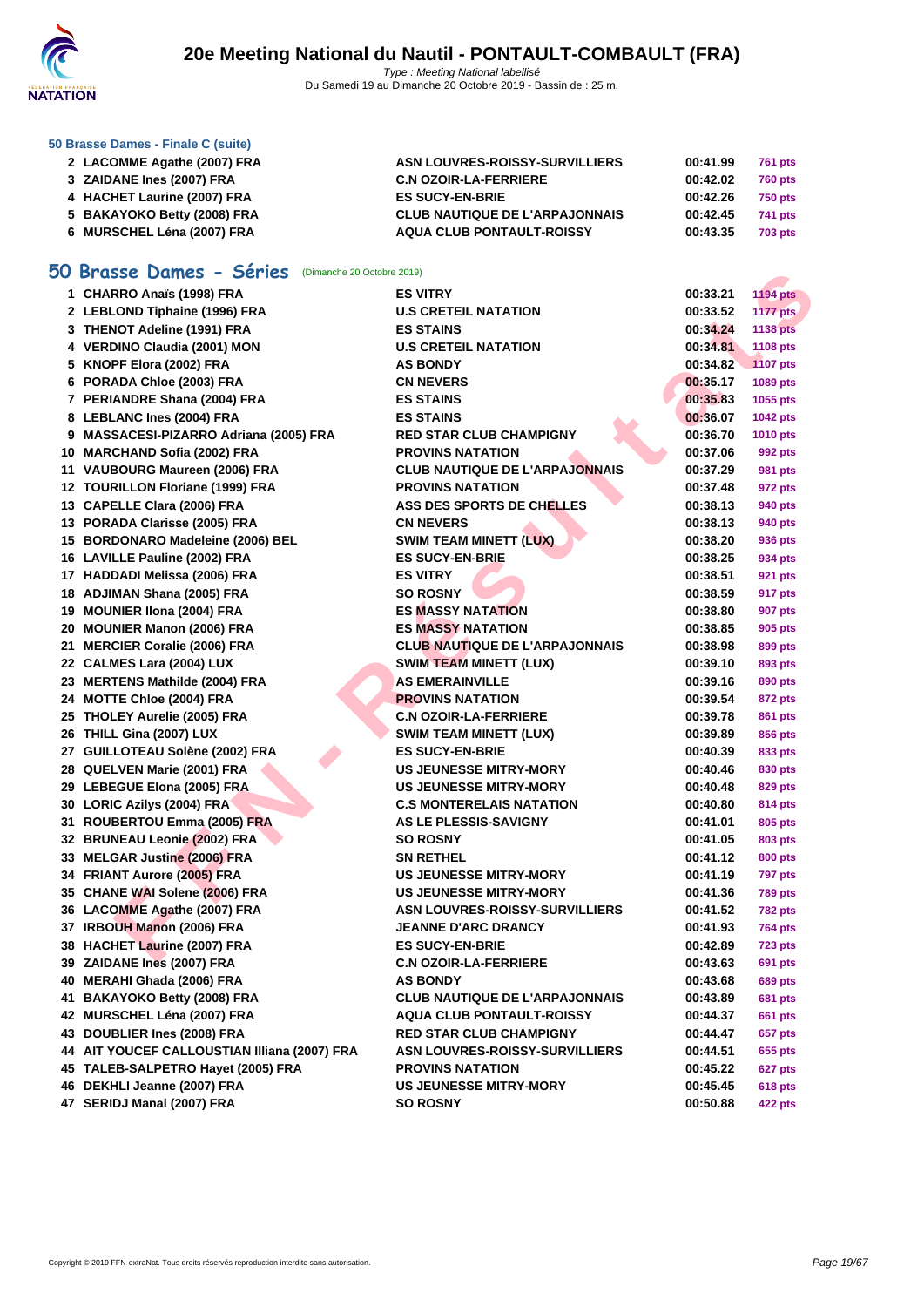#### **[50 Brasse](http://www.ffnatation.fr/webffn/index.php) Dames - Séries (suite) --- DESNOYERS Chloé (2001) FRA JEANNE D'ARC DRANCY DNS dec**

#### **100 Brasse Dames - Finale A 16 ans et plus** (Samedi 19 Octobre 2019) **1 LEBLOND Tiphaine (1996) FRA U.S CRETEIL NATATION 01:11.27 1222 pts** 50m : 00:33.50 (00:33.50) 100m : 01:11.27 (00:37.77) **2 CHARRO Anaïs (1998) FRA ES VITRY 01:11.91 1206 pts** 50m : 00:34.27 (00:34.27) 100m : 01:11.91 (00:37.64) **3 VASQUEZ Lucie (2004) FRA ES MASSY NATATION 01:15.97 1110 pts** 50m : 00:35.97 (00:35.97) 100m : 01:15.97 (00:40.00) **4 VERDINO Claudia (2001) MON U.S CRETEIL NATATION 01:16.75 1092 pts** 50m : 00:36.43 (00:36.43) 100m : 01:16.75 (00:40.32) **5 PORADA Chloe (2003) FRA CN NEVERS 01:16.86 1090 pts** 50m : 00:35.98 (00:35.98) 100m : 01:16.86 (00:40.88) **6 KNOPF Elora (2002) FRA AS BONDY 01:17.02 1086 pts**

### **100 Brasse Dames - Finale B 14-15 ans** (Samedi 19 Octobre 2019)

|                                                               |                                       | $0011.00.94.21 100.34.211 10011.01.11.31 100.31.041$ |          |                 |
|---------------------------------------------------------------|---------------------------------------|------------------------------------------------------|----------|-----------------|
| 3 VASQUEZ Lucie (2004) FRA                                    | <b>ES MASSY NATATION</b>              | 50m: 00:35.97 (00:35.97) 100m: 01:15.97 (00:40.00)   | 01:15.97 | <b>1110 pts</b> |
| 4 VERDINO Claudia (2001) MON                                  | <b>U.S CRETEIL NATATION</b>           | 50m: 00:36.43 (00:36.43) 100m: 01:16.75 (00:40.32)   | 01:16.75 | <b>1092 pts</b> |
| 5 PORADA Chloe (2003) FRA                                     | <b>CN NEVERS</b>                      | 50m: 00:35.98 (00:35.98) 100m: 01:16.86 (00:40.88)   | 01:16.86 | 1090 pts        |
| 6 KNOPF Elora (2002) FRA                                      | <b>AS BONDY</b>                       | 50m: 00:36.09 (00:36.09) 100m: 01:17.02 (00:40.93)   | 01:17.02 | 1086 pts        |
| 00 Brasse Dames - Finale B 14-15 ans (Samedi 19 Octobre 2019) |                                       |                                                      |          |                 |
| 1 RESCHE Léa (2005) FRA                                       | <b>AS EMERAINVILLE</b>                | 50m: 00:37.56 (00:37.56) 100m: 01:18.89 (00:41.33)   | 01:18.89 | 1044 pts        |
| 2 MASSACESI-PIZARRO Adriana (2005) FRA                        | <b>RED STAR CLUB CHAMPIGNY</b>        | 50m: 00:37.53 (00:37.53) 100m: 01:19.71 (00:42.18)   | 01:19.71 | 1026 pts        |
| 3 BORDONARO Madeleine (2006) BEL                              | <b>SWIM TEAM MINETT (LUX)</b>         | 50m: 00:38.38 (00:38.38) 100m: 01:20.38 (00:42.00)   | 01:20.38 | <b>1011 pts</b> |
| 4 VAUBOURG Maureen (2006) FRA                                 | <b>CLUB NAUTIQUE DE L'ARPAJONNAIS</b> | 50m: 00:38.29 (00:38.29) 100m: 01:20.85 (00:42.56)   | 01:20.85 | 1000 pts        |
| 5 ADJIMAN Shana (2005) FRA                                    | <b>SO ROSNY</b>                       | 50m: 00:39.36 (00:39.36) 100m: 01:21.33 (00:41.97)   | 01:21.33 | 990 pts         |
| 6 PORADA Clarisse (2005) FRA                                  | <b>CN NEVERS</b>                      | 50m: 00:39.10 (00:39.10) 100m: 01:23.89 (00:44.79)   | 01:23.89 | 935 pts         |
| 00 Brasse Dames - Finale C 11-13 ans (Samedi 19 Octobre 2019) |                                       |                                                      |          |                 |
| 1 THILL Gina (2007) LUX                                       | <b>SWIM TEAM MINETT (LUX)</b>         | 50m: 00:40.56 (00:40.56) 100m: 01:25.00 (00:44.44)   | 01:25.00 | <b>911 pts</b>  |
| 2 LACOMME Agathe (2007) FRA                                   | ASN LOUVRES-ROISSY-SURVILLIERS        | 50m: 00:43.27 (00:43.27) 100m: 01:31.20 (00:47.93)   | 01:31.20 | <b>786 pts</b>  |
| 3 REINESCH Leeloo (2007) LUX                                  | <b>SWIM TEAM MINETT (LUX)</b>         | 50m: 00:43.78 (00:43.78) 100m: 01:31.81 (00:48.03)   | 01:31.81 | 774 pts         |
| 4 BAKAYOKO Betty (2008) FRA                                   | <b>CLUB NAUTIQUE DE L'ARPAJONNAIS</b> | 50m: 00:45.19 (00:45.19) 100m: 01:34.58 (00:49.39)   | 01:34.58 | <b>722 pts</b>  |
| 5 DEDIEU Chloé (2007) FRA                                     | <b>AQUA CLUB PONTAULT-ROISSY</b>      | 50m: 00:44.76 (00:44.76) 100m: 01:35.11 (00:50.35)   | 01:35.11 | <b>712 pts</b>  |
| 6 RIGAUT--LORAIN Pauline (2007) FRA                           | <b>AQUA CLUB PONTAULT-ROISSY</b>      | 50m: 00:45.16 (00:45.16) 100m: 01:36.10 (00:50.94)   | 01:36.10 | 694 pts         |
| 00 Brasse Dames - Séries<br>(Samedi 19 Octobre 2019)          |                                       |                                                      |          |                 |
| 1 LEBLOND Tiphaine (1996) FRA                                 | <b>U.S CRETEIL NATATION</b>           | 50m: 00:34.32 (00:34.32) 100m: 01:12.31 (00:37.99)   | 01:12.31 | <b>1197 pts</b> |
| 2 CHARRO Anaïs (1998) FRA                                     | <b>ES VITRY</b>                       | 50m: 00:34.76 (00:34.76) 100m: 01:14.00 (00:39.24)   | 01:14.00 | <b>1156 pts</b> |
| 3 VASQUEZ Lucie (2004) FRA                                    | <b>ES MASSY NATATION</b>              | 50m: 00:35.24 (00:35.24) 100m: 01:14.71 (00:39.47)   | 01:14.71 | 1140 pts        |

## **100 Brasse Dames - Finale C 11-13 ans** (Samedi 19 Octobre 2019)

| 1 THILL Gina (2007) LUX             | <b>SWIM TEAM MINETT (LUX)</b>         | 50m: 00:40.56 (00:40.56) 100m: 01:25.00 (00:44.44) | 01:25.00 | <b>911 pts</b> |
|-------------------------------------|---------------------------------------|----------------------------------------------------|----------|----------------|
| 2 LACOMME Agathe (2007) FRA         | ASN LOUVRES-ROISSY-SURVILLIERS        | 50m: 00:43.27 (00:43.27) 100m: 01:31.20 (00:47.93) | 01:31.20 | <b>786 pts</b> |
| 3 REINESCH Leeloo (2007) LUX        | <b>SWIM TEAM MINETT (LUX)</b>         | 50m: 00:43.78 (00:43.78) 100m: 01:31.81 (00:48.03) | 01:31.81 | 774 pts        |
| 4 BAKAYOKO Betty (2008) FRA         | <b>CLUB NAUTIQUE DE L'ARPAJONNAIS</b> | 50m: 00:45.19 (00:45.19) 100m: 01:34.58 (00:49.39) | 01:34.58 | <b>722 pts</b> |
| 5 DEDIEU Chloé (2007) FRA           | <b>AQUA CLUB PONTAULT-ROISSY</b>      | 50m: 00:44.76 (00:44.76) 100m: 01:35.11 (00:50.35) | 01:35.11 | <b>712 pts</b> |
| 6 RIGAUT--LORAIN Pauline (2007) FRA | <b>AQUA CLUB PONTAULT-ROISSY</b>      | 50m: 00:45.16 (00:45.16) 100m: 01:36.10 (00:50.94) | 01:36.10 | 694 pts        |

## **100 Brasse Dames - Séries** (Samedi 19 Octobre 2019)

| 1 LEBLOND Tiphaine (1996) FRA | <b>U.S CRETEIL NATATION</b> | 01:12.31<br><b>1197 pts</b>                        |
|-------------------------------|-----------------------------|----------------------------------------------------|
|                               |                             | 50m: 00:34.32 (00:34.32) 100m: 01:12.31 (00:37.99) |
| 2 CHARRO Anaïs (1998) FRA     | <b>ES VITRY</b>             | 1156 pts<br>01:14.00                               |
|                               |                             | 50m: 00:34.76 (00:34.76) 100m: 01:14.00 (00:39.24) |
| 3 VASQUEZ Lucie (2004) FRA    | <b>ES MASSY NATATION</b>    | <b>1140 pts</b><br>01:14.71                        |
|                               |                             | 50m: 00:35.24 (00:35.24) 100m: 01:14.71 (00:39.47) |
| 4 VERDINO Claudia (2001) MON  | <b>U.S CRETEIL NATATION</b> | 01:16.25<br>1104 pts                               |
|                               |                             | 50m: 00:35.51 (00:35.51) 100m: 01:16.25 (00:40.74) |
| 5 KNOPF Elora (2002) FRA      | <b>AS BONDY</b>             | 01:16.37<br>1101 pts                               |
|                               |                             | 50m: 00:35.44 (00:35.44) 100m: 01:16.37 (00:40.93) |
| 6 PORADA Chloe (2003) FRA     | <b>CN NEVERS</b>            | 01:18.43<br>1054 pts                               |
|                               |                             | 50m: 00:36.77 (00:36.77) 100m: 01:18.43 (00:41.66) |
| 7 RESCHE Léa (2005) FRA       | <b>AS EMERAINVILLE</b>      | 01:18.64<br>1049 pts                               |
|                               |                             | 50m: 00:37.39 (00:37.39) 100m: 01:18.64 (00:41.25) |
| 8 MAILLE Salomé (2004) FRA    | <b>ES MASSY NATATION</b>    | 01:18.84<br>1045 pts                               |
|                               |                             | 50m: 00:37.42 (00:37.42) 100m: 01:18.84 (00:41.42) |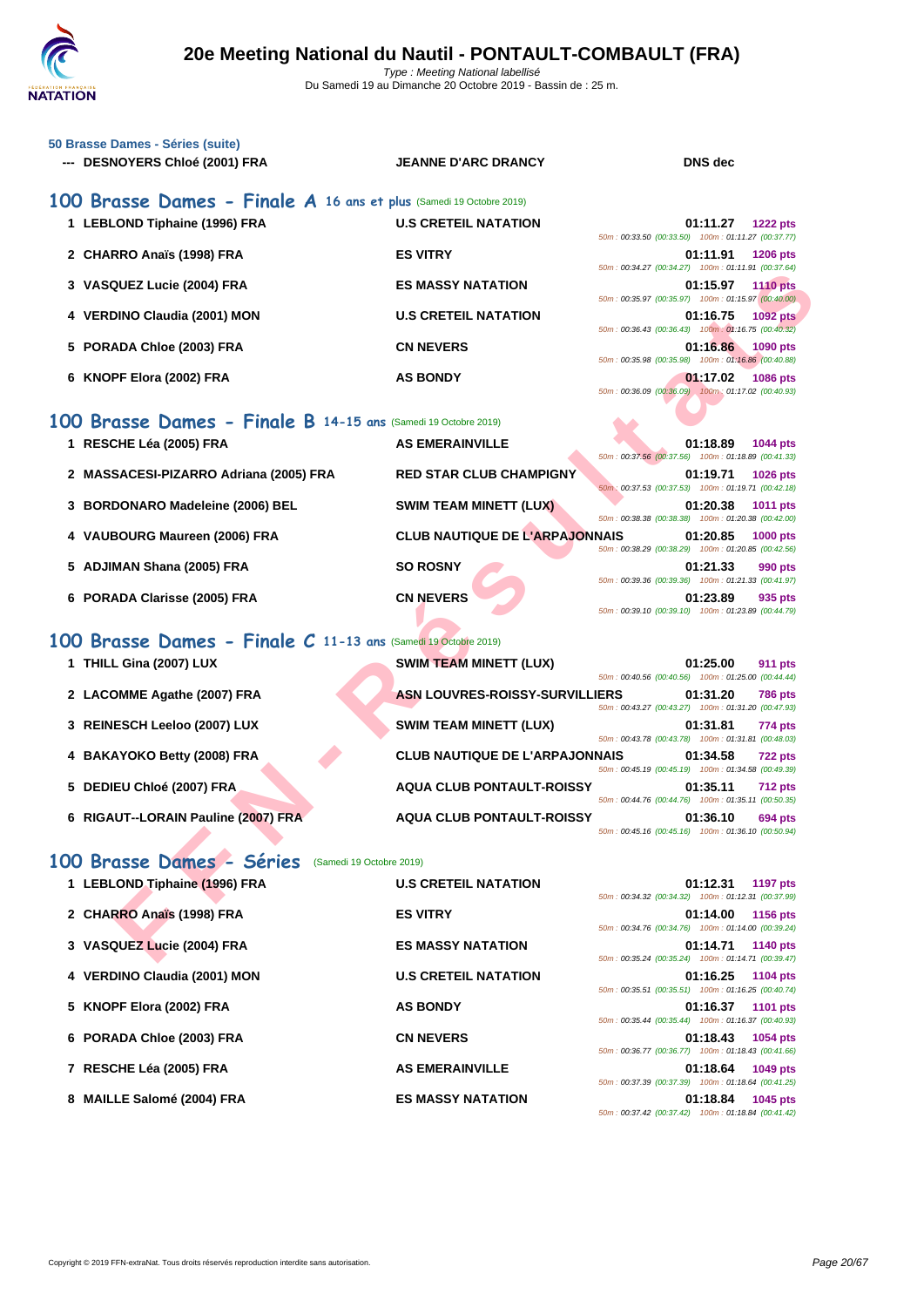

| 100 Brasse Dames - Séries (suite)<br>9 TOURILLON Floriane (1999) FRA | <b>PROVINS NATATION</b>               | 01:19.16<br>1038 pts                                                             |
|----------------------------------------------------------------------|---------------------------------------|----------------------------------------------------------------------------------|
|                                                                      |                                       | 50m: 00:37.56 (00:37.56) 100m: 01:19.16 (00:41.60)                               |
| 10 MASSACESI-PIZARRO Adriana (2005) FRA                              | <b>RED STAR CLUB CHAMPIGNY</b>        | 01:19.46<br>1031 pts<br>50m: 00:36.53 (00:36.53) 100m: 01:19.46 (00:42.93)       |
| 11 NGUYEN DUC LONG Armelle (2003) FRA                                | <b>CA ORSAY</b>                       | 01:21.14<br>994 pts<br>50m: 00:38.17 (00:38.17) 100m: 01:21.14 (00:42.97)        |
| 12 ADJIMAN Shana (2005) FRA                                          | <b>SO ROSNY</b>                       | 01:21.35<br>989 pts<br>50m: 00:38.38 (00:38.38) 100m: 01:21.35 (00:42.97)        |
| 13 BORDONARO Madeleine (2006) BEL                                    | <b>SWIM TEAM MINETT (LUX)</b>         | 01:21.62<br><b>984 pts</b><br>50m: 00:38.81 (00:38.81) 100m: 01:21.62 (00:42.81) |
| 14 VAUBOURG Maureen (2006) FRA                                       | <b>CLUB NAUTIQUE DE L'ARPAJONNAIS</b> | 01:22.84<br>957 pts<br>50m: 00:39.10 (00:39.10) 100m: 01:22.84 (00:43.74)        |
| 15 PERNOT Ophélie (2000) FRA                                         | <b>AQUA CLUB PONTAULT-ROISSY</b>      | 01:24.49<br>922 pts<br>50m: 00:40.02 (00:40.02) 100m: 01:24.49 (00:44.47)        |
| 16 PORADA Clarisse (2005) FRA                                        | <b>CN NEVERS</b>                      | 01:24.61<br>920 pts<br>50m: 00:40.08 (00:40.08) 100m: 01:24.61 (00:44.53)        |
| 17 HADDADI Melissa (2006) FRA                                        | <b>ES VITRY</b>                       | 01:25.25<br><b>906 pts</b><br>50m: 00:40.29 (00:40.29) 100m: 01:25.25 (00:44.96) |
| <b>CAPELLE Clara (2006) FRA</b><br>18                                | ASS DES SPORTS DE CHELLES             | 01:26.07<br>889 pts<br>50m: 00:39.62 (00:39.62) 100m: 01:26.07 (00:46.45)        |
| 19 THOLEY Aurelie (2005) FRA                                         | <b>C.N OZOIR-LA-FERRIERE</b>          | 01:26.11<br><b>888 pts</b><br>50m: 00:40.75 (00:40.75) 100m: 01:26.11 (00:45.36) |
| 20 MESQUITA Liliana (2005) FRA                                       | <b>AS EMERAINVILLE</b>                | 01:27.47<br><b>860 pts</b>                                                       |
| <b>LORIC Azilys (2004) FRA</b><br>21                                 | <b>C.S MONTERELAIS NATATION</b>       | 50m: 00:41.46 (00:41.46) 100m: 01:27.47 (00:46.01)<br>01:27.65<br>857 pts        |
| 22 CALMES Lara (2004) LUX                                            | <b>SWIM TEAM MINETT (LUX)</b>         | 50m: 00:40.85 (00:40.85) 100m: 01:27.65 (00:46.80)<br>01:27.79<br>854 pts        |
| THILL Gina (2007) LUX<br>23                                          | SWIM TEAM MINETT (LUX)                | 50m: 00:41.71 (00:41.71) 100m: 01:27.79 (00:46.08)<br>01:27.86<br>852 pts        |
| 24 MERCIER Coralie (2006) FRA                                        | <b>CLUB NAUTIQUE DE L'ARPAJONNAIS</b> | 50m: 00:40.91 (00:40.91) 100m: 01:27.86 (00:46.95)<br>01:28.36<br>842 pts        |
| 25 LAVERGNE Melissa (2006) FRA                                       | <b>AQUA CLUB PONTAULT-ROISSY</b>      | 50m: 00:41.45 (00:41.45) 100m: 01:28.36 (00:46.91)<br>01:28.54<br>839 pts        |
| 26 LEBEGUE Elona (2005) FRA                                          | <b>US JEUNESSE MITRY-MORY</b>         | 50m: 00:41.96 (00:41.96) 100m: 01:28.54 (00:46.58)<br>01:28.86<br>832 pts        |
| 27 LACOMME Agathe (2007) FRA                                         | <b>ASN LOUVRES-ROISSY-SURVILLIERS</b> | 50m: 00:41.88 (00:41.88) 100m: 01:28.86 (00:46.98)<br>01:30.96<br><b>791 pts</b> |
| ROUBERTOU Emma (2005) FRA<br>28                                      | AS LE PLESSIS-SAVIGNY                 | 50m: 00:42.51 (00:42.51) 100m: 01:30.96 (00:48.45)<br>01:31.95<br><b>772 pts</b> |
| DEDIEU Chloé (2007) FRA<br>29                                        | <b>AQUA CLUB PONTAULT-ROISSY</b>      | 50m: 00:42.38 (00:42.38) 100m: 01:31.95 (00:49.57)<br>01:32.12<br><b>768 pts</b> |
| 30 BAKAYOKO Betty (2008) FRA                                         | <b>CLUB NAUTIQUE DE L'ARPAJONNAIS</b> | 50m: 00:42.38 (00:42.38) 100m: 01:32.12 (00:49.74)<br>01:33.12<br>749 pts        |
| 31 RIGAUT--LORAIN Pauline (2007) FRA                                 | <b>AQUA CLUB PONTAULT-ROISSY</b>      | 50m: 00:44.25 (00:44.25) 100m: 01:33.12 (00:48.87)<br>01:33.72<br><b>738 pts</b> |
| 32 REINESCH Leeloo (2007) LUX                                        | <b>SWIM TEAM MINETT (LUX)</b>         | 50m: 00:44.47 (00:44.47) 100m: 01:33.72 (00:49.25)<br>01:34.29<br>727 pts        |
| 33 MURSCHEL Léna (2007) FRA                                          | <b>AQUA CLUB PONTAULT-ROISSY</b>      | 50m: 00:44.87 (00:44.87) 100m: 01:34.29 (00:49.42)<br>01:34.32<br>727 pts        |
| 34 MANNETTE Apolline (2005) FRA                                      | <b>AS BONDY</b>                       | 50m: 00:43.87 (00:43.87) 100m: 01:34.32 (00:50.45)<br>01:34.83<br>717 pts        |
|                                                                      |                                       | 50m: 00:44.33 (00:44.33) 100m: 01:34.83 (00:50.50)                               |
| 35 HACHET Laurine (2007) FRA                                         | <b>ES SUCY-EN-BRIE</b>                | 01:37.95<br>660 pts<br>50m: 00:45.68 (00:45.68) 100m: 01:37.95 (00:52.27)        |

## **200 Brasse Dames - Finale A** (Dimanche 20 Octobre 2019)

| 1 CHARRO Anaïs (1998) FRA     | <b>ES VITRY</b>             | 1173 pts<br>02:36.67                                                                                   |
|-------------------------------|-----------------------------|--------------------------------------------------------------------------------------------------------|
|                               |                             | 50m: 00:35.45 (00:35.45) 100m: 01:15.04 (00:39.59) 150m: 01:55.32 (00:40.28) 200m: 02:36.67 (00:41.35) |
| 2 THENOT Adeline (1991) FRA   | <b>ES STAINS</b>            | 02:39.09<br>1144 pts                                                                                   |
|                               |                             | 50m: 00:36.99 (00:36.99) 100m: 01:17.07 (00:40.08) 150m: 01:58.16 (00:41.09) 200m: 02:39.09 (00:40.93) |
| 3 LEBLOND Tiphaine (1996) FRA | <b>U.S CRETEIL NATATION</b> | 02:39.73<br>1136 pts                                                                                   |
|                               |                             | 50m: 00:35.96 (00:35.96) 100m: 01:15.76 (00:39.80) 150m: 01:56.97 (00:41.21) 200m: 02:39.73 (00:42.76) |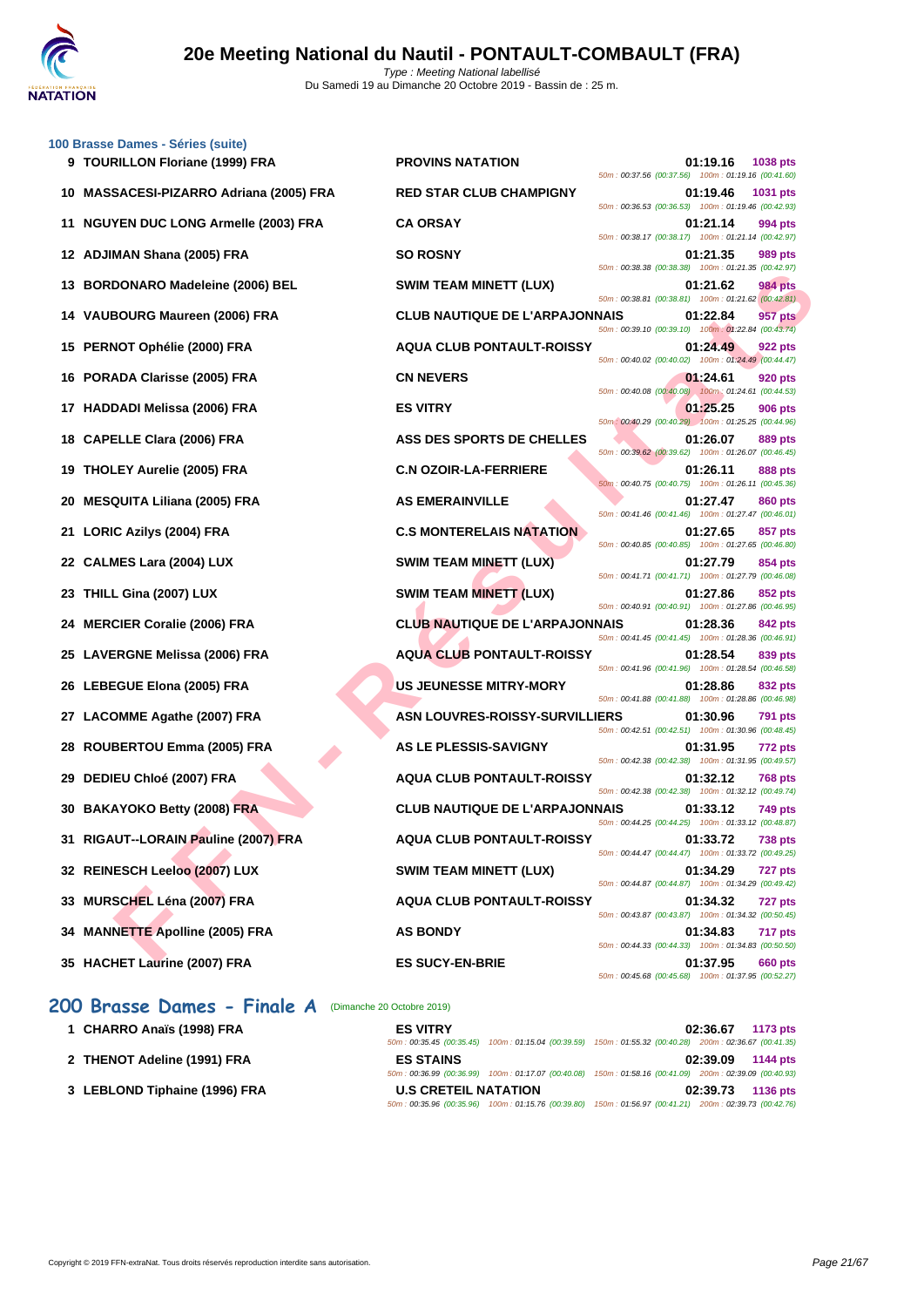

|  | 200 Brasse Dames - Finale A (suite) |  |  |
|--|-------------------------------------|--|--|
|  |                                     |  |  |

- 
- **5 GNAZALE Judith (2006) FRA**
- **6 MASSACESI-PIZARRO Adriana (2005) FRA**

| 4 KNOPF Elora (2002) FRA               | <b>AS BONDY</b> |                                                                                                        | 02:48.88 | <b>1031 pts</b> |
|----------------------------------------|-----------------|--------------------------------------------------------------------------------------------------------|----------|-----------------|
|                                        |                 | 50m: 00:38.71 (00:38.71) 100m: 01:20.82 (00:42.11) 150m: 02:05.17 (00:44.35) 200m: 02:48.88 (00:43.71) |          |                 |
| 5 GNAZALE Judith (2006) FRA            |                 | <b>AQUA CLUB PONTAULT-ROISSY</b>                                                                       | 02:50.49 | $1013$ pts      |
|                                        |                 | 50m: 00:38.66 (00:38.66) 100m: 01:21.14 (00:42.48) 150m: 02:05.05 (00:43.91) 200m: 02:50.49 (00:45.44) |          |                 |
| 6 MASSACESI-PIZARRO Adriana (2005) FRA |                 | <b>RED STAR CLUB CHAMPIGNY</b>                                                                         | 02:53.51 | 979 pts         |
|                                        |                 | 50m: 00:38.72 (00:38.72) 100m: 01:23.12 (00:44.40) 150m: 02:09.07 (00:45.95) 200m: 02:53.51 (00:44.44) |          |                 |

#### **200 Brasse Dames - Séries** (Dimanche 20 Octobre 2019)

| 1 CHARRO Anaïs (1998) FRA |
|---------------------------|
|---------------------------|

- **2 THENOT Adeline (1991) FRA ES STAINS 02:43.88 1088 pts**
- **3 LEBLOND Tiphaine (1996) FRA U.S CRETEIL NATATION 02:45.38 1070 pts**
- **4 KNOPF Elora (2002) FRA AS BONDY 02:48.84 1031 pts**
- **5 RESCHE Léa (2005) FRA AS EMERAINVILLE 02:49.73 1021 pts**
- **6 GNAZALE Judith (2006) FRA AQUA CLUB PONTAULT-ROISSY 02:50.30 1015 pts**
- **7 MASSACESI-PIZARRO Adriana (2005) FRA RED STAR CLUB CHAMPIGNY 02:53.86 975 pts**
- **8 BORDONARO Madeleine (2006) BEL SWIM TEAM MINETT (LUX) 02:55.01 963 pts**
- **9 VAUBOURG Maureen (2006) FRA CLUB NAUTIQUE DE L'ARPAJONNAIS 02:57.69 934 pts**
- **10 CALMES Lara (2004) LUX SWIM TEAM MINETT (LUX) 03:01.27 896 pts**
- **11 THOLEY Aurelie (2005) FRA C.N OZOIR-LA-FERRIERE 03:01.31 896 pts**
- **12 THILL Gina (2007) LUX SWIM TEAM MINETT (LUX) 03:04.72 860 pts**
- **13 LAVERGNE Melissa (2006) FRA AQUA CLUB PONTAULT-ROISSY 03:07.60 831 pts**
- **14 LORIC Azilys (2004) FRA C.S MONTERELAIS NATATION 03:08.36 823 pts**
- **15 ROUBERTOU Emma (2005) FRA AS LE PLESSIS-SAVIGNY 03:14.81 759 pts**
- **--- MOUNIER Manon (2006) FRA ES MASSY NATATION DNS dec**

## **50 Papillon Dames - Finale A 16 ans et plus** (Samedi 19 Octobre 2019)

| <b>UU DI'USSE DUITES - SEITES</b> (Difficulte 20 Octobre 2019)      |                                                                                                                                                 |                                                                                    |
|---------------------------------------------------------------------|-------------------------------------------------------------------------------------------------------------------------------------------------|------------------------------------------------------------------------------------|
| 1 CHARRO Anaïs (1998) FRA                                           | <b>ES VITRY</b><br>50m : 00:37.09 (00:37.09) 100m : 01:18.26 (00:41.17) 150m : 01:59.67 (00:41.41) 200m : 02:41.31 (00:41.64)                   | <b>1118 pts</b><br>02:41.31                                                        |
| 2 THENOT Adeline (1991) FRA                                         | <b>ES STAINS</b><br>50m: 00:37.51 (00:37.51) 100m: 01:18.90 (00:41.39) 150m: 02:01.56 (00:42.66) 200m: 02:43.88 (00:42.32)                      | 02:43.88<br><b>1088 pts</b>                                                        |
| 3 LEBLOND Tiphaine (1996) FRA                                       | <b>U.S CRETEIL NATATION</b><br>50m: 00:37.50 (00:37.50) 100m: 01:20.02 (00:42.52) 150m: 02:02.36 (00:42.34) 200m: 02:45.38 (00:43.02)           | 02:45.38<br>1070 pts                                                               |
| 4 KNOPF Elora (2002) FRA                                            | <b>AS BONDY</b><br>50m : 00:38.63 (00:38.63) 100m : 01:21.03 (00:42.40) 150m : 02:05.10 (00:44.07) 200m : 02:48.84 (00:43.74)                   | 02:48.84<br>1031 pts                                                               |
| 5 RESCHE Léa (2005) FRA                                             | <b>AS EMERAINVILLE</b><br>50m : 00:38.26 (00:38.26) 100m : 01:21.55 (00:43.29) 150m : 02:05.58 (00:44.03) 200m : 02:49.73 (00:44.15)            | 02:49.73<br>1021 pts                                                               |
| 6 GNAZALE Judith (2006) FRA                                         | <b>AQUA CLUB PONTAULT-ROISSY</b><br>50m: 00:38.60 (00:38.60) 100m: 01:22.18 (00:43.58)                                                          | 02:50.30<br><b>1015 pts</b><br>150m: 02:05.99 (00:43.81) 200m: 02:50.30 (00:44.31) |
| 7 MASSACESI-PIZARRO Adriana (2005) FRA                              | <b>RED STAR CLUB CHAMPIGNY</b><br>50m: 00:38.42 (00:38.42) 100m: 01:23.01 (00:44.59)                                                            | 02:53.86<br>975 pts<br>150m: 02:09.08 (00:46.07) 200m: 02:53.86 (00:44.78)         |
| 8 BORDONARO Madeleine (2006) BEL                                    | <b>SWIM TEAM MINETT (LUX)</b><br>50m: 00:40.64 (00:40.64) 100m: 01:24.88 (00:44.24) 150m: 02:09.91 (00:45.03) 200m: 02:55.01 (00:45.10)         | 02:55.01<br>963 pts                                                                |
| 9 VAUBOURG Maureen (2006) FRA                                       | <b>CLUB NAUTIQUE DE L'ARPAJONNAIS</b><br>50m: 00:40.39 (00:40.39) 100m: 01:25.44 (00:45.05) 150m: 02:11.38 (00:45.94) 200m: 02:57.69 (00:46.31) | 02:57.69<br>934 pts                                                                |
| 10 CALMES Lara (2004) LUX                                           | <b>SWIM TEAM MINETT (LUX)</b><br>50m : 00:40.95 (00:40.95) 100m : 01:27.19 (00:46.24) 150m : 02:14.23 (00:47.04) 200m : 03:01.27 (00:47.04)     | 03:01.27<br>896 pts                                                                |
| 11 THOLEY Aurelie (2005) FRA                                        | <b>C.N OZOIR-LA-FERRIERE</b><br>50m: 00:40.79 (00:40.79) 100m: 01:26.73 (00:45.94) 150m: 02:13.71 (00:46.98) 200m: 03:01.31 (00:47.60)          | 03:01.31<br><b>896 pts</b>                                                         |
| 12 THILL Gina (2007) LUX                                            | <b>SWIM TEAM MINETT (LUX)</b><br>50m: 00:42.33 (00:42.33) 100m: 01:29.75 (00:47.42) 150m: 02:17.45 (00:47.70) 200m: 03:04.72 (00:47.27)         | 03:04.72<br>860 pts                                                                |
| 13 LAVERGNE Melissa (2006) FRA                                      | <b>AQUA CLUB PONTAULT-ROISSY</b><br>50m: 00:42.05 (00:42.05) 100m: 01:29.02 (00:46.97) 150m: 02:18.20 (00:49.18) 200m: 03:07.60 (00:49.40)      | 03:07.60<br>831 pts                                                                |
| 14 LORIC Azilys (2004) FRA                                          | <b>C.S MONTERELAIS NATATION</b><br>50m: 00:41.65 (00:41.65) 100m: 01:29.46 (00:47.81) 150m: 02:18.46 (00:49.00) 200m: 03:08.36 (00:49.90)       | 03:08.36<br>823 pts                                                                |
| 15 ROUBERTOU Emma (2005) FRA                                        | AS LE PLESSIS-SAVIGNY<br>50m: 00:41.36 (00:41.36) 100m: 01:30.89 (00:49.53) 150m: 02:22.70 (00:51.81) 200m: 03:14.81 (00:52.11)                 | 03:14.81<br><b>759 pts</b>                                                         |
| --- MOUNIER Manon (2006) FRA                                        | <b>ES MASSY NATATION</b>                                                                                                                        | <b>DNS</b> dec                                                                     |
| O Papillon Dames - Finale A 16 ans et plus (Samedi 19 Octobre 2019) |                                                                                                                                                 |                                                                                    |
| 1 BARBOUCH Inès (2001) TUN                                          | <b>ES VITRY</b>                                                                                                                                 | 00:29.27<br><b>1129 pts</b>                                                        |
| 2 DESBONNES Leha (2002) FRA                                         | <b>ES MASSY NATATION</b>                                                                                                                        | 00:29.40<br><b>1121 pts</b>                                                        |
| 3 KNOPF Ornella (1999) FRA                                          | <b>AS BONDY</b>                                                                                                                                 | 00:29.77<br>1098 pts                                                               |
| 4 BOURNONVILLE Laura (2001) FRA                                     | <b>CA ORSAY</b>                                                                                                                                 | 00:30.07<br>1079 pts                                                               |
| 5 TRIBOULET Pauline (2002) FRA<br>6 MAILLE Salomé (2004) FRA        | <b>CN NEVERS</b><br><b>ES MASSY NATATION</b>                                                                                                    | 00:30.21<br><b>1070 pts</b><br>00:30.27<br>1066 pts                                |
| O Papillon Dames - Finale B 14-15 ans (Samedi 19 Octobre 2019)      |                                                                                                                                                 |                                                                                    |
| $\overline{A}$ DETEDS Lang (2005) LIIV                              | CIAIIM TEAM MINIETT /I LIVY                                                                                                                     | 00.206 <sub>04</sub><br>$\overline{ABAB}$                                          |

#### **50 Papillon Dames - Finale B 14-15 ans** (Samedi 19 Octobre 2019)

| 1 PETERS Lena (2005) LUX               | <b>SWIM TEAM MINETT (LUX)</b>  | 00:29.61 | <b>1108 pts</b> |
|----------------------------------------|--------------------------------|----------|-----------------|
| 2 PAGNON Clara (2005) FRA              | <b>BEAUTOR NATATION</b>        | 00:30.78 | 1035 pts        |
| 3 RESCHE Léa (2005) FRA                | <b>AS EMERAINVILLE</b>         | 00:31.24 | <b>1007 pts</b> |
| 4 VISGUEIRO Julia (2005) FRA           | <b>AS BONDY</b>                | 00:32.11 | 956 pts         |
| 5 SOFFIO Mara (2006) LUX               | <b>SWIM TEAM MINETT (LUX)</b>  | 00:32.27 | 946 pts         |
| 6 MASSACESI-PIZARRO Adriana (2005) FRA | <b>RED STAR CLUB CHAMPIGNY</b> | 00:32.54 | 931 pts         |
|                                        |                                |          |                 |

#### **50 Papillon Dames - Finale C 11-13 ans** (Samedi 19 Octobre 2019)

| 1 GUENIN Emma (2007) FRA | <b>RED STAR CLUB CHAMPIGNY</b> | 00:33.53 | 874 pts |
|--------------------------|--------------------------------|----------|---------|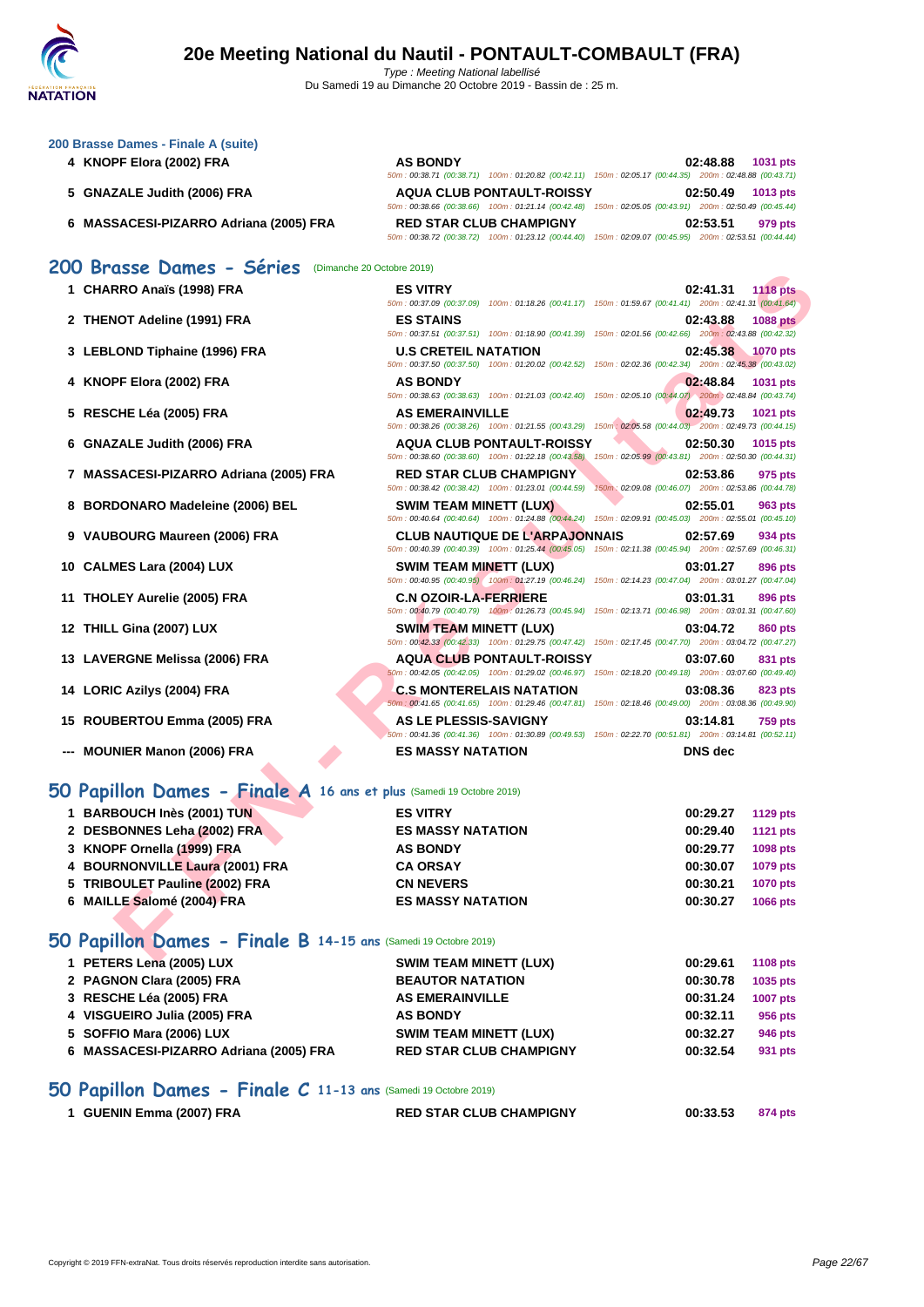

#### **[50 Papillo](http://www.ffnatation.fr/webffn/index.php)n Dames - Finale C (suite)**

| 2 THILL Gina (2007) LUX           | <b>SWIM TEAM MINETT (LUX)</b> | 00:33.99 | 849 pts        |
|-----------------------------------|-------------------------------|----------|----------------|
| 3 DERAREDJ CAUMIL Sara (2007) FRA | <b>U.S CRETEIL NATATION</b>   | 00:34.28 | 833 pts        |
| 4 LINDMARK MELO Maia (2007) LUX   | <b>SWIM TEAM MINETT (LUX)</b> | 00:34.77 | 806 pts        |
| 5 FRANCON Claire (2008) FRA       | <b>AS BONDY</b>               | 00:35.54 | <b>765 pts</b> |
| 6 MARTIN GOULIAT Lisa (2007) FRA  | ASS DES SPORTS DE CHELLES     | 00:37.84 | 650 pts        |

# **50 Papillon Dames - Séries** (Samedi 19 Octobre 2019)

| <b>IO Papillon Dames - Series</b> (Samedi 19 Octobre 2019) |                                       |          |                 |
|------------------------------------------------------------|---------------------------------------|----------|-----------------|
| 1 BARBOUCH Inès (2001) TUN                                 | <b>ES VITRY</b>                       | 00:29.48 | <b>1116 pts</b> |
| 2 DESBONNES Leha (2002) FRA                                | <b>ES MASSY NATATION</b>              | 00:29.72 | 1101 pts        |
| 3 PETERS Lena (2005) LUX                                   | <b>SWIM TEAM MINETT (LUX)</b>         | 00:29.75 | 1099 pts        |
| 4 KNOPF Ornella (1999) FRA                                 | <b>AS BONDY</b>                       | 00:29.81 | 1095 pts        |
| 5 MAILLE Salomé (2004) FRA                                 | <b>ES MASSY NATATION</b>              | 00:29.96 | <b>1086 pts</b> |
| 6 BOURNONVILLE Laura (2001) FRA                            | CA ORSAY                              | 00:30.02 | 1082 pts        |
| 7 TRIBOULET Pauline (2002) FRA                             | <b>CN NEVERS</b>                      | 00:30.35 | 1062 pts        |
| 8 KNOPF Elora (2002) FRA                                   | <b>AS BONDY</b>                       | 00:30.41 | 1058 pts        |
| 9 NGUYEN DUC LONG Armelle (2003) FRA                       | CA ORSAY                              | 00:30.55 | 1049 pts        |
| 10 FIGUEIREDO Mariana (2000) FRA                           | <b>JEANNE D'ARC DRANCY</b>            | 00:30.69 | 1041 pts        |
| 11 MARCHAND Sofia (2002) FRA                               | <b>PROVINS NATATION</b>               | 00:30.84 | 1031 pts        |
| 12 VERDINO Claudia (2001) MON                              | <b>U.S CRETEIL NATATION</b>           | 00:30.94 | 1025 pts        |
| 13 DECOMBLE Maelyss (2004) FRA                             | <b>CS NAUTIQUE NOISY-LE-GRAND</b>     | 00:30.99 | <b>1022 pts</b> |
| 14 PAGNON Clara (2005) FRA                                 | <b>BEAUTOR NATATION</b>               | 00:31.34 | 1001 pts        |
| 15 ROUSSEAU Elsa (2003) FRA                                | <b>ES MASSY NATATION</b>              | 00:31.36 | <b>1000 pts</b> |
| 16 BERGER Paoline (2002) FRA                               | <b>CA ORSAY</b>                       | 00:31.41 | 997 pts         |
| 17 HOUAL Solene (2002) FRA                                 | <b>ES MASSY NATATION</b>              | 00:31.50 | 992 pts         |
| 18 RESCHE Léa (2005) FRA                                   | <b>AS EMERAINVILLE</b>                | 00:31.62 | 985 pts         |
| 19 AUBRY Aurélia (1998) FRA                                | <b>U.S CRETEIL NATATION</b>           | 00:32.30 | 945 pts         |
| 20 SOFFIO Mara (2006) LUX                                  | <b>SWIM TEAM MINETT (LUX)</b>         | 00:32.44 | 936 pts         |
| 21 FOURMY Marina (2003) FRA                                | <b>ES MASSY NATATION</b>              | 00:32.47 | 935 pts         |
| 22 PORADA Chloe (2003) FRA                                 | <b>CN NEVERS</b>                      | 00:32.57 | 929 pts         |
| 23 MASSACESI-PIZARRO Adriana (2005) FRA                    | <b>RED STAR CLUB CHAMPIGNY</b>        | 00:32.85 | 913 pts         |
| 23 FOURMY Maëlys (2003) FRA                                | <b>ES MASSY NATATION</b>              | 00:32.85 | 913 pts         |
| 25 VISGUEIRO Julia (2005) FRA                              | <b>AS BONDY</b>                       | 00:33.02 | 903 pts         |
| 26 BOULET Margot (1990) FRA                                | <b>PROVINS NATATION</b>               | 00:33.19 | 893 pts         |
| 27 BASSIGNY Maroussia (2006) FRA                           | JEANNE D'ARC DRANCY                   | 00:33.34 | 885 pts         |
| 28 TAHRI Mellina (2003) FRA                                | <b>LAGNY-SUR-MARNE NATATION</b>       | 00:33.37 | 883 pts         |
| 29 SALEM Sara (2005) FRA                                   | <b>LAGNY-SUR-MARNE NATATION</b>       | 00:33.53 | 874 pts         |
| 30 MAES Diane (2005) FRA                                   | <b>RED STAR CLUB CHAMPIGNY</b>        | 00:33.59 | 871 pts         |
| 31 BAILLEUL Janelle (2005) FRA                             | <b>AS LE PLESSIS-SAVIGNY</b>          | 00:33.84 | 857 pts         |
| 32 FAULCON Clara (2006) FRA                                | <b>LA SAINT MANDEENNE</b>             | 00:33.85 | 857 pts         |
| 33 JEAN BAPTISTE Ambre (2005) FRA                          | <b>CN ST-MICHEL-SUR-ORGE</b>          | 00:33.87 | 855 pts         |
| 34 BORDONARO Madeleine (2006) BEL                          | <b>SWIM TEAM MINETT (LUX)</b>         | 00:34.12 | 842 pts         |
| 35 GUENIN Emma (2007) FRA                                  | <b>RED STAR CLUB CHAMPIGNY</b>        | 00:34.15 | 840 pts         |
| 36 DERAREDJ CAUMIL Sara (2007) FRA                         | <b>U.S CRETEIL NATATION</b>           | 00:34.18 | 838 pts         |
| 37 ALONSO Oriane (2003) FRA                                | <b>AQUATIC CLUB CLAYE-SOUILLY</b>     | 00:34.19 | 838 pts         |
| 38 RICARD Manon (2005) FRA                                 | <b>CLUB NAUTIQUE DE L'ARPAJONNAIS</b> | 00:34.32 | 831 pts         |
| 39 JEAN Jessica (2003) FRA                                 | PROVINS NATATION                      | 00:34.37 | <b>828 pts</b>  |
| 40 LEBEGUE Elona (2005) FRA                                | US JEUNESSE MITRY-MORY                | 00:34.49 | 821 pts         |
| 41 HARIZIA Celia (2005) LUX                                | <b>SWIM TEAM MINETT (LUX)</b>         | 00:34.55 | 818 pts         |
| 42 IRBOUH Manon (2006) FRA                                 | <b>JEANNE D'ARC DRANCY</b>            | 00:34.57 | 817 pts         |
| 43 QUANTIN Eva (2004) FRA                                  | CA ORSAY                              | 00:34.68 | 811 pts         |
| 43 BOUKEDJAR Lyna (2006) FRA                               | <b>ASS DES SPORTS DE CHELLES</b>      | 00:34.68 | 811 pts         |
| 45 THILL Gina (2007) LUX                                   | <b>SWIM TEAM MINETT (LUX)</b>         | 00:34.92 | <b>798 pts</b>  |
| 46 LARGE Johanna (2006) FRA                                | <b>CLUB NAUTIQUE DE L'ARPAJONNAIS</b> | 00:35.36 | 775 pts         |
| 47 LINDMARK MELO Maia (2007) LUX                           | <b>SWIM TEAM MINETT (LUX)</b>         | 00:35.53 | <b>766 pts</b>  |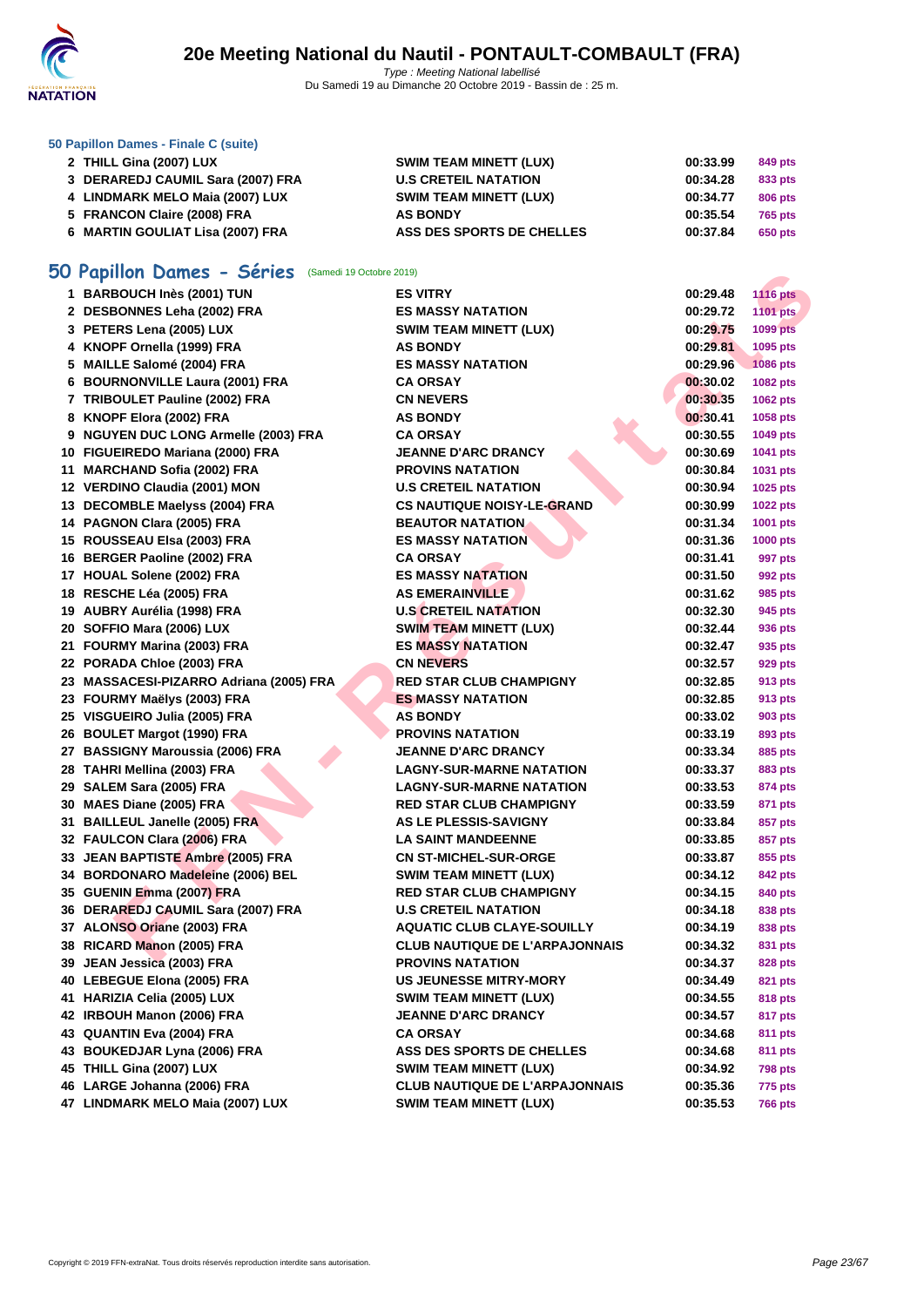#### **[50 Papillo](http://www.ffnatation.fr/webffn/index.php)n Dames - Séries (suite)**

 **MERCIER Coralie (2006) FRA CLUB NAUTIQUE DE L'ARPAJONNAIS 00:35.67 759 pts FRANCON Claire (2008) FRA AS BONDY 00:35.71 757 pts BOUZIDI Imene (2005) LUX SWIM TEAM MINETT (LUX) 00:35.85 749 pts BENISTY Margaux (1997) FRA AS LE PLESSIS-SAVIGNY 00:36.49 716 pts MARTIN GOULIAT Lisa (2007) FRA ASS DES SPORTS DE CHELLES 00:36.61 710 pts CALMES Lara (2004) LUX SWIM TEAM MINETT (LUX) 00:36.66 708 pts PETESCH Lea (2007) LUX SWIM TEAM MINETT (LUX) 00:36.91 695 pts MESQUITA Liliana (2005) FRA AS EMERAINVILLE 00:36.98 692 pts ANDRE Roxanne (2006) FRA US JEUNESSE MITRY-MORY 00:37.21 680 pts LEFEVRE Pauline (2007) FRA AVAN VILLENEUVE-D'ASCQ 00:37.34 674 pts CABANNE VERNERY Emma (2006) FRA C.S MONTERELAIS NATATION 00:37.65 659 pts AUROUX Céléne (2006) FRA ASN LOUVRES-ROISSY-SURVILLIERS 00:37.87 648 pts YANYANA Cigdem (2008) FRA U.S CRETEIL NATATION 00:37.97 643 pts GROULT Clémentine (2006) FRA AS LE PLESSIS-SAVIGNY 00:37.97 643 pts BEN MERDES Syrine (2006) FRA AS BONDY 00:38.46 620 pts LAFFONT Romane (2006) FRA AQUA CLUB PONTAULT-ROISSY 00:39.21 585 pts MARCOT Julie (2007) FRA CS NAUTIQUE NOISY-LE-GRAND 00:39.65 565 pts BLANC Coline (2005) FRA SN RETHEL 00:40.29 537 pts POUMAREDE Ariane (2006) FRA CN ST-MICHEL-SUR-ORGE 00:41.06 504 pts LEHMANN Margaux (2007) FRA ASN LOUVRES-ROISSY-SURVILLIERS 00:41.34 492 pts EGAULT Angela-Enora (2007) FRA AQUA CLUB PONTAULT-ROISSY 00:41.64 479 pts --- GNAZALE Charline (2003) FRA AS EMERAI --- BARTY Kanelle (2006) FRA U.S CRETEI** --- **DESNOYERS Chloé (2001) FRA** JEANNE D'A --- **MANNETTE Apolline (2005) FRA** AS BONDY

| <b>TIQUE DE L'ARPAJONNAIS</b>    | 00:35.67       | 759 p |
|----------------------------------|----------------|-------|
|                                  | 00:35.71       | 757 p |
| <b>A MINETT (LUX)</b>            | 00:35.85       | 749 p |
| <b>SSIS-SAVIGNY</b>              | 00:36.49       | 716 p |
| <b>PORTS DE CHELLES</b>          | 00:36.61       | 710 p |
| <b>A MINETT (LUX)</b>            | 00:36.66       | 708 p |
| <b>1 MINETT (LUX)</b>            | 00:36.91       | 695 p |
| <b>NVILLE</b>                    | 00:36.98       | 692 p |
| <b>SE MITRY-MORY</b>             | 00:37.21       | 680 p |
| <b>ENEUVE-D'ASCQ</b>             | 00:37.34       | 674 p |
| <b>RELAIS NATATION</b>           | 00:37.65       | 659 p |
| <b>RES-ROISSY-SURVILLIERS</b>    | 00:37.87       | 648 p |
| <b>IL NATATION</b>               | 00:37.97       | 643 p |
| <b>SSIS-SAVIGNY</b>              | 00:37.97       | 643 p |
|                                  | 00:38.46       | 620 p |
| <b>B PONTAULT-ROISSY</b>         | 00:39.21       | 585 p |
| <b>UE NOISY-LE-GRAND</b>         | 00:39.65       | 565 p |
|                                  | 00:40.29       | 537 p |
| <b>IEL-SUR-ORGE</b>              | 00:41.06       | 504 p |
| <b>RES-ROISSY-SURVILLIERS</b>    | 00:41.34       | 492 p |
| B PONTAULT- <mark>ROIS</mark> SY | 00:41.64       | 479 p |
| <b>NVILLE</b>                    | <b>DNS</b> dec |       |
| <b>IL NATATION</b>               | <b>DNS</b> dec |       |
| <b>ARC DRANCY</b>                | <b>DNS</b> dec |       |
|                                  | DSQ            |       |
|                                  |                |       |

#### **100 Papillon Dames - Finale A 16 ans et plus** (Dimanche 20 Octobre 2019)

| $3 + 1$ LILOUIL LEA (2007) LOA                                                                           | <b>SWIM ILAM MINLII (LOA)</b>         | 00.JU.JI<br>ບວບ µເວ                                                               |
|----------------------------------------------------------------------------------------------------------|---------------------------------------|-----------------------------------------------------------------------------------|
| 55 MESQUITA Liliana (2005) FRA                                                                           | <b>AS EMERAINVILLE</b>                | 00:36.98<br>692 pts                                                               |
| 56 ANDRE Roxanne (2006) FRA                                                                              | <b>US JEUNESSE MITRY-MORY</b>         | 00:37.21<br><b>680 pts</b>                                                        |
| 57 LEFEVRE Pauline (2007) FRA                                                                            | <b>AVAN VILLENEUVE-D'ASCQ</b>         | 00:37.34<br>674 pts                                                               |
| 58 CABANNE VERNERY Emma (2006) FRA                                                                       | <b>C.S MONTERELAIS NATATION</b>       | 00:37.65<br>659 pts                                                               |
| 59 AUROUX Céléne (2006) FRA                                                                              | <b>ASN LOUVRES-ROISSY-SURVILLIERS</b> | 00:37.87<br>648 pts                                                               |
| 60 YANYANA Cigdem (2008) FRA                                                                             | <b>U.S CRETEIL NATATION</b>           | 00:37.97<br>643 pts                                                               |
| 60 GROULT Clémentine (2006) FRA                                                                          | AS LE PLESSIS-SAVIGNY                 | 00:37.97<br>643 pts                                                               |
| 62 BEN MERDES Syrine (2006) FRA                                                                          | <b>AS BONDY</b>                       | 00:38.46<br>620 pts                                                               |
| 63 LAFFONT Romane (2006) FRA                                                                             | <b>AQUA CLUB PONTAULT-ROISSY</b>      | 00:39.21<br>585 pts                                                               |
| 64 MARCOT Julie (2007) FRA                                                                               | <b>CS NAUTIQUE NOISY-LE-GRAND</b>     | 00:39.65<br>565 pts                                                               |
| 65 BLANC Coline (2005) FRA                                                                               | <b>SN RETHEL</b>                      | 00:40.29<br>537 pts                                                               |
| 66 POUMAREDE Ariane (2006) FRA                                                                           | <b>CN ST-MICHEL-SUR-ORGE</b>          | 00:41.06<br>504 pts                                                               |
| 67 LEHMANN Margaux (2007) FRA                                                                            | <b>ASN LOUVRES-ROISSY-SURVILLIERS</b> | 00:41.34<br>492 pts                                                               |
| 68 EGAULT Angela-Enora (2007) FRA                                                                        | <b>AQUA CLUB PONTAULT-ROISSY</b>      | 00:41.64<br>479 pts                                                               |
| --- GNAZALE Charline (2003) FRA                                                                          | <b>AS EMERAINVILLE</b>                | <b>DNS</b> dec                                                                    |
| --- BARTY Kanelle (2006) FRA                                                                             | <b>U.S CRETEIL NATATION</b>           | <b>DNS</b> dec                                                                    |
| --- DESNOYERS Chloé (2001) FRA                                                                           | <b>JEANNE D'ARC DRANCY</b>            | <b>DNS</b> dec                                                                    |
| --- MANNETTE Apolline (2005) FRA                                                                         | <b>AS BONDY</b>                       | <b>DSQ</b>                                                                        |
| 00 Papillon Dames - Finale A 16 ans et plus (Dimanche 20 Octobre 2019)<br>1 GAMER Rose-alexia (1999) FRA | <b>ES VITRY</b>                       |                                                                                   |
|                                                                                                          |                                       | 01:04.07<br><b>1166 pts</b><br>50m: 00:30.19 (00:30.19) 100m: 01:04.07 (00:33.88) |
| 2 VANET Pauline (1992) FRA                                                                               | <b>BEAUTOR NATATION</b>               | 01:06.54<br>1097 pts                                                              |
|                                                                                                          |                                       | 50m: 00:31.64 (00:31.64) 100m: 01:06.54 (00:34.90)                                |
| 3 MAILLE Salomé (2004) FRA                                                                               | <b>ES MASSY NATATION</b>              | 01:08.40<br>1046 pts                                                              |
|                                                                                                          |                                       | 50m: 00:32.29 (00:32.29) 100m: 01:08.40 (00:36.11)                                |
| 4 KNOPF Ornella (1999) FRA                                                                               | <b>AS BONDY</b>                       | 01:08.90<br>1033 pts<br>50m: 00:32.26 (00:32.26) 100m: 01:08.90 (00:36.64)        |
| 5 HOUAL Solene (2002) FRA                                                                                | <b>ES MASSY NATATION</b>              | 01:09.96<br>1005 pts                                                              |
|                                                                                                          |                                       | 50m: 00:32.67 (00:32.67) 100m: 01:09.96 (00:37.29)                                |
| 6 FOURMY Marina (2003) FRA                                                                               | <b>ES MASSY NATATION</b>              | 01:11.96<br>953 pts                                                               |
|                                                                                                          |                                       | 50m: 00:33.90 (00:33.90) 100m: 01:11.96 (00:38.06)                                |
|                                                                                                          |                                       |                                                                                   |
| 00 Papillon Dames - Finale B 14-15 ans (Dimanche 20 Octobre 2019)                                        |                                       |                                                                                   |
| 1 BOUFTINI Sherine (2005) FRA                                                                            | <b>C.S MONTERELAIS NATATION</b>       | 01:09.42<br><b>1019 pts</b>                                                       |
|                                                                                                          |                                       | 50m: 00:33.16 (00:33.16) 100m: 01:09.42 (00:36.26)                                |
| 2 RESCHE Léa (2005) FRA                                                                                  | <b>AS EMERAINVILLE</b>                | 01:10.44<br>992 pts<br>50m: 00:32.64 (00:32.64) 100m: 01:10.44 (00:37.80)         |
| 3 BRINDEJONC Juline (2006) FRA                                                                           | <b>ES MASSY NATATION</b>              | 01:10.57                                                                          |
|                                                                                                          |                                       | 989 pts<br>50m: 00:34.22 (00:34.22) 100m: 01:10.57 (00:36.35)                     |
| 4 SALEM Sara (2005) FRA                                                                                  | <b>LAGNY-SUR-MARNE NATATION</b>       | 01:10.70<br>985 pts                                                               |

## **100 Papillon Dames - Finale B 14-15 ans** (Dimanche 20 Octobre 2019)

| 1 BOUFTINI Sherine (2005) FRA  | <b>C.S MONTERELAIS NATATION</b> | 01:09.42<br><b>1019 pts</b><br>50m: 00:33.16 (00:33.16) 100m: 01:09.42 (00:36.26) |
|--------------------------------|---------------------------------|-----------------------------------------------------------------------------------|
| 2 RESCHE Léa (2005) FRA        | <b>AS EMERAINVILLE</b>          | 01:10.44<br>992 pts<br>50m: 00:32.64 (00:32.64) 100m: 01:10.44 (00:37.80)         |
| 3 BRINDEJONC Juline (2006) FRA | <b>ES MASSY NATATION</b>        | 01:10.57<br><b>989 pts</b><br>50m: 00:34.22 (00:34.22) 100m: 01:10.57 (00:36.35)  |
| 4 SALEM Sara (2005) FRA        | <b>LAGNY-SUR-MARNE NATATION</b> | 01:10.70<br>985 pts<br>50m: 00:32.96 (00:32.96) 100m: 01:10.70 (00:37.74)         |
| 5 LEGER Katell (2006) FRA      | <b>ES MASSY NATATION</b>        | 01:12.05<br>950 pts<br>50m: 00:33.83 (00:33.83) 100m: 01:12.05 (00:38.22)         |
| 6 VISGUEIRO Julia (2005) FRA   | <b>AS BONDY</b>                 | 01:12.22<br>946 pts<br>50m: 00:34.18 (00:34.18) 100m: 01:12.22 (00:38.04)         |

### **100 Papillon Dames - Finale C 11-13 ans** (Dimanche 20 Octobre 2019)

**1 BENAYACHI Charline (2007) FRA C.S MONTERELAIS NATATION 01:11.98 952 pts**

50m : 00:33.88 (00:33.88) 100m : 01:11.98 (00:38.10)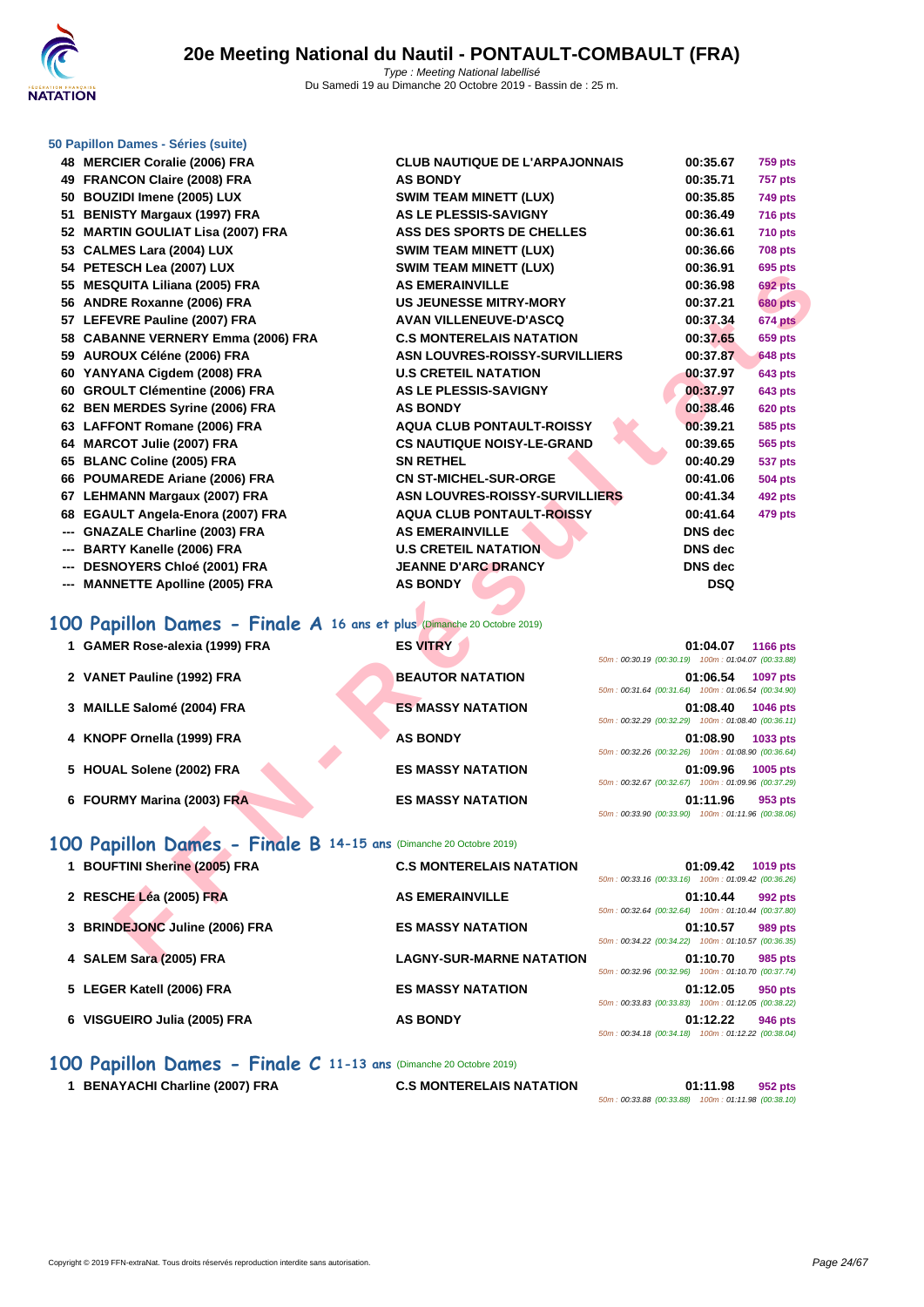

|  |  | 100 Papillon Dames - Finale C (suite) |  |  |  |  |
|--|--|---------------------------------------|--|--|--|--|
|--|--|---------------------------------------|--|--|--|--|

- **2 DERAREDJ CAUMIL Sara (2007) FRA U.S CRET**
- **3** LEFEVRE Pauline (2007) FRA **AVAN VIL**
- **4 YANYANA Cigdem (2008) FRA U.S CRET**
- **5 MARCOT Julie (2007) FRA CS NAUT**
- **6** LEHMANN Margaux (2007) FRA **ASN LOU**

| 'EIL NATATION                  |  | 01:20.79 739 pts<br>50m: 00:35.46 (00:35.46) 100m: 01:20.79 (00:45.33) |                |
|--------------------------------|--|------------------------------------------------------------------------|----------------|
| <b>LENEUVE-D'ASCQ</b>          |  | 01:25.97<br>50m: 00:40.65 (00:40.65) 100m: 01:25.97 (00:45.32)         | <b>626 pts</b> |
| <b>EIL NATATION</b>            |  | 01:27.11<br>50m: 00:39.79 (00:39.79) 100m: 01:27.11 (00:47.32)         | <b>603 pts</b> |
| <b>IQUE NOISY-LE-GRAND</b>     |  | 01:27.47<br>50m: 00:39.25 (00:39.25) 100m: 01:27.47 (00:48.22)         | 595 pts        |
| <b>VRES-ROISSY-SURVILLIERS</b> |  | 01:31.23                                                               | <b>521 pts</b> |
|                                |  | 50m: 00:42.95 (00:42.95) 100m: 01:31.23 (00:48.28)                     |                |

### **100 Papillon Dames - Séries** (Dimanche 20 Octobre 2019)

| 00 Papillon Dames - Séries       | (Dimanche 20 Octobre 2019) |                                   |                                                    |          |                 |
|----------------------------------|----------------------------|-----------------------------------|----------------------------------------------------|----------|-----------------|
| 1 PETERS Lena (2005) LUX         |                            | <b>SWIM TEAM MINETT (LUX)</b>     | 50m: 00:30.33 (00:30.33) 100m: 01:04.89 (00:34.56) | 01:04.89 | 1143 pts        |
| 2 GAMER Rose-alexia (1999) FRA   |                            | <b>ES VITRY</b>                   | 50m: 00:30.47 (00:30.47) 100m: 01:05.60 (00:35.13) | 01:05.60 | <b>1123 pts</b> |
| 3 VANET Pauline (1992) FRA       |                            | <b>BEAUTOR NATATION</b>           | 50m: 00:31.86 (00:31.86) 100m: 01:06.89 (00:35.03) | 01:06.89 | <b>1088 pts</b> |
| 4 KNOPF Ornella (1999) FRA       |                            | <b>AS BONDY</b>                   | 50m: 00:31.87 (00:31.87) 100m: 01:08.07 (00:36.20) | 01:08.07 | 1055 pts        |
| 5 MAILLE Salomé (2004) FRA       |                            | <b>ES MASSY NATATION</b>          | 50m: 00:32.37 (00:32.37) 100m: 01:08.40 (00:36.03) | 01:08.40 | 1046 pts        |
| 6 HOUAL Solene (2002) FRA        |                            | <b>ES MASSY NATATION</b>          | 50m: 00:32.62 (00:32.62) 100m: 01:09.50 (00:36.88) | 01:09.50 | <b>1017 pts</b> |
| 7 BOUFTINI Sherine (2005) FRA    |                            | <b>C.S MONTERELAIS NATATION</b>   | 50m: 00:33.80 (00:33.80) 100m: 01:10.50 (00:36.70) | 01:10.50 | 991 pts         |
| 8 DECOMBLE Maelyss (2004) FRA    |                            | <b>CS NAUTIQUE NOISY-LE-GRAND</b> |                                                    | 01:11.17 | 973 pts         |
| 9 SALEM Sara (2005) FRA          |                            | <b>LAGNY-SUR-MARNE NATATION</b>   | 50m: 00:32.69 (00:32.69) 100m: 01:11.17 (00:38.48) | 01:11.30 | 970 pts         |
| 10 RESCHE Léa (2005) FRA         |                            | <b>AS EMERAINVILLE</b>            | 50m: 00:33.25 (00:33.25) 100m: 01:11.30 (00:38.05) | 01:11.77 | 958 pts         |
| 11 LEGER Katell (2006) FRA       |                            | <b>ES MASSY NATATION</b>          | 50m: 00:33.51 (00:33.51) 100m: 01:11.77 (00:38.26) | 01:12.44 | 940 pts         |
| 12 FOURMY Marina (2003) FRA      |                            | <b>ES MASSY NATATION</b>          | 50m: 00:33.82 (00:33.82) 100m: 01:12.44 (00:38.62) | 01:12.61 | 936 pts         |
| 13 BENAYACHI Charline (2007) FRA |                            | <b>C.S MONTERELAIS NATATION</b>   | 50m: 00:33.92 (00:33.92) 100m: 01:12.61 (00:38.69) | 01:12.72 | 933 pts         |
| 14 FOURMY Maëlys (2003) FRA      |                            | <b>ES MASSY NATATION</b>          | 50m: 00:34.36 (00:34.36) 100m: 01:12.72 (00:38.36) | 01:12.87 | 929 pts         |
| 15 VISGUEIRO Julia (2005) FRA    |                            | <b>AS BONDY</b>                   | 50m: 00:33.79 (00:33.79) 100m: 01:12.87 (00:39.08) | 01:12.95 | 927 pts         |
|                                  |                            |                                   | 50m: 00:34.58 (00:34.58) 100m: 01:12.95 (00:38.37) |          |                 |

- 
- 
- 
- 
- **20 CASTEJON Garance (2005) FRA ES MASSY NATATION 01:14.73 883 pts**
- 
- 
- 
- 
- **25 BORDONARO Madeleine (2006) BEL SWIM TEAM MINETT (LUX) 01:17.10 825 pts**

 **BRINDEJONC Juline (2006) FRA ES MASSY NATATION 01:12.97 927 pts GNAZALE Judith (2006) FRA AQUA CLUB PONTAULT-ROISSY 01:13.96 902 pts GARCIA Inès (2000) FRA US JEUNESSE MITRY-MORY 01:14.02 900 pts VALLAT Julie (2005) FRA C.S MONTERELAIS NATATION 01:14.41 891 pts SOFFIO Mara (2006) LUX SWIM TEAM MINETT (LUX) 01:15.90 854 pts REINESCH Leeloo (2007) LUX SWIM TEAM MINETT (LUX) 01:15.99 852 pts IRBOUH Manon (2006) FRA JEANNE D'ARC DRANCY 01:16.20 847 pts LEBEGUE Elona (2005) FRA US JEUNESSE MITRY-MORY 01:16.77 833 pts**

MAIN Margaux (2007) FRA SIN LOUVRES-ROISSY-SURVILLERS<br>
F RIGHARA SOMETER IN A SURVES-ROISSY-SURVILLERS<br>
ER SERGENDER (1003) FRA EST TREAT IN A SURVEY CONFIDENT (1003)<br>
FF Ormedia (1999) FRA EST TREAT IN A SURVEY AND TREAT **1143 pts CONSIDERS LEAM MINETT (LUX) D1:04.89 1143 pts** 50m : 00:30.33 (00:30.33) 100m : 01:04.89 (00:34.56) **2 CAMER ROSE-Alexis (1999) FRA CAMER ROSE-Alexis (1999) FRA CAMER ROSE-Alexis (1999)** FRA 50m : 00:30.47 (00:30.47) 100m : 01:05.60 (00:35.13) **3 BEAUTOR NATATION 1992 1088 pts** 50m : 00:31.86 (00:31.86) 100m : 01:06.89 (00:35.03) **48 BONDY 01:08.07 1055 pts** 50m : 00:31.87 (00:31.87) 100m : 01:08.07 (00:36.20) **5 ES MASSY NATATION 01:08.40 1046 pts** 50m : 00:32.37 (00:32.37) 100m : 01:08.40 (00:36.03) **62 <b>ES MASSY NATATION CONSUMING (2002) 01:09.50 1017 pts** 50m : 00:32.62 (00:32.62) 100m : 01:09.50 (00:36.88) **7 BOUFFINIS SHERING C.S MONTERELAIS NATATION 01:10.50 991 pts** 50m : 00:33.80 (00:33.80) 100m : 01:10.50 (00:36.70) **8 CS NAUTIQUE NOISY-LE-GRAND 01:11.17 973 pts** 50m : 00:32.69 (00:32.69) 100m : 01:11.17 (00:38.48) **LAGNY-SUR-MARNE NATATION 01:11.30 970 pts** 50m : 00:33.25 (00:33.25) 100m : 01:11.30 (00:38.05) **100 B RESCHE RAINVILLE 100 B RMERAINVILLE 101:11.77 958 pts** 50m : 00:33.51 (00:33.51) 100m : 01:11.77 (00:38.26) **112.44 12.44 940 pts** 50m : 00:33.82 (00:33.82) 100m : 01:12.44 (00:38.62) **12.61 12.61 12.61 936 pts** 50m : 00:33.92 (00:33.92) 100m : 01:12.61 (00:38.69) **13 C.S MONTERELAIS NATATION 01:12.72 933 pts** 50m : 00:34.36 (00:34.36) 100m : 01:12.72 (00:38.36) **1414 FOURMY ES MASSY NATATION 1414 FOURMY 1203** Pts 50m : 00:33.79 (00:33.79) 100m : 01:12.87 (00:39.08) 50m : 00:34.58 (00:34.58) 100m : 01:12.95 (00:38.37) 50m : 00:35.08 (00:35.08) 100m : 01:12.97 (00:37.89) 50m : 00:34.23 (00:34.23) 100m : 01:13.96 (00:39.73) 50m : 00:33.18 (00:33.18) 100m : 01:14.02 (00:40.84) 50m : 00:35.17 (00:35.17) 100m : 01:14.41 (00:39.24) 50m : 00:33.29 (00:33.29) 100m : 01:14.73 (00:41.44) 50m : 00:34.55 (00:34.55) 100m : 01:15.90 (00:41.35) 50m : 00:35.79 (00:35.79) 100m : 01:15.99 (00:40.20) 50m : 00:35.55 (00:35.55) 100m : 01:16.20 (00:40.65) 50m : 00:36.69 (00:36.69) 100m : 01:16.77 (00:40.08) 50m : 00:35.20 (00:35.20) 100m : 01:17.10 (00:41.90)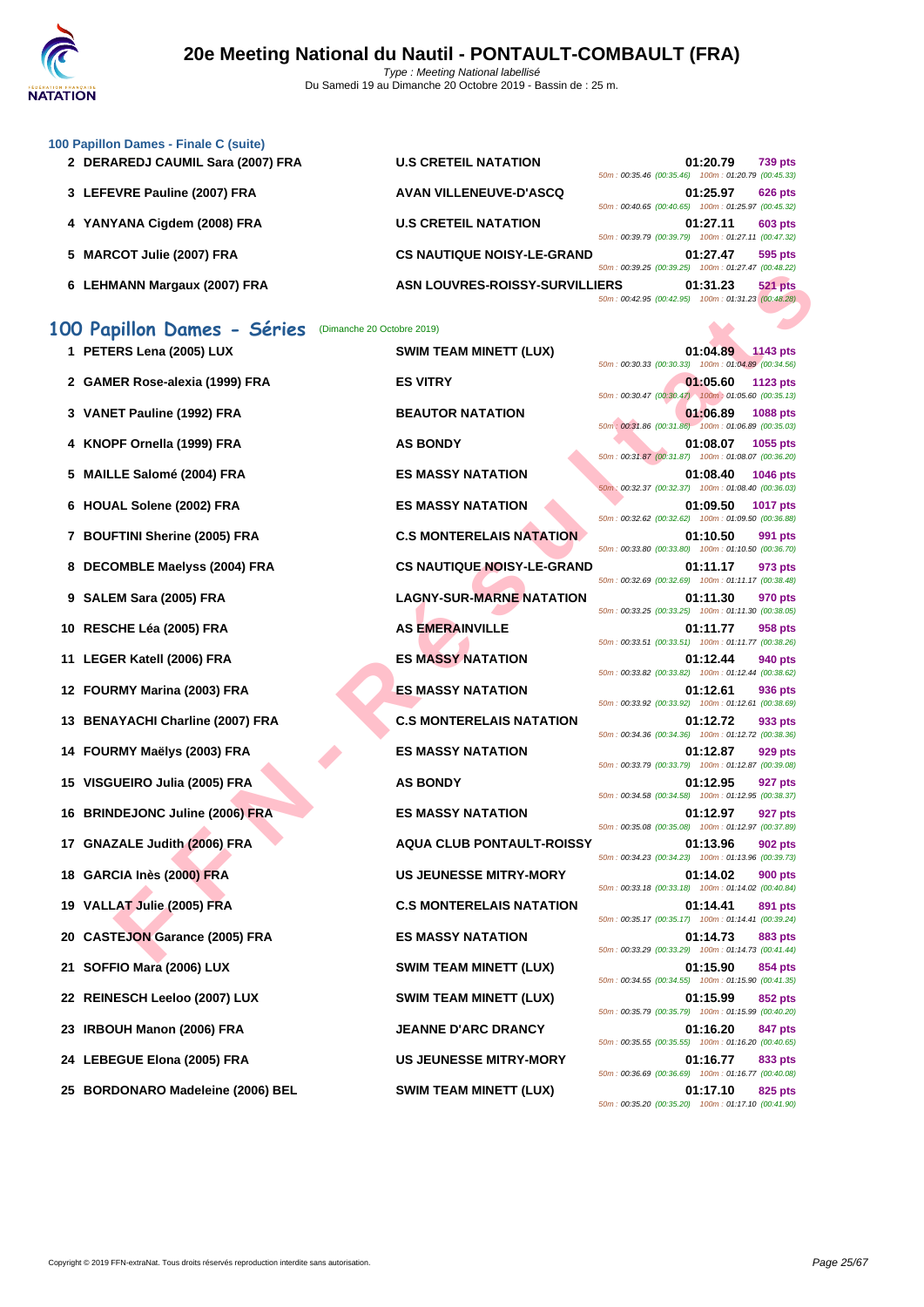

|    | 100 Papillon Dames - Séries (suite)  |                                       |                                                                                                                                 |
|----|--------------------------------------|---------------------------------------|---------------------------------------------------------------------------------------------------------------------------------|
|    | 26 THOLEY Aurelie (2005) FRA         | <b>C.N OZOIR-LA-FERRIERE</b>          | 01:18.15<br>800 pts<br>50m: 00:35.69 (00:35.69) 100m: 01:18.15 (00:42.46)                                                       |
| 27 | <b>BASSIGNY Maroussia (2006) FRA</b> | <b>JEANNE D'ARC DRANCY</b>            | 01:18.25<br><b>798 pts</b>                                                                                                      |
| 28 | <b>LINDMARK MELO Maia (2007) LUX</b> | <b>SWIM TEAM MINETT (LUX)</b>         | 50m: 00:35.85 (00:35.85) 100m: 01:18.25 (00:42.40)<br>01:18.39<br>794 pts                                                       |
| 29 | <b>BAILLEUL Janelle (2005) FRA</b>   | AS LE PLESSIS-SAVIGNY                 | 50m: 00:35.62 (00:35.62) 100m: 01:18.39 (00:42.77)<br>01:19.34<br>772 pts                                                       |
| 30 | <b>BOUZIDI Imene (2005) LUX</b>      | <b>SWIM TEAM MINETT (LUX)</b>         | 50m: 00:37.00 (00:37.00) 100m: 01:19.34 (00:42.34)<br>01:19.56<br>767 pts                                                       |
| 31 | <b>DEMARIGNY Ema (2004) FRA</b>      | <b>ES SUCY-EN-BRIE</b>                | 50m: 00:37.24 (00:37.24) 100m: 01:19.56 (00:42.32)<br>01:19.76<br><b>763 pts</b>                                                |
|    | 32 LEFRANCOIS Noa (2003) FRA         | AS LE PLESSIS-SAVIGNY                 | 50m: 00:35.41 (00:35.41) 100m: 01:19.76 (00:44.35)<br>01:20.62<br>743 pts<br>50m: 00:36.85 (00:36.85) 100m: 01:20.62 (00:43.77) |
| 33 | THILL Gina (2007) LUX                | <b>SWIM TEAM MINETT (LUX)</b>         | 01:20.80<br><b>739 pts</b>                                                                                                      |
| 34 | <b>AUROUX Céléne (2006) FRA</b>      | ASN LOUVRES-ROISSY-SURVILLIERS        | 50m: 00:37.72 (00:37.72) 100m: 01:20.80 (00:43.08)<br>01:21.74<br>718 pts<br>50m: 00:36.30 (00:36.30) 100m: 01:21.74 (00:45.44) |
| 35 | DERAREDJ CAUMIL Sara (2007) FRA      | <b>U.S CRETEIL NATATION</b>           | 01:21.84<br>715 pts<br>50m: 00:35.96 (00:35.96) 100m: 01:21.84 (00:45.88)                                                       |
| 36 | RICARD Manon (2005) FRA              | <b>CLUB NAUTIQUE DE L'ARPAJONNAIS</b> | 01:21.93<br><b>713 pts</b>                                                                                                      |
| 37 | <b>LAVILLE Pauline (2002) FRA</b>    | <b>ES SUCY-EN-BRIE</b>                | 50m: 00:38.38 (00:38.38) 100m: 01:21.93 (00:43.55)<br>01:22.28<br>706 pts                                                       |
| 38 | GUILLOTEAU Solène (2002) FRA         | <b>ES SUCY-EN-BRIE</b>                | 50m: 00:37.75 (00:37.75) 100m: 01:22.28 (00:44.53)<br>01:23.25<br>684 pts                                                       |
| 39 | <b>BOUKEDJAR Lyna (2006) FRA</b>     | ASS DES SPORTS DE CHELLES             | 50m: 00:37.66 (00:37.66) 100m: 01:23.25 (00:45.59)<br>01:24.39<br>660 pts                                                       |
| 40 | <b>MERCIER Coralie (2006) FRA</b>    | <b>CLUB NAUTIQUE DE L'ARPAJONNAIS</b> | 50m: 00:36.98 (00:36.98) 100m: 01:24.39 (00:47.41)<br>01:24.83<br>650 pts                                                       |
| 41 | <b>MESQUITA Liliana (2005) FRA</b>   | <b>AS EMERAINVILLE</b>                | 50m: 00:38.75 (00:38.75) 100m: 01:24.83 (00:46.08)<br>01:25.43<br>638 pts                                                       |
| 42 | <b>MORICELLY Clara (2006) FRA</b>    | <b>AQUA CLUB PONTAULT-ROISSY</b>      | 50m: 00:39.58 (00:39.58) 100m: 01:25.43 (00:45.85)<br>01:25.73<br>631 pts                                                       |
| 43 | <b>GROULT Clémentine (2006) FRA</b>  | AS LE PLESSIS-SAVIGNY                 | 50m: 00:39.33 (00:39.33) 100m: 01:25.73 (00:46.40)<br>01:26.68<br>612 pts                                                       |
|    | 44 LEPROVOST Nina (2008) FRA         | <b>AQUA CLUB PONTAULT-ROISSY</b>      | 50m: 00:39.31 (00:39.31) 100m: 01:26.68 (00:47.37)<br>01:27.60<br>593 pts                                                       |
| 45 | <b>MARCOT Julie (2007) FRA</b>       | <b>CS NAUTIQUE NOISY-LE-GRAND</b>     | 50m: 00:38.59 (00:38.59) 100m: 01:27.60 (00:49.01)<br>01:28.84<br><b>568 pts</b>                                                |
|    | 46 YANYANA Cigdem (2008) FRA         | <b>U.S CRETEIL NATATION</b>           | 50m: 00:39.95 (00:39.95) 100m: 01:28.84 (00:48.89)<br>01:28.88<br>567 pts                                                       |
|    | 47 LEFEVRE Pauline (2007) FRA        | <b>AVAN VILLENEUVE-D'ASCQ</b>         | 50m: 00:40.30 (00:40.30) 100m: 01:28.88 (00:48.58)<br>01:30.18<br>542 pts                                                       |
|    | 48 LEHMANN Margaux (2007) FRA        | <b>ASN LOUVRES-ROISSY-SURVILLIERS</b> | 50m: 00:39.90 (00:39.90) 100m: 01:30.18 (00:50.28)<br>01:30.22<br>541 pts                                                       |
|    |                                      |                                       | 50m: 00:43.44 (00:43.44) 100m: 01:30.22 (00:46.78)                                                                              |
|    | --- ADJIMAN Shana (2005) FRA         | <b>SO ROSNY</b>                       | <b>DNS</b> dec                                                                                                                  |
|    | --- DESNOYERS Chloé (2001) FRA       | <b>JEANNE D'ARC DRANCY</b>            | <b>DNS</b> dec                                                                                                                  |
|    | --- FABREGOULE Caroline (2006) FRA   | <b>LAGNY-SUR-MARNE NATATION</b>       | <b>DNS</b> dec                                                                                                                  |
|    | --- BRUNEAU Leonie (2002) FRA        | <b>SO ROSNY</b>                       | DNS dec                                                                                                                         |

# 200 Papillon Dames - Finale A (Samedi 19 Octobre 2019)

| 1 BOURNONVILLE Laura (2001) FRA |  |
|---------------------------------|--|
|                                 |  |

- **2 AMBRASS Lilou (2002) FRA ES MASSY NATATION 02:20.16 1155 pts**
- **3 [VANET Pauline \(1992\) FRA](http://www.ffnatation.fr/webffn/resultats.php?idact=nat&go=epr&idcpt=62219&idepr=33)**
- **4 JOLY Morgane (2004) FRA ES MASSY NATATION 02:28.45 1039 pts**

| 1 BOURNONVILLE Laura (2001) FRA | <b>CA ORSAY</b>          | 02:18.89<br>1174 pts                                                                                   |
|---------------------------------|--------------------------|--------------------------------------------------------------------------------------------------------|
|                                 |                          | 50m: 00:31.14 (00:31.14) 100m: 01:06.35 (00:35.21) 150m: 01:42.63 (00:36.28) 200m: 02:18.89 (00:36.26) |
| 2 AMBRASS Lilou (2002) FRA      | <b>ES MASSY NATATION</b> | 1155 pts<br>02:20.16                                                                                   |
|                                 |                          | 50m: 00:31.60 (00:31.60) 100m: 01:06.43 (00:34.83) 150m: 01:42.71 (00:36.28) 200m: 02:20.16 (00:37.45) |
| 3 VANET Pauline (1992) FRA      | <b>BEAUTOR NATATION</b>  | 02:25.03<br>1086 pts                                                                                   |
|                                 |                          | 50m: 00:32.34 (00:32.34) 100m: 01:08.39 (00:36.05) 150m: 01:46.43 (00:38.04) 200m: 02:25.03 (00:38.60) |
| 4 JOLY Morgane (2004) FRA       | <b>ES MASSY NATATION</b> | 02:28.45<br><b>1039 pts</b>                                                                            |
|                                 |                          | 50m: 00:33.00 (00:33.00) 100m: 01:10.79 (00:37.79) 150m: 01:50.08 (00:39.29) 200m: 02:28.45 (00:38.37) |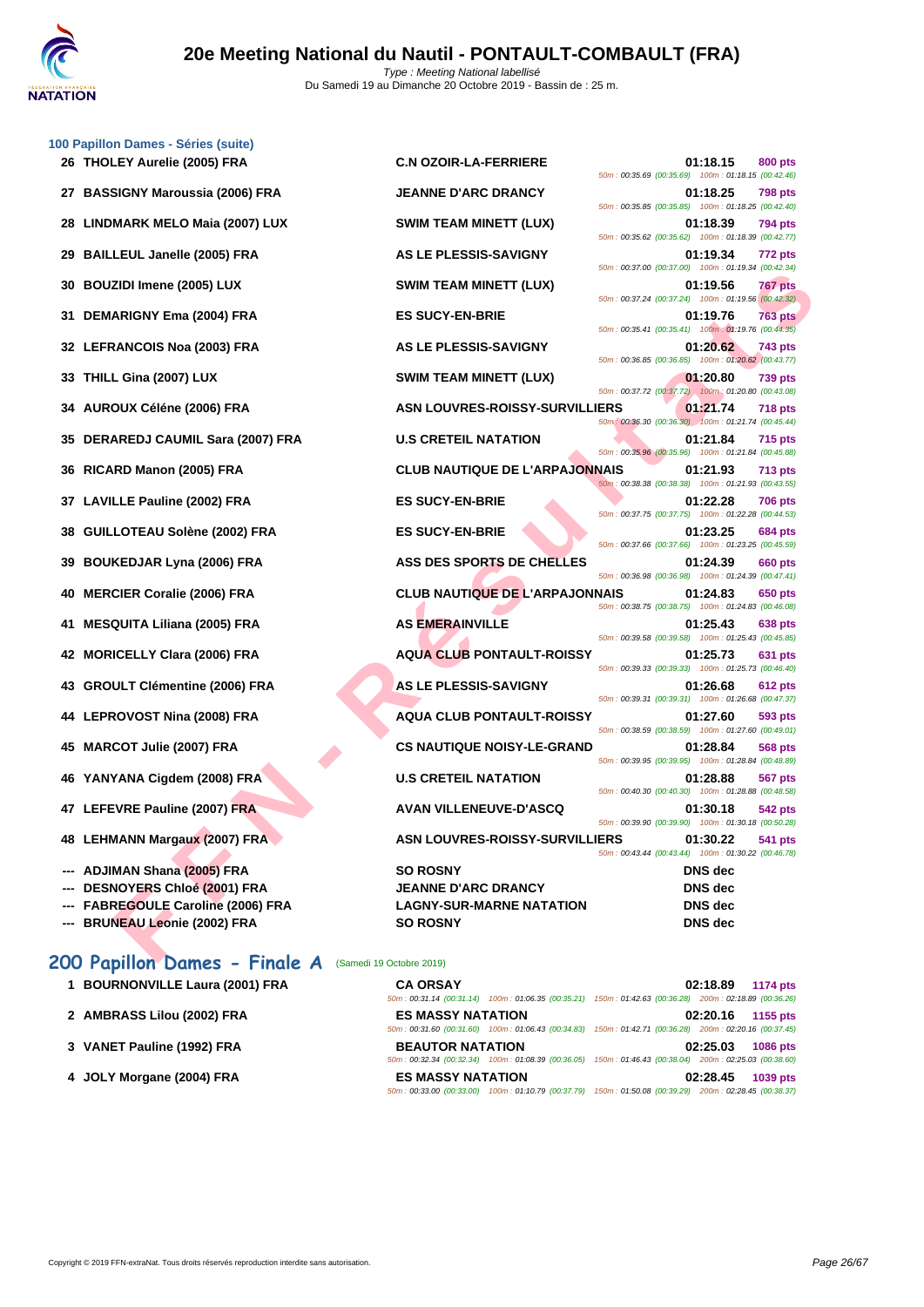50m : 00:33.21 (00:33.21) 100m : 01:11.00 (00:37.79) 150m : 01:50.32 (00:39.32) 200m : 02:30.02 (00:39.70)

50m : 00:33.72 (00:33.72) 100m : 01:11.79 (00:38.07) 150m : 01:51.74 (00:39.95) 200m : 02:31.50 (00:39.76)

50m : 00:32.59 (00:32.59) 100m : 01:08.91 (00:36.32) 150m : 01:45.82 (00:36.91) 200m : 02:23.17 (00:37.35)

| 200 Papillon Dames - Finale A (suite) |  |  |  |
|---------------------------------------|--|--|--|
|---------------------------------------|--|--|--|

- **5 ROUSSEAU Elsa (2003) FRA ES MASSY NATATION 02:30.02 1017 pts**
- **6 MARCHESE Julie (2000) FRA CA ORSAY 02:31.50 997 pts**

## **200 Papillon Dames - Séries** (Samedi 19 Octobre 2019)

- **1 VANET Pauline (1992) FRA BEAUTOR NATATION 02:23.17 1112 pts**
- **2 BOURNONVILLE Laura (2001) FRA CA ORSAY 02:23.74 1104 pts**
- **3 AMBRASS Lilou (2002) FRA ES MASSY NATATION 02:25.65 1077 pts**
- **4 JOLY Morgane (2004) FRA ES MASSY NATATION 02:27.42 1053 pts**
- **5 MARCHESE Julie (2000) FRA CA ORSAY 02:28.58 1037 pts**
- **6 ROUSSEAU Elsa (2003) FRA ES MASSY NATATION 02:28.79 1034 pts**
- **7 SIMOENS Lucille (2005) FRA ES MASSY NATATION 02:30.46 1011 pts**
- **8 PETERS Lena (2005) LUX SWIM TEAM MINETT (LUX) 02:30.92 1005 pts**
- **9 BOUFTINI Sherine (2005) FRA C.S MONTERELAIS NATATION 02:31.42 998 pts**
- **10 DESBONNES Leha (2002) FRA ES MASSY NATATION 02:32.32 986 pts**
- **11 TRIBOULET Pauline (2002) FRA CN NEVERS 02:32.68 982 pts**
- **12 BENAYACHI Charline (2007) FRA C.S MONTERELAIS NATATION 02:38.30 908 pts**
- **13 DUCAUROY Aude (2002) FRA CA ORSAY 02:43.50 843 pts**
- **14 BRINDEJONC Juline (2006) FRA ES MASSY NATATION 02:44.57 830 pts**
- **15 REINESCH Leeloo (2007) LUX SWIM TEAM MINETT (LUX) 02:45.24 821 pts**
- **16 VISGUEIRO Julia (2005) FRA AS BONDY 02:46.32 808 pts**
- **17 MORICELLY Clara (2006) FRA AQUA CLUB PONTAULT-ROISSY 02:58.51 668 pts**
- **18 FRANCON Claire (2008) FRA AS BONDY 03:13.40 514 pts**
- **--- ANASSE Valentine (2005) FRA ES MASSY NATATION DNS dec**

### **100 4 Nages Dames - Finale A 16 ans et plus** (Dimanche 20 Octobre 2019)

|                                                                       |                                                                                                                                           | 50m: 00:32.59 (00:32.59) 100m: 01:08.91 (00:36.32) 150m: 01:45.82 (00:36.91) 200m: 02:23.17 (00:37.35)                                    |
|-----------------------------------------------------------------------|-------------------------------------------------------------------------------------------------------------------------------------------|-------------------------------------------------------------------------------------------------------------------------------------------|
| 2 BOURNONVILLE Laura (2001) FRA                                       | <b>CA ORSAY</b>                                                                                                                           | 02:23.74<br><b>1104 pts</b><br>50m : 00:31.64 (00:31.64) 100m : 01:08.04 (00:36.40) 150m : 01:45.50 (00:37.46) 200m : 02:23.74 (00:38.24) |
| 3 AMBRASS Lilou (2002) FRA                                            | <b>ES MASSY NATATION</b><br>50m : 00:32.23 (00:32.23) 100m : 01:08.65 (00:36.42) 150m : 01:46.68 (00:38.03) 200m : 02:25.65 (00:38.97)    | 02:25.65<br><b>1077 pts</b>                                                                                                               |
| JOLY Morgane (2004) FRA                                               | <b>ES MASSY NATATION</b>                                                                                                                  | 02:27.42<br>$1053$ pts                                                                                                                    |
| 5 MARCHESE Julie (2000) FRA                                           | 50m: 00:32.44 (00:32.44) 100m: 01:09.96 (00:37.52) 150m: 01:48.90 (00:38.94) 200m: 02:27.42 (00:38.52)<br><b>CA ORSAY</b>                 | 02:28.58<br><b>1037 pts</b>                                                                                                               |
| 6 ROUSSEAU Elsa (2003) FRA                                            | 50m: 00:33.30 (00:33.30) 100m: 01:10.25 (00:36.95)<br><b>ES MASSY NATATION</b>                                                            | 150m: 01:49.02 (00:38.77) 200m: 02:28.58 (00:39.56)<br>02:28.79<br>1034 pts                                                               |
| 7 SIMOENS Lucille (2005) FRA                                          | 50m: 00:33.06 (00:33.06) 100m: 01:10.22 (00:37.16)<br><b>ES MASSY NATATION</b>                                                            | 150m: 01:49.33 (00:39.11) 200m: 02:28.79 (00:39.46)<br>02:30.46<br>1011 pts                                                               |
| 8 PETERS Lena (2005) LUX                                              | 50m: 00:32.86 (00:32.86) 100m: 01:10.40 (00:37.54)<br><b>SWIM TEAM MINETT (LUX)</b>                                                       | 150m: 01:50.22 (00:39.82) 200m: 02:30.46 (00:40.24)<br>02:30.92<br>1005 pts                                                               |
| <b>BOUFTINI Sherine (2005) FRA</b>                                    | 50m: 00:33.88 (00:33.88) 100m: 01:12.79 (00:38.91)<br><b>C.S MONTERELAIS NATATION</b>                                                     | 150m: 01:51.76 (00:38.97) 200m: 02:30.92 (00:39.16)<br>02:31.42<br>998 pts                                                                |
|                                                                       | 50m: 00:34.98 (00:34.98) 100m: 01:13.51 (00:38.53)                                                                                        | 150m: 01:52.43 (00:38.92) 200m: 02:31.42 (00:38.99)                                                                                       |
| 10 DESBONNES Leha (2002) FRA                                          | <b>ES MASSY NATATION</b><br>50m: 00:32.56 (00:32.56) 100m: 01:10.61 (00:38.05)                                                            | 02:32.32<br><b>986 pts</b><br>150m: 01:50.53 (00:39.92) 200m: 02:32.32 (00:41.79)                                                         |
| 11 TRIBOULET Pauline (2002) FRA                                       | <b>CN NEVERS</b><br>50m: 00:33.40 (00:33.40) 100m: 01:12.35 (00:38.95)                                                                    | 02:32.68<br><b>982 pts</b><br>150m: 01:52.13 (00:39.78) 200m: 02:32.68 (00:40.55)                                                         |
| 12 BENAYACHI Charline (2007) FRA                                      | <b>C.S MONTERELAIS NATATION</b><br>50m: 00:36.03 (00:36.03) 100m: 01:16.04 (00:40.01) 150m: 01:56.94 (00:40.90) 200m: 02:38.30 (00:41.36) | 02:38.30<br><b>908 pts</b>                                                                                                                |
| 13 DUCAUROY Aude (2002) FRA                                           | <b>CA ORSAY</b>                                                                                                                           | 02:43.50<br>843 pts                                                                                                                       |
| 14 BRINDEJONC Juline (2006) FRA                                       | <b>ES MASSY NATATION</b>                                                                                                                  | 50m: 00:35.14 (00:35.14) 100m: 01:16.61 (00:41.47) 150m: 01:59.97 (00:43.36) 200m: 02:43.50 (00:43.53)<br>02:44.57<br>830 pts             |
| 15 REINESCH Leeloo (2007) LUX                                         | SWIM TEAM MINETT (LUX)                                                                                                                    | 50m: 00:36.15 (00:36.15) 100m: 01:18.16 (00:42.01) 150m: 02:02.31 (00:44.15) 200m: 02:44.57 (00:42.26)<br>02:45.24<br>821 pts             |
| 16 VISGUEIRO Julia (2005) FRA                                         | <b>AS BONDY</b>                                                                                                                           | 50m: 00:36.11 (00:36.11) 100m: 01:17.90 (00:41.79) 150m: 02:01.19 (00:43.29) 200m: 02:45.24 (00:44.05)<br>02:46.32<br>808 pts             |
|                                                                       | 50m : 00:34.94 (00:34.94) 100m : 01:15.69 (00:40.75) 150m : 02:00.45 (00:44.76) 200m : 02:46.32 (00:45.87)                                |                                                                                                                                           |
| 17 MORICELLY Clara (2006) FRA                                         | <b>AQUA CLUB PONTAULT-ROISSY</b>                                                                                                          | 02:58.51<br>668 pts<br>50m: 00:39.04 (00:39.04) 100m: 01:25.05 (00:46.01) 150m: 02:12.11 (00:47.06) 200m: 02:58.51 (00:46.40)             |
| 18 FRANCON Claire (2008) FRA                                          | AS BONDY                                                                                                                                  | 03:13.40<br>514 pts<br>50m: 00:41.16 (00:41.16) 100m: 01:30.85 (00:49.69) 150m: 02:22.72 (00:51.87) 200m: 03:13.40 (00:50.68)             |
| <b>ANASSE Valentine (2005) FRA</b>                                    | <b>ES MASSY NATATION</b>                                                                                                                  | <b>DNS</b> dec                                                                                                                            |
| 00 4 Nages Dames - Finale A 16 ans et plus (Dimanche 20 Octobre 2019) |                                                                                                                                           |                                                                                                                                           |
| 1 LAPORTE Noémie (2004) FRA                                           | <b>AS EMERAINVILLE</b>                                                                                                                    | 01:08.91<br><b>1100 pts</b>                                                                                                               |
| 2 MAILLE Salomé (2004) FRA                                            | <b>ES MASSY NATATION</b>                                                                                                                  | 50m: 00:32.08 (00:32.08) 100m: 01:08.91 (00:36.83)<br>01:10.57<br>1054 pts                                                                |
| 3 HOUAL Solene (2002) FRA                                             | <b>ES MASSY NATATION</b>                                                                                                                  | 50m: 00:32.85 (00:32.85) 100m: 01:10.57 (00:37.72)<br>01:11.07<br>1041 pts                                                                |
| 4 PORADA Chloe (2003) FRA                                             | <b>CN NEVERS</b>                                                                                                                          | 50m: 00:32.60 (00:32.60) 100m: 01:11.07 (00:38.47)<br>01:11.28<br>1035 pts                                                                |
|                                                                       |                                                                                                                                           | 50m: 00:34.12 (00:34.12) 100m: 01:11.28 (00:37.16)                                                                                        |
| 5   DECOMBLE Maelyss (2004) FRA                                       | <b>CS NAUTIQUE NOISY-LE-GRAND</b>                                                                                                         | 01:12.73<br>996 pts<br>50m: 00:33.57 (00:33.57) 100m: 01:12.73 (00:39.16)                                                                 |
| 6 HOCQUARD Margaux (2002) FRA                                         | <b>RED STAR CLUB CHAMPIGNY</b>                                                                                                            | 01:13.23<br>983 pts<br>$50m \cdot 00:3206$ (00:32 06) $100m \cdot 01:1323$ (00:41 17)                                                     |

## **100 4 Nages Dames - Finale B 14-15 ans** (Dimanche 20 Octobre 2019)

**1 LEGER Katell (2006) FRA ES MASSY NATATION 01:10.06 1068 pts** 50m : 00:32.68 (00:32.68) 100m : 01:10.06 (00:37.38)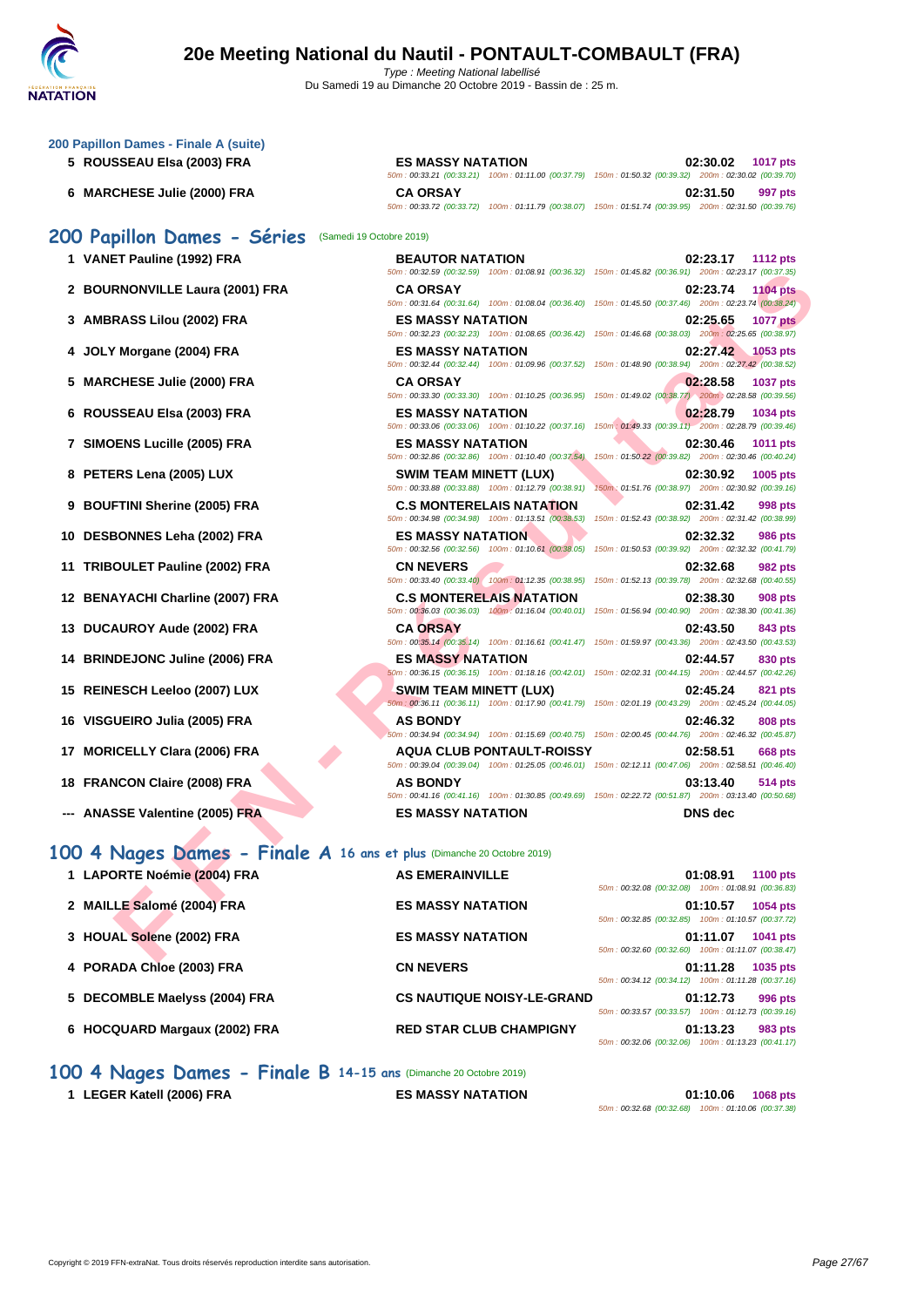

| 100 4 Nages Dames - Finale B (suite) |  |  |  |  |
|--------------------------------------|--|--|--|--|
|--------------------------------------|--|--|--|--|

| 2 PAGNON Clara (2005) FRA              | <b>BEAUTOR NATATION</b>          | 01:10.26<br>1063 pts<br>50m: 00:32.81 (00:32.81) 100m: 01:10.26 (00:37.45)           |
|----------------------------------------|----------------------------------|--------------------------------------------------------------------------------------|
| 3 CASTEJON Garance (2005) FRA          | <b>ES MASSY NATATION</b>         | 01:10.50<br>1056 pts<br>50m: 00:31.33 (00:31.33) 100m: 01:10.50 (00:39.17)           |
| 4 RESCHE Léa (2005) FRA                | <b>AS EMERAINVILLE</b>           | 01:11.73<br>1023 pts<br>50m: 00:33.45 (00:33.45)<br>100m: 01:11.73 (00:38.28)        |
| 5 GNAZALE Judith (2006) FRA            | <b>AQUA CLUB PONTAULT-ROISSY</b> | 01:12.38<br><b>1006 pts</b><br>100m: 01:12.38 (00:38.77)<br>50m: 00:33.61 (00:33.61) |
| 6 MASSACESI-PIZARRO Adriana (2005) FRA | <b>RED STAR CLUB CHAMPIGNY</b>   | <b>954 pts</b><br>01:14.36<br>50m: 00:34.91 (00:34.91) 100m: 01:14.36 (00:39.45)     |

| 1 DERAREDJ CAUMIL Sara (2007) FRA | <b>U.S CRETEIL NATATION</b>                                                    | 50m: 00:35.86 (00:35.86) 100m: 01:19.99 (00:44.13)   | 01:19.99 | 813 pts        |
|-----------------------------------|--------------------------------------------------------------------------------|------------------------------------------------------|----------|----------------|
| 2 MARTIN GOULIAT Lisa (2007) FRA  | ASS DES SPORTS DE CHELLES                                                      | 50m: 00:37.76 (00:37.76) 100m: 01:23.88 (00:46.12)   | 01:23.88 | <b>723 pts</b> |
| 3 LEHMANN Margaux (2007) FRA      | <b>ASN LOUVRES-ROISSY-SURVILLIERS</b>                                          | 50m : 00:40.83 (00:40.83) 100m : 01:25.64 (00:44.81) | 01:25.64 | <b>684 pts</b> |
| 4 HUMPHREYS Camille (2008) FRA    | <b>U.S CRETEIL NATATION</b>                                                    | 50m: 00:41.77 (00:41.77) 100m: 01:25.99 (00:44.22)   | 01:25.99 | <b>676 pts</b> |
| 5 BAKAYOKO Betty (2008) FRA       | <b>CLUB NAUTIQUE DE L'ARPAJONNAIS</b>                                          | 50m: 00:42.18 (00:42.18) 100m: 01:26.81 (00:44.63)   | 01:26.81 | 658 pts        |
| 6 DEDIEU Chloé (2007) FRA         | <b>AQUA CLUB PONTAULT-ROISSY</b><br><b>Contract Contract Contract Contract</b> | 50m: 00:43.85 (00:43.85) 100m: 01:29.41 (00:45.56)   | 01:29.41 | <b>604 pts</b> |

## **100 4 Nages Dames - Séries** (Dimanche 20 Octobre 2019)

| 6 MASSACESI-PIZARRO Adriana (2005) FRA                                                  | <b>RED STAR CLUB CHAMPIGNY</b>        | 100111.01112.00100.00.11<br>01:14.36<br>954 pts<br>50m: 00:34.91 (00:34.91) 100m: 01:14.36 (00:39.45) |
|-----------------------------------------------------------------------------------------|---------------------------------------|-------------------------------------------------------------------------------------------------------|
| 100 4 Nages Dames - Finale C 11-13 ans (Dimanche 20 Octobre 2019)                       |                                       |                                                                                                       |
| 1 DERAREDJ CAUMIL Sara (2007) FRA                                                       | <b>U.S CRETEIL NATATION</b>           | 01:19.99<br>813 pts<br>50m: 00:35.86 (00:35.86) 100m: 01:19.99 (00:44.13)                             |
| 2 MARTIN GOULIAT Lisa (2007) FRA                                                        | ASS DES SPORTS DE CHELLES             | 01:23.88<br><b>723 pts</b><br>50m: 00:37.76 (00:37.76) 100m: 01:23.88 (00:46.12)                      |
| 3 LEHMANN Margaux (2007) FRA                                                            | ASN LOUVRES-ROISSY-SURVILLIERS        | 01:25.64<br><b>684 pts</b><br>50m : 00:40.83 (00:40.83) 100m : 01:25.64 (00:44.81)                    |
| 4 HUMPHREYS Camille (2008) FRA                                                          | <b>U.S CRETEIL NATATION</b>           | 01:25.99<br><b>676 pts</b><br>50m: 00:41.77 (00:41.77) 100m: 01:25.99 (00:44.22)                      |
| 5 BAKAYOKO Betty (2008) FRA                                                             | <b>CLUB NAUTIQUE DE L'ARPAJONNAIS</b> | 01:26.81<br>658 pts<br>50m: 00:42.18 (00:42.18) 100m: 01:26.81 (00:44.63)                             |
| 6 DEDIEU Chloé (2007) FRA                                                               | <b>AQUA CLUB PONTAULT-ROISSY</b>      | 01:29.41<br><b>604 pts</b><br>50m: 00:43.85 (00:43.85) 100m: 01:29.41 (00:45.56)                      |
|                                                                                         |                                       |                                                                                                       |
| 100 4 Nages Dames - Séries<br>(Dimanche 20 Octobre 2019)<br>1 LAPORTE Noémie (2004) FRA | <b>AS EMERAINVILLE</b>                |                                                                                                       |
|                                                                                         |                                       | 01:09.46<br>1085 pts<br>50m: 00:31.82 (00:31.82) 100m: 01:09.46 (00:37.64)                            |
| 2 LEGER Katell (2006) FRA                                                               | <b>ES MASSY NATATION</b>              | 01:10.56<br>1055 pts<br>50m: 00:32.71 (00:32.71) 100m: 01:10.56 (00:37.85)                            |
| 3 MAILLE Salomé (2004) FRA                                                              | <b>ES MASSY NATATION</b>              | 01:10.79<br>1048 pts<br>50m: 00:32.94 (00:32.94) 100m: 01:10.79 (00:37.85)                            |
| 4 HOUAL Solene (2002) FRA                                                               | <b>ES MASSY NATATION</b>              | 01:10.92<br>1045 pts<br>50m: 00:32.08 (00:32.08) 100m: 01:10.92 (00:38.84)                            |
| 5 CASTEJON Garance (2005) FRA                                                           | <b>ES MASSY NATATION</b>              | 01:11.29<br>1035 pts<br>50m: 00:31.56 (00:31.56) 100m: 01:11.29 (00:39.73)                            |
| 6 PORADA Chloe (2003) FRA                                                               | <b>CN NEVERS</b>                      | 01:11.34<br>1033 pts<br>50m: 00:33.93 (00:33.93) 100m: 01:11.34 (00:37.41)                            |
| 7 PETERS Lena (2005) LUX                                                                | <b>SWIM TEAM MINETT (LUX)</b>         | 01:11.51<br>1029 pts<br>50m: 00:32.55 (00:32.55) 100m: 01:11.51 (00:38.96)                            |
| 8 PAGNON Clara (2005) FRA                                                               | <b>BEAUTOR NATATION</b>               | 01:11.66<br>1025 pts                                                                                  |
| 9 RESCHE Léa (2005) FRA                                                                 | <b>AS EMERAINVILLE</b>                | 50m: 00:33.09 (00:33.09) 100m: 01:11.66 (00:38.57)<br>01:11.92<br><b>1018 pts</b>                     |
| 10 GNAZALE Judith (2006) FRA                                                            | <b>AQUA CLUB PONTAULT-ROISSY</b>      | 50m: 00:33.58 (00:33.58) 100m: 01:11.92 (00:38.34)<br>01:12.57<br>1001 pts                            |
| 11 HOCQUARD Margaux (2002) FRA                                                          | <b>RED STAR CLUB CHAMPIGNY</b>        | 50m: 00:33.06 (00:33.06) 100m: 01:12.57 (00:39.51)<br>01:12.58<br><b>1000 pts</b>                     |
| 12 DECOMBLE Maelyss (2004) FRA                                                          | <b>CS NAUTIQUE NOISY-LE-GRAND</b>     | 50m: 00:31.90 (00:31.90) 100m: 01:12.58 (00:40.68)<br>01:13.31<br>981 pts                             |
| 13 MASSACESI-PIZARRO Adriana (2005) FRA                                                 | <b>RED STAR CLUB CHAMPIGNY</b>        | 50m: 00:33.49 (00:33.49) 100m: 01:13.31 (00:39.82)<br>01:13.37<br>979 pts                             |
| 14 AUBRY Aurélia (1998) FRA                                                             | <b>U.S CRETEIL NATATION</b>           | 50m: 00:34.23 (00:34.23) 100m: 01:13.37 (00:39.14)<br>01:13.47<br>977 pts                             |
| 15 MOUNIER IIona (2004) FRA                                                             | <b>ES MASSY NATATION</b>              | 50m: 00:34.44 (00:34.44) 100m: 01:13.47 (00:39.03)<br>01:13.54<br>975 pts                             |
| 16 BORDONARO Madeleine (2006) BEL                                                       | <b>SWIM TEAM MINETT (LUX)</b>         | 50m: 00:33.95 (00:33.95) 100m: 01:13.54 (00:39.59)<br>01:14.25<br>956 pts                             |
| 17 PERIANDRE Shana (2004) FRA                                                           | <b>ES STAINS</b>                      | 50m: 00:35.36 (00:35.36) 100m: 01:14.25 (00:38.89)<br>01:14.96<br>938 pts                             |
|                                                                                         |                                       | 50m: 00:35.22 (00:35.22) 100m: 01:14.96 (00:39.74)                                                    |
| 18 PERNOT Ophélie (2000) FRA                                                            | <b>AQUA CLUB PONTAULT-ROISSY</b>      | 01:15.03<br>936 pts<br>50m: 00:36.07 (00:36.07) 100m: 01:15.03 (00:38.96)                             |

| 01:09.46 1085 pts<br>50m: 00:31.82 (00:31.82) 100m: 01:09.46 (00:37.64) |
|-------------------------------------------------------------------------|
| 01:10.56 1055 pts                                                       |
| 50m: 00:32.71 (00:32.71) 100m: 01:10.56 (00:37.85)                      |
| 01:10.79 1048 pts                                                       |
| 50m: 00:32.94 (00:32.94) 100m: 01:10.79 (00:37.85)                      |
| 01:10.92 1045 pts                                                       |
| 50m: 00:32.08 (00:32.08) 100m: 01:10.92 (00:38.84)                      |
| 01:11.29 1035 pts                                                       |
| 50m: 00:31.56 (00:31.56) 100m: 01:11.29 (00:39.73)                      |
| 01:11.34 1033 pts                                                       |
| 50m: 00:33.93 (00:33.93) 100m: 01:11.34 (00:37.41)                      |
| 01:11.51 1029 pts                                                       |
| 50m: 00:32.55 (00:32.55) 100m: 01:11.51 (00:38.96)                      |
| 01:11.66 1025 pts                                                       |
| 50m: 00:33.09 (00:33.09) 100m: 01:11.66 (00:38.57)                      |
| 01:11.92 1018 pts                                                       |
| 50m: 00:33.58 (00:33.58) 100m: 01:11.92 (00:38.34)                      |
| 01:12.57 1001 pts                                                       |
| 50m: 00:33.06 (00:33.06) 100m: 01:12.57 (00:39.51)                      |
| 01:12.58 1000 pts                                                       |
| 50m: 00:31.90 (00:31.90) 100m: 01:12.58 (00:40.68)                      |
| 01:13.31 981 pts                                                        |
| 50m: 00:33.49 (00:33.49) 100m: 01:13.31 (00:39.82)                      |
| 01:13.37 979 pts                                                        |
| 50m: 00:34.23 (00:34.23) 100m: 01:13.37 (00:39.14)                      |
| 01:13.47 977 pts                                                        |
| 50m: 00:34.44 (00:34.44) 100m: 01:13.47 (00:39.03)                      |
| 01:13.54 975 pts                                                        |
| 50m: 00:33.95 (00:33.95) 100m: 01:13.54 (00:39.59)                      |
| 01:14.25 956 pts                                                        |
| 50m: 00:35.36 (00:35.36) 100m: 01:14.25 (00:38.89)                      |
| 01:14.96 938 pts                                                        |
| 50m: 00:35.22 (00:35.22) 100m: 01:14.96 (00:39.74)                      |
| 01:15.03 936 pts<br>50m: 00:36.07 (00:36.07) 100m: 01:15.03 (00:38.96)  |
|                                                                         |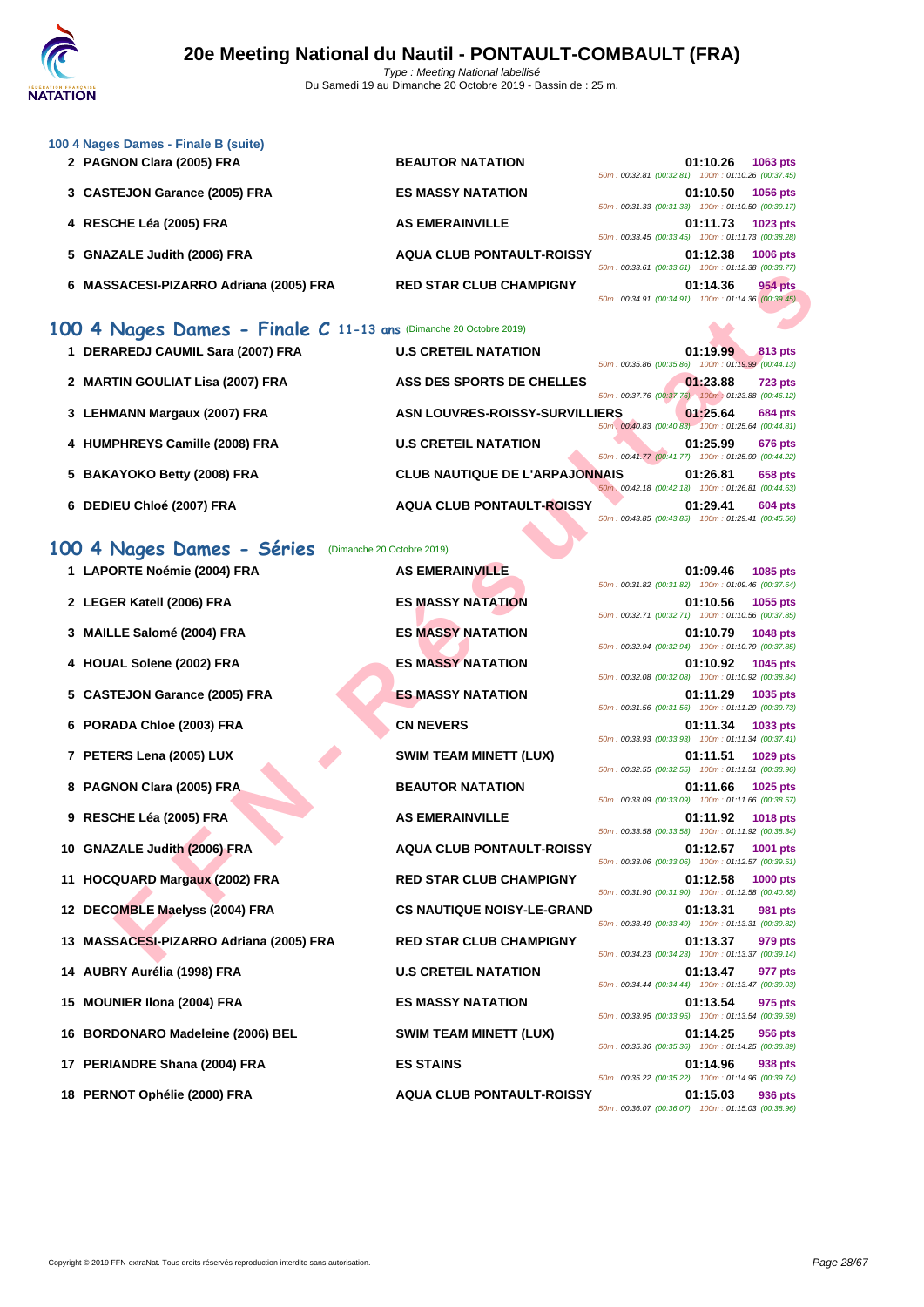

|    | 100 4 Nages Dames - Séries (suite)<br>19 ELIWA Kamila (2004) FRA | <b>ES MASSY NATATION</b>              |                                                                                                          | 01:15.16 | 933 pts        |
|----|------------------------------------------------------------------|---------------------------------------|----------------------------------------------------------------------------------------------------------|----------|----------------|
|    | 20 PORADA Clarisse (2005) FRA                                    | <b>CN NEVERS</b>                      | 50m: 00:34.20 (00:34.20) 100m: 01:15.16 (00:40.96)                                                       | 01:15.50 | 924 pts        |
| 21 | GARCIA Inès (2000) FRA                                           | <b>US JEUNESSE MITRY-MORY</b>         | 50m: 00:35.58 (00:35.58) 100m: 01:15.50 (00:39.92)<br>50m: 00:34.58 (00:34.58) 100m: 01:15.95 (00:41.37) | 01:15.95 | 913 pts        |
|    | 22 SOFFIO Mara (2006) LUX                                        | <b>SWIM TEAM MINETT (LUX)</b>         | 50m: 00:34.84 (00:34.84) 100m: 01:16.59 (00:41.75)                                                       | 01:16.59 | 897 pts        |
|    | 23 HARIZIA Celia (2005) LUX                                      | <b>SWIM TEAM MINETT (LUX)</b>         | 50m: 00:35.21 (00:35.21) 100m: 01:17.28 (00:42.07)                                                       | 01:17.28 | 879 pts        |
|    | 24 VAUBOURG Maureen (2006) FRA                                   | <b>CLUB NAUTIQUE DE L'ARPAJONNAIS</b> | 50m: 00:38.02 (00:38.02) 100m: 01:17.87 (00:39.85)                                                       | 01:17.87 | 865 pts        |
|    | 25 REINESCH Leeloo (2007) LUX                                    | <b>SWIM TEAM MINETT (LUX)</b>         | 50m: 00:36.35 (00:36.35) 100m: 01:18.20 (00:41.85)                                                       | 01:18.20 | 857 pts        |
|    | 26 PETESCH Lea (2007) LUX                                        | <b>SWIM TEAM MINETT (LUX)</b>         | 50m: 00:35.62 (00:35.62) 100m: 01:18.46 (00:42.84)                                                       | 01:18.46 | 850 pts        |
|    | 27 LINDMARK MELO Maia (2007) LUX                                 | <b>SWIM TEAM MINETT (LUX)</b>         | 50m: 00:36.20 (00:36.20) 100m: 01:18.48 (00:42.28)                                                       | 01:18.48 | 850 pts        |
|    | 28 THILL Gina (2007) LUX                                         | <b>SWIM TEAM MINETT (LUX)</b>         | 50m: 00:36.98 (00:36.98) 100m: 01:18.65 (00:41.67)                                                       | 01:18.65 | 846 pts        |
|    | 29 RICARD Manon (2005) FRA                                       | <b>CLUB NAUTIQUE DE L'ARPAJONNAIS</b> | 50m: 00:36.54 (00:36.54) 100m: 01:18.86 (00:42.32)                                                       | 01:18.86 | 841 pts        |
| 30 | DUMAY Lyna (2003) FRA                                            | <b>AQUA CLUB PONTAULT-ROISSY</b>      | 50m: 00:36.51 (00:36.51) 100m: 01:18.97 (00:42.46)                                                       | 01:18.97 | 838 pts        |
| 31 | <b>MORICELLY Clara (2006) FRA</b>                                | <b>AQUA CLUB PONTAULT-ROISSY</b>      | 50m: 00:36.01 (00:36.01) 100m: 01:19.36 (00:43.35)                                                       | 01:19.36 | 829 pts        |
|    | 32 SCHMITT Loan (2002) FRA                                       | <b>AQUA CLUB PONTAULT-ROISSY</b>      | 50m: 00:35.25 (00:35.25) 100m: 01:19.60 (00:44.35)                                                       | 01:19.60 | 823 pts        |
|    | 33 CALMES Lara (2004) LUX                                        | <b>SWIM TEAM MINETT (LUX)</b>         | 50m: 00:37.76 (00:37.76) 100m: 01:19.66 (00:41.90)                                                       | 01:19.66 | 821 pts        |
|    | 34 NANY Margaux (2005) FRA                                       | <b>AQUA CLUB PONTAULT-ROISSY</b>      | 50m: 00:36.38 (00:36.38) 100m: 01:19.97 (00:43.59)                                                       | 01:19.97 | 814 pts        |
|    | 35 BOUZIDI Imene (2005) LUX                                      | SWIM TEAM MINETT (LUX)                | 50m: 00:38.20 (00:38.20) 100m: 01:20.81 (00:42.61)                                                       | 01:20.81 | <b>794 pts</b> |
|    | 36 MESQUITA Liliana (2005) FRA                                   | <b>AS EMERAINVILLE</b>                | 50m: 00:38.48 (00:38.48) 100m: 01:20.92 (00:42.44)                                                       | 01:20.92 | <b>791 pts</b> |
|    | 37 DERAREDJ CAUMIL Sara (2007) FRA                               | <b>U.S CRETEIL NATATION</b>           | 50m: 00:35.94 (00:35.94) 100m: 01:21.55 (00:45.61)                                                       | 01:21.55 | 777 pts        |
| 38 | THOMAS Carla (2006) FRA                                          | <b>CS NAUTIQUE NOISY-LE-GRAND</b>     | 50m: 00:38.19 (00:38.19) 100m: 01:23.11 (00:44.92)                                                       | 01:23.11 | 740 pts        |
|    | 39 DEFOSSEZ Margot (2006) FRA                                    | <b>ASN LOUVRES-ROISSY-SURVILLIERS</b> | 50m: 00:37.88 (00:37.88) 100m: 01:23.30 (00:45.42)                                                       | 01:23.30 | <b>736 pts</b> |
|    | 40 LAFFONT Romane (2006) FRA                                     | <b>AQUA CLUB PONTAULT-ROISSY</b>      | 50m: 00:39.78 (00:39.78) 100m: 01:24.97 (00:45.19)                                                       | 01:24.97 | 699 pts        |
|    | 41 ZODROS MARCEL Joyce (2006) FRA                                | <b>CLUB NAUTIQUE DE L'ARPAJONNAIS</b> | 50m: 00:39.49 (00:39.49) 100m: 01:25.08 (00:45.59)                                                       | 01:25.08 | 696 pts        |
|    | 42 RABAT ALLOUX Elise (2006) FRA                                 | <b>CLUB NAUTIQUE DE L'ARPAJONNAIS</b> | 50m: 00:38.32 (00:38.32) 100m: 01:25.83 (00:47.51)                                                       | 01:25.83 | <b>680 pts</b> |
|    | 43 MARTIN GOULIAT Lisa (2007) FRA                                | ASS DES SPORTS DE CHELLES             | 50m: 00:40.19 (00:40.19) 100m: 01:26.59 (00:46.40)                                                       | 01:26.59 | 663 pts        |
|    | 44 DEDIEU Chloé (2007) FRA                                       | <b>AQUA CLUB PONTAULT-ROISSY</b>      | 50m: 00:42.23 (00:42.23) 100m: 01:26.83 (00:44.60)                                                       | 01:26.83 | 658 pts        |
|    | 45 LEHMANN Margaux (2007) FRA                                    | <b>ASN LOUVRES-ROISSY-SURVILLIERS</b> | 50m: 00:41.40 (00:41.40) 100m: 01:27.61 (00:46.21)                                                       | 01:27.61 | 641 pts        |
|    | 46 HUMPHREYS Camille (2008) FRA                                  | <b>U.S CRETEIL NATATION</b>           | 50m: 00:41.84 (00:41.84) 100m: 01:27.81 (00:45.97)                                                       | 01:27.81 | 637 pts        |
|    | 47 BAKAYOKO Betty (2008) FRA                                     | <b>CLUB NAUTIQUE DE L'ARPAJONNAIS</b> | 50m: 00:42.68 (00:42.68) 100m: 01:28.28 (00:45.60)                                                       | 01:28.28 | 627 pts        |
|    | 48 FLIGIEL Maelle (2007) FRA                                     | <b>CLUB NAUTIQUE DE L'ARPAJONNAIS</b> | 50m: 00:42.71 (00:42.71) 100m: 01:29.15 (00:46.44)                                                       | 01:29.15 | 609 pts        |
|    | 49 MURSCHEL Léna (2007) FRA                                      | <b>AQUA CLUB PONTAULT-ROISSY</b>      |                                                                                                          | 01:29.68 | 598 pts        |

| <b>\TATION</b>              | 50m: 00:34.20 (00:34.20) 100m: 01:15.16 (00:40.96) | 01:15.16 | 933 pts        |
|-----------------------------|----------------------------------------------------|----------|----------------|
|                             | 50m: 00:35.58 (00:35.58) 100m: 01:15.50 (00:39.92) | 01:15.50 | <b>924 pts</b> |
| E MITRY-MORY                | 50m: 00:34.58 (00:34.58) 100m: 01:15.95 (00:41.37) | 01:15.95 | 913 pts        |
| <b>IINETT (LUX)</b>         | 50m: 00:34.84 (00:34.84) 100m: 01:16.59 (00:41.75) | 01:16.59 | 897 pts        |
| <b>IINETT (LUX)</b>         | 50m: 00:35.21 (00:35.21) 100m: 01:17.28 (00:42.07) | 01:17.28 | <b>879 pts</b> |
| <b>NUE DE L'ARPAJONNAIS</b> |                                                    | 01:17.87 | <b>865 pts</b> |
| <b>IINETT (LUX)</b>         | 50m: 00:38.02 (00:38.02) 100m: 01:17.87 (00:39.85) | 01:18.20 | 857 pts        |
| <b>IINETT (LUX)</b>         | 50m: 00:36.35 (00:36.35) 100m: 01:18.20 (00:41.85) | 01:18.46 | 850 pts        |
| <b>IINETT (LUX)</b>         | 50m: 00:35.62 (00:35.62) 100m: 01:18.46 (00:42.84) | 01:18.48 | 850 pts        |
| <b>IINETT (LUX)</b>         | 50m: 00:36.20 (00:36.20) 100m: 01:18.48 (00:42.28) | 01:18.65 | 846 pts        |
| <b>NUE DE L'ARPAJONNAIS</b> | 50m: 00:36.98 (00:36.98) 100m: 01:18.65 (00:41.67) | 01:18.86 | 841 pts        |
| <b>PONTAULT-ROISSY</b>      | 50m: 00:36.54 (00:36.54) 100m: 01:18.86 (00:42.32) | 01:18.97 | 838 pts        |
| <b>PONTAULT-ROISSY</b>      | 50m: 00:36.51 (00:36.51) 100m: 01:18.97 (00:42.46) | 01:19.36 | 829 pts        |
| <b>PONTAULT-ROISSY</b>      | 50m: 00:36.01 (00:36.01) 100m: 01:19.36 (00:43.35) | 01:19.60 | 823 pts        |
| <b>IINETT (LUX)</b>         | 50m: 00:35.25 (00:35.25) 100m: 01:19.60 (00:44.35) | 01:19.66 |                |
|                             | 50m: 00:37.76 (00:37.76) 100m: 01:19.66 (00:41.90) |          | 821 pts        |
| <b>PONTAULT-ROISSY</b>      | 50m: 00:36.38 (00:36.38) 100m: 01:19.97 (00:43.59) | 01:19.97 | 814 pts        |
| <b>IINETT (LUX)</b>         | 50m: 00:38.20 (00:38.20) 100m: 01:20.81 (00:42.61) | 01:20.81 | <b>794 pts</b> |
| /ILLE                       | 50m: 00:38.48 (00:38.48) 100m: 01:20.92 (00:42.44) | 01:20.92 | <b>791 pts</b> |
| NATATION                    | 50m: 00:35.94 (00:35.94) 100m: 01:21.55 (00:45.61) | 01:21.55 | <b>777 pts</b> |
| <b>ENOISY-LE-GRAND</b>      | 50m: 00:38.19 (00:38.19) 100m: 01:23.11 (00:44.92) | 01:23.11 | <b>740 pts</b> |
| S-ROISSY-SURVILLIERS        | 50m: 00:37.88 (00:37.88) 100m: 01:23.30 (00:45.42) | 01:23.30 | <b>736 pts</b> |
| PONTAULT-ROISSY             | 50m: 00:39.78 (00:39.78) 100m: 01:24.97 (00:45.19) | 01:24.97 | 699 pts        |
| <b>IUE DE L'ARPAJONNAIS</b> | 50m: 00:39.49 (00:39.49) 100m: 01:25.08 (00:45.59) | 01:25.08 | 696 pts        |
| <b>NUE DE L'ARPAJONNAIS</b> | 50m: 00:38.32 (00:38.32) 100m: 01:25.83 (00:47.51) | 01:25.83 | <b>680 pts</b> |
| <b>RTS DE CHELLES</b>       | 50m: 00:40.19 (00:40.19) 100m: 01:26.59 (00:46.40) | 01:26.59 | 663 pts        |
| <b>PONTAULT-ROISSY</b>      | 50m: 00:42.23 (00:42.23) 100m: 01:26.83 (00:44.60) | 01:26.83 | <b>658 pts</b> |
| S-ROISSY-SURVILLIERS        | 50m: 00:41.40 (00:41.40) 100m: 01:27.61 (00:46.21) | 01:27.61 | 641 pts        |
| NATATION                    |                                                    | 01:27.81 | 637 pts        |
| <b>NUE DE L'ARPAJONNAIS</b> | 50m: 00:41.84 (00:41.84) 100m: 01:27.81 (00:45.97) | 01:28.28 | 627 pts        |
| <b>NUE DE L'ARPAJONNAIS</b> | 50m: 00:42.68 (00:42.68) 100m: 01:28.28 (00:45.60) | 01:29.15 | 609 pts        |
| <b>PONTAULT-ROISSY</b>      | 50m: 00:42.71 (00:42.71) 100m: 01:29.15 (00:46.44) | 01:29.68 | 598 pts        |
|                             | 50m: 00:44.99 (00:44.99) 100m: 01:29.68 (00:44.69) |          |                |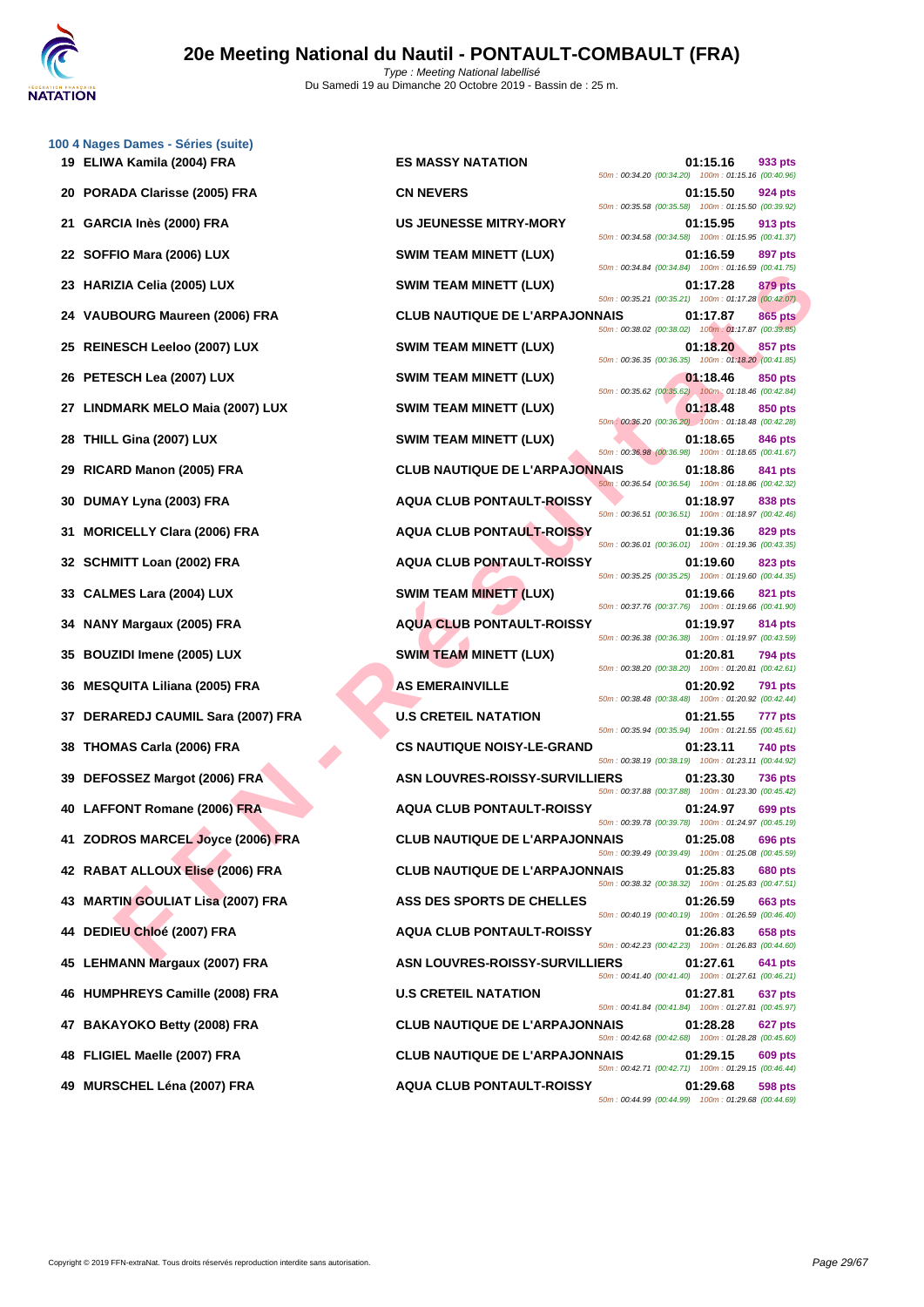

| 100 4 Nages Dames - Séries (suite)                                                                                                                                                                                                                |                                                                                                                                           |                                                                                                                                           |
|---------------------------------------------------------------------------------------------------------------------------------------------------------------------------------------------------------------------------------------------------|-------------------------------------------------------------------------------------------------------------------------------------------|-------------------------------------------------------------------------------------------------------------------------------------------|
| 50 RIGAUT--LORAIN Pauline (2007) FRA                                                                                                                                                                                                              | <b>AQUA CLUB PONTAULT-ROISSY</b>                                                                                                          | 01:31.03<br>571 pts<br>50m: 00:45.15 (00:45.15) 100m: 01:31.03 (00:45.88)                                                                 |
| ---   DESNOYERS Chloé (2001) FRA                                                                                                                                                                                                                  | <b>JEANNE D'ARC DRANCY</b>                                                                                                                | <b>DNS</b> dec                                                                                                                            |
| DEBARD Pauline (2000) FRA                                                                                                                                                                                                                         | <b>CN NEVERS</b>                                                                                                                          | <b>DNS</b> dec                                                                                                                            |
| EGAULT Angela-Enora (2007) FRA                                                                                                                                                                                                                    | <b>AQUA CLUB PONTAULT-ROISSY</b>                                                                                                          | <b>DSQ</b>                                                                                                                                |
|                                                                                                                                                                                                                                                   |                                                                                                                                           |                                                                                                                                           |
| 400 4 Nages Dames - Finale A                                                                                                                                                                                                                      | (Samedi 19 Octobre 2019)                                                                                                                  |                                                                                                                                           |
| 1 AMBRASS Lilou (2002) FRA                                                                                                                                                                                                                        | <b>ES MASSY NATATION</b>                                                                                                                  | 04:56.72<br><b>1166 pts</b><br>50m: 00:31.27 (00:31.27) 100m: 01:07.83 (00:36.56) 150m: 01:47.34 (00:39.51) 200m: 02:25.90 (00:38.56)     |
|                                                                                                                                                                                                                                                   | 250m: 03:07.35 (00:41.45) 300m: 03:49.03 (00:41.68) 350m: 04:23.22 (00:34.19) 400m: 04:56.72 (00:33.50)                                   |                                                                                                                                           |
| 2 CHARRO Anaïs (1998) FRA                                                                                                                                                                                                                         | <b>ES VITRY</b>                                                                                                                           | 04:59.35<br><b>1147 pts</b><br>50m : 00:32.11 (00:32.11) 100m : 01:08.95 (00:36.84) 150m : 01:48.46 (00:39.51) 200m : 02:26.57 (00:38.11) |
|                                                                                                                                                                                                                                                   | 250m: 03:07.48 (00:40.91) 300m: 03:49.74 (00:42.26) 350m: 04:25.54 (00:35.80) 400m: 04:59.35 (00:33.81)                                   |                                                                                                                                           |
| 3   BONDOUY Noah (2004) FRA                                                                                                                                                                                                                       | <b>ES MASSY NATATION</b>                                                                                                                  | $05:02.54$ 1125 pts<br>50m : 00:32.50 (00:32.50) 100m : 01:09.92 (00:37.42) 150m : 01:48.18 (00:38.26) 200m : 02:26.46 (00:38.28)         |
|                                                                                                                                                                                                                                                   | 250m : 03:09.31 (00:42.85) 300m : 03:52.55 (00:43.24) 350m : 04:27.70 (00:35.15) 400m : 05:02.54 (00:34.84)                               |                                                                                                                                           |
| 4 BOURNONVILLE Laura (2001) FRA                                                                                                                                                                                                                   | <b>CA ORSAY</b><br>50m: 00:32.92 (00:32.92) 100m: 01:10.35 (00:37.43)                                                                     | 05:13.20<br>1052 pts<br>150m: 01:52.28 (00:41.93) 200m: 02:32.65 (00:40.37)                                                               |
|                                                                                                                                                                                                                                                   | 250m: 03:16.60 (00:43.95) 300m: 04:01.65 (00:45.05)                                                                                       | 350m : 04:37.71 (00:36.06) 400m : 05:13.20 (00:35.49)                                                                                     |
| 5  JOLY Morgane (2004) FRA                                                                                                                                                                                                                        | <b>ES MASSY NATATION</b>                                                                                                                  | 05:20.85<br><b>1000 pts</b><br>50m: 00:33.15 (00:33.15) 100m: 01:12.63 (00:39.48) 150m: 01:54.09 (00:41.46) 200m: 02:33.58 (00:39.49)     |
|                                                                                                                                                                                                                                                   | 250m : 03:19.37 (00:45.79) 300m : 04:05.71 (00:46.34) 350m : 04:44.01 (00:38.30) 400m : 05:20.85 (00:36.84)                               |                                                                                                                                           |
| 6 ROUSSEAU Elsa (2003) FRA                                                                                                                                                                                                                        | <b>ES MASSY NATATION</b>                                                                                                                  | 05:25.64<br>969 pts<br>50m: 00:33.44 (00:33.44) 100m: 01:12.07 (00:38.63) 150m: 01:55.75 (00:43.68) 200m: 02:37.18 (00:41.43)             |
|                                                                                                                                                                                                                                                   | 250m : 03:24.08 (00:46.90) 300m : 04:11.32 (00:47.24) 350m : 04:49.42 (00:38.10) 400m : 05:25.64 (00:36.22)                               |                                                                                                                                           |
| 400 4 Nages Dames - Séries                                                                                                                                                                                                                        | (Samedi 19 Octobre 2019)                                                                                                                  |                                                                                                                                           |
| 1 BONDOUY Noah (2004) FRA                                                                                                                                                                                                                         | <b>ES MASSY NATATION</b>                                                                                                                  | 04:58.82<br>1151 pts                                                                                                                      |
|                                                                                                                                                                                                                                                   |                                                                                                                                           | 50m: 00:31.88 (00:31.88) 100m: 01:08.73 (00:36.85) 150m: 01:46.22 (00:37.49) 200m: 02:23.03 (00:36.81)                                    |
| 2 AMBRASS Lilou (2002) FRA                                                                                                                                                                                                                        | 250m: 03:06.17 (00:43.14) 300m: 03:49.57 (00:43.40) 350m: 04:24.26 (00:34.69) 400m: 04:58.82 (00:34.56)<br><b>ES MASSY NATATION</b>       | 04:58.86<br>1151 pts                                                                                                                      |
|                                                                                                                                                                                                                                                   |                                                                                                                                           | 50m: 00:31.46 (00:31.46) 100m: 01:06.90 (00:35.44) 150m: 01:46.29 (00:39.39) 200m: 02:25.12 (00:38.83)                                    |
| 3 CHARRO Anaïs (1998) FRA                                                                                                                                                                                                                         | 250m: 03:07.95 (00:42.83) 300m: 03:51.27 (00:43.32) 350m: 04:25.59 (00:34.32) 400m: 04:58.86 (00:33.27)<br><b>ES VITRY</b>                | 05:03.67<br>1117 pts                                                                                                                      |
|                                                                                                                                                                                                                                                   |                                                                                                                                           | 50m : 00:33.12 (00:33.12) 100m : 01:10.15 (00:37.03) 150m : 01:50.16 (00:40.01) 200m : 02:28.08 (00:37.92)                                |
| 4 BOURNONVILLE Laura (2001) FRA                                                                                                                                                                                                                   | 250m: 03:08.82 (00:40.74) 300m: 03:50.86 (00:42.04) 350m: 04:28.32 (00:37.46) 400m: 05:03.67 (00:35.35)<br><b>CA ORSAY</b>                | 05:11.53<br>1063 pts                                                                                                                      |
|                                                                                                                                                                                                                                                   | 250m: 03:13.50 (00:44.70) 300m: 03:59.44 (00:45.94) 350m: 04:36.21 (00:36.77) 400m: 05:11.53 (00:35.32)                                   | 50m: 00:32.18 (00:32.18) 100m: 01:09.27 (00:37.09) 150m: 01:49.31 (00:40.04) 200m: 02:28.80 (00:39.49)                                    |
| 5  JOLY Morgane (2004) FRA                                                                                                                                                                                                                        | <b>ES MASSY NATATION</b>                                                                                                                  | 05:19.21<br>1011 pts                                                                                                                      |
|                                                                                                                                                                                                                                                   | 250m: 03:17.71 (00:45.86) 300m: 04:03.94 (00:46.23) 350m: 04:42.31 (00:38.37) 400m: 05:19.21 (00:36.90)                                   | 50m: 00:32.26 (00:32.26) 100m: 01:10.04 (00:37.78) 150m: 01:51.79 (00:41.75) 200m: 02:31.85 (00:40.06)                                    |
| 6 ROUSSEAU Elsa (2003) FRA                                                                                                                                                                                                                        | <b>ES MASSY NATATION</b>                                                                                                                  | 05:22.11<br><b>992 pts</b>                                                                                                                |
|                                                                                                                                                                                                                                                   | 250m: 03:22.74 (00:46.61) 300m: 04:09.00 (00:46.26) 350m: 04:46.14 (00:37.14) 400m: 05:22.11 (00:35.97)                                   | 50m : 00:33.38 (00:33.38) 100m : 01:10.95 (00:37.57) 150m : 01:54.13 (00:43.18) 200m : 02:36.13 (00:42.00)                                |
| 7 RESCHE Léa (2005) FRA                                                                                                                                                                                                                           | <b>AS EMERAINVILLE</b>                                                                                                                    | 05:22.88<br>987 pts                                                                                                                       |
|                                                                                                                                                                                                                                                   |                                                                                                                                           | 50m : 00:32.80 (00:32.80) 100m : 01:11.86 (00:39.06) 150m : 01:54.70 (00:42.84) 200m : 02:36.60 (00:41.90)                                |
| 8 PETERS Lena (2005) LUX                                                                                                                                                                                                                          | 250m: 03:21.32 (00:44.72) 300m: 04:07.49 (00:46.17) 350m: 04:45.81 (00:38.32) 400m: 05:22.88 (00:37.07)<br>SWIM TEAM MINETT (LUX)         | 05:27.33<br>958 pts                                                                                                                       |
|                                                                                                                                                                                                                                                   |                                                                                                                                           | 50m: 00:34.79 (00:34.79) 100m: 01:15.19 (00:40.40) 150m: 01:57.45 (00:42.26) 200m: 02:38.11 (00:40.66)                                    |
| 9 MASSACESI-PIZARRO Adriana (2005) FRA                                                                                                                                                                                                            | 250m: 03:25.95 (00:47.84) 300m: 04:14.50 (00:48.55) 350m: 04:51.69 (00:37.19) 400m: 05:27.33 (00:35.64)<br><b>RED STAR CLUB CHAMPIGNY</b> | 05:31.64<br>931 pts                                                                                                                       |
|                                                                                                                                                                                                                                                   |                                                                                                                                           | 50m: 00:35.60 (00:35.60) 100m: 01:18.33 (00:42.73) 150m: 02:01.48 (00:43.15) 200m: 02:43.03 (00:41.55)                                    |
| 10 THILL Gina (2007) LUX                                                                                                                                                                                                                          | 250m: 03:29.21 (00:46.18) 300m: 04:15.64 (00:46.43) 350m: 04:54.29 (00:38.65) 400m: 05:31.64 (00:37.35)<br>SWIM TEAM MINETT (LUX)         | 05:56.47<br>779 pts                                                                                                                       |
|                                                                                                                                                                                                                                                   |                                                                                                                                           | 50m : 00:37.25 (00:37.25) 100m : 01:22.14 (00:44.89) 150m : 02:10.12 (00:47.98) 200m : 02:56.26 (00:46.14)                                |
| --- MOUNIER Manon (2006) FRA                                                                                                                                                                                                                      | 250m: 03:45.29 (00:49.03) 300m: 04:35.64 (00:50.35) 350m: 05:17.71 (00:42.07) 400m: 05:56.47 (00:38.76)<br><b>ES MASSY NATATION</b>       | <b>DSQ</b>                                                                                                                                |
|                                                                                                                                                                                                                                                   |                                                                                                                                           |                                                                                                                                           |
| 4x100 Nage Libre Dames - Séries                                                                                                                                                                                                                   | (Dimanche 20 Octobre 2019)                                                                                                                |                                                                                                                                           |
| 1 GAMER Rose-alexia (1999) FRA                                                                                                                                                                                                                    | <b>ES VITRY</b>                                                                                                                           | 03:58.58<br>1193 pts                                                                                                                      |
| <b>CHARRO Anaïs (1998) FRA</b>                                                                                                                                                                                                                    |                                                                                                                                           |                                                                                                                                           |
| <b>RODRIGUES Chloé (2003) FRA</b>                                                                                                                                                                                                                 |                                                                                                                                           |                                                                                                                                           |
|                                                                                                                                                                                                                                                   |                                                                                                                                           |                                                                                                                                           |
| <b>BARBOUCH Inès (2001) TUN</b><br>50m: 00:28.96 (00:28.96) 100m: 00:59.00 (00:30.04) 150m: 01:27.71 (00:28.71) 200m: 01:58.80 (00:31.09) 250m: 02:27.71 (00:28.91) 300m: 03:00.22 (00:32.51) 350m: 03:28.23 (00:28.01) 400m: 03:28.58 (00:30.35) |                                                                                                                                           |                                                                                                                                           |
|                                                                                                                                                                                                                                                   |                                                                                                                                           |                                                                                                                                           |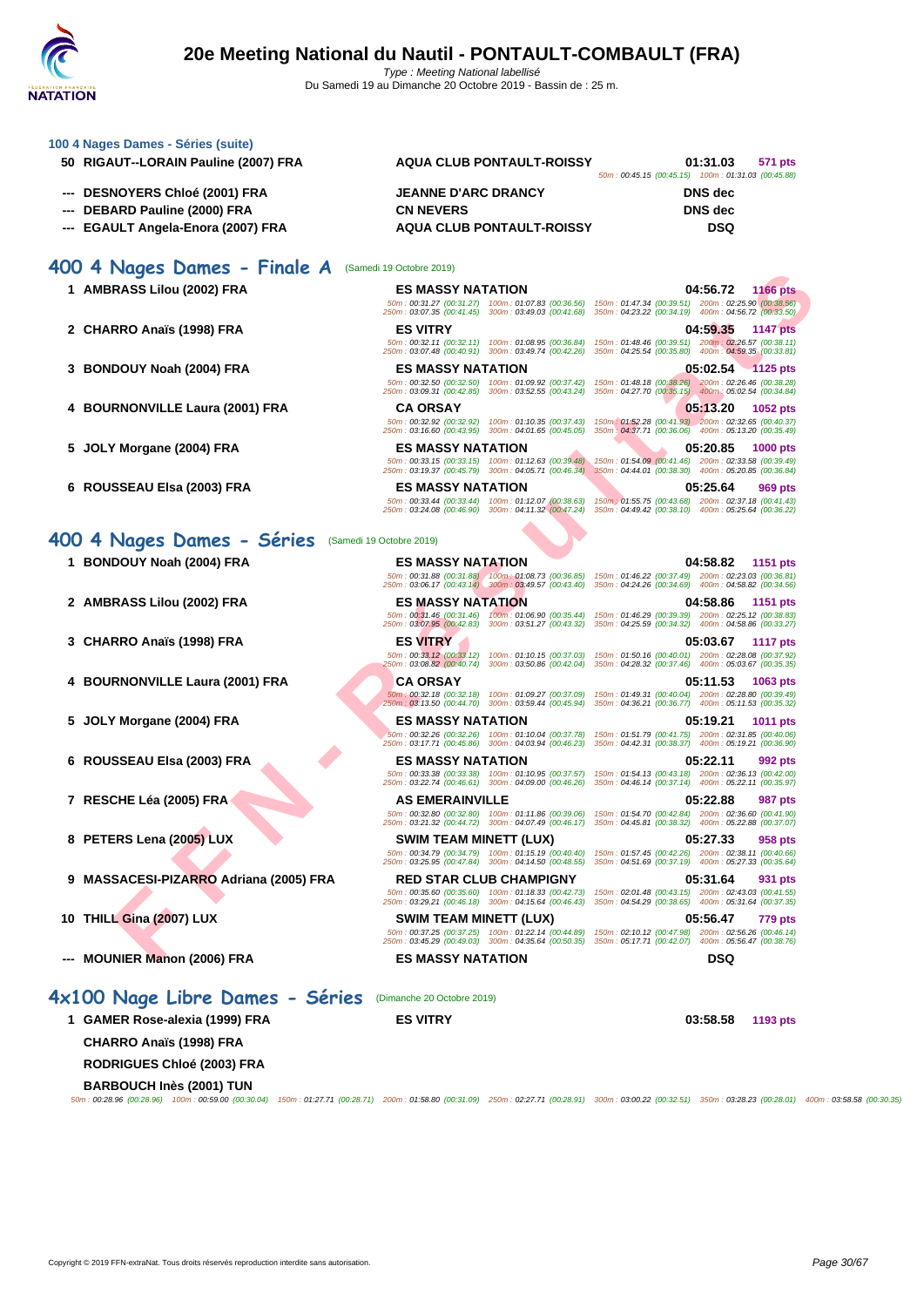

| 4x100 Nage Libre Dames - Séries (suite)                                                                                                                                                                                                               |                                  |          |                 |                           |
|-------------------------------------------------------------------------------------------------------------------------------------------------------------------------------------------------------------------------------------------------------|----------------------------------|----------|-----------------|---------------------------|
| 2 HOUAL Solene (2002) FRA                                                                                                                                                                                                                             | <b>ES MASSY NATATION</b>         | 04:09.39 | <b>1108 pts</b> |                           |
| FOURMY Marina (2003) FRA                                                                                                                                                                                                                              |                                  |          |                 |                           |
| <b>MAILLE Salomé (2004) FRA</b>                                                                                                                                                                                                                       |                                  |          |                 |                           |
| <b>BRINDEJONC Juline (2006) FRA</b><br>50m: 00:29.45 (00:29.45) 100m: 01:00.39 (00:30.94) 150m: 01:31.29 (00:30.90) 200m: 02:05.11 (00:33.82) 250m: 02:34.85 (00:29.74) 300m: 03:08.06 (00:33.21) 350m: 03:36.88 (00:28.82) 400m: 04:09.39 (00:32.51) |                                  |          |                 |                           |
| 3 LEGER Katell (2006) FRA                                                                                                                                                                                                                             | <b>ES MASSY NATATION</b>         | 04:13.24 | 1079 pts        |                           |
| FOURMY Maëlys (2003) FRA                                                                                                                                                                                                                              |                                  |          |                 |                           |
| <b>CASTEJON Garance (2005) FRA</b>                                                                                                                                                                                                                    |                                  |          |                 |                           |
| ELIWA Kamila (2004) FRA<br>50m: 00:30.27 (00:30.27) 100m: 01:02.66 (00:32.39) 150m: 01:33.10 (00:30.44) 200m: 02:06.29 (00:33.19) 250m: 02:36.81 (00:30.52) 300m: 03:09.55 (00:32.74) 350m: 03:40.06 (00:30.51) 400m: 04:13.24 (00:33.18)             |                                  |          |                 |                           |
| 4 PERNOT Ophélie (2000) FRA                                                                                                                                                                                                                           | <b>AQUA CLUB PONTAULT-ROISSY</b> | 04:18.23 | <b>1041 pts</b> |                           |
| LETOCART Luna (2006) FRA                                                                                                                                                                                                                              |                                  |          |                 |                           |
| <b>GNAZALE Judith (2006) FRA</b>                                                                                                                                                                                                                      |                                  |          |                 |                           |
| DRUART Morgane (2003) FRA<br>50m: 00:29.98 (00:29.98) 100m: 01:02.17 (00:32.19) 150m: 01:32.77 (00:30.60) 200m: 02:06.55 (00:33.78) 250m: 02:37.84 (00:31.29) 300m: 03:12.72 (00:34.88) 350m: 03:43.34 (00:30.62) 400m: 04:18.23 (00:34.89)           |                                  |          |                 |                           |
| 5 DUMAY Lyna (2003) FRA                                                                                                                                                                                                                               | <b>AQUA CLUB PONTAULT-ROISSY</b> | 04:30.61 | 950 pts         |                           |
| <b>MORICELLY Clara (2006) FRA</b>                                                                                                                                                                                                                     |                                  |          |                 |                           |
| SCHMITT Loan (2002) FRA                                                                                                                                                                                                                               |                                  |          |                 |                           |
| <b>BROUILLARD Margaux (2005) FRA</b>                                                                                                                                                                                                                  |                                  |          |                 |                           |
| 50m: 00:31.43 (00:31.43) 100m: 01:05.89 (00:34.46) 150m: 01:37.40 (00:31.51) 200m: 02:12.72 (00:35.32) 250m: 02:45.49 (00:32.77) 300m: 03:22.40 (00:36.91) 350m: 03:55.41 (00:33.01) 400m: 04:30.61 (00:35.20)<br>6 HAUET Léanne (2007) FRA           | AQUA CLUB PONTAULT-ROISSY        | 04:58.67 | 760 pts         |                           |
| RIGAUT--LORAIN Pauline (2007) FRA                                                                                                                                                                                                                     |                                  |          |                 |                           |
| DEDIEU Chloé (2007) FRA                                                                                                                                                                                                                               |                                  |          |                 |                           |
| LEPROVOST Nina (2008) FRA                                                                                                                                                                                                                             |                                  |          |                 |                           |
| 50m: 00:35.03 (00:35.03) 100m: 01:12.17 (00:37.14) 150m: 01:50.03 (00:37.86) 200m: 02:30.61 (00:40.58) 250m: 03:07.50 (00:36.89) 300m: 03:47.46 (00:39.96) 350m: 04:21.06 (00:33.60) 400m: 04:28.67 (00:37.61)                                        |                                  |          |                 |                           |
| 7   ALLART Noémie (2005) FRA<br><b>BLANC Coline (2005) FRA</b>                                                                                                                                                                                        | <b>SN RETHEL</b>                 | 05:01.71 | 741 pts         |                           |
| <b>MELGAR Justine (2006) FRA</b>                                                                                                                                                                                                                      |                                  |          |                 |                           |
| ALLART Marine (2003) FRA                                                                                                                                                                                                                              |                                  |          |                 |                           |
| 50m : 00:33.83 (00:33.83) 100m : 01:11.51 (00:37.68) 150m : 01:49.94 (00:38.43) 200m : 02:32.89 (00:42.95) 250m : 03:08.46 (00:35.57) 300m : 03:49.88 (00:41.42) 350m : 04:23.47 (00:33.59)                                                           |                                  |          |                 | 400m: 05:01.71 (00:38.24) |
| 8 JARDON Louann (2008) FRA                                                                                                                                                                                                                            | <b>AQUA CLUB PONTAULT-ROISSY</b> | 05:23.70 | <b>608 pts</b>  |                           |
| EGAULT Angela-Enora (2007) FRA                                                                                                                                                                                                                        |                                  |          |                 |                           |
| <b>MANCINI Lalie (2007) FRA</b>                                                                                                                                                                                                                       |                                  |          |                 |                           |
| <b>MURSCHEL Léna (2007) FRA</b><br>50m: 00:37.99 (00:37.99) 100m: 01:22.10 (00:44.11) 150m: 02:00.44 (00:38.34) 200m: 02:43.48 (00:43.04) 250m: 03:21.71 (00:38.23) 300m: 04:05.32 (00:43.61) 350m: 04:42.82 (00:37.50) 400m: 05:23.70 (00:40.88)     |                                  |          |                 |                           |
| 4x100 4 Nages Dames - Séries (Samedi 19 Octobre 2019)                                                                                                                                                                                                 |                                  |          |                 |                           |
| 1 BARBOUCH Inès (2001) TUN                                                                                                                                                                                                                            | <b>ES VITRY</b>                  | 04:22.52 | 1195 pts        |                           |
| <b>CHARRO Anaïs (1998) FRA</b>                                                                                                                                                                                                                        |                                  |          |                 |                           |
| <b>GAMER Rose-alexia (1999) FRA</b>                                                                                                                                                                                                                   |                                  |          |                 |                           |
| <b>RODRIGUES Chloé (2003) FRA</b>                                                                                                                                                                                                                     |                                  |          |                 |                           |
| 50m: 00:32.41 (00:32.41) 100m: 01:06.39 (00:33.98) 150m: 01:40.29 (00:33.90) 200m: 02:18.43 (00:38.14) 250m: 02:47.88 (00:29.45) 300m: 03:22.44 (00:34.56) 350m: 03:50.24 (00:27.80) 400m: 04:22.52 (00:32.28)                                        | <b>CA ORSAY</b>                  |          |                 |                           |
| 2 BERGER Paoline (2002) FRA<br><b>NGUYEN DUC LONG Armelle (2003) FRA</b>                                                                                                                                                                              |                                  | 04:34.92 | 1109 pts        |                           |
| <b>BOURNONVILLE Laura (2001) FRA</b>                                                                                                                                                                                                                  |                                  |          |                 |                           |
| <b>MARCHESE Julie (2000) FRA</b>                                                                                                                                                                                                                      |                                  |          |                 |                           |
| 50m: 00:32.99 (00:32.99) 100m: 01:08.44 (00:35.45) 150m: 01:45.42 (00:36.98) 200m: 02:29.26 (00:43.84) 250m: 02:58.83 (00:29.57) 300m: 03:33.80 (00:34.97) 350m: 04:03.13 (00:29.33) 400m: 04:34.92 (00:31.79)                                        |                                  |          |                 |                           |
| 3 MOUNIER IIona (2004) FRA                                                                                                                                                                                                                            | <b>ES MASSY NATATION</b>         | 04:42.20 | <b>1060 pts</b> |                           |
| <b>MAILLE Salomé (2004) FRA</b>                                                                                                                                                                                                                       |                                  |          |                 |                           |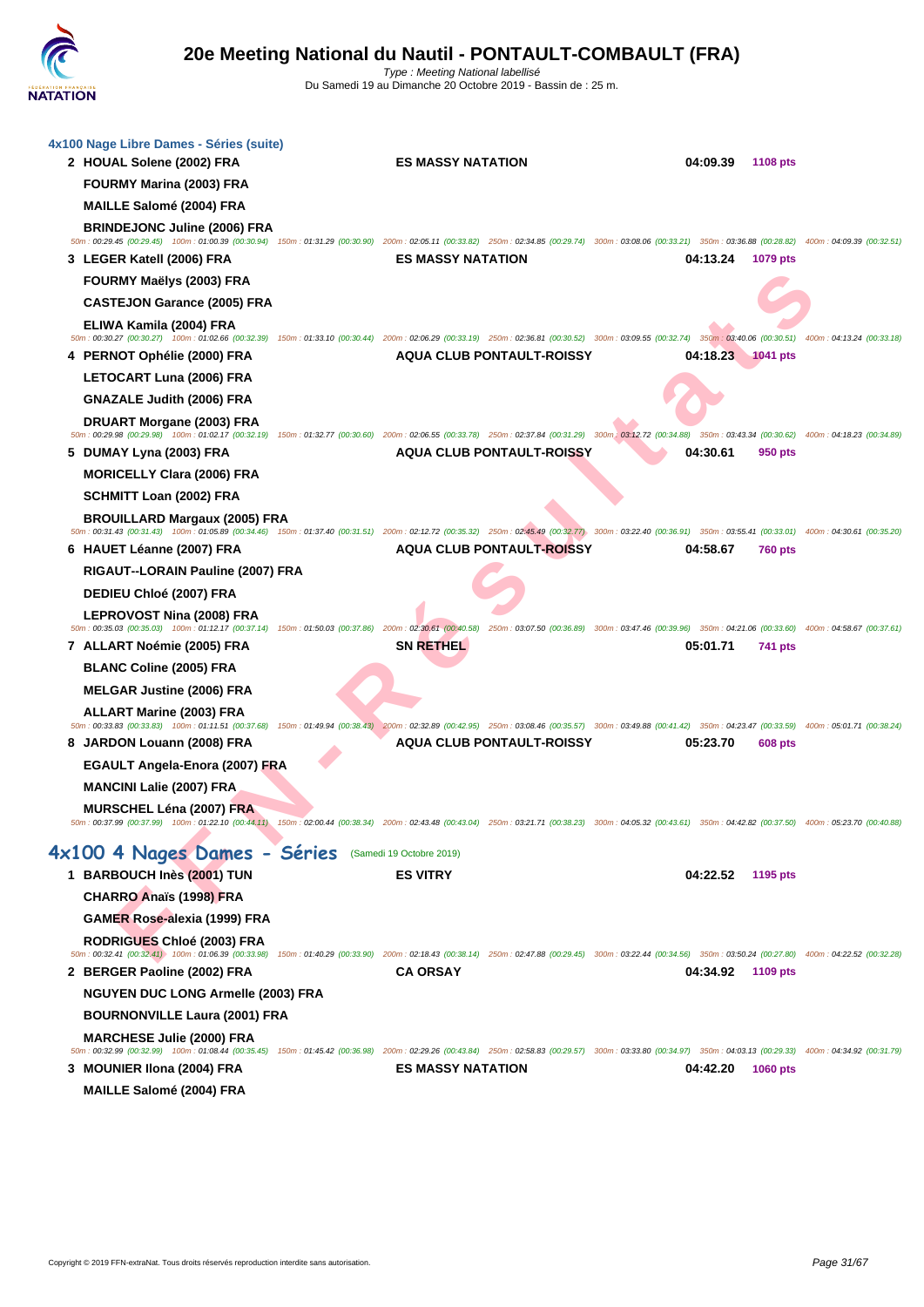|   | 4x100 4 Nages Dames - Séries (suite)<br><b>CASTEJON Garance (2005) FRA</b> |                                                                                                                                                                                                                |                      |                                    |                           |
|---|----------------------------------------------------------------------------|----------------------------------------------------------------------------------------------------------------------------------------------------------------------------------------------------------------|----------------------|------------------------------------|---------------------------|
|   | ELIWA Kamila (2004) FRA                                                    | 50m: 00:33.55 (00:33.55) 100m: 01:09.61 (00:36.06) 150m: 01:46.20 (00:36.59) 200m: 02:28.57 (00:42.37) 250m: 02:59.46 (00:30.89) 300m: 03:39.07 (00:39.61) 350m: 04:09.19 (00:30.12) 400m: 04:42.20 (00:33.01) |                      |                                    |                           |
|   | 4 LEGER Katell (2006) FRA                                                  | <b>ES MASSY NATATION</b>                                                                                                                                                                                       | 04:48.72             | <b>1018 pts</b>                    |                           |
|   | <b>MOUNIER Manon (2006) FRA</b>                                            |                                                                                                                                                                                                                |                      |                                    |                           |
|   | FOURMY Marina (2003) FRA                                                   |                                                                                                                                                                                                                |                      |                                    |                           |
|   | <b>BRINDEJONC Juline (2006) FRA</b>                                        | 50m: 00:33.78 (00:33.78) 100m: 01:09.02 (00:35.24) 150m: 01:49.00 (00:39.98) 200m: 02:34.17 (00:45.17) 250m: 03:06.97 (00:32.80) 300m: 03:46.00 (00:39.03) 350m: 04:15.46 (00:29.46) 400m: 04:48.72 (00:33.26) |                      |                                    |                           |
|   | 5 DRUART Morgane (2003) FRA                                                | <b>AQUA CLUB PONTAULT-ROISSY</b>                                                                                                                                                                               | 04:53.08             | 989 pts                            |                           |
|   | <b>GNAZALE Judith (2006) FRA</b>                                           |                                                                                                                                                                                                                |                      |                                    |                           |
|   | <b>MORICELLY Clara (2006) FRA</b>                                          |                                                                                                                                                                                                                |                      |                                    |                           |
|   | PERNOT Ophélie (2000) FRA                                                  |                                                                                                                                                                                                                |                      |                                    |                           |
|   |                                                                            | 50m: 00:34.49 (00:34.49) 100m: 01:11.26 (00:36.77) 150m: 01:48.24 (00:36.98) 200m: 02:30.70 (00:42.46) 250m: 03:06.38 (00:35.68) 300m: 03:50.74 (00:44.36) 350m: 04:20.39 (00:29.65)                           |                      |                                    | 400m: 04:53.08 (00:32.69) |
|   | 6   QUANTIN Eva (2004) FRA                                                 | <b>CA ORSAY</b>                                                                                                                                                                                                | 05:03.23             | <b>926 pts</b>                     |                           |
|   | <b>MARQUES Justine (2005) FRA</b>                                          |                                                                                                                                                                                                                |                      |                                    |                           |
|   | <b>DUCAUROY Aude (2002) FRA</b>                                            |                                                                                                                                                                                                                |                      |                                    |                           |
|   | <b>NGUYEN DUC LONG Rachel (2006) FRA</b>                                   | 50m: 00:36.23 (00:36.23) 100m: 01:16.05 (00:39.82) 150m: 01:56.88 (00:40.83) 200m: 02:43.62 (00:46.74) 250m: 03:18.26 (00:34.64) 300m: 03:57.93 (00:39.67) 350m: 04:29.13 (00:31.20) 400m: 05:03.23 (00:34.10) |                      |                                    |                           |
|   | 7 LETOCART Luna (2006) FRA                                                 | <b>AQUA CLUB PONTAULT-ROISSY</b>                                                                                                                                                                               | 05:06.92             | 903 pts                            |                           |
|   | LAVERGNE Melissa (2006) FRA                                                |                                                                                                                                                                                                                |                      |                                    |                           |
|   | <b>BROUILLARD Margaux (2005) FRA</b>                                       |                                                                                                                                                                                                                |                      |                                    |                           |
|   | DUMAY Lyna (2003) FRA                                                      | 50m: 00:34.35 (00:34.35) 100m: 01:10.87 (00:36.52) 150m: 01:52.78 (00:41.91) 200m: 02:38.67 (00:45.89) 250m: 03:17.53 (00:38.86) 300m: 04:01.18 (00:43.65) 350m: 04:31.88 (00:30.70) 400m: 05:06.92 (00:35.04) |                      |                                    |                           |
|   | 8 LEPROVOST Nina (2008) FRA                                                | <b>AQUA CLUB PONTAULT-ROISSY</b>                                                                                                                                                                               | 05:42.07             | <b>701 pts</b>                     |                           |
|   | RIGAUT--LORAIN Pauline (2007) FRA                                          |                                                                                                                                                                                                                |                      |                                    |                           |
|   | <b>HAUET Léanne (2007) FRA</b>                                             |                                                                                                                                                                                                                |                      |                                    |                           |
|   | <b>DEDIEU Chloé (2007) FRA</b>                                             | 50m: 00:39.52 (00:39.52) 100m: 01:23.02 (00:43.50) 150m: 02:07.77 (00:44.75) 200m: 02:58.41 (00:50.64) 250m: 03:37.55 (00:39.14) 300m: 04:22.77 (00:45.22) 350m: 05:00.53 (00:37.76) 400m: 05:42.07 (00:41.54) |                      |                                    |                           |
| 9 | EGAULT Angela-Enora (2007) FRA                                             | <b>AQUA CLUB PONTAULT-ROISSY</b>                                                                                                                                                                               | 06:10.44             | 556 pts                            |                           |
|   | <b>MURSCHEL Léna (2007) FRA</b>                                            |                                                                                                                                                                                                                |                      |                                    |                           |
|   | <b>CLARA Amandine (2007) FRA</b>                                           |                                                                                                                                                                                                                |                      |                                    |                           |
|   | JARDON Louann (2008) FRA                                                   | 50m: 00:43.02 (00:43.02) 100m: 01:29.78 (00:46.76) 150m: 02:13.17 (00:43.39) 200m: 03:03.36 (00:50.19) 250m: 03:50.04 (00:46.68) 300m: 04:49.70 (00:59.66) 350m: 05:28.19 (00:38.49) 400m: 06:10.44 (00:42.25) |                      |                                    |                           |
|   |                                                                            | 50 Nage Libre Messieurs - Finale A 17 ans et plus (Dimanche 20 Octobre 2019)                                                                                                                                   |                      |                                    |                           |
|   | 1 SETIM Quentin (2000) FRA                                                 | <b>PROVINS NATATION</b>                                                                                                                                                                                        | 00:23.75             | 1191 pts                           |                           |
|   | 2 PHANTSULAYA George (2000) FRA                                            | <b>U.S CRETEIL NATATION</b>                                                                                                                                                                                    | 00:23.92             | <b>1178 pts</b>                    |                           |
|   | 3 PLATAUX Robin (1997) FRA                                                 | <b>U.S CRETEIL NATATION</b>                                                                                                                                                                                    | 00:24.27             | <b>1154 pts</b>                    |                           |
|   | 4 SCHMITT Teddy (2002) FRA                                                 | <b>AQUA CLUB PONTAULT-ROISSY</b>                                                                                                                                                                               | 00:24.56             | 1133 pts                           |                           |
|   | 5 GRANDIN MARTIN Numa (2002) FRA<br>6 BOUTRY Théo (2003) FRA               | <b>ES MASSY NATATION</b><br><b>PROVINS NATATION</b>                                                                                                                                                            | 00:24.85<br>00:25.08 | <b>1113 pts</b><br><b>1097 pts</b> |                           |
|   |                                                                            |                                                                                                                                                                                                                |                      |                                    |                           |
|   | 50 Nage Libre Messieurs - Finale B 15-16 ans (Dimanche 20 Octobre 2019)    |                                                                                                                                                                                                                |                      |                                    |                           |

## **50 Nage Libre Messieurs - Finale A 17 ans et plus** (Dimanche 20 Octobre 2019)

| 1 SETIM Quentin (2000) FRA                                              | <b>PROVINS NATATION</b>          | 00:23.75 | <b>1191 pts</b> |
|-------------------------------------------------------------------------|----------------------------------|----------|-----------------|
| 2 PHANTSULAYA George (2000) FRA                                         | <b>U.S CRETEIL NATATION</b>      | 00:23.92 | <b>1178 pts</b> |
| 3 PLATAUX Robin (1997) FRA                                              | <b>U.S CRETEIL NATATION</b>      | 00:24.27 | 1154 pts        |
| 4 SCHMITT Teddy (2002) FRA                                              | <b>AQUA CLUB PONTAULT-ROISSY</b> | 00:24.56 | 1133 pts        |
| 5 GRANDIN MARTIN Numa (2002) FRA                                        | <b>ES MASSY NATATION</b>         | 00:24.85 | <b>1113 pts</b> |
| 6 BOUTRY Théo (2003) FRA                                                | <b>PROVINS NATATION</b>          | 00:25.08 | <b>1097 pts</b> |
| 50 Nage Libre Messieurs - Finale B 15-16 ans (Dimanche 20 Octobre 2019) |                                  |          |                 |
| 1 LETOCART Enzo (2004) FRA                                              | <b>AQUA CLUB PONTAULT-ROISSY</b> | 00:24.82 | 1115 pts        |

| <b>I LETOGART LIIZU (2004) FRA</b> | AWUA ULUD FUNTAULT NUISST        | $00.24.02$ $11.0 \mu$ |                 |
|------------------------------------|----------------------------------|-----------------------|-----------------|
| 2 GABALI Cedric (2004) FRA         | <b>ES VITRY</b>                  | 00:25.01              | 1102 pts        |
| 3 STROZYK Evan (2004) FRA          | <b>AQUA CLUB PONTAULT-ROISSY</b> | 00:25.09              | <b>1097 pts</b> |
| 4 MASSON Maxime (2005) FRA         | <b>AQUA CLUB PONTAULT-ROISSY</b> | 00:25.79              | 1049 pts        |
| 5 HANCARD Loris (2004) FRA         | <b>RED STAR CLUB CHAMPIGNY</b>   | 00:25.86              | <b>1044 pts</b> |
| 6 HOUSSOUNI Riad (2005) FRA        | <b>ES VITRY</b>                  | 00:26.31              | 1014 pts        |
|                                    |                                  |                       |                 |

## **50 Nage Libre Messieurs - Finale C 12-14 ans** (Dimanche 20 Octobre 2019)

| 1 LOUVET Ilian (2006) FRA | <b>AQUA CLUB PONTAULT-ROISSY</b> | 00:28.49 | 875 pts |
|---------------------------|----------------------------------|----------|---------|
|                           |                                  |          |         |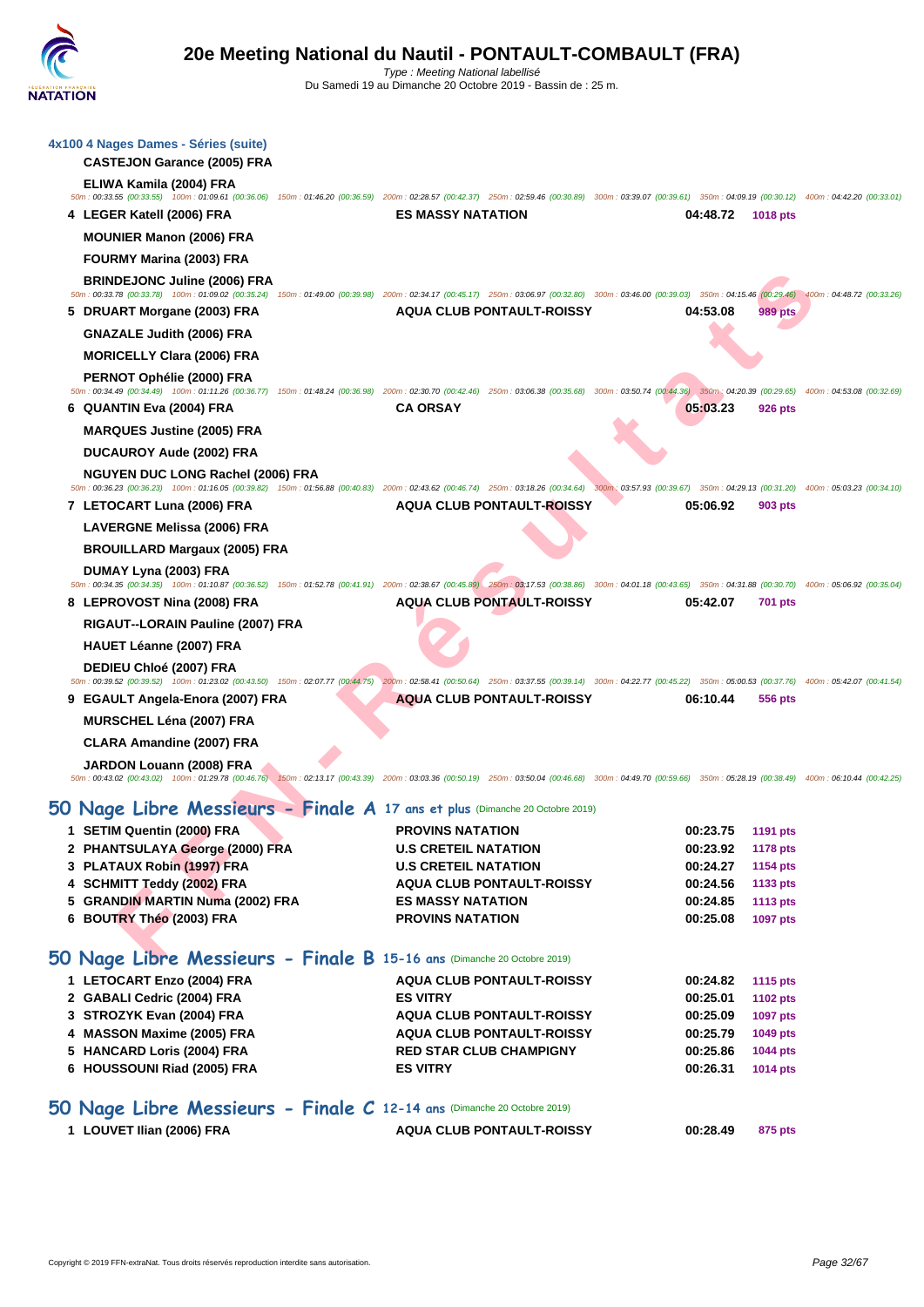

#### **[50 Nage L](http://www.ffnatation.fr/webffn/index.php)ibre Messieurs - Finale C (suite)**

| 2 DA SILVA Noah (2006) FRA         | <b>CS NAUTIQUE NOISY-LE-GRAND</b>     | 00:29.14 | 836 pts        |
|------------------------------------|---------------------------------------|----------|----------------|
| 3 SAIDJI Khalil (2006) FRA         | <b>U.S CRETEIL NATATION</b>           | 00:30.55 | 754 pts        |
| 4 DA COSTA Diego (2006) FRA        | <b>ASN LOUVRES-ROISSY-SURVILLIERS</b> | 00:30.65 | 748 pts        |
| 5 POLDERMAN-SALLER Iwen (2006) FRA | <b>ES SUCY-EN-BRIE</b>                | 00:30.66 | 747 pts        |
| 6 SAVY Yoann (2006) FRA            | <b>CS NAUTIQUE NOISY-LE-GRAND</b>     | 00:31.10 | <b>723 pts</b> |

# **50 Nage Libre Messieurs - Séries** (Dimanche 20 Octobre 2019)

| <b>IU Nage LIDre Messieurs - Series</b> (Dimanche 20 Octobre 2019) |                                  |          |                 |
|--------------------------------------------------------------------|----------------------------------|----------|-----------------|
| 1 AUBRY Flavien (1994) FRA                                         | <b>U.S CRETEIL NATATION</b>      | 00:22.96 | <b>1248 pts</b> |
| 2 SETIM Quentin (2000) FRA                                         | <b>PROVINS NATATION</b>          | 00:23.53 | 1206 pts        |
| 3 PHANTSULAYA George (2000) FRA                                    | <b>U.S CRETEIL NATATION</b>      | 00:23.81 | <b>1186 pts</b> |
| 4 CAPAZZA Axel (1997) FRA                                          | <b>AQUA CLUB PONTAULT-ROISSY</b> | 00:24.29 | 1152 pts        |
| 5 PLATAUX Robin (1997) FRA                                         | <b>U.S CRETEIL NATATION</b>      | 00:24.44 | <b>1142 pts</b> |
| 6 SCHMITT Teddy (2002) FRA                                         | AQUA CLUB PONTAULT-ROISSY        | 00:24.50 | 1138 pts        |
| 7 GRANDIN MARTIN Numa (2002) FRA                                   | <b>ES MASSY NATATION</b>         | 00:24.80 | <b>1117 pts</b> |
| 8 BOUTRY Théo (2003) FRA                                           | <b>PROVINS NATATION</b>          | 00:25.06 | 1099 pts        |
| 9 VILDEUIL Axel (2003) FRA                                         | <b>AS EMERAINVILLE</b>           | 00:25.17 | 1091 pts        |
| 10 CATINEL-ARAMINTHE Keran (2001) FRA                              | <b>U.S CRETEIL NATATION</b>      | 00:25.41 | 1075 pts        |
| 11 COUDRAIS Yvon (2000) FRA                                        | <b>RED STAR CLUB CHAMPIGNY</b>   | 00:25.44 | 1073 pts        |
| 12 ASSOUVIE André (2003) FRA                                       | <b>RED STAR CLUB CHAMPIGNY</b>   | 00:25.47 | 1071 pts        |
| 13 LIV Thomas (2002) FRA                                           | <b>AQUA CLUB PONTAULT-ROISSY</b> | 00:25.51 | 1068 pts        |
| 14 STROZYK Evan (2004) FRA                                         | <b>AQUA CLUB PONTAULT-ROISSY</b> | 00:25.56 | 1065 pts        |
| 15 LETOCART Enzo (2004) FRA                                        | <b>AQUA CLUB PONTAULT-ROISSY</b> | 00:25.66 | 1058 pts        |
| 16 DEMETZ Alexis (2001) FRA                                        | <b>AQUA CLUB PONTAULT-ROISSY</b> | 00:25.72 | 1054 pts        |
| 17 MASSON Maxime (2005) FRA                                        | <b>AQUA CLUB PONTAULT-ROISSY</b> | 00:25.77 | 1050 pts        |
| 17 GABALI Cedric (2004) FRA                                        | <b>ES VITRY</b>                  | 00:25.77 | 1050 pts        |
| 19 GINDRAT Thomas (1998) FRA                                       | <b>PROVINS NATATION</b>          | 00:25.79 | 1049 pts        |
| 20 BEGASSE Clement (1999) FRA                                      | <b>JEANNE D'ARC DRANCY</b>       | 00:25.80 | 1048 pts        |
| 21 ZACHELIN Anaïque (2001) FRA                                     | <b>ES MASSY NATATION</b>         | 00:25.83 | 1046 pts        |
| 21 FRANCOIS Bastien (2000) FRA                                     | <b>C.N OZOIR-LA-FERRIERE</b>     | 00:25.83 | 1046 pts        |
| 23 ROGER Elwan (2003) FRA                                          | <b>AQUA CLUB PONTAULT-ROISSY</b> | 00:25.88 | 1043 pts        |
| 24 COUTURIER Valentin (2001) FRA                                   | <b>PROVINS NATATION</b>          | 00:25.90 | <b>1042 pts</b> |
| 25 CARPENTIER Maxime (2003) FRA                                    | <b>NANGIS NATATION</b>           | 00:25.91 | 1041 pts        |
| 26 HANCARD Loris (2004) FRA                                        | <b>RED STAR CLUB CHAMPIGNY</b>   | 00:26.00 | 1035 pts        |
| 27 DUBOIS Theo (2002) FRA                                          | <b>NANGIS NATATION</b>           | 00:26.02 | 1034 pts        |
| 28 DA COSTA Enzo (2002) FRA                                        | <b>C.S MONTERELAIS NATATION</b>  | 00:26.05 | <b>1032 pts</b> |
| 29 LAJIC Anthony (2002) FRA                                        | <b>ES MASSY NATATION</b>         | 00:26.06 | 1031 pts        |
| 30 CANOVA Antoine (1998) FRA                                       | <b>PROVINS NATATION</b>          | 00:26.16 | 1024 pts        |
| 31 JOUENNE Ugo (2003) FRA                                          | <b>PROVINS NATATION</b>          | 00:26.22 | <b>1020 pts</b> |
| 32 HOUSSOUNI Riad (2005) FRA                                       | <b>ES VITRY</b>                  | 00:26.23 | 1020 pts        |
| 33 SAINT MARC Lucas (2000) FRA                                     | <b>ES SUCY-EN-BRIE</b>           | 00:26.24 | 1019 pts        |
| 34 DJURIC Dario (1998) FRA                                         | <b>U.S CRETEIL NATATION</b>      | 00:26.34 | <b>1012 pts</b> |
| 35 CALOTA Stefan (2003) FRA                                        | <b>ES VITRY</b>                  | 00:26.37 | <b>1010 pts</b> |
| 35 OBERTAN Maxime (2003) FRA                                       | <b>RED STAR CLUB CHAMPIGNY</b>   | 00:26.37 | <b>1010 pts</b> |
| 37 SAFHI Naël (2001) FRA                                           | <b>US JEUNESSE MITRY-MORY</b>    | 00:26.58 | 997 pts         |
| 38 POULIQUEN Mael (2003) FRA                                       | <b>AQUA CLUB PONTAULT-ROISSY</b> | 00:26.65 | 992 pts         |
| 39 GRANDI Hugo (2002) FRA                                          | <b>NANGIS NATATION</b>           | 00:26.67 | 991 pts         |
| 40 RAYAH Ilian (2005) FRA                                          | <b>JEANNE D'ARC DRANCY</b>       | 00:26.69 | 989 pts         |
| 41 DUGIED Yann (2004) FRA                                          | <b>ASS DES SPORTS DE CHELLES</b> | 00:26.70 | <b>989 pts</b>  |
| 42 LE BOHEC Gurvan (2004) FRA                                      | <b>RED STAR CLUB CHAMPIGNY</b>   | 00:26.73 | <b>987 pts</b>  |
| 43 BOSSU Erwan (2004) FRA                                          | <b>C.S MONTERELAIS NATATION</b>  | 00:26.76 | 985 pts         |
| 44 HANTRAYE Loris (2002) FRA                                       | <b>AQUA CLUB PONTAULT-ROISSY</b> | 00:26.77 | <b>984 pts</b>  |
| 45 LE ROUX Yanis (2005) FRA                                        | <b>AQUA CLUB PONTAULT-ROISSY</b> | 00:26.78 | 984 pts         |
| 46 SALETTES Jules (2001) FRA                                       | ASS DES SPORTS DE CHELLES        | 00:26.89 | 976 pts         |
| 47 CHELLIA Sami (2003) FRA                                         | <b>U.S CRETEIL NATATION</b>      | 00:27.02 | 968 pts         |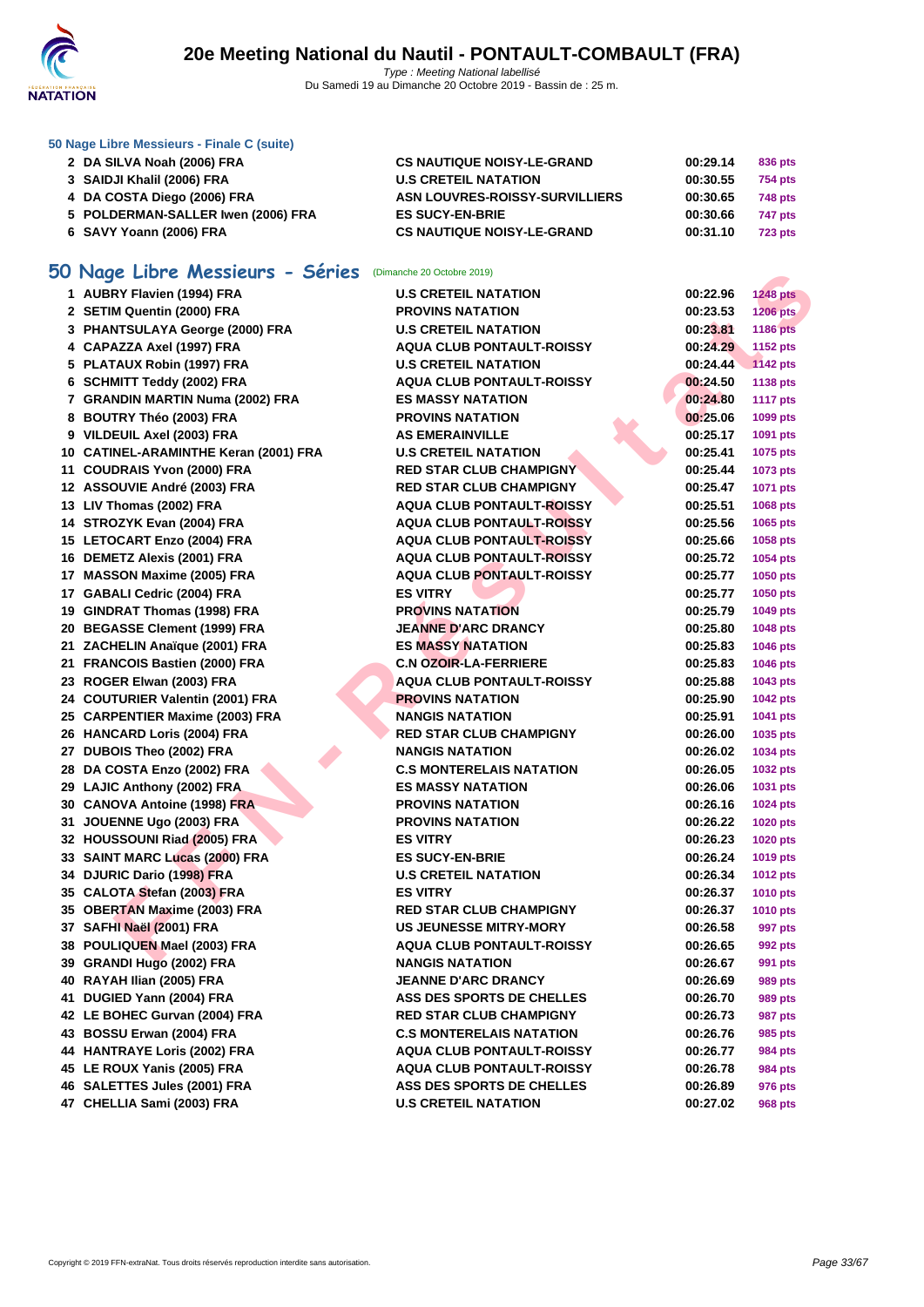**[50 Nage L](http://www.ffnatation.fr/webffn/index.php)ibre Messieurs - Séries (suite)**

**48 OUARDI Liam (2004) FRA C.S MONTERELAIS NATATION 00:27.13 961 pts 49 FERRAND Amélien (2004) FRA 50 ROMDHANE Dayen (2004) FRA 50 BOURON Damien (2003) FRA 52 GARCIA Tom (2003) FRA 53 KAMALEU Bernard (2003) FRA 54 LABAUME Leo (2005) FRA ES MASSY NATATION 00:27.54 935 pts 54 PENIN Killian (2001) FRA C.N OZOIR-LA-FERRIERE 00:27.54 935 pts 56 BAZIN Loic (2005) FRA RED STAR CLUB CHAMPIGNY 00:27.56 933 pts 57 PAIS Thomas (2003) FRA 58 VERRIERE Julian (2003) FRA LAGNY-SUR-MARNE NATATION 00:27.82 917 pts 59 PARANTON Alexis (2003) FRA 60 HOUDENOT Thibault (2003) FRA 61 SIMON Noé (2003) FRA 62 LEGET Pierre-Louis (2004) FRA 63 BELHADJ Yanis (2003) FRA 63 BORDIN Kilyan (2005) FRA 65** LATSAGUE Thomas (2005) FRA **66** LEDOUX Gregoire (2004) FRA **67 DEGUILLE Thomas (2003) FRA 68** LOUVET Ilian (2006) FRA **69 WASTEAU Tom (2004) FRA 70 ERRAHMOUNI Adam (2004) FRA 71 MENEY Paul (2004) FRA 72 HOSTEAUX Thomas (2004) FRA 73 MEDI-EPEE Arthur-Cyran (2004) FRA 74 LABATTUT Gabriel (2001) FRA 75 LORENZO Kerian (2005) FRA RED STAR CLUB CHAMPIGNY 00:28.79 857 pts 76** ROUSSE Julien (2000) FRA **77 COUDRAIS Erwann (2003) FRA 78 BELHOCINE Yanni (2003) FRA 79 COLOMBOT Eddie (2004) FRA 80 GUR Ali (2005) FRA 81 DIJOUX Nathan (2002) FRA 82 OUANDJELI Riad (2003) FRA 83 WASTEAU Quentin (2004) FRA** 84 **GABLE Ludovic (2004) FRA 85 DA SILVA Noah (2006) FRA 86 AMBROS Thomas (2004) FRA 87** DUCHAUFFOUR Timothe (2005) FRA **88 CLIQUOT Elias (2005) FRA 89 SAIDJI Khalil (2006) FRA 90 POLDERMAN-SALLER Iwen (2006) FRA 91 SAVY Yoann (2006) FRA 92 JARDIN Alexis (2005) FRA 93 DA COSTA Diego (2006) FRA 94 MINARD Finn (2006) FRA 95 PEREZ Paul (2005) FRA NANGIS NATATION 00:30.94 732 pts 96 PYSZ Olivier (2006) POL 97** MASSELOT Antoine (2006) FRA **98 BOIS Mahe (2007) FRA US LA CHARITE NATATION 00:31.15 720 pts 99 ASTEIX Driss (2004) FRA C.N OZOIR-LA-FERRIERE 00:31.40 706 pts 100 URVOY Matteo (2005) FRA C.N OZOIR-LA-FERRIERE 00:31.60 695 pts 101 GAYE Matthieu (2006) FRA** 

| RDI Liam (2004) FRA             | <b>C.S MONTERELAIS NATATION</b>       | 00:27.13 | <b>961 pts</b> |
|---------------------------------|---------------------------------------|----------|----------------|
| RAND Amélien (2004) FRA         | <b>PROVINS NATATION</b>               | 00:27.23 | 955 pts        |
| DHANE Dayen (2004) FRA          | <b>U.S CRETEIL NATATION</b>           | 00:27.25 | 953 pts        |
| RON Damien (2003) FRA           | <b>PROVINS NATATION</b>               | 00:27.25 | 953 pts        |
| <b>CIA Tom (2003) FRA</b>       | <b>CN NEVERS</b>                      | 00:27.32 | 949 pts        |
| ALEU Bernard (2003) FRA         | <b>U.S CRETEIL NATATION</b>           | 00:27.36 | 946 pts        |
| <b>AUME Leo (2005) FRA</b>      | <b>ES MASSY NATATION</b>              | 00:27.54 | 935 pts        |
| N Killian (2001) FRA            | <b>C.N OZOIR-LA-FERRIERE</b>          | 00:27.54 | 935 pts        |
| <b>N Loic (2005) FRA</b>        | <b>RED STAR CLUB CHAMPIGNY</b>        | 00:27.56 | 933 pts        |
| Thomas (2003) FRA               | <b>SO ROSNY</b>                       | 00:27.71 | <b>924 pts</b> |
| RIERE Julian (2003) FRA         | <b>LAGNY-SUR-MARNE NATATION</b>       | 00:27.82 | 917 pts        |
| <b>ANTON Alexis (2003) FRA</b>  | <b>AQUA CLUB PONTAULT-ROISSY</b>      | 00:27.84 | <b>916 pts</b> |
| DENOT Thibault (2003) FRA       | <b>RED STAR CLUB CHAMPIGNY</b>        | 00:27.91 | 911 pts        |
| 0N Noé (2003) FRA               | <b>SN RETHEL</b>                      | 00:28.03 | <b>904 pts</b> |
| ET Pierre-Louis (2004) FRA      | <b>PROVINS NATATION</b>               | 00:28.07 | 901 pts        |
| <b>HADJ Yanis (2003) FRA</b>    | <b>SO ROSNY</b>                       | 00:28.08 | 901 pts        |
| DIN Kilyan (2005) FRA           | ASN LOUVRES-ROISSY-SURVILLIERS        | 00:28.08 | 901 pts        |
| <b>SAGUE Thomas (2005) FRA</b>  | <b>ES MASSY NATATION</b>              | 00:28.12 | 898 pts        |
| <b>OUX Gregoire (2004) FRA</b>  | <b>SN RETHEL</b>                      | 00:28.21 | 893 pts        |
| UILLE Thomas (2003) FRA         | <b>C.N OZOIR-LA-FERRIERE</b>          | 00:28.24 | 891 pts        |
| VET Ilian (2006) FRA            | <b>AQUA CLUB PONTAULT-ROISSY</b>      | 00:28.28 | <b>888 pts</b> |
| TEAU Tom (2004) FRA             | <b>AQUATIC CLUB CLAYE-SOUILLY</b>     | 00:28.33 | 885 pts        |
| AHMOUNI Adam (2004) FRA         | <b>C.S MONTERELAIS NATATION</b>       | 00:28.36 | 883 pts        |
| EY Paul (2004) FRA              | <b>NANGIS NATATION</b>                | 00:28.44 | 879 pts        |
| TEAUX Thomas (2004) FRA         | <b>CLUB NAUTIQUE DE L'ARPAJONNAIS</b> | 00:28.46 | 877 pts        |
| I-EPEE Arthur-Cyran (2004) FRA  | <b>U.S CRETEIL NATATION</b>           | 00:28.51 | 874 pts        |
| <b>ATTUT Gabriel (2001) FRA</b> | <b>ES SUCY-EN-BRIE</b>                | 00:28.58 | 870 pts        |
| ENZO Kerian (2005) FRA          | <b>RED STAR CLUB CHAMPIGNY</b>        | 00:28.79 | 857 pts        |
| SSE Julien (2000) FRA           | <b>CLUB NAUTIQUE DE L'ARPAJONNAIS</b> | 00:28.89 | 851 pts        |
| DRAIS Erwann (2003) FRA         | <b>RED STAR CLUB CHAMPIGNY</b>        | 00:29.01 | 844 pts        |
| <b>HOCINE Yanni (2003) FRA</b>  | <b>CM AUBERVILLIERS NATATION</b>      | 00:29.04 | 842 pts        |
| <b>OMBOT Eddie (2004) FRA</b>   | <b>PROVINS NATATION</b>               | 00:29.05 | 841 pts        |
| Ali (2005) FRA                  | <b>PROVINS NATATION</b>               | 00:29.16 | 835 pts        |
| UX Nathan (2002) FRA            | <b>CLUB NAUTIQUE DE L'ARPAJONNAIS</b> | 00:29.27 | 828 pts        |
| NDJELI Riad (2003) FRA          | <b>SO ROSNY</b>                       | 00:29.34 | 824 pts        |
| <b>TEAU Quentin (2004) FRA</b>  | <b>AQUATIC CLUB CLAYE-SOUILLY</b>     | 00:29.35 | 823 pts        |
| LE Ludovic (2004) FRA           | ASS DES SPORTS DE CHELLES             | 00:29.39 | 821 pts        |
| ILVA Noah (2006) FRA            | <b>CS NAUTIQUE NOISY-LE-GRAND</b>     | 00:29.52 | 813 pts        |
| ROS Thomas (2004) FRA           | <b>PROVINS NATATION</b>               | 00:29.85 | <b>794 pts</b> |
| HAUFFOUR Timothe (2005) FRA     | <b>LAGNY-SUR-MARNE NATATION</b>       | 00:29.92 | <b>790 pts</b> |
| UOT Elias (2005) FRA            | <b>AQUA CLUB PONTAULT-ROISSY</b>      | 00:30.24 | 771 pts        |
| JI Khalil (2006) FRA            | <b>U.S CRETEIL NATATION</b>           | 00:30.25 | 771 pts        |
| DERMAN-SALLER Iwen (2006) FRA   | <b>ES SUCY-EN-BRIE</b>                | 00:30.42 | <b>761 pts</b> |
| Y Yoann (2006) FRA              | <b>CS NAUTIQUE NOISY-LE-GRAND</b>     | 00:30.51 | <b>756 pts</b> |
| <b>DIN Alexis (2005) FRA</b>    | <b>AQUA CLUB PONTAULT-ROISSY</b>      | 00:30.56 | <b>753 pts</b> |
| OSTA Diego (2006) FRA           | <b>ASN LOUVRES-ROISSY-SURVILLIERS</b> | 00:30.65 | <b>748 pts</b> |
| <b>RD Finn (2006) FRA</b>       | <b>AQUA CLUB PONTAULT-ROISSY</b>      | 00:30.80 | <b>739 pts</b> |
| EZ Paul (2005) FRA              | <b>NANGIS NATATION</b>                | 00:30.94 | <b>732 pts</b> |
| Z Olivier (2006) POL            | <b>CM AUBERVILLIERS NATATION</b>      | 00:30.98 | <b>729 pts</b> |
| <b>SELOT Antoine (2006) FRA</b> | <b>AVAN VILLENEUVE-D'ASCQ</b>         | 00:31.09 | <b>723 pts</b> |
| Mahe (2007) FRA                 | <b>US LA CHARITE NATATION</b>         | 00:31.15 | <b>720 pts</b> |
| EIX Driss (2004) FRA            | <b>C.N OZOIR-LA-FERRIERE</b>          | 00:31.40 | <b>706 pts</b> |
| OY Matteo (2005) FRA            | <b>C.N OZOIR-LA-FERRIERE</b>          | 00:31.60 | 695 pts        |
| E Matthieu (2006) FRA           | <b>CS NAUTIQUE NOISY-LE-GRAND</b>     | 00:31.71 | <b>689 pts</b> |
|                                 |                                       |          |                |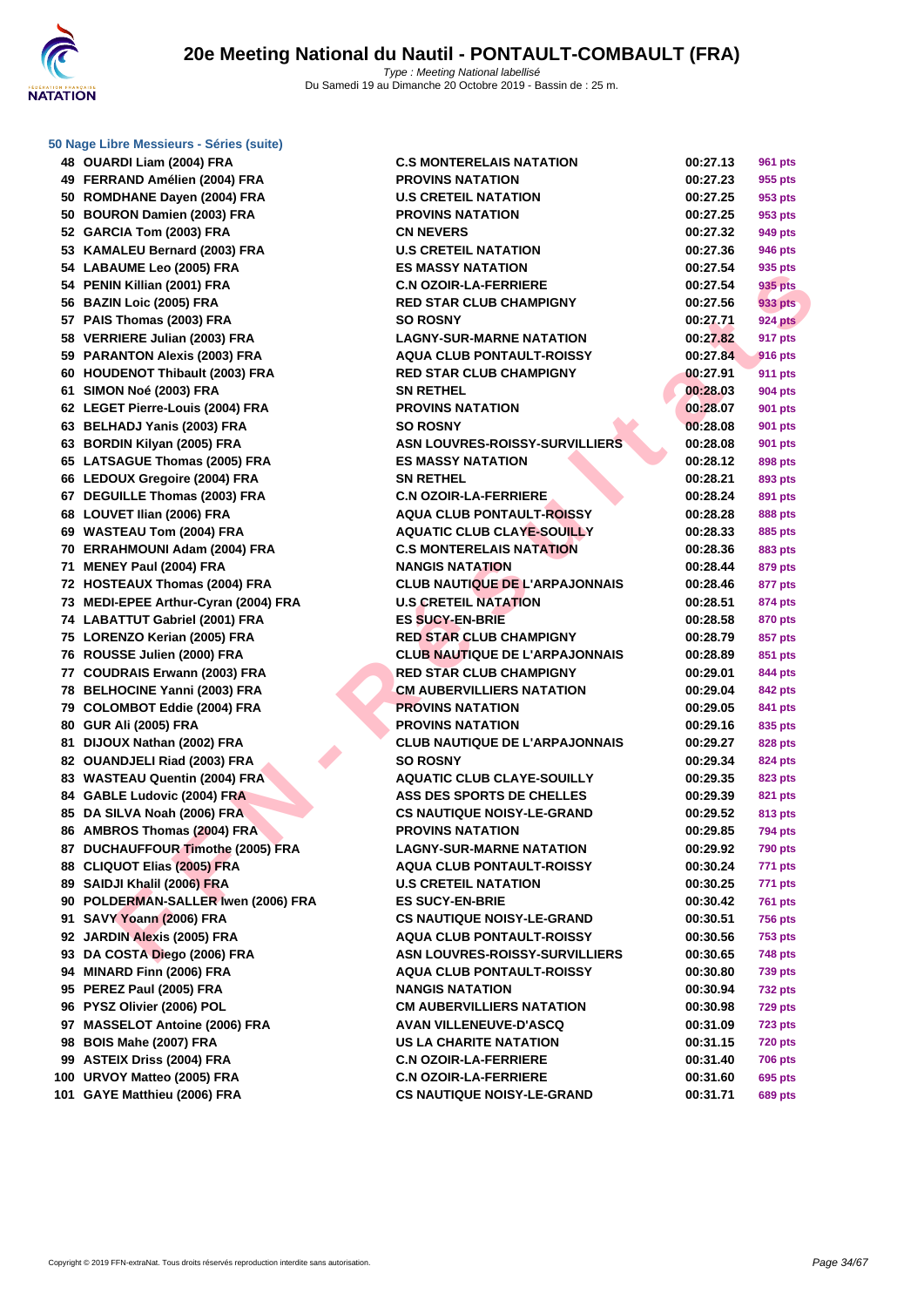|  | 50 Nage Libre Messieurs - Séries (suite) |  |  |
|--|------------------------------------------|--|--|
|  |                                          |  |  |

| 102 RIBAUDEAU Louis (2007) FRA                                              | <b>RED STAR CLUB CHAMPIGNY</b>        | 00:31.73       | <b>688 pts</b> |
|-----------------------------------------------------------------------------|---------------------------------------|----------------|----------------|
| 103 JACQUET Tristan (2004) FRA                                              | <b>ES SUCY-EN-BRIE</b>                | 00:31.87       | <b>680 pts</b> |
| 104 NICOLY Enzo (2005) FRA                                                  | <b>PROVINS NATATION</b>               | 00:32.00       | <b>673 pts</b> |
| 105 GUERMANI Ayman (2007) FRA                                               | <b>U.S CRETEIL NATATION</b>           | 00:32.12       | 667 pts        |
| 106 LECOCQ Aurelien (2007) FRA                                              | <b>AVAN VILLENEUVE-D'ASCQ</b>         | 00:32.14       | <b>666 pts</b> |
| 107 HAFNI Adam (2006) FRA                                                   | <b>AQUA CLUB PONTAULT-ROISSY</b>      | 00:32.17       | <b>664 pts</b> |
| 108 SERIDJ Ilyas (2005) FRA                                                 | <b>SO ROSNY</b>                       | 00:32.18       | <b>664 pts</b> |
| 109 VERHAEGHE Quentin (2006) FRA                                            | <b>AVAN VILLENEUVE-D'ASCQ</b>         | 00:32.42       | <b>651 pts</b> |
| 110 WENCKER Michel (2006) FRA                                               | <b>AVAN VILLENEUVE-D'ASCQ</b>         | 00:32.70       | <b>636 pts</b> |
| 111 GHANDRI Adam (2006) FRA                                                 | <b>AS BONDY</b>                       | 00:32.76       | <b>633 pts</b> |
| 112 LE ROUX Idriss (2008) FRA                                               | <b>AQUA CLUB PONTAULT-ROISSY</b>      | 00:32.77       | <b>632 pts</b> |
| 113 RESCHE Theo (2006) FRA                                                  | <b>AS EMERAINVILLE</b>                | 00:32.84       | 629 pts        |
| 114 STROZYK Kinan (2007) FRA                                                | <b>C.N OZOIR-LA-FERRIERE</b>          | 00:33.20       | <b>610 pts</b> |
| 115 BOUAZA Amine (2007) FRA                                                 | <b>AS BONDY</b>                       | 00:33.22       | <b>609 pts</b> |
| 116 DE WAELE Theophile (2007) FRA                                           | <b>AVAN VILLENEUVE-D'ASCQ</b>         | 00:33.33       | <b>604 pts</b> |
| 117 BART Clement (2008) FRA                                                 | <b>AVAN VILLENEUVE-D'ASCQ</b>         | 00:33.46       | <b>597 pts</b> |
| 118 NOEL David (2007) FRA                                                   | <b>SO ROSNY</b>                       | 00:33.74       | <b>583 pts</b> |
| 119 THIBAUD Thomas (2008) FRA                                               | <b>SO ROSNY</b>                       | 00:33.92       | <b>574 pts</b> |
| 120 KEBE ALONSO Daian (2008) FRA                                            | <b>CS NAUTIQUE NOISY-LE-GRAND</b>     | 00:34.14       | <b>563 pts</b> |
| 121 AIT LARBI Amar (2008) FRA                                               | <b>SO ROSNY</b>                       | 00:34.15       | <b>562 pts</b> |
| 122 DUCAMP Yanis (2006) FRA                                                 | <b>US JEUNESSE MITRY-MORY</b>         | 00:34.21       | <b>560 pts</b> |
| 123 CHAUVEL-MARCHAL Léo (2006) FRA                                          | <b>SO ROSNY</b>                       | 00:34.39       | 551 pts        |
| 124 DEMARIGNY Alban (2006) FRA                                              | <b>ES SUCY-EN-BRIE</b>                | 00:34.50       | 545 pts        |
| 125 ALONSO Antoni (2007) FRA                                                | <b>AQUATIC CLUB CLAYE-SOUILLY</b>     | 00:34.95       | <b>524 pts</b> |
| 126 EL HEZZAT Aniss (2007) FRA                                              | <b>AQUA CLUB PONTAULT-ROISSY</b>      | 00:35.00       | <b>521 pts</b> |
| 127 RIBET Luc (2006) FRA                                                    | <b>AQUA CLUB PONTAULT-ROISSY</b>      | 00:35.33       | <b>506 pts</b> |
| 128 RENAUD Louis (2008) FRA                                                 | <b>ES SUCY-EN-BRIE</b>                | 00:35.73       | 487 pts        |
| 129 BENAYADA Jawad (2008) FRA                                               | <b>AVAN VILLENEUVE-D'ASCQ</b>         | 00:35.81       | <b>484 pts</b> |
| 130 PFENDER Steve (2007) FRA                                                | <b>ASN LOUVRES-ROISSY-SURVILLIERS</b> | 00:35.98       | 476 pts        |
| 131 MICILLO Christian (2007) FRA                                            | <b>AQUA CLUB PONTAULT-ROISSY</b>      | 00:36.46       | 455 pts        |
| 132 GUILLET Ewen (2008) FRA                                                 | <b>CLUB NAUTIQUE DE L'ARPAJONNAIS</b> | 00:36.77       | 441 pts        |
| 133 LE FLEM Morgan (2007) FRA                                               | <b>AQUA CLUB PONTAULT-ROISSY</b>      | 00:36.84       | <b>438 pts</b> |
| 134 PHETMANY Jules (2006) FRA                                               | <b>AQUA CLUB PONTAULT-ROISSY</b>      | 00:37.31       | 418 pts        |
| 135 MOUSSAOUI Ahmad (2007) FRA                                              | <b>SO ROSNY</b>                       | 00:37.34       | 416 pts        |
| 136 BECUE Mathys (2008) FRA                                                 | AVAN VILLENEUVE-D'ASCQ                | 00:37.85       | 395 pts        |
| 137 HAFNI Elias (2007) FRA                                                  | <b>AQUA CLUB PONTAULT-ROISSY</b>      | 00:38.66       | <b>362 pts</b> |
| --- MONTI Ennio (2004) FRA                                                  | <b>LAGNY-SUR-MARNE NATATION</b>       | <b>DNS</b> dec |                |
| --- LETTIERI Fabio (2006) FRA                                               | <b>ASN LOUVRES-ROISSY-SURVILLIERS</b> | DNS dec        |                |
| --- RATEL Matisse (2006) FRA                                                | <b>US JEUNESSE MITRY-MORY</b>         | DNS dec        |                |
| --- DUPLESSIS Philippe (1987) FRA                                           | ASS DES SPORTS DE CHELLES             | <b>DNS</b> dec |                |
| --- MOKRANI Samy (2004) FRA                                                 | <b>ES STAINS</b>                      | <b>DNS</b> dec |                |
| --- MERCADI Chahine (2004) FRA                                              | <b>CM AUBERVILLIERS NATATION</b>      | <b>DNS</b> dec |                |
| --- BOUCHARD OUELLET Jules (2008) FRA                                       | <b>CLUB NAUTIQUE DE L'ARPAJONNAIS</b> | <b>DSQ</b>     |                |
|                                                                             |                                       |                |                |
| 100 Nage Libre Messieurs - Finale A 17 ans et plus (Samedi 19 Octobre 2019) |                                       |                |                |
|                                                                             |                                       |                |                |
| $\overline{a}$ DOUTOUR Computer (0000) MAD                                  | LLO ODETER MATATION                   | 00.54.40       |                |

# **1 BOUTOUIL Samy (2000) MAR U.S CRETEIL NATATION 00:51.10 1221 pts**

|                                   |                                 | 50m: 00:24.81 (00:24.81) 100m: 00:51.10 (00:26.29)             |
|-----------------------------------|---------------------------------|----------------------------------------------------------------|
| 2 ROTH BELGRAND Mathis (2002) FRA | <b>U.S CRETEIL NATATION</b>     | 00:52.39<br>1176 pts                                           |
|                                   |                                 | 50m: 00:25.27 (00:25.27) 100m: 00:52.39 (00:27.12)             |
| 3 TOURDES Alexis (1999) FRA       | <b>LAGNY-SUR-MARNE NATATION</b> | 00:53.32<br><b>1144 pts</b>                                    |
|                                   |                                 | 50m: 00:25.40 (00:25.40) 100m: 00:53.32 (00:27.92)             |
| 4 GRANDIN MARTIN Numa (2002) FRA  | <b>ES MASSY NATATION</b>        | 00:53.41<br>1141 pts                                           |
|                                   |                                 | 50m: 00:25.80 (00:25.80) 100m: 00:53.41 (00:27.61)             |
| 5 BONEL Antonyn (2001) FRA        | <b>CA ORSAY</b>                 | 00:55.02<br><b>1088 pts</b>                                    |
|                                   |                                 | $50m \cdot 00.2655$ (00:26.55) $100m \cdot 00.5502$ (00:28.47) |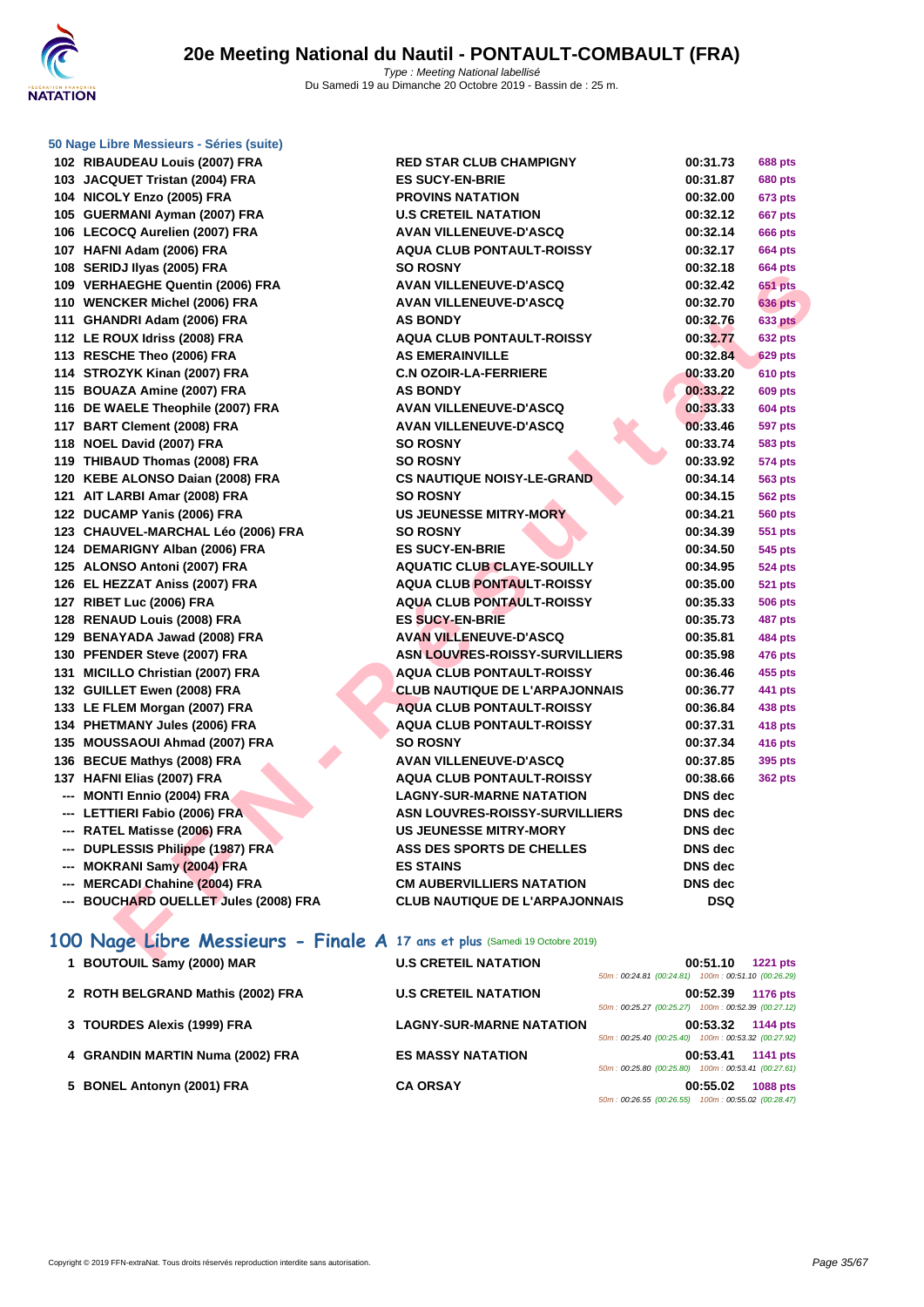

| 100 Nage Libre Messieurs - Finale A (suite)<br>6 LIV Thomas (2002) FRA | <b>AQUA CLUB PONTAULT-ROISSY</b>      | 00:55.54<br>1071 pts<br>50m: 00:26.87 (00:26.87) 100m: 00:55.54 (00:28.67)          |
|------------------------------------------------------------------------|---------------------------------------|-------------------------------------------------------------------------------------|
| 100 Nage Libre Messieurs - Finale B 15-16 ans (Samedi 19 Octobre 2019) |                                       |                                                                                     |
| 1 GABALI Cedric (2004) FRA                                             | <b>ES VITRY</b>                       | 00:53.98<br><b>1122 pts</b><br>50m: 00:26.34 (00:26.34) 100m: 00:53.98 (00:27.64)   |
| 2 LETOCART Enzo (2004) FRA                                             | <b>AQUA CLUB PONTAULT-ROISSY</b>      | 00:54.32<br><b>1111 pts</b>                                                         |
| 3 HANCARD Loris (2004) FRA                                             | <b>RED STAR CLUB CHAMPIGNY</b>        | 50m: 00:26.75 (00:26.75) 100m: 00:54.32 (00:27.57)<br>00:54.94<br>1090 pts          |
| 4 BRAIZE Neo (2004) FRA                                                | <b>ES MASSY NATATION</b>              | 50m : 00:26.52 (00:26.52) 100m : 00:54.94 (00:28.42)<br>00:56.67<br><b>1034 pts</b> |
| <b>MASSON Maxime (2005) FRA</b><br>5                                   | <b>AQUA CLUB PONTAULT-ROISSY</b>      | 50m: 00:27.19 (00:27.19) 100m: 00:56.67 (00:29.48)<br>00:57.08<br>$1021$ pts        |
| 6 HOUSSOUNI Riad (2005) FRA                                            | <b>ES VITRY</b>                       | 50m: 00:27.60 (00:27.60) 100m: 00:57.08 (00:29.48)<br>00:57.51<br><b>1007 pts</b>   |
|                                                                        |                                       | 50m: 00:28.14 (00:28.14) 100m: 00:57.51 (00:29.37)                                  |
| 100 Nage Libre Messieurs - Finale C 12-14 ans (Samedi 19 Octobre 2019) |                                       |                                                                                     |
| 1 NIKOLIC Nikola (2006) FRA                                            | <b>AS BONDY</b>                       | 00:59.97<br>931 pts<br>50m: 00:28.89 (00:28.89) 100m: 00:59.97 (00:31.08)           |
| 2 DURAND Loick (2006) FRA                                              | <b>AS BONDY</b>                       | 01:00.69<br>909 pts<br>50m: 00:29.43 (00:29.43) 100m: 01:00.69 (00:31.26)           |
| 3 LOUVET Ilian (2006) FRA                                              | <b>AQUA CLUB PONTAULT-ROISSY</b>      | 01:01.97<br>871 pts                                                                 |
| 4 LETTIERI Fabio (2006) FRA                                            | <b>ASN LOUVRES-ROISSY-SURVILLIERS</b> | 50m: 00:29.74 (00:29.74) 100m: 01:01.97 (00:32.23)<br>01:02.15<br>865 pts           |
| 5 BOULAT Alexandre (2006) FRA                                          | <b>RED STAR CLUB CHAMPIGNY</b>        | 50m: 00:30.59 (00:30.59) 100m: 01:02.15 (00:31.56)<br>01:06.85<br><b>733 pts</b>    |
| 6 BAUD Antoine (2006) FRA                                              | <b>RED STAR CLUB CHAMPIGNY</b>        | 50m: 00:32.06 (00:32.06) 100m: 01:06.85 (00:34.79)<br>01:09.43<br>665 pts           |
|                                                                        |                                       | 50m: 00:32.74 (00:32.74) 100m: 01:09.43 (00:36.69)                                  |
| 100 Nage Libre Messieurs - Séries                                      | (Samedi 19 Octobre 2019)              |                                                                                     |
| 1 TOURDES Alexis (1999) FRA                                            | <b>LAGNY-SUR-MARNE NATATION</b>       | 00:52.64<br><b>1168 pts</b><br>50m: 00:25.24 (00:25.24) 100m: 00:52.64 (00:27.40)   |
| 2 BOUTOUIL Samy (2000) MAR                                             | <b>U.S CRETEIL NATATION</b>           | 00:53.16<br><b>1150 pts</b>                                                         |
| 3 GRANDIN MARTIN Numa (2002) FRA                                       | <b>ES MASSY NATATION</b>              | 50m: 00:25.13 (00:25.13) 100m: 00:53.16 (00:28.03)<br>00:53.28<br>1146 pts          |
| 4 ROTH BELGRAND Mathis (2002) FRA                                      | <b>U.S CRETEIL NATATION</b>           | 50m: 00:25.60 (00:25.60) 100m: 00:53.28 (00:27.68)<br>00:53.37<br>1143 pts          |
| <b>BONEL Antonyn (2001) FRA</b><br>5.                                  | <b>CA ORSAY</b>                       | 50m: 00:25.21 (00:25.21) 100m: 00:53.37 (00:28.16)<br>00:53.85<br><b>1127 pts</b>   |
|                                                                        |                                       | 50m: 00:25.76 (00:25.76) 100m: 00:53.85 (00:28.09)                                  |
| 6 LIV Thomas (2002) FRA                                                | <b>AQUA CLUB PONTAULT-ROISSY</b>      | 00:54.19 1115 pts<br>50m: 00:26.57 (00:26.57) 100m: 00:54.19 (00:27.62)             |
| 7 LETOCART Enzo (2004) FRA                                             | <b>AQUA CLUB PONTAULT-ROISSY</b>      | 00:54.50<br>1105 pts<br>50m: 00:26.86 (00:26.86) 100m: 00:54.50 (00:27.64)          |
| <b>BEGASSE Clement (1999) FRA</b><br>8                                 | <b>JEANNE D'ARC DRANCY</b>            | 00:54.76<br>1096 pts<br>50m: 00:26.61 (00:26.61) 100m: 00:54.76 (00:28.15)          |
| <b>BOUTRY Théo (2003) FRA</b><br>9                                     | <b>PROVINS NATATION</b>               | 00:54.91<br>1091 pts                                                                |
| 10 MARMION Antoine (2001) FRA                                          | <b>CA ORSAY</b>                       | 50m: 00:26.68 (00:26.68) 100m: 00:54.91 (00:28.23)<br>00:55.00<br><b>1088 pts</b>   |
|                                                                        |                                       | 50m: 00:26.68 (00:26.68) 100m: 00:55.00 (00:28.32)                                  |

- **5 BOULAT Alexandre (2006) FRA RED STAR CLUB CHAMPIGNY 01:06.85 733 pts**
- **6 BAUD Antoine (2006) FRA RED STAR CLUB CHAMPIGNY 01:09.43 665 pts**

## **100 Nage Libre Messieurs - Séries** (Samedi 19 Octobre 2019)

- 
- 
- **3 GRANDIN MARTIN Numa (2002) FRA ES MASSY NATATION 00:53.28 1146 pts**
- **4 ROTH BELGRAND Mathis (2002) FRA U.S CRETEIL NATATION 00:53.37 1143 pts**
- 
- 
- 
- 
- 
- 
- 
- 
- 
- **14 GORJAO MOREIRA Martin (1999) FRA U.S CRETEIL NATATION 00:55.32 1078 pts**
- 

**1 TOURDES Alexis (1999) FRA LAGNY-SUR-MARNE NATATION 00:52.64 1168 pts**

50m : 00:25.24 (00:25.24) 100m : 00:52.64 (00:27.40) **2 BOUTOUIL Samy (2000) MAR U.S CRETEIL NATATION 00:53.16 1150 pts** 50m : 00:25.13 (00:25.13) 100m : 00:53.16 (00:28.03) 50m : 00:25.60 (00:25.60) 100m : 00:53.28 (00:27.68) 50m : 00:25.21 (00:25.21) 100m : 00:53.37 (00:28.16) **5 BONEL Antonyn (2001) FRA CA ORSAY 00:53.85 1127 pts** 50m : 00:25.76 (00:25.76) 100m : 00:53.85 (00:28.09) **6 LIV Thomas (2002) FRA AQUA CLUB PONTAULT-ROISSY 00:54.19 1115 pts** 50m : 00:26.57 (00:26.57) 100m : 00:54.19 (00:27.62) **7 LETOCART Enzo (2004) FRA AQUA CLUB PONTAULT-ROISSY 00:54.50 1105 pts** 50m : 00:26.86 (00:26.86) 100m : 00:54.50 (00:27.64) **8 BEGASSE Clement (1999) FRA JEANNE D'ARC DRANCY 00:54.76 1096 pts** 50m : 00:26.61 (00:26.61) 100m : 00:54.76 (00:28.15) **9 BOUTRY Théo (2003) FRA PROVINS NATATION 00:54.91 1091 pts** 50m : 00:26.68 (00:26.68) 100m : 00:54.91 (00:28.23) **10 MARMION Antoine (2001) FRA CA ORSAY 00:55.00 1088 pts** 50m : 00:26.68 (00:26.68) 100m : 00:55.00 (00:28.32) **11 ASSOUVIE André (2003) FRA RED STAR CLUB CHAMPIGNY 00:55.19 1082 pts** 50m : 00:26.62 (00:26.62) 100m : 00:55.19 (00:28.57) **12 WATTEZ Luc (2002) FRA C.N OZOIR-LA-FERRIERE 00:55.23 1081 pts** 50m : 00:26.80 (00:26.80) 100m : 00:55.23 (00:28.43) **13 HANCARD Loris (2004) FRA RED STAR CLUB CHAMPIGNY 00:55.29 1079 pts** 50m : 00:26.63 (00:26.63) 100m : 00:55.29 (00:28.66) 50m : 00:27.14 (00:27.14) 100m : 00:55.32 (00:28.18) **15 VIGNETTES Lucas (2003) FRA U.S CRETEIL NATATION 00:55.79 1062 pts** 50m : 00:26.89 (00:26.89) 100m : 00:55.79 (00:28.90)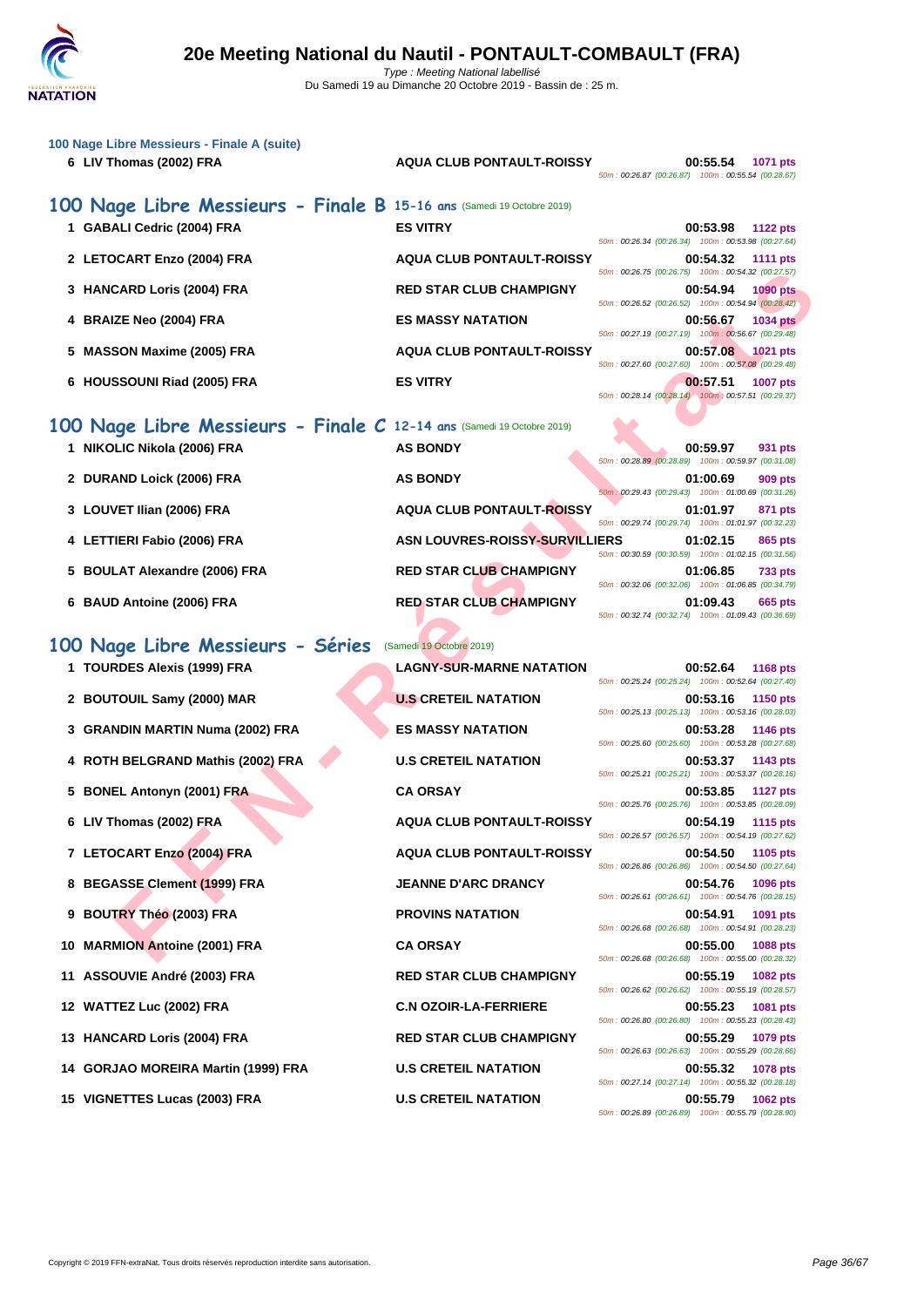|    | 100 Nage Libre Messieurs - Séries (suite) |                                       |                                                                                   |
|----|-------------------------------------------|---------------------------------------|-----------------------------------------------------------------------------------|
|    | 16 ZACHELIN Anaïque (2001) FRA            | <b>ES MASSY NATATION</b>              | 00:55.81<br>1062 pts<br>50m: 00:26.94 (00:26.94) 100m: 00:55.81 (00:28.87)        |
|    | 17 GABALI Cedric (2004) FRA               | <b>ES VITRY</b>                       | 00:55.98<br>1056 pts<br>50m: 00:27.03 (00:27.03) 100m: 00:55.98 (00:28.95)        |
|    | 18 TROUVE Théo (2000) FRA                 | <b>PROVINS NATATION</b>               | 00:56.00<br>1056 pts<br>50m: 00:27.41 (00:27.41) 100m: 00:56.00 (00:28.59)        |
|    | <b>CATINEL-ARAMINTHE Keran (2001) FRA</b> | <b>U.S CRETEIL NATATION</b>           | 00:56.18<br>1050 pts<br>50m: 00:27.62 (00:27.62) 100m: 00:56.18 (00:28.56)        |
|    | 19 ROGER Elwan (2003) FRA                 | <b>AQUA CLUB PONTAULT-ROISSY</b>      | 1050 pts<br>00:56.18<br>50m: 00:27.37 (00:27.37) 100m: 00:56.18 (00:28.81)        |
| 21 | <b>OBERTAN Maxime (2003) FRA</b>          | <b>RED STAR CLUB CHAMPIGNY</b>        | 00:56.40<br><b>1043 pts</b><br>50m: 00:26.90 (00:26.90) 100m: 00:56.40 (00:29.50) |
|    | 22 LAJIC Anthony (2002) FRA               | <b>ES MASSY NATATION</b>              | 00:56.45<br>1041 pts<br>50m: 00:27.18 (00:27.18) 100m: 00:56.45 (00:29.27)        |
|    | 23 SCHMITT Teddy (2002) FRA               | <b>AQUA CLUB PONTAULT-ROISSY</b>      | 00:56.50<br>1039 pts<br>50m : 00:27.66 (00:27.66) 100m : 00:56.50 (00:28.84)      |
| 23 | QUANTIN Hugo (2001) FRA                   | <b>CA ORSAY</b>                       | 00:56.50<br>1039 pts<br>50m: 00:27.45 (00:27.45) 100m: 00:56.50 (00:29.05)        |
|    | 25 GABALI Matthieu (2003) FRA             | <b>ES VITRY</b>                       | 00:56.68<br>1034 pts<br>50m: 00:27.51 (00:27.51) 100m: 00:56.68 (00:29.17)        |
|    | 25 DA COSTA Enzo (2002) FRA               | <b>C.S MONTERELAIS NATATION</b>       | 00:56.68<br>1034 pts<br>50m: 00:27.11 (00:27.11) 100m: 00:56.68 (00:29.57)        |
|    | 27 BRAIZE Neo (2004) FRA                  | <b>ES MASSY NATATION</b>              | 00:56.71<br>1033 pts<br>50m: 00:27.04 (00:27.04) 100m: 00:56.71 (00:29.67)        |
| 28 | <b>HOUSSOUNI Riad (2005) FRA</b>          | <b>ES VITRY</b>                       | 00:56.92<br>1026 pts<br>50m: 00:27.82 (00:27.82) 100m: 00:56.92 (00:29.10)        |
|    | 29 DUPLESSIS Philippe (1987) FRA          | ASS DES SPORTS DE CHELLES             | 1012 pts<br>00:57.37<br>50m : 00:26.93 (00:26.93) 100m : 00:57.37 (00:30.44)      |
|    | 30 MASSON Maxime (2005) FRA               | <b>AQUA CLUB PONTAULT-ROISSY</b>      | 00:57.47<br>1008 pts<br>50m: 00:27.53 (00:27.53) 100m: 00:57.47 (00:29.94,        |
|    | 31 OUARDI Liam (2004) FRA                 | <b>C.S MONTERELAIS NATATION</b>       | 00:57.71<br>1001 pts<br>50m: 00:28.36 (00:28.36) 100m: 00:57.71 (00:29.35)        |
|    | 32 FRANCOIS Bastien (2000) FRA            | <b>C.N OZOIR-LA-FERRIERE</b>          | 00:57.85<br>996 pts<br>50m: 00:27.37 (00:27.37) 100m: 00:57.85 (00:30.48)         |
| 33 | <b>GRANDI Hugo (2002) FRA</b>             | <b>NANGIS NATATION</b>                | 00:57.87<br><b>996 pts</b><br>50m: 00:27.76 (00:27.76) 100m: 00:57.87 (00:30.11)  |
|    | 34 DUBOIS Theo (2002) FRA                 | <b>NANGIS NATATION</b>                | 00:58.02<br>991 pts<br>50m: 00:27.70 (00:27.70) 100m: 00:58.02 (00:30.32)         |
|    | 35 DESOLUE Valentin (2003) FRA            | <b>C.S MONTERELAIS NATATION</b>       | 00:58.22<br><b>985 pts</b><br>50m: 00:27.33 (00:27.33) 100m: 00:58.22 (00:30.89)  |
|    | 36 DJURIC Dario (1998) FRA                | <b>U.S CRETEIL NATATION</b>           | 00:58.29<br>983 pts<br>50m: 00:27.80 (00:27.80) 100m: 00:58.29 (00:30.49)         |
|    | 37 SURROZ Alexandre (2000) FRA            | <b>CA ORSAY</b>                       | 00:58.32<br>982 pts<br>50m: 00:27.49 (00:27.49) 100m: 00:58.32 (00:30.83)         |
|    | 38 DUGIED Yann (2004) FRA                 | ASS DES SPORTS DE CHELLES             | 00:58.43<br>978 pts<br>50m: 00:27.89 (00:27.89) 100m: 00:58.43 (00:30.54)         |
|    | 39 ROUSSE Julien (2000) FRA               | <b>CLUB NAUTIQUE DE L'ARPAJONNAIS</b> | 00:58.47<br>977 pts<br>50m: 00:28.10 (00:28.10) 100m: 00:58.47 (00:30.37)         |
| 40 | POULIQUEN Mael (2003) FRA                 | <b>AQUA CLUB PONTAULT-ROISSY</b>      | 00:58.60<br>973 pts<br>50m: 00:28.25 (00:28.25) 100m: 00:58.60 (00:30.35)         |
|    | CALOTA Stefan (2003) FRA                  | <b>ES VITRY</b>                       | 00:58.99<br>961 pts<br>50m: 00:28.69 (00:28.69) 100m: 00:58.99 (00:30.30)         |
|    | 42 CHESNAIS Alexis (2004) FRA             | <b>U.S CRETEIL NATATION</b>           | 00:59.09<br>958 pts<br>50m: 00:28.34 (00:28.34) 100m: 00:59.09 (00:30.75)         |
|    | 43 LIV David (2004) FRA                   | <b>AQUA CLUB PONTAULT-ROISSY</b>      | 00:59.15<br>956 pts<br>50m: 00:28.53 (00:28.53) 100m: 00:59.15 (00:30.62)         |
|    | 44 RAYAH Ilian (2005) FRA                 | <b>JEANNE D'ARC DRANCY</b>            | 00:59.23<br>953 pts<br>50m: 00:27.77 (00:27.77) 100m: 00:59.23 (00:31.46)         |
|    | 45 BOSSU Erwan (2004) FRA                 | <b>C.S MONTERELAIS NATATION</b>       | 951 pts<br>00:59.29<br>50m: 00:27.74 (00:27.74) 100m: 00:59.29 (00:31.55)         |
|    | 46 JOUENNE Ugo (2003) FRA                 | <b>PROVINS NATATION</b>               | 00:59.30<br>951 nts                                                               |

ER SHARI MACHINE (2003) FRA<br>
FRIAN MACHINE (2003) FRA<br>
FIED STAR CLUB PONTAULT-ROISY<br>
CAN MACHINE (2003) FRA<br>
FIED STAR ES MONTERELAIS NATATION<br>
MITT HOGH (2003) FRA<br>
ESSE (2002) FRA<br>
ESSE (2002) FRA<br>
ESSE (2002) FRA<br>
FIED **162 <b>Anal 1662 pts 1662 pts CO**:55.81 **1662 pts** 50m : 00:26.94 (00:26.94) 100m : 00:55.81 (00:28.87) **17 GABALI Cedric (2004) FRA ES VITRY 00:55.98 1056 pts** 50m : 00:27.03 (00:27.03) 100m : 00:55.98 (00:28.95) **188 <b>PROVINS NATATION 1056 pts** 50m : 00:27.41 (00:27.41) 100m : 00:56.00 (00:28.59) **19 CATINEL-ARAMINTHE Keran (2001) FRA U.S CRETEIL NATATION 00:56.18 1050 pts** 50m : 00:27.62 (00:27.62) 100m : 00:56.18 (00:28.56) **19 ROGER Elwan (2003) FRA AQUA CLUB PONTAULT-ROISSY 00:56.18 1050 pts** 50m : 00:27.37 (00:27.37) 100m : 00:56.18 (00:28.81) **21 OBERTAN Maxime (2003) FRA RED STAR CLUB CHAMPIGNY 00:56.40 1043 pts** 50m : 00:26.90 (00:26.90) 100m : 00:56.40 (00:29.50) **22 LAJIC Anthony (2002) FRA ES MASSY NATATION 00:56.45 1041 pts** 50m : 00:27.18 (00:27.18) 100m : 00:56.45 (00:29.27) **23 AQUA CLUB PONTAULT-ROISSY 00:56.50 1039 pts** 50m : 00:27.66 (00:27.66) 100m : 00:56.50 (00:28.84) **23 CA ORSAY 23 CA ORSAY 23 CA ORSAY 23 CA ORSAY 24 CA ORSAY 24 CA** 50m : 00:27.45 (00:27.45) 100m : 00:56.50 (00:29.05) **25 CABALIC MATTHIEU (2003) FRANCH MATTHIEU (2003) FRANCH MATTHIEU (2003) FRANCH MATTHIEU (2003) FRANCH MATTHIEU (2003) FRANCH MATTHIEU (2003) FRANCH MATTHIEU (2003) FRANCH MATTHIEU (2003) FRANCH MATTHIEU (2003) FRANCH M** 50m : 00:27.51 (00:27.51) 100m : 00:56.68 (00:29.17) **25 DA C.S MONTERELAIS NATATION 00:56.68 1034 pts** 50m : 00:27.11 (00:27.11) 100m : 00:56.68 (00:29.57) **27 <b>BS MASSY NATATION 2004 DO:56.71 1033 pts** 50m : 00:27.04 (00:27.04) 100m : 00:56.71 (00:29.67) **28 <b>HOUSSOUNI RIGHTSON 28 <b>HOUSSOUNI RIGHTSON 20056.92 1026 pts** 50m : 00:27.82 (00:27.82) 100m : 00:56.92 (00:29.10) **29 ASS DES SPORTS DE CHELLES 00:57.37 1012 pts** 50m : 00:26.93 (00:26.93) 100m : 00:57.37 (00:30.44) **30 MASSON Maxime (2005) FRA AQUA CLUB PONTAULT-ROISSY 00:57.47 1008 pts** 50m : 00:27.53 (00:27.53) 100m : 00:57.47 (00:29.94) **C.S MONTERELAIS NATATION 00:57.71 1001 pts** 50m : 00:28.36 (00:28.36) 100m : 00:57.71 (00:29.35) **C.N OZOIR-LA-FERRIERE 00:57.85 996 pts** 50m : 00:27.37 (00:27.37) 100m : 00:57.85 (00:30.48) **33 GRANDI Hugo (2002) FRA NANGIS NATATION 00:57.87 996 pts** 50m : 00:27.76 (00:27.76) 100m : 00:57.87 (00:30.11) **DUBOIS NATATION 00:58.02 991 pts** 50m : 00:27.70 (00:27.70) 100m : 00:58.02 (00:30.32) **C.S MONTERELAIS NATATION 00:58.22 985 pts** 50m : 00:27.33 (00:27.33) 100m : 00:58.22 (00:30.89) **26 DJURIC DATATION DDES 29 983 pts** 50m : 00:27.80 (00:27.80) 100m : 00:58.29 (00:30.49) 50m : 00:27.49 (00:27.49) 100m : 00:58.32 (00:30.83) **ASS DES SPORTS DE CHELLES** 00:58.43 978 pts 50m : 00:27.89 (00:27.89) 100m : 00:58.43 (00:30.54) **39 ROUSSE Julien (2000) FRA CLUB NAUTIQUE DE L'ARPAJONNAIS 00:58.47 977 pts** 50m : 00:28.10 (00:28.10) 100m : 00:58.47 (00:30.37) **40 POULIQUEN Mael (2003) FRA AQUA CLUB PONTAULT-ROISSY 00:58.60 973 pts** 50m : 00:28.25 (00:28.25) 100m : 00:58.60 (00:30.35) 50m : 00:28.69 (00:28.69) 100m : 00:58.99 (00:30.30) **42.5 CRETEIL NATATION 12.5 00:59.09 958 pts** 50m : 00:28.34 (00:28.34) 100m : 00:59.09 (00:30.75) **43 LIV David (2004) FRA AQUA CLUB PONTAULT-ROISSY 00:59.15 956 pts** 50m : 00:28.53 (00:28.53) 100m : 00:59.15 (00:30.62) **44 RAYAH Ilian (2005) FRA JEANNE D'ARC DRANCY 00:59.23 953 pts** 50m : 00:27.77 (00:27.77) 100m : 00:59.23 (00:31.46) **455 C.S MONTERELAIS NATATION 00:59.29 951 pts** 50m : 00:27.74 (00:27.74) 100m : 00:59.29 (00:31.55) **46 JOUENNE Ugo (2003) FRA PROVINS NATATION 00:59.30 951 pts** 50m : 00:28.28 (00:28.28) 100m : 00:59.30 (00:31.02)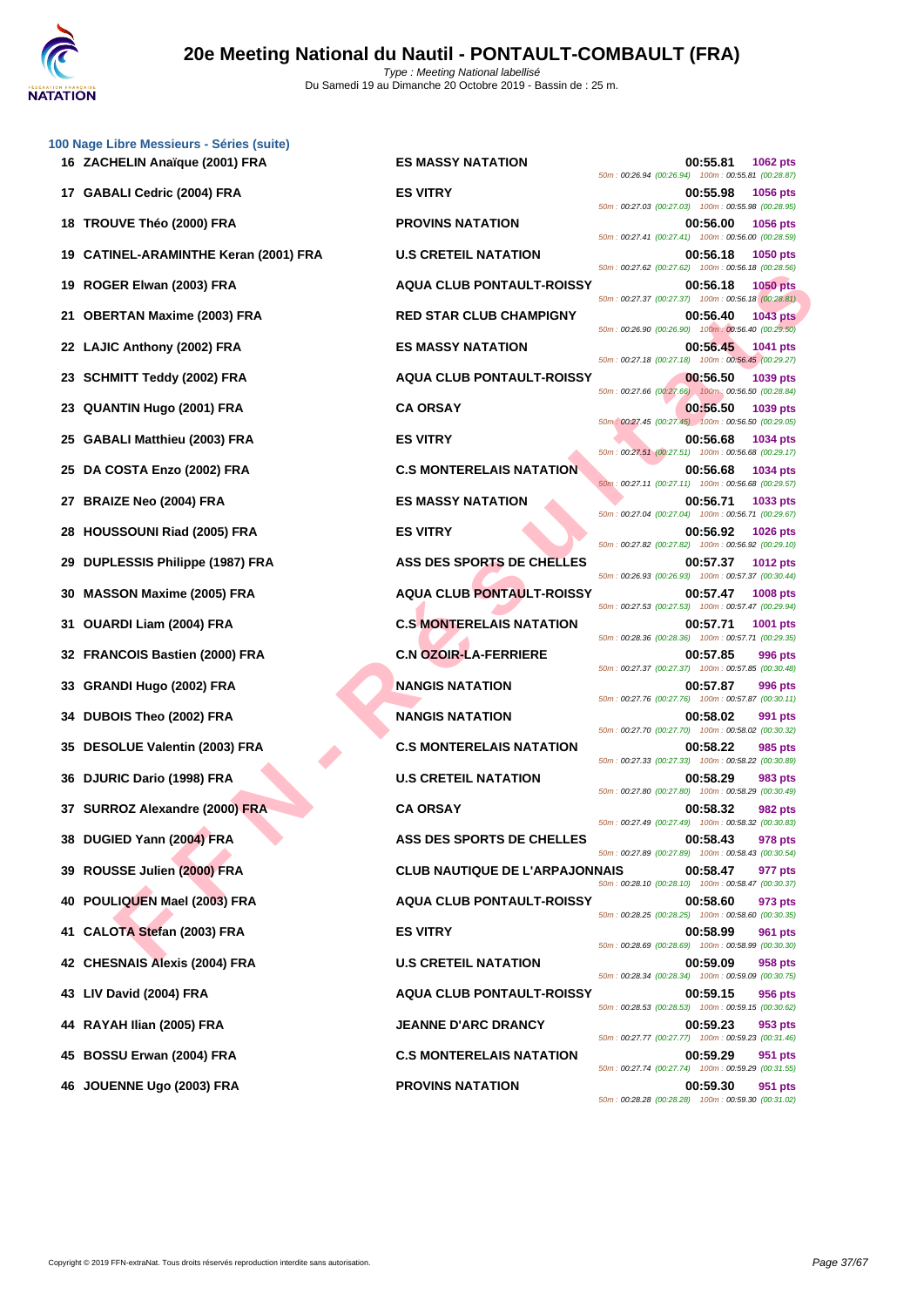

| 100 Nage Libre Messieurs - Séries (suite)<br>47 CHAULIAGUET Ethan (2005) FRA | <b>AQUA CLUB PONTAULT-ROISSY</b>      | 00:59.33<br>950 pts<br>50m: 00:27.98 (00:27.98) 100m: 00:59.33 (00:31.35)        |
|------------------------------------------------------------------------------|---------------------------------------|----------------------------------------------------------------------------------|
| 48 BOURON Damien (2003) FRA                                                  | <b>PROVINS NATATION</b>               | 00:59.40<br>948 pts                                                              |
| <b>MONTI Ennio (2004) FRA</b><br>49                                          | <b>LAGNY-SUR-MARNE NATATION</b>       | 50m: 00:28.47 (00:28.47) 100m: 00:59.40 (00:30.93)<br>00:59.51<br>945 pts        |
| 50 PENIN Killian (2001) FRA                                                  | <b>C.N OZOIR-LA-FERRIERE</b>          | 50m: 00:28.63 (00:28.63) 100m: 00:59.51 (00:30.88)<br>00:59.63<br>941 pts        |
| 51 HANTRAYE Loris (2002) FRA                                                 | <b>AQUA CLUB PONTAULT-ROISSY</b>      | 50m: 00:28.77 (00:28.77) 100m: 00:59.63 (00:30.86)<br>00:59.64<br>941 pts        |
| 52 AUKAULOO Zaki (2005) FRA                                                  | <b>ES MASSY NATATION</b>              | 50m: 00:28.58 (00:28.58) 100m: 00:59.64 (00:31.06)<br>00:59.77<br>937 pts        |
| 53 HOSTEAUX Laurent (2001) FRA                                               | <b>CLUB NAUTIQUE DE L'ARPAJONNAIS</b> | 50m: 00:28.61 (00:28.61) 100m: 00:59.77 (00:31.16)<br>00:59.78<br>936 pts        |
| 54 BAZIN Loic (2005) FRA                                                     | <b>RED STAR CLUB CHAMPIGNY</b>        | 50m: 00:28.73 (00:28.73) 100m: 00:59.78 (00:31.05)<br>00:59.90<br>933 pts        |
| 55 SALETTES Jules (2001) FRA                                                 | ASS DES SPORTS DE CHELLES             | 50m: 00:28.52 (00:28.52) 100m: 00:59.90 (00:31.38)<br>01:00.00<br>929 pts        |
| 55 THEPAULT Tristan (1998) FRA                                               | <b>AS BONDY</b>                       | 50m: 00:27.78 (00:27.78) 100m: 01:00.00 (00:32.22)<br>01:00.00<br>929 pts        |
| 57 LE ROUX Yanis (2005) FRA                                                  | <b>AQUA CLUB PONTAULT-ROISSY</b>      | 50m: 00:28.01 (00:28.01) 100m: 01:00.00 (00:31.99)<br>01:00.04<br>928 pts        |
| <b>BAZIN Théo (2003) FRA</b><br>58                                           | <b>RED STAR CLUB CHAMPIGNY</b>        | 50m: 00:28.87 (00:28.87) 100m: 01:00.04 (00:31.17)<br>01:00.14<br>925 pts        |
| 59 PAIS Thomas (2003) FRA                                                    | <b>SO ROSNY</b>                       | 50m: 00:28.59 (00:28.59) 100m: 01:00.14 (00:31.55)<br>01:00.27<br>921 pts        |
| 60 BOUZAHZAH Nassim (2005) FRA                                               | ASS DES SPORTS DE CHELLES             | 50m: 00:28.82 (00:28.82) 100m: 01:00.27 (00:31.45)<br>01:00.39<br>918 pts        |
| DA CUNHA David (2003) FRA<br>61                                              | <b>CA ORSAY</b>                       | 50m: 00:29.50 (00:29.50) 100m: 01:00.39 (00:30.89)<br>01:00.57<br><b>912 pts</b> |
| 61 PARANTON Alexis (2003) FRA                                                | <b>AQUA CLUB PONTAULT-ROISSY</b>      | 50m: 00:29.32 (00:29.32) 100m: 01:00.57 (00:31.25)<br>01:00.57<br><b>912 pts</b> |
| 63 BELHADJ Yanis (2003) FRA                                                  | <b>SO ROSNY</b>                       | 50m: 00:29.54 (00:29.54) 100m: 01:00.57 (00:31.03)<br>01:00.67<br>909 pts        |
|                                                                              | <b>PROVINS NATATION</b>               | 50m: 00:28.55 (00:28.55) 100m: 01:00.67 (00:32.12)                               |
| 64 FERRAND Amélien (2004) FRA                                                |                                       | 01:00.73<br>908 pts<br>50m: 00:29.78 (00:29.78) 100m: 01:00.73 (00:30.95)        |
| 65 HENRY Valentin (2005) FRA                                                 | <b>ES VITRY</b>                       | 01:00.76<br>907 pts<br>50m: 00:29.16 (00:29.16) 100m: 01:00.76 (00:31.60)        |
| 66 DEGUILLE Thomas (2003) FRA                                                | <b>C.N OZOIR-LA-FERRIERE</b>          | 01:00.85<br>904 pts<br>50m: 00:29.30 (00:29.30) 100m: 01:00.85 (00:31.55)        |
| 67 NIKOLIC Nikola (2006) FRA                                                 | <b>AS BONDY</b>                       | 01:00.87<br>903 pts<br>50m: 00:28.99 (00:28.99) 100m: 01:00.87 (00:31.88)        |
| 68 DUARTE-FATELA Lucas (2003) FRA                                            | <b>ASN LOUVRES-ROISSY-SURVILLIERS</b> | 01:01.08<br>897 pts<br>50m: 00:30.73 (00:30.73) 100m: 01:01.08 (00:30.35)        |
| 69 SIMON Noé (2003) FRA                                                      | <b>SN RETHEL</b>                      | 01:01.28<br>891 pts<br>50m: 00:29.14 (00:29.14) 100m: 01:01.28 (00:32.14)        |
| 70 BAILLARGE Bastien (2004) FRA                                              | <b>RED STAR CLUB CHAMPIGNY</b>        | 01:01.30<br>890 pts<br>50m: 00:29.16 (00:29.16) 100m: 01:01.30 (00:32.14)        |
| 71 ERRAHMOUNI Adam (2004) FRA                                                | <b>C.S MONTERELAIS NATATION</b>       | 01:01.41<br>887 pts<br>50m: 00:29.21 (00:29.21) 100m: 01:01.41 (00:32.20)        |
| 72 BORDIN Kilyan (2005) FRA                                                  | <b>ASN LOUVRES-ROISSY-SURVILLIERS</b> | 01:01.54<br>883 pts<br>50m: 00:31.05 (00:31.05) 100m: 01:01.54 (00:30.49)        |
| 73 LEGET Pierre-Louis (2004) FRA                                             | <b>PROVINS NATATION</b>               | 01:01.58<br><b>882 pts</b><br>50m: 00:29.72 (00:29.72) 100m: 01:01.58 (00:31.86) |
| 74 LABATTUT Gabriel (2001) FRA                                               | <b>ES SUCY-EN-BRIE</b>                | 01:01.62<br>881 pts<br>50m: 00:29.28 (00:29.28) 100m: 01:01.62 (00:32.34)        |
| 75 DURAND Loick (2006) FRA                                                   | <b>AS BONDY</b>                       | 01:01.87<br>874 pts<br>50m: 00:29.74 (00:29.74) 100m: 01:01.87 (00:32.13)        |
| 76 THENU Alexandre (2005) FRA                                                | <b>AQUA CLUB PONTAULT-ROISSY</b>      | 01:01.89<br>873 pts<br>50m: 00:29.61 (00:29.61) 100m: 01:01.89 (00:32.28)        |
| $77.1$ ODENTO Karian (2005) ED A                                             | DED CTAD CLUB CHAMBICNY               | 04.024c                                                                          |

| 47 CHAULIAGUET Ethan (2005) FRA   | <b>AQUA CLUB PONTAULT-ROISSY</b>      | 50m: 00:27.98 (00:27.98) 100m: 00:59.33 (00:31.35)    | 00:59.33 | 950 pts        |
|-----------------------------------|---------------------------------------|-------------------------------------------------------|----------|----------------|
| 48 BOURON Damien (2003) FRA       | <b>PROVINS NATATION</b>               | 50m: 00:28.47 (00:28.47) 100m: 00:59.40 (00:30.93)    | 00:59.40 | 948 pts        |
| 49 MONTI Ennio (2004) FRA         | <b>LAGNY-SUR-MARNE NATATION</b>       | 50m: 00:28.63 (00:28.63) 100m: 00:59.51 (00:30.88)    | 00:59.51 | 945 pts        |
| 50 PENIN Killian (2001) FRA       | <b>C.N OZOIR-LA-FERRIERE</b>          | 50m: 00:28.77 (00:28.77) 100m: 00:59.63 (00:30.86)    | 00:59.63 | 941 pts        |
| 51 HANTRAYE Loris (2002) FRA      | <b>AQUA CLUB PONTAULT-ROISSY</b>      | 50m: 00:28.58 (00:28.58) 100m: 00:59.64 (00:31.06)    | 00:59.64 | 941 pts        |
| 52 AUKAULOO Zaki (2005) FRA       | <b>ES MASSY NATATION</b>              | 50m: 00:28.61 (00:28.61) 100m: 00:59.77 (00:31.16)    | 00:59.77 | 937 pts        |
| 53 HOSTEAUX Laurent (2001) FRA    | <b>CLUB NAUTIQUE DE L'ARPAJONNAIS</b> | 50m: 00:28.73 (00:28.73) 100m: 00:59.78 (00:31.05)    | 00:59.78 | 936 pts        |
| 54 BAZIN Loic (2005) FRA          | <b>RED STAR CLUB CHAMPIGNY</b>        | 50m: 00:28.52 (00:28.52) 100m: 00:59.90 (00:31.38)    | 00:59.90 | 933 pts        |
| 55 SALETTES Jules (2001) FRA      | ASS DES SPORTS DE CHELLES             | 50m: 00:27.78 (00:27.78) 100m: 01:00.00 (00:32.22)    | 01:00.00 | 929 pts        |
| 55 THEPAULT Tristan (1998) FRA    | <b>AS BONDY</b>                       | 50m: 00:28.01 (00:28.01) 100m: 01:00.00 (00:31.99)    | 01:00.00 | 929 pts        |
| 57 LE ROUX Yanis (2005) FRA       | <b>AQUA CLUB PONTAULT-ROISSY</b>      | 50m: 00:28.87 (00:28.87) 100m: 01:00.04 (00:31.17)    | 01:00.04 | 928 pts        |
| 58 BAZIN Théo (2003) FRA          | <b>RED STAR CLUB CHAMPIGNY</b>        | 50m: 00:28.59 (00:28.59) 100m: 01:00.14 (00:31.55)    | 01:00.14 | 925 pts        |
| 59 PAIS Thomas (2003) FRA         | <b>SO ROSNY</b>                       | 50m: 00:28.82 (00:28.82) 100m: 01:00.27 (00:31.45)    | 01:00.27 | 921 pts        |
| 60 BOUZAHZAH Nassim (2005) FRA    | ASS DES SPORTS DE CHELLES             | 50m: 00:29.50 (00:29.50) 100m: 01:00.39 (00:30.89)    | 01:00.39 | <b>918 pts</b> |
| 61 DA CUNHA David (2003) FRA      | <b>CA ORSAY</b>                       | 50m: 00:29.32 (00:29.32) 100m: 01:00.57 (00:31.25)    | 01:00.57 | 912 pts        |
| 61 PARANTON Alexis (2003) FRA     | <b>AQUA CLUB PONTAULT-ROISSY</b>      | 50m: 00:29.54 (00:29.54) 100m: 01:00.57 (00:31.03)    | 01:00.57 | 912 pts        |
| 63 BELHADJ Yanis (2003) FRA       | <b>SO ROSNY</b>                       | 50m: 00:28.55 (00:28.55) 100m: 01:00.67 (00:32.12)    | 01:00.67 | 909 pts        |
| 64 FERRAND Amélien (2004) FRA     | <b>PROVINS NATATION</b>               | 50m: 00:29.78 (00:29.78) 100m: 01:00.73 (00:30.95)    | 01:00.73 | <b>908 pts</b> |
| 65 HENRY Valentin (2005) FRA      | <b>ES VITRY</b>                       | 50m: 00:29.16 (00:29.16) 100m: 01:00.76 (00:31.60)    | 01:00.76 | 907 pts        |
| 66 DEGUILLE Thomas (2003) FRA     | <b>C.N OZOIR-LA-FERRIERE</b>          | 50m: 00:29.30 (00:29.30) 100m: 01:00.85 (00:31.55)    | 01:00.85 | 904 pts        |
| 67 NIKOLIC Nikola (2006) FRA      | <b>AS BONDY</b>                       | 50m: 00:28.99 (00:28.99) 100m: 01:00.87 (00:31.88)    | 01:00.87 | 903 pts        |
| 68 DUARTE-FATELA Lucas (2003) FRA | <b>ASN LOUVRES-ROISSY-SURVILLIERS</b> | 50m: 00:30.73 (00:30.73) 100m: 01:01.08 (00:30.35)    | 01:01.08 | 897 pts        |
| 69 SIMON Noé (2003) FRA           | <b>SN RETHEL</b>                      | 50m : 00:29.14 (00:29.14)  100m : 01:01.28 (00:32.14) | 01:01.28 | 891 pts        |
| 70 BAILLARGE Bastien (2004) FRA   | <b>RED STAR CLUB CHAMPIGNY</b>        | 50m: 00:29.16 (00:29.16) 100m: 01:01.30 (00:32.14)    | 01:01.30 | 890 pts        |
| 71 ERRAHMOUNI Adam (2004) FRA     | <b>C.S MONTERELAIS NATATION</b>       | 50m: 00:29.21 (00:29.21) 100m: 01:01.41 (00:32.20)    | 01:01.41 | 887 pts        |
| 72 BORDIN Kilyan (2005) FRA       | <b>ASN LOUVRES-ROISSY-SURVILLIERS</b> | 50m: 00:31.05 (00:31.05) 100m: 01:01.54 (00:30.49)    | 01:01.54 | 883 pts        |
| 73 LEGET Pierre-Louis (2004) FRA  | <b>PROVINS NATATION</b>               | 50m: 00:29.72 (00:29.72) 100m: 01:01.58 (00:31.86)    | 01:01.58 | 882 pts        |
| 74 LABATTUT Gabriel (2001) FRA    | <b>ES SUCY-EN-BRIE</b>                | 50m: 00:29.28 (00:29.28) 100m: 01:01.62 (00:32.34)    | 01:01.62 | 881 pts        |
| 75 DURAND Loick (2006) FRA        | <b>AS BONDY</b>                       | 50m: 00:29.74 (00:29.74) 100m: 01:01.87 (00:32.13)    | 01:01.87 | 874 pts        |
| 76 THENU Alexandre (2005) FRA     | <b>AQUA CLUB PONTAULT-ROISSY</b>      | 50m: 00:29.61 (00:29.61) 100m: 01:01.89 (00:32.28)    | 01:01.89 | 873 pts        |
| 77 LORENZO Kerian (2005) FRA      | <b>RED STAR CLUB CHAMPIGNY</b>        | 50m: 00:29.86 (00:29.86) 100m: 01:02.16 (00:32.30)    | 01:02.16 | 865 pts        |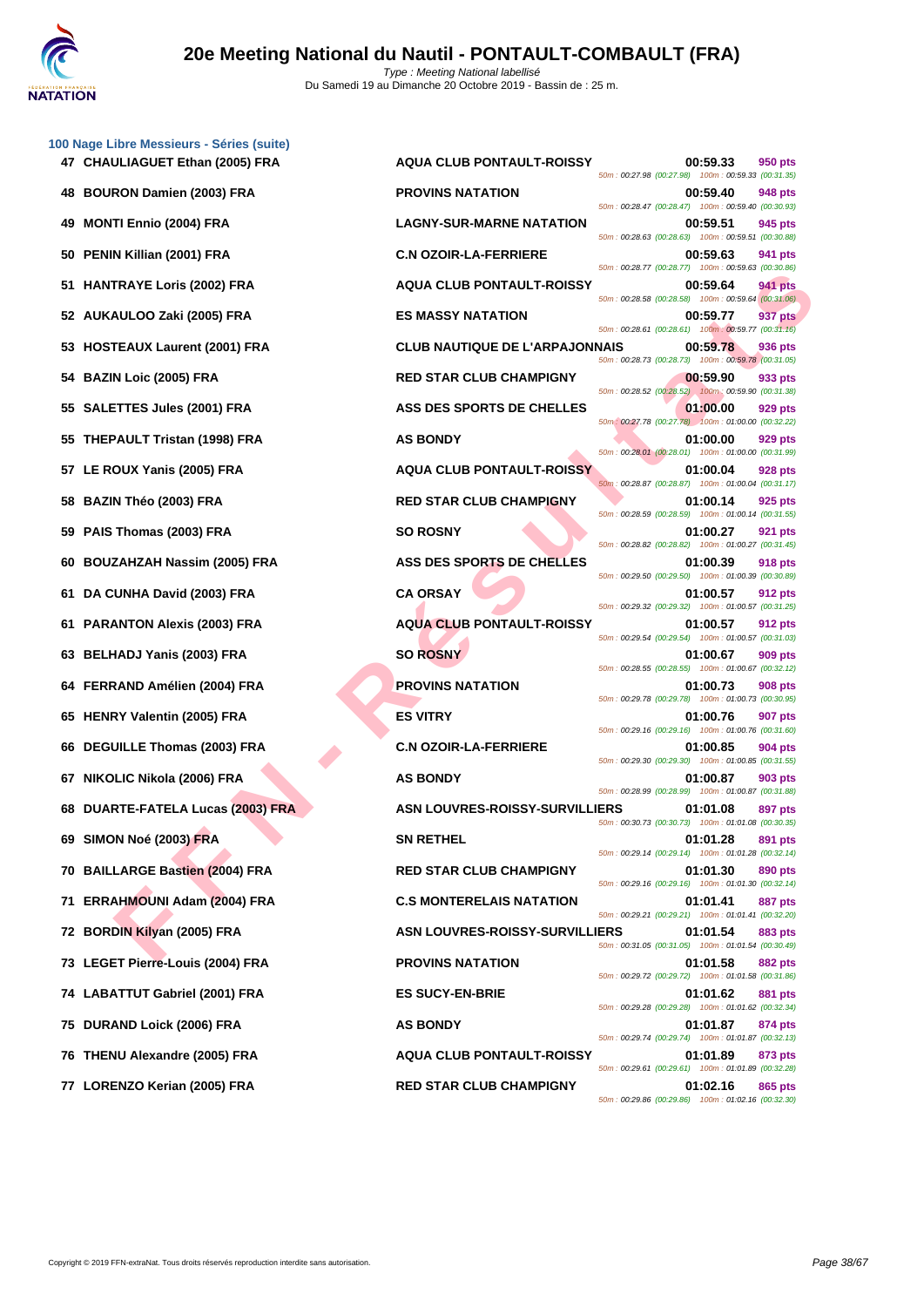

| 100 Nage Libre Messieurs - Séries (suite)<br>78 LOUVET Ilian (2006) FRA | <b>AQUA CLUB PONTAULT-ROISSY</b>      | 01:02.18<br>864 pts                                                                                                                    |
|-------------------------------------------------------------------------|---------------------------------------|----------------------------------------------------------------------------------------------------------------------------------------|
| 79 LABAUME Leo (2005) FRA                                               | <b>ES MASSY NATATION</b>              | 50m: 00:29.45 (00:29.45) 100m: 01:02.18 (00:32.73)<br>01:02.35<br>859 pts                                                              |
| 80 BOUABDELLAH Yassine (2005) FRA                                       | <b>ES MASSY NATATION</b>              | 50m: 00:29.89 (00:29.89) 100m: 01:02.35 (00:32.46)<br>01:02.41<br>858 pts                                                              |
| QUERE Remi (2004) FRA<br>81.                                            | <b>CS NAUTIQUE NOISY-LE-GRAND</b>     | 50m: 00:30.02 (00:30.02) 100m: 01:02.41 (00:32.39)<br>01:02.58<br>853 pts                                                              |
| 82 BERUJEAU Tiago (2002) FRA                                            | <b>SO ROSNY</b>                       | 50m: 00:29.97 (00:29.97) 100m: 01:02.58 (00:32.61)<br>01:02.66<br>850 pts                                                              |
| 83 CISSE Yohann (2005) FRA                                              | <b>CN ST-MICHEL-SUR-ORGE</b>          | 50m: 00:30.13 (00:30.13) 100m: 01:02.66 (00:32.53)<br>01:02.95<br><b>842 pts</b>                                                       |
| 84 BERGUE Bastien (2004) FRA                                            | <b>SO ROSNY</b>                       | 50m: 00:30.33 (00:30.33) 100m: 01:02.95 (00:32.62)<br>01:03.00<br>841 pts                                                              |
| 85 HOSTEAUX Thomas (2004) FRA                                           | <b>CLUB NAUTIQUE DE L'ARPAJONNAIS</b> | 50m: 00:29.98 (00:29.98) 100m: 01:03.00 (00:33.02)<br>01:03.08<br>838 pts                                                              |
| <b>AMAT Enguerrand (2005) FRA</b><br>86                                 | <b>US LA CHARITE NATATION</b>         | 50m: 00:30.53 (00:30.53) 100m: 01:03.08 (00:32.55)<br>01:03.45<br>828 pts                                                              |
| 87 DUCHAUFFOUR Timothe (2005) FRA                                       | <b>LAGNY-SUR-MARNE NATATION</b>       | 50m: 00:30.43 (00:30.43) 100m: 01:03.45 (00:33.02)<br>01:03.46<br>827 pts                                                              |
| 88 COLOMBOT Eddie (2004) FRA                                            | <b>PROVINS NATATION</b>               | 50m: 00:30.77 (00:30.77) 100m: 01:03.46 (00:32.69)<br>01:03.78<br><b>818 pts</b>                                                       |
| 89 LETTIERI Fabio (2006) FRA                                            | <b>ASN LOUVRES-ROISSY-SURVILLIERS</b> | 50m: 00:30.00 (00:30.00) 100m: 01:03.78 (00:33.78)<br>01:03.80<br>817 pts                                                              |
| 90 HAFS Duncan (2004) FRA                                               | <b>ES SUCY-EN-BRIE</b>                | 50m: 00:31.15 (00:31.15) 100m: 01:03.80 (00:32.65)<br>01:04.50<br><b>798 pts</b>                                                       |
| 91 DIJOUX Nathan (2002) FRA                                             | <b>CLUB NAUTIQUE DE L'ARPAJONNAIS</b> | 50m: 00:30.16 (00:30.16) 100m: 01:04.50 (00:34.34)<br>01:04.60<br>795 pts                                                              |
| 92 TA Emmanuel (2006) FRA                                               | <b>AS EMERAINVILLE</b>                | 50m: 00:30.87 (00:30.87) 100m: 01:04.60 (00:33.73)<br>01:04.63<br><b>794 pts</b><br>50m: 00:31.18 (00:31.18) 100m: 01:04.63 (00:33.45) |
| 93 FEUILLATE Nolan (2005) FRA                                           | <b>AQUA CLUB PONTAULT-ROISSY</b>      | 01:04.78<br><b>790 pts</b><br>50m: 00:30.57 (00:30.57) 100m: 01:04.78 (00:34.21)                                                       |
| 94 CHARBONNEL Mathis (2005) FRA                                         | <b>CN ST-MICHEL-SUR-ORGE</b>          | 01:04.87<br>787 pts<br>50m: 00:31.15 (00:31.15) 100m: 01:04.87 (00:33.72)                                                              |
| 95 WASTEAU Tom (2004) FRA                                               | <b>AQUATIC CLUB CLAYE-SOUILLY</b>     | 01:04.88<br><b>787 pts</b><br>50m: 00:30.32 (00:30.32) 100m: 01:04.88 (00:34.56)                                                       |
| 96 LEDOUX Gregoire (2004) FRA                                           | <b>SN RETHEL</b>                      | 01:04.98<br><b>784 pts</b><br>50m: 00:30.18 (00:30.18) 100m: 01:04.98 (00:34.80)                                                       |
| 97 REGNIER Baptiste (2005) FRA                                          | <b>ASN LOUVRES-ROISSY-SURVILLIERS</b> | 01:05.59<br><b>767 pts</b><br>50m: 00:31.63 (00:31.63) 100m: 01:05.59 (00:33.96)                                                       |
| <b>JARDIN Alexis (2005) FRA</b><br>98                                   | <b>AQUA CLUB PONTAULT-ROISSY</b>      | 01:05.60<br><b>767 pts</b>                                                                                                             |
| 99 DA SILVA Noah (2006) FRA                                             |                                       |                                                                                                                                        |
|                                                                         | <b>CS NAUTIQUE NOISY-LE-GRAND</b>     | 50m: 00:31.61 (00:31.61) 100m: 01:05.60 (00:33.99)<br>01:05.63<br><b>766 pts</b>                                                       |
| 100 OUANDJELI Riad (2003) FRA                                           | <b>SO ROSNY</b>                       | 50m: 00:31.44 (00:31.44) 100m: 01:05.63 (00:34.19)<br>01:05.67<br><b>765 pts</b>                                                       |
| 101 BOULAT Alexandre (2006) FRA                                         | <b>RED STAR CLUB CHAMPIGNY</b>        | 50m: 00:30.77 (00:30.77) 100m: 01:05.67 (00:34.90)<br>01:05.70<br>764 pts                                                              |
| 102 WASTEAU Quentin (2004) FRA                                          | <b>AQUATIC CLUB CLAYE-SOUILLY</b>     | 50m: 00:31.89 (00:31.89) 100m: 01:05.70 (00:33.81)<br>01:06.06<br>754 pts                                                              |
| 103 CLIQUOT Elias (2005) FRA                                            | <b>AQUA CLUB PONTAULT-ROISSY</b>      | 50m: 00:31.65 (00:31.65) 100m: 01:06.06 (00:34.41)<br>01:06.10<br>753 pts                                                              |
| 104 SMAOUI Dany (2004) FRA                                              | <b>ES SUCY-EN-BRIE</b>                | 50m: 00:31.74 (00:31.74) 100m: 01:06.10 (00:34.36)<br>01:06.40<br>745 pts                                                              |
| 105 BAUD Antoine (2006) FRA                                             | <b>RED STAR CLUB CHAMPIGNY</b>        | 50m: 00:30.89 (00:30.89) 100m: 01:06.40 (00:35.51)<br>01:07.03<br><b>728 pts</b>                                                       |
| 106 BENYAHIA Pharell (2006) FRA                                         | <b>AQUA CLUB PONTAULT-ROISSY</b>      | 50m: 00:32.20 (00:32.20) 100m: 01:07.03 (00:34.83)<br>01:07.21<br><b>723 pts</b>                                                       |
| 107 CAMOIN Gabriel (2005) FRA                                           | <b>ES SUCY-EN-BRIE</b>                | 50m: 00:31.63 (00:31.63) 100m: 01:07.21 (00:35.58)<br>01:07.47<br><b>716 pts</b>                                                       |
| 108 NICAISE Gaspar (2006) FRA                                           | <b>ES SUCY-EN-BRIE</b>                | 50m: 00:31.96 (00:31.96) 100m: 01:07.47 (00:35.51)<br>01:07.65<br><b>711 pts</b><br>50m: 00:32.23 (00:32.23) 100m: 01:07.65 (00:35.42) |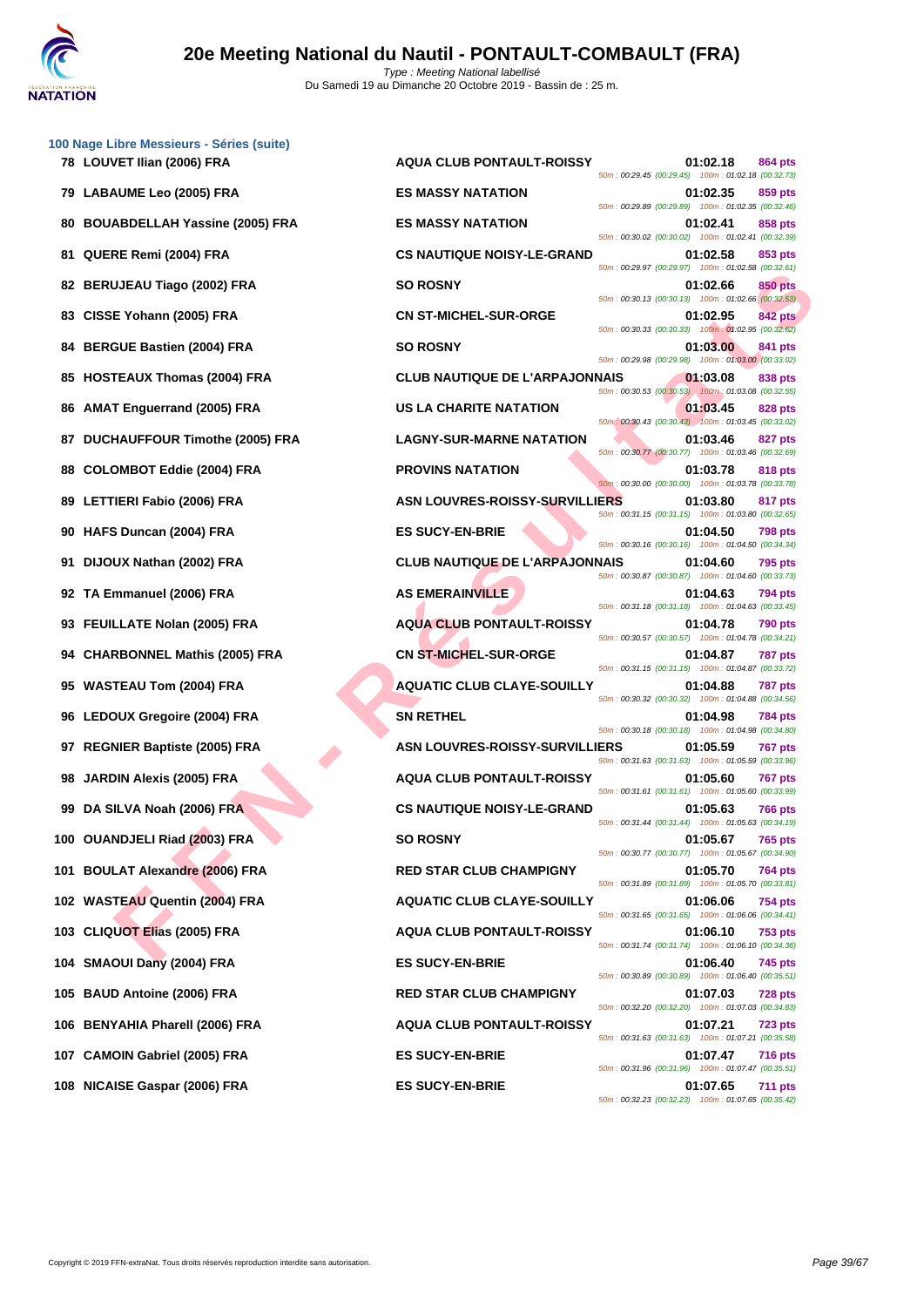| 100 Nage Libre Messieurs - Séries (suite)<br>109 ASTEIX Driss (2004) FRA | <b>C.N OZOIR-LA-FERRIERE</b>          | 01:07.71<br><b>710 pts</b>                                                                                                      |
|--------------------------------------------------------------------------|---------------------------------------|---------------------------------------------------------------------------------------------------------------------------------|
| 110 PEREZ Paul (2005) FRA                                                | <b>NANGIS NATATION</b>                | 50m: 00:33.10 (00:33.10) 100m: 01:07.71 (00:34.61)<br>01:08.06<br><b>700 pts</b>                                                |
| 111 AMBROS Thomas (2004) FRA                                             | <b>PROVINS NATATION</b>               | 50m: 00:32.94 (00:32.94) 100m: 01:08.06 (00:35.12)<br>01:08.39<br>692 pts                                                       |
| 112 URVOY Matteo (2005) FRA                                              | <b>C.N OZOIR-LA-FERRIERE</b>          | 50m: 00:32.86 (00:32.86) 100m: 01:08.39 (00:35.53)<br>01:08.40<br>691 pts                                                       |
| 113 BOIS Mahe (2007) FRA                                                 | <b>US LA CHARITE NATATION</b>         | 50m: 00:33.83 (00:33.83) 100m: 01:08.40 (00:34.57)<br>01:08.78<br><b>681 pts</b>                                                |
| 114 SCHNYDER Noah (2007) FRA                                             | <b>C.S MONTERELAIS NATATION</b>       | 50m: 00:32.53 (00:32.53) 100m: 01:08.78 (00:36.25)<br>01:09.09<br><b>673 pts</b>                                                |
| 115 GAYE Matthieu (2006) FRA                                             | <b>CS NAUTIQUE NOISY-LE-GRAND</b>     | 50m: 00:33.24 (00:33.24) 100m: 01:09.09 (00:35.85)<br>01:09.31<br><b>668 pts</b>                                                |
| 116 SAVY Yoann (2006) FRA                                                | <b>CS NAUTIQUE NOISY-LE-GRAND</b>     | 50m: 00:33.15 (00:33.15) 100m: 01:09.31 (00:36.16)<br>01:09.64<br>659 pts                                                       |
| 117 MINARD Finn (2006) FRA                                               | <b>AQUA CLUB PONTAULT-ROISSY</b>      | 50m: 00:33.88 (00:33.88) 100m: 01:09.64 (00:35.76)<br>01:09.87<br>653 pts                                                       |
| 118 GUERMANI Ayman (2007) FRA                                            | <b>U.S CRETEIL NATATION</b>           | 50m: 00:32.79 (00:32.79) 100m: 01:09.87 (00:37.08)<br>01:09.88<br>653 pts<br>50m: 00:34.05 (00:34.05) 100m: 01:09.88 (00:35.83) |
| 119 JACQUET Tristan (2004) FRA                                           | <b>ES SUCY-EN-BRIE</b>                | 01:09.98<br>650 pts<br>50m: 00:33.60 (00:33.60) 100m: 01:09.98 (00:36.38)                                                       |
| 120 HAFNI Adam (2006) FRA                                                | <b>AQUA CLUB PONTAULT-ROISSY</b>      | 01:11.03<br><b>624 pts</b><br>50m: 00:34.47 (00:34.47) 100m: 01:11.03 (00:36.56)                                                |
| GHANDRI Adam (2006) FRA<br>121                                           | <b>AS BONDY</b>                       | 01:11.14<br>621 pts<br>50m: 00:34.24 (00:34.24) 100m: 01:11.14 (00:36.90)                                                       |
| 122 RESCHE Theo (2006) FRA                                               | <b>AS EMERAINVILLE</b>                | 01:11.47<br>613 pts<br>50m: 00:34.82 (00:34.82) 100m: 01:11.47 (00:36.65)                                                       |
| 123 SOUNDOROM Kiran (2006) FRA                                           | <b>NANGIS NATATION</b>                | 01:12.51<br>588 pts<br>50m: 00:34.61 (00:34.61) 100m: 01:12.51 (00:37.90)                                                       |
| 124 LE ROUX Idriss (2008) FRA                                            | <b>AQUA CLUB PONTAULT-ROISSY</b>      | 01:12.53<br><b>587 pts</b><br>50m: 00:34.93 (00:34.93) 100m: 01:12.53 (00:37.60)                                                |
| 125 THIBAUD Thomas (2008) FRA                                            | <b>SO ROSNY</b>                       | 01:12.90<br>578 pts<br>50m: 00:35.32 (00:35.32) 100m: 01:12.90 (00:37.58)                                                       |
| 126 BOUAZA Amine (2007) FRA                                              | <b>AS BONDY</b>                       | 01:13.07<br>574 pts<br>50m: 00:34.38 (00:34.38) 100m: 01:13.07 (00:38.69)                                                       |
| SERIDJ Ilyas (2005) FRA<br>127                                           | <b>SO ROSNY</b>                       | 01:13.49<br>564 pts<br>50m: 00:35.27 (00:35.27) 100m: 01:13.49 (00:38.22)                                                       |
| 128 CHAUVEL-MARCHAL Léo (2006) FRA                                       | <b>SO ROSNY</b>                       | 01:14.15<br><b>548 pts</b><br>50m: 00:35.27 (00:35.27) 100m: 01:14.15 (00:38.88)                                                |
| 129 BART Clement (2008) FRA                                              | <b>AVAN VILLENEUVE-D'ASCQ</b>         | 01:14.19<br>548 pts<br>50m: 00:35.92 (00:35.92) 100m: 01:14.19 (00:38.27)                                                       |
| 130 DE WAELE Theophile (2007) FRA                                        | <b>AVAN VILLENEUVE-D'ASCQ</b>         | 01:14.51<br>540 pts<br>50m: 00:35.36 (00:35.36) 100m: 01:14.51 (00:39.15)                                                       |
| 131 DUCAMP Yanis (2006) FRA                                              | <b>US JEUNESSE MITRY-MORY</b>         | 01:14.55<br>539 pts<br>50m: 00:36.18 (00:36.18) 100m: 01:14.55 (00:38.37)                                                       |
| 132 LECOCQ Aurelien (2007) FRA                                           | <b>AVAN VILLENEUVE-D'ASCQ</b>         | 01:15.46<br>518 pts<br>50m: 00:33.72 (00:33.72) 100m: 01:15.46 (00:41.74)                                                       |
| 133 AIT LARBI Amar (2008) FRA                                            | <b>SO ROSNY</b>                       | 01:15.66<br>514 pts<br>50m: 00:36.27 (00:36.27) 100m: 01:15.66 (00:39.39)                                                       |
| 134 DEMARIGNY Alban (2006) FRA                                           | <b>ES SUCY-EN-BRIE</b>                | 01:16.00<br><b>506 pts</b><br>50m: 00:35.48 (00:35.48) 100m: 01:16.00 (00:40.52)                                                |
| 135 RIBET Luc (2006) FRA                                                 | <b>AQUA CLUB PONTAULT-ROISSY</b>      | 01:16.48<br>495 pts<br>50m: 00:36.91 (00:36.91) 100m: 01:16.48 (00:39.57)                                                       |
| 136 BOUCHARD OUELLET Jules (2008) FRA                                    | <b>CLUB NAUTIQUE DE L'ARPAJONNAIS</b> | 493 pts<br>01:16.58<br>50m: 00:36.97 (00:36.97) 100m: 01:16.58 (00:39.61)                                                       |
| 137 WENCKER Michel (2006) FRA                                            | <b>AVAN VILLENEUVE-D'ASCQ</b>         | 01:16.98<br>484 pts<br>50m: 00:37.24 (00:37.24) 100m: 01:16.98 (00:39.74)                                                       |
| 138 NOEL David (2007) FRA                                                | <b>SO ROSNY</b>                       | 01:17.24<br>479 pts<br>50m: 00:36.71 (00:36.71) 100m: 01:17.24 (00:40.53)                                                       |
| 139 BRUNET Léo (2007) FRA                                                | <b>AQUA CLUB PONTAULT-ROISSY</b>      | 01:17.38<br>475 pts<br>50m: 00:38.40 (00:38.40) 100m: 01:17.38 (00:38.98)                                                       |
|                                                                          |                                       |                                                                                                                                 |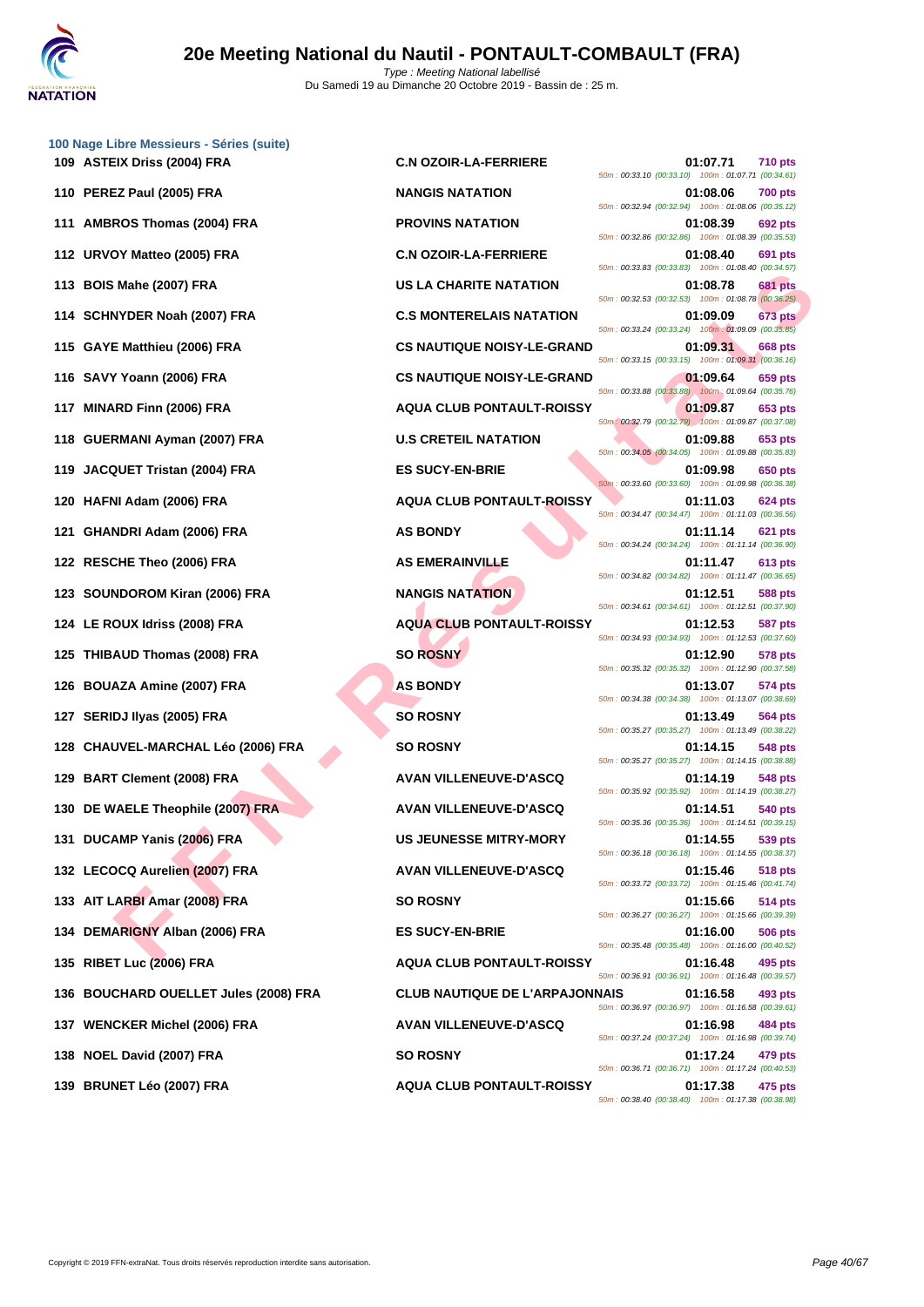|     | 100 Nage Libre Messieurs - Séries (suite) |                                       |                                                                                                                                           |
|-----|-------------------------------------------|---------------------------------------|-------------------------------------------------------------------------------------------------------------------------------------------|
|     | 140 EL HEZZAT Aniss (2007) FRA            | <b>AQUA CLUB PONTAULT-ROISSY</b>      | 01:17.83<br>466 pts<br>50m: 00:36.43 (00:36.43) 100m: 01:17.83 (00:41.40)                                                                 |
|     | 141 KIMBALA Maxence (2008) FRA            | <b>CS NAUTIQUE NOISY-LE-GRAND</b>     | 01:18.00<br>462 pts<br>50m: 00:36.54 (00:36.54) 100m: 01:18.00 (00:41.46)                                                                 |
|     | 142 RENAUD Louis (2008) FRA               | <b>ES SUCY-EN-BRIE</b>                | 01:18.10<br>460 pts<br>50m: 00:36.73 (00:36.73) 100m: 01:18.10 (00:41.37)                                                                 |
|     | 143 ALONSO Antoni (2007) FRA              | <b>AQUATIC CLUB CLAYE-SOUILLY</b>     | 01:18.33<br>455 pts                                                                                                                       |
|     | 144 MERHFOUR Immad (2007) FRA             | <b>AQUA CLUB PONTAULT-ROISSY</b>      | 50m: 00:35.45 (00:35.45) 100m: 01:18.33 (00:42.88)<br>01:18.46<br><b>452 pts</b>                                                          |
|     | 145 LEJARS Tom (2008) FRA                 | <b>CLUB NAUTIQUE DE L'ARPAJONNAIS</b> | 50m: 00:37.02 (00:37.02) 100m: 01:18.46 (00:41.44)<br>441 pts<br>01:18.97                                                                 |
|     | 146 KEBE ALONSO Daian (2008) FRA          | <b>CS NAUTIQUE NOISY-LE-GRAND</b>     | 50m: 00:36.75 (00:36.75) 100m: 01:18.97 (00:42.22)<br>01:19.34<br>434 pts                                                                 |
|     | 147 PFENDER Steve (2007) FRA              | <b>ASN LOUVRES-ROISSY-SURVILLIERS</b> | 50m: 00:37.84 (00:37.84) 100m: 01:19.34 (00:41.50)<br>01:19.70<br>426 pts                                                                 |
|     | 148 BENAYADA Jawad (2008) FRA             | <b>AVAN VILLENEUVE-D'ASCQ</b>         | 50m: 00:37.46 (00:37.46) 100m: 01:19.70 (00:42.24)<br>01:21.78<br>384 pts                                                                 |
|     | 149 PHETMANY Jules (2006) FRA             | <b>AQUA CLUB PONTAULT-ROISSY</b>      | 50m: 00:40.02 (00:40.02) 100m: 01:21.78 (00:41.76)<br>01:21.86<br>383 pts                                                                 |
|     | 150 GUILLET Ewen (2008) FRA               | <b>CLUB NAUTIQUE DE L'ARPAJONNAIS</b> | 50m: 00:39.31 (00:39.31) 100m: 01:21.86 (00:42.55)<br>01:22.89<br><b>363 pts</b>                                                          |
|     | 151 BECUE Mathys (2008) FRA               | <b>AVAN VILLENEUVE-D'ASCQ</b>         | 50m: 00:41.03 (00:41.03) 100m: 01:22.89 (00:41.86)<br>01:26.18<br>303 pts                                                                 |
|     | <b>BONNIVARD Adrien (2002) FRA</b>        | <b>AQUA CLUB PONTAULT-ROISSY</b>      | 50m: 00:38.79 (00:38.79) 100m: 01:26.18 (00:47.39)<br><b>DNS</b> dec                                                                      |
|     | <b>CRETET Dorian (2003) FRA</b>           | <b>ES MASSY NATATION</b>              | <b>DNS</b> dec                                                                                                                            |
|     | <b>AUBRY Flavien (1994) FRA</b>           | <b>U.S CRETEIL NATATION</b>           | <b>DNS</b> dec                                                                                                                            |
| --- | RATEL Matisse (2006) FRA                  | US JEUNESSE MITRY-MORY                | <b>DNS</b> dec                                                                                                                            |
|     | POLDERMAN-SALLER Iwen (2006) FRA          | <b>ES SUCY-EN-BRIE</b>                | <b>DSQ</b>                                                                                                                                |
|     |                                           |                                       |                                                                                                                                           |
|     | <b>HOUDENOT Thibault (2003) FRA</b>       | <b>RED STAR CLUB CHAMPIGNY</b>        | <b>DSQ</b>                                                                                                                                |
|     | --- LABRASSERIE Julien (2005) FRA         | <b>ES SUCY-EN-BRIE</b>                | <b>DSQ</b>                                                                                                                                |
|     | 200 Nage Libre Messieurs - Finale A       | (Dimanche 20 Octobre 2019)            |                                                                                                                                           |
|     | 1 ROTH BELGRAND Mathis (2002) FRA         | <b>U.S CRETEIL NATATION</b>           | 01:54.34<br>1183 pts<br>50m: 00:26.46 (00:26.46) 100m: 00:55.11 (00:28.65) 150m: 01:24.33 (00:29.22) 200m: 01:54.34 (00:30.01)            |
|     | 2 ZACHELIN Anaïque (2001) FRA             | <b>ES MASSY NATATION</b>              | 01:58.55<br><b>1111 pts</b><br>50m: 00:27.56 (00:27.56) 100m: 00:57.49 (00:29.93) 150m: 01:27.94 (00:30.45) 200m: 01:58.55 (00:30.61)     |
|     | 3 PHANTSULAYA George (2000) FRA           | <b>U.S CRETEIL NATATION</b>           | 01:59.13<br>1102 pts<br>50m: 00:26.68 (00:26.68) 100m: 00:56.41 (00:29.73) 150m: 01:28.10 (00:31.69) 200m: 01:59.13 (00:31.03)            |
|     | 4 VIGNETTES Lucas (2003) FRA              | <b>U.S CRETEIL NATATION</b>           | 02:02.82<br>1041 pts<br>50m: 00:28.45 (00:28.45) 100m: 00:59.69 (00:31.24) 150m: 01:31.53 (00:31.84) 200m: 02:02.82 (00:31.29)            |
|     | 5 OUARDI Liam (2004) FRA                  | <b>C.S MONTERELAIS NATATION</b>       | 02:03.55<br>1030 pts<br>50m: 00:28.96 (00:28.96) 100m: 01:00.37 (00:31.41) 150m: 01:32.38 (00:32.01) 200m: 02:03.55 (00:31.17)            |
|     | 6 COUDRAIS Yvon (2000) FRA                | <b>RED STAR CLUB CHAMPIGNY</b>        | 02:04.30<br><b>1018 pts</b><br>50m : 00:30.48 (00:30.48) 100m : 01:03.33 (00:32.85) 150m : 01:33.43 (00:30.10) 200m : 02:04.30 (00:30.87) |
|     | 200 Nage Libre Messieurs - Séries         | (Dimanche 20 Octobre 2019)            |                                                                                                                                           |
|     | 1 AUBRY Flavien (1994) FRA                | <b>U.S CRETEIL NATATION</b>           | 01:50.28<br><b>1253 pts</b><br>50m : 00:24.95 (00:24.95) 100m : 00:52.96 (00:28.01) 150m : 01:21.56 (00:28.60) 200m : 01:50.28 (00:28.72) |
|     | 2 PHANTSULAYA George (2000) FRA           | <b>U.S CRETEIL NATATION</b>           | 01:54.44<br>1181 pts                                                                                                                      |
|     |                                           |                                       |                                                                                                                                           |

## **200 Nage Libre Messieurs - Finale A** (Dimanche 20 Octobre 2019)

- **1 ROTH BELGRAND Mathis (2002) FRA U.S CRETEIL NATATION 01:54.34 1183 pts**
- **2 ZACHELIN** Anaïque (2001) FRA **ES MASSY NATA RES**
- **3 PHANTSULAYA George (2000) FRA U.S CRETEIL**
- **4 VIGNETTES Lucas (2003) FRA D.S CRETEIL**
- **5 OUARDI Liam (2004) FRA C.S MONTERI**
- **6** COUDRAIS Yvon (2000) FRA **RED STAR CL**

## **200 Nage Libre Messieurs - Séries** (Dimanche 20 Octobre 2019)

- **1 AUBRY Flavien (1994) FRA**
- **2 PHANTSULAYA George (2000) FRA**
- **3** [AZRA Alexandre \(2000\) FRA](http://www.ffnatation.fr/webffn/resultats.php?idact=nat&go=epr&idcpt=62219&idepr=53)
- **4 ZACHELIN Anaïque (2001) FRA**
- **5** ROTH BELGRAND Mathis (2002) FRA
- **6** LIV Thomas (2002) FRA
- **7 GABALI Cedric (2004) FRA**

| <b>UI.J4.J4 110J</b> PLS                            | <b>U.S UNETER NATATION</b>                                                                             |
|-----------------------------------------------------|--------------------------------------------------------------------------------------------------------|
|                                                     | 50m: 00:26.46 (00:26.46) 100m: 00:55.11 (00:28.65) 150m: 01:24.33 (00:29.22) 200m: 01:54.34 (00:30.01) |
| 01:58.55 1111 pts                                   | <b>ES MASSY NATATION</b>                                                                               |
|                                                     | 50m: 00:27.56 (00:27.56) 100m: 00:57.49 (00:29.93) 150m: 01:27.94 (00:30.45) 200m: 01:58.55 (00:30.61) |
| 01:59.13 1102 pts                                   | <b>U.S CRETEIL NATATION</b>                                                                            |
|                                                     | 50m: 00:26.68 (00:26.68) 100m: 00:56.41 (00:29.73) 150m: 01:28.10 (00:31.69) 200m: 01:59.13 (00:31.03) |
| 02:02.82 1041 pts                                   | <b>U.S CRETEIL NATATION</b>                                                                            |
| 150m: 01:31.53 (00:31.84) 200m: 02:02.82 (00:31.29) | 50m: 00:28.45 (00:28.45) 100m: 00:59.69 (00:31.24)                                                     |
| 02:03.55 1030 pts                                   | <b>C.S MONTERELAIS NATATION</b>                                                                        |
|                                                     | 50m: 00:28.96 (00:28.96) 100m: 01:00.37 (00:31.41) 150m: 01:32.38 (00:32.01) 200m: 02:03.55 (00:31.17) |
|                                                     |                                                                                                        |
| 02:04.30<br>1018 pts                                | <b>RED STAR CLUB CHAMPIGNY</b>                                                                         |

| <b>U.S CRETEIL NATATION</b> |                                                                                                        |                                                     | $01:50.28$ 1253 pts |  |
|-----------------------------|--------------------------------------------------------------------------------------------------------|-----------------------------------------------------|---------------------|--|
|                             | 50m: 00:24.95 (00:24.95) 100m: 00:52.96 (00:28.01) 150m: 01:21.56 (00:28.60) 200m: 01:50.28 (00:28.72) |                                                     |                     |  |
| <b>U.S CRETEIL NATATION</b> |                                                                                                        |                                                     | 01:54.44 1181 pts   |  |
|                             | 50m: 00:26.01 (00:26.01) 100m: 00:54.72 (00:28.71) 150m: 01:24.79 (00:30.07) 200m: 01:54.44 (00:29.65) |                                                     |                     |  |
| <b>ES VITRY</b>             |                                                                                                        |                                                     | 01:55.80 1158 pts   |  |
|                             | 50m: 00:26.81 (00:26.81) 100m: 00:55.87 (00:29.06)                                                     | 150m: 01:25.70 (00:29.83) 200m: 01:55.80 (00:30.10) |                     |  |
| <b>ES MASSY NATATION</b>    |                                                                                                        |                                                     | 01:57.07 1136 pts   |  |
|                             | 50m: 00:27.63 (00:27.63) 100m: 00:56.94 (00:29.31) 150m: 01:27.47 (00:30.53) 200m: 01:57.07 (00:29.60) |                                                     |                     |  |
| <b>U.S CRETEIL NATATION</b> |                                                                                                        |                                                     | 01:58.96 1105 pts   |  |
|                             | 50m: 00:26.14 (00:26.14) 100m: 00:56.15 (00:30.01) 150m: 01:27.03 (00:30.88) 200m: 01:58.96 (00:31.93) |                                                     |                     |  |
|                             | <b>AQUA CLUB PONTAULT-ROISSY</b>                                                                       |                                                     | 01:59.81 1090 pts   |  |
|                             | 50m: 00:27.65 (00:27.65) 100m: 00:57.91 (00:30.26) 150m: 01:29.39 (00:31.48) 200m: 01:59.81 (00:30.42) |                                                     |                     |  |
| <b>ES VITRY</b>             |                                                                                                        |                                                     | 02:00.00 1087 pts   |  |
|                             | 50m: 00:27.17 (00:27.17) 100m: 00:56.95 (00:29.78) 150m: 01:28.35 (00:31.40) 200m: 02:00.00 (00:31.65) |                                                     |                     |  |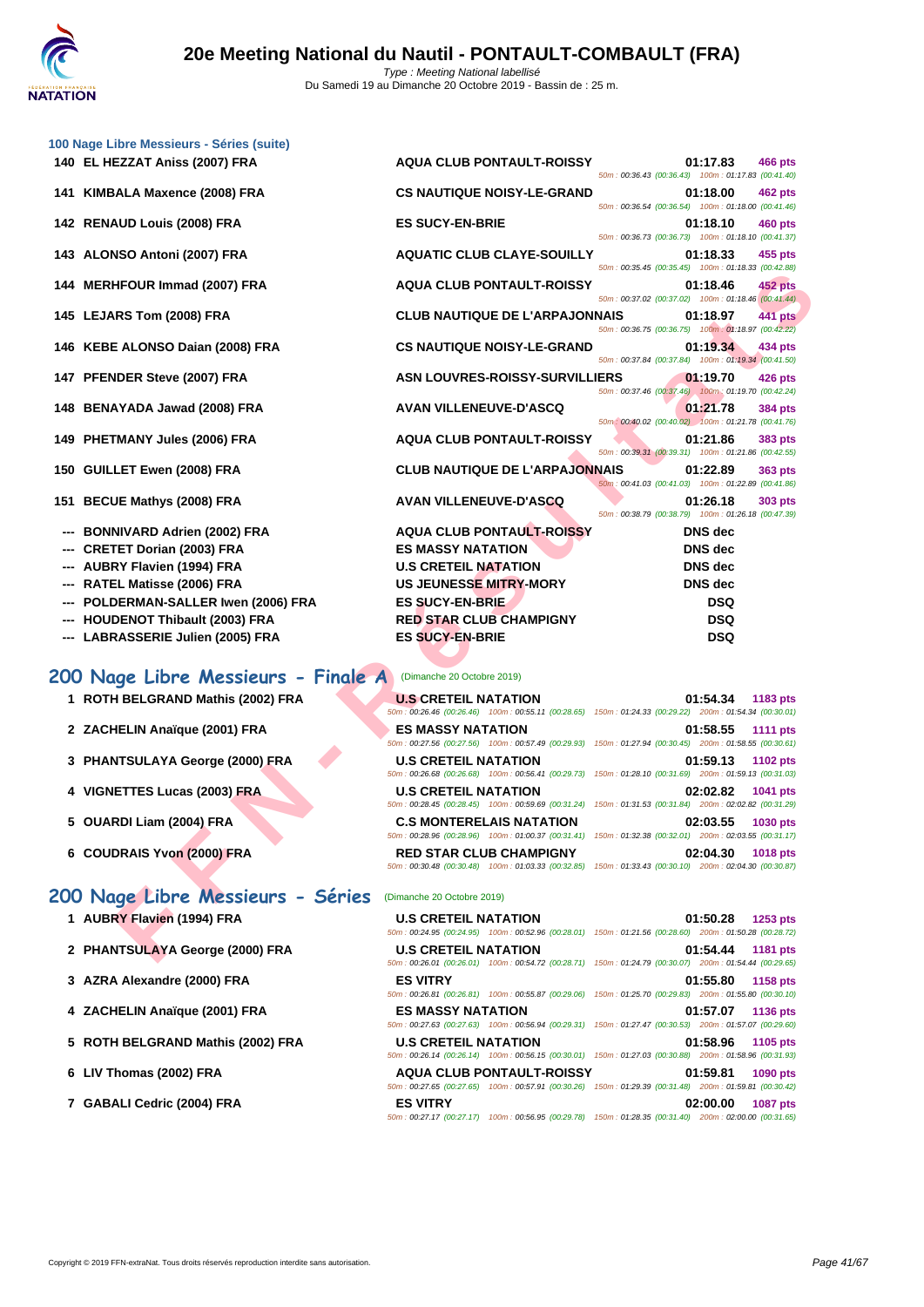**[200 Nage](http://www.ffnatation.fr/webffn/index.php) Libre Messieurs - Séries (suite)**

- **8 COUDRAIS Yvon (2000) FRA RED STAR CLUB CHAMPIGNY 02:01.14 1069 pts**
- 
- 
- 
- 
- 
- 
- 
- 
- 
- 
- 
- 
- 
- 
- 
- 
- 
- 
- 
- 
- 
- 
- 
- 
- 
- 
- 
- 
- 
- 

CARD Loris (2004) FRA - ER EN STAR CUB PONTAUT HOSPY (2002) FRA - ER EN STAR CUB CHAMPIGNY<br>
FE NAMES (2004) FRA - ES MASSY NATATION<br>
TETH WHITE (2003) FRA - ES MASSY NATATION (2003) FRA - ES MASSY NATATION<br>
CONNECTION (20 50m : 00:28.19 (00:28.19) 100m : 00:58.41 (00:30.22) 150m : 01:29.06 (00:30.65) 200m : 02:01.14 (00:32.08) **9 DA COSTA Enzo (2002) FRA C.S MONTERELAIS NATATION 02:01.41 1064 pts** 50m : 00:28.59 (00:28.59) 100m : 00:59.35 (00:30.76) 150m : 01:30.27 (00:30.92) 200m : 02:01.41 (00:31.14) **10 OUARDI Liam (2004) FRA C.S MONTERELAIS NATATION 02:02.24 1051 pts** 50m : 00:29.04 (00:29.04) 100m : 01:00.68 (00:31.64) 150m : 01:31.84 (00:31.16) 200m : 02:02.24 (00:30.40) **11 VIGNETTES Lucas (2003) FRA U.S CRETEIL NATATION 02:03.07 1037 pts** 50m : 00:27.98 (00:27.98) 100m : 00:58.89 (00:30.91) 150m : 01:30.42 (00:31.53) 200m : 02:03.07 (00:32.65) **12 HANCARD Loris (2004) FRA RED STAR CLUB CHAMPIGNY 02:03.64 1028 pts** 50m : 00:27.89 (00:27.89) 100m : 00:59.21 (00:31.32) 150m : 01:31.82 (00:32.61) 200m : 02:03.64 (00:31.82) **13 LAJIC Anthony (2002) FRA ES MASSY NATATION 02:03.88 1024 pts** 50m : 00:28.64 (00:28.64) 100m : 00:59.60 (00:30.96) 150m : 01:32.46 (00:32.86) 200m : 02:03.88 (00:31.42) **14 BOUFTINI Walid (2003) FRA C.S MONTERELAIS NATATION 02:04.05 1022 pts** 50m : 00:29.76 (00:29.76) 100m : 01:01.38 (00:31.62) 150m : 01:32.92 (00:31.54) 200m : 02:04.05 (00:31.13) **15 SCHMITT Teddy (2002) FRA AQUA CLUB PONTAULT-ROISSY 02:04.46 1015 pts** 50m : 00:29.18 (00:29.18) 100m : 01:01.20 (00:32.02) 150m : 01:33.03 (00:31.83) 200m : 02:04.46 (00:31.43) **16 LE BOHEC Gurvan (2004) FRA RED STAR CLUB CHAMPIGNY 02:05.55 998 pts** 50m : 00:28.57 (00:28.57) 100m : 00:59.39 (00:30.82) 150m : 01:32.37 (00:32.98) 200m : 02:05.55 (00:33.18) **17 ROMDHANE Dayen (2004) FRA U.S CRETEIL NATATION 02:05.59 997 pts** 50m : 00:28.50 (00:28.50) 100m : 00:59.36 (00:30.86) 150m : 01:31.97 (00:32.61) 200m : 02:05.59 (00:33.62) **18 BOSSU Erwan (2004) FRA C.S MONTERELAIS NATATION 02:05.83 993 pts**<br>
50m : 002:05.83 **100:32.05** (00:32.02) 200m : 02:05.83 (00:32.05) 150m : 01:01.94 (00:32.05) 150m : 01:33.96 (00:32.02) 200m : 02:05.83 (00:31. **19 LETOCART Enzo (2004) FRA AQUA CLUB PONTAULT-ROISSY 02:07.52 967 pts** 50m : 00:30.42 (00:30.42) 100m : 01:03.23 (00:32.81) 150m : 01:35.84 (00:32.61) 200m : 02:07.52 (00:31.68) **20 ROGER Elwan (2003) FRA AQUA CLUB PONTAULT-ROISSY 02:08.48 952 pts** 50m : 00:28.99 (00:28.99) 100m : 01:00.14 (00:31.15) 150m : 01:34.42 (00:34.28) 200m : 02:08.48 (00:34.06) **21 ASSOUVIE André (2003) FRA RED STAR CLUB CHAMPIGNY 02:08.63 950 pts** 50m : 00:27.87 (00:27.87) 100m : 00:59.66 (00:31.79) 150m : 01:34.37 (00:34.71) 200m : 02:08.63 (00:34.26) **22 LATSAGUE Thomas (2005) FRA ES MASSY NATATION 02:08.65 949 pts** 50m : 00:29.84 (00:29.84) 100m : 01:02.60 (00:32.76) 150m : 01:35.69 (00:33.09) 200m : 02:08.65 (00:32.96) **23 SOULIE Victor (2005) FRA LAGNY-SUR-MARNE NATATION 02:08.77 948 pts** 50m : 00:28.27 (00:28.27) 100m : 01:00.32 (00:32.05) 150m : 01:34.34 (00:34.02) 200m : 02:08.77 (00:34.43) **24 VILDEUIL Axel (2003) FRA AS EMERAINVILLE 02:08.79 947 pts** 50m : 00:28.25 (00:28.25) 100m : 01:00.41 (00:32.16) 150m : 01:34.22 (00:33.81) 200m : 02:08.79 (00:34.57) **25 OBERTAN Maxime (2003) FRA RED STAR CLUB CHAMPIGNY 02:09.24 940 pts** 50m : 00:28.33 (00:28.33) 100m : 01:00.97 (00:32.64) 150m : 01:35.23 (00:34.26) 200m : 02:09.24 (00:34.01) **26 CHESNAIS Alexis (2004) FRA U.S CRETEIL NATATION 02:09.35 939 pts** 50m : 00:29.17 (00:29.17) 100m : 01:01.27 (00:32.10) 150m : 01:34.66 (00:33.39) 200m : 02:09.35 (00:34.69) **27 HOUDENOT Thibault (2003) FRA RED STAR CLUB CHAMPIGNY 02:11.04 913 pts** 50m : 00:29.54 (00:29.54) 100m : 01:03.01 (00:33.47) 150m : 01:37.29 (00:34.28) 200m : 02:11.04 (00:33.75) **28 ROUSSE Julien (2000) FRA CLUB NAUTIQUE DE L'ARPAJONNAIS 02:12.06 898 pts** 50m : 00:29.40 (00:29.40) 100m : 01:02.01 (00:32.61) 150m : 01:36.92 (00:34.91) 200m : 02:12.06 (00:35.14) **29 GRANDI Hugo (2002) FRA NANGIS NATATION 02:12.86 886 pts** 50m : 00:28.93 (00:28.93) 100m : 01:01.44 (00:32.51) 150m : 01:36.57 (00:35.13) 200m : 02:12.86 (00:36.29) **30 BAILLARGE Bastien (2004) FRA RED STAR CLUB CHAMPIGNY 02:13.09 882 pts** 50m : 00:30.36 (00:30.36) 100m : 01:04.30 (00:33.94) 150m : 01:39.11 (00:34.81) 200m : 02:13.09 (00:33.98) **31 NIKOLIC Nikola (2006) FRA AS BONDY 02:13.36 878 pts** 50m : 00:29.77 (00:29.77) 100m : 01:03.93 (00:34.16) 150m : 01:39.00 (00:35.07) 200m : 02:13.36 (00:34.36) **32 DUCHAUFFOUR Timothe (2005) FRA LAGNY-SUR-MARNE NATATION 02:13.47 877 pts** 50m : 00:31.58 (00:31.58) 100m : 01:05.70 (00:34.12) 150m : 01:40.14 (00:34.44) 200m : 02:13.47 (00:33.33) **33 AUKAULOO Zaki (2005) FRA ES MASSY NATATION 02:14.10 867 pts** 50m : 00:29.94 (00:29.94) 100m : 01:03.45 (00:33.51) 150m : 01:39.06 (00:35.61) 200m : 02:14.10 (00:35.04) **34 ERRAHMOUNI Adam (2004) FRA C.S MONTERELAIS NATATION 02:14.14 867 pts** 50m : 00:30.93 (00:30.93) 100m : 01:04.73 (00:33.80) 150m : 01:39.80 (00:35.07) 200m : 02:14.14 (00:34.34) **35 DURAND Loick (2006) FRA AS BONDY 02:15.35 849 pts** 50m : 00:30.34 (00:30.34) 100m : 01:04.64 (00:34.30) 150m : 01:40.49 (00:35.85) 200m : 02:15.35 (00:34.86) **36 LORENZO Kerian (2005) FRA RED STAR CLUB CHAMPIGNY 02:15.79 843 pts** 50m : 00:30.89 (00:30.89) 100m : 01:05.90 (00:35.01) 150m : 01:41.46 (00:35.56) 200m : 02:15.79 (00:34.33) **37 THENU Alexandre (2005) FRA AQUA CLUB PONTAULT-ROISSY 02:16.07 839 pts** 50m : 00:31.26 (00:31.26) 100m : 01:06.08 (00:34.82) 150m : 01:41.32 (00:35.24) 200m : 02:16.07 (00:34.75)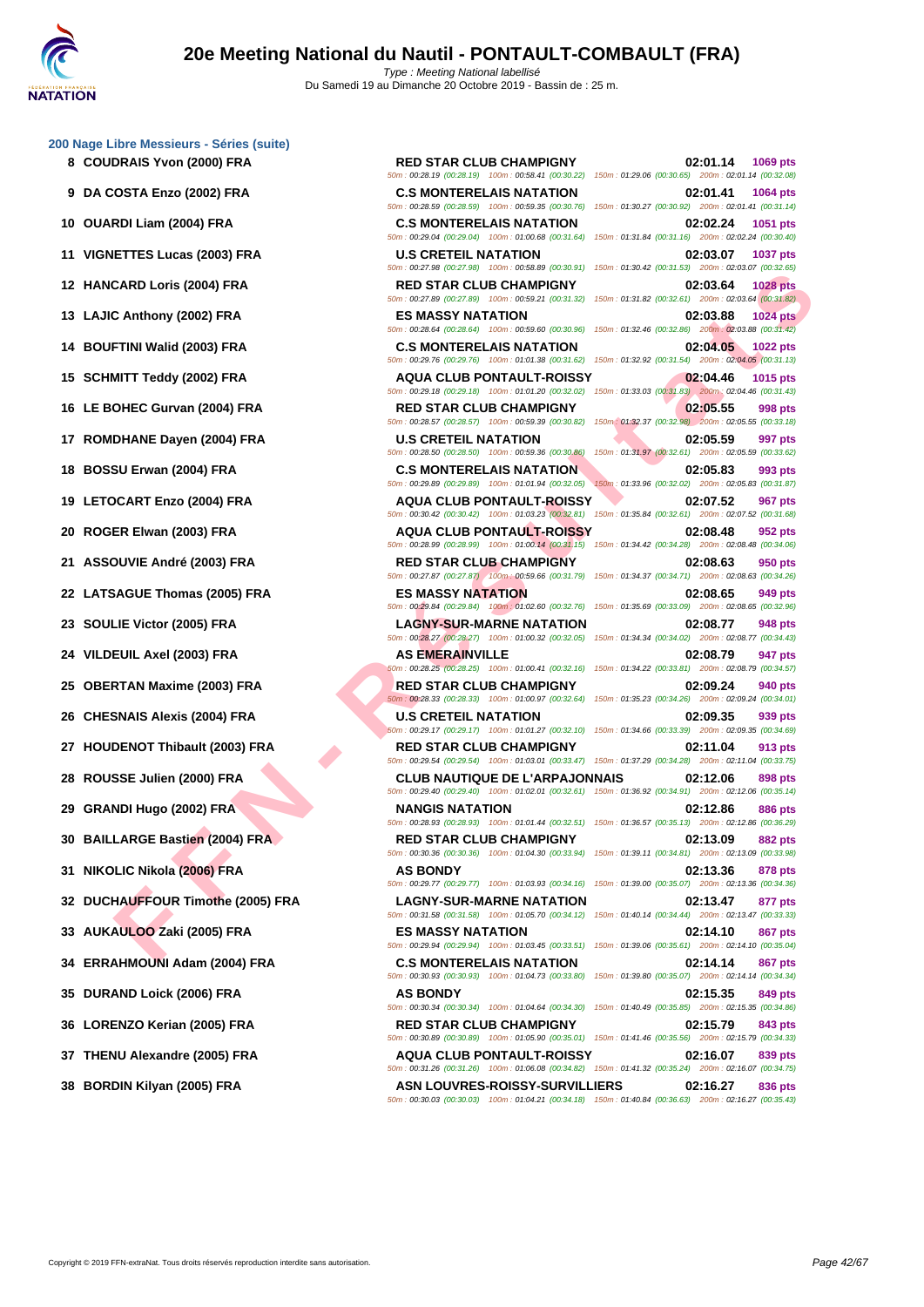|    | 200 Nage Libre Messieurs - Séries (suite)<br>39 BOUABDELLAH Yassine (2005) FRA |
|----|--------------------------------------------------------------------------------|
|    | 40 VIGNETTES Thomas (2006) FRA                                                 |
| 41 | FEUILLATE Nolan (2005) FRA                                                     |
| 42 | <b>BOULAT Alexandre (2006) FRA</b>                                             |
|    | 43 MAUPIN Nolhan (2006) FRA                                                    |
|    | 44 MASSELOT Antoine (2006) FRA                                                 |
|    | 45 SAIDJI Khalil (2006) FRA                                                    |
|    | 46 GUERMANI Ayman (2007) FRA                                                   |
|    | 47 DA CUNHA Joel (2007) FRA                                                    |
|    | 48 VERHAEGHE Quentin (2006) FRA                                                |
|    | 49 LECOCQ Aurelien (2007) FRA                                                  |
|    | 50 HELLER Maxime (2006) FRA                                                    |
|    | 51 SCHNYDER Noah (2007) FRA                                                    |
|    | 52 DA COSTA Diego (2006) FRA                                                   |
|    | 53 RIBAUDEAU Louis (2007) FRA                                                  |
|    | 54 GHANDRI Adam (2006) FRA                                                     |
|    | 55 SAVY Yoann (2006) FRA                                                       |
|    | 56 RESCHE Theo (2006) FRA                                                      |
|    | 57 BOUAZA Amine (2007) FRA                                                     |
|    | 58 DE WAELE Theophile (2007) FRA                                               |
|    | 59 ROMDHANE Naël (2007) FRA                                                    |
|    | 60 RIBET Luc (2006) FRA                                                        |
| 61 | <b>BART Clement (2008) FRA</b>                                                 |
|    | 62 KIMBALA Maxence (2008) FRA                                                  |
|    | 63 STROZYK Kinan (2007) FRA                                                    |
| 64 | <b>BENAYADA Jawad (2008) FRA</b>                                               |
|    | 65 MICILLO Christian (2007) FRA                                                |
|    | 66 WENCKER Michel (2006) FRA                                                   |
|    | 67 EL HEZZAT Aniss (2007) FRA                                                  |
|    | 68 MERHFOUR Immad (2007) FRA                                                   |
|    | 69 PHETMANY Jules (2006) FRA                                                   |

| $\sigma$ mage Libre meadled a concerned from $\sigma$ |                                                                                                                                                 |                                                                            |
|-------------------------------------------------------|-------------------------------------------------------------------------------------------------------------------------------------------------|----------------------------------------------------------------------------|
| 39 BOUABDELLAH Yassine (2005) FRA                     | <b>ES MASSY NATATION</b><br>50m: 00:31.11 (00:31.11) 100m: 01:05.52 (00:34.41) 150m: 01:41.84 (00:36.32) 200m: 02:17.77 (00:35.93)              | 02:17.77<br>814 pts                                                        |
| 40 VIGNETTES Thomas (2006) FRA                        | <b>U.S CRETEIL NATATION</b><br>50m: 00:30.11 (00:30.11) 100m: 01:04.48 (00:34.37) 150m: 01:41.58 (00:37.10) 200m: 02:19.88 (00:38.30)           | 02:19.88<br>784 pts                                                        |
| 41 FEUILLATE Nolan (2005) FRA                         | <b>AQUA CLUB PONTAULT-ROISSY</b><br>50m: 00:30.68 (00:30.68) 100m: 01:05.59 (00:34.91) 150m: 01:43.97 (00:38.38) 200m: 02:22.84 (00:38.87)      | 02:22.84<br>744 pts                                                        |
| 42 BOULAT Alexandre (2006) FRA                        | <b>RED STAR CLUB CHAMPIGNY</b><br>50m: 00:32.89 (00:32.89) 100m: 01:09.99 (00:37.10) 150m: 01:47.70 (00:37.71) 200m: 02:23.39 (00:35.69)        | 02:23.39<br><b>736 pts</b>                                                 |
| 43 MAUPIN Nolhan (2006) FRA                           | <b>C.S MONTERELAIS NATATION</b><br>50m: 00:33.25 (00:33.25) 100m: 01:10.67 (00:37.42) 150m: 01:48.53 (00:37.86) 200m: 02:25.68 (00:37.15)       | 02:25.68<br><b>705 pts</b>                                                 |
| 44 MASSELOT Antoine (2006) FRA                        | <b>AVAN VILLENEUVE-D'ASCQ</b><br>50m: 00:34.27 (00:34.27) 100m: 01:12.39 (00:38.12) 150m: 01:50.24 (00:37.85) 200m: 02:27.57 (00:37.33)         | <b>681 pts</b><br>02:27.57                                                 |
| 45 SAIDJI Khalil (2006) FRA                           | <b>U.S CRETEIL NATATION</b><br>50m: 00:32.47 (00:32.47) 100m: 01:10.30 (00:37.83) 150m: 01:50.02 (00:39.72) 200m: 02:28.80 (00:38.78)           | 02:28.80<br>665 pts                                                        |
| 46 GUERMANI Ayman (2007) FRA                          | <b>U.S CRETEIL NATATION</b><br>50m: 00:34.63 (00:34.63) 100m: 01:12.24 (00:37.61) 150m: 01:51.06 (00:38.82) 200m: 02:29.01 (00:37.95)           | 02:29.01<br><b>662 pts</b>                                                 |
| 47 DA CUNHA Joel (2007) FRA                           | <b>U.S CRETEIL NATATION</b><br>50m: 00:35.62 (00:35.62) 100m: 01:13.50 (00:37.88) 150m: 01:53.29 (00:39.79) 200m: 02:30.24 (00:36.95)           | 02:30.24<br>646 pts                                                        |
| 48 VERHAEGHE Quentin (2006) FRA                       | <b>AVAN VILLENEUVE-D'ASCQ</b><br>50m: 00:34.89 (00:34.89) 100m: 01:14.78 (00:39.89)                                                             | 02:30.77<br>640 pts<br>150m: 01:53.29 (00:38.51) 200m: 02:30.77 (00:37.48) |
| 49 LECOCQ Aurelien (2007) FRA                         | <b>AVAN VILLENEUVE-D'ASCQ</b><br>50m: 00:34.25 (00:34.25) 100m: 01:12.76 (00:38.51)                                                             | 02:31.26<br>633 pts<br>150m: 01:52.82 (00:40.06) 200m: 02:31.26 (00:38.44) |
| 50 HELLER Maxime (2006) FRA                           | <b>U.S CRETEIL NATATION</b><br>50m: 00:34.17 (00:34.17) 100m: 01:13.19 (00:39.02) 150m: 01:53.90 (00:40.71) 200m: 02:32.84 (00:38.94)           | 02:32.84<br><b>614 pts</b>                                                 |
| 51 SCHNYDER Noah (2007) FRA                           | <b>C.S MONTERELAIS NATATION</b><br>50m : 00:34.77 (00:34.77) 100m : 01:13.95 (00:39.18) 150m : 01:54.64 (00:40.69) 200m : 02:33.04 (00:38.40)   | 02:33.04<br><b>611 pts</b>                                                 |
| 52   DA COSTA Diego (2006) FRA                        | ASN LOUVRES-ROISSY-SURVILLIERS<br>50m: 00:34.73 (00:34.73) 100m: 01:14.21 (00:39.48) 150m: 01:54.36 (00:40.15) 200m: 02:33.48 (00:39.12)        | 02:33.48<br><b>606 pts</b>                                                 |
| 53 RIBAUDEAU Louis (2007) FRA                         | <b>RED STAR CLUB CHAMPIGNY</b><br>50m : 00:36.63 (00:36.63) 100m : 01:17.32 (00:40.69) 150m : 01:57.26 (00:39.94) 200m : 02:34.44 (00:37.18)    | 02:34.44<br>594 pts                                                        |
| 54   GHANDRI Adam (2006) FRA                          | <b>AS BONDY</b><br>50m : 00:34.36 (00:34.36) 100m : 01:13.60 (00:39.24) 150m : 01:55.10 (00:41.50) 200m : 02:34.64 (00:39.54)                   | 02:34.64<br>592 pts                                                        |
| 55 SAVY Yoann (2006) FRA                              | <b>CS NAUTIQUE NOISY-LE-GRAND</b><br>50m : 00:34.80 (00:34.80) 100m : 01:14.24 (00:39.44) 150m : 01:54.62 (00:40.38) 200m : 02:35.10 (00:40.48) | 02:35.10<br>586 pts                                                        |
| 56 RESCHE Theo (2006) FRA                             | <b>AS EMERAINVILLE</b><br>50m: 00:36.68 (00:36.68) 100m: 01:18.54 (00:41.86) 150m: 02:00.20 (00:41.66) 200m: 02:38.04 (00:37.84)                | 02:38.04<br>551 pts                                                        |
| 57   BOUAZA Amine (2007) FRA                          | <b>AS BONDY</b><br>50m: 00:35.83 (00:35.83) 100m: 01:16.49 (00:40.66) 150m: 01:59.03 (00:42.54) 200m: 02:41.56 (00:42.53)                       | 02:41.56<br>510 pts                                                        |
| 58 DE WAELE Theophile (2007) FRA                      | <b>AVAN VILLENEUVE-D'ASCQ</b><br>50m: 00:35.77 (00:35.77) 100m: 01:18.12 (00:42.35) 150m: 02:00.23 (00:42.11) 200m: 02:42.43 (00:42.20)         | 02:42.43<br><b>501 pts</b>                                                 |
| 59 ROMDHANE Naël (2007) FRA                           | <b>U.S CRETEIL NATATION</b><br>50m: 00:37.02 (00:37.02) 100m: 01:18.67 (00:41.65) 150m: 02:01.38 (00:42.71) 200m: 02:42.63 (00:41.25)           | 02:42.63<br>498 pts                                                        |
| 60 RIBET Luc (2006) FRA                               | <b>AQUA CLUB PONTAULT-ROISSY</b><br>50m: 00:38.22 (00:38.22) 100m: 01:21.01 (00:42.79) 150m: 02:03.37 (00:42.36) 200m: 02:43.07 (00:39.70)      | 02:43.07<br>494 pts                                                        |
| 61 BART Clement (2008) FRA                            | AVAN VILLENEUVE-D'ASCQ<br>50m: 00:37.74 (00:37.74) 100m: 01:21.91 (00:44.17) 150m: 02:05.55 (00:43.64) 200m: 02:46.87 (00:41.32)                | 02:46.87<br>452 pts                                                        |
| 62 KIMBALA Maxence (2008) FRA                         | <b>CS NAUTIQUE NOISY-LE-GRAND</b><br>50m : 00:38.24 (00:38.24) 100m : 01:22.10 (00:43.86) 150m : 02:07.26 (00:45.16) 200m : 02:50.52 (00:43.26) | 02:50.52<br>414 pts                                                        |
| 63 STROZYK Kinan (2007) FRA                           | <b>C.N OZOIR-LA-FERRIERE</b><br>50m: 00:37.80 (00:37.80) 100m: 01:20.42 (00:42.62) 150m: 02:05.95 (00:45.53) 200m: 02:50.62 (00:44.67)          | 02:50.62<br>413 pts                                                        |
| 64 BENAYADA Jawad (2008) FRA                          | <b>AVAN VILLENEUVE-D'ASCQ</b><br>50m : 00:40.06 (00:40.06) 100m : 01:24.41 (00:44.35) 150m : 02:09.04 (00:44.63) 200m : 02:52.47 (00:43.43)     | 02:52.47<br>395 pts                                                        |
| 65 MICILLO Christian (2007) FRA                       | <b>AQUA CLUB PONTAULT-ROISSY</b><br>50m: 00:38.74 (00:38.74) 100m: 01:22.90 (00:44.16) 150m: 02:09.03 (00:46.13) 200m: 02:53.48 (00:44.45)      | 02:53.48<br>385 pts                                                        |
| 66 WENCKER Michel (2006) FRA                          | <b>AVAN VILLENEUVE-D'ASCQ</b><br>50m : 00:41.05 (00:41.05) 100m : 01:27.24 (00:46.19) 150m : 02:12.96 (00:45.72) 200m : 02:54.48 (00:41.52)     | 02:54.48<br>375 pts                                                        |
| 67 EL HEZZAT Aniss (2007) FRA                         | <b>AQUA CLUB PONTAULT-ROISSY</b><br>50m: 00:39.27 (00:39.27) 100m: 01:24.35 (00:45.08) 150m: 02:11.17 (00:46.82) 200m: 02:55.26 (00:44.09)      | 02:55.26<br><b>368 pts</b>                                                 |
| 68 MERHFOUR Immad (2007) FRA                          | <b>AQUA CLUB PONTAULT-ROISSY</b><br>50m : 00:41.65 (00:41.65) 100m : 01:27.91 (00:46.26) 150m : 02:15.25 (00:47.34) 200m : 02:57.75 (00:42.50)  | 02:57.75<br>344 pts                                                        |
| 69 PHETMANY Jules (2006) FRA                          | <b>AQUA CLUB PONTAULT-ROISSY</b><br>50m; 00:41.52 (00:41.52) 100m; 01:27.92 (00:46.40) 150m; 02:16.01 (00:48.09) 200m; 03:01.08 (00:45.07)      | 03:01.08<br>314 pts                                                        |
|                                                       |                                                                                                                                                 |                                                                            |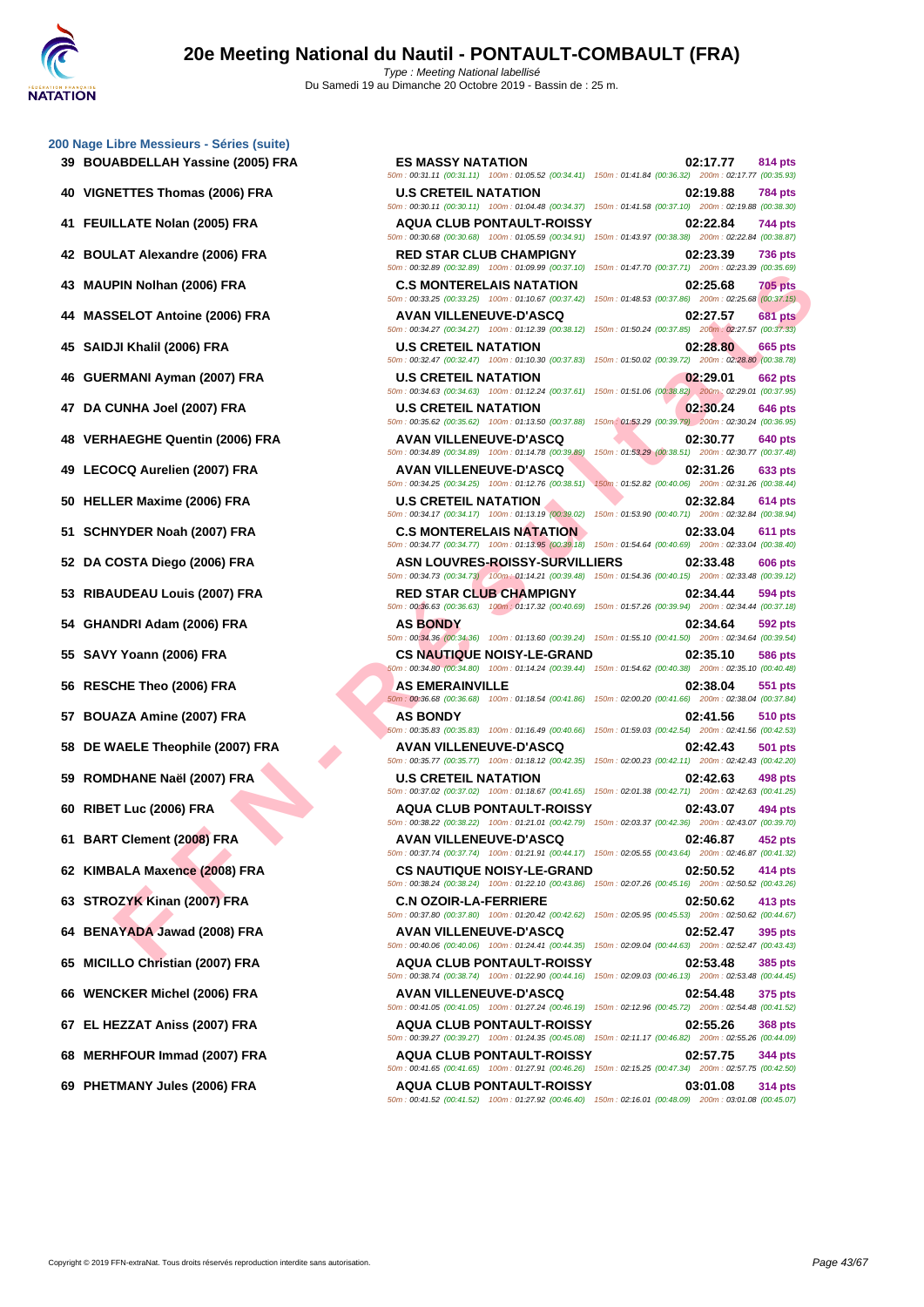| TATION                                                                       |                                                                                                                                                                                                                                                      |                                                                                                                                           |
|------------------------------------------------------------------------------|------------------------------------------------------------------------------------------------------------------------------------------------------------------------------------------------------------------------------------------------------|-------------------------------------------------------------------------------------------------------------------------------------------|
| 200 Nage Libre Messieurs - Séries (suite)<br>70 KEBE ALONSO Daian (2008) FRA | <b>CS NAUTIQUE NOISY-LE-GRAND</b><br>50m: 00:39.82 (00:39.82) 100m: 01:24.83 (00:45.01) 150m: 02:14.29 (00:49.46) 200m: 03:03.91 (00:49.62)                                                                                                          | 03:03.91<br><b>289 pts</b>                                                                                                                |
| --- THEPAULT Tristan (1998) FRA                                              | <b>AS BONDY</b>                                                                                                                                                                                                                                      | <b>DNS</b> dec                                                                                                                            |
| --- ALONSO Antoni (2007) FRA                                                 | <b>AQUATIC CLUB CLAYE-SOUILLY</b>                                                                                                                                                                                                                    | <b>DNS</b> dec                                                                                                                            |
| 400 Nage Libre Messieurs - Finale A                                          | (Samedi 19 Octobre 2019)                                                                                                                                                                                                                             |                                                                                                                                           |
| 1 WALLART Jules (2002) FRA                                                   | <b>DUNKERQUE NATATION</b><br>50m: 00:28.60 (00:28.60) 100m: 00:57.77 (00:29.17) 150m: 01:27.56 (00:29.79) 200m: 01:57.80 (00:30.24)<br>250m: 02:27.89 (00:30.09) 300m: 02:58.62 (00:30.73) 350m: 03:28.20 (00:29.58) 400m: 03:56.96 (00:28.76)       | 03:56.96<br><b>1230 pts</b>                                                                                                               |
| 2 KUKLA Clément (2002) FRA                                                   | AAS SARCELLES NATATION 95<br>50m: 00:27.71 (00:27.71) 100m: 00:58.06 (00:30.35)<br>250m: 02:30.40 (00:30.82) 300m: 03:01.26 (00:30.86)                                                                                                               | 04:02.71<br><b>1180 pts</b><br>150m: 01:28.60 (00:30.54) 200m: 01:59.58 (00:30.98)<br>350m: 03:32.38 (00:31.12) 400m: 04:02.71 (00:30.33) |
| 3 OUABDESSELAM Leo (2003) FRA                                                | AAS SARCELLES NATATION 95<br>50m: 00:28.88 (00:28.88) 100m: 01:00.24 (00:31.36)                                                                                                                                                                      | 04:08.06 1135 pts<br>150m: 01:31.67 (00:31.43) 200m: 02:03.00 (00:31.33)                                                                  |
| 4 ZACHELIN Anaïque (2001) FRA                                                | 250m: 02:34.68 (00:31.68) 300m: 03:06.38 (00:31.70)<br><b>ES MASSY NATATION</b><br>50m : 00:28.62 (00:28.62) 100m : 00:59.97 (00:31.35) 150m : 01:31.90 (00:31.93) 200m : 02:04.61 (00:32.71)                                                        | 350m: 03:37.76 (00:31.38) 400m: 04:08.06 (00:30.30)<br>04:12.21<br><b>1101 pts</b>                                                        |
| 5 VELLY Sacha (2005) FRA                                                     | 250m: 02:37.32 (00:32.71) 300m: 03:09.89 (00:32.57)<br><b>FC LAON</b>                                                                                                                                                                                | 350m; 03:42.25 (00:32.36) 400m: 04:12.21 (00:29.96)<br>04:12.68<br>1097 pts                                                               |
| 6 FOURMY Matéo (2000) FRA                                                    | 50m: 00:29.11 (00:29.11) 100m: 01:01.05 (00:31.94)<br>250m: 02:37.97 (00:31.94) 300m: 03:09.98 (00:32.01)<br><b>ES MASSY NATATION</b>                                                                                                                | 150m: 01:33.57 (00:32.52) 200m: 02:06.03 (00:32.46)<br>350m: 03:41.92 (00:31.94) 400m: 04:12.68 (00:30.76)<br>04:18.32<br><b>1051 pts</b> |
|                                                                              | 50m: 00:30.01 (00:30.01) 100m: 01:01.88 (00:31.87)<br>250m: 02:40.66 (00:32.93) 300m: 03:13.67 (00:33.01) 350m: 03:46.25 (00:32.58) 400m: 04:18.32 (00:32.07)                                                                                        | 150m: 01:34.73 (00:32.85) 200m: 02:07.73 (00:33.00)                                                                                       |
| 400 Nage Libre Messieurs - Séries                                            | (Samedi 19 Octobre 2019)                                                                                                                                                                                                                             |                                                                                                                                           |
| 1 WALLART Jules (2002) FRA                                                   | <b>DUNKERQUE NATATION</b><br>50m: 00:28.74 (00:28.74) 100m: 00:58.05 (00:29.31)<br>250m: 02:27.57 (00:29.55) 300m: 02:57.29 (00:29.72)                                                                                                               | 03:56.03<br><b>1238 pts</b><br>150m: 01:27.95 (00:29.90) 200m: 01:58.02 (00:30.07)<br>350m: 03:27.56 (00:30.27) 400m: 03:56.03 (00:28.47) |
| 2 KUKLA Clément (2002) FRA                                                   | AAS SARCELLES NATATION 95<br>50m: 00:27.51 (00:27.51) - 100m: 00:57.90 (00:30.39)<br>250m: 02:28.64 (00:30.01) 300m: 02:59.28 (00:30.64)                                                                                                             | 04:00.10<br><b>1203 pts</b><br>150m: 01:28.26 (00:30.36) 200m: 01:58.63 (00:30.37)<br>350m: 03:29.77 (00:30.49) 400m: 04:00.10 (00:30.33) |
| 3 ZACHELIN Anaïque (2001) FRA                                                | <b>ES MASSY NATATION</b><br>50m : 00:28.19 (00:28.19) 100m : 00:58.33 (00:30.14) 150m : 01:29.31 (00:30.98) 200m : 02:00.36 (00:31.05)<br>250m: 02:31.49 (00:31.13) 300m: 03:03.22 (00:31.73)                                                        | 04:06.85<br>1145 pts<br>350m: 03:34.94 (00:31.72)  400m: 04:06.85 (00:31.91)                                                              |
| 4 OUABDESSELAM Leo (2003) FRA                                                | <b>AAS SARCELLES NATATION 95</b><br>50m: 00:29.17 (00:29.17) 100m: 00:59.98 (00:30.81) 150m: 01:31.22 (00:31.24) 200m: 02:02.69 (00:31.47)                                                                                                           | 04:07.96<br><b>1136 pts</b>                                                                                                               |
| 5 VELLY Sacha (2005) FRA                                                     | 250m: 02:34.30 (00:31.61) 300m: 03:06.17 (00:31.87) 350m: 03:37.43 (00:31.26) 400m: 04:07.96 (00:30.53)<br><b>FC LAON</b><br>50m: 00:29.45 (00:29.45) 100m: 01:01.28 (00:31.83) 150m: 01:33.33 (00:32.05) 200m: 02:05.43 (00:32.10)                  | 04:12.13<br>1102 pts                                                                                                                      |
| 6 FOURMY Matéo (2000) FRA                                                    | 250m: 02:37.14 (00:31.71) 300m: 03:08.90 (00:31.76) 350m: 03:41.04 (00:32.14) 400m: 04:12.13 (00:31.09)<br><b>ES MASSY NATATION</b><br>50m: 00:29.04 (00:29.04) 100m: 01:00.33 (00:31.29) 150m: 01:32.00 (00:31.67) 200m: 02:04.09 (00:32.09)        | 04:12.15<br><b>1101 pts</b>                                                                                                               |
| 7 TOURDES Alexis (1999) FRA                                                  | 250m: 02:36.04 (00:31.95) 300m: 03:08.77 (00:32.73) 350m: 03:40.78 (00:32.01) 400m: 04:12.15 (00:31.37)<br><b>LAGNY-SUR-MARNE NATATION</b><br>50m: 00:27.08 (00:27.08) 100m: 00:57.74 (00:30.66) 150m: 01:29.12 (00:31.38) 200m: 02:01.25 (00:32.13) | 04:16.13 1069 pts                                                                                                                         |
| 8 OUARDI Liam (2004) FRA                                                     | 250m: 02:34.04 (00:32.79) 300m: 03:07.58 (00:33.54) 350m: 03:42.06 (00:34.48) 400m: 04:16.13 (00:34.07)<br><b>C.S MONTERELAIS NATATION</b>                                                                                                           | 04:16.26<br><b>1068 pts</b>                                                                                                               |
| 9 TETART Martin (2003) FRA                                                   | 50m : 00:29.97 (00:29.97) 100m : 01:01.96 (00:31.99) 150m : 01:34.08 (00:32.12) 200m : 02:06.12 (00:32.04)<br>250m: 02:38.77 (00:32.65) 300m: 03:11.40 (00:32.63) 350m: 03:43.69 (00:32.29) 400m: 04:16.26 (00:32.57)<br><b>CA ORSAY</b>             | 04:17.92<br>1054 pts                                                                                                                      |
| 10 VIGNETTES Lucas (2003) FRA                                                | 50m: 00:29.17 (00:29.17) 100m: 01:00.82 (00:31.65) 150m: 01:33.03 (00:32.21) 200m: 02:05.37 (00:32.34)<br>250m: 02:38.47 (00:33.10) 300m: 03:11.42 (00:32.95) 350m: 03:44.99 (00:33.57) 400m: 04:17.92 (00:32.93)<br><b>U.S CRETEIL NATATION</b>     | 04:21.23<br><b>1028 pts</b>                                                                                                               |
| 11 CRETET Dorian (2003) FRA                                                  | 50m: 00:29.23 (00:29.23) 100m: 01:01.20 (00:31.97) 150m: 01:33.70 (00:32.50) 200m: 02:06.91 (00:33.21)<br>250m: 02:39.74 (00:32.83) 300m: 03:12.92 (00:33.18) 350m: 03:46.87 (00:33.95) 400m: 04:21.23 (00:34.36)<br><b>ES MASSY NATATION</b>        | 04:23.52                                                                                                                                  |
|                                                                              | 50m: 00:28.91 (00:28.91) 100m: 01:00.42 (00:31.51) 150m: 01:33.02 (00:32.60) 200m: 02:06.68 (00:33.66)<br>250m: 02:40.87 (00:34.19) 300m: 03:15.51 (00:34.64) 350m: 03:49.45 (00:33.94) 400m: 04:23.52 (00:34.07)                                    | <b>1010 pts</b>                                                                                                                           |
| 12 FABREGOULE Antoine (2003) FRA                                             | <b>LAGNY-SUR-MARNE NATATION</b><br>50m: 00:29.28 (00:29.28) 100m: 01:00.86 (00:31.58)<br>250m: 02:41.30 (00:33.85) 300m: 03:16.56 (00:35.26)                                                                                                         | 04:25.44<br>995 pts<br>150m: 01:33.94 (00:33.08) 200m: 02:07.45 (00:33.51)<br>350m: 03:51.29 (00:34.73) 400m: 04:25.44 (00:34.15)         |
| 13 BOUFTINI Walid (2003) FRA                                                 | <b>C.S MONTERELAIS NATATION</b><br>50m: 00:30.20 (00:30.20) 100m: 01:02.73 (00:32.53)<br>250m: 02:43.98 (00:34.30) 300m: 03:18.39 (00:34.41)                                                                                                         | 04:26.07<br>990 pts<br>150m: 01:36.01 (00:33.28) 200m: 02:09.68 (00:33.67)<br>350m: 03:53.09 (00:34.70) 400m: 04:26.07 (00:32.98)         |
| 14 ROMDHANE Dayen (2004) FRA                                                 | <b>U.S CRETEIL NATATION</b><br>50m: 00:29.59 (00:29.59) 100m: 01:01.45 (00:31.86) 150m: 01:34.26 (00:32.81) 200m: 02:09.19 (00:34.93)                                                                                                                | 04:29.66<br><b>962 pts</b>                                                                                                                |
| 15 LE BOHEC Gurvan (2004) FRA                                                | 250m: 02:44.58 (00:35.39) 300m: 03:21.05 (00:36.47) 350m: 03:56.02 (00:34.97) 400m: 04:29.66 (00:33.64)<br><b>RED STAR CLUB CHAMPIGNY</b>                                                                                                            | 04:32.11<br>943 pts                                                                                                                       |

50m : 00:29.62 (00:29.62) 100m : 01:02.03 (00:32.41) 150m : 01:35.20 (00:33.17) 200m : 02:11.43 (00:36.23) 250m : 02:47.19 (00:35.76) 300m : 03:23.07 (00:35.88) 350m : 03:58.23 (00:35.16) 400m : 04:32.11 (00:33.88)

Copyright © 2019 FFN-extraNat. Tous droits réservés reproduction interdite sans autorisation.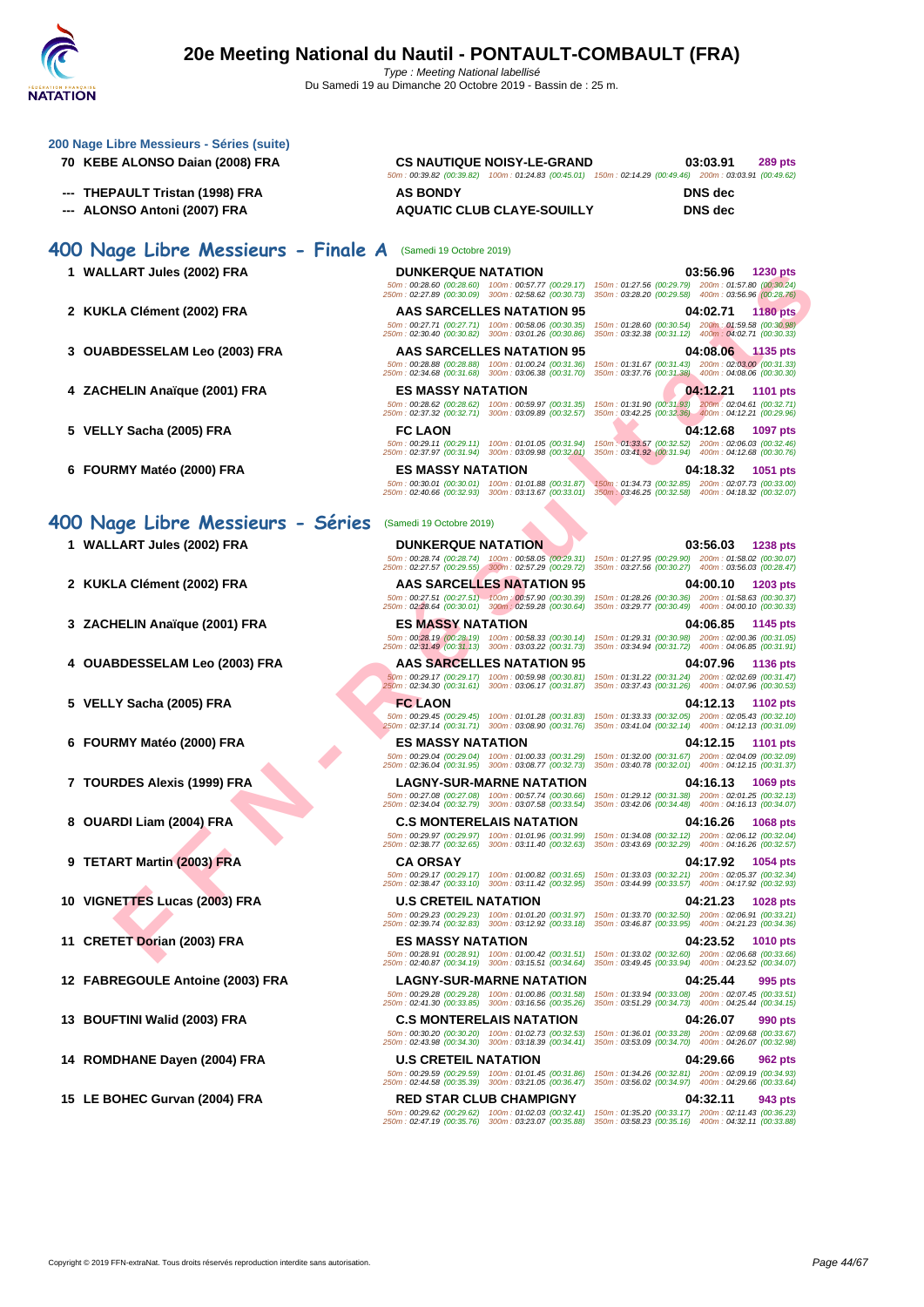**[400 Nage](http://www.ffnatation.fr/webffn/index.php) Libre Messieurs - Séries (suite)**

- 
- 

- 
- 
- 

- 
- 
- 
- 

- 
- 
- 
- 
- 

HAUFFOUR TIMORE (2005) FRA<br>
TAN ISLAM (2005) FRA<br>
CA OR CARSA CA OR CARSA CA OR CARSA CA OR CA OR CA OR CA OR CA OR CA OR CA OR CA OR CA OR CA OR CA OR CA OR CA OR CA OR CA OR CA OR CA OR CA OR CA OR CA OR CA OR CA OR CA **16 MASSON Maxime (2005) FRA AQUA CLUB PONTAULT-ROISSY 04:33.19 935 pts** 50m : 00:29.68 (00:29.68) 100m : 01:03.75 (00:34.07) 150m : 01:38.52 (00:34.77) 200m : 02:13.18 (00:34.66) 250m : 02:48.60 (00:35.42) 300m : 03:24.39 (00:35.79) 350m : 03:59.84 (00:35.45) 400m : 04:33.19 (00:33.35) **17 LATSAGUE Thomas (2005) FRA ES MASSY NATATION 04:34.28 927 pts** 50m : 00:30.77 (00:30.77) 100m : 01:04.17 (00:33.40) 150m : 01:38.96 (00:34.79) 200m : 02:13.93 (00:34.97) 250m : 02:48.86 (00:34.93) 300m : 03:24.18 (00:35.32) 350m : 03:59.79 (00:35.61) 400m : 04:34.28 (00:34.49) **18 BAZIN Loic (2005) FRA RED STAR CLUB CHAMPIGNY 04:36.71 909 pts** 50m : 00:30.11 (00:30.11) 100m : 01:04.01 (00:33.90) 150m : 01:38.81 (00:34.80) 200m : 02:14.47 (00:35.66) 250m : 02:49.75 (00:35.28) 300m : 03:25.52 (00:35.77) 350m : 04:01.47 (00:35.95) 400m : 04:36.71 (00:35.24) **19 DUCHAUFFOUR Timothe (2005) FRA LAGNY-SUR-MARNE NATATION 04:37.73 901 pts** 250m : 02:52.98 (00:35.41) 300m : 03:28.07 (00:35.09) 350m : 04:03.33 (00:35.26) 400m : 04:37.73 (00:34.40) **20 MIALOT Rémi (2005) FRA CA ORSAY CA ORSAY CA ORSAY 04:40.73 879 pts**<br> **20 04:40.73 00:35.97 09:40.73 00:35.97 200m**: 02:53.20 (00:36.32) 100m : 01:06.23 (00:34.91) 150m : 01:41.93 (00:35.70) **200m** 50m : 00:31.32 (00:31.32) 100m : 01:06.23 (00:34.91) 150m : 01:41.93 (00:35.70) 200m : 02:17.90 (00:35.97) 250m : 02:53.20 (00:35.30) 300m : 03:29.64 (00:36.44) 350m : 04:05.46 (00:35.82) 400m : 04:40.73 (00:35.27) **21 HENRY Valentin (2005) FRA ES VITRY 04:41.14 876 pts** 50m : 00:31.56 (00:31.56) 100m : 01:07.09 (00:35.53) 150m : 01:43.32 (00:36.23) 200m : 02:19.77 (00:36.45) 250m : 02:55.39 (00:35.62) 300m : 03:31.25 (00:35.86) 350m : 04:06.27 (00:35.02) 400m : 04:41.14 (00:34.87) **22 ERRAHMOUNI Adam (2004) FRA C.S MONTERELAIS NATATION 04:42.27 868 pts** 50m : 00:31.36 (00:31.36) 100m : 01:05.57 (00:34.21) 150m : 01:41.83 (00:36.26) 200m : 02:17.88 (00:36.05) 250m : 02:54.12 (00:36.24) 300m : 03:30.70 (00:36.58) 350m : 04:06.98 (00:36.28) 400m : 04:42.27 (00:35.29) **23 BAILLARGE Bastien (2004) FRA RED STAR CLUB CHAMPIGNY 04:45.19 846 pts** 50m : 00:31.81 (00:31.81) 100m : 01:06.14 (00:34.33) 150m : 01:41.75 (00:35.61) 200m : 02:17.59 (00:35.84) **24** CHESNAIS Alexis (2004) FRA<br> **24 CHESNAIS Alexis (2004) FRA U.S CRETEIL NATATION 00:33.03 150m**: 01:43.00 (00:35.71) **200m**: 02:18.78 (00:35.78)<br>
250m: 02:54.55 (00:35.77) **300m**: 03:31.33 (00:36.78) 350m p4:45 50m : 00:34.26 (00:34.26) 100m : 01:07.29 (00:33.03) 150m : 01:43.00 (00:35.71) 200m : 02:18.78 (00:35.78) 250m : 02:54.55 (00:35.77) 300m : 03:31.33 (00:36.78) 350m : 04:09.22 (00:37.89) 400m : 04:45.50 (00:36.28) **25 NIKOLIC Nikola (2006) FRA AS BONDY 04:49.48 816 pts** 50m : 00:30.01 (00:30.01) 100m : 01:04.19 (00:34.18) 150m : 01:40.23 (00:36.04) 200m : 02:17.61 (00:37.38) 250m : 02:55.81 (00:38.20) 300m : 03:34.53 (00:38.72) 350m : 04:13.00 (00:38.47) 400m : 04:49.48 (00:36.48) **26 VIGNETTES Thomas (2006) FRA U.S CRETEIL NATATION 04:50.18 811 pts** 50m : 00:32.29 (00:32.29) 100m : 01:07.91 (00:35.62) 150m : 01:44.74 (00:36.83) 200m : 02:22.01 (00:37.27) 250m : 02:58.32 (00:36.31) 300m : 03:36.16 (00:37.84) 350m : 04:14.23 (00:38.07) 400m : 04:50.18 (00:35.95) **27 DURAND Loick (2006) FRA AS BONDY 04:52.89 792 pts** 50m : 00:31.93 (00:31.93) 100m : 01:07.55 (00:35.62) 150m : 01:44.80 (00:37.25) 200m : 02:22.17 (00:37.37) 250m : 03:00.74 (00:38.57) 300m : 03:38.80 (00:38.06) 350m : 04:15.90 (00:37.10) 400m : 04:52.89 (00:36.99) **28 TA Emmanuel (2006) FRA AS EMERAINVILLE 05:00.18 742 pts** 50m : 00:33.77 (00:33.77) 100m : 01:10.26 (00:36.49) 150m : 01:48.70 (00:38.44) 200m : 02:26.90 (00:38.20) 250m : 03:05.82 (00:38.92) 300m : 03:44.89 (00:39.07) 350m : 04:24.21 (00:39.32) 400m : 05:00.18 (00:35.97) **29 MAUPIN Nolhan (2006) FRA C.S MONTERELAIS NATATION 05:00.20 742 pts** 50m : 00:33.81 (00:33.81) 100m : 01:11.19 (00:37.38) 150m : 01:50.70 (00:39.51) 200m : 02:28.43 (00:37.73) 250m : 03:07.21 (00:38.78) 300m : 03:45.89 (00:38.68) 350m : 04:24.20 (00:38.31) 400m : 05:00.20 (00:36.00) **30 LOUVET Ilian (2006) FRA AQUA CLUB PONTAULT-ROISSY 05:01.74 731 pts** 50m : 00:34.52 (00:34.52) 100m : 01:11.84 (00:37.32) 150m : 01:50.23 (00:38.39) 200m : 02:28.45 (00:38.22) 250m : 03:07.87 (00:39.42) 300m : 03:46.57 (00:38.70) 350m : 04:25.63 (00:39.06) 400m : 05:01.74 (00:36.11) **31 BOULAT Alexandre (2006) FRA RED STAR CLUB CHAMPIGNY 05:01.87 730 pts** 50m : 00:33.13 (00:33.13) 100m : 01:11.46 (00:38.33) 150m : 01:49.78 (00:38.32) 200m : 02:28.46 (00:38.68) 250m : 03:07.48 (00:39.02) 300m : 03:47.08 (00:39.60) 350m : 04:25.68 (00:38.60) 400m : 05:01.87 (00:36.19) **32 MASSELOT Antoine (2006) FRA AVAN VILLENEUVE-D'ASCQ 05:02.75 725 pts** 50m : 00:35.33 (00:35.33) 100m : 01:14.07 (00:38.74) 150m : 01:52.56 (00:38.49) 200m : 02:31.13 (00:38.57) 250m : 03:09.66 (00:38.53) 300m : 03:48.69 (00:39.03) 350m : 04:26.65 (00:37.96) 400m : 05:02.75 (00:36.10) **32 CHARBONNEL Mathis (2005) FRA CN ST-MICHEL-SUR-ORGE 05:02.75 725 pts** 50m : 00:35.25 (00:35.25) 100m : 01:13.51 (00:38.26) 150m : 01:52.64 (00:39.13) 200m : 02:32.22 (00:39.58) 250m : 03:10.17 (00:37.95) 300m : 03:48.79 (00:38.62) 350m : 04:26.61 (00:37.82) 400m : 05:02.75 (00:36.14) **34 CHAUSSARD Albert (2007) LUX SWIM TEAM MINETT (LUX) 05:08.63 686 pts** 50m : 00:34.10 (00:34.10) 100m : 01:11.70 (00:37.60) 150m : 01:51.15 (00:39.45) 200m : 02:30.81 (00:39.66) 250m : 03:10.12 (00:39.31) 300m : 03:49.67 (00:39.55) 350m : 04:29.81 (00:40.14) 400m : 05:08.63 (00:38.82) **35 VERHAEGHE Quentin (2006) FRA AVAN VILLENEUVE-D'ASCQ 05:14.91 646 pts** 50m : 00:35.39 (00:35.39) 100m : 01:15.21 (00:39.82) 150m : 01:55.49 (00:40.28) 200m : 02:36.09 (00:40.60) 250m : 03:15.75 (00:39.66) 300m : 03:56.84 (00:41.09) 350m : 04:36.79 (00:39.95) 400m : 05:14.91 (00:38.12) **36 SAIDJI Khalil (2006) FRA U.S CRETEIL NATATION 05:16.39 636 pts** 50m : 00:32.56 (00:32.56) 100m : 01:10.72 (00:38.16) 150m : 01:51.08 (00:40.36) 200m : 02:32.72 (00:41.64) 250m : 03:14.67 (00:41.95) 300m : 03:56.77 (00:42.10) 350m : 04:37.44 (00:40.67) 400m : 05:16.39 (00:38.95) **37 DA CUNHA Joel (2007) FRA U.S CRETEIL NATATION 05:20.50 611 pts** 50m : 00:36.48 (00:36.48) 100m : 01:15.47 (00:38.99) 150m : 01:56.28 (00:40.81) 200m : 02:36.83 (00:40.55) 250m : 03:17.93 (00:41.10) 300m : 03:59.23 (00:41.30) 350m : 04:40.74 (00:41.51) 400m : 05:20.50 (00:39.76) **38 GUERMANI Ayman (2007) FRA U.S CRETEIL NATATION 05:21.99 602 pts** 50m : 00:36.67 (00:36.67) 100m : 01:16.67 (00:40.00) 150m : 01:58.26 (00:41.59) 200m : 02:39.92 (00:41.66) 250m : 03:21.72 (00:41.80) 300m : 04:02.68 (00:40.96) 350m : 04:43.24 (00:40.56) 400m : 05:21.99 (00:38.75) **39 HELLER Maxime (2006) FRA U.S CRETEIL NATATION 05:22.84 597 pts** 50m : 00:34.92 (00:34.92) 100m : 01:14.28 (00:39.36) 150m : 01:55.15 (00:40.87) 200m : 02:36.54 (00:41.39) 250m : 03:18.49 (00:41.95) 300m : 04:00.66 (00:42.17) 350m : 04:42.61 (00:41.95) 400m : 05:22.84 (00:40.23)

50m : 00:31.95 (00:31.95) 100m : 01:06.47 (00:34.52) 150m : 01:41.69 (00:35.22) 200m : 02:17.57 (00:35.88) 250m : 02:54.22 (00:36.63) 300m : 03:31.51 (00:37.29) 350m : 04:08.91 (00:37.40) 400m : 04:45.19 (00:36.28)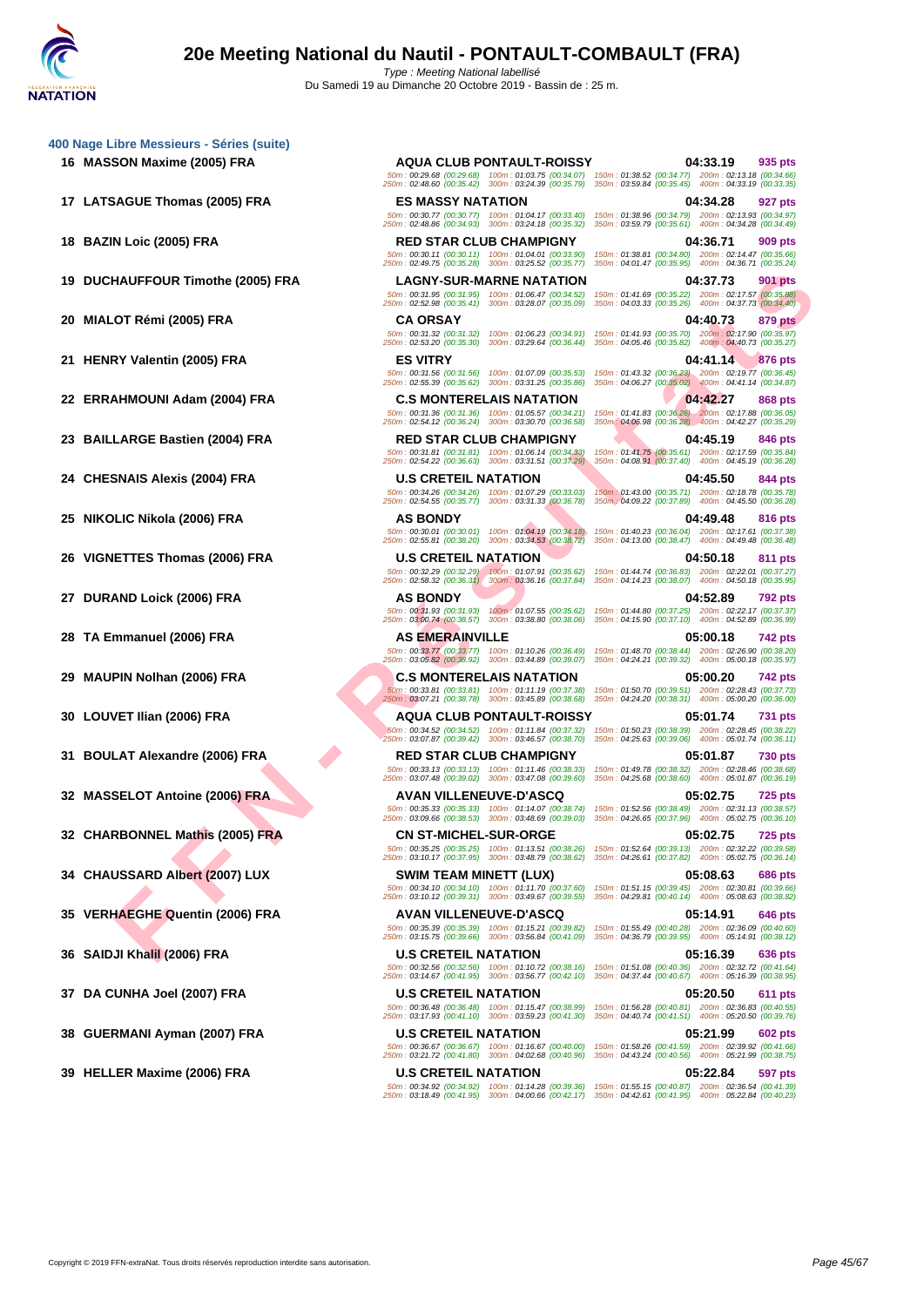| 400 Nage Libre Messieurs - Séries (suite)                                                                                                                                                                                                                                                                                                                                                                                                                                                                                                                                                                                                                                                                                                                                                                                                      |                                                                                                                                                                |                                                                                                                                                                                                                                                                                                                                                                                                                                                                                                      |                           |
|------------------------------------------------------------------------------------------------------------------------------------------------------------------------------------------------------------------------------------------------------------------------------------------------------------------------------------------------------------------------------------------------------------------------------------------------------------------------------------------------------------------------------------------------------------------------------------------------------------------------------------------------------------------------------------------------------------------------------------------------------------------------------------------------------------------------------------------------|----------------------------------------------------------------------------------------------------------------------------------------------------------------|------------------------------------------------------------------------------------------------------------------------------------------------------------------------------------------------------------------------------------------------------------------------------------------------------------------------------------------------------------------------------------------------------------------------------------------------------------------------------------------------------|---------------------------|
| 40 LECOCQ Aurelien (2007) FRA                                                                                                                                                                                                                                                                                                                                                                                                                                                                                                                                                                                                                                                                                                                                                                                                                  | <b>AVAN VILLENEUVE-D'ASCQ</b><br>250m: 03:22.68 (00:41.59) 300m: 04:05.55 (00:42.87) 350m: 04:46.80 (00:41.25) 400m: 05:25.47 (00:38.67)                       | 05:25.47<br>581 pts<br>50m: 00:35.57 (00:35.57) 100m: 01:16.57 (00:41.00) 150m: 01:58.40 (00:41.83) 200m: 02:41.09 (00:42.69)                                                                                                                                                                                                                                                                                                                                                                        |                           |
| 41 DE WAELE Theophile (2007) FRA                                                                                                                                                                                                                                                                                                                                                                                                                                                                                                                                                                                                                                                                                                                                                                                                               | <b>AVAN VILLENEUVE-D'ASCQ</b><br>250m: 03:25.91 (00:43.35) 300m: 04:09.09 (00:43.18) 350m: 04:51.40 (00:42.31) 400m: 05:32.17 (00:40.77)                       | 05:32.17<br>542 pts<br>50m: 00:35.26 (00:35.26) 100m: 01:16.58 (00:41.32) 150m: 01:59.51 (00:42.93) 200m: 02:42.56 (00:43.05)                                                                                                                                                                                                                                                                                                                                                                        |                           |
| 42 MINARD Finn (2006) FRA                                                                                                                                                                                                                                                                                                                                                                                                                                                                                                                                                                                                                                                                                                                                                                                                                      | <b>AQUA CLUB PONTAULT-ROISSY</b><br>250m: 03:28.39 (00:43.37) 300m: 04:12.19 (00:43.80) 350m: 04:55.11 (00:42.92) 400m: 05:35.34 (00:40.23)                    | 05:35.34<br>524 pts<br>50m: 00:36.93 (00:36.93) 100m: 01:18.96 (00:42.03) 150m: 02:01.55 (00:42.59) 200m: 02:45.02 (00:43.47)                                                                                                                                                                                                                                                                                                                                                                        |                           |
| 43 BENYAHIA Pharell (2006) FRA                                                                                                                                                                                                                                                                                                                                                                                                                                                                                                                                                                                                                                                                                                                                                                                                                 | <b>AQUA CLUB PONTAULT-ROISSY</b><br>250m: 03:28.30 (00:43.73) 300m: 04:11.91 (00:43.61) 350m: 04:55.25 (00:43.34) 400m: 05:37.90 (00:42.65)                    | 05:37.90<br>509 pts<br>50m: 00:36.76 (00:36.76) 100m: 01:18.51 (00:41.75) 150m: 02:01.34 (00:42.83) 200m: 02:44.57 (00:43.23)                                                                                                                                                                                                                                                                                                                                                                        |                           |
| 44 RIBET Luc (2006) FRA                                                                                                                                                                                                                                                                                                                                                                                                                                                                                                                                                                                                                                                                                                                                                                                                                        | <b>AQUA CLUB PONTAULT-ROISSY</b><br>250m: 03:31.53 (00:42.89) 300m: 04:15.38 (00:43.85) 350m: 04:58.44 (00:43.06) 400m: 05:39.61 (00:41.17)                    | 05:39.61<br>500 pts<br>50m: 00:35.55 (00:35.55) 100m: 01:18.42 (00:42.87) 150m: 02:03.98 (00:45.56) 200m: 02:48.64 (00:44.66)                                                                                                                                                                                                                                                                                                                                                                        |                           |
| 45 ROMDHANE Naël (2007) FRA                                                                                                                                                                                                                                                                                                                                                                                                                                                                                                                                                                                                                                                                                                                                                                                                                    | <b>U.S CRETEIL NATATION</b><br>250m: 03:31.93 (00:44.16) 300m: 04:15.54 (00:43.61) 350m: 04:58.38 (00:42.84) 400m: 05:41.10 (00:42.72)                         | 05:41.10<br>491 pts<br>50m: 00:37.58 (00:37.58) 100m: 01:20.51 (00:42.93) 150m: 02:04.18 (00:43.67) 200m: 02:47.77 (00:43.59)                                                                                                                                                                                                                                                                                                                                                                        |                           |
| 46 LE ROUX Idriss (2008) FRA                                                                                                                                                                                                                                                                                                                                                                                                                                                                                                                                                                                                                                                                                                                                                                                                                   | <b>AQUA CLUB PONTAULT-ROISSY</b><br>250m: 03:31.22 (00:45.05) 300m: 04:15.28 (00:44.06) 350m: 04:59.58 (00:44.30) 400m: 05:41.50 (00:41.92)                    | 05:41.50<br>489 pts<br>50m: 00:37.73 (00:37.73) 100m: 01:20.11 (00:42.38) 150m; 02:03.51 (00:43.40) 200m: 02:46.17 (00:42.66)                                                                                                                                                                                                                                                                                                                                                                        |                           |
| --- VANDEVELDE Alexis (2001) FRA                                                                                                                                                                                                                                                                                                                                                                                                                                                                                                                                                                                                                                                                                                                                                                                                               | <b>SN VERSAILLES</b>                                                                                                                                           | <b>DNS</b> dec                                                                                                                                                                                                                                                                                                                                                                                                                                                                                       |                           |
|                                                                                                                                                                                                                                                                                                                                                                                                                                                                                                                                                                                                                                                                                                                                                                                                                                                |                                                                                                                                                                |                                                                                                                                                                                                                                                                                                                                                                                                                                                                                                      |                           |
| 1500 Nage Libre Messieurs - Séries (Samedi 19 Octobre 2019)                                                                                                                                                                                                                                                                                                                                                                                                                                                                                                                                                                                                                                                                                                                                                                                    |                                                                                                                                                                |                                                                                                                                                                                                                                                                                                                                                                                                                                                                                                      |                           |
| 1 KUKLA Clément (2002) FRA                                                                                                                                                                                                                                                                                                                                                                                                                                                                                                                                                                                                                                                                                                                                                                                                                     | AAS SARCELLES NATATION 95                                                                                                                                      | 15:15.11<br><b>1300 pts</b>                                                                                                                                                                                                                                                                                                                                                                                                                                                                          |                           |
| 50m: 00:28.38 (00:28.38) 100m: 00:59.06 (00:30.68) 150m: 01:29.55 (00:30.49) 200m: 01:59.92 (00:30.37) 250m: 02:30.39 (00:30.47) 300m: 03:00.88 (00:30.49) 350m: 03:31.36 (00:30.48) 400m: 04:01.81 (00:30.45)<br>450m: 04:32.34 (00:30.53) 500m: 05:02.79 (00:30.45)<br>850m: 08:35.95 (00:30.51) 900m: 09:06.92 (00:30.97)<br>1250m : 12:42.15 (00:30.86) 1300m : 13:12.82 (00:30.67) 1350m : 13:43.54 (00:30.72) 1400m : 14:14.56 (00:31.02) 1450m : 14:45.59 (00:31.03) 1500m : 15:15.11 (00:29.52)                                                                                                                                                                                                                                                                                                                                        | 550m: 05:33.16 (00:30.37) 600m: 06:03.49 (00:30.33) 650m: 06:33.84 (00:30.35)                                                                                  | 700m: 07:04.39 (00:30.55) 750m: 07:34.89 (00:30.50) 800m: 08:05.44 (00:30.55)<br>950m: 09:37.77 (00:30.85) 1000m: 10:08.44 (00:30.67) 1050m: 10:39.11 (00:30.67) 1100m: 11:09.79 (00:30.68) 1150m: 11:40.46 (00:30.67) 1200m: 12:11.29 (00:30.83)                                                                                                                                                                                                                                                    |                           |
| 2 WALLART Jules (2002) FRA                                                                                                                                                                                                                                                                                                                                                                                                                                                                                                                                                                                                                                                                                                                                                                                                                     | <b>DUNKERQUE NATATION</b>                                                                                                                                      | 15:29.63<br><b>1267 pts</b>                                                                                                                                                                                                                                                                                                                                                                                                                                                                          |                           |
| 50m: 00:29.71 (00:29.71) 100m: 01:01.16 (00:31.45)<br>450m: 04:39.30 (00:30.81) 500m: 05:10.12 (00:30.82)<br>850m: 08:46.13 (00:29.95) 900m: 09:16.93 (00:30.80)<br>1250m: 12:55.20 (00:31.38) 1300m: 13:26.79 (00:31.59) 1350m: 13:57.66 (00:30.87) 1400m: 14:28.85 (00:31.19) 1450m: 15:00.08 (00:31.23) 1500m: 15:29.63 (00:29.55)                                                                                                                                                                                                                                                                                                                                                                                                                                                                                                          | 150m: 01:32.34 (00:31.18) 200m: 02:03.47 (00:31.13) 250m: 02:34.47 (00:31.00)<br>550m: 05:40.86 (00:30.74) 600m: 06:11.93 (00:31.07) 650m: 06:43.02 (00:31.09) | 300m: 03:05.88 (00:31.41) 350m: 03:36.82 (00:30.94) 400m: 04:08.49 (00:31.67)<br>700m: 07:14.07 (00:31.05) 750m: 07:45.24 (00:31.17) 800m: 08:16.18 (00:30.94)<br>950m: 09:47.81 (00:30.88) 1000m: 10:19.05 (00:31.24) 1050m: 10:49.85 (00:30.80) 1100m: 11:20.99 (00:31.14) 1150m: 11:52.32 (00:31.33) 1200m: 12:23.82 (00:31.50)                                                                                                                                                                   |                           |
| 3 OUABDESSELAM Leo (2003) FRA                                                                                                                                                                                                                                                                                                                                                                                                                                                                                                                                                                                                                                                                                                                                                                                                                  | AAS SARCELLES NATATION 95                                                                                                                                      | 15:38.91<br><b>1247 pts</b>                                                                                                                                                                                                                                                                                                                                                                                                                                                                          |                           |
| 50m: 00:29.14 (00:29.14) 100m: 00:59.89 (00:30.75)<br>450m: 04:39.64 (00:31.31) 500m: 05:10.89 (00:31.25)<br>850m: 08:50.43 (00:31.59) 900m: 09:21.91 (00:31.48)<br>1250m: 13:02.83 (00:31.63) 1300m: 13:34.31 (00:31.48) 1350m: 14:05.79 (00:31.48) 1400m: 14:37.31 (00:31.52) 1450m: 15:08.87 (00:31.56) 1500m: 15:08.91 (00:31.63)                                                                                                                                                                                                                                                                                                                                                                                                                                                                                                          | 550m: 05:41.91 (00:31.02) 600m: 06:12.81 (00:30.90) 650m: 06:44.09 (00:31.28)                                                                                  | 150m: 01:31.34 (00:31.45) 200m: 02:02.76 (00:31.42) 250m: 02:34.23 (00:31.47) 300m: 03:05.72 (00:31.49) 350m: 03:37.14 (00:31.42) 400m: 04:08.33 (00:31.19)<br>700m: 07:15.79 (00:31.70) 750m: 07:47.24 (00:31.45) 800m: 08:18.84 (00:31.60)<br>950m: 09:53.54 (00:31.63) 1000m: 10:25.13 (00:31.59) 1050m: 10:56.66 (00:31.53) 1100m: 11:28.06 (00:31.40) 1150m: 11:59.49 (00:31.43) 1200m: 12:31.20 (00:31.71)                                                                                     |                           |
| 4 VELLY Sacha (2005) FRA                                                                                                                                                                                                                                                                                                                                                                                                                                                                                                                                                                                                                                                                                                                                                                                                                       | <b>FC LAON</b>                                                                                                                                                 | 16:17.07 1165 pts                                                                                                                                                                                                                                                                                                                                                                                                                                                                                    |                           |
| 50m: 00:29.56 (00:29.56) 100m: 01:01.39 (00:31.83)<br>450m: 04:49.91 (00:32.71) 500m: 05:22.96 (00:33.05)<br>850m: 09:12.62 (00:32.59) 900m: 09:44.92 (00:32.30)<br>1250m: 13:34.54 (00:32.87) 1300m: 14:07.47 (00:32.93) 1350m: 14:39.86 (00:32.39) 1400m: 15:13.10 (00:33.24) 1450m: 15:45.38 (00:32.28) 1500m: 16:17.07 (00:31.69)                                                                                                                                                                                                                                                                                                                                                                                                                                                                                                          |                                                                                                                                                                | 150m: 01:34.29 (00:32.90) 200m: 02:06.86 (00:32.57) 250m: 02:39.47 (00:32.61) 300m: 03:12.32 (00:32.85) 350m: 03:44.99 (00:32.67) 400m: 04:17.20 (00:32.21)<br>550m : 05:55.95 (00:32.99) 600m : 06:28.99 (00:33.04) 650m : 07:01.66 (00:32.67) 700m : 07:34.39 (00:32.73) 750m : 08:07.06 (00:32.67) 800m : 08:40.03 (00:32.97)<br>950m: 10:17.83 (00:32.91) 1000m: 10:50.74 (00:32.91) 1050m: 11:23.46 (00:32.72) 1100m: 11:56.48 (00:33.02) 1150m: 12:29.13 (00:32.65) 1200m: 13:01.67 (00:32.54) |                           |
| 5 ZACHELIN Anaïque (2001) FRA                                                                                                                                                                                                                                                                                                                                                                                                                                                                                                                                                                                                                                                                                                                                                                                                                  | <b>ES MASSY NATATION</b>                                                                                                                                       | 16:26.92<br>1144 pts                                                                                                                                                                                                                                                                                                                                                                                                                                                                                 |                           |
| 50m: 00:29.67 (00:29.67) 100m: 01:01.31 (00:31.64) 150m: 01:33.36 (00:32.05) 200m: 02:05.43 (00:32.07) 250m: 02:37.42 (00:31.99) 300m: 03:09.97 (00:32.55) 350m: 03:42.97 (00:32.90) 400m: 04:15.87 (00:32.90)<br>450m: 04:49.10 (00:33.23) 500m: 05:21.87 (00:32.77)<br>850m: 09:15.18 (00:33.77) 900m: 09:48.39 (00:33.21) 950m: 10:22.21 (00:33.82) 1000m: 10:54.99 (00:32.78) 1050m: 11:28.82 (00:33.83) 1100m: 12:02.25 (00:33.43) 1150m: 12:35.52 (00:33.27) 1200m: 13:08.52 (00:33.00)<br>1250m: 13:41.49 (00:32.97) 1300m: 14:15.57 (00:34.08) 1350m: 14:49.59 (00:34.02) 1400m: 15:22.24 (00:32.65) 1450m: 15:55.76 (00:33.52) 1500m: 16:26.92 (00:31.16)                                                                                                                                                                             |                                                                                                                                                                | 550m: 05:54.65 (00:32.78) 600m: 06:27.68 (00:33.03) 650m: 07:00.93 (00:33.25) 700m: 07:34.09 (00:33.16) 750m: 08:07.73 (00:33.64) 800m: 08:41.41 (00:33.68)                                                                                                                                                                                                                                                                                                                                          |                           |
| 6 OUARDI Liam (2004) FRA                                                                                                                                                                                                                                                                                                                                                                                                                                                                                                                                                                                                                                                                                                                                                                                                                       | <b>C.S MONTERELAIS NATATION</b>                                                                                                                                | 17:02.81<br><b>1070 pts</b>                                                                                                                                                                                                                                                                                                                                                                                                                                                                          |                           |
| 50m: 00:32.30 (00:32.30) 100m: 01:06.83 (00:34.53) 150m: 01:41.55 (00:34.72) 200m: 02:16.28 (00:34.73) 250m: 02:50.62 (00:34.34) 300m: 03:25.16 (00:34.54) 350m: 03:59.68 (00:34.52) 400m: 04:34.04 (00:34.36)<br>450m : 05:08.54 (00:34.50) 500m : 05:42.77 (00:34.23) 550m : 06:16.89 (00:34.12) 600m : 06:50.88 (00:33.99) 650m : 07:24.87 (00:33.99) 700m : 07:58.43 (00:33.56) 750m : 08:32.22 (00:33.79) 800m : 09:06.08 (00:33.86)<br>850m : 09:39.96 (00:33.88) 900m : 10:13.94 (00:33.98) 950m : 10:47.77 (00:33.83) 1000m : 11:21.89 (00:34.12) 1050m : 11:55.94 (00:34.05) 1100m : 12:29.78 (00:33.84) 1150m : 13:03.85 (00:34.07) 1200m : 13:38.24 (00:34.39)<br>1250m: 14:12.90 (00:34.66) 1300m: 14:47.86 (00:34.96) 1350m: 15:22.36 (00:34.50) 1400m: 15:56.67 (00:34.31) 1450m: 16:30.44 (00:33.77) 1500m: 17:02.81 (00:32.37) |                                                                                                                                                                |                                                                                                                                                                                                                                                                                                                                                                                                                                                                                                      |                           |
| 7 BOUFTINI Walid (2003) FRA                                                                                                                                                                                                                                                                                                                                                                                                                                                                                                                                                                                                                                                                                                                                                                                                                    | <b>C.S MONTERELAIS NATATION</b>                                                                                                                                | 17:06.13 1063 pts                                                                                                                                                                                                                                                                                                                                                                                                                                                                                    |                           |
| 50m: 00:30.35 (00:30.35) 100m: 01:03.12 (00:32.77) 150m: 01:36.74 (00:33.62) 200m: 02:10.77 (00:34.03) 250m: 02:45.21 (00:34.44) 300m: 03:19.65 (00:34.44) 350m: 03:54.18 (00:34.53)<br>450m: 05:03.22 (00:34.61) 500m: 05:37.76 (00:34.54) 550m: 06:12.30 (00:34.54) 600m: 06:46.38 (00:34.08) 650m: 07:20.93 (00:34.55) 700m: 07:55.33 (00:34.40) 750m: 08:29.79 (00:34.46) 800m: 09:04.19 (00:34.40)<br>850m: 09:38.87 (00:34.68) 900m: 10:13.88 (00:35.01) 950m: 10:49.07 (00:35.19) 1000m: 11:23.84 (00:34.77) 1050m: 11:57.01 (00:33.17) 1100m: 12:30.78 (00:33.77) 1150m: 13:06.30 (00:35.52) 1200m: 13:40.76 (00:34.46)<br>1250m: 14:15.75 (00:34.99) 1300m: 14:50.90 (00:35.15) 1350m: 15:25.32 (00:34.42) 1400m: 15:59.88 (00:34.56) 1450m: 16:33.62 (00:33.74) 1500m: 17:06.13 (00:32.51)                                           |                                                                                                                                                                |                                                                                                                                                                                                                                                                                                                                                                                                                                                                                                      | 400m: 04:28.61 (00:34.43) |
| 8 JEAN Nicolas (2003) FRA                                                                                                                                                                                                                                                                                                                                                                                                                                                                                                                                                                                                                                                                                                                                                                                                                      | <b>CA ORSAY</b>                                                                                                                                                | 17:20.39<br>1034 pts                                                                                                                                                                                                                                                                                                                                                                                                                                                                                 |                           |
| 50m: 00:31.05 (00:31.05) 100m: 01:04.35 (00:33.30) 150m: 01:39.02 (00:34.67) 200m: 02:13.35 (00:34.33) 250m: 02:47.57 (00:34.22) 300m: 03:20.91 (00:33.34) 350m: 03:55.43 (00:34.52) 400m: 04:30.44 (00:35.01)<br>450m: 05:05.48 (00:35.04) 500m: 05:39.62 (00:34.14)<br>850m: 09:45.44 (00:35.32) 900m: 10:20.45 (00:35.01) 950m: 10:56.36 (00:35.91) 1000m: 11:30.38 (00:34.02) 1050m: 12:06.00 (00:35.62) 1100m: 12:41.21 (00:35.21) 1150m: 13:16.04 (00:34.83) 1200m: 13:51.26 (00:35.22)<br>1250m: 14:26.89 (00:35.63) 1300m: 15:01.87 (00:34.98) 1350m: 15:37.36 (00:35.49) 1400m: 16:12.31 (00:34.95) 1450m: 16:48.18 (00:35.87) 1500m: 17:20.39 (00:32.21)                                                                                                                                                                             | 550m: 06:14.56 (00:34.94) 600m: 06:49.83 (00:35.27) 650m: 07:25.05 (00:35.22)                                                                                  | 700m: 08:00.40 (00:35.35) 750m: 08:35.52 (00:35.12)                                                                                                                                                                                                                                                                                                                                                                                                                                                  | 800m: 09:10.12 (00:34.60) |
| 9 DUCHAUFFOUR Timothe (2005) FRA                                                                                                                                                                                                                                                                                                                                                                                                                                                                                                                                                                                                                                                                                                                                                                                                               | <b>LAGNY-SUR-MARNE NATATION</b>                                                                                                                                | 17:58.87<br>959 pts                                                                                                                                                                                                                                                                                                                                                                                                                                                                                  |                           |
| 50m: 00:33.32 (00:33.32) 100m: 01:09.26 (00:35.94)<br>450m: 05:23.14 (00:36.60)<br>500m: 05:59.76 (00:36.62)<br>850m: 10:14.41 (00:35.30) 900m: 10:49.95 (00:35.54)<br>1250m: 15:02.67 (00:36.05) 1300m: 15:38.84 (00:36.17) 1350m: 16:14.27 (00:35.43) 1400m: 16:49.92 (00:35.65) 1450m: 17:25.19 (00:35.27) 1500m: 17:58.87 (00:33.68)                                                                                                                                                                                                                                                                                                                                                                                                                                                                                                       | 150m: 01:45.51 (00:36.25) 200m: 02:21.71 (00:36.20) 250m: 02:57.97 (00:36.26)<br>550m: 06:35.98 (00:36.22) 600m: 07:13.20 (00:37.22) 650m: 07:49.71 (00:36.51) | 300m: 03:34.46 (00:36.49) 350m: 04:10.63 (00:36.17) 400m: 04:46.54 (00:35.91<br>700m: 08:26.49 (00:36.78) 750m: 09:03.26 (00:36.77) 800m: 09:39.11 (00:35.85)<br>950m: 11:25.75 (00:35.80) 1000m: 12:01.79 (00:36.04) 1050m: 12:38.03 (00:36.24) 1100m: 13:14.51 (00:36.48) 1150m: 13:50.43 (00:35.92) 1200m: 14:26.62 (00:36.19)                                                                                                                                                                    |                           |
| 10 HENRY Valentin (2005) FRA                                                                                                                                                                                                                                                                                                                                                                                                                                                                                                                                                                                                                                                                                                                                                                                                                   | <b>ES VITRY</b>                                                                                                                                                | 18:24.01<br>911 pts                                                                                                                                                                                                                                                                                                                                                                                                                                                                                  |                           |
| 50m: 00:32.72 (00:32.72) 100m: 01:08.25 (00:35.53) 150m: 01:45.93 (00:37.68) 200m: 02:23.12 (00:37.19) 250m: 02:59.34 (00:36.22) 300m: 03:36.48 (00:37.14) 350m: 04:12.85 (00:36.37) 400m: 04:49.93 (00:37.08)<br>450m: 05:26.67 (00:36.74) 500m: 06:03.77 (00:37.10)<br>850m: 10:22.67 (00:37.02) 900m: 11:00.15 (00:37.48)<br>1250m: 15:21.82 (00:38.20) 1300m: 15:59.31 (00:37.49) 1350m: 16:36.55 (00:37.24) 1400m: 17:12.68 (00:36.13) 1450m: 17:48.62 (00:35.94) 1500m: 18:24.01 (00:35.39)                                                                                                                                                                                                                                                                                                                                              | 550m: 06:40.53 (00:36.76) 600m: 07:17.23 (00:36.70) 650m: 07:54.06 (00:36.83)                                                                                  | 700m: 08:31.51 (00:37.45) 750m: 09:08.46 (00:36.95) 800m: 09:45.65 (00:37.19)<br>950m: 11:37.34 (00:37.19) 1000m: 12:14.56 (00:37.22) 1050m: 12:51.91 (00:37.35) 1100m: 13:29.20 (00:37.29) 1150m: 14:06.20 (00:37.00) 1200m: 14:43.62 (00:37.42)                                                                                                                                                                                                                                                    |                           |
| 11 MAUPIN Nolhan (2006) FRA                                                                                                                                                                                                                                                                                                                                                                                                                                                                                                                                                                                                                                                                                                                                                                                                                    | <b>C.S MONTERELAIS NATATION</b>                                                                                                                                | 19:08.77<br>829 pts                                                                                                                                                                                                                                                                                                                                                                                                                                                                                  |                           |
| 50m: 00:35.08 (00:35.08) 100m: 01:12.81 (00:37.73)<br>450m: 05:42.92 (00:37.99) 500m: 06:21.71 (00:38.79)<br>850m: 10:50.55 (00:38.82) 900m: 11:29.04 (00:38.49)<br>1250m: 15:58.32 (00:38.74) 1300m: 16:37.30 (00:38.98) 1350m: 17:15.58 (00:38.28) 1400m: 17:54.20 (00:38.62) 1450m: 18:30.91 (00:36.71) 1500m: 19:08.77 (00:37.86)                                                                                                                                                                                                                                                                                                                                                                                                                                                                                                          | 150m: 01:51.07 (00:38.26) 200m: 02:29.79 (00:38.72) 250m: 03:08.17 (00:38.38)<br>550m: 07:00.25 (00:38.54) 600m: 07:38.11 (00:37.86) 650m: 08:16.71 (00:38.60) | 300m: 03:46.58 (00:38.41) 350m: 04:24.97 (00:38.39)<br>700m: 08:55.41 (00:38.70) 750m: 09:33.77 (00:38.36) 800m: 10:11.73 (00:37.96)<br>950m: 12:07.15 (00:38.11) 1000m: 12:45.93 (00:38.78) 1050m: 13:24.45 (00:38.52) 1100m: 14:02.81 (00:38.36) 1150m: 14:41.74 (00:38.93) 1200m: 15:19.58 (00:37.84)                                                                                                                                                                                             | 400m: 05:04.93 (00:39.96) |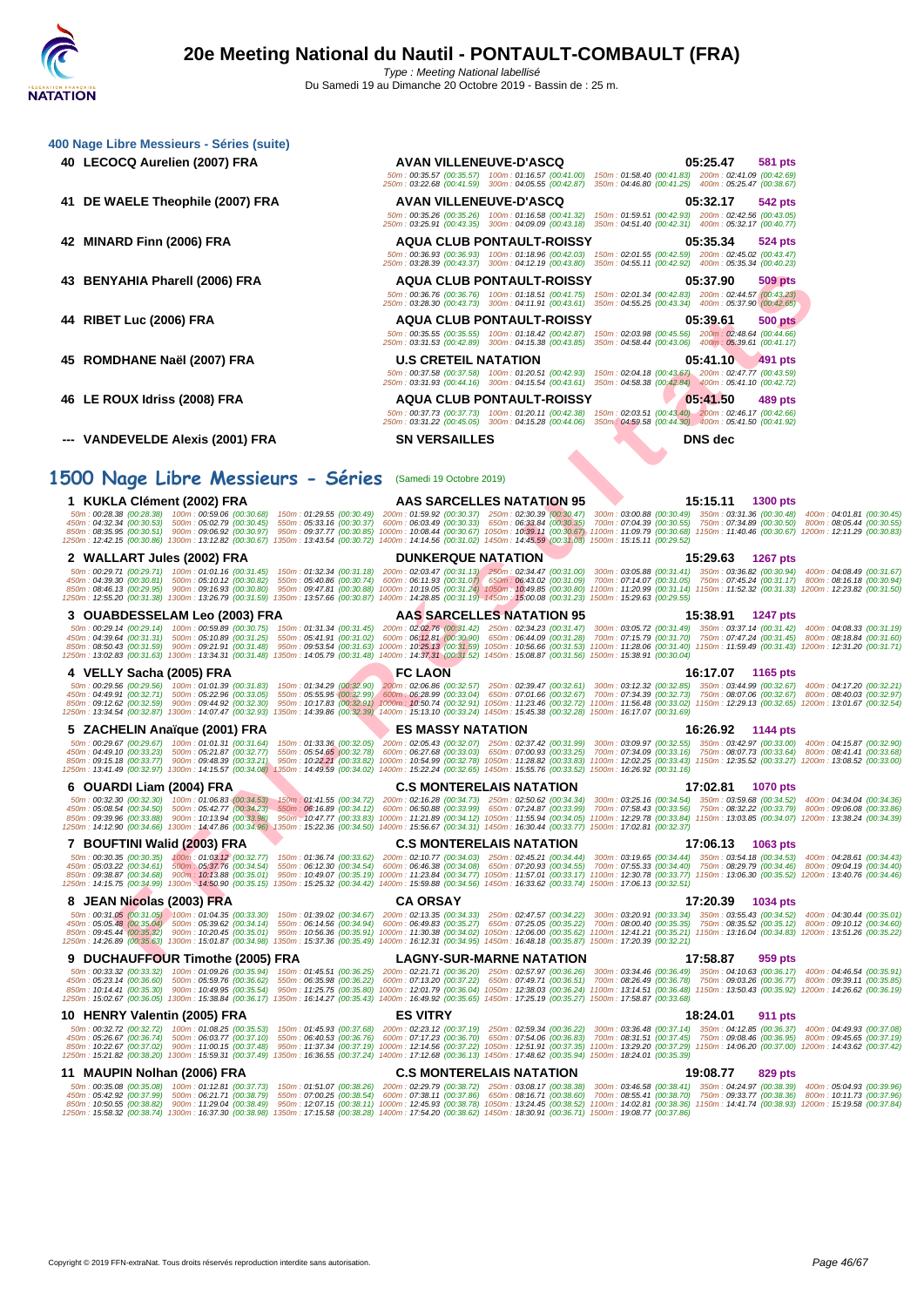#### **[1500 Nag](http://www.ffnatation.fr/webffn/index.php)e Libre Messieurs - Séries (suite)**

| 12 TA Emmanuel (2006) FRA<br>50m: 00:33.92 (00:33.92) 100m: 01:11.16 (00:37.24)<br>150m: 01:49.14 (00:37.98)<br>450m: 05:42.26 (00:38.73) 500m: 06:20.81 (00:38.55)<br>550m: 06:59.52 (00:38.71)<br>850m: 10:51.79 (00:39.04) 900m: 11:30.35 (00:38.56)<br>950m: 12:09.31 (00:38.96)<br>1250m: 16:00.85 (00:38.91) 1300m: 16:39.33 (00:38.48)<br>1350m: 17:18.43 (00:39.10)                                                                                                   | <b>AS EMERAINVILLE</b><br>200m: 02:27.84 (00:38.70) 250m: 03:06.93 (00:39.09)<br>600m: 07:38.22 (00:38.70) 650m: 08:16.99 (00:38.77)<br>1400m: 17:57.19 (00:38.76) 1450m: 18:32.60 (00:35.41) 1500m: 19:12.68 (00:40.08)                                   | 19:12.68<br>822 pts<br>300m: 03:45.69 (00:38.76) 350m: 04:24.84 (00:39.15)<br>400m: 05:03.53 (00:38.69)<br>700m: 08:55.45 (00:38.46) 750m: 09:34.12 (00:38.67)<br>800m: 10:12.75 (00:38.63)<br>1000m: 12:47.64 (00:38.33) 1050m: 13:26.09 (00:38.45) 1100m: 14:04.58 (00:38.49) 1150m: 14:43.33 (00:38.75) 1200m: 15:21.94 (00:38.61) |  |
|-------------------------------------------------------------------------------------------------------------------------------------------------------------------------------------------------------------------------------------------------------------------------------------------------------------------------------------------------------------------------------------------------------------------------------------------------------------------------------|------------------------------------------------------------------------------------------------------------------------------------------------------------------------------------------------------------------------------------------------------------|---------------------------------------------------------------------------------------------------------------------------------------------------------------------------------------------------------------------------------------------------------------------------------------------------------------------------------------|--|
| 13 MASSELOT Antoine (2006) FRA                                                                                                                                                                                                                                                                                                                                                                                                                                                | <b>AVAN VILLENEUVE-D'ASCQ</b>                                                                                                                                                                                                                              | 19:54.75<br><b>749 pts</b>                                                                                                                                                                                                                                                                                                            |  |
| 50m: 00:35.68 (00:35.68) 100m: 01:15.66 (00:39.98)<br>150m: 01:55.21 (00:39.55)<br>500m: 06:36.03 (00:40.07)<br>450m: 05:55.96 (00:39.63)<br>550m: 07:16.37 (00:40.34)<br>850m: 11:21.60 (00:41.14) 900m: 12:02.32 (00:40.72)<br>950m: 12:41.82 (00:39.50)<br>1250m: 16:40.14 (00:39.04) 1300m: 17:19.69 (00:39.55)<br>1350m: 17:59.04 (00:39.35)                                                                                                                             | 200m: 02:34.89 (00:39.68) 250m: 03:14.79 (00:39.90)<br>600m: 07:56.25 (00:39.88)<br>650m: 08:37.17 (00:40.92)<br>1000m: 13:21.52 (00:39.70) 1050m: 14:01.59 (00:40.07)<br>1400m: 18:38.38 (00:39.34) 1450m: 19:18.56 (00:40.18) 1500m: 19:54.75 (00:36.19) | 300m: 03:55.07 (00:40.28) 350m: 04:35.77 (00:40.70)<br>400m: 05:16.33 (00:40.56)<br>750m: 09:59.58 (00:41.15)<br>700m: 09:18.43 (00:41.26)<br>800m: 10:40.46 (00:40.88)<br>1100m: 14:42.20 (00:40.61) 1150m: 15:22.42 (00:40.22) 1200m: 16:01.10 (00:38.68)                                                                           |  |
| 14 WASTEAU Quentin (2004) FRA                                                                                                                                                                                                                                                                                                                                                                                                                                                 | <b>AQUATIC CLUB CLAYE-SOUILLY</b>                                                                                                                                                                                                                          | 20:56.70<br>647 pts                                                                                                                                                                                                                                                                                                                   |  |
| 50m: 00:35.68 (00:35.68) 100m: 01:15.23 (00:39.55)<br>150m: 01:56.60 (00:41.37)<br>450m : 06:06.54 (00:41.97)<br>500m: 06:48.86 (00:42.32)<br>550m: 07:31.91 (00:43.05)<br>850m: 11:47.33 (00:41.89)<br>900m: 12:30.02 (00:42.69)<br>950m: 13:12.30 (00:42.28)<br>1250m: 17:27.16 (00:41.66) 1300m: 18:09.66 (00:42.50)                                                                                                                                                       | 200m: 02:37.73 (00:41.13) 250m: 03:19.11 (00:41.38)<br>600m: 08:14.06 (00:42.15) 650m: 08:56.93 (00:42.87)<br>1350m: 18:53.22 (00:43.56) 1400m: 19:35.92 (00:42.70) 1450m: 20:17.57 (00:41.65) 1500m: 20:56.70 (00:39.13)                                  | 300m: 04:01.06 (00:41.95) 350m: 04:42.59 (00:41.53)<br>400m: 05:24.57 (00:41.98)<br>750m: 10:21.88 (00:43.06) 800m: 11:05.44 (00:43.56)<br>700m: 09:38.82 (00:41.89)<br>1000m: 13:55.22 (00:42.92) 1050m: 14:38.22 (00:43.00) 1100m: 15:20.24 (00:42.02) 1150m: 16:03.05 (00:42.81) 1200m: 16:45.50 (00:42.45)                        |  |
| 15 VERHAEGHE Quentin (2006) FRA                                                                                                                                                                                                                                                                                                                                                                                                                                               | <b>AVAN VILLENEUVE-D'ASCQ</b>                                                                                                                                                                                                                              | 22:31.49<br><b>506 pts</b>                                                                                                                                                                                                                                                                                                            |  |
| 50m: 00:36.99 (00:36.99) 100m: 01:18.83 (00:41.84) 150m: 02:01.67 (00:42.84) 200m: 02:45.60 (00:43.93) 250m: 03:29.45 (00:43.85)<br>450m: 06:29.14 (00:45.24) 500m: 07:14.66 (00:45.52)<br>550m: 08:00.29 (00:45.63)<br>850m: 12:32.76 (00:44.97) 900m: 13:19.46 (00:46.70)<br>950m: 14:06.38 (00:46.92)<br>1250m: 18:46.12 (00:46.51) 1300m: 19:32.87 (00:46.75) 1350m: 20:19.58 (00:46.71) 1400m: 21:04.50 (00:44.92) 1450m: 21:47.99 (00:43.49) 1500m: 22:31.49 (00:43.50) | 600m: 08:45.78 (00:45.49) 650m: 09:31.21 (00:45.43)                                                                                                                                                                                                        | 300m : 04:14.32 (00:44.87) 350m : 04:59.08 (00:44.76) 400m : 05:43.90 (00:44.82)<br>700m : 10:16.43 (00:45.22) 750m : 11:02.67 (00:46.24) 800m : 11:47.79 (00:45.12)<br>1000m: 14:52.91 (00:46.53) 1050m: 15:39.70 (00:46.79) 1100m: 16:25.55 (00:45.85) 1150m: 17:13.09 (00:47.54) 1200m: 17:59.61 (00:46.52)                        |  |
| --- VANDEVELDE Alexis (2001) FRA                                                                                                                                                                                                                                                                                                                                                                                                                                              | <b>SN VERSAILLES</b>                                                                                                                                                                                                                                       | DNS dec                                                                                                                                                                                                                                                                                                                               |  |
|                                                                                                                                                                                                                                                                                                                                                                                                                                                                               |                                                                                                                                                                                                                                                            |                                                                                                                                                                                                                                                                                                                                       |  |
| 50 Dos Messieurs - Finale $A$ 17 ans et plus (Samedi 19 Octobre 2019)                                                                                                                                                                                                                                                                                                                                                                                                         |                                                                                                                                                                                                                                                            |                                                                                                                                                                                                                                                                                                                                       |  |
| 1 PASTULA Kacper (2001) POL                                                                                                                                                                                                                                                                                                                                                                                                                                                   | <b>ES VITRY</b>                                                                                                                                                                                                                                            | 00:25.35<br><b>1269 pts</b>                                                                                                                                                                                                                                                                                                           |  |
| 2 FOURMY Matéo (2000) FRA                                                                                                                                                                                                                                                                                                                                                                                                                                                     | <b>ES MASSY NATATION</b>                                                                                                                                                                                                                                   | 00:25.95<br><b>1232 pts</b>                                                                                                                                                                                                                                                                                                           |  |
| 3 BOUTOUIL Samy (2000) MAR                                                                                                                                                                                                                                                                                                                                                                                                                                                    | <b>U.S CRETEIL NATATION</b>                                                                                                                                                                                                                                | 00:26.31<br><b>1210 pts</b>                                                                                                                                                                                                                                                                                                           |  |
| <b>TOURDES Alexis (1999) FRA</b><br>4                                                                                                                                                                                                                                                                                                                                                                                                                                         | <b>LAGNY-SUR-MARNE NATATION</b>                                                                                                                                                                                                                            | 00:26.58<br>1193 pts                                                                                                                                                                                                                                                                                                                  |  |
| <b>MENDES Romain (1998) FRA</b><br>5                                                                                                                                                                                                                                                                                                                                                                                                                                          | <b>AQUA CLUB PONTAULT-ROISSY</b>                                                                                                                                                                                                                           | 00:26.94<br><b>1172 pts</b>                                                                                                                                                                                                                                                                                                           |  |
| <b>BEGASSE Clement (1999) FRA</b><br>6                                                                                                                                                                                                                                                                                                                                                                                                                                        | <b>JEANNE D'ARC DRANCY</b>                                                                                                                                                                                                                                 | 00:27.84<br><b>1118 pts</b>                                                                                                                                                                                                                                                                                                           |  |
| 50 Dos Messieurs - Finale B 15-16 ans (Samedi 19 Octobre 2019)<br>1 BRAIZE Neo (2004) FRA                                                                                                                                                                                                                                                                                                                                                                                     | <b>ES MASSY NATATION</b>                                                                                                                                                                                                                                   | 00:28.59<br>1075 pts                                                                                                                                                                                                                                                                                                                  |  |
| 2 STROZYK Evan (2004) FRA                                                                                                                                                                                                                                                                                                                                                                                                                                                     | <b>AQUA CLUB PONTAULT-ROISSY</b>                                                                                                                                                                                                                           | 00:29.02<br>1050 pts                                                                                                                                                                                                                                                                                                                  |  |
| 3 LE BOHEC Gurvan (2004) FRA                                                                                                                                                                                                                                                                                                                                                                                                                                                  | <b>RED STAR CLUB CHAMPIGNY</b>                                                                                                                                                                                                                             | 00:29.60<br><b>1018 pts</b>                                                                                                                                                                                                                                                                                                           |  |
| 4 SOULIE Victor (2005) FRA                                                                                                                                                                                                                                                                                                                                                                                                                                                    | <b>LAGNY-SUR-MARNE NATATION</b>                                                                                                                                                                                                                            | 00:30.06<br>992 pts                                                                                                                                                                                                                                                                                                                   |  |
| 5 RAYAH Ilian (2005) FRA                                                                                                                                                                                                                                                                                                                                                                                                                                                      | <b>JEANNE D'ARC DRANCY</b>                                                                                                                                                                                                                                 | 00:30.99<br>941 pts                                                                                                                                                                                                                                                                                                                   |  |
| 6 MIALOT Rémi (2005) FRA                                                                                                                                                                                                                                                                                                                                                                                                                                                      | <b>CA ORSAY</b>                                                                                                                                                                                                                                            | 00:31.44<br>917 pts                                                                                                                                                                                                                                                                                                                   |  |
| 50 Dos Messieurs - Finale C 12-14 ans (Samedi 19 Octobre 2019)                                                                                                                                                                                                                                                                                                                                                                                                                |                                                                                                                                                                                                                                                            |                                                                                                                                                                                                                                                                                                                                       |  |
| 1 BAUD Antoine (2006) FRA                                                                                                                                                                                                                                                                                                                                                                                                                                                     | <b>RED STAR CLUB CHAMPIGNY</b>                                                                                                                                                                                                                             | 00:33.90<br><b>792 pts</b>                                                                                                                                                                                                                                                                                                            |  |
| BOIS Mahe (2007) FRA<br>2                                                                                                                                                                                                                                                                                                                                                                                                                                                     | US LA CHARITE NATATION                                                                                                                                                                                                                                     | 00:34.22<br><b>776 pts</b>                                                                                                                                                                                                                                                                                                            |  |
| 3 MASSELOT Antoine (2006) FRA                                                                                                                                                                                                                                                                                                                                                                                                                                                 | <b>AVAN VILLENEUVE-D'ASCQ</b>                                                                                                                                                                                                                              | 00:34.49<br><b>763 pts</b>                                                                                                                                                                                                                                                                                                            |  |
| POLDERMAN-SALLER Iwen (2006) FRA                                                                                                                                                                                                                                                                                                                                                                                                                                              | <b>ES SUCY-EN-BRIE</b>                                                                                                                                                                                                                                     | 00:35.04<br><b>736 pts</b>                                                                                                                                                                                                                                                                                                            |  |
| <b>CHAUVEL-MARCHAL Léo (2006) FRA</b><br>5                                                                                                                                                                                                                                                                                                                                                                                                                                    | <b>SO ROSNY</b>                                                                                                                                                                                                                                            | 00:36.78<br><b>656 pts</b>                                                                                                                                                                                                                                                                                                            |  |
| 6 GUERMANI Ayman (2007) FRA                                                                                                                                                                                                                                                                                                                                                                                                                                                   | <b>U.S CRETEIL NATATION</b>                                                                                                                                                                                                                                | 00:37.52<br><b>623 pts</b>                                                                                                                                                                                                                                                                                                            |  |
| 50 Dos Messieurs - Séries<br>(Samedi 19 Octobre 2019)                                                                                                                                                                                                                                                                                                                                                                                                                         |                                                                                                                                                                                                                                                            |                                                                                                                                                                                                                                                                                                                                       |  |
| 1 PASTULA Kacper (2001) POL                                                                                                                                                                                                                                                                                                                                                                                                                                                   | <b>ES VITRY</b>                                                                                                                                                                                                                                            | 00:25.44<br><b>1263 pts</b>                                                                                                                                                                                                                                                                                                           |  |
| 2 FOURMY Matéo (2000) FRA                                                                                                                                                                                                                                                                                                                                                                                                                                                     | <b>ES MASSY NATATION</b>                                                                                                                                                                                                                                   | 00:25.91<br><b>1234 pts</b>                                                                                                                                                                                                                                                                                                           |  |
| 3 TOURDES Alexis (1999) FRA                                                                                                                                                                                                                                                                                                                                                                                                                                                   | <b>LAGNY-SUR-MARNE NATATION</b>                                                                                                                                                                                                                            | 00:26.42<br>1203 pts                                                                                                                                                                                                                                                                                                                  |  |
| 4 BOUTOUIL Samy (2000) MAR                                                                                                                                                                                                                                                                                                                                                                                                                                                    | <b>U.S CRETEIL NATATION</b>                                                                                                                                                                                                                                | 00:26.86<br><b>1177 pts</b>                                                                                                                                                                                                                                                                                                           |  |
|                                                                                                                                                                                                                                                                                                                                                                                                                                                                               |                                                                                                                                                                                                                                                            |                                                                                                                                                                                                                                                                                                                                       |  |

| 2 FOURMY Matéo (2000) FRA    | <b>ES MASSY NATATION</b>         | 00:25.95 | 1232 pts |
|------------------------------|----------------------------------|----------|----------|
| 3 BOUTOUIL Samy (2000) MAR   | <b>U.S CRETEIL NATATION</b>      | 00:26.31 | 1210 pts |
| 4 TOURDES Alexis (1999) FRA  | <b>LAGNY-SUR-MARNE NATATION</b>  | 00:26.58 | 1193 pts |
| 5 MENDES Romain (1998) FRA   | <b>AQUA CLUB PONTAULT-ROISSY</b> | 00:26.94 | 1172 pts |
| 6 BEGASSE Clement (1999) FRA | <b>JEANNE D'ARC DRANCY</b>       | 00:27.84 | 1118 pts |
|                              |                                  |          |          |

# **50 Dos Messieurs - Finale B 15-16 ans** (Samedi 19 Octobre 2019)

| 1 BRAIZE Neo (2004) FRA      |  | <b>ES MASSY NATATION</b>         | 00:28.59 | 1075 pts        |
|------------------------------|--|----------------------------------|----------|-----------------|
| 2 STROZYK Evan (2004) FRA    |  | <b>AQUA CLUB PONTAULT-ROISSY</b> | 00:29.02 | 1050 pts        |
| 3 LE BOHEC Gurvan (2004) FRA |  | <b>RED STAR CLUB CHAMPIGNY</b>   | 00:29.60 | <b>1018 pts</b> |
| 4 SOULIE Victor (2005) FRA   |  | <b>LAGNY-SUR-MARNE NATATION</b>  | 00:30.06 | 992 pts         |
| 5 RAYAH Ilian (2005) FRA     |  | <b>JEANNE D'ARC DRANCY</b>       | 00:30.99 | 941 pts         |
| 6 MIALOT Rémi (2005) FRA     |  | <b>CA ORSAY</b>                  | 00:31.44 | 917 pts         |
|                              |  |                                  |          |                 |

## **50 Dos Messieurs - Finale C 12-14 ans** (Samedi 19 Octobre 2019)

| 1 BAUD Antoine (2006) FRA          | <b>RED STAR CLUB CHAMPIGNY</b> | 00:33.90 | <b>792 pts</b> |
|------------------------------------|--------------------------------|----------|----------------|
| 2 BOIS Mahe (2007) FRA             | <b>US LA CHARITE NATATION</b>  | 00:34.22 | <b>776 pts</b> |
| 3 MASSELOT Antoine (2006) FRA      | <b>AVAN VILLENEUVE-D'ASCQ</b>  | 00:34.49 | <b>763 pts</b> |
| 4 POLDERMAN-SALLER Iwen (2006) FRA | <b>ES SUCY-EN-BRIE</b>         | 00:35.04 | <b>736 pts</b> |
| 5 CHAUVEL-MARCHAL Léo (2006) FRA   | <b>SO ROSNY</b>                | 00:36.78 | <b>656 pts</b> |
| 6 GUERMANI Ayman (2007) FRA        | <b>U.S CRETEIL NATATION</b>    | 00:37.52 | <b>623 pts</b> |

## **50 Dos Messieurs - Séries** (Samedi 19 Octobre 2019)

| 1 PASTULA Kacper (2001) POL       | <b>ES VITRY</b>                  | 00:25.44 | <b>1263 pts</b> |
|-----------------------------------|----------------------------------|----------|-----------------|
| 2 FOURMY Matéo (2000) FRA         | <b>ES MASSY NATATION</b>         | 00:25.91 | 1234 pts        |
| 3 TOURDES Alexis (1999) FRA       | <b>LAGNY-SUR-MARNE NATATION</b>  | 00:26.42 | 1203 pts        |
| 4 BOUTOUIL Samy (2000) MAR        | <b>U.S CRETEIL NATATION</b>      | 00:26.86 | <b>1177 pts</b> |
| 5 MENDES Romain (1998) FRA        | <b>AQUA CLUB PONTAULT-ROISSY</b> | 00:27.32 | 1149 pts        |
| 6 BEGASSE Clement (1999) FRA      | <b>JEANNE D'ARC DRANCY</b>       | 00:27.74 | 1124 pts        |
| 7 CHARBONNEL Theo (2001) FRA      | <b>CN ST-MICHEL-SUR-ORGE</b>     | 00:28.09 | 1104 pts        |
| 8 SETIM Quentin (2000) FRA        | <b>PROVINS NATATION</b>          | 00:28.15 | 1100 pts        |
| 9 FRANCOIS Bastien (2000) FRA     | <b>C.N OZOIR-LA-FERRIERE</b>     | 00:28.75 | <b>1066 pts</b> |
| 10 GRANDIN MARTIN Numa (2002) FRA | <b>ES MASSY NATATION</b>         | 00:28.83 | 1061 pts        |
| 11 BRAIZE Neo (2004) FRA          | <b>ES MASSY NATATION</b>         | 00:29.02 | 1050 pts        |
| 12 QUANTIN Hugo (2001) FRA        | <b>CA ORSAY</b>                  | 00:29.19 | 1041 pts        |
|                                   |                                  |          |                 |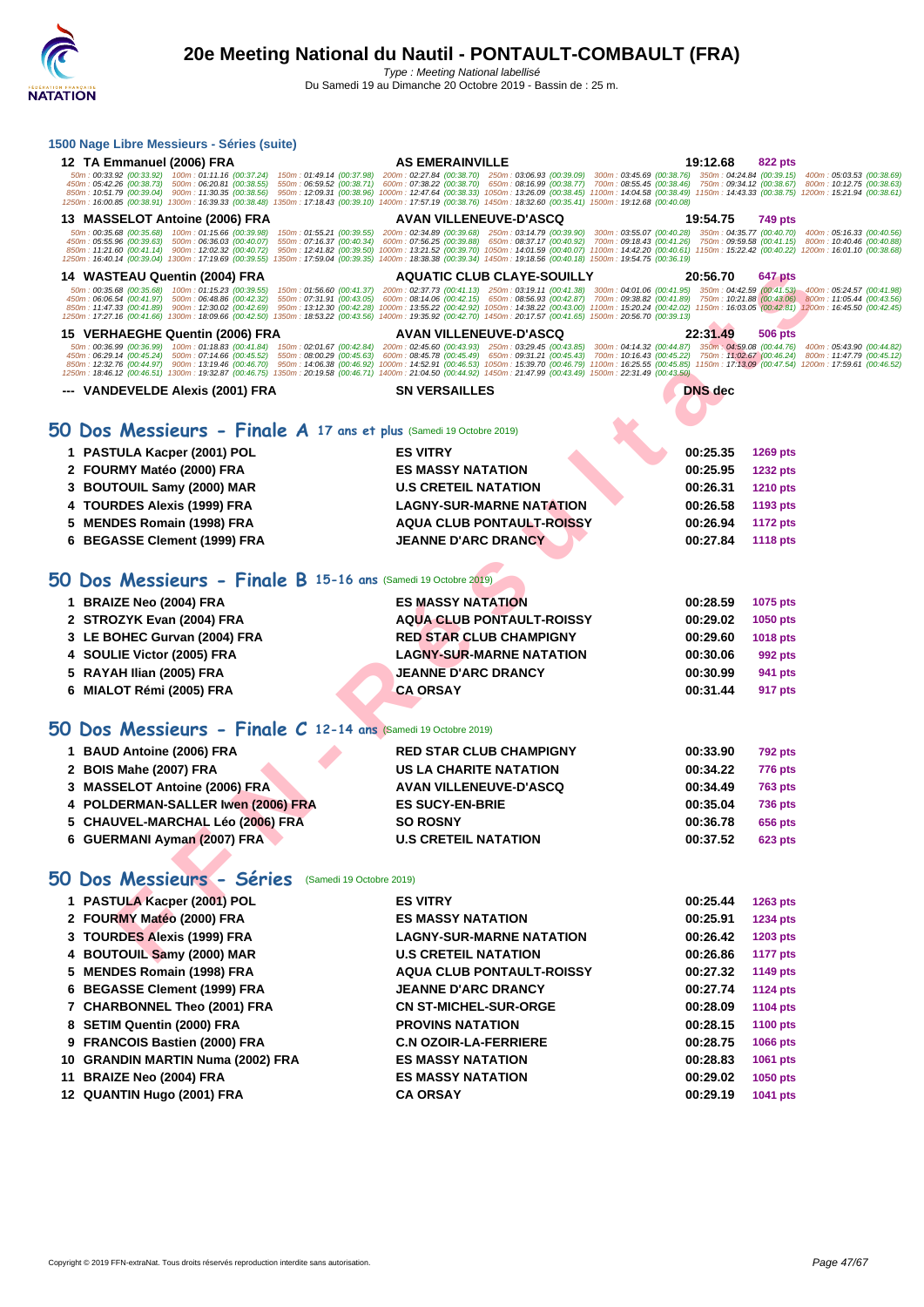

#### **[50 Dos M](http://www.ffnatation.fr/webffn/index.php)essieurs - Séries (suite)**

|     | <b>POOTIVE THEO (2003) LIVE</b>          |
|-----|------------------------------------------|
|     | 14 COUTURIER Valentin (2001) FRA         |
|     | 15 STROZYK Evan (2004) FRA               |
|     | 16 SURROZ Alexandre (2000) FRA           |
|     | 17 LE BOHEC Gurvan (2004) FRA            |
|     | 18 RAYAH Ilian (2005) FRA                |
| 19  | SOULIE Victor (2005) FRA                 |
| 20  | <b>MARMION Antoine (2001) FRA</b>        |
| 21  | DUBOIS Theo (2002) FRA                   |
| 22  | GARCIA Tom (2003) FRA                    |
| 23  | CALOTA Stefan (2003) FRA                 |
| 24  | MIALOT Rémi (2005) FRA                   |
| 25  | DA CUNHA David (2003) FRA                |
|     | 26 LORENZO Kerian (2005) FRA             |
|     | 27 LAJIC Anthony (2002) FRA              |
|     | 28 PAIS Thomas (2003) FRA                |
|     | 29 BAILLARGE Bastien (2004) FRA          |
|     | 30 BELHADJ Yanis (2003) FRA              |
|     | 31 BERGUE Bastien (2004) FRA             |
|     | 32 AMAT Enguerrand (2005) FRA            |
|     | 33 BERUJEAU Tiago (2002) FRA             |
|     | 34 CISSE Yohann (2005) FRA               |
|     | 35 BOURON Damien (2003) FRA              |
|     | 36 LABATTUT Gabriel (2001) FRA           |
|     | 37 BAUD Antoine (2006) FRA               |
| 38  | SMAOUI Dany (2004) FRA                   |
|     | 39 MASSELOT Antoine (2006) FRA           |
| 40  | BOIS Mahe (2007) FRA                     |
| 41  | <b>WASTEAU Quentin (2004) FRA</b>        |
|     | 42 AMBROS Thomas (2004) FRA              |
|     | 43 REGNIER Baptiste (2005) FRA           |
|     | 44 JACQUET Tristan (2004) FRA            |
|     | 45 POLDERMAN-SALLER Iwen (2006) FRA      |
|     | 46 ASTEIX Driss (2004) FRA               |
|     | 47 GUERMANI Ayman (2007) FRA             |
| 48  | <b>WASTEAU Tom (2004) FRA</b>            |
|     | 49 CHAUVEL-MARCHAL Léo (2006) FRA        |
|     | 50 LECOCQ Aurelien (2007) FRA            |
|     | 51 NICAISE Gaspar (2006) FRA             |
|     | 52 AIT LARBI Amar (2008) FRA             |
| 53  | <b>NOEL David (2007) FRA</b>             |
| 54  | <b>WENCKER Michel (2006) FRA</b>         |
| 55  | <b>BART Clement (2008) FRA</b>           |
| 56  | <b>ALONSO Antoni (2007) FRA</b>          |
| 57  | <b>BOUCHARD OUELLET Jules (2008) FRA</b> |
| 58  | DE WAELE Theophile (2007) FRA            |
| 59  | DOUCHE--BOTTE Théo (2006) FRA            |
| 60  | <b>BECUE Mathys (2008) FRA</b>           |
| 61  | BRUNET Léo (2007) FRA                    |
| 62  | PFENDER Steve (2007) FRA                 |
|     | 63 BENAYADA Jawad (2008) FRA             |
| --- | RATEL Matisse (2006) FRA                 |
| --- | <b>BONNIVARD Adrien (2002) FRA</b>       |
|     |                                          |

| 13 BOUTRY Théo (2003) FRA                                       | <b>PROVINS NATATION</b>                                           | 00:29.23           | 1038 pts       |
|-----------------------------------------------------------------|-------------------------------------------------------------------|--------------------|----------------|
| 14 COUTURIER Valentin (2001) FRA                                | <b>PROVINS NATATION</b>                                           | 00:29.34           | 1032 pts       |
| 15 STROZYK Evan (2004) FRA                                      | <b>AQUA CLUB PONTAULT-ROISSY</b>                                  | 00:29.40           | 1029 pts       |
| 16 SURROZ Alexandre (2000) FRA                                  | <b>CA ORSAY</b>                                                   | 00:29.41           | 1028 pts       |
| 17 LE BOHEC Gurvan (2004) FRA                                   | <b>RED STAR CLUB CHAMPIGNY</b>                                    | 00:30.20           | 984 pts        |
| 18 RAYAH Ilian (2005) FRA                                       | <b>JEANNE D'ARC DRANCY</b>                                        | 00:30.26           | <b>981 pts</b> |
| 19 SOULIE Victor (2005) FRA                                     | <b>LAGNY-SUR-MARNE NATATION</b>                                   | 00:30.34           | 977 pts        |
| 20 MARMION Antoine (2001) FRA                                   | <b>CA ORSAY</b>                                                   | 00:30.52           | <b>967 pts</b> |
| 21 DUBOIS Theo (2002) FRA                                       | <b>NANGIS NATATION</b>                                            | 00:30.73           | 956 pts        |
| 22 GARCIA Tom (2003) FRA                                        | <b>CN NEVERS</b>                                                  | 00:30.81           | 951 pts        |
| 23 CALOTA Stefan (2003) FRA                                     | <b>ES VITRY</b>                                                   | 00:30.89           | 947 pts        |
| 24 MIALOT Rémi (2005) FRA                                       | <b>CA ORSAY</b>                                                   | 00:31.00           | <b>941 pts</b> |
| 25 DA CUNHA David (2003) FRA                                    | <b>CA ORSAY</b>                                                   | 00:31.07           | 937 pts        |
| 26 LORENZO Kerian (2005) FRA                                    | <b>RED STAR CLUB CHAMPIGNY</b>                                    | 00:31.25           | 928 pts        |
| 27 LAJIC Anthony (2002) FRA                                     | <b>ES MASSY NATATION</b>                                          | 00:31.28           | 926 pts        |
| 28 PAIS Thomas (2003) FRA                                       | <b>SO ROSNY</b>                                                   | 00:31.35           | 922 pts        |
| 29 BAILLARGE Bastien (2004) FRA                                 | <b>RED STAR CLUB CHAMPIGNY</b>                                    | 00:31.51           | 914 pts        |
| 30 BELHADJ Yanis (2003) FRA                                     | <b>SO ROSNY</b>                                                   | 00:31.54           | <b>912 pts</b> |
| 31 BERGUE Bastien (2004) FRA                                    | <b>SO ROSNY</b>                                                   | 00:31.91           | 893 pts        |
| 32 AMAT Enguerrand (2005) FRA                                   | <b>US LA CHARITE NATATION</b>                                     | 00:32.44           | 865 pts        |
| 33 BERUJEAU Tiago (2002) FRA                                    | <b>SO ROSNY</b>                                                   | 00:32.80           | 847 pts        |
| 34 CISSE Yohann (2005) FRA                                      | <b>CN ST-MICHEL-SUR-ORGE</b>                                      | 00:32.96           | 839 pts        |
| 35 BOURON Damien (2003) FRA                                     | <b>PROVINS NATATION</b>                                           | 00:33.38           | 817 pts        |
| 36 LABATTUT Gabriel (2001) FRA                                  | <b>ES SUCY-EN-BRIE</b>                                            | 00:33.53           | 810 pts        |
| 37 BAUD Antoine (2006) FRA                                      | <b>RED STAR CLUB CHAMPIGNY</b>                                    | 00:33.73           | 800 pts        |
| 38 SMAOUI Dany (2004) FRA                                       | <b>ES SUCY-EN-BRIE</b>                                            | 00:34.20           | 777 pts        |
| 39 MASSELOT Antoine (2006) FRA                                  | <b>AVAN VILLENEUVE-D'ASCQ</b>                                     | 00:34.42           | 766 pts        |
| 40 BOIS Mahe (2007) FRA                                         | US LA CHARITE NATATION                                            | 00:34.45           | <b>765 pts</b> |
| 41 WASTEAU Quentin (2004) FRA                                   | <b>AQUATIC CLUB CLAYE-SOUILLY</b>                                 | 00:34.78           | <b>749 pts</b> |
| 42 AMBROS Thomas (2004) FRA                                     | <b>PROVINS NATATION</b>                                           | 00:35.41           | <b>719 pts</b> |
| 43 REGNIER Baptiste (2005) FRA                                  | ASN LOUVRES-ROISSY-SURVILLIERS                                    | 00:35.47           | <b>716 pts</b> |
| 44 JACQUET Tristan (2004) FRA                                   | <b>ES SUCY-EN-BRIE</b>                                            | 00:35.75           | <b>703 pts</b> |
| 45 POLDERMAN-SALLER Iwen (2006) FRA                             | <b>ES SUCY-EN-BRIE</b>                                            | 00:35.79           | 701 pts        |
| 46 ASTEIX Driss (2004) FRA                                      | <b>C.N OZOIR-LA-FERRIERE</b>                                      | 00:36.45           | 671 pts        |
| 47 GUERMANI Ayman (2007) FRA                                    | <b>U.S CRETEIL NATATION</b>                                       | 00:36.46           | <b>670 pts</b> |
| 48 WASTEAU Tom (2004) FRA                                       | <b>AQUATIC CLUB CLAYE-SOUILLY</b>                                 | 00:36.53           | <b>667 pts</b> |
| 49 CHAUVEL-MARCHAL Léo (2006) FRA                               | <b>SO ROSNY</b>                                                   | 00:36.62           | 663 pts        |
| 50 LECOCQ Aurelien (2007) FRA                                   | <b>AVAN VILLENEUVE-D'ASCQ</b>                                     | 00:37.16           | 639 pts        |
| 51 NICAISE Gaspar (2006) FRA                                    | <b>ES SUCY-EN-BRIE</b>                                            | 00:37.48           | <b>625 pts</b> |
| 52 AIT LARBI Amar (2008) FRA                                    | <b>SO ROSNY</b>                                                   | 00:38.17           | <b>595 pts</b> |
| 53 NOEL David (2007) FRA                                        | <b>SO ROSNY</b>                                                   | 00:38.41           | 585 pts        |
| 54 WENCKER Michel (2006) FRA                                    | <b>AVAN VILLENEUVE-D'ASCQ</b>                                     | 00:38.72           | <b>572 pts</b> |
| 55 BART Clement (2008) FRA                                      | <b>AVAN VILLENEUVE-D'ASCQ</b>                                     | 00:39.78           | <b>528 pts</b> |
| 56 ALONSO Antoni (2007) FRA                                     | <b>AQUATIC CLUB CLAYE-SOUILLY</b>                                 | 00:39.81           | <b>527 pts</b> |
| 57 BOUCHARD OUELLET Jules (2008) FRA                            | <b>CLUB NAUTIQUE DE L'ARPAJONNAIS</b>                             | 00:39.96           | <b>521 pts</b> |
| 58 DE WAELE Theophile (2007) FRA                                | <b>AVAN VILLENEUVE-D'ASCQ</b>                                     | 00:40.97           | 481 pts        |
| 59 DOUCHE--BOTTE Théo (2006) FRA                                | <b>NANGIS NATATION</b>                                            | 00:41.74           | 452 pts        |
| 60 BECUE Mathys (2008) FRA                                      | <b>AVAN VILLENEUVE-D'ASCQ</b>                                     | 00:42.87           | 411 pts        |
| 61 BRUNET Léo (2007) FRA                                        | <b>AQUA CLUB PONTAULT-ROISSY</b>                                  | 00:43.35           | 394 pts        |
| 62 PFENDER Steve (2007) FRA                                     | <b>ASN LOUVRES-ROISSY-SURVILLIERS</b>                             | 00:43.67           | 383 pts        |
| 63 BENAYADA Jawad (2008) FRA                                    | <b>AVAN VILLENEUVE-D'ASCQ</b>                                     | 00:44.91           | 342 pts        |
| --- RATEL Matisse (2006) FRA<br>--- BONNIVARD Adrien (2002) FRA | <b>US JEUNESSE MITRY-MORY</b><br><b>AQUA CLUB PONTAULT-ROISSY</b> | DNS dec<br>DNS dec |                |
|                                                                 |                                                                   |                    |                |

## **100 Dos Messieurs - Finale A 17 ans et plus** (Dimanche 20 Octobre 2019)

 **PASTULA Kacper (2001) POL ES VITRY 00:55.21 1243 pts** 50m : 00:26.54 (00:26.54) 100m : 00:55.21 (00:28.67)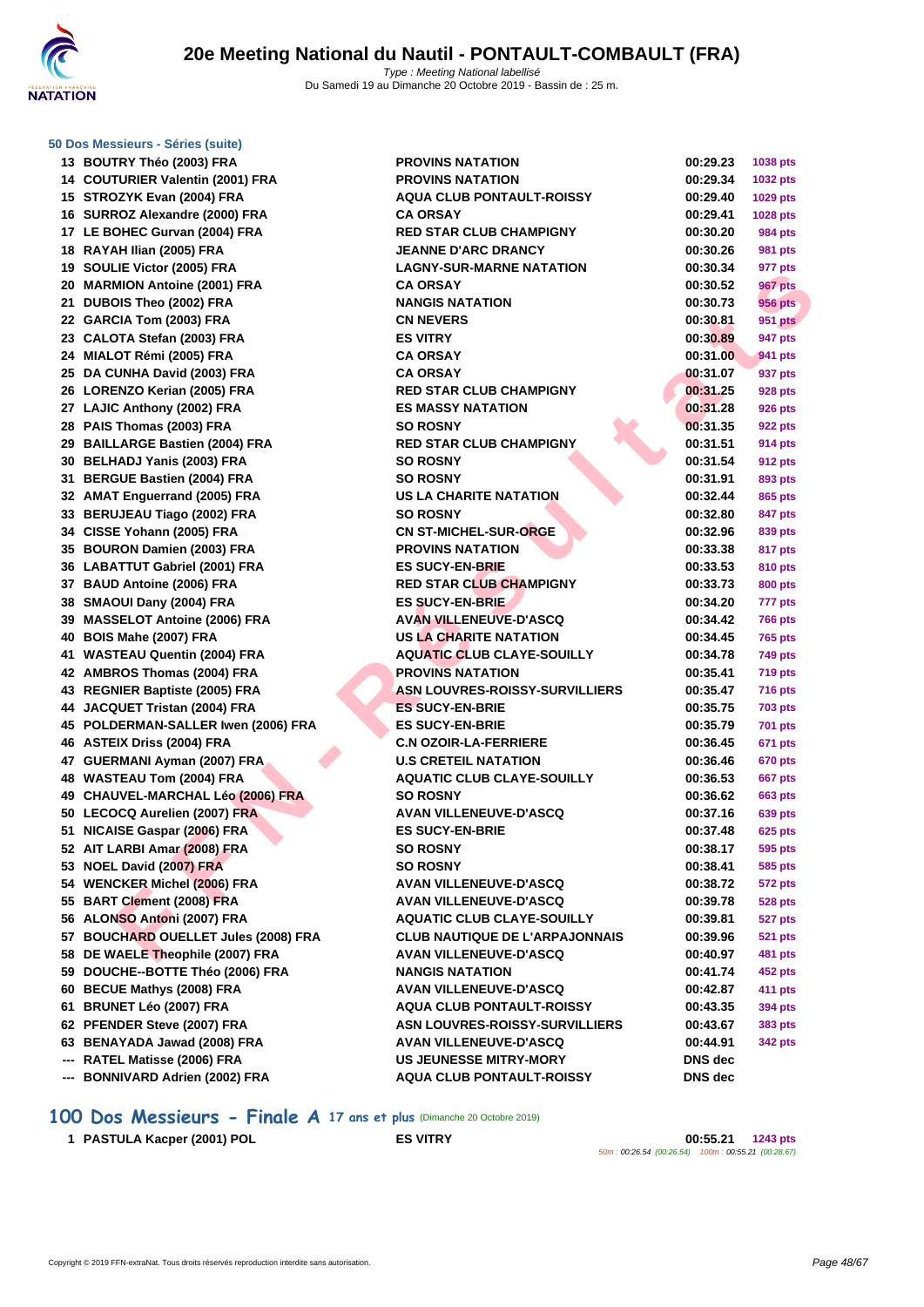

| 100 Dos Messieurs - Finale A (suite) |                                  |                                                    |          |                 |
|--------------------------------------|----------------------------------|----------------------------------------------------|----------|-----------------|
| 2 COUDRAIS Yvon (2000) FRA           | <b>RED STAR CLUB CHAMPIGNY</b>   | 50m: 00:28.88 (00:28.88) 100m: 00:59.61 (00:30.73) | 00:59.61 | <b>1116 pts</b> |
| 3 VIGNETTES Lucas (2003) FRA         | <b>U.S CRETEIL NATATION</b>      | 50m: 00:30.40 (00:30.40) 100m: 01:00.95 (00:30.55) | 01:00.95 | 1079 pts        |
| 4 SCHMITT Teddy (2002) FRA           | <b>AQUA CLUB PONTAULT-ROISSY</b> | 50m: 00:30.43 (00:30.43) 100m: 01:02.09 (00:31.66) | 01:02.09 | <b>1048 pts</b> |
| 5 FRANCOIS Bastien (2000) FRA        | <b>C.N OZOIR-LA-FERRIERE</b>     | 50m: 00:29.71 (00:29.71) 100m: 01:03.28 (00:33.57) | 01:03.28 | <b>1015</b> pts |
| 6 DEMETZ Alexis (2001) FRA           | <b>AQUA CLUB PONTAULT-ROISSY</b> | 50m: 00:31.11 (00:31.11) 100m: 01:03.67 (00:32.56) | 01:03.67 | <b>1005 pts</b> |

## **100 Dos Messieurs - Finale B 15-16 ans** (Dimanche 20 Octobre 2019)

|                                                                         |                                   | $0.23.11$ (00.23.11) T0011. 01.00.20 (00.00.01)                                                          |          |                 |
|-------------------------------------------------------------------------|-----------------------------------|----------------------------------------------------------------------------------------------------------|----------|-----------------|
| 6 DEMETZ Alexis (2001) FRA                                              | <b>AQUA CLUB PONTAULT-ROISSY</b>  | 50m: 00:31.11 (00:31.11) 100m: 01:03.67 (00:32.56)                                                       | 01:03.67 | <b>1005 pts</b> |
| 10 Dos Messieurs - Finale B 15-16 ans (Dimanche 20 Octobre 2019)        |                                   |                                                                                                          |          |                 |
| 1 LE BOHEC Gurvan (2004) FRA                                            | <b>RED STAR CLUB CHAMPIGNY</b>    | 50m: 00:30.66 (00:30.66) 100m: 01:03.38 (00:32.72)                                                       | 01:03.38 | <b>1013 pts</b> |
| 2 THENU Alexandre (2005) FRA                                            | <b>AQUA CLUB PONTAULT-ROISSY</b>  | 50m: 00:31.20 (00:31.20) 100m: 01:04.04 (00:32.84)                                                       | 01:04.04 | 995 pts         |
| 3 SOULIE Victor (2005) FRA                                              | <b>LAGNY-SUR-MARNE NATATION</b>   |                                                                                                          | 01:05.33 | 961 pts         |
| 4 LORENZO Kerian (2005) FRA                                             | <b>RED STAR CLUB CHAMPIGNY</b>    | 50m : 00:32.05 (00:32.05) 100m : 01:05.33 (00:33.28)                                                     | 01:07.56 | 904 pts         |
| 5 BAILLARGE Bastien (2004) FRA                                          | <b>RED STAR CLUB CHAMPIGNY</b>    | 50m: 00:32.28 (00:32.28) 100m: 01:07.56 (00:35.28)                                                       | 01:08.54 | 879 pts         |
| 6 BOUABDELLAH Yassine (2005) FRA                                        | <b>ES MASSY NATATION</b>          | 50m: 00:32.82 (00:32.82) 100m: 01:08.54 (00:35.72)<br>50m: 00:33.55 (00:33.55) 100m: 01:09.07 (00:35.52) | 01:09.07 | 866 pts         |
| <b>10 Dos Messieurs - Finale C 12-14 ans (Dimanche 20 Octobre 2019)</b> |                                   |                                                                                                          |          |                 |
| 1 MASSELOT Antoine (2006) FRA                                           | <b>AVAN VILLENEUVE-D'ASCQ</b>     |                                                                                                          | 01:11.26 | 813 pts         |
| 2 BOIS Mahe (2007) FRA                                                  | US LA CHARITE NATATION            | 50m: 00:34.90 (00:34.90) 100m: 01:11.26 (00:36.36)                                                       | 01:12.67 | <b>779 pts</b>  |
| 3 LECOCQ Aurelien (2007) FRA                                            | <b>AVAN VILLENEUVE-D'ASCQ</b>     | 50m: 00:35.42 (00:35.42) 100m: 01:12.67 (00:37.25)                                                       | 01:18.53 | 648 pts         |
| 4 LE ROUX Idriss (2008) FRA                                             | <b>AQUA CLUB PONTAULT-ROISSY</b>  | 50m: 00:38.51 (00:38.51) 100m: 01:18.53 (00:40.02)                                                       | 01:21.46 | 586 pts         |
| 5 AIT LARBI Amar (2008) FRA                                             | <b>SO ROSNY</b>                   | 50m: 00:39.59 (00:39.59) 100m: 01:21.46 (00:41.87)                                                       | 01:21.88 | 578 pts         |
| 6 KIMBALA Maxence (2008) FRA                                            | <b>CS NAUTIQUE NOISY-LE-GRAND</b> | 50m: 00:40.04 (00:40.04) 100m: 01:21.88 (00:41.84)                                                       | 01:24.32 | 530 pts         |
|                                                                         |                                   | 50m: 00:40.10 (00:40.10) 100m: 01:24.32 (00:44.22)                                                       |          |                 |
| 10 Dos Messieurs - Séries<br>(Dimanche 20 Octobre 2019)                 |                                   |                                                                                                          |          |                 |
| 1 PASTULA Kacper (2001) POL                                             | <b>ES VITRY</b>                   | 50m: 00:26.50 (00:26.50) 100m: 00:58.53 (00:32.03)                                                       | 00:58.53 | <b>1147 pts</b> |
| 2 BEGASSE Clement (1999) FRA                                            | <b>JEANNE D'ARC DRANCY</b>        | 50m: 00:29.19 (00:29.19) 100m: 00:59.71 (00:30.52)                                                       | 00:59.71 | <b>1113 pts</b> |
| 3 VIGNETTES Lucas (2003) FRA                                            | <b>U.S CRETEIL NATATION</b>       | 50m: 00:29.09 (00:29.09) 100m: 01:00.90 (00:31.81)                                                       | 01:00.90 | 1080 pts        |
| 4 COUDRAIS Yvon (2000) FRA                                              | <b>RED STAR CLUB CHAMPIGNY</b>    | 50m: 00:30.22 (00:30.22) 100m: 01:01.06 (00:30.84)                                                       | 01:01.06 | 1076 pts        |
| 5 SCHMITT Teddy (2002) FRA                                              | <b>AQUA CLUB PONTAULT-ROISSY</b>  |                                                                                                          | 01:02.09 | <b>1048 pts</b> |
| 6 DEMETZ Alexis (2001) FRA                                              | <b>AQUA CLUB PONTAULT-ROISSY</b>  | 50m: 00:30.28 (00:30.28) 100m: 01:02.09 (00:31.81)                                                       | 01:03.86 | <b>1000 pts</b> |
|                                                                         |                                   | 50m: 00:30.99 (00:30.99) 100m: 01:03.86 (00:32.87)                                                       |          |                 |

## **100 Dos Messieurs - Finale C 12-14 ans** (Dimanche 20 Octobre 2019)

| <b>MASSELOT Antoine (2006) FRA</b> | <b>AVAN VILLENEUVE-D'ASCQ</b><br>01:11.26<br>813 pts<br>50m: 00:34.90 (00:34.90) 100m: 01:11.26 (00:36.36)           |
|------------------------------------|----------------------------------------------------------------------------------------------------------------------|
| 2 BOIS Mahe (2007) FRA             | US LA CHARITE NATATION<br>01:12.67<br><b>779 pts</b>                                                                 |
| 3 LECOCQ Aurelien (2007) FRA       | 50m: 00:35.42 (00:35.42) 100m: 01:12.67 (00:37.25)<br><b>AVAN VILLENEUVE-D'ASCQ</b><br>01:18.53<br><b>648 pts</b>    |
| 4 LE ROUX Idriss (2008) FRA        | 50m: 00:38.51 (00:38.51) 100m: 01:18.53 (00:40.02)<br><b>AQUA CLUB PONTAULT-ROISSY</b><br>01:21.46<br><b>586 pts</b> |
| 5 AIT LARBI Amar (2008) FRA        | 50m: 00:39.59 (00:39.59) 100m: 01:21.46 (00:41.87)<br><b>SO ROSNY</b><br>01:21.88<br>578 pts                         |
|                                    | 50m: 00:40.04 (00:40.04) 100m: 01:21.88 (00:41.84)                                                                   |
| 6 KIMBALA Maxence (2008) FRA       | <b>CS NAUTIQUE NOISY-LE-GRAND</b><br>01:24.32<br>530 pts<br>50m: 00:40.10 (00:40.10) 100m: 01:24.32 (00:44.22)       |

## **100 Dos Messieurs - Séries** (Dimanche 20 Octobre 2019)

| 1 PASTULA Kacper (2001) POL   | <b>ES VITRY</b>                  |                                                    | 00:58.53 1147 pts |          |
|-------------------------------|----------------------------------|----------------------------------------------------|-------------------|----------|
|                               |                                  | 50m: 00:26.50 (00:26.50) 100m: 00:58.53 (00:32.03) |                   |          |
| 2 BEGASSE Clement (1999) FRA  | <b>JEANNE D'ARC DRANCY</b>       |                                                    | 00:59.71 1113 pts |          |
|                               |                                  | 50m: 00:29.19 (00:29.19) 100m: 00:59.71 (00:30.52) |                   |          |
| 3 VIGNETTES Lucas (2003) FRA  | <b>U.S CRETEIL NATATION</b>      | 50m: 00:29.09 (00:29.09) 100m: 01:00.90 (00:31.81) | 01:00.90 1080 pts |          |
|                               | <b>RED STAR CLUB CHAMPIGNY</b>   |                                                    |                   |          |
| 4 COUDRAIS Yvon (2000) FRA    |                                  | 50m: 00:30.22 (00:30.22) 100m: 01:01.06 (00:30.84) | 01:01.06 1076 pts |          |
| 5 SCHMITT Teddy (2002) FRA    | <b>AQUA CLUB PONTAULT-ROISSY</b> |                                                    | 01:02.09          | 1048 pts |
|                               |                                  | 50m: 00:30.28 (00:30.28) 100m: 01:02.09 (00:31.81) |                   |          |
| 6 DEMETZ Alexis (2001) FRA    | <b>AQUA CLUB PONTAULT-ROISSY</b> |                                                    | 01:03.86 1000 pts |          |
|                               |                                  | 50m: 00:30.99 (00:30.99) 100m: 01:03.86 (00:32.87) |                   |          |
| 7 LE BOHEC Gurvan (2004) FRA  | <b>RED STAR CLUB CHAMPIGNY</b>   |                                                    | 01:04.33          | 988 pts  |
|                               |                                  | 50m: 00:30.80 (00:30.80) 100m: 01:04.33 (00:33.53) |                   |          |
| 8 FRANCOIS Bastien (2000) FRA | <b>C.N OZOIR-LA-FERRIERE</b>     |                                                    | 01:04.97          | 971 pts  |
|                               |                                  | 50m: 00:30.73 (00:30.73) 100m: 01:04.97 (00:34.24) |                   |          |
| 9 SAINT MARC Lucas (2000) FRA | <b>ES SUCY-EN-BRIE</b>           |                                                    | 01:05.18          | 965 pts  |
|                               |                                  | 50m: 00:31.46 (00:31.46) 100m: 01:05.18 (00:33.72) |                   |          |
| 10 THENU Alexandre (2005) FRA | <b>AQUA CLUB PONTAULT-ROISSY</b> | 50m: 00:32.01 (00:32.01) 100m: 01:05.24 (00:33.23) | 01:05.24          | 964 pts  |
| 11 BOUFTINI Walid (2003) FRA  | <b>C.S MONTERELAIS NATATION</b>  |                                                    | 01:05.40          | 959 pts  |
|                               |                                  |                                                    |                   |          |

| <b>ES VITRY</b>                  |
|----------------------------------|
| <b>JEANNE D'ARC DRANCY</b>       |
| <b>U.S CRETEIL NATATION</b>      |
| <b>RED STAR CLUB CHAMPIGNY</b>   |
| <b>AQUA CLUB PONTAULT-ROISSY</b> |
| <b>AQUA CLUB PONTAULT-ROISSY</b> |
| <b>RED STAR CLUB CHAMPIGNY</b>   |
| <b>C.N OZOIR-LA-FERRIERE</b>     |
| <b>ES SUCY-EN-BRIE</b>           |
| <b>AQUA CLUB PONTAULT-ROISSY</b> |
| <b>C.S MONTERELAIS NATATION</b>  |

|                                                    | 00:58.53 1147 pts |
|----------------------------------------------------|-------------------|
| 50m: 00:26.50 (00:26.50) 100m: 00:58.53 (00:32.03) |                   |
|                                                    | 00:59.71 1113 pts |
| 50m: 00:29.19 (00:29.19) 100m: 00:59.71 (00:30.52) |                   |
|                                                    | 01:00.90 1080 pts |
| 50m: 00:29.09 (00:29.09) 100m: 01:00.90 (00:31.81) |                   |
|                                                    | 01:01.06 1076 pts |
| 50m: 00:30.22 (00:30.22) 100m: 01:01.06 (00:30.84) |                   |
|                                                    | 01:02.09 1048 pts |
| 50m: 00:30.28 (00:30.28) 100m: 01:02.09 (00:31.81) |                   |
|                                                    | 01:03.86 1000 pts |
| 50m: 00:30.99 (00:30.99) 100m: 01:03.86 (00:32.87) |                   |
|                                                    | 01:04.33 988 pts  |
| 50m: 00:30.80 (00:30.80) 100m: 01:04.33 (00:33.53) |                   |
|                                                    | 01:04.97 971 pts  |
| 50m: 00:30.73 (00:30.73) 100m: 01:04.97 (00:34.24) |                   |
|                                                    | 01:05.18 965 pts  |
| 50m: 00:31.46 (00:31.46) 100m: 01:05.18 (00:33.72) |                   |
|                                                    | 01:05.24 964 pts  |
| 50m: 00:32.01 (00:32.01) 100m: 01:05.24 (00:33.23) |                   |
|                                                    | 01:05.40 959 pts  |
| 50m: 00:32.56 (00:32.56) 100m: 01:05.40 (00:32.84) |                   |
|                                                    |                   |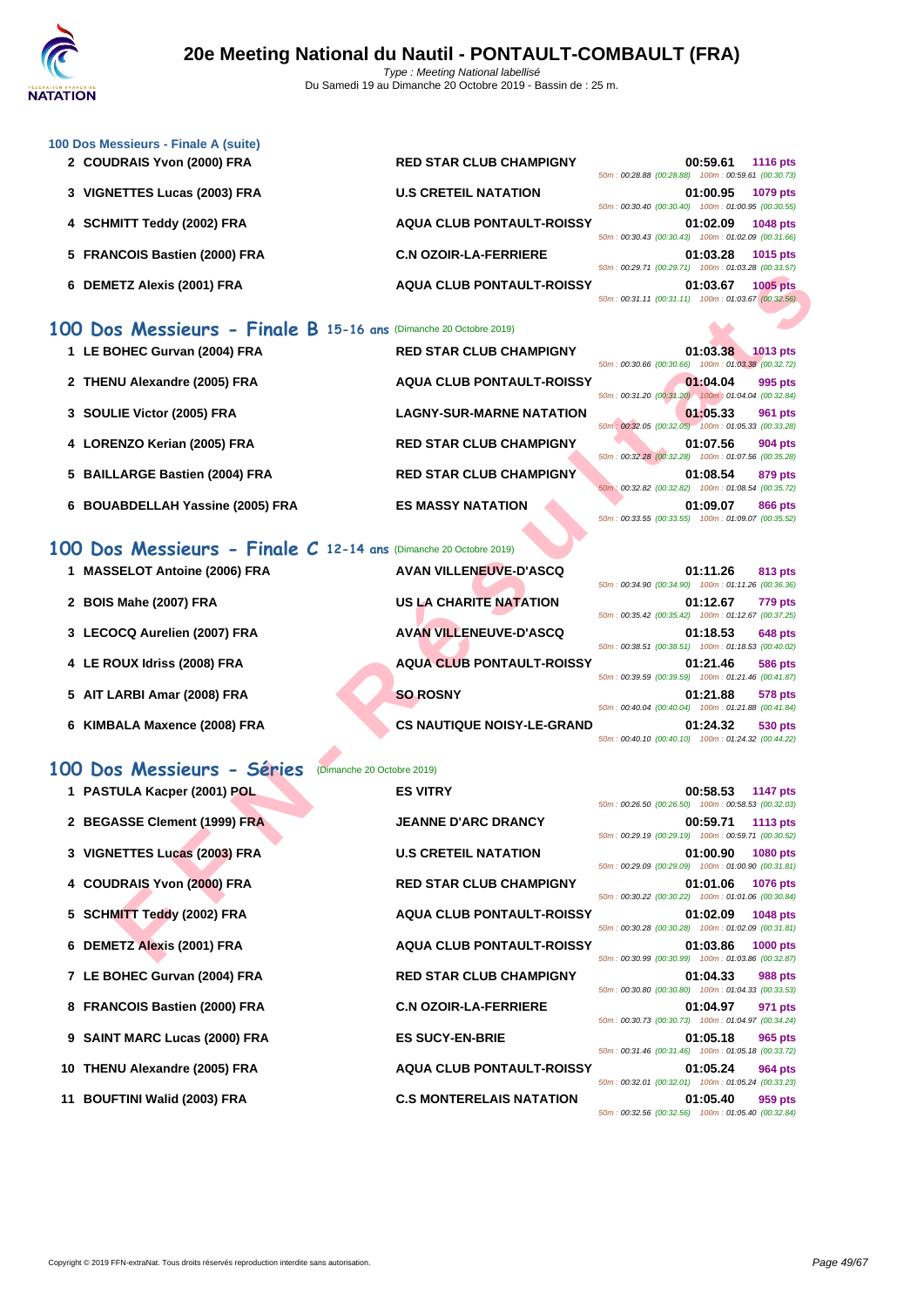

| 100 Dos Messieurs - Séries (suite)<br>12 SOULIE Victor (2005) FRA | <b>LAGNY-SUR-MARNE NATATION</b>       | 01:06.77                                                       | 924 pts        |
|-------------------------------------------------------------------|---------------------------------------|----------------------------------------------------------------|----------------|
| 13 BAILLARGE Bastien (2004) FRA                                   | <b>RED STAR CLUB CHAMPIGNY</b>        | 50m: 00:32.05 (00:32.05) 100m: 01:06.77 (00:34.72)<br>01:07.27 | <b>911 pts</b> |
|                                                                   |                                       | 50m: 00:32.29 (00:32.29) 100m: 01:07.27 (00:34.98)             |                |
| 14 CALOTA Stefan (2003) FRA                                       | <b>ES VITRY</b>                       | 01:07.49<br>50m: 00:32.62 (00:32.62) 100m: 01:07.49 (00:34.87) | <b>906 pts</b> |
| 15 BOUABDELLAH Yassine (2005) FRA                                 | <b>ES MASSY NATATION</b>              | 01:07.64<br>50m: 00:32.99 (00:32.99) 100m: 01:07.64 (00:34.65) | 902 pts        |
| 16 DUBOIS Theo (2002) FRA                                         | <b>NANGIS NATATION</b>                | 01:07.77<br>50m: 00:32.24 (00:32.24) 100m: 01:07.77 (00:35.53) | 899 pts        |
| 17 LORENZO Kerian (2005) FRA                                      | <b>RED STAR CLUB CHAMPIGNY</b>        | 01:08.48<br>50m: 00:32.48 (00:32.48) 100m: 01:08.48 (00:36.00) | <b>881 pts</b> |
| 18 WASTEAU Quentin (2004) FRA                                     | <b>AQUATIC CLUB CLAYE-SOUILLY</b>     | 01:13.58<br>50m: 00:35.58 (00:35.58) 100m: 01:13.58 (00:38.00) | <b>758 pts</b> |
| 19 MASSELOT Antoine (2006) FRA                                    | <b>AVAN VILLENEUVE-D'ASCQ</b>         | 01:14.76                                                       | <b>731 pts</b> |
| 19 BOIS Mahe (2007) FRA                                           | US LA CHARITE NATATION                | 50m: 00:36.89 (00:36.89) 100m: 01:14.76 (00:37.87)<br>01:14.76 | <b>731 pts</b> |
| 21 NICOLY Enzo (2005) FRA                                         | <b>PROVINS NATATION</b>               | 50m: 00:36.25 (00:36.25) 100m: 01:14.76 (00:38.51)<br>01:16.36 | 695 pts        |
| 22 ASTEIX Driss (2004) FRA                                        | <b>C.N OZOIR-LA-FERRIERE</b>          | 50m: 00:36.65 (00:36.65) 100m: 01:16.36 (00:39.71)<br>01:16.81 | 685 pts        |
| 23 BELHOCINE Yanni (2003) FRA                                     | <b>CM AUBERVILLIERS NATATION</b>      | 50m: 00:37.63 (00:37.63) 100m: 01:16.81 (00:39.18)<br>01:16.91 | 683 pts        |
| 24 JACQUET Tristan (2004) FRA                                     | <b>ES SUCY-EN-BRIE</b>                | 50m: 00:36.19 (00:36.19) 100m: 01:16.91 (00:40.72)<br>01:18.26 | 653 pts        |
| 25 LECOCQ Aurelien (2007) FRA                                     | <b>AVAN VILLENEUVE-D'ASCQ</b>         | 50m: 00:37.40 (00:37.40) 100m: 01:18.26 (00:40.86)<br>01:18.37 | 651 pts        |
| 26 LE ROUX Idriss (2008) FRA                                      | <b>AQUA CLUB PONTAULT-ROISSY</b>      | 50m: 00:38.59 (00:38.59) 100m: 01:18.37 (00:39.78)<br>01:21.28 | 590 pts        |
| 27 AIT LARBI Amar (2008) FRA                                      | <b>SO ROSNY</b>                       | 50m: 00:39.66 (00:39.66) 100m: 01:21.28 (00:41.62)<br>01:22.05 | 575 pts        |
| 28 KIMBALA Maxence (2008) FRA                                     | <b>CS NAUTIQUE NOISY-LE-GRAND</b>     | 50m: 00:40.27 (00:40.27) 100m: 01:22.05 (00:41.78)<br>01:25.25 | <b>512 pts</b> |
| 29 DOUCHE--BOTTE Théo (2006) FRA                                  | <b>NANGIS NATATION</b>                | 50m: 00:41.24 (00:41.24) 100m: 01:25.25 (00:44.01)<br>01:27.45 | 471 pts        |
| 30 DE WAELE Theophile (2007) FRA                                  | <b>AVAN VILLENEUVE-D'ASCQ</b>         | 50m: 00:43.09 (00:43.09) 100m: 01:27.45 (00:44.36)<br>01:28.21 | 457 pts        |
| 31 RENAUD Louis (2008) FRA                                        | <b>ES SUCY-EN-BRIE</b>                | 50m: 00:43.40 (00:43.40) 100m: 01:28.21 (00:44.81)<br>01:28.94 | 444 pts        |
| 32 ALONSO Antoni (2007) FRA                                       | <b>AQUATIC CLUB CLAYE-SOUILLY</b>     | 50m: 00:41.74 (00:41.74) 100m: 01:28.94 (00:47.20)<br>01:29.13 | 441 pts        |
| 33 WENCKER Michel (2006) FRA                                      | <b>AVAN VILLENEUVE-D'ASCQ</b>         | 50m: 00:42.26 (00:42.26) 100m: 01:29.13 (00:46.87)<br>01:29.69 | 431 pts        |
| 34 BART Clement (2008) FRA                                        | <b>AVAN VILLENEUVE-D'ASCQ</b>         | 50m: 00:43.64 (00:43.64) 100m: 01:29.69 (00:46.05)<br>01:29.78 | 429 pts        |
| 35 KEBE ALONSO Daian (2008) FRA                                   | <b>CS NAUTIQUE NOISY-LE-GRAND</b>     | 50m: 00:43.74 (00:43.74) 100m: 01:29.78 (00:46.04)<br>01:30.38 | 419 pts        |
| 36 EL HEZZAT Aniss (2007) FRA                                     | <b>AQUA CLUB PONTAULT-ROISSY</b>      | 50m: 00:43.64 (00:43.64) 100m: 01:30.38 (00:46.74)<br>01:32.45 | 384 pts        |
| 37 LEJARS Tom (2008) FRA                                          | <b>CLUB NAUTIQUE DE L'ARPAJONNAIS</b> | 50m: 00:44.69 (00:44.69) 100m: 01:32.45 (00:47.76)<br>01:33.84 | <b>361 pts</b> |
| <b>BONNIVARD Adrien (2002) FRA</b>                                | <b>AQUA CLUB PONTAULT-ROISSY</b>      | 50m: 00:44.79 (00:44.79) 100m: 01:33.84 (00:49.05)<br>DNS dec  |                |
| <b>MONTI Ennio (2004) FRA</b>                                     | <b>LAGNY-SUR-MARNE NATATION</b>       | <b>DNS</b> dec                                                 |                |
| RATEL Matisse (2006) FRA                                          | <b>US JEUNESSE MITRY-MORY</b>         | <b>DNS</b> dec                                                 |                |
| <b>RIBAUDEAU Louis (2007) FRA</b>                                 | <b>RED STAR CLUB CHAMPIGNY</b>        | <b>DSQ</b>                                                     |                |
| --- BRAIZE Neo (2004) FRA                                         | <b>ES MASSY NATATION</b>              | <b>DSQ</b>                                                     |                |
|                                                                   |                                       |                                                                |                |

#### **FIND (2003) FRA**<br> **FRIO KATION (2005) FRA**<br> **FED STAR CLUB CHAMPIONY**<br> **FED STAR CLUB CHAMPIONY**<br> **FED STAR CLUB CHAMPIONY**<br> **FED STAR CLUB CHAMPIONY**<br> **FED STAR AND LIENEUVE D'ASCOULLY (assumed a solid a solid a solid a** 50m : 00:32.05 (00:32.05) 100m : 01:06.77 (00:34.72) **13 BAILLARGE Bastien (2004) FRA RED STAR CLUB CHAMPIGNY 01:07.27 911 pts** 50m : 00:32.29 (00:32.29) 100m : 01:07.27 (00:34.98) 50m : 00:32.62 (00:32.62) 100m : 01:07.49 (00:34.87) **15 BOUABBELLAH ISLAM ISLAM ISLAM ISLAM ISLAM ISLAM ISLAM ISLAM ISLAM ISLAM ISLAM ISLAM ISLAM ISLAM ISLAM ISLAM ISLAM ISLAM ISLAM ISLAM ISLAM ISLAM ISLAM ISLAM ISLAM ISLAM ISLAM ISLAM ISLAM ISLAM ISLAM ISLAM ISLAM ISLAM** 50m : 00:32.99 (00:32.99) 100m : 01:07.64 (00:34.65) **16 DUBOIS NATATION DESCRIPTION 01:07.77 899 pts** 50m : 00:32.24 (00:32.24) 100m : 01:07.77 (00:35.53) **17 <b>RED STAR CLUB CHAMPIGNY 17 01:08.48 881 pts** 50m : 00:32.48 (00:32.48) 100m : 01:08.48 (00:36.00) **18 18 AQUATIC CLUB CLAYE-SOUILLY 11:13.58 758 pts** 50m : 00:35.58 (00:35.58) 100m : 01:13.58 (00:38.00) **199 120 1206 11:14.76 12:14.76 12:14.76 731 pts** 50m : 00:36.89 (00:36.89) 100m : 01:14.76 (00:37.87) **1988 I.A CHARITE NATATION 1988 12:14.76 731 pts** 50m : 00:36.25 (00:36.25) 100m : 01:14.76 (00:38.51) **21.16.36 695 pts** 50m : 00:36.65 (00:36.65) 100m : 01:16.36 (00:39.71) **22 ASTEIX Driss (2004) FRA C.N OZOIR-LA-FERRIERE 01:16.81 685 pts** 50m : 00:37.63 (00:37.63) 100m : 01:16.81 (00:39.18) **23 CM AUBERVILLIERS NATATION 01:16.91 683 pts** 50m : 00:36.19 (00:36.19) 100m : 01:16.91 (00:40.72) **241 <b>24 24 241 <b>241** 25 **241 124 <b>241 124** 26 **01:18.26 653 pts** 50m : 00:37.40 (00:37.40) 100m : 01:18.26 (00:40.86) **251 <b>AVAN VILLENEUVE-D'ASCQ COLOCACC 651 pts** 50m : 00:38.59 (00:38.59) 100m : 01:18.37 (00:39.78) **26 LE ROUX Idriss (2008) FRA AQUA CLUB PONTAULT-ROISSY 01:21.28 590 pts** 50m : 00:39.66 (00:39.66) 100m : 01:21.28 (00:41.62) 50m : 00:40.27 (00:40.27) 100m : 01:22.05 (00:41.78) **28 KIMBALE NOISY-LE-GRAND 01:25.25 512 pts** 50m : 00:41.24 (00:41.24) 100m : 01:25.25 (00:44.01) **29 127.45 <b>ADOUCHEFFE** THEORY **CONGRESS NATATION CONGRESS AND REPORT OF STATE OF STATE STATE** 50m : 00:43.09 (00:43.09) 100m : 01:27.45 (00:44.36) **30 DE WAELE Theophile (2007) FRA AVAN VILLENEUVE-D'ASCQ 01:28.21 457 pts** 50m : 00:43.40 (00:43.40) 100m : 01:28.21 (00:44.81) **31 RENAUD Louis (2008) FRA ES SUCY-EN-BRIE 01:28.94 444 pts** 50m : 00:41.74 (00:41.74) 100m : 01:28.94 (00:47.20) **32 ALONSO Antoni (2007) FRA AQUATIC CLUB CLAYE-SOUILLY 01:29.13 441 pts** 50m : 00:42.26 (00:42.26) 100m : 01:29.13 (00:46.87) **33 WENCKER Michel (2006) FRA AVAN VILLENEUVE-D'ASCQ 01:29.69 431 pts** 50m : 00:43.64 (00:43.64) 100m : 01:29.69 (00:46.05) **34 BART Clement (2008) FRA AVAN VILLENEUVE-D'ASCQ 01:29.78 429 pts** 50m : 00:43.74 (00:43.74) 100m : 01:29.78 (00:46.04) **CS NAUTIQUE NOISY-LE-GRAND 01:30.38 419 pts** 50m : 00:43.64 (00:43.64) 100m : 01:30.38 (00:46.74) **36 EL HEZZAT Aniss (2007) FRA AQUA CLUB PONTAULT-ROISSY 01:32.45 384 pts** 50m : 00:44.69 (00:44.69) 100m : 01:32.45 (00:47.76) **37 LEJARS Tom (2008) FRA CLUB NAUTIQUE DE L'ARPAJONNAIS 01:33.84 361 pts** 50m : 00:44.79 (00:44.79) 100m : 01:33.84 (00:49.05) **--- BONNIVARD Adrien (2002) FRA AQUA CLUB PONTAULT-ROISSY DNS dec --- MONTI Ennio (2004) FRA LAGNY-SUR-MARNE NATATION DNS dec US JEUNESSE MITRY-MORY DNS dec**

**200 Dos Messieurs - Finale A** (Samedi 19 Octobre 2019)

**1 PASTULA Kacper (2001) POL ES VITRY 02:02.48 1202 pts** 50m : 00:28.68 (00:28.68) 100m : 00:59.95 (00:31.27) 150m : 01:31.42 (00:31.47) 200m : 02:02.48 (00:31.06)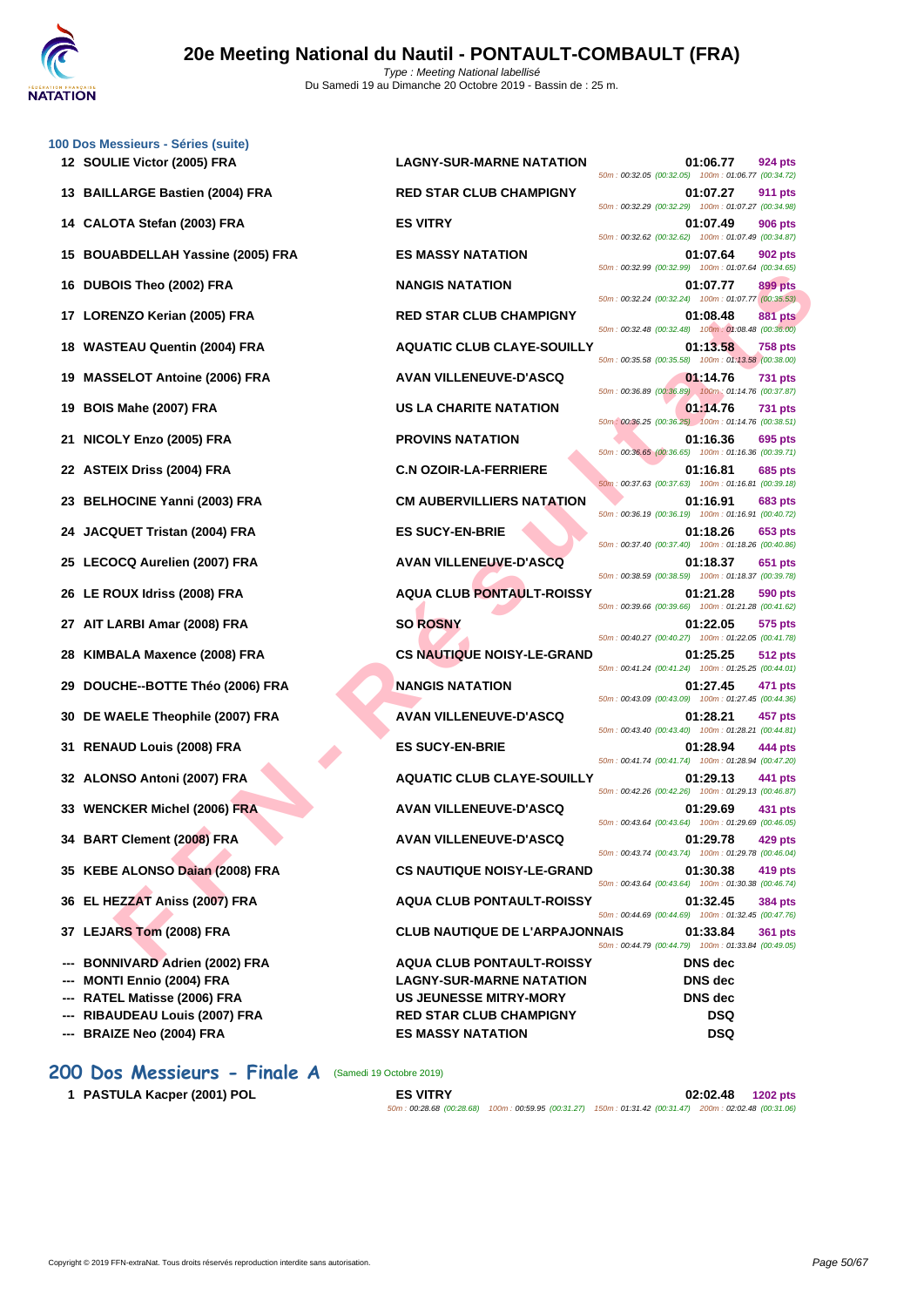#### **[200 Dos M](http://www.ffnatation.fr/webffn/index.php)essieurs - Finale A (suite)**

- **2 TOURDES Alexis (1999) FRA LAGNY-SUR-MARNE NATATION 02:02.90 1196 pts**
- **3 BONEL Antonyn (2001) FRA**
- **4 FOURMY Matéo (2000) FRA ES MASSY NATATION 02:04.00 1180 pts**
- **5 SCHMITT Teddy (2002) FRA**
- **6** CHARBONNEL Theo (2001) FRA

| RDES Alexis (1999) FRA                        | <b>LAGNY-SUR-MARNE NATATION</b><br>50m: 00:28.59 (00:28.59) 100m: 00:59.60 (00:31.01) 150m: 01:31.39 (00:31.79) 200m: 02:02.90 (00:31.51)      | 02:02.90<br>1196 pts                                                               |
|-----------------------------------------------|------------------------------------------------------------------------------------------------------------------------------------------------|------------------------------------------------------------------------------------|
| EL Antonyn (2001) FRA                         | <b>CA ORSAY</b>                                                                                                                                | 02:03.91<br>1181 pts                                                               |
|                                               | 50m: 00:29.25 (00:29.25) 100m: 01:00.78 (00:31.53) 150m: 01:32.44 (00:31.66) 200m: 02:03.91 (00:31.47)                                         |                                                                                    |
| RMY Matéo (2000) FRA                          | <b>ES MASSY NATATION</b><br>50m: 00:29.80 (00:29.80) 100m: 01:01.59 (00:31.79) 150m: 01:33.62 (00:32.03) 200m: 02:04.00 (00:30.38)             | 02:04.00<br>1180 pts                                                               |
| MITT Teddy (2002) FRA                         | <b>AQUA CLUB PONTAULT-ROISSY</b><br>50m: 00:31.15 (00:31.15) 100m: 01:04.70 (00:33.55) 150m: 01:39.36 (00:34.66) 200m: 02:14.45 (00:35.09)     | 1035 pts<br>02:14.45                                                               |
| RBONNEL Theo (2001) FRA                       | <b>CN ST-MICHEL-SUR-ORGE</b><br>50m : 00:30.36 (00:30.36) 100m : 01:04.47 (00:34.11) 150m : 01:39.94 (00:35.47) 200m : 02:15.09 (00:35.15)     | 02:15.09<br><b>1026 pts</b>                                                        |
| S Messieurs - Séries (Samedi 19 Octobre 2019) |                                                                                                                                                |                                                                                    |
| EL Antonyn (2001) FRA                         | <b>CA ORSAY</b><br>50m: 00:28.99 (00:28.99) 100m: 01:00.00 (00:31.01) 150m: 01:32.08 (00:32.08) 200m: 02:04.39 (00:32.31)                      | 02:04.39<br>1175 pts                                                               |
| TULA Kacper (2001) POL                        | <b>ES VITRY</b><br>50m : 00:29.15 (00:29.15) 100m : 01:00.21 (00:31.06) 150m : 01:32.30 (00:32.09) 200m : 02:08.84 (00:36.54)                  | 02:08.84<br><b>1112 pts</b>                                                        |
| RMY Matéo (2000) FRA                          | <b>ES MASSY NATATION</b><br>50m: 00:30.71 (00:30.71) 100m: 01:03.59 (00:32.88) 150m: 01:37.47 (00:33.88) 200m: 02:10.79 (00:33.32)             | 02:10.79<br>1084 pts                                                               |
| RDES Alexis (1999) FRA                        | <b>LAGNY-SUR-MARNE NATATION</b><br>50m: 00:29.19 (00:29.19) 100m: 01:00.86 (00:31.67)                                                          | 02:10.84<br><b>1084 pts</b><br>150m: 01:33.79 (00:32.93) 200m: 02:10.84 (00:37.05) |
| <b>RBONNEL Theo (2001) FRA</b>                | <b>CN ST-MICHEL-SUR-ORGE</b><br>50m: 00:30.67 (00:30.67) 100m: 01:04.58 (00:33.91)                                                             | 02:13.65<br>1045 pts<br>150m: 01:39.18 (00:34.60) 200m: 02:13.65 (00:34.47)        |
| MITT Teddy (2002) FRA                         | <b>AQUA CLUB PONTAULT-ROISSY</b><br>50m : 00:32.00 (00:32.00) 100m : 01:06.52 (00:34.52) 150m : 01:40.01 (00:33.49) 200m : 02:13.89 (00:33.88) | 02:13.89<br>1042 pts                                                               |
| IETTES Lucas (2003) FRA                       | <b>U.S CRETEIL NATATION</b><br>50m : 00:31.29 (00:31.29) 100m : 01:04.90 (00:33.61) 150m : 01:39.79 (00:34.89) 200m : 02:14.96 (00:35.17)      | 02:14.96<br>1028 pts                                                               |
| IZE Neo (2004) FRA                            | <b>ES MASSY NATATION</b><br>50m : 00:30.12 (00:30.12) 100m : 01:04.71 (00:34.59) 150m : 01:41.13 (00:36.42) 200m : 02:17.09 (00:35.96)         | 02:17.09<br>999 pts                                                                |
| FTINI Walid (2003) FRA                        | <b>C.S MONTERELAIS NATATION</b><br>50m: 00:33.27 (00:33.27) 100m: 01:07.75 (00:34.48) 150m: 01:42.91 (00:35.16) 200m: 02:17.74 (00:34.83)      | 02:17.74<br>991 pts                                                                |
| LIE Victor (2005) FRA                         | <b>LAGNY-SUR-MARNE NATATION</b><br>50m: 00:32.73 (00:32.73) 100m: 01:08.28 (00:35.55) 150m: 01:45.19 (00:36.91) 200m: 02:21.71 (00:36.52)      | 02:21.71<br>939 pts                                                                |
| <b>NCOIS Bastien (2000) FRA</b>               | <b>C.N OZOIR-LA-FERRIERE</b><br>50m : 00:32.67 (00:32.67) 100m : 01:07.76 (00:35.09) 150m : 01:44.80 (00:37.04) 200m : 02:22.84 (00:38.04)     | 02:22.84<br>925 pts                                                                |
| <b>NU Alexandre (2005) FRA</b>                | <b>AQUA CLUB PONTAULT-ROISSY</b><br>50m: 00:34.14 (00:34.14) 100m: 01:10.45 (00:36.31) 150m: 01:47.71 (00:37.26) 200m: 02:23.78 (00:36.07)     | 02:23.78<br>913 pts                                                                |
| OUX Yanis (2005) FRA                          | <b>AQUA CLUB PONTAULT-ROISSY</b><br>50m : 00:35.26 (00:35.26) 100m : 01:12.46 (00:37.20) 150m : 01:49.16 (00:36.70) 200m : 02:25.32 (00:36.16) | 02:25.32<br>893 pts                                                                |
| ENZO Kerian (2005) FRA                        | <b>RED STAR CLUB CHAMPIGNY</b><br>50m: 00:33.62 (00:33.62) 100m: 01:11.03 (00:37.41) 150m: 01:48.74 (00:37.71) 200m: 02:25.45 (00:36.71)       | 02:25.45<br>892 pts                                                                |
| ABDELLAH Yassine (2005) FRA                   | <b>ES MASSY NATATION</b><br>50m: 00:34.71 (00:34.71) 100m: 01:11.01 (00:36.30) 150m: 01:48.29 (00:37.28) 200m: 02:26.12 (00:37.83)             | 02:26.12<br>883 pts                                                                |
| .OT Rémi (2005) FRA                           | <b>CA ORSAY</b><br>50m: 00:35.13 (00:35.13) 100m: 01:13.60 (00:38.47) 150m: 01:52.20 (00:38.60) 200m: 02:30.00 (00:37.80)                      | 836 pts<br>02.30.00                                                                |
| HAUFFOUR Timothe (2005) FRA                   | <b>LAGNY-SUR-MARNE NATATION</b><br>50m: 00:35.87 (00:35.87) 100m: 01:14.46 (00:38.59) 150m: 01:53.57 (00:39.11) 200m: 02:32.53 (00:38.96)      | 02:32.53<br>805 pts                                                                |
| mmanuel (2006) FRA                            | <b>AS EMERAINVILLE</b><br>50m: 00:36.62 (00:36.62) 100m: 01:15.42 (00:38.80) 150m: 01:56.13 (00:40.71) 200m: 02:36.17 (00:40.04)               | 02:36.17<br><b>763 pts</b>                                                         |
| SELOT Antoine (2006) FRA                      | <b>AVAN VILLENEUVE-D'ASCQ</b>                                                                                                                  | 02:36.64<br><b>757 pts</b>                                                         |
|                                               | 50m: 00:36.57 (00:36.57) 100m: 01:16.59 (00:40.02) 150m: 01:57.39 (00:40.80) 200m: 02:36.64 (00:39.25)                                         |                                                                                    |

#### **200 Dos Messieurs - Séries** (Samedi 19 Octobre 2019)

- **1 BONEL Antonyn (2001) FRA CA ORSAY 02:04.39 1175 pts**
- **2 PASTULA Kacper (2001) POL ES VITRY 02:08.84 1112 pts**
- **3 FOURMY Matéo (2000) FRA ES MASSY NATATION 02:10.79 1084 pts**
- **4 TOURDES Alexis (1999) FRA LAGNY-SUR-MARNE NATATION 02:10.84 1084 pts**
- **5 CHARBONNEL Theo (2001) FRA CN ST-MICHEL-SUR-ORGE 02:13.65 1045 pts**
- **6 SCHMITT Teddy (2002) FRA AQUA CLUB PONTAULT-ROISSY 02:13.89 1042 pts**
- **7 VIGNETTES Lucas (2003) FRA U.S CRETEIL NATATION 02:14.96 1028 pts**
- **8 BRAIZE Neo (2004) FRA ES MASSY NATATION 02:17.09 999 pts**
- **9 BOUFTINI Walid (2003) FRA C.S MONTERELAIS NATATION 02:17.74 991 pts**
- **10 SOULIE Victor (2005) FRA LAGNY-SUR-MARNE NATATION 02:21.71 939 pts**
- **11 FRANCOIS Bastien (2000) FRA C.N OZOIR-LA-FERRIERE 02:22.84 925 pts**
- **12 THENU Alexandre (2005) FRA AQUA CLUB PONTAULT-ROISSY 02:23.78 913 pts**
- **13 LE ROUX Yanis (2005) FRA AQUA CLUB PONTAULT-ROISSY 02:25.32 893 pts**
- **14 LORENZO Kerian (2005) FRA RED STAR CLUB CHAMPIGNY 02:25.45 892 pts**
- **15 BOUABDELLAH Yassine (2005) FRA ES MASSY NATATION 02:26.12 883 pts**
- **16 MIALOT Rémi (2005) FRA CA ORSAY 02:30.00 836 pts**
- **17 DUCHAUFFOUR Timothe (2005) FRA LAGNY-SUR-MARNE NATATION 02:32.53 805 pts**
- **18 TA Emmanuel (2006) FRA AS EMERAINVILLE 02:36.17 763 pts**
- **19 MASSELOT Antoine (2006) FRA AVAN VILLENEUVE-D'ASCQ 02:36.64 757 pts**
- **--- BOIS Mahe (2007) FRA US LA CHARITE NATATION DSQ**

## **50 Brasse Messieurs - Finale A 17 ans et plus** (Dimanche 20 Octobre 2019)

| 1 PASTULA Kacper (2001) POL        | <b>ES VITRY</b>                  | 00:29.26   | 1185 pts        |
|------------------------------------|----------------------------------|------------|-----------------|
| 2 GORJAO MOREIRA Martin (1999) FRA | <b>U.S CRETEIL NATATION</b>      | 00:29.50   | <b>1172 pts</b> |
| 3 AZRA Alexandre (2000) FRA        | <b>ES VITRY</b>                  | 00:29.69   | <b>1162 pts</b> |
| 4 LIV Thomas (2002) FRA            | <b>AQUA CLUB PONTAULT-ROISSY</b> | 00:31.20   | 1083 pts        |
| 5 BOUTRY Théo (2003) FRA           | <b>PROVINS NATATION</b>          | 00:31.40   | <b>1072 pts</b> |
| --- BOUTOUIL Samy (2000) MAR       | <b>U.S CRETEIL NATATION</b>      | <b>DSQ</b> |                 |
|                                    |                                  |            |                 |

#### **50 Brasse Messieurs - Finale B 15-16 ans** (Dimanche 20 Octobre 2019)

**1 RAYAH Ilian (2005) FRA JEANNE D'ARC DRANCY 00:33.47 968 pts**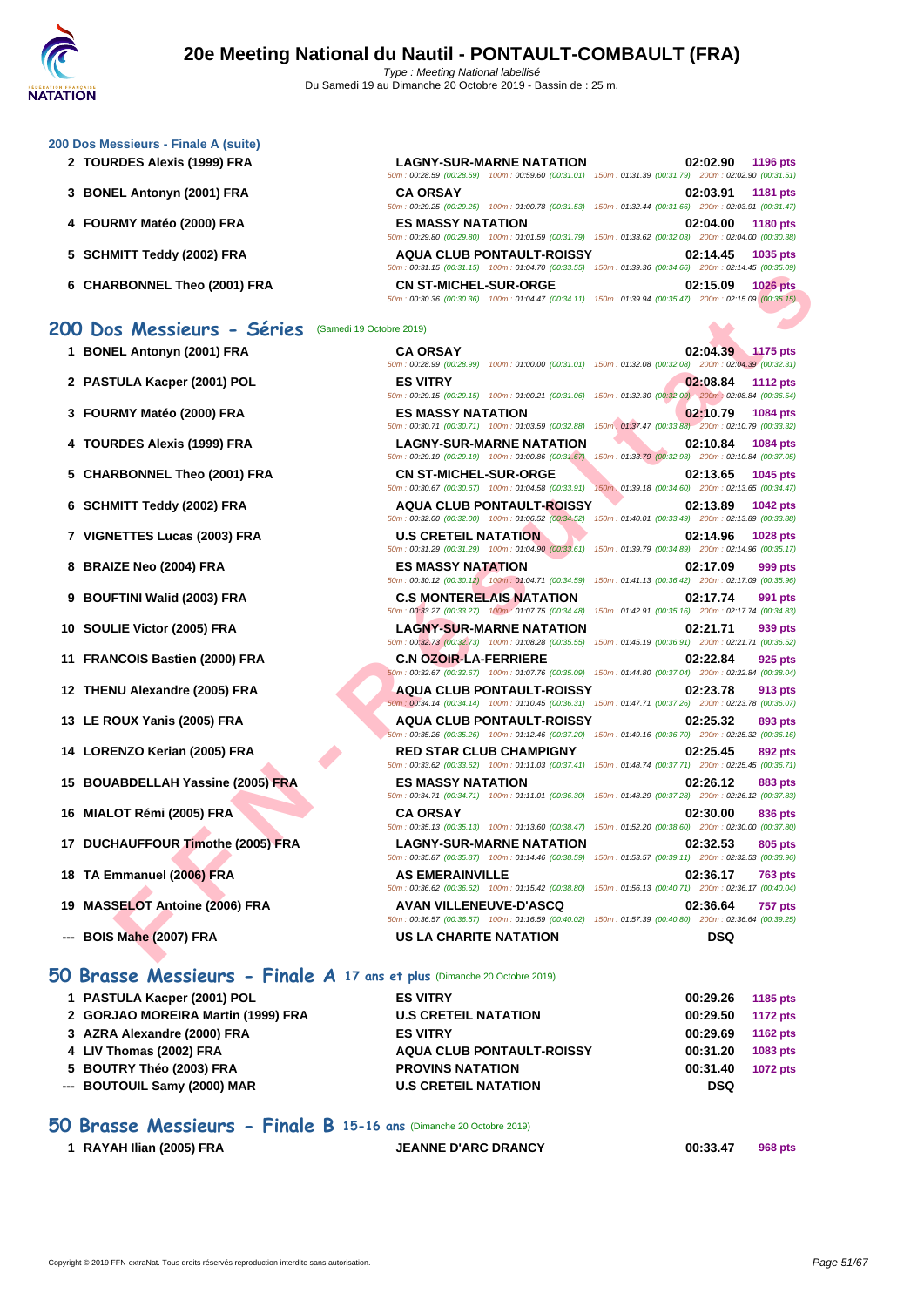

#### **[50 Brasse](http://www.ffnatation.fr/webffn/index.php) Messieurs - Finale B (suite)**

| 2 AUKAULOO Zaki (2005) FRA   | <b>ES MASSY NATATION</b>       | 00:33.61 | 961 pts |
|------------------------------|--------------------------------|----------|---------|
| 3 BOEGEAT Quentin (2005) FRA | <b>RED STAR CLUB CHAMPIGNY</b> | 00:33.68 | 958 pts |
| 4 COLOMBOT Eddie (2004) FRA  | <b>PROVINS NATATION</b>        | 00:34.17 | 934 pts |
| 5 CHESNAIS Alexis (2004) FRA | <b>U.S CRETEIL NATATION</b>    | 00:34.80 | 904 pts |
| 6 LABAUME Leo (2005) FRA     | <b>ES MASSY NATATION</b>       | 00:34.90 | 899 pts |

## **50 Brasse Messieurs - Finale C 12-14 ans** (Dimanche 20 Octobre 2019)

| 1 DA SILVA Noah (2006) FRA    | <b>CS NAUTIQUE NOISY-LE-GRAND</b> | 00:34.88 | <b>900 pts</b> |
|-------------------------------|-----------------------------------|----------|----------------|
| 2 VIGNETTES Thomas (2006) FRA | <b>U.S CRETEIL NATATION</b>       | 00:35.23 | <b>884 pts</b> |
| 3 MINARD Finn (2006) FRA      | <b>AQUA CLUB PONTAULT-ROISSY</b>  | 00:36.22 | 838 pts        |
| 4 CHAUSSARD Albert (2007) LUX | <b>SWIM TEAM MINETT (LUX)</b>     | 00:37.30 | <b>790 pts</b> |
| 5 GAYE Matthieu (2006) FRA    | <b>CS NAUTIQUE NOISY-LE-GRAND</b> | 00:38.10 | 755 pts        |
| 6 HELLER Maxime (2006) FRA    | <b>U.S CRETEIL NATATION</b>       | 00:38.39 | <b>742 pts</b> |

## **50 Brasse Messieurs - Séries** (Dimanche 20 Octobre 2019)

| <b>Brasse Messieurs - Finale C 12-14 ans (Dimanche 20 Octobre 2019)</b> |                                       |          |                 |
|-------------------------------------------------------------------------|---------------------------------------|----------|-----------------|
| 1 DA SILVA Noah (2006) FRA                                              | <b>CS NAUTIQUE NOISY-LE-GRAND</b>     | 00:34.88 | <b>900 pts</b>  |
| 2 VIGNETTES Thomas (2006) FRA                                           | <b>U.S CRETEIL NATATION</b>           | 00:35.23 | <b>884 pts</b>  |
| 3 MINARD Finn (2006) FRA                                                | <b>AQUA CLUB PONTAULT-ROISSY</b>      | 00:36.22 | 838 pts         |
| 4 CHAUSSARD Albert (2007) LUX                                           | <b>SWIM TEAM MINETT (LUX)</b>         | 00:37.30 | <b>790 pts</b>  |
| 5 GAYE Matthieu (2006) FRA                                              | <b>CS NAUTIQUE NOISY-LE-GRAND</b>     | 00:38.10 | <b>755 pts</b>  |
| 6 HELLER Maxime (2006) FRA                                              | <b>U.S CRETEIL NATATION</b>           | 00:38.39 | <b>742 pts</b>  |
|                                                                         |                                       |          |                 |
| <b>iO Brasse Messieurs - Séries</b>                                     | (Dimanche 20 Octobre 2019)            |          |                 |
| 1 PASTULA Kacper (2001) POL                                             | <b>ES VITRY</b>                       | 00:29.00 | 1199 pts        |
| 2 AZRA Alexandre (2000) FRA                                             | <b>ES VITRY</b>                       | 00:29.54 | <b>1170 pts</b> |
| 3 GORJAO MOREIRA Martin (1999) FRA                                      | <b>U.S CRETEIL NATATION</b>           | 00:29.86 | 1153 pts        |
| 4 BOUTOUIL Samy (2000) MAR                                              | <b>U.S CRETEIL NATATION</b>           | 00:30.11 | 1140 pts        |
| 5 LIV Thomas (2002) FRA                                                 | <b>AQUA CLUB PONTAULT-ROISSY</b>      | 00:30.68 | <b>1110 pts</b> |
| 6 BOUTRY Théo (2003) FRA                                                | <b>PROVINS NATATION</b>               | 00:31.09 | 1088 pts        |
| 7 SETIM Quentin (2000) FRA                                              | <b>PROVINS NATATION</b>               | 00:31.56 | 1064 pts        |
| 8 SAFHI Naël (2001) FRA                                                 | <b>US JEUNESSE MITRY-MORY</b>         | 00:31.74 | 1055 pts        |
| 9 CANOVA Antoine (1998) FRA                                             | <b>PROVINS NATATION</b>               | 00:31.86 | 1049 pts        |
| 10 GABALI Matthieu (2003) FRA                                           | <b>ES VITRY</b>                       | 00:33.31 | 976 pts         |
| 11 RAYAH Ilian (2005) FRA                                               | <b>JEANNE D'ARC DRANCY</b>            | 00:33.43 | 970 pts         |
| 12 GARCIA Tom (2003) FRA                                                | <b>CN NEVERS</b>                      | 00:33.51 | <b>966 pts</b>  |
| 13 CHELLIA Sami (2003) FRA                                              | <b>U.S CRETEIL NATATION</b>           | 00:33.56 | <b>964 pts</b>  |
| 14 AUKAULOO Zaki (2005) FRA                                             | <b>ES MASSY NATATION</b>              | 00:33.60 | <b>962 pts</b>  |
| 15 HOSTEAUX Laurent (2001) FRA                                          | <b>CLUB NAUTIQUE DE L'ARPAJONNAIS</b> | 00:33.99 | 943 pts         |
| 16 KAMALEU Bernard (2003) FRA                                           | <b>U.S CRETEIL NATATION</b>           | 00:34.13 | 936 pts         |
| 17 CHESNAIS Alexis (2004) FRA                                           | <b>U.S CRETEIL NATATION</b>           | 00:34.29 | <b>928 pts</b>  |
| 18 DEGUILLE Thomas (2003) FRA                                           | <b>C.N OZOIR-LA-FERRIERE</b>          | 00:34.39 | 924 pts         |
| 19 COLOMBOT Eddie (2004) FRA                                            | <b>PROVINS NATATION</b>               | 00:34.45 | 921 pts         |
| 20 DIJOUX Nathan (2002) FRA                                             | <b>CLUB NAUTIQUE DE L'ARPAJONNAIS</b> | 00:34.48 | <b>919 pts</b>  |
| 21 BOEGEAT Quentin (2005) FRA                                           | <b>RED STAR CLUB CHAMPIGNY</b>        | 00:34.88 | <b>900 pts</b>  |
| 22 LABAUME Leo (2005) FRA                                               | <b>ES MASSY NATATION</b>              | 00:34.98 | 896 pts         |
| 23 AMAT Enguerrand (2005) FRA                                           | <b>US LA CHARITE NATATION</b>         | 00:35.11 | 890 pts         |
| 24 DUARTE-FATELA Lucas (2003) FRA                                       | <b>ASN LOUVRES-ROISSY-SURVILLIERS</b> | 00:35.24 | 883 pts         |
| 25 BOUZAHZAH Nassim (2005) FRA                                          | ASS DES SPORTS DE CHELLES             | 00:35.28 | 882 pts         |
| 26 HENRY Valentin (2005) FRA                                            | <b>ES VITRY</b>                       | 00:35.29 | 881 pts         |
| 27 VIGNETTES Thomas (2006) FRA                                          | <b>U.S CRETEIL NATATION</b>           | 00:35.43 | 875 pts         |
| 28 GABLE Ludovic (2004) FRA                                             | ASS DES SPORTS DE CHELLES             | 00:35.46 | 873 pts         |
| 29 DA SILVA Noah (2006) FRA                                             | <b>CS NAUTIQUE NOISY-LE-GRAND</b>     | 00:35.51 | 871 pts         |
| 30 FERRAND Amélien (2004) FRA                                           | <b>PROVINS NATATION</b>               | 00:35.81 | 857 pts         |
| 31 MEDI-EPEE Arthur-Cyran (2004) FRA                                    | <b>U.S CRETEIL NATATION</b>           | 00:35.96 | 850 pts         |
| 32 PAIS Thomas (2003) FRA                                               | <b>SO ROSNY</b>                       | 00:36.03 | 847 pts         |
| 33 MINARD Finn (2006) FRA                                               | AQUA CLUB PONTAULT-ROISSY             | 00:36.77 | 813 pts         |
| 34 GUR Ali (2005) FRA                                                   | <b>PROVINS NATATION</b>               | 00:36.93 | 806 pts         |
| 35 PEREZ Paul (2005) FRA                                                | <b>NANGIS NATATION</b>                | 00:37.84 | <b>766 pts</b>  |
| 36 CHAUSSARD Albert (2007) LUX                                          | <b>SWIM TEAM MINETT (LUX)</b>         | 00:38.09 | 755 pts         |
| 37 LEMAIRE Teo (2005) FRA                                               | <b>LAGNY-SUR-MARNE NATATION</b>       | 00:38.41 | 741 pts         |
| 38 HELLER Maxime (2006) FRA                                             | <b>U.S CRETEIL NATATION</b>           | 00:38.60 | 733 pts         |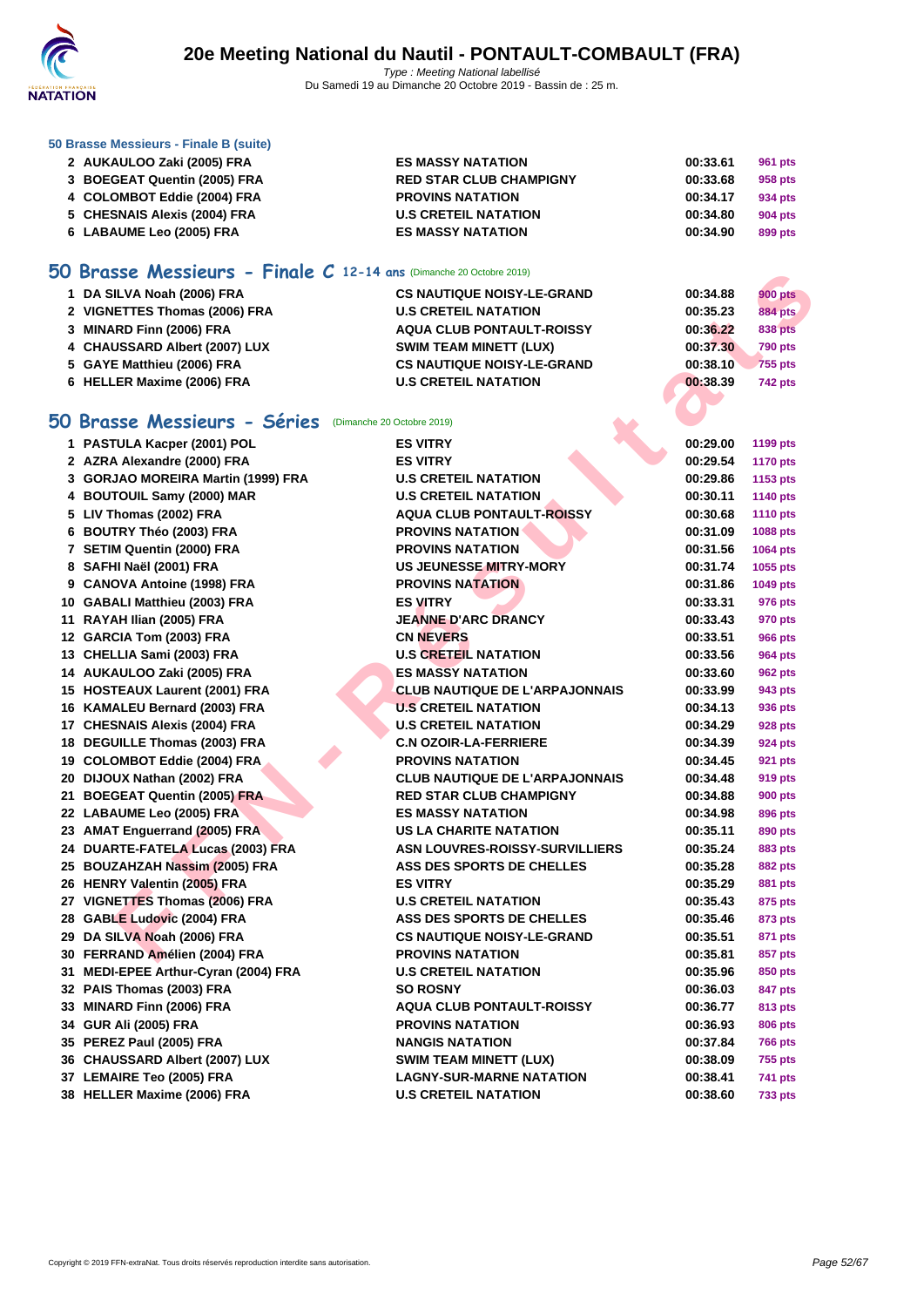

#### **[50 Brasse](http://www.ffnatation.fr/webffn/index.php) Messieurs - Séries (suite)**

| 39 GAYE Matthieu (2006) FRA          | <b>CS NAUTIQUE NOISY-LE-GRAND</b>     | 00:39.16       | <b>710 pts</b> |
|--------------------------------------|---------------------------------------|----------------|----------------|
| 40 BOULAT Alexandre (2006) FRA       | <b>RED STAR CLUB CHAMPIGNY</b>        | 00:39.58       | <b>692 pts</b> |
| 41 SCHNYDER Noah (2007) FRA          | <b>C.S MONTERELAIS NATATION</b>       | 00:40.32       | <b>662 pts</b> |
| 42 DUCAMP Yanis (2006) FRA           | <b>US JEUNESSE MITRY-MORY</b>         | 00:40.56       | <b>652 pts</b> |
| 43 CHAUVEL-MARCHAL Léo (2006) FRA    | <b>SO ROSNY</b>                       | 00:41.51       | <b>614 pts</b> |
| 44 RESCHE Theo (2006) FRA            | <b>AS EMERAINVILLE</b>                | 00:41.70       | <b>607 pts</b> |
| 45 KIMBALA Maxence (2008) FRA        | <b>CS NAUTIQUE NOISY-LE-GRAND</b>     | 00:42.63       | <b>572 pts</b> |
| 46 SOUNDOROM Kiran (2006) FRA        | <b>NANGIS NATATION</b>                | 00:43.56       | <b>537 pts</b> |
| 47 BOUCHARD OUELLET Jules (2008) FRA | <b>CLUB NAUTIQUE DE L'ARPAJONNAIS</b> | 00:43.85       | <b>527 pts</b> |
| 48 PYSZ Olivier (2006) POL           | <b>CM AUBERVILLIERS NATATION</b>      | 00:43.87       | <b>526 pts</b> |
| 49 GUILLET Ewen (2008) FRA           | <b>CLUB NAUTIQUE DE L'ARPAJONNAIS</b> | 00:44.58       | <b>501 pts</b> |
| 50 DOUCHE--BOTTE Théo (2006) FRA     | <b>NANGIS NATATION</b>                | 00:46.10       | 448 pts        |
| 51 DEMARIGNY Alban (2006) FRA        | <b>ES SUCY-EN-BRIE</b>                | 00:46.32       | 441 pts        |
| 52 PHETMANY Jules (2006) FRA         | <b>AQUA CLUB PONTAULT-ROISSY</b>      | 00:46.77       | <b>426 pts</b> |
| --- THEPAULT Tristan (1998) FRA      | <b>AS BONDY</b>                       | <b>DNS</b> dec |                |
| --- DUPLESSIS Philippe (1987) FRA    | ASS DES SPORTS DE CHELLES             | <b>DNS</b> dec |                |
| --- MERCADI Chahine (2004) FRA       | <b>CM AUBERVILLIERS NATATION</b>      | <b>DNS</b> dec |                |
|                                      |                                       |                |                |

## **100 Brasse Messieurs - Finale A 17 ans et plus** (Samedi 19 Octobre 2019)

| J KINDALA MAXCIKC (2000) I KA                                          |                                       | 00.TZ.UJ<br>υ≀∡ μιο                                                               |
|------------------------------------------------------------------------|---------------------------------------|-----------------------------------------------------------------------------------|
| 6 SOUNDOROM Kiran (2006) FRA                                           | <b>NANGIS NATATION</b>                | 00:43.56<br><b>537 pts</b>                                                        |
| 7 BOUCHARD OUELLET Jules (2008) FRA                                    | <b>CLUB NAUTIQUE DE L'ARPAJONNAIS</b> | 00:43.85<br>527 pts                                                               |
| 8 PYSZ Olivier (2006) POL                                              | <b>CM AUBERVILLIERS NATATION</b>      | 00:43.87<br><b>526 pts</b>                                                        |
| 9 GUILLET Ewen (2008) FRA                                              | <b>CLUB NAUTIQUE DE L'ARPAJONNAIS</b> | 00:44.58<br><b>501 pts</b>                                                        |
| 0 DOUCHE--BOTTE Théo (2006) FRA                                        | <b>NANGIS NATATION</b>                | 00:46.10<br>448 pts                                                               |
| 1 DEMARIGNY Alban (2006) FRA                                           | <b>ES SUCY-EN-BRIE</b>                | 00:46.32<br>441 pts                                                               |
| 2 PHETMANY Jules (2006) FRA                                            | <b>AQUA CLUB PONTAULT-ROISSY</b>      | 00:46.77<br><b>426 pts</b>                                                        |
| -- THEPAULT Tristan (1998) FRA                                         | <b>AS BONDY</b>                       | <b>DNS</b> dec                                                                    |
| -- DUPLESSIS Philippe (1987) FRA                                       | ASS DES SPORTS DE CHELLES             | <b>DNS</b> dec                                                                    |
| -- MERCADI Chahine (2004) FRA                                          | <b>CM AUBERVILLIERS NATATION</b>      | <b>DNS</b> dec                                                                    |
| 10 Brasse Messieurs - Finale A 17 ans et plus (Samedi 19 Octobre 2019) |                                       |                                                                                   |
| 1 AZRA Alexandre (2000) FRA                                            | <b>ES VITRY</b>                       | 01:03.89<br><b>1217 pts</b>                                                       |
|                                                                        |                                       | 50m: 00:30.11 (00:30.11) 100m: 01:03.89 (00:33.78)                                |
| 2 GORJAO MOREIRA Martin (1999) FRA                                     | <b>U.S CRETEIL NATATION</b>           | 01:04.06<br><b>1213 pts</b><br>50m: 00:30.67 (00:30.67) 100m: 01:04.06 (00:33.39) |
| 3 BOUTOUIL Samy (2000) MAR                                             | <b>U.S CRETEIL NATATION</b>           | 01:04.23<br><b>1208 pts</b>                                                       |
|                                                                        |                                       | 50m: 00:30.10 (00:30.10) 100m: 01:04.23 (00:34.13)                                |
| 4 LIV Thomas (2002) FRA                                                | <b>AQUA CLUB PONTAULT-ROISSY</b>      | 01:05.70<br>1168 pts                                                              |
|                                                                        |                                       | 50m: 00:31.52 (00:31.52) 100m: 01:05.70 (00:34.18)                                |
| 5 WATTEZ Luc (2002) FRA                                                | <b>C.N OZOIR-LA-FERRIERE</b>          | 01:09.63<br>1065 pts                                                              |
|                                                                        | <b>CN NEVERS</b>                      | 50m: 00:32.32 (00:32.32) 100m: 01:09.63 (00:37.31)                                |
| 6 GARCIA Tom (2003) FRA                                                |                                       | 01:11.91<br><b>1008 pts</b><br>50m: 00:34.05 (00:34.05) 100m: 01:11.91 (00:37.86) |
|                                                                        |                                       |                                                                                   |
| 10 Brasse Messieurs - Finale B 15-16 ans (Samedi 19 Octobre 2019)      |                                       |                                                                                   |
| 1 LETOCART Enzo (2004) FRA                                             | <b>AQUA CLUB PONTAULT-ROISSY</b>      | 01:07.76<br><b>1114 pts</b>                                                       |
|                                                                        |                                       | 50m: 00:32.82 (00:32.82) 100m: 01:07.76 (00:34.94)                                |
| 2 GABALI Cedric (2004) FRA                                             | <b>ES VITRY</b>                       | 01:07.81<br><b>1112 pts</b>                                                       |
|                                                                        |                                       | 50m: 00:32.62 (00:32.62) 100m: 01:07.81 (00:35.19)                                |
| 3 AUKAULOO Zaki (2005) FRA                                             | <b>ES MASSY NATATION</b>              | 01:13.28<br>974 pts<br>50m: 00:35.01 (00:35.01) 100m: 01:13.28 (00:38.27)         |
| 4 AMAT Enguerrand (2005) FRA                                           | <b>US LA CHARITE NATATION</b>         | 01:14.32<br>949 pts                                                               |
|                                                                        |                                       | 50m: 00:35.45 (00:35.45) 100m: 01:14.32 (00:38.87)                                |
| 5 LIV David (2004) FRA                                                 | <b>AQUA CLUB PONTAULT-ROISSY</b>      | 01:14.45<br><b>946 pts</b>                                                        |
|                                                                        |                                       | 50m: 00:35.18 (00:35.18) 100m: 01:14.45 (00:39.27)                                |
| 6 BOUZAHZAH Nassim (2005) FRA                                          | ASS DES SPORTS DE CHELLES             | 01:14.80<br>937 pts                                                               |
|                                                                        |                                       | 50m: 00:35.65 (00:35.65) 100m: 01:14.80 (00:39.15)                                |
|                                                                        |                                       |                                                                                   |
| O Brasse Messieurs - Finale C 12-14 ans (Samedi 19 Octobre 2019)       |                                       |                                                                                   |
| 1 DA SILVA Noah (2006) FRA                                             | <b>CS NAUTIQUE NOISY-LE-GRAND</b>     | 01:18.44<br>852 pts                                                               |
|                                                                        |                                       | 50m: 00:36.55 (00:36.55) 100m: 01:18.44 (00:41.89)                                |

## **100 Brasse Messieurs - Finale B 15-16 ans** (Samedi 19 Octobre 2019)

| 1 LETOCART Enzo (2004) FRA    | <b>AQUA CLUB PONTAULT-ROISSY</b> | 01:07.76<br><b>1114 pts</b>                                                       |
|-------------------------------|----------------------------------|-----------------------------------------------------------------------------------|
| 2 GABALI Cedric (2004) FRA    | <b>ES VITRY</b>                  | 50m: 00:32.82 (00:32.82) 100m: 01:07.76 (00:34.94)<br>01:07.81<br><b>1112 pts</b> |
| 3 AUKAULOO Zaki (2005) FRA    | <b>ES MASSY NATATION</b>         | 50m: 00:32.62 (00:32.62) 100m: 01:07.81 (00:35.19)<br>01:13.28<br>974 pts         |
| 4 AMAT Enguerrand (2005) FRA  | US LA CHARITE NATATION           | 50m: 00:35.01 (00:35.01) 100m: 01:13.28 (00:38.27)<br>01:14.32<br>949 pts         |
| 5 LIV David (2004) FRA        | <b>AQUA CLUB PONTAULT-ROISSY</b> | 50m: 00:35.45 (00:35.45) 100m: 01:14.32 (00:38.87)<br>01:14.45<br><b>946 pts</b>  |
|                               | ASS DES SPORTS DE CHELLES        | 50m: 00:35.18 (00:35.18) 100m: 01:14.45 (00:39.27)<br>01:14.80                    |
| 6 BOUZAHZAH Nassim (2005) FRA |                                  | 937 pts<br>50m: 00:35.65 (00:35.65) 100m: 01:14.80 (00:39.15)                     |

## **100 Brasse Messieurs - Finale C 12-14 ans** (Samedi 19 Octobre 2019)

| 1 DA SILVA Noah (2006) FRA  | <b>CS NAUTIQUE NOISY-LE-GRAND</b>     | 50m: 00:36.55 (00:36.55)                           | 01:18.44<br>100m: 01:18.44 (00:41.89) | 852 pts        |
|-----------------------------|---------------------------------------|----------------------------------------------------|---------------------------------------|----------------|
| 2 GAYE Matthieu (2006) FRA  | <b>CS NAUTIQUE NOISY-LE-GRAND</b>     | 50m: 00:39.02 (00:39.02)                           | 01:24.16<br>100m: 01:24.16 (00:45.14) | <b>726 pts</b> |
| 3 DA COSTA Diego (2006) FRA | <b>ASN LOUVRES-ROISSY-SURVILLIERS</b> | 50m: 00:41.52 (00:41.52)                           | 01:27.52<br>100m: 01:27.52 (00:46.00) | 657 pts        |
| 4 SCHNYDER Noah (2007) FRA  | <b>C.S MONTERELAIS NATATION</b>       | 50m: 00:41.23 (00:41.23) 100m: 01:27.69 (00:46.46) | 01:27.69                              | 654 pts        |
| 5 NICAISE Gaspar (2006) FRA | <b>ES SUCY-EN-BRIE</b>                | 50m: 00:42.95 (00:42.95)                           | 01:29.24<br>100m: 01:29.24 (00:46.29) | <b>623 pts</b> |
| 6 RESCHE Theo (2006) FRA    | <b>AS EMERAINVILLE</b>                | 50m : 00:43.00 (00:43.00)                          | 01:31.82<br>100m: 01:31.82 (00:48.82) | 574 pts        |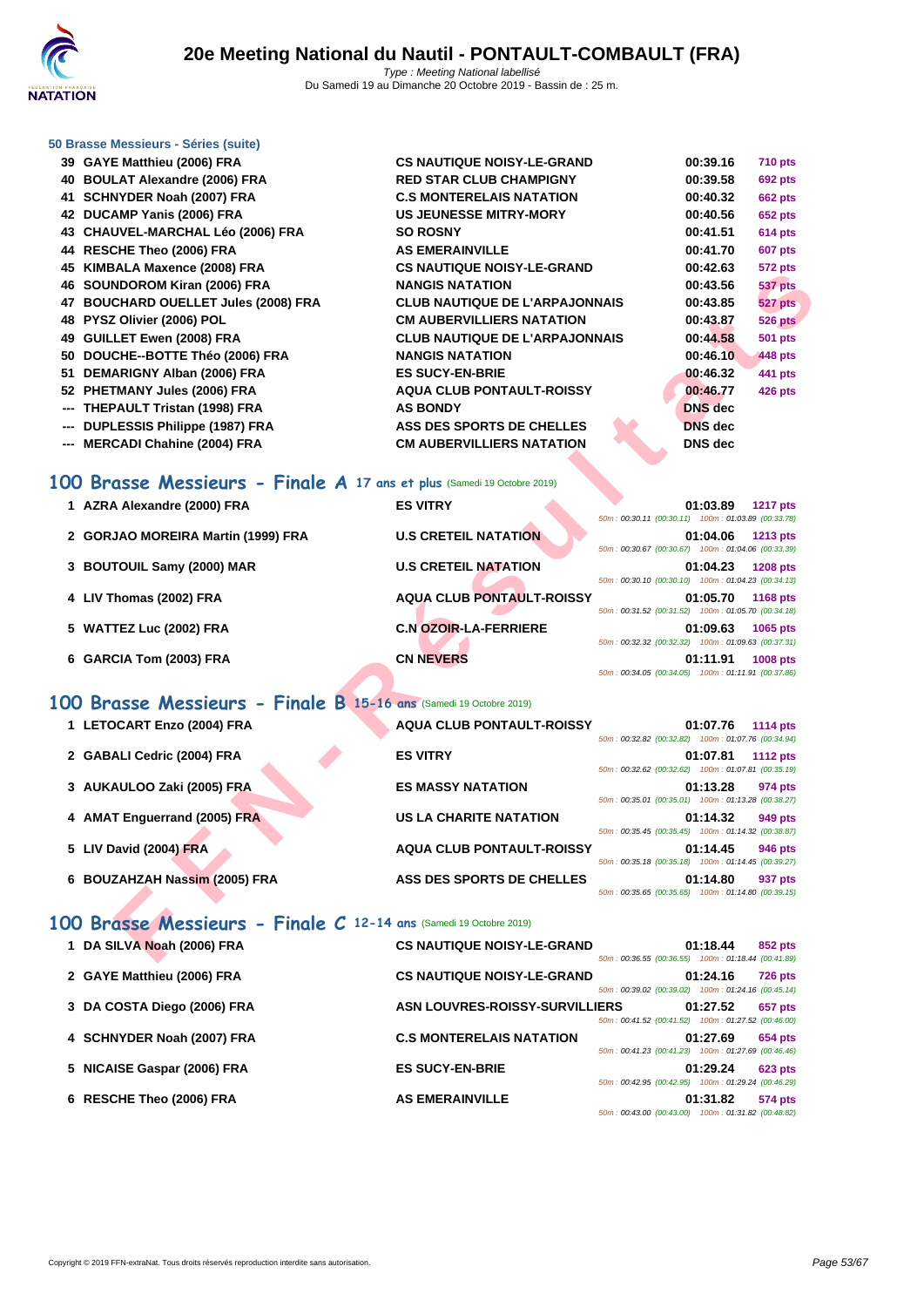| 100 Brasse Messieurs - Séries            | (Samedi 19 Octobre 2019)              | 01:05.50                                                                          |
|------------------------------------------|---------------------------------------|-----------------------------------------------------------------------------------|
| 1 LIV Thomas (2002) FRA                  | <b>AQUA CLUB PONTAULT-ROISSY</b>      | 1174 pts<br>50m: 00:31.28 (00:31.28) 100m: 01:05.50 (00:34.22)                    |
| 2 GORJAO MOREIRA Martin (1999) FRA       | <b>U.S CRETEIL NATATION</b>           | 01:05.65<br><b>1170 pts</b><br>50m: 00:31.23 (00:31.23) 100m: 01:05.65 (00:34.42) |
| 3 AZRA Alexandre (2000) FRA              | <b>ES VITRY</b>                       | 01:05.83<br><b>1165 pts</b><br>50m: 00:31.54 (00:31.54) 100m: 01:05.83 (00:34.29) |
| 4 BOUTOUIL Samy (2000) MAR               | <b>U.S CRETEIL NATATION</b>           | 01:06.64<br>1143 pts<br>50m: 00:31.00 (00:31.00) 100m: 01:06.64 (00:35.64)        |
| 5 WATTEZ Luc (2002) FRA                  | <b>C.N OZOIR-LA-FERRIERE</b>          | 01:10.30<br><b>1048 pts</b><br>50m: 00:32.68 (00:32.68) 100m: 01:10.30 (00:37.62) |
| 6 LETOCART Enzo (2004) FRA               | <b>AQUA CLUB PONTAULT-ROISSY</b>      | 01:10.33<br><b>1048 pts</b><br>50m: 00:33.75 (00:33.75) 100m: 01:10.33 (00:36.58) |
| 7 GABALI Cedric (2004) FRA               | <b>ES VITRY</b>                       | 01:11.00<br><b>1031 pts</b><br>50m: 00:33.49 (00:33.49) 100m: 01:11.00 (00:37.51) |
| 8 GARCIA Tom (2003) FRA                  | <b>CN NEVERS</b>                      | 01:12.12<br>1003 pts<br>50m: 00:34.07 (00:34.07) 100m: 01:12.12 (00:38.05)        |
| 9 HOSTEAUX Laurent (2001) FRA            | <b>CLUB NAUTIQUE DE L'ARPAJONNAIS</b> | 01:12.29<br>999 pts                                                               |
| AUKAULOO Zaki (2005) FRA<br>10           | <b>ES MASSY NATATION</b>              | 50m : 00:34.17 (00:34.17) 100m : 01:12.29 (00:38.12)<br>01:12.63<br>990 pts       |
| ROGER Elwan (2003) FRA<br>11             | <b>AQUA CLUB PONTAULT-ROISSY</b>      | 50m: 00:34.53 (00:34.53) 100m: 01:12.63 (00:38.10)<br>01:12.78<br>986 pts         |
| 12 LIV David (2004) FRA                  | <b>AQUA CLUB PONTAULT-ROISSY</b>      | 50m: 00:34.44 (00:34.44) 100m: 01:12.78 (00:38.34)<br>01:13.86<br>960 pts         |
| <b>DESOLUE Valentin (2003) FRA</b><br>13 | <b>C.S MONTERELAIS NATATION</b>       | 50m: 00:34.29 (00:34.29) 100m: 01:13.86 (00:39.57)<br>01:14.08<br>955 pts         |
| <b>BOUZAHZAH Nassim (2005) FRA</b>       | ASS DES SPORTS DE CHELLES             | 50m: 00:34.75 (00:34.75) 100m: 01:14.08 (00:39.33)<br>01:14.59<br>942 pts         |
| 15 DEGUILLE Thomas (2003) FRA            | <b>C.N OZOIR-LA-FERRIERE</b>          | 50m: 00:35.34 (00:35.34) 100m: 01:14.59 (00:39.25)<br>01:14.71<br>940 pts         |
| <b>AMAT Enguerrand (2005) FRA</b><br>16  | US LA CHARITE NATATION                | 50m: 00:35.63 (00:35.63) 100m: 01:14.71 (00:39.08)<br>01:14.81<br>937 pts         |
| RAYAH Ilian (2005) FRA<br>17             | <b>JEANNE D'ARC DRANCY</b>            | 50m: 00:36.11 (00:36.11) 100m: 01:14.81 (00:38.70)<br>01:14.98<br>933 pts         |
| <b>THEPAULT Tristan (1998) FRA</b><br>18 | <b>AS BONDY</b>                       | 50m: 00:34.57 (00:34.57) 100m: 01:14.98 (00:40.41)<br>01:15.67<br>917 pts         |
| <b>BOEGEAT Quentin (2005) FRA</b><br>19  | <b>RED STAR CLUB CHAMPIGNY</b>        | 50m: 00:35.05 (00:35.05) 100m: 01:15.67 (00:40.62)<br>01:16.53<br>896 pts         |
| DIJOUX Nathan (2002) FRA<br>20           | <b>CLUB NAUTIQUE DE L'ARPAJONNAIS</b> | 50m: 00:35.02 (00:35.02) 100m: 01:16.53 (00:41.51)<br>01:16.85<br>889 pts         |
| DUARTE-FATELA Lucas (2003) FRA<br>21     | <b>ASN LOUVRES-ROISSY-SURVILLIERS</b> | 50m: 00:34.98 (00:34.98) 100m: 01:16.85 (00:41.87)<br>01:17.03<br>885 pts         |
| 22 LABAUME Leo (2005) FRA                | <b>ES MASSY NATATION</b>              | 50m: 00:36.38 (00:36.38) 100m: 01:17.03 (00:40.65)<br>01:17.65<br>870 pts         |
| 23 KAMALEU Bernard (2003) FRA            | <b>U.S CRETEIL NATATION</b>           | 50m: 00:35.97 (00:35.97) 100m: 01:17.65 (00:41.68)<br>01:18.02<br>862 pts         |
| 24 DA SILVA Noah (2006) FRA              | <b>CS NAUTIQUE NOISY-LE-GRAND</b>     | 50m: 00:35.95 (00:35.95) 100m: 01:18.02 (00:42.07)<br>01:18.56<br>849 pts         |
| <b>GABLE Ludovic (2004) FRA</b><br>25    | ASS DES SPORTS DE CHELLES             | 50m: 00:36.13 (00:36.13) 100m: 01:18.56 (00:42.43)<br>01:19.91<br>819 pts         |
|                                          |                                       | 50m: 00:37.20 (00:37.20) 100m: 01:19.91 (00:42.71)                                |
| <b>MENEY Paul (2004) FRA</b><br>26       | <b>NANGIS NATATION</b>                | 01:20.46<br>807 pts<br>50m: 00:38.21 (00:38.21) 100m: 01:20.46 (00:42.25)         |
| POIRIER Thomas (2003) FRA                | <b>AQUA CLUB PONTAULT-ROISSY</b>      | 01:20.51<br>806 pts<br>50m: 00:37.31 (00:37.31) 100m: 01:20.51 (00:43.20)         |
| <b>BORDIN Kilyan (2005) FRA</b><br>28    | <b>ASN LOUVRES-ROISSY-SURVILLIERS</b> | 01:21.52<br><b>783 pts</b><br>50m: 00:38.20 (00:38.20) 100m: 01:21.52 (00:43.32)  |
| PEREZ Paul (2005) FRA<br>29              | <b>NANGIS NATATION</b>                | 01:22.51<br><b>762 pts</b><br>50m: 00:39.01 (00:39.01) 100m: 01:22.51 (00:43.50)  |
| GAYE Matthieu (2006) FRA<br>30           | <b>CS NAUTIQUE NOISY-LE-GRAND</b>     | 01:23.81<br>734 pts<br>50m: 00:38.71 (00:38.71) 100m: 01:23.81 (00:45.10)         |
| CISSE Yohann (2005) FRA<br>31            | <b>CN ST-MICHEL-SUR-ORGE</b>          | 01:24.36<br><b>722 pts</b><br>50m: 00:38.61 (00:38.61) 100m: 01:24.36 (00:45.75)  |
|                                          |                                       |                                                                                   |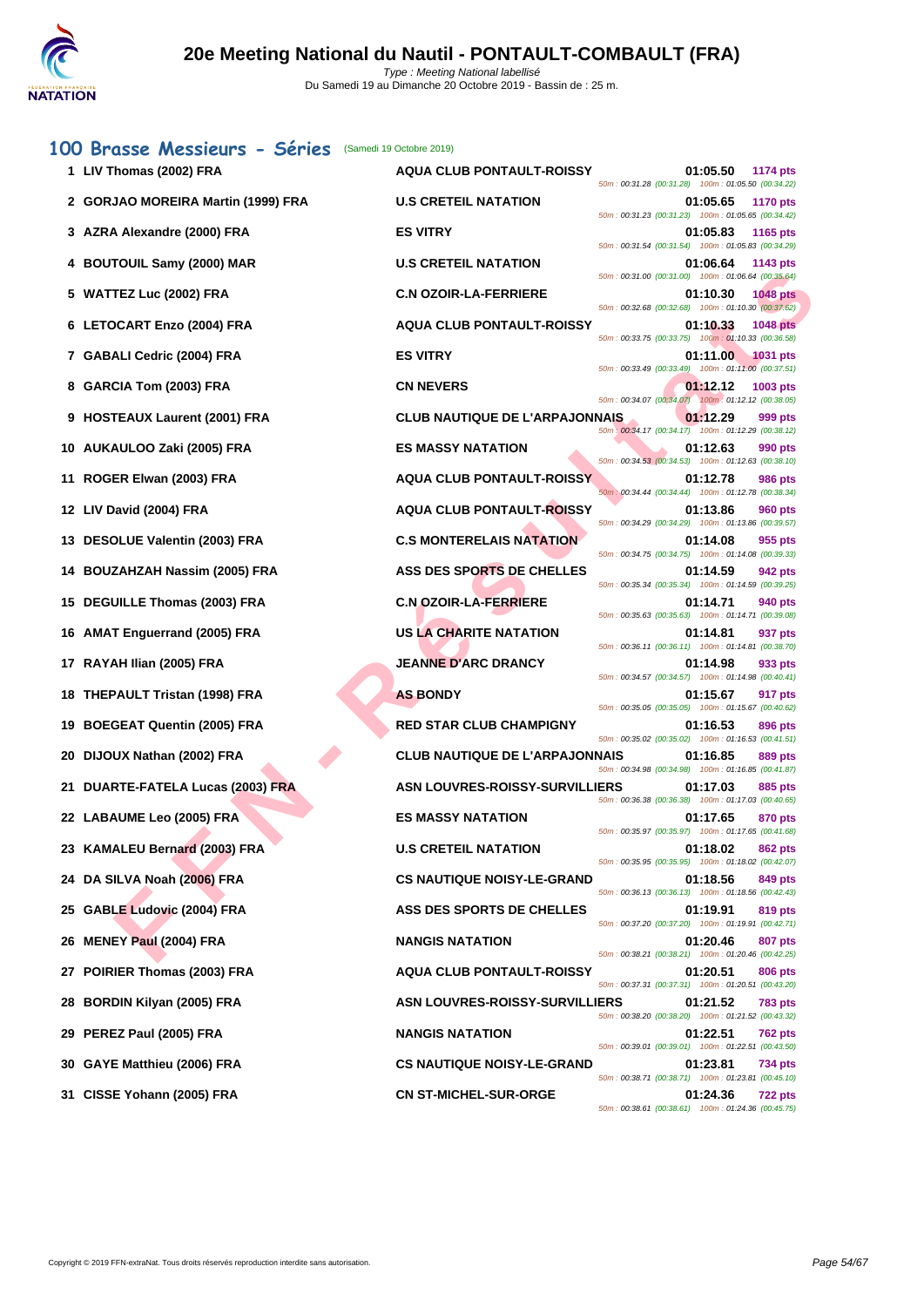

| 100 Brasse Messieurs - Séries (suite)                         |                                                                                                                                                            |                 |
|---------------------------------------------------------------|------------------------------------------------------------------------------------------------------------------------------------------------------------|-----------------|
| 32 CAMOIN Gabriel (2005) FRA                                  | <b>ES SUCY-EN-BRIE</b><br>01:24.57                                                                                                                         | <b>718 pts</b>  |
| <b>SCHNYDER Noah (2007) FRA</b><br>33                         | 50m: 00:39.06 (00:39.06) 100m: 01:24.57 (00:45.51)<br><b>C.S MONTERELAIS NATATION</b><br>01:29.89                                                          | 611 pts         |
|                                                               | 50m: 00:42.26 (00:42.26) 100m: 01:29.89 (00:47.63)                                                                                                         |                 |
| 34 DA COSTA Diego (2006) FRA                                  | <b>ASN LOUVRES-ROISSY-SURVILLIERS</b><br>01:29.91<br>50m: 00:41.36 (00:41.36) 100m: 01:29.91 (00:48.55)                                                    | <b>610 pts</b>  |
| NICAISE Gaspar (2006) FRA<br>35                               | <b>ES SUCY-EN-BRIE</b><br>01:32.40<br>50m: 00:43.69 (00:43.69) 100m: 01:32.40 (00:48.71)                                                                   | 563 pts         |
| <b>RESCHE Theo (2006) FRA</b><br>36                           | <b>AS EMERAINVILLE</b><br>01:32.89                                                                                                                         | 554 pts         |
| GHANDRI Adam (2006) FRA                                       | 50m: 00:44.30 (00:44.30) 100m: 01:32.89 (00:48.59)                                                                                                         |                 |
| 37                                                            | <b>AS BONDY</b><br>01:33.84<br>50m: 00:44.91 (00:44.91) 100m: 01:33.84 (00:48.93)                                                                          | <b>537 pts</b>  |
| KIMBALA Maxence (2008) FRA<br>38                              | <b>CS NAUTIQUE NOISY-LE-GRAND</b><br>01:35.42<br>50m: 00:45.02 (00:45.02) 100m: 01:35.42 (00:50.40)                                                        | <b>508 pts</b>  |
| <b>BOUAZA Amine (2007) FRA</b><br>39                          | <b>AS BONDY</b><br>01:35.91                                                                                                                                | <b>500 pts</b>  |
| DOUCHE--BOTTE Théo (2006) FRA<br>40                           | 50m: 00:45.12 (00:45.12) 100m: 01:35.91 (00:50.79)<br><b>NANGIS NATATION</b><br>01:37.58                                                                   |                 |
|                                                               | 50m: 00:46.27 (00:46.27) 100m: 01:37.58 (00:51.31)                                                                                                         | 471 pts         |
| <b>GUILLET Ewen (2008) FRA</b><br>41                          | <b>CLUB NAUTIQUE DE L'ARPAJONNAIS</b><br>01:39.31<br>50m: 00:45.65 (00:45.65) 100m: 01:39.31 (00:53.66)                                                    | 442 pts         |
| <b>MINARD Finn (2006) FRA</b>                                 | <b>DSQ</b><br><b>AQUA CLUB PONTAULT-ROISSY</b>                                                                                                             |                 |
| <b>GABALI Matthieu (2003) FRA</b>                             | <b>DSQ</b><br><b>ES VITRY</b>                                                                                                                              |                 |
| ROUSSE Julien (2000) FRA                                      | <b>CLUB NAUTIQUE DE L'ARPAJONNAIS</b><br><b>DSQ</b>                                                                                                        |                 |
| DUCAMP Yanis (2006) FRA                                       | <b>US JEUNESSE MITRY-MORY</b><br><b>DSQ</b>                                                                                                                |                 |
| 200 Brasse Messieurs - Finale A<br>1 PLATAUX Robin (1997) FRA | <b>U.S CRETEIL NATATION</b><br>02:19.82<br>50m: 00:31.50 (00:31.50) 100m: 01:07.21 (00:35.71) 150m: 01:43.38 (00:36.17) 200m: 02:19.82 (00:36.44)          | <b>1176 pts</b> |
| 2 AZRA Alexandre (2000) FRA                                   | <b>ES VITRY</b><br>02:20.33                                                                                                                                | 1169 pts        |
|                                                               | 50m: 00:31.38 (00:31.38) 100m: 01:07.31 (00:35.93) 150m: 01:44.48 (00:37.17) 200m: 02:20.33 (00:35.85)                                                     |                 |
| 3 LIV Thomas (2002) FRA                                       | <b>AQUA CLUB PONTAULT-ROISSY</b><br>02:21.96<br>50m : 00:32.60 (00:32.60) 100m : 01:08.38 (00:35.78) 150m : 01:44.86 (00:36.48) 200m : 02:21.96 (00:37.10) | 1147 pts        |
| 4 GORJAO MOREIRA Martin (1999) FRA                            | <b>U.S CRETEIL NATATION</b><br>02:23.69                                                                                                                    | <b>1124 pts</b> |
| 5 GABALI Matthieu (2003) FRA                                  | 50m: 00:31.95 (00:31.95) 100m: 01:08.98 (00:37.03) 150m: 01:45.54 (00:36.56) 200m: 02:23.69 (00:38.15)<br><b>ES VITRY</b><br>02:35.23                      | 979 pts         |
|                                                               | 50m: 00:35.09 (00:35.09) 100m: 01:14.31 (00:39.22) 150m: 01:54.68 (00:40.37) 200m: 02:35.23 (00:40.55)                                                     |                 |
| 6 BOUZAHZAH Nassim (2005) FRA                                 | ASS DES SPORTS DE CHELLES<br>02:43.34                                                                                                                      | 883 pts         |
|                                                               | 50m: 00:37.01 (00:37.01) 100m: 01:18.67 (00:41.66) 150m: 02:01.43 (00:42.76) 200m: 02:43.34 (00:41.91)                                                     |                 |
| 200 Brasse Messieurs - Séries                                 | (Dimanche 20 Octobre 2019)                                                                                                                                 |                 |
| 1 PLATAUX Robin (1997) FRA                                    | <b>U.S CRETEIL NATATION</b><br>02:23.04<br>50m: 00:32.26 (00:32.26) 100m: 01:09.25 (00:36.99) 150m: 01:45.66 (00:36.41) 200m: 02:23.04 (00:37.38)          | 1133 pts        |
| 2 GORJAO MOREIRA Martin (1999) FRA                            | <b>U.S CRETEIL NATATION</b><br>02:30.70 1035 pts<br>50m: 00:32.97 (00:32.97) 100m: 01:10.72 (00:37.75) 150m: 01:50.36 (00:39.64) 200m: 02:30.70 (00:40.34) |                 |
| 3 LIV Thomas (2002) FRA                                       | <b>AQUA CLUB PONTAULT-ROISSY</b><br>02:31.69                                                                                                               | <b>1022 pts</b> |
|                                                               | 50m: 00:34.73 (00:34.73) 100m: 01:13.34 (00:38.61) 150m: 01:52.62 (00:39.28) 200m: 02:31.69 (00:39.07)                                                     |                 |
| 4 AZRA Alexandre (2000) FRA                                   | <b>ES VITRY</b><br>02:32.10<br>50m: 00:34.23 (00:34.23) 100m: 01:13.47 (00:39.24) 150m: 01:53.19 (00:39.72) 200m: 02:32.10 (00:38.91)                      | <b>1017 pts</b> |
| 5 GABALI Matthieu (2003) FRA                                  | <b>ES VITRY</b><br>02:34.12                                                                                                                                | 992 pts         |
|                                                               | 50m: 00:34.97 (00:34.97) 100m: 01:14.15 (00:39.18) 150m: 01:53.70 (00:39.55) 200m: 02:34.12 (00:40.42)                                                     |                 |
| 6 DESOLUE Valentin (2003) FRA                                 | <b>C.S MONTERELAIS NATATION</b><br>02:39.65                                                                                                                | 926 pts         |

### 200 Brasse Messieurs - Finale A (Dimanche 20 Octobre 2019)

- **1 PLATAUX Robin (1997) FRA**
- **2 AZRA Alexandre (2000) FRA**
- **3** LIV Thomas (2002) FRA
- **4 GORJAO MOREIRA Martin (1999) FRA**
- **5 GABALI Matthieu (2003) FRA**
- **6** BOUZAHZAH Nassim (2005) FRA

### 200 Brasse Messieurs - Séri

- **1 PLATAUX Robin (1997) FRA**
- **2 GORJAO MOREIRA Martin (1999) FRA**
- **3 LIV Thomas (2002) FRA**
- **4** AZRA Alexandre (2000) FRA
- **5 GABALI Matthieu (2003) FRA**
- **6 DESOLUE Valentin (2003) FRA**
- **7 BOUZAHZAH Nassim (2005) FRA**
- **8 AMAT Enguerrand (2005) FRA**
- **9** LIV David (2004) FRA
- **10 BOEGEAT Quentin (2005) FRA**

| <b>U.S CRETEIL NATATION</b> |                                                     | 02:19.82<br><b>1176 pts</b>                         |
|-----------------------------|-----------------------------------------------------|-----------------------------------------------------|
|                             | 50m: 00:31.50 (00:31.50) -100m: 01:07.21 (00:35.71) | 150m: 01:43.38 (00:36.17) 200m: 02:19.82 (00:36.44) |
| <b>ES VITRY</b>             |                                                     | 02:20.33<br><b>1169 pts</b>                         |
| 50m: 00:31.38 (00:31.38)    | 100m: 01:07.31 (00:35.93)                           | 150m: 01:44.48 (00:37.17) 200m: 02:20.33 (00:35.85) |
|                             | <b>AQUA CLUB PONTAULT-ROISSY</b>                    | 02:21.96<br><b>1147 pts</b>                         |
|                             | 50m: 00:32.60 (00:32.60) 100m: 01:08.38 (00:35.78)  | 150m: 01:44.86 (00:36.48) 200m: 02:21.96 (00:37.10) |
| <b>U.S CRETEIL NATATION</b> |                                                     | 02:23.69<br><b>1124 pts</b>                         |
| 50m: 00:31.95 (00:31.95)    | 100m: 01:08.98 (00:37.03)                           | 150m: 01:45.54 (00:36.56) 200m: 02:23.69 (00:38.15) |
| <b>ES VITRY</b>             |                                                     | 02:35.23<br>979 pts                                 |
|                             | 50m: 00:35.09 (00:35.09) 100m: 01:14.31 (00:39.22)  | 150m: 01:54.68 (00:40.37) 200m: 02:35.23 (00:40.55) |
|                             | ASS DES SPORTS DE CHELLES                           | 02:43.34<br>883 pts                                 |
| 50m: 00:37.01 (00:37.01)    | 100m: 01:18.67 (00:41.66)                           | 150m: 02:01.43 (00:42.76) 200m: 02:43.34 (00:41.91) |

| es | (Dimanche 20 Octobre 2019) |  |
|----|----------------------------|--|
|    |                            |  |

| <b>U.S CRETEIL NATATION</b>   |                                                                                                        |                                                     | 02:23.04 1133 pts   |  |
|-------------------------------|--------------------------------------------------------------------------------------------------------|-----------------------------------------------------|---------------------|--|
|                               | 50m: 00:32.26 (00:32.26) 100m: 01:09.25 (00:36.99) 150m: 01:45.66 (00:36.41) 200m: 02:23.04 (00:37.38) |                                                     |                     |  |
| <b>U.S CRETEIL NATATION</b>   |                                                                                                        |                                                     | 02:30.70 1035 pts   |  |
|                               | 50m: 00:32.97 (00:32.97) 100m: 01:10.72 (00:37.75) 150m: 01:50.36 (00:39.64) 200m: 02:30.70 (00:40.34) |                                                     |                     |  |
|                               | <b>AQUA CLUB PONTAULT-ROISSY</b>                                                                       |                                                     | 02:31.69 1022 pts   |  |
|                               | 50m: 00:34.73 (00:34.73) 100m: 01:13.34 (00:38.61) 150m: 01:52.62 (00:39.28) 200m: 02:31.69 (00:39.07) |                                                     |                     |  |
| <b>ES VITRY</b>               |                                                                                                        |                                                     | 02:32.10 1017 pts   |  |
|                               | 50m; 00:34.23 (00:34.23) 100m; 01:13.47 (00:39.24) 150m; 01:53.19 (00:39.72) 200m; 02:32.10 (00:38.91) |                                                     |                     |  |
| <b>ES VITRY</b>               |                                                                                                        |                                                     | 02:34.12 992 pts    |  |
|                               | 50m: 00:34.97 (00:34.97) 100m: 01:14.15 (00:39.18) 150m: 01:53.70 (00:39.55) 200m: 02:34.12 (00:40.42) |                                                     |                     |  |
|                               |                                                                                                        |                                                     |                     |  |
|                               | <b>C.S MONTERELAIS NATATION</b>                                                                        |                                                     | 02:39.65<br>926 pts |  |
|                               | 50m: 00:36.25 (00:36.25) 100m: 01:16.64 (00:40.39)                                                     | 150m: 01:57.92 (00:41.28) 200m: 02:39.65 (00:41.73) |                     |  |
|                               | ASS DES SPORTS DE CHELLES                                                                              |                                                     | 02:41.96 899 pts    |  |
|                               | 50m: 00:36.91 (00:36.91) 100m: 01:18.41 (00:41.50) 150m: 02:00.41 (00:42.00) 200m: 02:41.96 (00:41.55) |                                                     |                     |  |
| <b>US LA CHARITE NATATION</b> |                                                                                                        |                                                     | 02:43.70 878 pts    |  |
|                               | 50m: 00:37.06 (00:37.06) 100m: 01:18.22 (00:41.16) 150m: 02:00.87 (00:42.65) 200m: 02:43.70 (00:42.83) |                                                     |                     |  |
|                               | <b>AQUA CLUB PONTAULT-ROISSY</b>                                                                       |                                                     | 02:44.54 869 pts    |  |
|                               | 50m: 00:38.42 (00:38.42) 100m: 01:20.28 (00:41.86) 150m: 02:02.98 (00:42.70) 200m: 02:44.54 (00:41.56) |                                                     |                     |  |
|                               | <b>RED STAR CLUB CHAMPIGNY</b>                                                                         |                                                     | 02:51.19 794 pts    |  |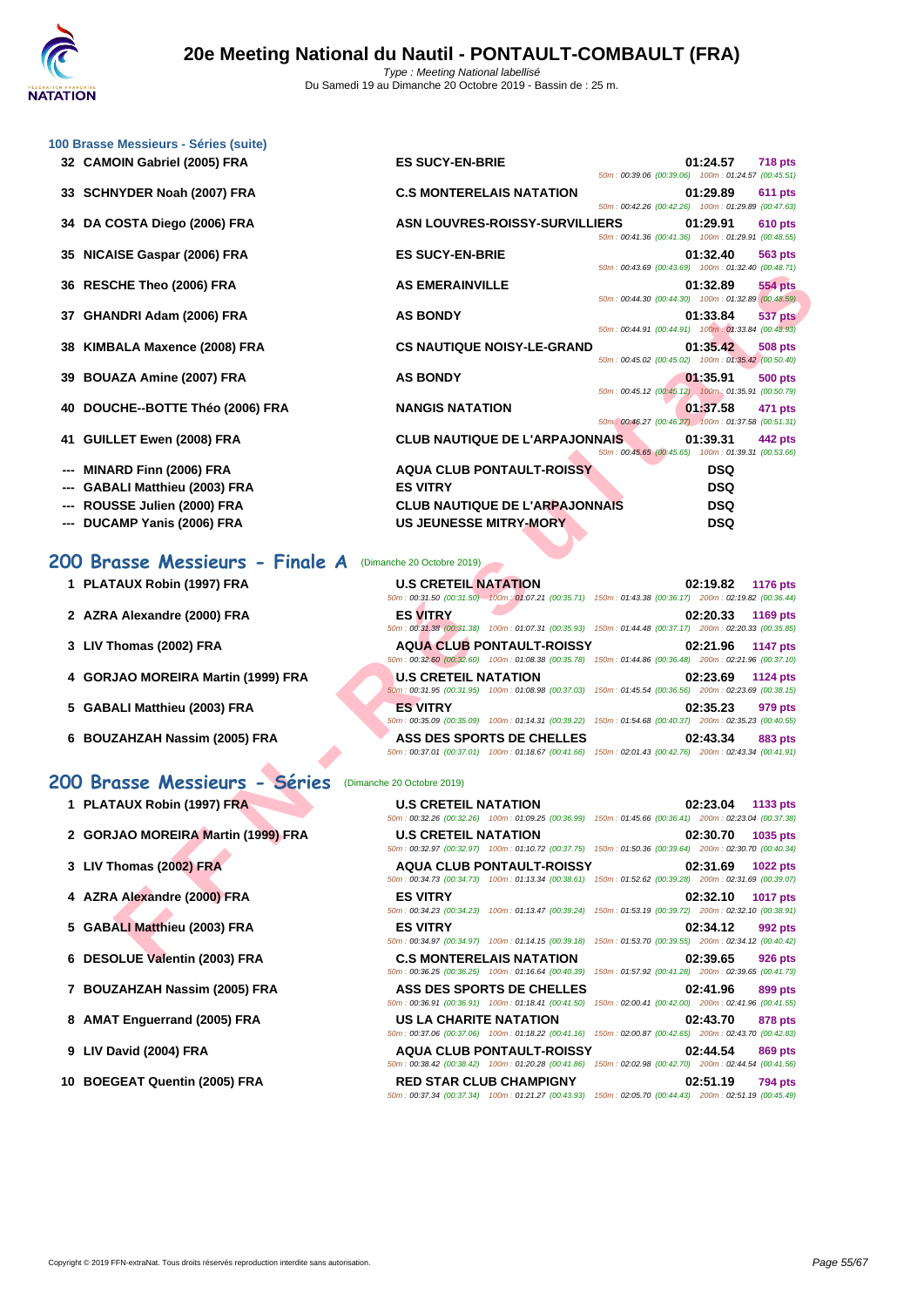50m : 00:37.89 (00:37.89) 100m : 01:21.27 (00:43.38) 150m : 02:06.95 (00:45.68) 200m : 02:51.33 (00:44.38)

50m : 00:40.78 (00:40.78) 100m : 01:27.17 (00:46.39) 150m : 02:15.16 (00:47.99) 200m : 03:01.91 (00:46.75)

50m : 00:40.68 (00:40.68) 100m : 01:25.69 (00:45.01) 150m : 02:13.30 (00:47.61) 200m : 03:01.94 (00:48.64)

50m : 00:43.72 (00:43.72) 100m : 01:33.37 (00:49.65) 150m : 02:25.05 (00:51.68) 200m : 03:13.26 (00:48.21)

#### **[200 Brass](http://www.ffnatation.fr/webffn/index.php)e Messieurs - Séries (suite)**

- **LABAUME Leo (2005) FRA ES MASSY NATATION 02:51.33 793 pts**
- **CHAUSSARD Albert (2007) LUX SWIM TEAM MINETT (LUX) 03:01.91 681 pts**
- **PEREZ Paul (2005) FRA NANGIS NATATION 03:01.94 681 pts**
- **DUCAMP Yanis (2006) FRA US JEUNESSE MITRY-MORY 03:13.26 571 pts**
- **--- GARCIA Tom (2003) FRA CN NEVERS DNS dec**

## **50 Papillon Messieurs - Finale A 17 ans et plus** (Samedi 19 Octobre 2019)

| 1 AUBRY Flavien (1994) FRA        | <b>U.S CRETEIL NATATION</b>      |  | 00:24.31 | <b>1270 pts</b> |
|-----------------------------------|----------------------------------|--|----------|-----------------|
| 2 HENRY Clément (2000) FRA        | <b>ES VITRY</b>                  |  | 00:24.49 | 1257 pts        |
| 3 CAPAZZA Axel (1997) FRA         | <b>AQUA CLUB PONTAULT-ROISSY</b> |  | 00:25.31 | <b>1200 pts</b> |
| 4 AZAOU Billel (2000) FRA         | <b>U.S CRETEIL NATATION</b>      |  | 00:25.84 | 1164 pts        |
| 5 GRANDIN MARTIN Numa (2002) FRA  | <b>ES MASSY NATATION</b>         |  | 00:26.65 | 1109 pts        |
| 6 ROTH BELGRAND Mathis (2002) FRA | <b>U.S CRETEIL NATATION</b>      |  | 00:26.70 | 1106 pts        |
|                                   |                                  |  |          |                 |

## **50 Papillon Messieurs - Finale B 15-16 ans** (Samedi 19 Octobre 2019)

| 1 GABALI Cedric (2004) FRA  | <b>ES VITRY</b>                  | 00:26.83<br><b>1097 pts</b> |
|-----------------------------|----------------------------------|-----------------------------|
| 2 LETOCART Enzo (2004) FRA  | <b>AQUA CLUB PONTAULT-ROISSY</b> | 00:26.85<br><b>1096 pts</b> |
| 3 MASSON Maxime (2005) FRA  | <b>AQUA CLUB PONTAULT-ROISSY</b> | 00:27.98<br>1023 pts        |
| 4 LE ROUX Yanis (2005) FRA  | <b>AQUA CLUB PONTAULT-ROISSY</b> | 00:28.16<br><b>1011 pts</b> |
| 5 HANCARD Loris (2004) FRA  | <b>RED STAR CLUB CHAMPIGNY</b>   | 00:28.37<br>998 pts         |
| 6 HOUSSOUNI Riad (2005) FRA | <b>ES VITRY</b>                  | 00:28.42<br>995 pts         |
|                             |                                  |                             |

# **50 Papillon Messieurs - Finale C 12-14 ans** (Samedi 19 Octobre 2019)

| 1 LETTIERI Fabio (2006) FRA    | <b>ASN LOUVRES-ROISSY-SURVILLIERS</b> | 00:30.59 | 864 pts        |
|--------------------------------|---------------------------------------|----------|----------------|
| 2 LOUVET Ilian (2006) FRA      | <b>AQUA CLUB PONTAULT-ROISSY</b>      | 00:31.13 | 832 pts        |
| 3 NICAISE Gaspar (2006) FRA    | <b>ES SUCY-EN-BRIE</b>                | 00:32.87 | <b>735 pts</b> |
| 4 BAUD Antoine (2006) FRA      | <b>RED STAR CLUB CHAMPIGNY</b>        | 00:33.24 | <b>716 pts</b> |
| 5 BENYAHIA Pharell (2006) FRA  | AQUA CLUB PONTAULT-ROISSY             | 00:34.46 | <b>652 pts</b> |
| 6 VERHAEGHE Quentin (2006) FRA | <b>AVAN VILLENEUVE-D'ASCQ</b>         | 00:34.82 | 634 pts        |

## **50 Papillon Messieurs - Séries** (Samedi 19 Octobre 2019)

|                                                                            | $0011.00143.12$ $00143.12$ $10011.01.33.31$ $00143.00$ $10011.02.23.03$ $0010.01.00$ |                |                 |
|----------------------------------------------------------------------------|--------------------------------------------------------------------------------------|----------------|-----------------|
| --- GARCIA Tom (2003) FRA                                                  | <b>CN NEVERS</b>                                                                     | <b>DNS</b> dec |                 |
|                                                                            |                                                                                      |                |                 |
| iO Papillon Messieurs - Finale A 17 ans et plus (Samedi 19 Octobre 2019)   |                                                                                      |                |                 |
| 1 AUBRY Flavien (1994) FRA                                                 | <b>U.S CRETEIL NATATION</b>                                                          | 00:24.31       | <b>1270 pts</b> |
| 2 HENRY Clément (2000) FRA                                                 | <b>ES VITRY</b>                                                                      | 00:24.49       | 1257 pts        |
| 3 CAPAZZA Axel (1997) FRA                                                  | <b>AQUA CLUB PONTAULT-ROISSY</b>                                                     | 00:25.31       | <b>1200 pts</b> |
| 4 AZAOU Billel (2000) FRA                                                  | <b>U.S CRETEIL NATATION</b>                                                          | 00:25.84       | <b>1164 pts</b> |
| 5 GRANDIN MARTIN Numa (2002) FRA                                           | <b>ES MASSY NATATION</b>                                                             | 00:26.65       | 1109 pts        |
| 6 ROTH BELGRAND Mathis (2002) FRA                                          | <b>U.S CRETEIL NATATION</b>                                                          | 00:26.70       | 1106 pts        |
| iO Papillon Messieurs - Finale B 15-16 ans (Samedi 19 Octobre 2019)        |                                                                                      |                |                 |
|                                                                            |                                                                                      |                |                 |
| 1 GABALI Cedric (2004) FRA                                                 | <b>ES VITRY</b>                                                                      | 00:26.83       | 1097 pts        |
| 2 LETOCART Enzo (2004) FRA                                                 | <b>AQUA CLUB PONTAULT-ROISSY</b>                                                     | 00:26.85       | 1096 pts        |
| 3 MASSON Maxime (2005) FRA                                                 | <b>AQUA CLUB PONTAULT-ROISSY</b>                                                     | 00:27.98       | 1023 pts        |
| 4 LE ROUX Yanis (2005) FRA                                                 | <b>AQUA CLUB PONTAULT-ROISSY</b>                                                     | 00:28.16       | 1011 pts        |
| 5 HANCARD Loris (2004) FRA                                                 | <b>RED STAR CLUB CHAMPIGNY</b>                                                       | 00:28.37       | 998 pts         |
| 6 HOUSSOUNI Riad (2005) FRA                                                | <b>ES VITRY</b>                                                                      | 00:28.42       | 995 pts         |
|                                                                            |                                                                                      |                |                 |
| <b>iO Papillon Messieurs - Finale C</b> 12-14 ans (Samedi 19 Octobre 2019) |                                                                                      |                |                 |
| 1 LETTIERI Fabio (2006) FRA                                                | <b>ASN LOUVRES-ROISSY-SURVILLIERS</b>                                                | 00:30.59       | <b>864 pts</b>  |
| 2 LOUVET Ilian (2006) FRA                                                  | <b>AQUA CLUB PONTAULT-ROISSY</b>                                                     | 00:31.13       | 832 pts         |
| 3 NICAISE Gaspar (2006) FRA                                                | <b>ES SUCY-EN-BRIE</b>                                                               | 00:32.87       | 735 pts         |
| 4 BAUD Antoine (2006) FRA                                                  | <b>RED STAR CLUB CHAMPIGNY</b>                                                       | 00:33.24       | <b>716 pts</b>  |
| 5 BENYAHIA Pharell (2006) FRA                                              | <b>AQUA CLUB PONTAULT-ROISSY</b>                                                     | 00:34.46       | <b>652 pts</b>  |
| 6 VERHAEGHE Quentin (2006) FRA                                             | AVAN VILLENEUVE-D'ASCQ                                                               | 00:34.82       | 634 pts         |
| <b>iO Papillon Messieurs - Séries</b> (Samedi 19 Octobre 2019)             |                                                                                      |                |                 |
|                                                                            |                                                                                      |                |                 |
| 1 AUBRY Flavien (1994) FRA                                                 | <b>U.S CRETEIL NATATION</b>                                                          | 00:24.71       | <b>1242 pts</b> |
| 2 SETIM Quentin (2000) FRA                                                 | <b>PROVINS NATATION</b>                                                              | 00:25.55       | 1183 pts        |
| 3 HENRY Clément (2000) FRA                                                 | <b>ES VITRY</b>                                                                      | 00:25.62       | <b>1179 pts</b> |
| 4 CAPAZZA Axel (1997) FRA                                                  | AQUA CLUB PONTAULT-ROISSY                                                            | 00:25.64       | <b>1177 pts</b> |
| 5 AZAOU Billel (2000) FRA                                                  | <b>U.S CRETEIL NATATION</b>                                                          | 00:25.91       | 1159 pts        |
| 6 ROTH BELGRAND Mathis (2002) FRA                                          | <b>U.S CRETEIL NATATION</b>                                                          | 00:26.43       | <b>1124 pts</b> |
| 7 GRANDIN MARTIN Numa (2002) FRA                                           | <b>ES MASSY NATATION</b>                                                             | 00:26.50       | <b>1119 pts</b> |
| 8 WATTEZ Luc (2002) FRA                                                    | <b>C.N OZOIR-LA-FERRIERE</b>                                                         | 00:26.94       | 1090 pts        |
| 9 LETOCART Enzo (2004) FRA                                                 | <b>AQUA CLUB PONTAULT-ROISSY</b>                                                     | 00:27.15       | 1076 pts        |
| 10 COUTURIER Valentin (2001) FRA                                           | <b>PROVINS NATATION</b>                                                              | 00:27.17       | 1075 pts        |
| 11 GORJAO MOREIRA Martin (1999) FRA                                        | <b>U.S CRETEIL NATATION</b>                                                          | 00:27.30       | 1067 pts        |
| 11 BOUTRY Théo (2003) FRA                                                  | <b>PROVINS NATATION</b>                                                              | 00:27.30       | 1067 pts        |
| 13 POULIQUEN Mael (2003) FRA                                               | <b>AQUA CLUB PONTAULT-ROISSY</b>                                                     | 00:27.65       | <b>1044 pts</b> |
| 14 OBERTAN Maxime (2003) FRA                                               | <b>RED STAR CLUB CHAMPIGNY</b>                                                       | 00:27.70       | 1041 pts        |
| 15 MASSON Maxime (2005) FRA                                                | <b>AQUA CLUB PONTAULT-ROISSY</b>                                                     | 00:27.75       | 1038 pts        |
| 16 GABALI Cedric (2004) FRA                                                | <b>ES VITRY</b>                                                                      | 00:27.86       | 1031 pts        |
| 17 ASSOUVIE André (2003) FRA                                               | <b>RED STAR CLUB CHAMPIGNY</b>                                                       | 00:27.88       | 1029 pts        |
| 18 DA COSTA Enzo (2002) FRA                                                | <b>C.S MONTERELAIS NATATION</b>                                                      | 00:27.92       | <b>1027 pts</b> |
|                                                                            |                                                                                      |                |                 |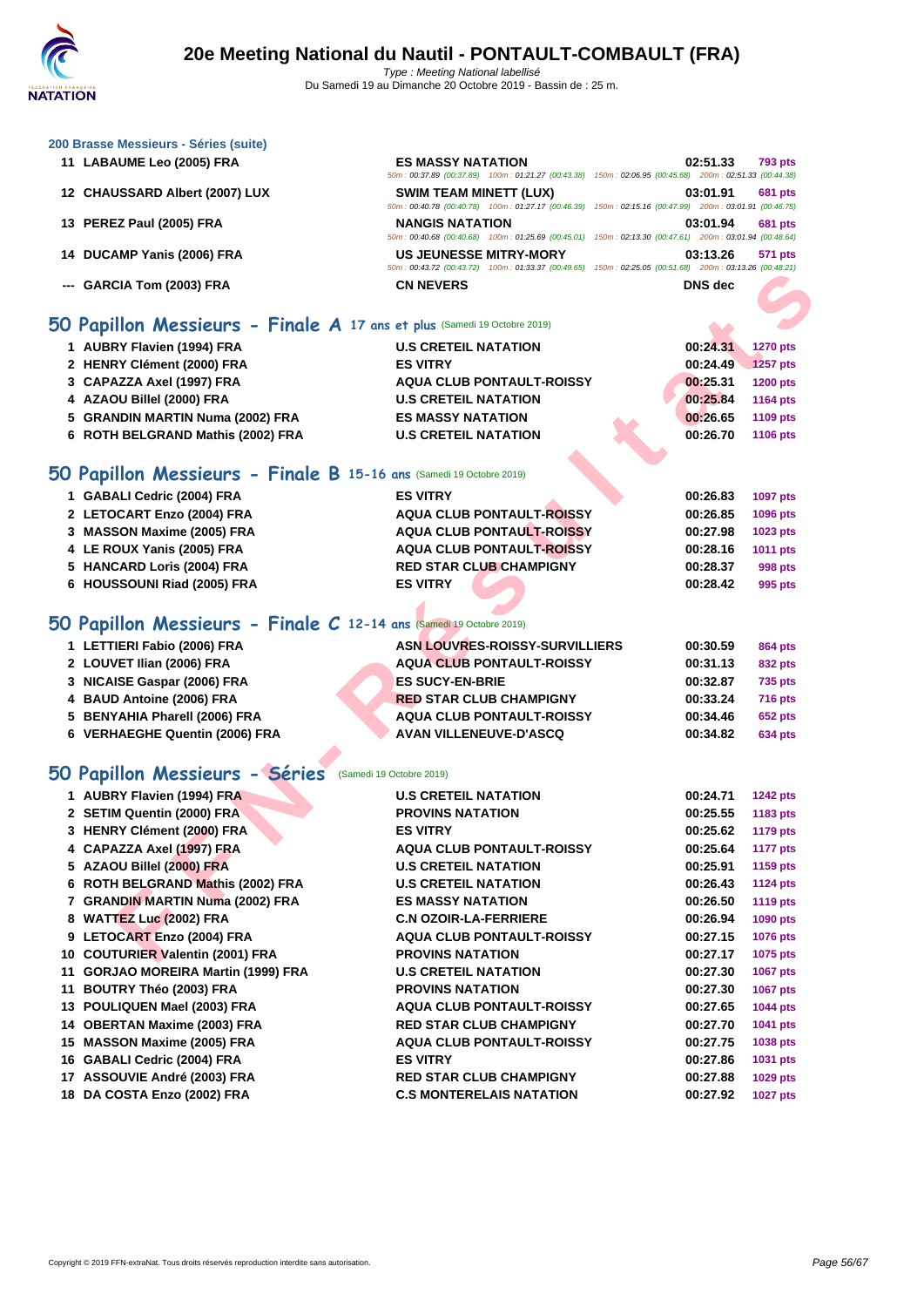

**[50 Papillo](http://www.ffnatation.fr/webffn/index.php)n Messieurs - Séries (suite)**

**19 DJURIC Dario (1998) FRA 20 HOUSSOUNI Riad (2005) FRA ESSENT RIA 20 MARMION Antoine (2001) FRA 22 JOUENNE Ugo (2003) FRA 23 LE ROUX Yanis (2005) FRA 24 HANTRAYE Loris (2002) FRA 25 HANCARD Loris (2004) FRA RED STAR CLUB CHAMPIGNY 00:28.49 991 pts 26 LAJIC Anthony (2002) FRA 27 DUPLESSIS Philippe (1987) FRA 28 AUKAULOO Zaki (2005) FRA ES MASSY NATATION 00:28.67 979 pts 29 CATINEL-ARAMINTHE Keran (2001) FRA 30 BOSSU Erwan (2004) FRA C.S MONTERELAIS NATATION 00:28.74 975 pts 31 JEAN Nicolas (2003) FRA CA ORSAY 00:28.83 969 pts 32 BELHADJ Yanis (2003) FRA 33 TROUVE Théo (2000) FRA PROVINS NATATION 00:29.02 958 pts 34 DUGIED Yann (2004) FRA ASS DES SPORTS DE CHELLES 00:29.24 944 pts 35 SALETTES Jules (2001) FRA 36 DESOLUE Valentin (2003) FRA 37 FERRAND Amélien (2004) FRA 38 QUANTIN Hugo (2001) FRA 39 CHAULIAGUET Ethan (2005) FRA 40** LATSAGUE Thomas (2005) FRA **41 <b>HOSTEAUX** Laurent (2001) FRA **42 GRANDI Hugo (2002) FRA NANGIS NATATION N 42 MENEY Paul (2004) FRA 44 PENIN Killian (2001) FRA C.N OZOIR-LA-FERRIERE 00:29.88 906 pts 45 CHELLIA Sami (2003) FRA U.S CRETEIL NATATION 00:29.91 904 pts 45 PAIS Thomas (2003) FRA 47 PARANTON Alexis (2003) FRA 47 DUBOIS Theo (2002) FRA NANGIS NATATION 00:30.00 898 pts 49 SIMON Noé (2003) FRA 50 BAZIN Théo (2003) FRA RED STAR CLUB CHAMPIGNY 00:30.04 896 pts 51 ROUSSE Julien (2000) FRA 52 DA CUNHA David (2003) FRA CA ORSAY 00:30.16 889 pts 53 COLOMBOT Eddie (2004) FRA 54 GARCIA Tom (2003) FRA 55 LABAUME Leo (2005) FRA ES MASSY NATATION 00:30.33 879 pts 56 HOSTEAUX Thomas (2004) FRA 57 BOURON Damien (2003) FRA 58 KAMALEU Bernard** (2003) FRA **59 BAZIN Loic (2005) FRA 60 MONTI Ennio (2004) FRA LAGNY-SUR-MARNE NATATION 00:30.74 855 pts 61 BORDIN Kilyan (2005) FRA 62 LOUVET Ilian (2006) FRA 63 BOUABDELLAH Yassine (2005) FRA 64 QUERE Remi (2004) FRA CS NAUTIQUE NOISY-LE-GRAND 00:31.10 834 pts 65** LETTIERI Fabio (2006) FRA **66** LEGET Pierre-Louis (2004) FRA **67 DUARTE-FATELA Lucas (2003) FRA 68 LAGNEZ Teo (2004) FRA ASS DES SPORTS DE CHELLES 00:31.55 808 pts 69 CISSE Yohann (2005) FRA 70 OUANDJELI Riad (2003) FRA 71 LEDOUX Gregoire (2004) FRA 72 LEMAIRE Teo (2005) FRA LAGNY-SUR-MARNE NATATION 00:32.04 781 pts**

| <b>RIC Dario (1998) FRA</b>     | <b>U.S CRETEIL NATATION</b>           | 00:28.15 | <b>1012 pts</b> |
|---------------------------------|---------------------------------------|----------|-----------------|
| SSOUNI Riad (2005) FRA          | <b>ES VITRY</b>                       | 00:28.22 | 1008 pts        |
| MION Antoine (2001) FRA         | <b>CA ORSAY</b>                       | 00:28.22 | <b>1008 pts</b> |
| ENNE Ugo (2003) FRA             | <b>PROVINS NATATION</b>               | 00:28.26 | 1005 pts        |
| OUX Yanis (2005) FRA            | <b>AQUA CLUB PONTAULT-ROISSY</b>      | 00:28.34 | 1000 pts        |
| TRAYE Loris (2002) FRA          | <b>AQUA CLUB PONTAULT-ROISSY</b>      | 00:28.47 | 992 pts         |
| <b>CARD Loris (2004) FRA</b>    | <b>RED STAR CLUB CHAMPIGNY</b>        | 00:28.49 | 991 pts         |
| C Anthony (2002) FRA            | <b>ES MASSY NATATION</b>              | 00:28.65 | <b>981 pts</b>  |
| LESSIS Philippe (1987) FRA      | ASS DES SPORTS DE CHELLES             | 00:28.66 | <b>980 pts</b>  |
| AULOO Zaki (2005) FRA           | <b>ES MASSY NATATION</b>              | 00:28.67 | 979 pts         |
| NEL-ARAMINTHE Keran (2001) FRA  | <b>U.S CRETEIL NATATION</b>           | 00:28.69 | 978 pts         |
| SU Erwan (2004) FRA             | <b>C.S MONTERELAIS NATATION</b>       | 00:28.74 | 975 pts         |
| <b>N Nicolas (2003) FRA</b>     | <b>CA ORSAY</b>                       | 00:28.83 | 969 pts         |
| <b>HADJ Yanis (2003) FRA</b>    | <b>SO ROSNY</b>                       | 00:28.97 | <b>961 pts</b>  |
| UVE Théo (2000) FRA             | <b>PROVINS NATATION</b>               | 00:29.02 | 958 pts         |
| IED Yann (2004) FRA             | ASS DES SPORTS DE CHELLES             | 00:29.24 | 944 pts         |
| ETTES Jules (2001) FRA          | ASS DES SPORTS DE CHELLES             | 00:29.29 | 941 pts         |
| <b>OLUE Valentin (2003) FRA</b> | <b>C.S MONTERELAIS NATATION</b>       | 00:29.40 | 934 pts         |
| RAND Amélien (2004) FRA         | <b>PROVINS NATATION</b>               | 00:29.43 | 933 pts         |
| NTIN Hugo (2001) FRA            | <b>CA ORSAY</b>                       | 00:29.46 | 931 pts         |
| ULIAGUET Ethan (2005) FRA       | <b>AQUA CLUB PONTAULT-ROISSY</b>      | 00:29.55 | 925 pts         |
| <b>SAGUE Thomas (2005) FRA</b>  | <b>ES MASSY NATATION</b>              | 00:29.70 | 916 pts         |
| TEAUX Laurent (2001) FRA        | <b>CLUB NAUTIQUE DE L'ARPAJONNAIS</b> | 00:29.79 | <b>911 pts</b>  |
| NDI Hugo (2002) FRA             | <b>NANGIS NATATION</b>                | 00:29.80 | <b>910 pts</b>  |
| EY Paul (2004) FRA              | <b>NANGIS NATATION</b>                | 00:29.80 | <b>910 pts</b>  |
| N Killian (2001) FRA            | <b>C.N OZOIR-LA-FERRIERE</b>          | 00:29.88 | <b>906 pts</b>  |
| LLIA Sami (2003) FRA            | <b>U.S CRETEIL NATATION</b>           | 00:29.91 | 904 pts         |
| Thomas (2003) FRA               | <b>SO ROSNY</b>                       | 00:29.91 | 904 pts         |
| <b>ANTON Alexis (2003) FRA</b>  | <b>AQUA CLUB PONTAULT-ROISSY</b>      | 00:30.00 | 898 pts         |
| <b>OIS Theo (2002) FRA</b>      | <b>NANGIS NATATION</b>                | 00:30.00 | 898 pts         |
| )N Noé (2003) FRA               | <b>SN RETHEL</b>                      | 00:30.03 | 897 pts         |
| N Théo (2003) FRA               | <b>RED STAR CLUB CHAMPIGNY</b>        | 00:30.04 | 896 pts         |
| SSE Julien (2000) FRA           | <b>CLUB NAUTIQUE DE L'ARPAJONNAIS</b> | 00:30.08 | 894 pts         |
| UNHA David (2003) FRA           | <b>CA ORSAY</b>                       | 00:30.16 | 889 pts         |
| OMBOT Eddie (2004) FRA          | <b>PROVINS NATATION</b>               | 00:30.17 | 888 pts         |
| CIA Tom (2003) FRA              | <b>CN NEVERS</b>                      | 00:30.28 | 882 pts         |
| <b>AUME Leo (2005) FRA</b>      | <b>ES MASSY NATATION</b>              | 00:30.33 | 879 pts         |
| <b>TEAUX Thomas (2004) FRA</b>  | <b>CLUB NAUTIQUE DE L'ARPAJONNAIS</b> | 00:30.47 | 871 pts         |
| RON Damien (2003) FRA           | <b>PROVINS NATATION</b>               | 00:30.57 | 865 pts         |
| ALEU Bernard (2003) FRA         | <b>U.S CRETEIL NATATION</b>           | 00:30.63 | 861 pts         |
| <b>N Loic (2005) FRA</b>        | <b>RED STAR CLUB CHAMPIGNY</b>        | 00:30.65 | <b>860 pts</b>  |
| TI Ennio (2004) FRA             | <b>LAGNY-SUR-MARNE NATATION</b>       | 00:30.74 | 855 pts         |
| DIN Kilyan (2005) FRA           | <b>ASN LOUVRES-ROISSY-SURVILLIERS</b> | 00:30.85 | 848 pts         |
| VET Ilian (2006) FRA            | <b>AQUA CLUB PONTAULT-ROISSY</b>      | 00:31.05 | 837 pts         |
| ABDELLAH Yassine (2005) FRA     | <b>ES MASSY NATATION</b>              | 00:31.07 | 836 pts         |
| RE Remi (2004) FRA              | <b>CS NAUTIQUE NOISY-LE-GRAND</b>     | 00:31.10 | 834 pts         |
| <b>TERI Fabio (2006) FRA</b>    | <b>ASN LOUVRES-ROISSY-SURVILLIERS</b> | 00:31.18 | 829 pts         |
| ET Pierre-Louis (2004) FRA      | <b>PROVINS NATATION</b>               | 00:31.49 | 812 pts         |
| RTE-FATELA Lucas (2003) FRA     | <b>ASN LOUVRES-ROISSY-SURVILLIERS</b> | 00:31.53 | 809 pts         |
| <b>NEZ Teo (2004) FRA</b>       | <b>ASS DES SPORTS DE CHELLES</b>      | 00:31.55 | 808 pts         |
| E Yohann (2005) FRA             | <b>CN ST-MICHEL-SUR-ORGE</b>          | 00:31.67 | <b>802 pts</b>  |
| <b>NDJELI Riad (2003) FRA</b>   | <b>SO ROSNY</b>                       | 00:31.74 | <b>798 pts</b>  |
| <b>OUX Gregoire (2004) FRA</b>  | <b>SN RETHEL</b>                      | 00:31.90 | <b>789 pts</b>  |
| <b>AIRE Teo (2005) FRA</b>      | <b>LAGNY-SUR-MARNE NATATION</b>       | 00:32.04 | <b>781 pts</b>  |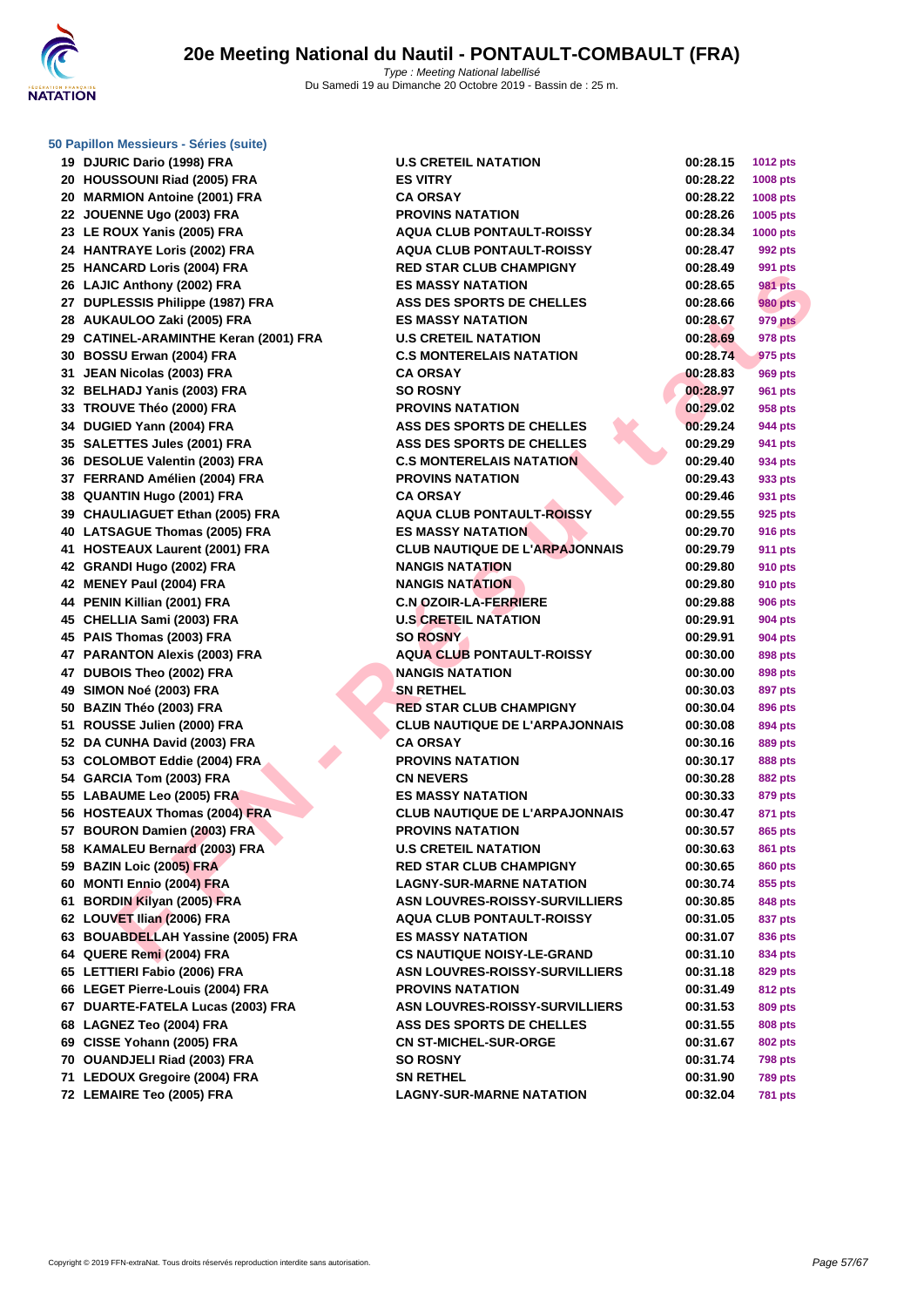

#### **[50 Papillo](http://www.ffnatation.fr/webffn/index.php)n Messieurs - Séries (suite)**

| 73 BAUD Antoine (2006) FRA                                                 | <b>RED STAR CLUB CHAMPIGNY</b>        | 00:32.42                                                       | <b>760 pts</b>  |
|----------------------------------------------------------------------------|---------------------------------------|----------------------------------------------------------------|-----------------|
| 74 CHARBONNEL Mathis (2005) FRA                                            | <b>CN ST-MICHEL-SUR-ORGE</b>          | 00:32.89                                                       | <b>734 pts</b>  |
| 75 FEUILLATE Nolan (2005) FRA                                              | <b>AQUA CLUB PONTAULT-ROISSY</b>      | 00:32.92                                                       | <b>733 pts</b>  |
| 76 BENYAHIA Pharell (2006) FRA                                             | <b>AQUA CLUB PONTAULT-ROISSY</b>      | 00:33.30                                                       | <b>712 pts</b>  |
| 77 GABLE Ludovic (2004) FRA                                                | ASS DES SPORTS DE CHELLES             | 00:33.43                                                       | <b>705 pts</b>  |
| 78 SMAOUI Dany (2004) FRA                                                  | <b>ES SUCY-EN-BRIE</b>                | 00:33.52                                                       | 701 pts         |
| 79 REGNIER Baptiste (2005) FRA                                             | <b>ASN LOUVRES-ROISSY-SURVILLIERS</b> | 00:33.62                                                       | 695 pts         |
| 80 VERHAEGHE Quentin (2006) FRA                                            | <b>AVAN VILLENEUVE-D'ASCQ</b>         | 00:33.88                                                       | <b>682 pts</b>  |
| 81 NICAISE Gaspar (2006) FRA                                               | <b>ES SUCY-EN-BRIE</b>                | 00:33.89                                                       | <b>681 pts</b>  |
| 82 CHAUSSARD Albert (2007) LUX                                             | <b>SWIM TEAM MINETT (LUX)</b>         | 00:33.95                                                       | 678 pts         |
| 83 HAFS Duncan (2004) FRA                                                  | <b>ES SUCY-EN-BRIE</b>                | 00:33.98                                                       | 677 pts         |
| 84 WASTEAU Quentin (2004) FRA                                              | <b>AQUATIC CLUB CLAYE-SOUILLY</b>     | 00:34.44                                                       | <b>653 pts</b>  |
| 85 RESCHE Theo (2006) FRA                                                  | <b>AS EMERAINVILLE</b>                | 00:34.65                                                       | <b>642 pts</b>  |
| 86 SOUNDOROM Kiran (2006) FRA                                              | <b>NANGIS NATATION</b>                | 00:35.36                                                       | 607 pts         |
| 87 DA CUNHA Joel (2007) FRA                                                | <b>U.S CRETEIL NATATION</b>           | 00:35.47                                                       | <b>602 pts</b>  |
| 88 POLDERMAN-SALLER Iwen (2006) FRA                                        | <b>ES SUCY-EN-BRIE</b>                | 00:35.68                                                       | <b>592 pts</b>  |
| 89 GHANDRI Adam (2006) FRA                                                 | <b>AS BONDY</b>                       | 00:35.75                                                       | 588 pts         |
| 90 DA COSTA Diego (2006) FRA                                               | <b>ASN LOUVRES-ROISSY-SURVILLIERS</b> | 00:35.79                                                       | 586 pts         |
| 91 LE ROUX Idriss (2008) FRA                                               | <b>AQUA CLUB PONTAULT-ROISSY</b>      | 00:36.13                                                       | 570 pts         |
| 92 HAFNI Adam (2006) FRA                                                   | <b>AQUA CLUB PONTAULT-ROISSY</b>      | 00:36.24                                                       | 565 pts         |
| 93 SCHNYDER Noah (2007) FRA                                                | <b>C.S MONTERELAIS NATATION</b>       | 00:36.41                                                       | 557 pts         |
| 94 KIMBALA Maxence (2008) FRA                                              | <b>CS NAUTIQUE NOISY-LE-GRAND</b>     | 00:37.01                                                       | <b>529 pts</b>  |
| 95 LEJARS Tom (2008) FRA                                                   | <b>CLUB NAUTIQUE DE L'ARPAJONNAIS</b> | 00:37.68                                                       | 499 pts         |
| 96 SAVY Yoann (2006) FRA                                                   | <b>CS NAUTIQUE NOISY-LE-GRAND</b>     | 00:37.77                                                       | 495 pts         |
| 97 ALONSO Antoni (2007) FRA                                                | <b>AQUATIC CLUB CLAYE-SOUILLY</b>     | 00:38.13                                                       | 479 pts         |
| 98 THIBAUD Thomas (2008) FRA                                               | <b>SO ROSNY</b>                       | 00:38.41                                                       | <b>467 pts</b>  |
| 99 BOUAZA Amine (2007) FRA                                                 | <b>AS BONDY</b>                       | 00:38.83                                                       | 449 pts         |
| 100 BART Clement (2008) FRA                                                | <b>AVAN VILLENEUVE-D'ASCQ</b>         | 00:39.01                                                       | 441 pts         |
| 101 DEMARIGNY Alban (2006) FRA                                             | <b>ES SUCY-EN-BRIE</b>                | 00:39.92                                                       | <b>404 pts</b>  |
| 102 ROMDHANE Naël (2007) FRA                                               | <b>U.S CRETEIL NATATION</b>           | 00:39.95                                                       | <b>403 pts</b>  |
| 103 DOUCHE--BOTTE Théo (2006) FRA                                          | <b>NANGIS NATATION</b>                | 00:42.12                                                       | <b>321 pts</b>  |
| 104 RENAUD Louis (2008) FRA                                                | <b>ES SUCY-EN-BRIE</b>                | 00:43.21                                                       | <b>283 pts</b>  |
| --- JARDIN Alexis (2005) FRA                                               | <b>AQUA CLUB PONTAULT-ROISSY</b>      | <b>DSQ</b>                                                     |                 |
| --- KEBE ALONSO Daian (2008) FRA                                           | <b>CS NAUTIQUE NOISY-LE-GRAND</b>     | <b>DSQ</b>                                                     |                 |
|                                                                            |                                       |                                                                |                 |
| 00 Papillon Messieurs - Finale A 17 ans et plus (Dimanche 20 Octobre 2019) |                                       |                                                                |                 |
|                                                                            |                                       |                                                                |                 |
| 1 HENRY Clément (2000) FRA                                                 | <b>ES VITRY</b>                       | 00:56.08<br>50m: 00:25.83 (00:25.83) 100m: 00:56.08 (00:30.25) | <b>1211 pts</b> |
| 2 GRANDIN MARTIN Numa (2002) FRA                                           | <b>ES MASSY NATATION</b>              |                                                                |                 |
|                                                                            |                                       | 01:00.59<br>50m: 00:27.90 (00:27.90) 100m: 01:00.59 (00:32.69) | <b>1080 pts</b> |
| 3 WATTEZ Luc (2002) FRA                                                    | <b>C.N OZOIR-LA-FERRIERE</b>          | 01:00.70                                                       | <b>1077 pts</b> |
|                                                                            |                                       | 50m: 00:28.79 (00:28.79) 100m: 01:00.70 (00:31.91)             |                 |
| 4 COUDRAIS Yvon (2000) FRA                                                 | <b>RED STAR CLUB CHAMPIGNY</b>        | 01:01.27                                                       | 1061 pts        |
|                                                                            |                                       | 50m: 00:28.28 (00:28.28) 100m: 01:01.27 (00:32.99)             |                 |
| 5 POULIQUEN Mael (2003) FRA                                                | <b>AQUA CLUB PONTAULT-ROISSY</b>      | 01:02.37                                                       | 1030 pts        |
|                                                                            |                                       | 50m: 00:28.48 (00:28.48) 100m: 01:02.37 (00:33.89)             |                 |
| 6 OBERTAN Maxime (2003) FRA                                                | <b>RED STAR CLUB CHAMPIGNY</b>        | 01:03.33                                                       | 1004 pts        |

| 1 HENRY Clément (2000) FRA       | <b>ES VITRY</b>                  | 00:56.08<br><b>1211 pts</b><br>50m: 00:25.83 (00:25.83) 100m: 00:56.08 (00:30.25) |
|----------------------------------|----------------------------------|-----------------------------------------------------------------------------------|
| 2 GRANDIN MARTIN Numa (2002) FRA | <b>ES MASSY NATATION</b>         | 01:00.59<br><b>1080 pts</b><br>50m: 00:27.90 (00:27.90) 100m: 01:00.59 (00:32.69) |
| 3 WATTEZ Luc (2002) FRA          | <b>C.N OZOIR-LA-FERRIERE</b>     | 01:00.70<br><b>1077 pts</b><br>50m: 00:28.79 (00:28.79) 100m: 01:00.70 (00:31.91) |
| 4 COUDRAIS Yvon (2000) FRA       | <b>RED STAR CLUB CHAMPIGNY</b>   | 01:01.27<br><b>1061 pts</b><br>50m: 00:28.28 (00:28.28) 100m: 01:01.27 (00:32.99) |
| 5 POULIQUEN Mael (2003) FRA      | <b>AQUA CLUB PONTAULT-ROISSY</b> | 01:02.37<br><b>1030 pts</b><br>50m: 00:28.48 (00:28.48) 100m: 01:02.37 (00:33.89) |
| 6 OBERTAN Maxime (2003) FRA      | <b>RED STAR CLUB CHAMPIGNY</b>   | 01:03.33<br><b>1004 pts</b><br>50m: 00:28.64 (00:28.64) 100m: 01:03.33 (00:34.69) |

# **100 Papillon Messieurs - Finale B 15-16 ans** (Dimanche 20 Octobre 2019)

| 1 LETOCART Enzo (2004) FRA  | <b>AQUA CLUB PONTAULT-ROISSY</b> |                                                    | 00:59.99 | <b>1097 pts</b> |
|-----------------------------|----------------------------------|----------------------------------------------------|----------|-----------------|
|                             |                                  | 50m: 00:28.94 (00:28.94) 100m: 00:59.99 (00:31.05) |          |                 |
| 2 GABALI Cedric (2004) FRA  | <b>ES VITRY</b>                  |                                                    | 01:00.94 | <b>1070 pts</b> |
|                             |                                  | 50m: 00:28.65 (00:28.65) 100m: 01:00.94 (00:32.29) |          |                 |
| 3 HOUSSOUNI Riad (2005) FRA | <b>ES VITRY</b>                  |                                                    | 01:02.71 | <b>1021 pts</b> |
|                             |                                  | 50m: 00:29.32 (00:29.32) 100m: 01:02.71 (00:33.39) |          |                 |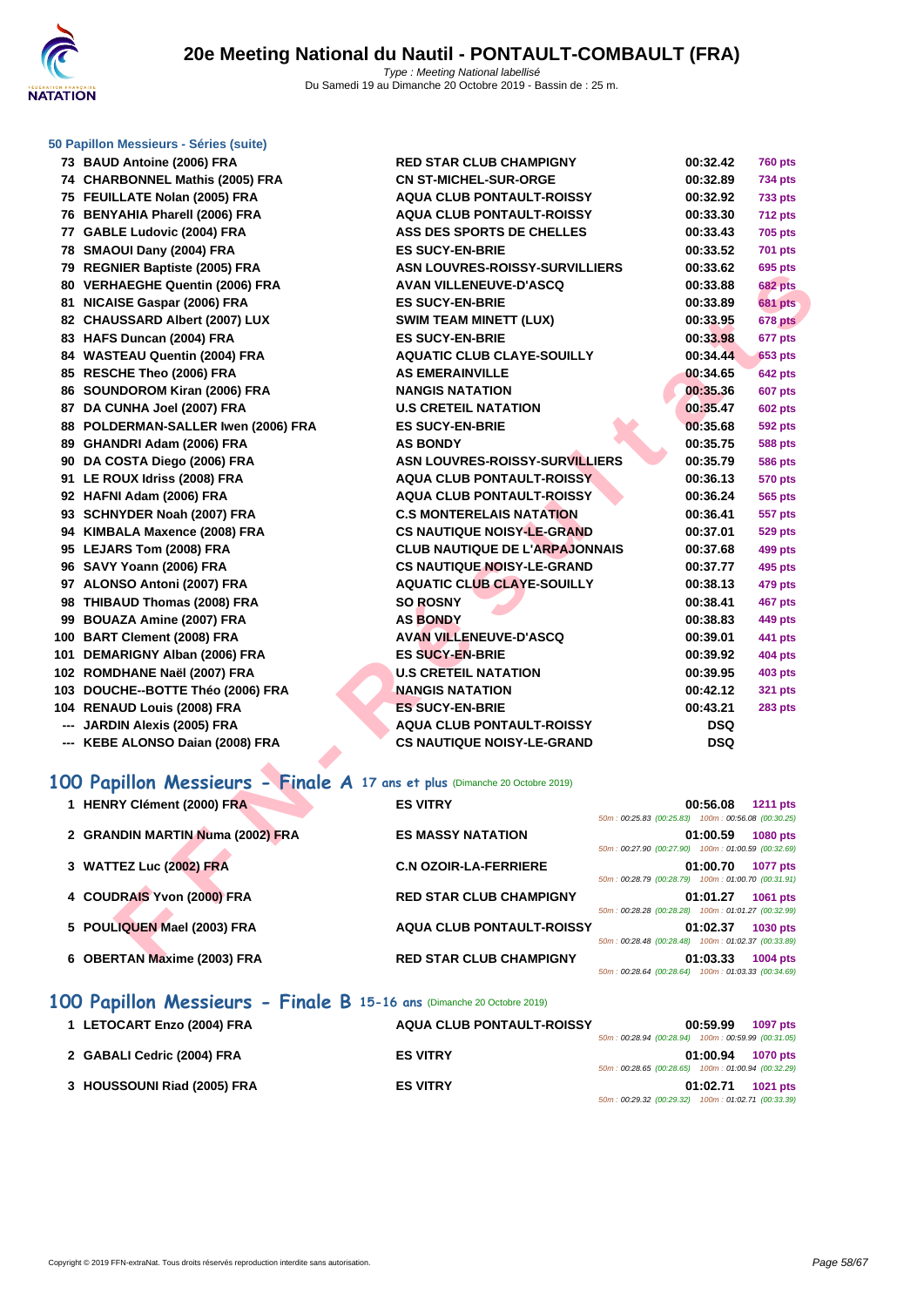

|    | 100 Papillon Messieurs - Finale B (suite)<br>4 HANCARD Loris (2004) FRA | <b>RED STAR CLUB CHAMPIGNY</b>   | 01:03.23<br><b>1006 pts</b><br>50m: 00:29.42 (00:29.42) 100m: 01:03.23 (00:33.81)  |
|----|-------------------------------------------------------------------------|----------------------------------|------------------------------------------------------------------------------------|
|    | 5 MASSON Maxime (2005) FRA                                              | <b>AQUA CLUB PONTAULT-ROISSY</b> | 01:04.05<br>984 pts<br>50m: 00:29.43 (00:29.43) 100m: 01:04.05 (00:34.62)          |
|    | 6 LE ROUX Yanis (2005) FRA                                              | <b>AQUA CLUB PONTAULT-ROISSY</b> | 01:04.10<br>983 pts<br>50m: 00:29.42 (00:29.42) 100m: 01:04.10 (00:34.68)          |
|    | 100 Papillon Messieurs - Finale C 12-14 ans (Dimanche 20 Octobre 2019)  |                                  |                                                                                    |
|    | 1 NIKOLIC Nikola (2006) FRA                                             | <b>AS BONDY</b>                  | 01:05.82<br>937 pts<br>50m: 00:30.84 (00:30.84) 100m: 01:05.82 (00:34.98)          |
|    | 2 DURAND Loick (2006) FRA                                               | <b>AS BONDY</b>                  | 01:07.12<br><b>903 pts</b><br>50m: 00:31.83 (00:31.83) 100m: 01:07.12 (00:35.29)   |
|    | 3 VIGNETTES Thomas (2006) FRA                                           | <b>U.S CRETEIL NATATION</b>      | 01:08.99<br>855 pts                                                                |
|    | 4 MAUPIN Nolhan (2006) FRA                                              | <b>C.S MONTERELAIS NATATION</b>  | 50m: 00:32.36 (00:32.36) 100m: 01:08.99 (00:36.63)<br>01:13.41<br>748 pts          |
|    | 5 TA Emmanuel (2006) FRA                                                | <b>AS EMERAINVILLE</b>           | 50m: 00:33.88 (00:33.88) 100m: 01:13.41 (00:39.53)<br>01:14.54<br><b>722 pts</b>   |
|    | 6 SAIDJI Khalil (2006) FRA                                              | <b>U.S CRETEIL NATATION</b>      | 50m : 00:35.20 (00:35.20) 100m : 01:14.54 (00:39.34)<br>01:14.57<br><b>721 pts</b> |
|    |                                                                         |                                  | 50m: 00:33.80 (00:33.80) 100m: 01:14.57 (00:40.77)                                 |
|    | 100 Papillon Messieurs - Séries<br>1 HENRY Clément (2000) FRA           | (Dimanche 20 Octobre 2019)       |                                                                                    |
|    |                                                                         | <b>ES VITRY</b>                  | 00:57.49<br>1169 pts<br>50m: 00:26.65 (00:26.65) 100m: 00:57.49 (00:30.84)         |
|    | 2 BOUTOUIL Samy (2000) MAR                                              | <b>U.S CRETEIL NATATION</b>      | 00:59.62<br><b>1107 pts</b><br>50m: 00:27.22 (00:27.22) 100m: 00:59.62 (00:32.40)  |
|    | 3 COUDRAIS Yvon (2000) FRA                                              | <b>RED STAR CLUB CHAMPIGNY</b>   | 01:00.11<br>1093 pts<br>50m: 00:28.08 (00:28.08) 100m: 01:00.11 (00:32.03)         |
|    | 4 GRANDIN MARTIN Numa (2002) FRA                                        | <b>ES MASSY NATATION</b>         | 01:00.18<br>1091 pts<br>50m: 00:27.33 (00:27.33) 100m: 01:00.18 (00:32.85)         |
|    | 5 WATTEZ Luc (2002) FRA                                                 | <b>C.N OZOIR-LA-FERRIERE</b>     | 01:00.26<br>1089 pts<br>50m: 00:28.40 (00:28.40) 100m: 01:00.26 (00:31.86)         |
| 6  | <b>OBERTAN Maxime (2003) FRA</b>                                        | <b>RED STAR CLUB CHAMPIGNY</b>   | 01:01.97<br>1041 pts<br>50m: 00:28.68 (00:28.68) 100m: 01:01.97 (00:33.29)         |
|    | 7 GABALI Cedric (2004) FRA                                              | <b>ES VITRY</b>                  | 01:02.23<br>1034 pts<br>50m: 00:29.77 (00:29.77) 100m: 01:02.23 (00:32.46)         |
|    | 8 LETOCART Enzo (2004) FRA                                              | <b>AQUA CLUB PONTAULT-ROISSY</b> | 01:02.53<br><b>1026 pts</b>                                                        |
|    | 9 POULIQUEN Mael (2003) FRA                                             | <b>AQUA CLUB PONTAULT-ROISSY</b> | 50m: 00:29.28 (00:29.28) 100m: 01:02.53 (00:33.25)<br>01:02.54<br>1025 pts         |
|    | 10 ASSOUVIE André (2003) FRA                                            | <b>RED STAR CLUB CHAMPIGNY</b>   | 50m: 00:29.00 (00:29.00) 100m: 01:02.54 (00:33.54)<br>01:02.78<br><b>1019 pts</b>  |
|    | 11 HANTRAYE Loris (2002) FRA                                            | AQUA CLUB PONTAULT-ROISSY        | 50m: 00:28.94 (00:28.94) 100m: 01:02.78 (00:33.84)<br>01:03.04<br>1012 pts         |
|    | 12 DA COSTA Enzo (2002) FRA                                             | <b>C.S MONTERELAIS NATATION</b>  | 50m: 00:29.13 (00:29.13) 100m: 01:03.04 (00:33.91)<br>01:03.07<br><b>1011 pts</b>  |
|    | 13 DJURIC Dario (1998) FRA                                              | <b>U.S CRETEIL NATATION</b>      | 50m: 00:29.89 (00:29.89) 100m: 01:03.07 (00:33.18)<br>01:03.20<br>1007 pts         |
|    | 14 HOUSSOUNI Riad (2005) FRA                                            | <b>ES VITRY</b>                  | 50m: 00:29.70 (00:29.70) 100m: 01:03.20 (00:33.50)<br>01:03.50<br>999 pts          |
|    | JOUENNE Ugo (2003) FRA                                                  | <b>PROVINS NATATION</b>          | 50m: 00:29.48 (00:29.48) 100m: 01:03.50 (00:34.02)<br>01:03.86<br>989 pts          |
|    |                                                                         |                                  | 50m: 00:29.07 (00:29.07) 100m: 01:03.86 (00:34.79)                                 |
|    | 16 LAJIC Anthony (2002) FRA                                             | <b>ES MASSY NATATION</b>         | 01:03.90<br>988 pts<br>50m: 00:29.08 (00:29.08) 100m: 01:03.90 (00:34.82)          |
| 17 | <b>HANCARD Loris (2004) FRA</b>                                         | <b>RED STAR CLUB CHAMPIGNY</b>   | 01:03.98<br><b>986 pts</b><br>50m: 00:29.30 (00:29.30) 100m: 01:03.98 (00:34.68)   |
| 18 | <b>BOSSU Erwan (2004) FRA</b>                                           | <b>C.S MONTERELAIS NATATION</b>  | 01:04.01<br>985 pts<br>50m: 00:29.90 (00:29.90) 100m: 01:04.01 (00:34.11)          |
| 19 | <b>MASSON Maxime (2005) FRA</b>                                         | <b>AQUA CLUB PONTAULT-ROISSY</b> | 01:04.55<br>971 pts<br>50m: 00:29.35 (00:29.35) 100m: 01:04.55 (00:35.20)          |
|    | 20 LE ROUX Yanis (2005) FRA                                             | <b>AQUA CLUB PONTAULT-ROISSY</b> | 01:04.61<br>969 pts<br>50m: 00:29.73 (00:29.73) 100m: 01:04.61 (00:34.88)          |
|    |                                                                         |                                  |                                                                                    |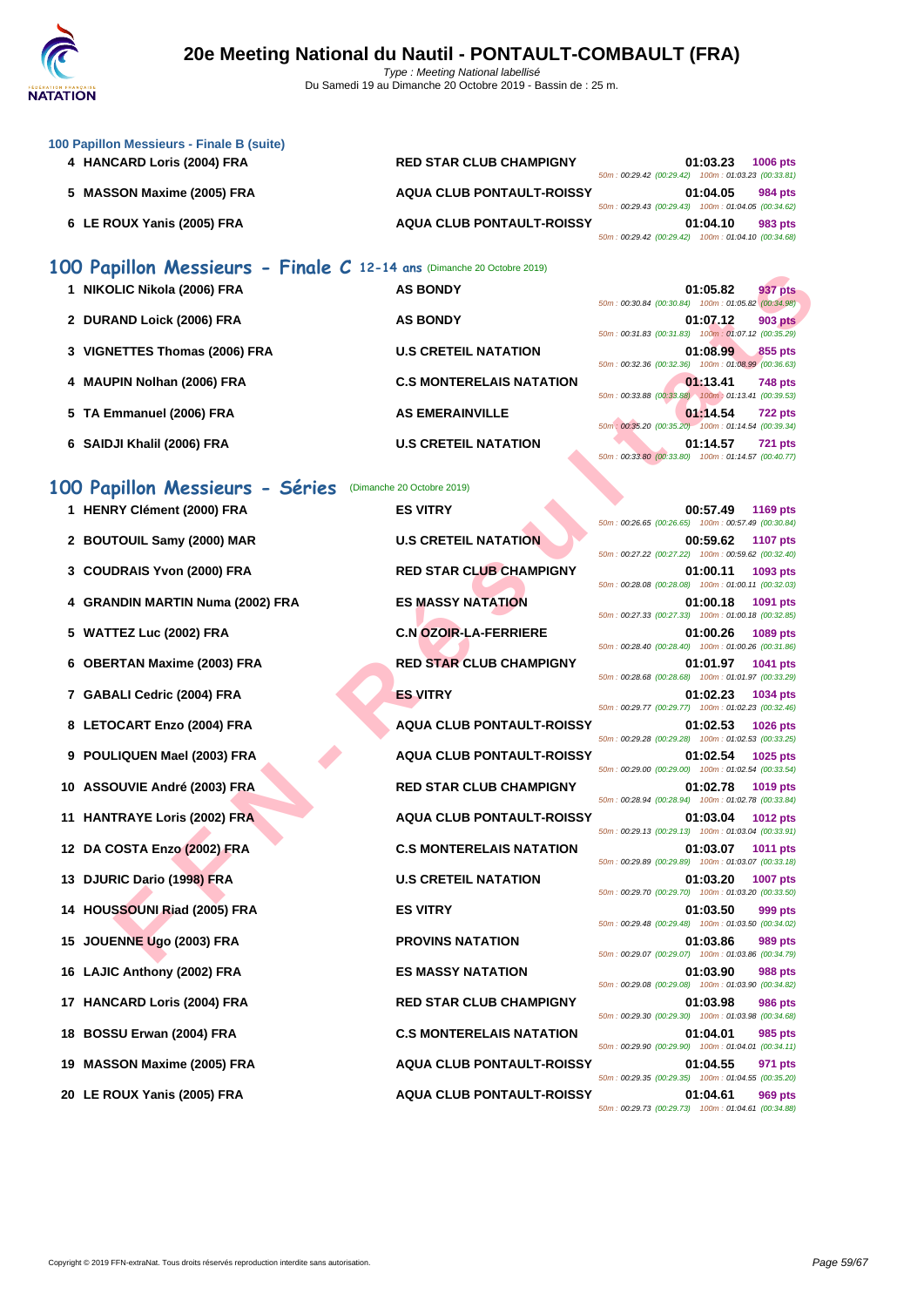

|    | 100 Papillon Messieurs - Séries (suite)<br>21 ROMDHANE Dayen (2004) FRA | <b>U.S CRETEIL NATATION</b>           | 50m: 00:30.35 (00:30.35) 100m: 01:05.45 (00:35.10)   | 01:05.45 | 947 pts        |
|----|-------------------------------------------------------------------------|---------------------------------------|------------------------------------------------------|----------|----------------|
|    | 22 HOSTEAUX Laurent (2001) FRA                                          | <b>CLUB NAUTIQUE DE L'ARPAJONNAIS</b> | 50m: 00:29.84 (00:29.84) 100m: 01:05.51 (00:35.67)   | 01:05.51 | 945 pts        |
|    | 23 AUKAULOO Zaki (2005) FRA                                             | <b>ES MASSY NATATION</b>              | 50m: 00:30.90 (00:30.90) 100m: 01:05.72 (00:34.82)   | 01:05.72 | 940 pts        |
|    | 24 LATSAGUE Thomas (2005) FRA                                           | <b>ES MASSY NATATION</b>              | 50m: 00:30.80 (00:30.80) 100m: 01:05.77 (00:34.97)   | 01:05.77 | 938 pts        |
|    | 25 CARPENTIER Maxime (2003) FRA                                         | <b>NANGIS NATATION</b>                | 50m: 00:30.49 (00:30.49) 100m: 01:05.85 (00:35.36)   | 01:05.85 | <b>936 pts</b> |
|    | 26 ZACHELIN Anaïque (2001) FRA                                          | <b>ES MASSY NATATION</b>              | 50m : 00:29.83 (00:29.83) 100m : 01:05.96 (00:36.13) | 01:05.96 | 933 pts        |
|    | 27 CHESNAIS Alexis (2004) FRA                                           | <b>U.S CRETEIL NATATION</b>           | 50m: 00:29.88 (00:29.88) 100m: 01:06.07 (00:36.19)   | 01:06.07 | 930 pts        |
|    | 28 PARANTON Alexis (2003) FRA                                           | <b>AQUA CLUB PONTAULT-ROISSY</b>      | 50m: 00:31.28 (00:31.28) 100m: 01:06.66 (00:35.38)   | 01:06.66 | 915 pts        |
| 29 | <b>MENEY Paul (2004) FRA</b>                                            | <b>NANGIS NATATION</b>                | 50m: 00:30.84 (00:30.84) 100m: 01:06.84 (00:36.00)   | 01:06.84 | 910 pts        |
| 30 | <b>COUTURIER Valentin (2001) FRA</b>                                    | <b>PROVINS NATATION</b>               | 50m: 00:30.10 (00:30.10) 100m: 01:07.12 (00:37.02)   | 01:07.12 | <b>903 pts</b> |
|    | 31 SAINT MARC Lucas (2000) FRA                                          | <b>ES SUCY-EN-BRIE</b>                | 50m: 00:30.51 (00:30.51) 100m: 01:07.20 (00:36.69)   | 01:07.20 | 901 pts        |
|    | 32 HOSTEAUX Thomas (2004) FRA                                           | <b>CLUB NAUTIQUE DE L'ARPAJONNAIS</b> | 50m: 00:31.54 (00:31.54) 100m: 01:07.32 (00:35.78)   | 01:07.32 | 898 pts        |
|    | 33 FERRAND Amélien (2004) FRA                                           | <b>PROVINS NATATION</b>               | 50m: 00:32.22 (00:32.22) 100m: 01:07.58 (00:35.36)   | 01:07.58 | 891 pts        |
|    | 34 DURAND Loick (2006) FRA                                              | <b>AS BONDY</b>                       | 50m: 00:31.62 (00:31.62) 100m: 01:07.82 (00:36.20)   | 01:07.82 | 885 pts        |
|    | 35 NIKOLIC Nikola (2006) FRA                                            | <b>AS BONDY</b>                       | 50m: 00:31.27 (00:31.27) 100m: 01:08.02 (00:36.75)   | 01:08.02 | 880 pts        |
|    | 36 BAZIN Loic (2005) FRA                                                | <b>RED STAR CLUB CHAMPIGNY</b>        | 50m: 00:31.16 (00:31.16) 100m: 01:08.46 (00:37.30)   | 01:08.46 | 869 pts        |
|    | 37 BOUABDELLAH Yassine (2005) FRA                                       | <b>ES MASSY NATATION</b>              | 50m: 00:31.22 (00:31.22) 100m: 01:08.52 (00:37.30)   | 01:08.52 | <b>867 pts</b> |
|    | 38 HENRY Valentin (2005) FRA                                            | <b>ES VITRY</b>                       | 50m: 00:32.13 (00:32.13) 100m: 01:08.72 (00:36.59)   | 01:08.72 | 862 pts        |
|    | 39 FOURGNIER Emilien (2003) FRA                                         | <b>ES SUCY-EN-BRIE</b>                | 50m: 00:31.97 (00:31.97) 100m: 01:08.74 (00:36.77)   | 01:08.74 | <b>862 pts</b> |
| 40 | <b>GRANDI Hugo (2002) FRA</b>                                           | <b>NANGIS NATATION</b>                | 50m: 00:31.12 (00:31.12) 100m: 01:08.98 (00:37.86)   | 01:08.98 | <b>856 pts</b> |
|    | 41 VIGNETTES Thomas (2006) FRA                                          | <b>U.S CRETEIL NATATION</b>           | 50m: 00:31.90 (00:31.90) 100m: 01:08.99 (00:37.09)   | 01:08.99 | 855 pts        |
|    | 42 COLOMBOT Eddie (2004) FRA                                            | <b>PROVINS NATATION</b>               | 50m: 00:32.72 (00:32.72) 100m: 01:09.04 (00:36.32)   | 01:09.04 | 854 pts        |
|    | 43 COUDRAIS Erwann (2003) FRA                                           | <b>RED STAR CLUB CHAMPIGNY</b>        | 50m: 00:31.45 (00:31.45) 100m: 01:09.41 (00:37.96)   | 01:09.41 | 845 pts        |
|    | 44 LAGNEZ Teo (2004) FRA                                                | ASS DES SPORTS DE CHELLES             | 50m: 00:31.79 (00:31.79) 100m: 01:09.75 (00:37.96)   | 01:09.75 | 836 pts        |
|    | 45 DUARTE-FATELA Lucas (2003) FRA                                       | ASN LOUVRES-ROISSY-SURVILLIERS        | 50m: 00:33.06 (00:33.06) 100m: 01:09.90 (00:36.84)   | 01:09.90 | 833 pts        |
|    | 46 OUANDJELI Riad (2003) FRA                                            | <b>SO ROSNY</b>                       | 50m: 00:32.50 (00:32.50) 100m: 01:10.27 (00:37.77)   | 01:10.27 | 824 pts        |
|    | 47 SIMON Noé (2003) FRA                                                 | <b>SN RETHEL</b>                      | 50m: 00:31.93 (00:31.93) 100m: 01:10.43 (00:38.50)   | 01:10.43 | 820 pts        |
|    | 48 VERRIERE Julian (2003) FRA                                           | <b>LAGNY-SUR-MARNE NATATION</b>       | 50m: 00:32.11 (00:32.11) 100m: 01:11.10 (00:38.99)   | 01:11.10 | 803 pts        |
|    | 49 CHAULIAGUET Ethan (2005) FRA                                         | <b>AQUA CLUB PONTAULT-ROISSY</b>      | 50m: 00:33.49 (00:33.49) 100m: 01:12.53 (00:39.04)   | 01:12.53 | 769 pts        |
|    | 50 DA SILVA Noah (2006) FRA                                             | <b>CS NAUTIQUE NOISY-LE-GRAND</b>     | 50m: 00:33.36 (00:33.36) 100m: 01:13.42 (00:40.06)   | 01:13.42 | 748 pts        |
|    | 51 FEUILLATE Nolan (2005) FRA                                           | <b>AQUA CLUB PONTAULT-ROISSY</b>      | 50m: 00:34.37 (00:34.37) 100m: 01:13.56 (00:39.19)   | 01:13.56 | 744 pts        |
|    |                                                                         |                                       |                                                      |          |                |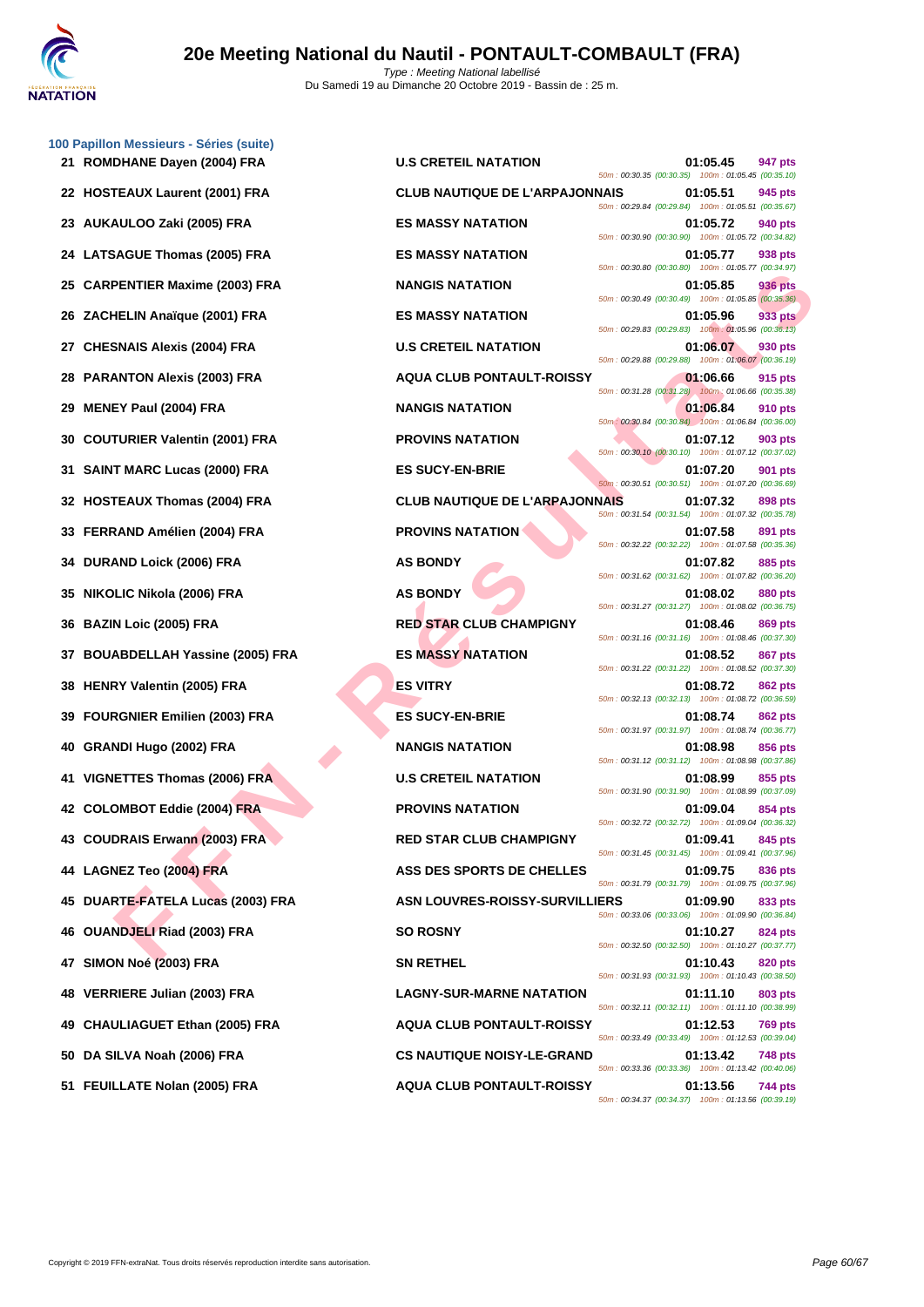|    | 100 Papillon Messieurs - Séries (suite) |                                       |                                                                                                          |                |                |
|----|-----------------------------------------|---------------------------------------|----------------------------------------------------------------------------------------------------------|----------------|----------------|
|    | 52 BORDIN Kilyan (2005) FRA             | ASN LOUVRES-ROISSY-SURVILLIERS        | 50m: 00:33.59 (00:33.59) 100m: 01:14.15 (00:40.56)                                                       | 01:14.15       | <b>731 pts</b> |
|    | 53 LEMAIRE Teo (2005) FRA               | <b>LAGNY-SUR-MARNE NATATION</b>       | 50m: 00:34.77 (00:34.77) 100m: 01:14.33 (00:39.56)                                                       | 01:14.33       | 726 pts        |
|    | 54 LEGET Pierre-Louis (2004) FRA        | <b>PROVINS NATATION</b>               | 50m: 00:35.65 (00:35.65) 100m: 01:14.55 (00:38.90)                                                       | 01:14.55       | <b>721 pts</b> |
|    | 55 TA Emmanuel (2006) FRA               | <b>AS EMERAINVILLE</b>                | 50m: 00:33.76 (00:33.76) 100m: 01:15.24 (00:41.48)                                                       | 01:15.24       | <b>705 pts</b> |
|    | 56 SAIDJI Khalil (2006) FRA             | <b>U.S CRETEIL NATATION</b>           | 50m: 00:33.68 (00:33.68) 100m: 01:15.71 (00:42.03)                                                       | 01:15.71       | 695 pts        |
|    | 57 MAUPIN Nolhan (2006) FRA             | <b>C.S MONTERELAIS NATATION</b>       | 50m: 00:35.22 (00:35.22) 100m: 01:16.92 (00:41.70)                                                       | 01:16.92       | <b>668 pts</b> |
|    | 58 JARDIN Alexis (2005) FRA             | <b>AQUA CLUB PONTAULT-ROISSY</b>      | 50m: 00:35.02 (00:35.02) 100m: 01:17.88 (00:42.86)                                                       | 01:17.88       | 646 pts        |
|    | 59 POLDERMAN-SALLER Iwen (2006) FRA     | <b>ES SUCY-EN-BRIE</b>                | 50m: 00:36.68 (00:36.68) 100m: 01:19.62 (00:42.94)                                                       | 01:19.62       | <b>609 pts</b> |
|    | 60 GHANDRI Adam (2006) FRA              | <b>AS BONDY</b>                       | 50m: 00:37.60 (00:37.60) 100m: 01:20.45 (00:42.85)                                                       | 01:20.45       | 591 pts        |
|    | 61 CHAUSSARD Albert (2007) LUX          | <b>SWIM TEAM MINETT (LUX)</b>         | 50m: 00:37.03 (00:37.03) 100m: 01:20.57 (00:43.54)                                                       | 01:20.57       | 589 pts        |
|    | 62 BENYAHIA Pharell (2006) FRA          | <b>AQUA CLUB PONTAULT-ROISSY</b>      | 50m: 00:36.64 (00:36.64) 100m: 01:20.77 (00:44.13)                                                       | 01:20.77       | 585 pts        |
|    | 63 VERHAEGHE Quentin (2006) FRA         | <b>AVAN VILLENEUVE-D'ASCQ</b>         | 50m: 00:37.73 (00:37.73) 100m: 01:21.17 (00:43.44)                                                       | 01:21.17       | 577 pts        |
|    | 64 DA CUNHA Joel (2007) FRA             | <b>U.S CRETEIL NATATION</b>           | 50m: 00:37.39 (00:37.39) 100m: 01:21.77 (00:44.38)                                                       | 01:21.77       | 564 pts        |
|    | 65 GAYE Matthieu (2006) FRA             | <b>CS NAUTIQUE NOISY-LE-GRAND</b>     | 50m: 00:37.36 (00:37.36) 100m: 01:21.97 (00:44.61)                                                       | 01:21.97       | 560 pts        |
|    | 66 HELLER Maxime (2006) FRA             | <b>U.S CRETEIL NATATION</b>           | 50m: 00:37.06 (00:37.06) 100m: 01:23.53 (00:46.47)                                                       | 01:23.53       | 529 pts        |
|    | 67 CHAUVEL-MARCHAL Léo (2006) FRA       | <b>SO ROSNY</b>                       | 50m: 00:37.99 (00:37.99) 100m: 01:23.69 (00:45.70)                                                       | 01:23.69       | 526 pts        |
|    | 68 DA COSTA Diego (2006) FRA            | <b>ASN LOUVRES-ROISSY-SURVILLIERS</b> | 50m: 00:37.53 (00:37.53) 100m: 01:24.04 (00:46.51)                                                       | 01:24.04       | 519 pts        |
|    | 69 HAFNI Adam (2006) FRA                | <b>AQUA CLUB PONTAULT-ROISSY</b>      | 50m: 00:37.84 (00:37.84) 100m: 01:25.93 (00:48.09)                                                       | 01:25.93       | 482 pts        |
|    | 70 LEJARS Tom (2008) FRA                | <b>CLUB NAUTIQUE DE L'ARPAJONNAIS</b> |                                                                                                          | 01:27.78       | 448 pts        |
| 71 | <b>BOUAZA Amine (2007) FRA</b>          | <b>AS BONDY</b>                       | 50m: 00:39.84 (00:39.84) 100m: 01:27.78 (00:47.94)<br>50m: 00:40.99 (00:40.99) 100m: 01:32.81 (00:51.82) | 01:32.81       | <b>361 pts</b> |
|    | 72 THIBAUD Thomas (2008) FRA            | <b>SO ROSNY</b>                       |                                                                                                          | 01:32.82       | <b>361 pts</b> |
|    | 73 ROMDHANE Naël (2007) FRA             | <b>U.S CRETEIL NATATION</b>           | 50m: 00:40.78 (00:40.78) 100m: 01:32.82 (00:52.04)                                                       | 01:32.88       | <b>360 pts</b> |
|    | --- MOKRANI Samy (2004) FRA             | <b>ES STAINS</b>                      | 50m: 00:41.17 (00:41.17) 100m: 01:32.88 (00:51.71)                                                       | DNS dec        |                |
|    | --- BELHADJ Yanis (2003) FRA            | <b>SO ROSNY</b>                       |                                                                                                          | DNS dec        |                |
|    | --- LETTIERI Fabio (2006) FRA           | <b>ASN LOUVRES-ROISSY-SURVILLIERS</b> |                                                                                                          | <b>DNS</b> dec |                |
|    | --- AUBRY Flavien (1994) FRA            | <b>U.S CRETEIL NATATION</b>           |                                                                                                          | <b>DNS</b> dec |                |
|    | --- LOUVET Ilian (2006) FRA             | <b>AQUA CLUB PONTAULT-ROISSY</b>      |                                                                                                          | DSQ            |                |
|    | 200 Papillon Messieurs - Finale A       | (Samedi 19 Octobre 2019)              |                                                                                                          |                |                |

# **200 Papillon Messieurs - Finale A** (Samedi 19 Octobre 2019)

- 
- 
- 
- 
- 

**1 HENRY Clément (2000) FRA ES VITRY 02:01.69 1236 pts** 50m : 00:26.64 (00:26.64) 100m : 00:57.44 (00:30.80) 150m : 01:28.97 (00:31.53) 200m : 02:01.69 (00:32.72) **2 AUBRY Flavien (1994) FRA U.S CRETEIL NATATION 02:03.36 1210 pts** 50m : 00:27.98 (00:27.98) 100m : 00:59.98 (00:32.00) 150m : 01:31.99 (00:32.01) 200m : 02:03.36 (00:31.37) **3 [AZAOU Billel \(2000\) FRA](http://www.ffnatation.fr/webffn/resultats.php?idact=nat&go=epr&idcpt=62219&idepr=83) U.S CRETEIL NATATION 02:12.04 1083 pts** 50m : 00:28.87 (00:28.87) 100m : 01:02.86 (00:33.99) 150m : 01:37.08 (00:34.22) 200m : 02:12.04 (00:34.96) **4 BONEL Antonyn (2001) FRA CA ORSAY 02:14.45 1049 pts** 50m : 00:28.27 (00:28.27) 100m : 01:01.60 (00:33.33) 150m : 01:37.90 (00:36.30) 200m : 02:14.45 (00:36.55) **5 TETART Martin (2003) FRA CA ORSAY 02:17.96 1000 pts** 50m : 00:29.50 (00:29.50) 100m : 01:04.54 (00:35.04) 150m : 01:40.77 (00:36.23) 200m : 02:17.96 (00:37.19)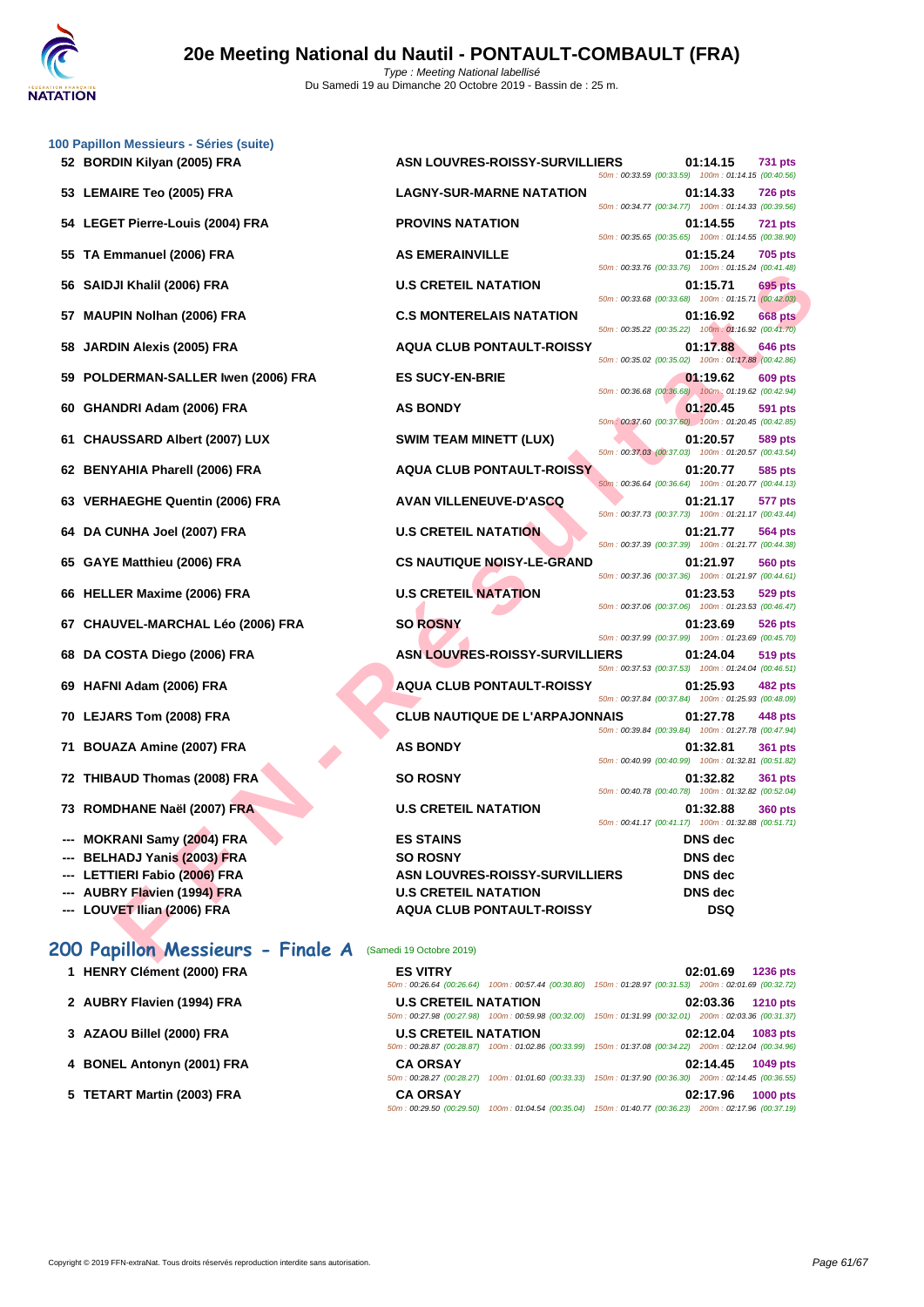| 200 Papillon Messieurs - Finale A (suite)                                  |                                                                                                                                                     |                                                                                                                                   |
|----------------------------------------------------------------------------|-----------------------------------------------------------------------------------------------------------------------------------------------------|-----------------------------------------------------------------------------------------------------------------------------------|
| 6 HANTRAYE Loris (2002) FRA                                                | AQUA CLUB PONTAULT-ROISSY<br>50m: 00:30.87 (00:30.87) 100m: 01:06.63 (00:35.76) 150m: 01:44.16 (00:37.53) 200m: 02:22.08 (00:37.92)                 | 02:22.08<br>945 pts                                                                                                               |
| 200 Papillon Messieurs - Séries                                            | (Samedi 19 Octobre 2019)                                                                                                                            |                                                                                                                                   |
| 1 BONEL Antonyn (2001) FRA                                                 | <b>CA ORSAY</b><br>50m: 00:28.48 (00:28.48) 100m: 01:01.17 (00:32.69) 150m: 01:34.82 (00:33.65) 200m: 02:08.34 (00:33.52)                           | 02:08.34<br>1136 pts                                                                                                              |
| 2 AUBRY Flavien (1994) FRA                                                 | <b>U.S CRETEIL NATATION</b><br>50m : 00:27.72 (00:27.72) 100m : 01:00.55 (00:32.83) 150m : 01:34.32 (00:33.77) 200m : 02:08.81 (00:34.49)           | 02:08.81<br>1130 pts                                                                                                              |
| 3 HENRY Clément (2000) FRA                                                 | <b>ES VITRY</b><br>50m: 00:28.39 (00:28.39) 100m: 01:00.23 (00:31.84) 150m: 01:32.79 (00:32.56) 200m: 02:10.24 (00:37.45)                           | 02:10.24<br><b>1109 pts</b>                                                                                                       |
| 4 AZAOU Billel (2000) FRA                                                  | <b>U.S CRETEIL NATATION</b><br>50m : 00:29.04 (00:29.04) 100m : 01:03.58 (00:34.54) 150m : 01:39.05 (00:35.47) 200m : 02:15.13 (00:36.08)           | 02:15.13<br><b>1039 pts</b>                                                                                                       |
| 5 TETART Martin (2003) FRA                                                 | <b>CA ORSAY</b><br>50m: 00:30.31 (00:30.31) 100m: 01:04.56 (00:34.25) 150m: 01:40.78 (00:36.22) 200m: 02:18.50 (00:37.72)                           | 02:18.50<br>993 pts                                                                                                               |
| 6 HANTRAYE Loris (2002) FRA                                                | <b>AQUA CLUB PONTAULT-ROISSY</b><br>50m: 00:31.45 (00:31.45) 100m: 01:07.12 (00:35.67) 150m: 01:43.76 (00:36.64) 200m: 02:20.42 (00:36.66)          | 02:20.42<br><b>967 pts</b>                                                                                                        |
| 7 HOSTEAUX Thomas (2004) FRA                                               | <b>CLUB NAUTIQUE DE L'ARPAJONNAIS</b><br>50m : 00:31.10 (00:31.10) 100m : 01:08.09 (00:36.99) 150m : 01:47.78 (00:39.69) 200m : 02:28.18 (00:40.40) | 02:28.18<br>865 pts                                                                                                               |
| 8 DURAND Loick (2006) FRA                                                  | <b>AS BONDY</b><br>50m: 00:33.45 (00:33.45) 100m: 01:11.36 (00:37.91) 150m: 01:50.23 (00:38.87) 200m: 02:28.87 (00:38.64)                           | 02:28.87<br><b>856 pts</b>                                                                                                        |
| 9 LETTIERI Fabio (2006) FRA                                                | <b>ASN LOUVRES-ROISSY-SURVILLIERS</b><br>50m: 00:33.35 (00:33.35) 100m: 01:11.60 (00:38.25) 150m: 01:50.73 (00:39.13) 200m: 02:29.95 (00:39.22)     | 02:29.95<br>843 pts                                                                                                               |
| 10 LATSAGUE Thomas (2005) FRA                                              | <b>ES MASSY NATATION</b><br>50m : 00:33.24 (00:33.24) 100m : 01:12.20 (00:38.96) 150m : 01:51.87 (00:39.67) 200m : 02:30.96 (00:39.09)              | 02:30.96<br>830 pts                                                                                                               |
| 11 POULIQUEN Mael (2003) FRA                                               | <b>AQUA CLUB PONTAULT-ROISSY</b><br>50m: 00:31.56 (00:31.56) 100m: 01:08.99 (00:37.43) 150m: 01:50.72 (00:41.73) 200m: 02:34.77 (00:44.05)          | 02:34.77<br>783 pts                                                                                                               |
| 12 MENEY Paul (2004) FRA                                                   | <b>NANGIS NATATION</b><br>50m : 00:32.97 (00:32.97) 100m : 01:11.39 (00:38.42) 150m : 01:52.70 (00:41.31) 200m : 02:35.04 (00:42.34)                | 02:35.04<br><b>780 pts</b>                                                                                                        |
| 13 NIKOLIC Nikola (2006) FRA                                               | <b>AS BONDY</b><br>50m: 00:33.30 (00:33.30) 100m: 01:13.17 (00:39.87) 150m: 01:55.60 (00:42.43) 200m: 02:38.70 (00:43.10)                           | 02:38.70<br><b>736 pts</b>                                                                                                        |
| 14 LAGNEZ Teo (2004) FRA                                                   | <b>ASS DES SPORTS DE CHELLES</b><br>50m: 00:32.55 (00:32.55) 100m: 01:11.37 (00:38.82) 150m: 01:57.68 (00:46.31) 200m: 02:46.17 (00:48.49)          | 02:46.17<br>651 pts                                                                                                               |
| 15 DA CUNHA Joel (2007) FRA                                                | <b>U.S CRETEIL NATATION</b><br>50m : 00:39.61 (00:39.61) 100m : 01:29.66 (00:50.05) 150m : 02:20.87 (00:51.21) 200m : 03:08.26 (00:47.39)           | 03:08.26<br>430 pts                                                                                                               |
| --- CRETET Dorian (2003) FRA                                               | <b>ES MASSY NATATION</b>                                                                                                                            | <b>DNS</b> dec                                                                                                                    |
| 100 4 Nages Messieurs - Finale A 17 ans et plus (Dimanche 20 Octobre 2019) |                                                                                                                                                     |                                                                                                                                   |
| 1 HENRY Clément (2000) FRA                                                 | <b>ES VITRY</b>                                                                                                                                     | 00:56.94<br><b>1236 pts</b><br>50m: 00:25.35 (00:25.35) 100m: 00:56.94 (00:31.59)                                                 |
| 2 PLATAUX Robin (1997) FRA                                                 | <b>U.S CRETEIL NATATION</b>                                                                                                                         | 00:58.43<br>1189 pts<br>50m: 00:27.32 (00:27.32) 100m: 00:58.43 (00:31.11)                                                        |
| 3 SETIM Quentin (2000) FRA                                                 | <b>PROVINS NATATION</b>                                                                                                                             | 01:00.81<br><b>1118 pts</b><br>50m: 00:26.96 (00:26.96) 100m: 01:00.81 (00:33.85)                                                 |
| 4 AZAOU Billel (2000) FRA                                                  | <b>U.S CRETEIL NATATION</b>                                                                                                                         | 01:01.05<br><b>1111 pts</b><br>50m: 00:28.20 (00:28.20) 100m: 01:01.05 (00:32.85)                                                 |
| 5 WATTEZ Luc (2002) FRA                                                    | <b>C.N OZOIR-LA-FERRIERE</b>                                                                                                                        | 01:02.92<br><b>1056 pts</b><br>50m: 00:29.08 (00:29.08) 100m: 01:02.92 (00:33.84)                                                 |
| 6 BOUTRY Théo (2003) FRA                                                   | <b>PROVINS NATATION</b>                                                                                                                             | 01:03.17<br>1049 pts<br>50m: 00:29.37 (00:29.37) 100m: 01:03.17 (00:33.80)                                                        |
| 100 4 Nages Messieurs - Finale B 15-16 ans (Dimanche 20 Octobre 2019)      |                                                                                                                                                     |                                                                                                                                   |
| 1 BRAIZE Neo (2004) FRA                                                    | <b>ES MASSY NATATION</b>                                                                                                                            | 01:04.05<br>1023 pts<br>50m: 00:28.83 (00:28.83) 100m: 01:04.05 (00:35.22)                                                        |
| 2 DUGIED Yann (2004) FRA                                                   | ASS DES SPORTS DE CHELLES                                                                                                                           | 01:06.56<br>953 pts                                                                                                               |
| 3 LIV David (2004) FRA                                                     | <b>AQUA CLUB PONTAULT-ROISSY</b>                                                                                                                    | 50m : 00:30.50 (00:30.50) 100m : 01:06.56 (00:36.06)<br>01:07.39<br>931 pts<br>50m: 00:32.07 (00:32.07) 100m: 01:07.39 (00:35.32) |

**4 BAILLARGE Bastien (2004) FRA RED STAR CLUB CHAMPIGNY 01:09.28 880 pts**

**5 MASSON Maxime (2005) FRA AQUA CLUB PONTAULT-ROISSY 01:10.17 857 pts**

50m : 00:31.91 (00:31.91) 100m : 01:09.28 (00:37.37)

**01:10.17** 857 pts<br> $50m : 00:31.10$   $(00:31.10)$   $100m : 01:10.17$   $(00:39.07)$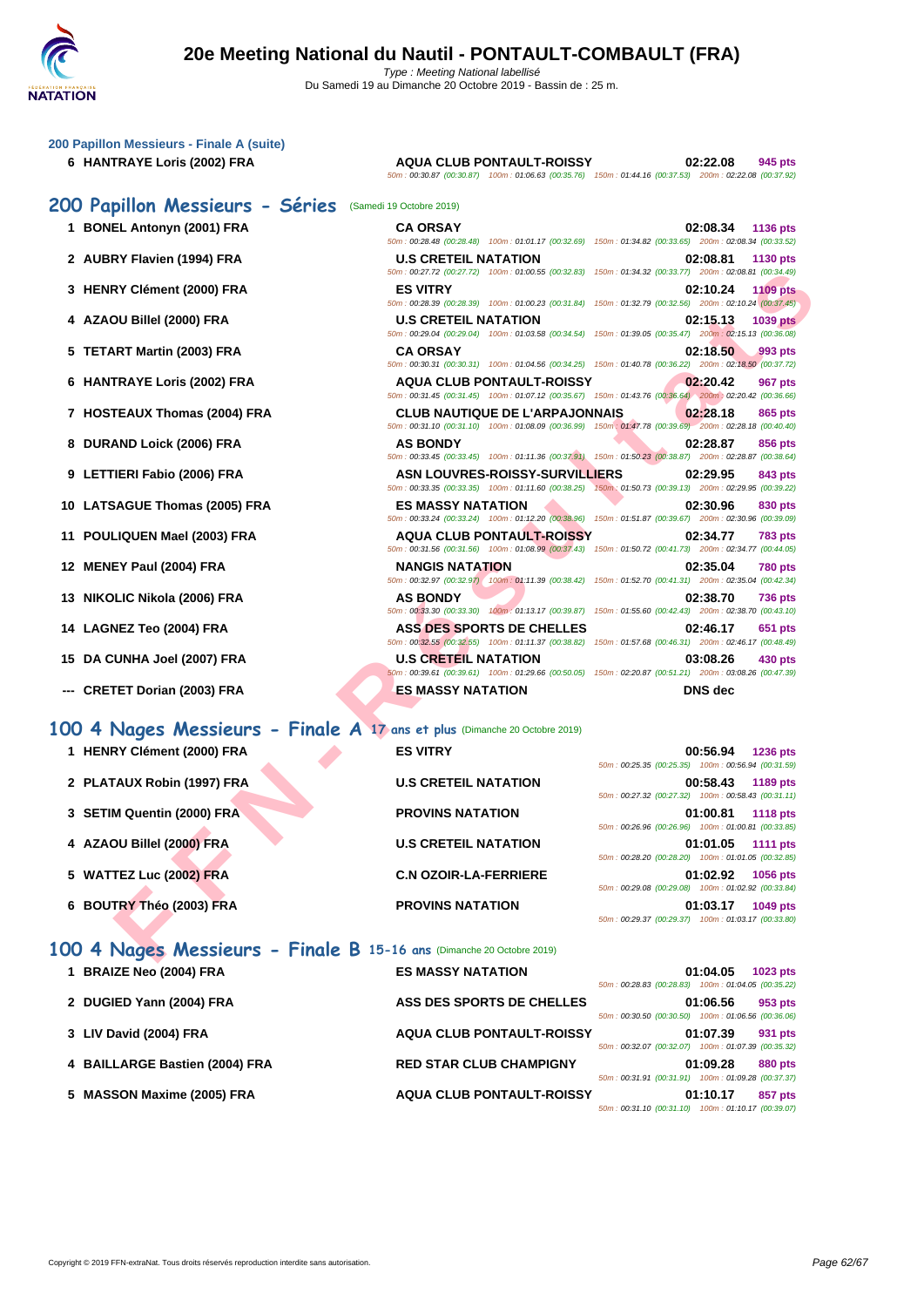|    | 100 4 Nages Messieurs - Finale B (suite)<br>--- HENRY Valentin (2005) FRA | <b>ES VITRY</b>                       | <b>DSQ</b>                                                                        |
|----|---------------------------------------------------------------------------|---------------------------------------|-----------------------------------------------------------------------------------|
|    | 100 4 Nages Messieurs - Finale C 12-14 ans (Dimanche 20 Octobre 2019)     |                                       |                                                                                   |
|    | 1 TA Emmanuel (2006) FRA                                                  | <b>AS EMERAINVILLE</b>                | 01:12.10<br>807 pts<br>50m: 00:34.10 (00:34.10) 100m: 01:12.10 (00:38.00)         |
|    | 2 MINARD Finn (2006) FRA                                                  | <b>AQUA CLUB PONTAULT-ROISSY</b>      | 01:15.55<br><b>722 pts</b><br>50m: 00:36.87 (00:36.87) 100m: 01:15.55 (00:38.68)  |
|    | 3 BENYAHIA Pharell (2006) FRA                                             | <b>AQUA CLUB PONTAULT-ROISSY</b>      | 01:17.15<br><b>685 pts</b><br>50m: 00:35.84 (00:35.84) 100m: 01:17.15 (00:41.31)  |
|    | 4 BOIS Mahe (2007) FRA                                                    | <b>US LA CHARITE NATATION</b>         | <b>684 pts</b><br>01:17.17<br>50m: 00:34.64 (00:34.64) 100m: 01:17.17 (00:42.53)  |
|    | 5 SOUNDOROM Kiran (2006) FRA                                              | <b>NANGIS NATATION</b>                | 01:20.83<br><b>602 pts</b><br>50m: 00:37.06 (00:37.06) 100m: 01:20.83 (00:43.77)  |
|    | DA SILVA Noah (2006) FRA                                                  | <b>CS NAUTIQUE NOISY-LE-GRAND</b>     | <b>DSQ</b>                                                                        |
|    | 100 4 Nages Messieurs - Séries                                            | (Dimanche 20 Octobre 2019)            |                                                                                   |
|    | 1 PASTULA Kacper (2001) POL                                               | <b>ES VITRY</b>                       | 00:56.67<br>1244 pts                                                              |
|    | 2 SETIM Quentin (2000) FRA                                                | <b>PROVINS NATATION</b>               | 50m: 00:26.13 (00:26.13) 100m: 00:56.67 (00:30.54)<br>01:00.72<br><b>1120 pts</b> |
|    |                                                                           |                                       | 50m: 00:27.01 (00:27.01) 100m: 01:00.72 (00:33.71)                                |
|    | 3 PLATAUX Robin (1997) FRA                                                | <b>U.S CRETEIL NATATION</b>           | 01:00.76<br><b>1119 pts</b><br>50m: 00:29.06 (00:29.06) 100m: 01:00.76 (00:31.70) |
|    | 4 AZAOU Billel (2000) FRA                                                 | <b>U.S CRETEIL NATATION</b>           | 01:01.39<br><b>1100 pts</b><br>50m: 00:27.96 (00:27.96) 100m: 01:01.39 (00:33.43) |
|    | 5 HENRY Clément (2000) FRA                                                | <b>ES VITRY</b>                       | 01:01.99<br>1083 pts<br>50m: 00:26.41 (00:26.41) 100m: 01:01.99 (00:35.58)        |
|    | 6 BOUTRY Théo (2003) FRA                                                  | <b>PROVINS NATATION</b>               | 01:02.19<br><b>1077 pts</b><br>50m: 00:29.50 (00:29.50) 100m: 01:02.19 (00:32.69) |
|    | 7 WATTEZ Luc (2002) FRA                                                   | <b>C.N OZOIR-LA-FERRIERE</b>          | 01:02.30<br>1074 pts                                                              |
|    | 8 GRANDIN MARTIN Numa (2002) FRA                                          | <b>ES MASSY NATATION</b>              | 50m: 00:29.02 (00:29.02) 100m: 01:02.30 (00:33.28)<br>01:03.72<br>1033 pts        |
|    | 9 CATINEL-ARAMINTHE Keran (2001) FRA                                      | <b>U.S CRETEIL NATATION</b>           | 50m: 00:28.88 (00:28.88) 100m: 01:03.72 (00:34.84)<br>01:04.61<br>1008 pts        |
|    | 10 DEMETZ Alexis (2001) FRA                                               | <b>AQUA CLUB PONTAULT-ROISSY</b>      | 50m: 00:30.21 (00:30.21) 100m: 01:04.61 (00:34.40)<br>01:05.11<br>993 pts         |
| 11 | ROGER Elwan (2003) FRA                                                    | <b>AQUA CLUB PONTAULT-ROISSY</b>      | 50m: 00:29.34 (00:29.34) 100m: 01:05.11 (00:35.77)<br>01:05.36<br>986 pts         |
|    | 12 DESOLUE Valentin (2003) FRA                                            | <b>C.S MONTERELAIS NATATION</b>       | 50m: 00:30.65 (00:30.65) 100m: 01:05.36 (00:34.71)<br>01:05.55<br>981 pts         |
|    | 13 GINDRAT Thomas (1998) FRA                                              | <b>PROVINS NATATION</b>               | 50m: 00:30.24 (00:30.24) 100m: 01:05.55 (00:35.31)<br>01:05.65<br>978 pts         |
|    | 14 BRAIZE Neo (2004) FRA                                                  | <b>ES MASSY NATATION</b>              | 50m: 00:30.26 (00:30.26) 100m: 01:05.65 (00:35.39)<br>01:06.09<br><b>966 pts</b>  |
|    | 15 SAFHI Naël (2001) FRA                                                  | <b>US JEUNESSE MITRY-MORY</b>         | 50m: 00:29.62 (00:29.62) 100m: 01:06.09 (00:36.47)<br>01:06.59<br>952 pts         |
|    | 16 LIV David (2004) FRA                                                   | <b>AQUA CLUB PONTAULT-ROISSY</b>      | 50m: 00:32.23 (00:32.23) 100m: 01:06.59 (00:34.36)<br>01:07.45<br>929 pts         |
| 17 | DUGIED Yann (2004) FRA                                                    | ASS DES SPORTS DE CHELLES             | 50m: 00:32.26 (00:32.26) 100m: 01:07.45 (00:35.19)<br>01:07.82<br>919 pts         |
| 18 | <b>GARCIA Tom (2003) FRA</b>                                              | <b>CN NEVERS</b>                      | 50m: 00:30.70 (00:30.70) 100m: 01:07.82 (00:37.12)<br>01:07.84<br>918 pts         |
| 19 | <b>BAILLARGE Bastien (2004) FRA</b>                                       | <b>RED STAR CLUB CHAMPIGNY</b>        | 50m: 00:30.46 (00:30.46) 100m: 01:07.84 (00:37.38)<br>01:07.95<br>915 pts         |
| 20 | DUARTE-FATELA Lucas (2003) FRA                                            | <b>ASN LOUVRES-ROISSY-SURVILLIERS</b> | 50m: 00:31.66 (00:31.66) 100m: 01:07.95 (00:36.29)<br>01:08.25<br><b>907 pts</b>  |
| 21 | <b>MASSON Maxime (2005) FRA</b>                                           | <b>AQUA CLUB PONTAULT-ROISSY</b>      | 50m: 00:31.53 (00:31.53) 100m: 01:08.25 (00:36.72)<br>01:08.41<br>903 pts         |
|    |                                                                           |                                       | 50m: 00:29.96 (00:29.96) 100m: 01:08.41 (00:38.45)                                |
|    | 22 HENRY Valentin (2005) FRA                                              | <b>ES VITRY</b>                       | 01:08.75<br>894 pts<br>50m: 00:32.70 (00:32.70) 100m: 01:08.75 (00:36.05)         |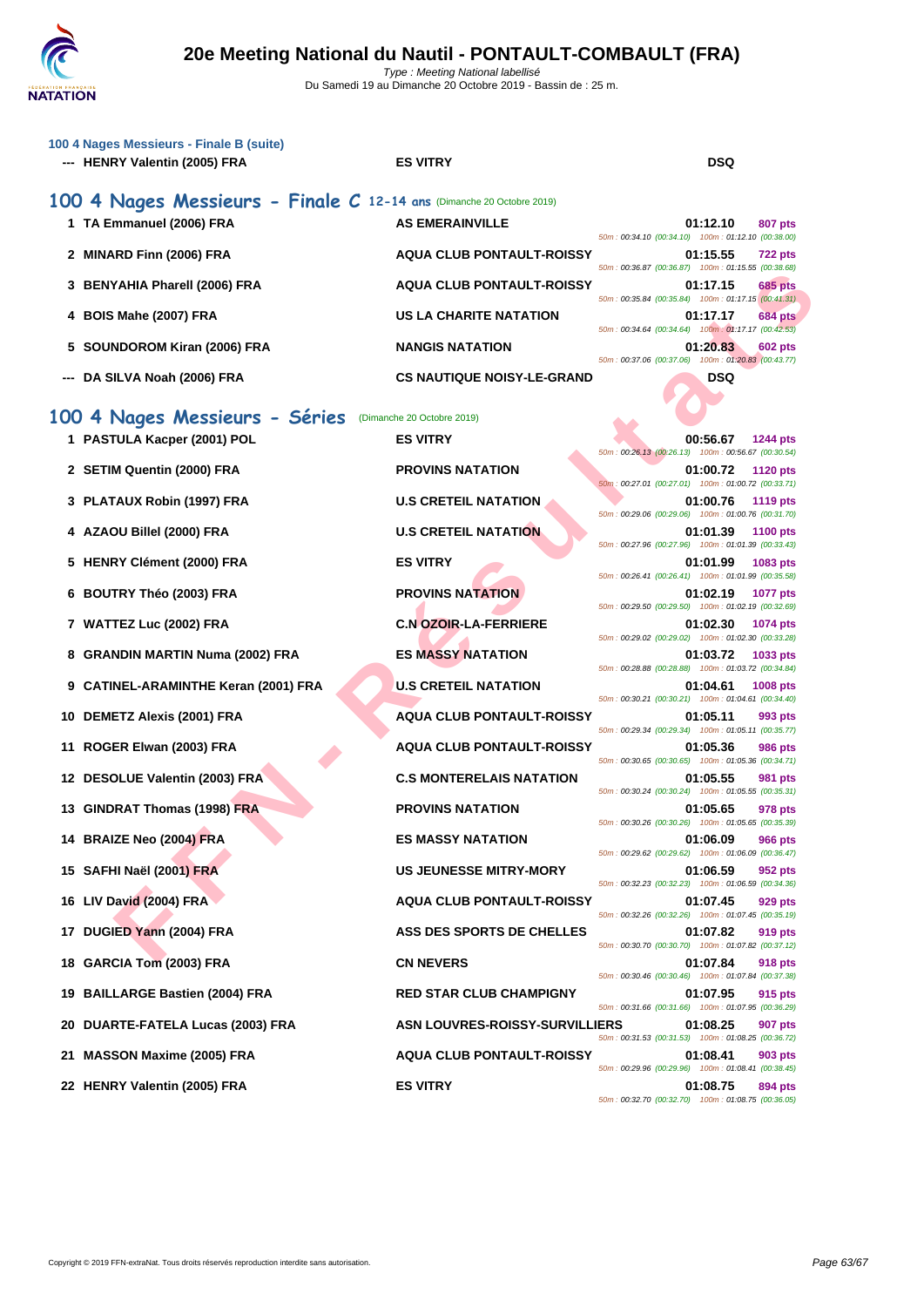

| 100 4 Nages Messieurs - Séries (suite)<br>23 HOUSSOUNI Riad (2005) FRA | <b>ES VITRY</b>                                          | 01:08.91<br>890 pts                                                                                                             |
|------------------------------------------------------------------------|----------------------------------------------------------|---------------------------------------------------------------------------------------------------------------------------------|
| 24 SALETTES Jules (2001) FRA                                           | ASS DES SPORTS DE CHELLES                                | 50m: 00:30.44 (00:30.44) 100m: 01:08.91 (00:38.47)<br>01:09.54<br>873 pts                                                       |
| 25 CHAULIAGUET Ethan (2005) FRA                                        | <b>AQUA CLUB PONTAULT-ROISSY</b>                         | 50m: 00:32.30 (00:32.30) 100m: 01:09.54 (00:37.24)<br>01:09.55<br>873 pts                                                       |
| 26 BAZIN Loic (2005) FRA                                               | <b>RED STAR CLUB CHAMPIGNY</b>                           | 50m: 00:31.07 (00:31.07) 100m: 01:09.55 (00:38.48)<br>01:09.58<br>872 pts                                                       |
| <b>MENEY Paul (2004) FRA</b><br>27                                     | <b>NANGIS NATATION</b>                                   | 50m: 00:31.03 (00:31.03) 100m: 01:09.58 (00:38.55)<br>01:10.68<br>843 pts                                                       |
| <b>AMAT Enguerrand (2005) FRA</b><br>28                                | US LA CHARITE NATATION                                   | 50m: 00:33.84 (00:33.84) 100m: 01:10.68 (00:36.84)<br>01:10.83<br>840 pts                                                       |
| 29 LAGNEZ Teo (2004) FRA                                               | ASS DES SPORTS DE CHELLES                                | 50m: 00:33.34 (00:33.34) 100m: 01:10.83 (00:37.49)<br>01:11.03<br>834 pts                                                       |
| 30 BOEGEAT Quentin (2005) FRA                                          | <b>RED STAR CLUB CHAMPIGNY</b>                           | 50m: 00:32.73 (00:32.73) 100m: 01:11.03 (00:38.30)<br>01:11.44<br>824 pts                                                       |
| 31 DA SILVA Noah (2006) FRA                                            | <b>CS NAUTIQUE NOISY-LE-GRAND</b>                        | 50m: 00:33.69 (00:33.69) 100m: 01:11.44 (00:37.75)<br>01:11.74<br>816 pts<br>50m: 00:33.27 (00:33.27) 100m: 01:11.74 (00:38.47) |
| 32 TA Emmanuel (2006) FRA                                              | <b>AS EMERAINVILLE</b>                                   | 01:13.82<br><b>764 pts</b><br>50m: 00:34.19 (00:34.19) 100m: 01:13.82 (00:39.63)                                                |
| 33 LEDOUX Gregoire (2004) FRA                                          | <b>SN RETHEL</b>                                         | 01:14.51<br>747 pts<br>50m: 00:33.70 (00:33.70) 100m: 01:14.51 (00:40.81)                                                       |
| 34 CHAUSSARD Albert (2007) LUX                                         | <b>SWIM TEAM MINETT (LUX)</b>                            | 01:16.96<br><b>689 pts</b><br>50m: 00:35.18 (00:35.18) 100m: 01:16.96 (00:41.78)                                                |
| <b>BENYAHIA Pharell (2006) FRA</b><br>35.                              | <b>AQUA CLUB PONTAULT-ROISSY</b>                         | 01:17.54<br>676 pts<br>50m: 00:36.19 (00:36.19) 100m: 01:17.54 (00:41.35)                                                       |
| 36 BOIS Mahe (2007) FRA                                                | <b>US LA CHARITE NATATION</b>                            | 01:18.19<br>661 pts<br>50m: 00:35.44 (00:35.44) 100m: 01:18.19 (00:42.75)                                                       |
| MINARD Finn (2006) FRA<br>37                                           | <b>AQUA CLUB PONTAULT-ROISSY</b>                         | 01:18.28<br>659 pts<br>50m: 00:37.91 (00:37.91) 100m: 01:18.28 (00:40.37)                                                       |
| <b>SOUNDOROM Kiran (2006) FRA</b><br>38                                | <b>NANGIS NATATION</b>                                   | 01:21.29<br>592 pts<br>50m: 00:38.12 (00:38.12) 100m: 01:21.29 (00:43.17)                                                       |
| 39 DA CUNHA Joel (2007) FRA                                            | <b>U.S CRETEIL NATATION</b>                              | 01:21.81<br>581 pts<br>50m: 00:38.10 (00:38.10) 100m: 01:21.81 (00:43.71)                                                       |
| 40 HAFNI Adam (2006) FRA                                               | <b>AQUA CLUB PONTAULT-ROISSY</b>                         | 01:22.56<br>565 pts<br>50m: 00:39.83 (00:39.83) 100m: 01:22.56 (00:42.73)                                                       |
| GUERMANI Ayman (2007) FRA<br>41                                        | <b>U.S CRETEIL NATATION</b>                              | 01:22.67<br><b>562 pts</b><br>50m: 00:37.04 (00:37.04) 100m: 01:22.67 (00:45.63)                                                |
| 42 THIBAUD Thomas (2008) FRA                                           | <b>SO ROSNY</b>                                          | 01:24.23<br>530 pts<br>50m: 00:39.39 (00:39.39) 100m: 01:24.23 (00:44.84)                                                       |
| 43 SAVY Yoann (2006) FRA                                               | <b>CS NAUTIQUE NOISY-LE-GRAND</b>                        | 01:25.50<br>504 pts<br>50m: 00:39.49 (00:39.49) 100m: 01:25.50 (00:46.01)                                                       |
| 44 ROMDHANE Naël (2007) FRA                                            | <b>U.S CRETEIL NATATION</b>                              | 01:26.67<br>481 pts<br>50m: 00:38.45 (00:38.45) 100m: 01:26.67 (00:48.22)                                                       |
| 45 NOEL David (2007) FRA                                               | <b>SO ROSNY</b>                                          | 01:26.78<br>479 pts<br>50m: 00:40.49 (00:40.49) 100m: 01:26.78 (00:46.29)                                                       |
| 46 BOUCHARD OUELLET Jules (2008) FRA                                   | <b>CLUB NAUTIQUE DE L'ARPAJONNAIS</b>                    | 01:28.25<br>451 pts<br>50m: 00:42.02 (00:42.02) 100m: 01:28.25 (00:46.23)                                                       |
| 47 DOUCHE--BOTTE Théo (2006) FRA                                       | <b>NANGIS NATATION</b>                                   | 01:28.43<br>447 pts<br>50m: 00:41.62 (00:41.62) 100m: 01:28.43 (00:46.81)                                                       |
| 48 AIT LARBI Amar (2008) FRA                                           | <b>SO ROSNY</b>                                          | 01:29.54<br>427 pts<br>50m: 00:41.65 (00:41.65) 100m: 01:29.54 (00:47.89)                                                       |
| 49 LEJARS Tom (2008) FRA                                               | <b>CLUB NAUTIQUE DE L'ARPAJONNAIS</b>                    | 01:31.04<br>400 pts<br>50m: 00:40.90 (00:40.90) 100m: 01:31.04 (00:50.14)                                                       |
| 50 GUILLET Ewen (2008) FRA                                             | <b>CLUB NAUTIQUE DE L'ARPAJONNAIS</b>                    | 01:35.18<br><b>329 pts</b><br>50m: 00:46.36 (00:46.36) 100m: 01:35.18 (00:48.82)                                                |
| 51 BECUE Mathys (2008) FRA                                             | <b>AVAN VILLENEUVE-D'ASCQ</b>                            | 01:38.17<br><b>283 pts</b><br>50m: 00:45.52 (00:45.52) 100m: 01:38.17 (00:52.65)                                                |
| DEMARIGNY Alban (2006) FRA<br>--- LETTIERI Fabio (2006) FRA            | <b>ES SUCY-EN-BRIE</b><br>ASN LOUVRES-ROISSY-SURVILLIERS | <b>DNS</b> dec<br><b>DNS</b> dec                                                                                                |
|                                                                        |                                                          |                                                                                                                                 |

**400 4 Nages Messieurs - Finale A** (Samedi 19 Octobre 2019)

**1 PLATAUX Robin (1997) FRA U.S CRETEIL NATATION 04:32.19 1157 pts** 50m : 00:29.25 (00:29.25) 100m : 01:01.86 (00:32.61) 150m : 01:37.17 (00:35.31) 200m : 02:12.70 (00:35.53) 250m : 02:51.52 (00:38.82) 300m : 03:31.42 (00:39.90) 350m : 04:03.48 (00:32.06) 400m : 04:32.19 (00:28.71)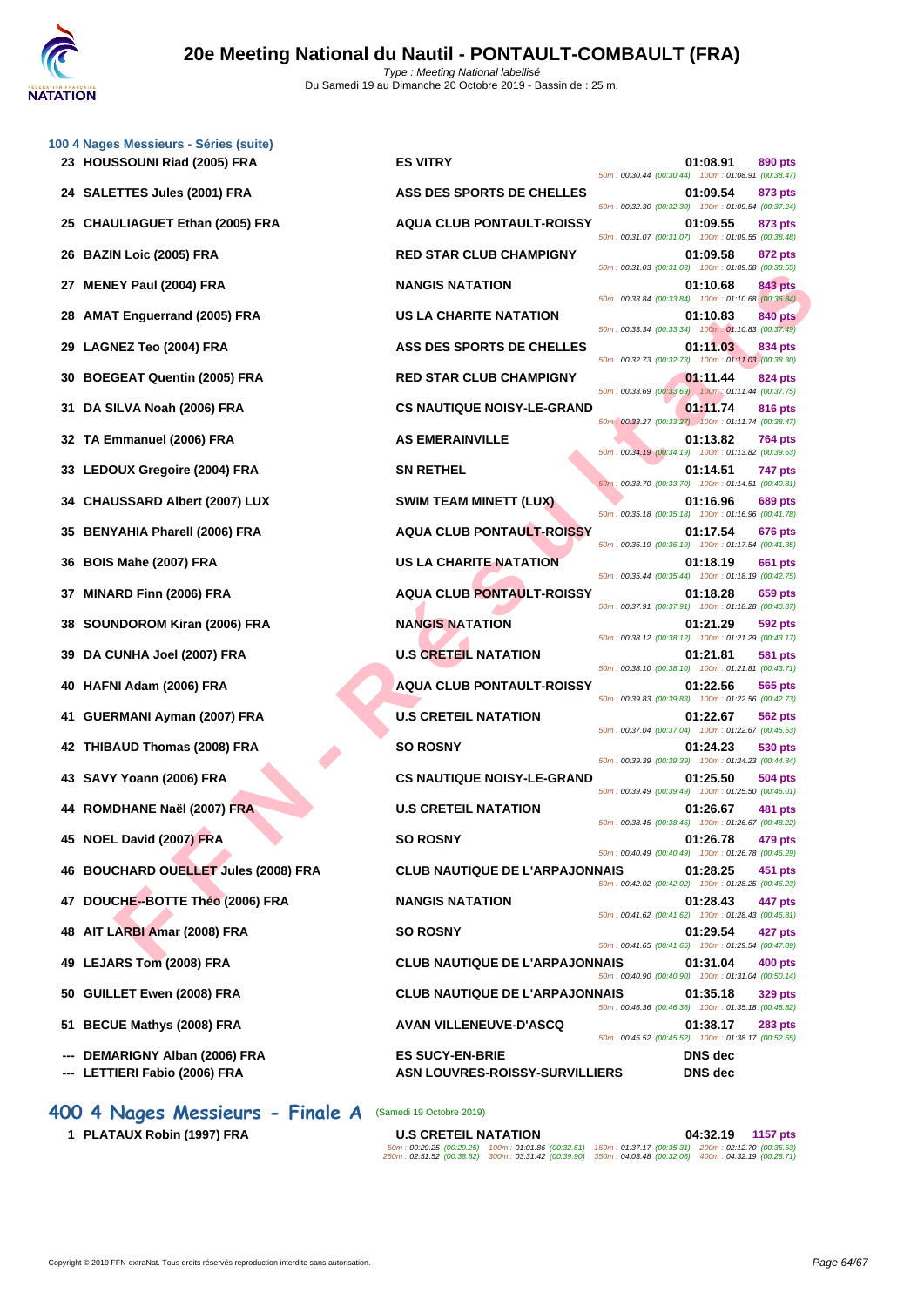| <b>ES VITRY</b><br>2 AZRA Alexandre (2000) FRA<br>04:32.22 1157 pts<br>50m: 00:29.17 (00:29.17) 100m: 01:02.66 (00:33.49) 150m: 01:39.93 (00:37.27) 200m: 02:16.40 (00:36.47)<br>250m: 02:54.26 (00:37.86) 300m: 03:32.26 (00:38.00) 350m: 04:03.11 (00:30.85) 400m: 04:32.22 (00:29.11)<br>3 BONEL Antonyn (2001) FRA<br><b>CA ORSAY</b><br>04:35.99<br>1128 pts<br>150m: 01:36.46 (00:34.52) 200m: 02:10.67 (00:34.21)<br>50m: 00:29.01 (00:29.01) 100m: 01:01.94 (00:32.93)<br>250m: 02:50.83 (00:40.16) 300m: 03:31.44 (00:40.61) 350m: 04:04.07 (00:32.63) 400m: 04:35.99 (00:31.92)<br>4 TETART Martin (2003) FRA<br><b>CA ORSAY</b><br>04:50.22<br><b>1025 pts</b><br>50m: 00:29.96 (00:29.96) 100m: 01:05.14 (00:35.18) 150m: 01:43.12 (00:37.98) 200m: 02:20.70 (00:37.58)<br>250m: 03:01.34 (00:40.64) 300m: 03:42.65 (00:41.31) 350m: 04:16.66 (00:34.01) 400m: 04:50.22 (00:33.56)<br>5 CHAUSSARD Albert (2007) LUX<br>SWIM TEAM MINETT (LUX)<br>05:48.78<br>653 pts |                                                                                                                                                                                                                |                                                                                                        |  | 400 4 Nages Messieurs - Finale A (suite) |                                |                                                     |                                                     |  |
|----------------------------------------------------------------------------------------------------------------------------------------------------------------------------------------------------------------------------------------------------------------------------------------------------------------------------------------------------------------------------------------------------------------------------------------------------------------------------------------------------------------------------------------------------------------------------------------------------------------------------------------------------------------------------------------------------------------------------------------------------------------------------------------------------------------------------------------------------------------------------------------------------------------------------------------------------------------------------------|----------------------------------------------------------------------------------------------------------------------------------------------------------------------------------------------------------------|--------------------------------------------------------------------------------------------------------|--|------------------------------------------|--------------------------------|-----------------------------------------------------|-----------------------------------------------------|--|
|                                                                                                                                                                                                                                                                                                                                                                                                                                                                                                                                                                                                                                                                                                                                                                                                                                                                                                                                                                                  |                                                                                                                                                                                                                |                                                                                                        |  |                                          |                                |                                                     |                                                     |  |
|                                                                                                                                                                                                                                                                                                                                                                                                                                                                                                                                                                                                                                                                                                                                                                                                                                                                                                                                                                                  |                                                                                                                                                                                                                |                                                                                                        |  |                                          |                                |                                                     |                                                     |  |
|                                                                                                                                                                                                                                                                                                                                                                                                                                                                                                                                                                                                                                                                                                                                                                                                                                                                                                                                                                                  |                                                                                                                                                                                                                |                                                                                                        |  |                                          |                                |                                                     |                                                     |  |
|                                                                                                                                                                                                                                                                                                                                                                                                                                                                                                                                                                                                                                                                                                                                                                                                                                                                                                                                                                                  |                                                                                                                                                                                                                |                                                                                                        |  |                                          |                                |                                                     |                                                     |  |
|                                                                                                                                                                                                                                                                                                                                                                                                                                                                                                                                                                                                                                                                                                                                                                                                                                                                                                                                                                                  |                                                                                                                                                                                                                |                                                                                                        |  |                                          |                                |                                                     |                                                     |  |
|                                                                                                                                                                                                                                                                                                                                                                                                                                                                                                                                                                                                                                                                                                                                                                                                                                                                                                                                                                                  |                                                                                                                                                                                                                |                                                                                                        |  |                                          |                                |                                                     |                                                     |  |
|                                                                                                                                                                                                                                                                                                                                                                                                                                                                                                                                                                                                                                                                                                                                                                                                                                                                                                                                                                                  |                                                                                                                                                                                                                |                                                                                                        |  |                                          |                                |                                                     |                                                     |  |
| 250m: 03:42.20 (00:47.74) 300m: 04:30.07 (00:47.87) 350m: 05:10.83 (00:40.76) 400m: 05:48.78 (00:37.95)                                                                                                                                                                                                                                                                                                                                                                                                                                                                                                                                                                                                                                                                                                                                                                                                                                                                          |                                                                                                                                                                                                                |                                                                                                        |  |                                          |                                |                                                     |                                                     |  |
| 6 VERHAEGHE Quentin (2006) FRA<br><b>AVAN VILLENEUVE-D'ASCQ</b><br>06:05.55<br>561 pts                                                                                                                                                                                                                                                                                                                                                                                                                                                                                                                                                                                                                                                                                                                                                                                                                                                                                           |                                                                                                                                                                                                                | 50m: 00:37.02 (00:37.02) 100m: 01:21.76 (00:44.74) 150m: 02:09.30 (00:47.54) 200m: 02:54.46 (00:45.16) |  |                                          |                                |                                                     |                                                     |  |
| 250m: 03:50.13 (00:53.17) 300m: 04:42.90 (00:52.77) 350m: 05:25.77 (00:42.87) 400m: 06:05.55 (00:39.78)                                                                                                                                                                                                                                                                                                                                                                                                                                                                                                                                                                                                                                                                                                                                                                                                                                                                          |                                                                                                                                                                                                                |                                                                                                        |  |                                          |                                |                                                     |                                                     |  |
|                                                                                                                                                                                                                                                                                                                                                                                                                                                                                                                                                                                                                                                                                                                                                                                                                                                                                                                                                                                  | 50m: 00:38.75 (00:38.75) 100m: 01:25.44 (00:46.69) 150m: 02:11.17 (00:45.73) 200m: 02:56.96 (00:45.79)                                                                                                         |                                                                                                        |  |                                          |                                |                                                     |                                                     |  |
|                                                                                                                                                                                                                                                                                                                                                                                                                                                                                                                                                                                                                                                                                                                                                                                                                                                                                                                                                                                  |                                                                                                                                                                                                                |                                                                                                        |  |                                          |                                |                                                     |                                                     |  |
| <b>1157 pts</b>                                                                                                                                                                                                                                                                                                                                                                                                                                                                                                                                                                                                                                                                                                                                                                                                                                                                                                                                                                  | (Samedi 19 Octobre 2019)                                                                                                                                                                                       | 400 4 Nages Messieurs - Séries                                                                         |  |                                          |                                |                                                     |                                                     |  |
| 250m: 02:47.86 (00:39.95) 300m: 03:28.53 (00:40.67) 350m; 04:01.01 (00:32.48) 400m: 04:32.22 (00:31.21)                                                                                                                                                                                                                                                                                                                                                                                                                                                                                                                                                                                                                                                                                                                                                                                                                                                                          | <b>CA ORSAY</b><br>04:32.22                                                                                                                                                                                    | 1 BONEL Antonyn (2001) FRA                                                                             |  |                                          |                                |                                                     |                                                     |  |
| <b>U.S CRETEIL NATATION</b><br>04:41.62<br><b>1087 pts</b>                                                                                                                                                                                                                                                                                                                                                                                                                                                                                                                                                                                                                                                                                                                                                                                                                                                                                                                       | 50m: 00:28.28 (00:28.28) 100m: 01:01.15 (00:32.87) 150m: 01:34.95 (00:33.80) 200m: 02:07.91 (00:32.96)                                                                                                         |                                                                                                        |  |                                          |                                |                                                     |                                                     |  |
|                                                                                                                                                                                                                                                                                                                                                                                                                                                                                                                                                                                                                                                                                                                                                                                                                                                                                                                                                                                  |                                                                                                                                                                                                                | 2 PLATAUX Robin (1997) FRA                                                                             |  |                                          |                                |                                                     | 350m: 04:06.79 (00:34.35) 400m: 04:41.62 (00:34.83) |  |
| 250m: 02:51.79 (00:38.68) 300m: 03:32.44 (00:40.65)                                                                                                                                                                                                                                                                                                                                                                                                                                                                                                                                                                                                                                                                                                                                                                                                                                                                                                                              | 50m: 00:27.86 (00:27.86) 100m: 01:00.03 (00:32.17)<br>150m: 01:36.64 (00:36.61) 200m: 02:13.11 (00:36.47)                                                                                                      |                                                                                                        |  |                                          | 3 AZRA Alexandre (2000) FRA    |                                                     | 04:42.91<br><b>1078 pts</b>                         |  |
| <b>ES VITRY</b>                                                                                                                                                                                                                                                                                                                                                                                                                                                                                                                                                                                                                                                                                                                                                                                                                                                                                                                                                                  |                                                                                                                                                                                                                |                                                                                                        |  |                                          |                                |                                                     | 350m: 04:11.35 (00:33.01) 400m: 04:42.91 (00:31.56) |  |
| 150m: 01:43.73 (00:37.72) 200m: 02:20.60 (00:36.87)<br>50m: 00:30.83 (00:30.83) 100m: 01:06.01 (00:35.18)<br>250m: 02:59.28 (00:38.68) 300m: 03:38.34 (00:39.06)                                                                                                                                                                                                                                                                                                                                                                                                                                                                                                                                                                                                                                                                                                                                                                                                                 |                                                                                                                                                                                                                |                                                                                                        |  |                                          | 4 TETART Martin (2003) FRA     | <b>CA ORSAY</b>                                     | 04:48.11<br><b>1040 pts</b>                         |  |
|                                                                                                                                                                                                                                                                                                                                                                                                                                                                                                                                                                                                                                                                                                                                                                                                                                                                                                                                                                                  |                                                                                                                                                                                                                |                                                                                                        |  |                                          |                                |                                                     | 350m: 04:14.79 (00:33.82) 400m: 04:48.11 (00:33.32) |  |
| 50m: 00:30.12 (00:30.12) 100m: 01:05.15 (00:35.03)<br>150m: 01:43.02 (00:37.87) 200m: 02:20.65 (00:37.63)<br>250m: 03:00.19 (00:39.54) 300m: 03:40.97 (00:40.78)                                                                                                                                                                                                                                                                                                                                                                                                                                                                                                                                                                                                                                                                                                                                                                                                                 |                                                                                                                                                                                                                |                                                                                                        |  |                                          | 5 CHAUSSARD Albert (2007) LUX  | <b>SWIM TEAM MINETT (LUX)</b>                       | 05:51.37<br>638 pts                                 |  |
|                                                                                                                                                                                                                                                                                                                                                                                                                                                                                                                                                                                                                                                                                                                                                                                                                                                                                                                                                                                  |                                                                                                                                                                                                                |                                                                                                        |  |                                          |                                | 250m: 03:41.66 (00:47.56) 300m: 04:30.46 (00:48.80) | 350m: 05:12.13 (00:41.67) 400m: 05:51.37 (00:39.24) |  |
| 50m: 00:37.19 (00:37.19) 100m: 01:21.99 (00:44.80)<br>150m: 02:09.28 (00:47.29) 200m: 02:54.10 (00:44.82)                                                                                                                                                                                                                                                                                                                                                                                                                                                                                                                                                                                                                                                                                                                                                                                                                                                                        |                                                                                                                                                                                                                |                                                                                                        |  |                                          | 6 VERHAEGHE Quentin (2006) FRA | <b>AVAN VILLENEUVE-D'ASCQ</b>                       | 05:59.13<br>596 pts                                 |  |
|                                                                                                                                                                                                                                                                                                                                                                                                                                                                                                                                                                                                                                                                                                                                                                                                                                                                                                                                                                                  |                                                                                                                                                                                                                |                                                                                                        |  |                                          |                                |                                                     |                                                     |  |
| 50m: 00:37.20 (00:37.20) 100m: 01:22.38 (00:45.18)<br>150m: 02:08.40 (00:46.02) 200m: 02:53.89 (00:45.49)<br>250m: 03:45.28 (00:51.39) 300m: 04:38.61 (00:53.33)<br>400m: 05:59.13 (00:39.00)<br>350m: 05:20.13 (00:41.52)                                                                                                                                                                                                                                                                                                                                                                                                                                                                                                                                                                                                                                                                                                                                                       |                                                                                                                                                                                                                |                                                                                                        |  |                                          |                                |                                                     |                                                     |  |
| <b>U.S CRETEIL NATATION</b><br><b>DSQ</b><br>--- ROMDHANE Dayen (2004) FRA                                                                                                                                                                                                                                                                                                                                                                                                                                                                                                                                                                                                                                                                                                                                                                                                                                                                                                       |                                                                                                                                                                                                                |                                                                                                        |  |                                          |                                |                                                     |                                                     |  |
|                                                                                                                                                                                                                                                                                                                                                                                                                                                                                                                                                                                                                                                                                                                                                                                                                                                                                                                                                                                  |                                                                                                                                                                                                                |                                                                                                        |  |                                          |                                |                                                     |                                                     |  |
| 4x100 Nage Libre Messieurs - Séries<br>(Dimanche 20 Octobre 2019)                                                                                                                                                                                                                                                                                                                                                                                                                                                                                                                                                                                                                                                                                                                                                                                                                                                                                                                |                                                                                                                                                                                                                |                                                                                                        |  |                                          |                                |                                                     |                                                     |  |
| 1 PHANTSULAYA George (2000) FRA<br><b>U.S CRETEIL NATATION</b><br>03:26.26<br><b>1246 pts</b>                                                                                                                                                                                                                                                                                                                                                                                                                                                                                                                                                                                                                                                                                                                                                                                                                                                                                    |                                                                                                                                                                                                                |                                                                                                        |  |                                          |                                |                                                     |                                                     |  |
| <b>BOUTOUIL Samy (2000) MAR</b>                                                                                                                                                                                                                                                                                                                                                                                                                                                                                                                                                                                                                                                                                                                                                                                                                                                                                                                                                  |                                                                                                                                                                                                                |                                                                                                        |  |                                          |                                |                                                     |                                                     |  |
| AUBRY Flavien (1994) FRA                                                                                                                                                                                                                                                                                                                                                                                                                                                                                                                                                                                                                                                                                                                                                                                                                                                                                                                                                         |                                                                                                                                                                                                                |                                                                                                        |  |                                          |                                |                                                     |                                                     |  |
| ROTH BELGRAND Mathis (2002) FRA                                                                                                                                                                                                                                                                                                                                                                                                                                                                                                                                                                                                                                                                                                                                                                                                                                                                                                                                                  |                                                                                                                                                                                                                |                                                                                                        |  |                                          |                                |                                                     |                                                     |  |
|                                                                                                                                                                                                                                                                                                                                                                                                                                                                                                                                                                                                                                                                                                                                                                                                                                                                                                                                                                                  | 50m: 00:25.28 (00:25.28) 100m: 00:52.46 (00:27.18) 150m: 01:16.37 (00:23.91) 200m: 01:42.70 (00:26.33) 250m: 02:07.46 (00:24.76) 300m: 02:34.59 (00:27.13) 350m: 02:59.24 (00:24.65) 400m: 03:26.26 (00:27.02) |                                                                                                        |  |                                          |                                |                                                     |                                                     |  |
| <b>ES VITRY</b><br>2 HENRY Clément (2000) FRA<br>03:27.88<br><b>1231 pts</b>                                                                                                                                                                                                                                                                                                                                                                                                                                                                                                                                                                                                                                                                                                                                                                                                                                                                                                     |                                                                                                                                                                                                                |                                                                                                        |  |                                          |                                |                                                     |                                                     |  |
| PASTULA Kacper (2001) POL                                                                                                                                                                                                                                                                                                                                                                                                                                                                                                                                                                                                                                                                                                                                                                                                                                                                                                                                                        |                                                                                                                                                                                                                |                                                                                                        |  |                                          |                                |                                                     |                                                     |  |
| GABALI Cedric (2004) FRA                                                                                                                                                                                                                                                                                                                                                                                                                                                                                                                                                                                                                                                                                                                                                                                                                                                                                                                                                         |                                                                                                                                                                                                                |                                                                                                        |  |                                          |                                |                                                     |                                                     |  |
| AZRA Alexandre (2000) FRA                                                                                                                                                                                                                                                                                                                                                                                                                                                                                                                                                                                                                                                                                                                                                                                                                                                                                                                                                        |                                                                                                                                                                                                                |                                                                                                        |  |                                          |                                |                                                     |                                                     |  |
|                                                                                                                                                                                                                                                                                                                                                                                                                                                                                                                                                                                                                                                                                                                                                                                                                                                                                                                                                                                  | 50m: 00:24.89 (00:24.89) 100m: 00:51.52 (00:26.63) 150m: 01:15.89 (00:24.37) 200m: 01:42.51 (00:26.62) 250m: 02:07.65 (00:25.14) 300m: 02:35.17 (00:27.52) 350m: 03:00.55 (00:25.38) 400m: 03:27.88 (00:27.33) |                                                                                                        |  |                                          |                                |                                                     |                                                     |  |
| 3 LIV Thomas (2002) FRA<br><b>AQUA CLUB PONTAULT-ROISSY</b><br>03:39.76<br>1128 pts                                                                                                                                                                                                                                                                                                                                                                                                                                                                                                                                                                                                                                                                                                                                                                                                                                                                                              |                                                                                                                                                                                                                |                                                                                                        |  |                                          |                                |                                                     |                                                     |  |
| <b>SCHMITT Teddy (2002) FRA</b>                                                                                                                                                                                                                                                                                                                                                                                                                                                                                                                                                                                                                                                                                                                                                                                                                                                                                                                                                  |                                                                                                                                                                                                                |                                                                                                        |  |                                          |                                |                                                     |                                                     |  |
| ROGER Elwan (2003) FRA                                                                                                                                                                                                                                                                                                                                                                                                                                                                                                                                                                                                                                                                                                                                                                                                                                                                                                                                                           |                                                                                                                                                                                                                |                                                                                                        |  |                                          |                                |                                                     |                                                     |  |
| LETOCART Enzo (2004) FRA                                                                                                                                                                                                                                                                                                                                                                                                                                                                                                                                                                                                                                                                                                                                                                                                                                                                                                                                                         | 50m: 00:26.62 (00:26.62) 100m: 00:54.96 (00:28.34) 150m: 01:20.95 (00:25.99) 200m: 01:49.65 (00:28.70) 250m: 02:16.16 (00:26.51) 300m: 02:45.95 (00:27.75) 350m: 03:12.01 (00:26.62) 400m: 03:39.76 (00:27.75) |                                                                                                        |  |                                          |                                |                                                     |                                                     |  |
| 4 GRANDIN MARTIN Numa (2002) FRA<br><b>ES MASSY NATATION</b><br>03:43.39<br>1097 pts                                                                                                                                                                                                                                                                                                                                                                                                                                                                                                                                                                                                                                                                                                                                                                                                                                                                                             |                                                                                                                                                                                                                |                                                                                                        |  |                                          |                                |                                                     |                                                     |  |
| AUKAULOO Zaki (2005) FRA                                                                                                                                                                                                                                                                                                                                                                                                                                                                                                                                                                                                                                                                                                                                                                                                                                                                                                                                                         |                                                                                                                                                                                                                |                                                                                                        |  |                                          |                                |                                                     |                                                     |  |
| ZACHELIN Anaïque (2001) FRA                                                                                                                                                                                                                                                                                                                                                                                                                                                                                                                                                                                                                                                                                                                                                                                                                                                                                                                                                      |                                                                                                                                                                                                                |                                                                                                        |  |                                          |                                |                                                     |                                                     |  |
| LAJIC Anthony (2002) FRA                                                                                                                                                                                                                                                                                                                                                                                                                                                                                                                                                                                                                                                                                                                                                                                                                                                                                                                                                         |                                                                                                                                                                                                                |                                                                                                        |  |                                          |                                |                                                     |                                                     |  |
| <b>AQUA CLUB PONTAULT-ROISSY</b><br>5 MASSON Maxime (2005) FRA<br>03:49.65<br>1045 pts                                                                                                                                                                                                                                                                                                                                                                                                                                                                                                                                                                                                                                                                                                                                                                                                                                                                                           | 50m:00:25.67 (00:25.67) 100m:00:53.66 (00:27.99) 150m:01:22.22 (00:28.56) 200m:01:53.02 (00:30.80) 250m:02:19.71 (00:26.69) 300m:02:47.54 (00:27.83) 350m:03:13.92 (00:26.38) 400m:03:43.39 (00:26.47)         |                                                                                                        |  |                                          |                                |                                                     |                                                     |  |
|                                                                                                                                                                                                                                                                                                                                                                                                                                                                                                                                                                                                                                                                                                                                                                                                                                                                                                                                                                                  |                                                                                                                                                                                                                |                                                                                                        |  |                                          |                                |                                                     |                                                     |  |
|                                                                                                                                                                                                                                                                                                                                                                                                                                                                                                                                                                                                                                                                                                                                                                                                                                                                                                                                                                                  |                                                                                                                                                                                                                |                                                                                                        |  |                                          |                                |                                                     |                                                     |  |
|                                                                                                                                                                                                                                                                                                                                                                                                                                                                                                                                                                                                                                                                                                                                                                                                                                                                                                                                                                                  |                                                                                                                                                                                                                |                                                                                                        |  |                                          |                                |                                                     |                                                     |  |
|                                                                                                                                                                                                                                                                                                                                                                                                                                                                                                                                                                                                                                                                                                                                                                                                                                                                                                                                                                                  |                                                                                                                                                                                                                |                                                                                                        |  |                                          |                                |                                                     |                                                     |  |
|                                                                                                                                                                                                                                                                                                                                                                                                                                                                                                                                                                                                                                                                                                                                                                                                                                                                                                                                                                                  |                                                                                                                                                                                                                |                                                                                                        |  |                                          |                                |                                                     |                                                     |  |
|                                                                                                                                                                                                                                                                                                                                                                                                                                                                                                                                                                                                                                                                                                                                                                                                                                                                                                                                                                                  |                                                                                                                                                                                                                |                                                                                                        |  |                                          |                                |                                                     |                                                     |  |
|                                                                                                                                                                                                                                                                                                                                                                                                                                                                                                                                                                                                                                                                                                                                                                                                                                                                                                                                                                                  |                                                                                                                                                                                                                |                                                                                                        |  |                                          |                                |                                                     |                                                     |  |
|                                                                                                                                                                                                                                                                                                                                                                                                                                                                                                                                                                                                                                                                                                                                                                                                                                                                                                                                                                                  |                                                                                                                                                                                                                |                                                                                                        |  |                                          |                                |                                                     |                                                     |  |
|                                                                                                                                                                                                                                                                                                                                                                                                                                                                                                                                                                                                                                                                                                                                                                                                                                                                                                                                                                                  |                                                                                                                                                                                                                |                                                                                                        |  |                                          |                                |                                                     |                                                     |  |
|                                                                                                                                                                                                                                                                                                                                                                                                                                                                                                                                                                                                                                                                                                                                                                                                                                                                                                                                                                                  |                                                                                                                                                                                                                |                                                                                                        |  |                                          |                                |                                                     |                                                     |  |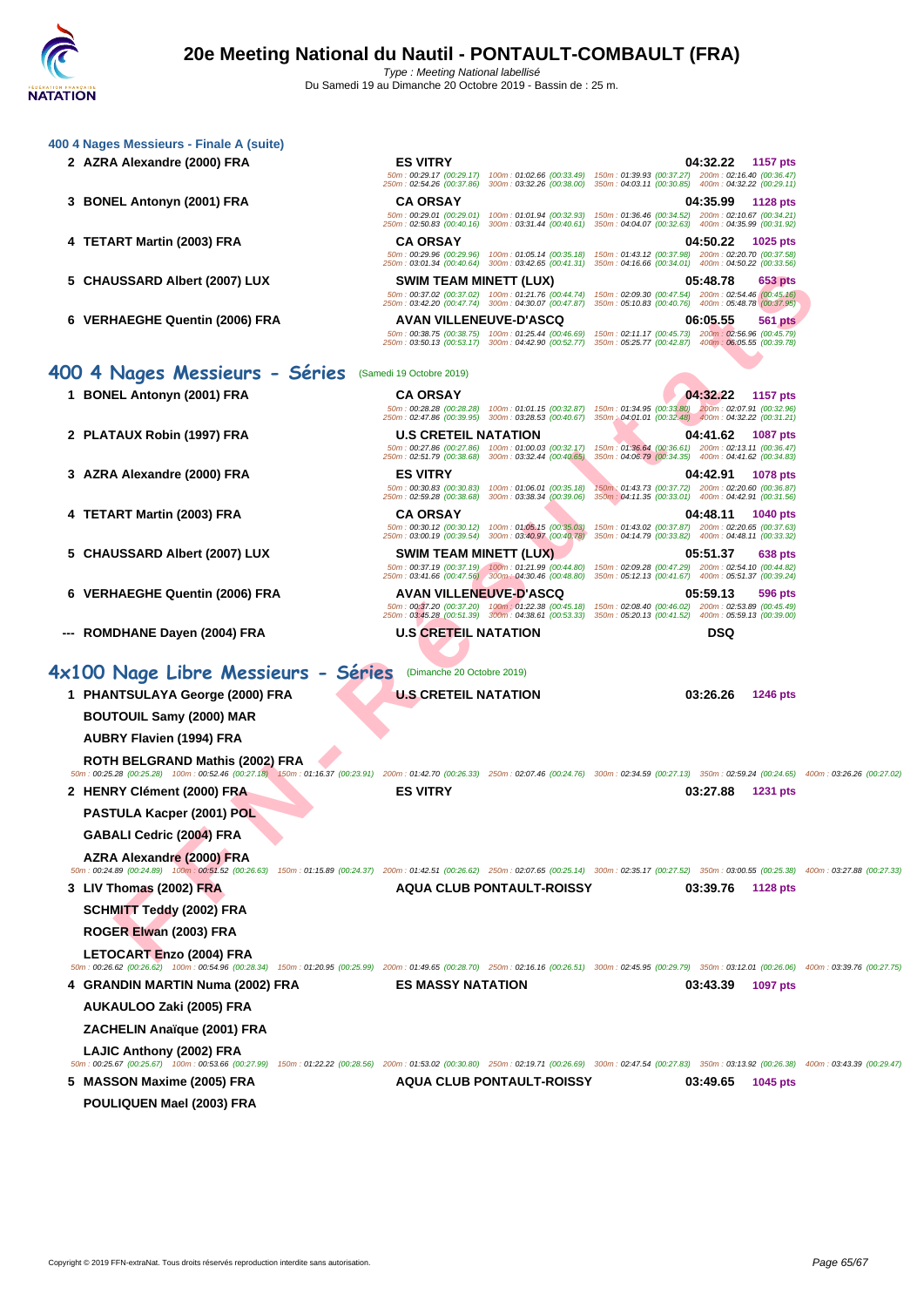| 4x100 Nage Libre Messieurs - Séries (suite)<br><b>CHAULIAGUET Ethan (2005) FRA</b>                                                                                                                                                                        |                                   |                             |
|-----------------------------------------------------------------------------------------------------------------------------------------------------------------------------------------------------------------------------------------------------------|-----------------------------------|-----------------------------|
| <b>DEMETZ Alexis (2001) FRA</b><br>50m : 00:27.62 (00:27.62) 100m : 00:57.37 (00:29.75) 150m : 01:24.42 (00:27.05) 200m : 01:55.20 (00:30.78) 250m : 02:23.14 (00:27.94) 300m : 02:54.14 (00:31.00) 350m : 03:20.75 (00:26.61) 400m : 03:49.65 (00:28.90) |                                   |                             |
| 6 MINARD Finn (2006) FRA                                                                                                                                                                                                                                  | <b>AQUA CLUB PONTAULT-ROISSY</b>  | 04:33.66<br>715 pts         |
| HAFNI Adam (2006) FRA                                                                                                                                                                                                                                     |                                   |                             |
| <b>BENYAHIA Pharell (2006) FRA</b>                                                                                                                                                                                                                        |                                   |                             |
| LOUVET Ilian (2006) FRA                                                                                                                                                                                                                                   |                                   |                             |
| 50m: 00:32.57 (00:32.57) 100m: 01:09.74 (00:37.17) 150m: 01:43.36 (00:33.62) 200m: 02:20.56 (00:37.20) 250m: 02:53.08 (00:32.52) 300m: 03:30.57 (00:37.49) 350m: 04:00.54 (00:29.97) 400m: 04:33.66 (00:33.12)                                            | <b>AVAN VILLENEUVE-D'ASCQ</b>     | 04:42.56<br>655 pts         |
| 7 LECOCQ Aurelien (2007) FRA                                                                                                                                                                                                                              |                                   |                             |
| <b>MASSELOT Antoine (2006) FRA</b>                                                                                                                                                                                                                        |                                   |                             |
| <b>VERHAEGHE Quentin (2006) FRA</b>                                                                                                                                                                                                                       |                                   |                             |
| DE WAELE Theophile (2007) FRA<br>50m: 00:33.64 (00:33.64) 100m: 01:11.72 (00:38.08) 150m: 01:44.24 (00:32.52) 200m: 02:19.76 (00:35.52) 250m: 02:52.81 (00:33.05) 300m: 03:28.92 (00:36.11) 350m: 04:03.80 (00:34.88)                                     |                                   | 400m: 04:42.56 (00:38.76)   |
| 8 LE ROUX Idriss (2008) FRA                                                                                                                                                                                                                               | <b>AQUA CLUB PONTAULT-ROISSY</b>  | 05:16.60<br>453 pts         |
| <b>DEGRIS Samuel (2008) FRA</b>                                                                                                                                                                                                                           |                                   |                             |
| EL HEZZAT Aniss (2007) FRA                                                                                                                                                                                                                                |                                   |                             |
| PHETMANY Jules (2006) FRA                                                                                                                                                                                                                                 |                                   |                             |
| 50m : 00:34.21 (00:34.21) 100m : 01:12.86 (00:38.65) 150m : 01:52.10 (00:39.24) 200m : 02:36.10 (00:44.00) 250m : 03:13.76 (00:37.66) 300m : 03:55.39 (00:41.63) 350m : 04:33.68 (00:38.29) 400m : 05:16.60 (00:42.92)<br>9 BART Clement (2008) FRA       | <b>AVAN VILLENEUVE-D'ASCQ</b>     | 05:25.91<br>404 pts         |
| BENAYADA Jawad (2008) FRA                                                                                                                                                                                                                                 |                                   |                             |
| <b>BECUE Mathys (2008) FRA</b>                                                                                                                                                                                                                            |                                   |                             |
| <b>WENCKER Michel (2006) FRA</b>                                                                                                                                                                                                                          |                                   |                             |
| 50m: 00:35.80 (00:35.80) 100m: 01:14.48 (00:38.68) 150m: 01:53.91 (00:39.43) 200m: 02:37.57 (00:43.66) 250m: 03:17.78 (00:40.21) 300m: 04:04.03 (00:46.25) 350m: 04:04.46 (00:38.43) 400m: 05:25.91 (00:43.45)                                            |                                   |                             |
| 4x100 4 Nages Messieurs - Séries                                                                                                                                                                                                                          | (Samedi 19 Octobre 2019)          |                             |
|                                                                                                                                                                                                                                                           |                                   |                             |
|                                                                                                                                                                                                                                                           | <b>U.S CRETEIL NATATION</b>       | 03:44.92<br>1256 pts        |
| 1 BOUTOUIL Samy (2000) MAR                                                                                                                                                                                                                                |                                   |                             |
| PLATAUX Robin (1997) FRA                                                                                                                                                                                                                                  |                                   |                             |
| <b>AUBRY Flavien (1994) FRA</b>                                                                                                                                                                                                                           |                                   |                             |
| ROTH BELGRAND Mathis (2002) FRA<br>50m: 00:27.71 (00:27.71) 100m: 00:57.98 (00:30.27) 150m: 01:27.04 (00:29.06) 200m: 02:00.33 (00:33.29) 250m: 02:25.19 (00:24.86) 300m: 02:53.52 (00:28.33) 350m: 03:17.90 (00:24.38) 400m: 03:44.92 (00:27.02)         |                                   |                             |
| 2 PASTULA Kacper (2001) POL                                                                                                                                                                                                                               | <b>ES VITRY</b>                   | 03:45.48<br><b>1251 pts</b> |
| AZRA Alexandre (2000) FRA                                                                                                                                                                                                                                 |                                   |                             |
| HENRY Clément (2000) FRA                                                                                                                                                                                                                                  |                                   |                             |
| GABALI Cedric (2004) FRA<br>50m: 00:26.51 (00:26.51) 100m: 00:55.12 (00:28.61) 150m: 01:24.93 (00:29.81) 200m: 01:58.78 (00:33.85) 250m: 02:23.59 (00:24.81) 300m: 02:52.51 (00:28.92) 350m: 03:17.68 (00:25.17) 400m: 03:45.48 (00:27.80)                |                                   |                             |
| 3 SCHMITT Teddy (2002) FRA                                                                                                                                                                                                                                | <b>AQUA CLUB PONTAULT-ROISSY</b>  | 04:02.95<br>1120 pts        |
| LIV Thomas (2002) FRA                                                                                                                                                                                                                                     |                                   |                             |
| POULIQUEN Mael (2003) FRA                                                                                                                                                                                                                                 |                                   |                             |
| LETOCART Enzo (2004) FRA                                                                                                                                                                                                                                  |                                   |                             |
| 50m: 00:29.57 (00:29.57) 100m: 01:01.70 (00:32.13) 150m: 01:32.64 (00:30.94) 200m: 02:07.24 (00:34.60) 250m: 02:35.15 (00:27.91) 300m: 03:09.31 (00:34.16) 350m: 03:35.36 (00:26.05) 400m: 04:02.95 (00:27.59)                                            |                                   |                             |
| 4 QUANTIN Hugo (2001) FRA                                                                                                                                                                                                                                 | <b>CA ORSAY</b>                   | 04:05.08<br>1105 pts        |
| <b>TETART Martin (2003) FRA</b>                                                                                                                                                                                                                           |                                   |                             |
| <b>BONEL Antonyn (2001) FRA</b>                                                                                                                                                                                                                           |                                   |                             |
| <b>MARMION Antoine (2001) FRA</b><br>50m: 00:30.30 (00:30.30) 100m: 01:03.43 (00:33.13) 150m: 01:35.40 (00:31.97) 200m: 02:12.30 (00:36.90) 250m: 02:38.89 (00:26.59) 300m: 03:10.39 (00:31.50) 350m: 03:36.19 (00:25.80) 400m: 04:05.08 (00:28.89)       |                                   |                             |
| 5 VELLY Sacha (2005) FRA                                                                                                                                                                                                                                  | <b>TEAM INSEP EAU LIBRE (FRA)</b> | 04:16.90<br>1021 pts        |
| <b>OUABDESSELAM Leo (2003) FRA</b>                                                                                                                                                                                                                        |                                   |                             |
| <b>WALLART Jules (2002) FRA</b>                                                                                                                                                                                                                           |                                   |                             |